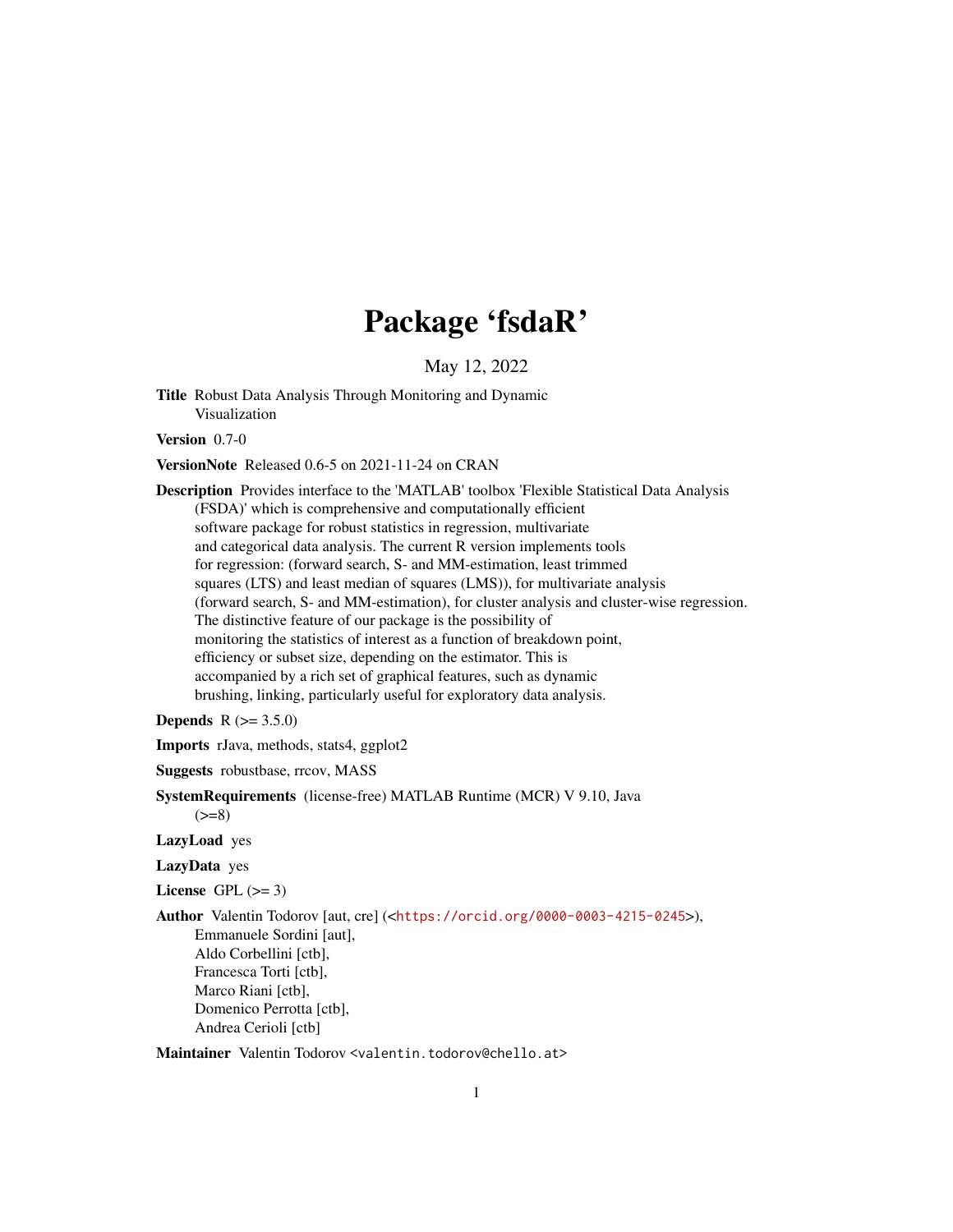NeedsCompilation no Repository CRAN RoxygenNote 7.1.2 Date/Publication 2022-05-11 22:00:03 UTC

# R topics documented:

|                                                                                                                              | $\overline{3}$ |
|------------------------------------------------------------------------------------------------------------------------------|----------------|
|                                                                                                                              | 5              |
|                                                                                                                              | 6              |
|                                                                                                                              | 9              |
|                                                                                                                              | 10             |
|                                                                                                                              | 11             |
|                                                                                                                              | 12             |
|                                                                                                                              | 13             |
|                                                                                                                              | 14             |
|                                                                                                                              | 15             |
|                                                                                                                              | 16             |
|                                                                                                                              | 19             |
|                                                                                                                              | 20             |
| $fsmult. object \dots \dots \dots \dots \dots \dots \dots \dots \dots \dots \dots \dots \dots \dots \dots \dots \dots \dots$ | 24             |
|                                                                                                                              | 25             |
|                                                                                                                              | 26             |
|                                                                                                                              | 28             |
|                                                                                                                              | 30             |
|                                                                                                                              | 33             |
|                                                                                                                              | 40             |
|                                                                                                                              | 41             |
|                                                                                                                              | 44             |
|                                                                                                                              | 45             |
|                                                                                                                              | 45             |
|                                                                                                                              | 50             |
|                                                                                                                              | 51             |
|                                                                                                                              | 53             |
|                                                                                                                              | 54             |
|                                                                                                                              | 59             |
|                                                                                                                              | 60             |
|                                                                                                                              | 64             |
|                                                                                                                              | 67             |
|                                                                                                                              | 70             |
|                                                                                                                              | 72             |
|                                                                                                                              | 73             |
|                                                                                                                              | 74             |
|                                                                                                                              | 75             |
|                                                                                                                              | 76             |
|                                                                                                                              | 78             |
|                                                                                                                              | 80             |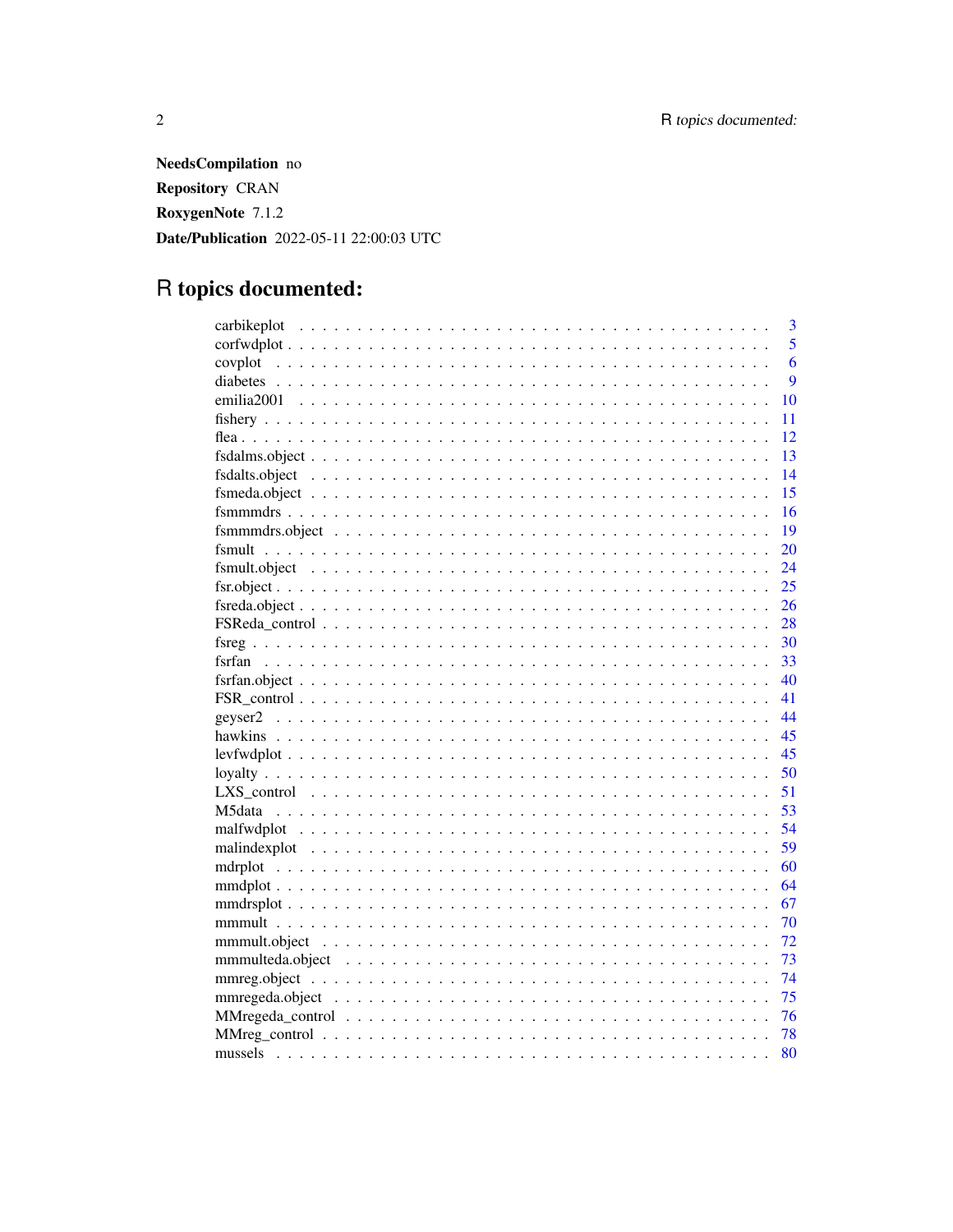<span id="page-2-0"></span>

|       |       | 81  |
|-------|-------|-----|
|       |       | 85  |
|       |       | 90  |
|       | smult | 93  |
|       |       | 96  |
|       |       | 97  |
|       |       |     |
|       |       |     |
|       |       |     |
|       |       |     |
|       |       |     |
|       |       |     |
|       |       |     |
|       |       |     |
|       |       |     |
|       |       |     |
|       |       |     |
|       |       |     |
|       |       |     |
|       |       |     |
|       |       |     |
|       |       |     |
|       |       |     |
|       |       |     |
|       |       |     |
|       |       |     |
|       |       |     |
|       |       |     |
|       | X     |     |
|       |       |     |
|       |       |     |
| Index |       | 145 |
|       |       |     |

carbikeplot *Produces the carbike plot to find best relevant clustering solutions obtained by* [tclustICsol](#page-130-1)

#### Description

Takes as input the output of function [tclustICsol](#page-130-1) (that is a structure containing the best relevant solutions) and produces the car-bike plot. This plot provides a concise summary of the best relevant solutions. This plot shows on the horizontal axis the value of c and on the vertical axis the value of k. For each solution we draw a rectangle for the interval of values for which the solution is best and stable and a horizontal line which departs from the rectangle for the values of c in which the solution is only stable. Finally, for the best value of c associated to the solution, we show a circle with two numbers, the first number indicates the ranked solution among those which are not spurious and the second one the ranked number including the spurious solutions. This plot has been baptized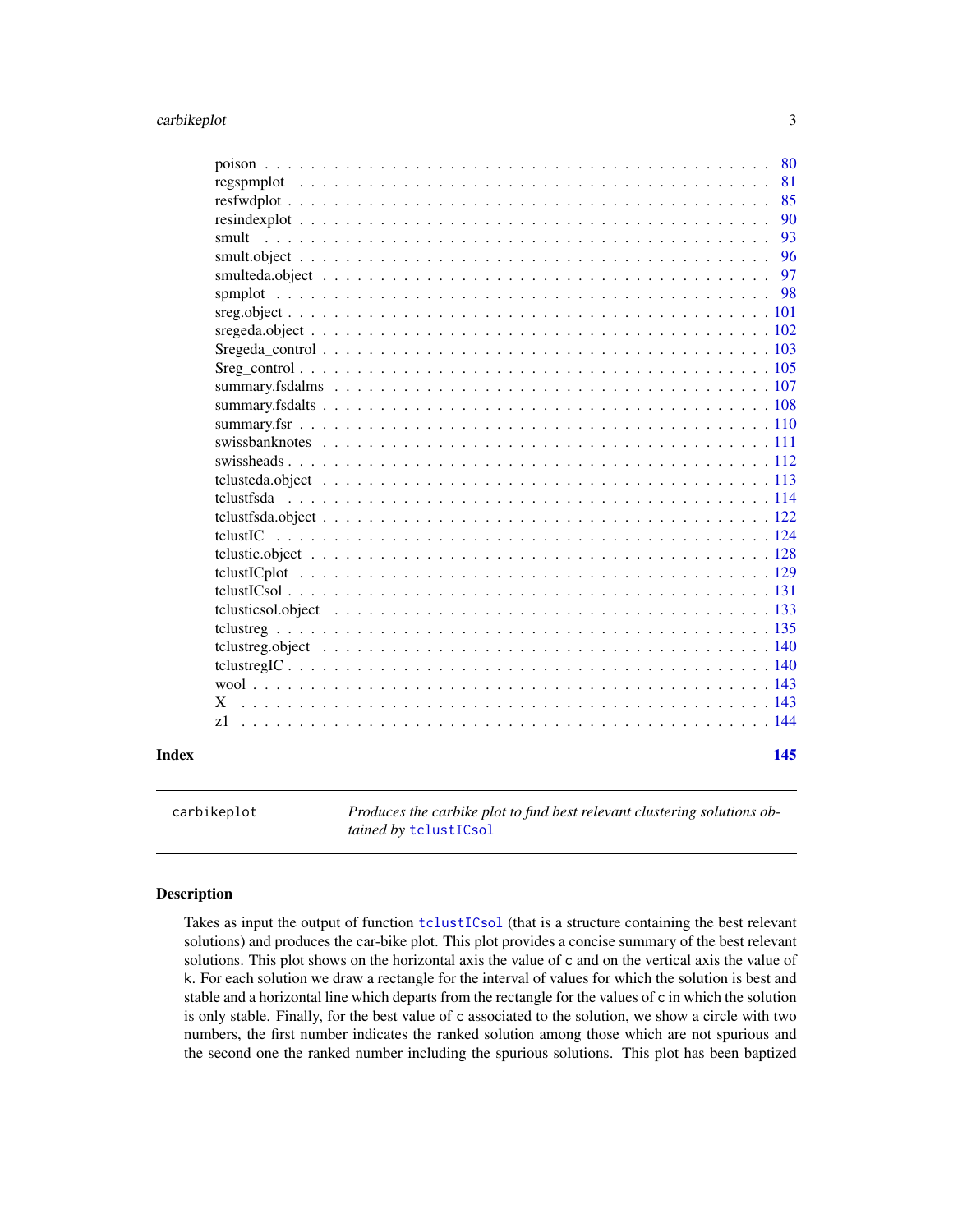'car-bike', because the first best solutions (in general 2 or 3) are generally best and stable for a large number of values of c and therefore will have large rectangles. In addition, these solutions are likely to be stable for additional values of c and therefore are likely to have horizontal lines departing from the rectangles (from here the name 'cars'). Finally, local minor solutions (which are associated with particular values of c and k) do not generally present rectangles or lines and are shown with circles (from here the name 'bikes').

#### Usage

```
carbikeplot(out, SpuriousSolutions = FALSE, trace = FALSE, ...)
```
#### Arguments

| out               | An S3 object of class tclusticsol.object, (output of tclustICsol) contain-<br>ing the relevant solutions.      |
|-------------------|----------------------------------------------------------------------------------------------------------------|
| SpuriousSolutions |                                                                                                                |
|                   | Wheather to include or not spurious solutions. By default spurios solutions are<br>not included into the plot. |
| trace             | Whether to print intermediate results. Default is trace=FALSE.                                                 |
| $\ddotsc$         | potential further arguments passed to lower level functions.                                                   |

#### Author(s)

FSDA team, <valentin.todorov@chello.at>

#### References

Cerioli, A., Garcia-Escudero, L.A., Mayo-Iscar, A. and Riani M. (2017). Finding the Number of Groups in Model-Based Clustering via Constrained Likelihoods, emphJournal of Computational and Graphical Statistics, pp. 404-416, https://doi.org/10.1080/10618600.2017.1390469.

# Examples

## Not run: ## Car-bike plot for the geyser data ======================== data(geyser2) out <- tclustIC(geyser2, whichIC="MIXMIX", plot=FALSE, alpha=0.1) ## Find the best solutions using as Information criterion MIXMIX print("Best solutions using MIXMIX") outMIXMIX <- tclustICsol(out, whichIC="MIXMIX", plot=FALSE, NumberOfBestSolutions=6) print(outMIXMIX\$MIXMIXbs) carbikeplot(outMIXMIX) ## Car-bike plot for the flea data ==========================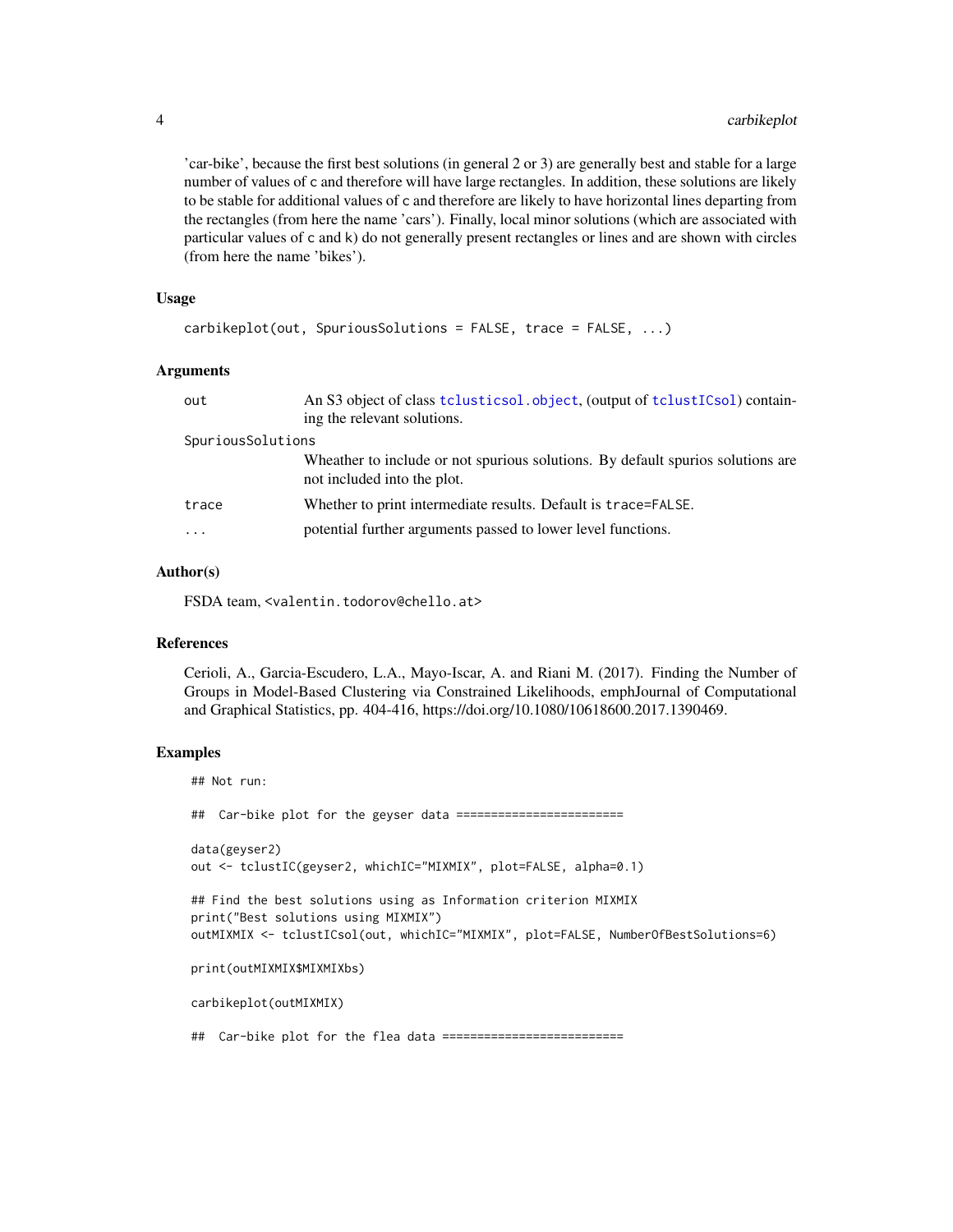#### <span id="page-4-0"></span>corfwdplot 5

```
data(flea)
Y <- as.matrix(flea[, 1:(ncol(flea)-1)]) # select only the numeric variables
rownames(Y) <- 1:nrow(Y)
head(Y)
out <- tclustIC(Y, whichIC="CLACLA", plot=FALSE, alpha=0.1, nsamp=100)
## Find the best solutions using as Information criterion CLACLA
print("Best solutions using CLACLA")
outCLACLA <- tclustICsol(out,whichIC="CLACLA", plot=FALSE, NumberOfBestSolutions=66)
## Produce the car-bike plot
carbikeplot(outCLACLA)
```
## End(Not run)

corfwdplot *Monitoring the correlations between consecutive distances or residuals*

#### **Description**

Provides a method for obtaining the maximum empirical efficiency (in case of MM estimates) or maximum empirical breakdownplot (in case of S estimates) or maximum subset size (in case of forward search), using various measures of correlation between the n Mahalanobis distances or residuals at adjacent values of efficiecy, breakdown point or subset size.

#### Usage

```
corfwdplot(out, trace = FALSE, ...)
```
#### Arguments

out An object of S3 class returned by one of the estimation functions with the monitoring option selected (monitoring=TRUE): [fsreda.object](#page-25-1), [sregeda.object](#page-101-1), [mmregeda.object](#page-74-1), [fsmeda.object](#page-14-1), [smulteda.object](#page-96-1) or [mmmulteda.object](#page-72-1). This is a list containing the monitoring of minimum Mahalanobis distance in case of multivariate analysis or the monitoring of residuals in case of regression. The needed elements of out are

- 1. MAL: matrix containing the squared Mahalanobis distances monitored in each step of the forward search. Every row is associated with a unit (row of data matrix Y). This matrix can be created using one of the functions [fsmult](#page-19-1), [smult](#page-92-1) or [mmmult](#page-69-1) with the monitoring option selected, i.e. monitoring=TRUE.
- 2. RES: matrix containing the residuals monitored in each step of the forward search. Every row is associated with a unit (row of data matrix Y). This matrix can be created using the function [fsreg](#page-29-1) with the monitoring option selected, i.e. monitoring=TRUE .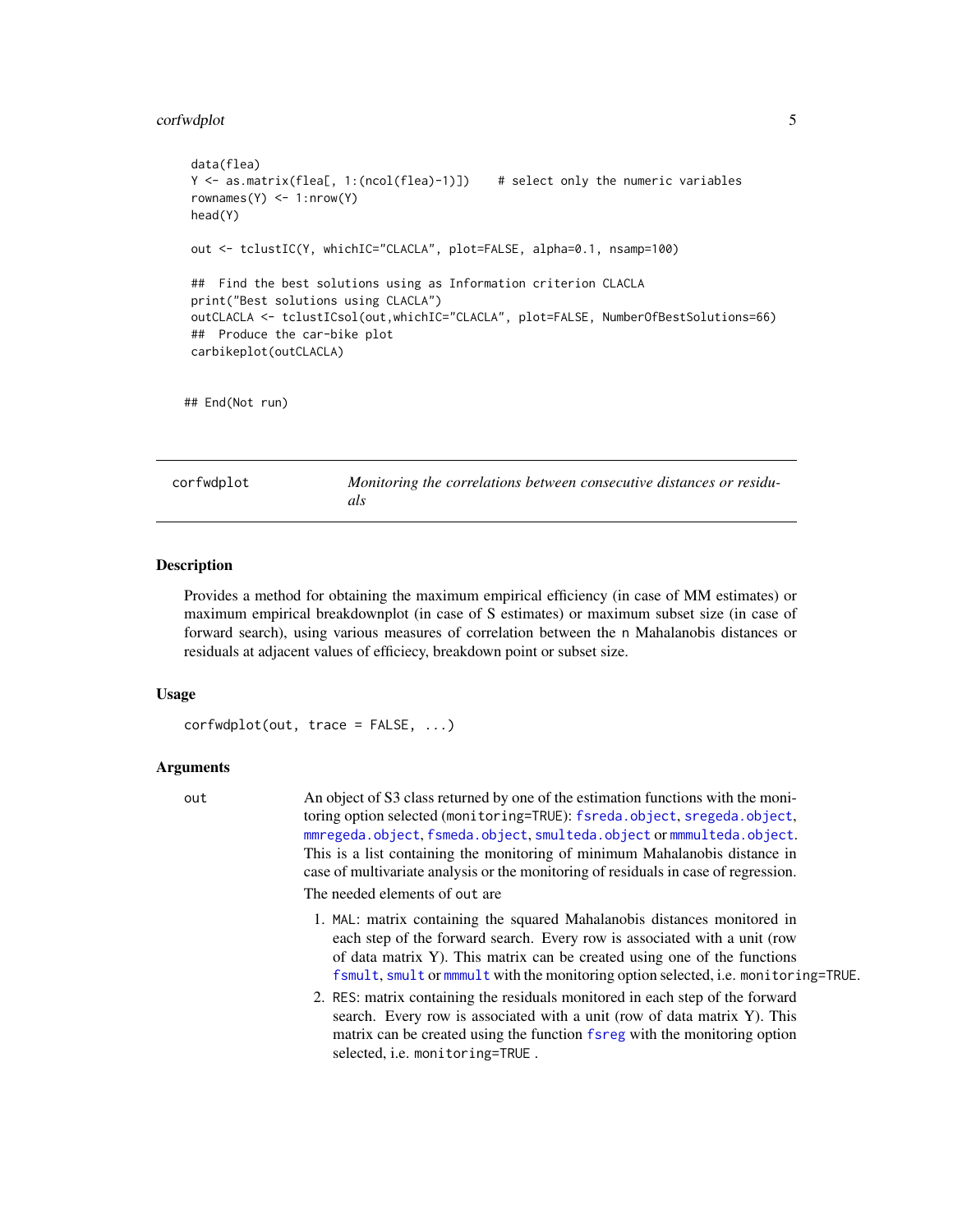<span id="page-5-0"></span>

|                         | 3. bdp: a vector containing breakdown point values that have been used, in<br>case of S estimates. |
|-------------------------|----------------------------------------------------------------------------------------------------|
|                         | 4. eff: a vector containing efficiency values that have been used, in case of<br>MM estimates.     |
| trace                   | Whether to print intermediate results. Default is trace=FALSE.                                     |
| $\cdot$ $\cdot$ $\cdot$ | potential further arguments passed to lower level functions.                                       |

# Value

A ggplot plot object which can be printed on screen or to a file.

#### Author(s)

FSDA team, <valentin.todorov@chello.at>

#### Examples

```
## Not run:
```

```
data(hbk, package="robustbase")
 (out <- fsmult(hbk[,1:3], monitoring=TRUE))
corfwdplot(out)
 (out1 <- smult(hbk, monitoring=TRUE, trace=TRUE))
corfwdplot(out1)
 (out2 <- mmmult(hbk[,1:3], monitoring=TRUE, trace=TRUE))
corfwdplot(out2)
 (out3 <- fsreg(hbk[,1:3], hbk[,4], monitoring=TRUE, trace=TRUE, method="FS"))
 corfwdplot(out3)
 (out4 <- fsreg(hbk[,1:3], hbk[,4], monitoring=TRUE, trace=TRUE, method="S"))
corfwdplot(out4)
 (out5 <- fsreg(hbk[,1:3], hbk[,4], monitoring=TRUE, trace=TRUE, method="MM"))
corfwdplot(out5)
## End(Not run)
```
covplot *Monitoring of the covariance matrix*

#### Description

Plots the trajectories of the elements of the covariance (correlation) matrix monitored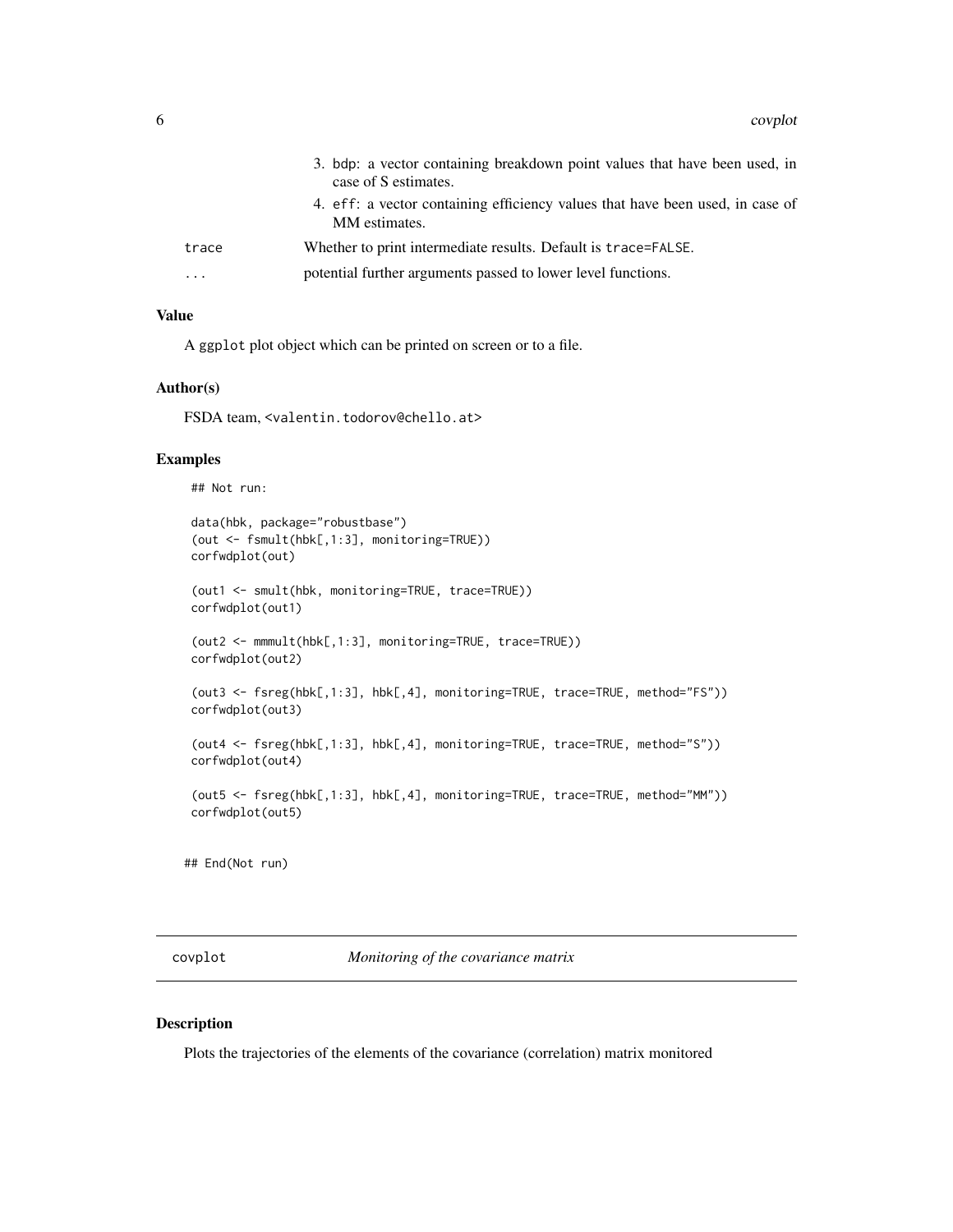#### covplot that the contract of the contract of the contract of the contract of the contract of the contract of the contract of the contract of the contract of the contract of the contract of the contract of the contract of t

# Usage

covplot( out, xlim, ylim, xlab, ylab, main, lwd, lty, col, cex.lab, cex.axis, subsize, fg.thresh, fg.unit, fg.labstep, fg.lwd, fg.lty, fg.col, fg.mark, fg.cex, standard, fground, tag, datatooltip, trace = FALSE, ...

 $\mathcal{L}$ 

# Arguments

| out  | An object of S3 class fsmeda. object returned by fsmult with monitoring=TRUE<br>- a list containing the monitoring of minimum Mahalanobis distance.       |
|------|-----------------------------------------------------------------------------------------------------------------------------------------------------------|
|      | The needed elements of out are.                                                                                                                           |
|      | 1. S2cov: matrix containing the monitoring of the elements of the covariance<br>matrix in each step of the forward search:                                |
|      | 2. Un: matrix containing the order of entry of each unit (necessary if data-<br>tooltip or databrush is selected).                                        |
|      | 3. X: The data matrix.                                                                                                                                    |
| xlim | Controls the x scale in the plot. x1im is a vector with two elements controlling<br>minimum and maximum on the x-axis. Default is to use automatic scale. |
| ylim | Controls the y scale in the plot. ylim is a vector with two elements controlling<br>minimum and maximum on the y-axis. Default is to use automatic scale. |
| xlab | A title for the x axis                                                                                                                                    |
| ylab | A title for the y axis                                                                                                                                    |
|      |                                                                                                                                                           |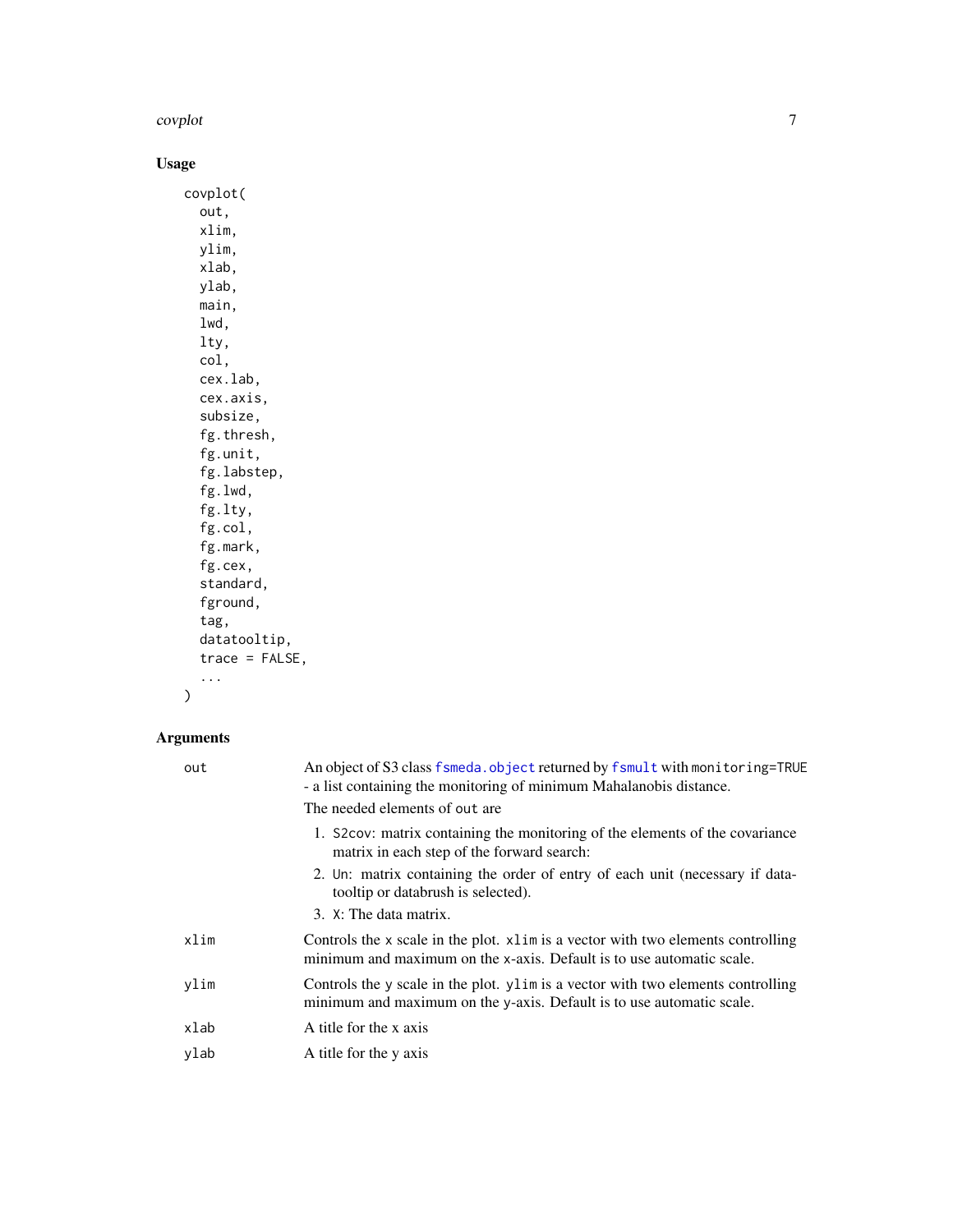| main       | An overall title for the plot                                                                                                                                                                                                                                                                                                                                                                                                                                                                                                                           |
|------------|---------------------------------------------------------------------------------------------------------------------------------------------------------------------------------------------------------------------------------------------------------------------------------------------------------------------------------------------------------------------------------------------------------------------------------------------------------------------------------------------------------------------------------------------------------|
| lwd        | The line width, a positive number, defaulting to 1                                                                                                                                                                                                                                                                                                                                                                                                                                                                                                      |
| 1ty        | The line type. Line types can either be specified as an integer $(1=solid (default)),$<br>2=dashed, 3=dotted, 4=dotdash, 5=longdash, 6=twodash) or as one of the char-<br>acter strings "solid", "dashed", "dotted", "dotdash", "longdash", or "twodash".<br>The latter two are not supported by Matlab.                                                                                                                                                                                                                                                |
| col        | Colors to be used for the highlighted units                                                                                                                                                                                                                                                                                                                                                                                                                                                                                                             |
| cex.lab    | The magnification to be used for x and y labels relative to the current setting of<br>cex                                                                                                                                                                                                                                                                                                                                                                                                                                                               |
| cex.axis   | The magnification to be used for axis annotation relative to the current setting<br>of cex                                                                                                                                                                                                                                                                                                                                                                                                                                                              |
| subsize    | Numeric vector containing the subset size with length equal to the number of<br>columns of matrix of mahalanobis distances. The default value of subsize is<br>$(nrow(MAL) - ncol(MAL) + 1): nrow(MAL)$                                                                                                                                                                                                                                                                                                                                                 |
| fg.thresh  | (alternative to fg.unit) numeric vector of length 1 or 2 which specifies the high-<br>lighted trajectories. If length $(fg.$ thresh $) == 1$ the highlighted trajectories<br>are those of units that throughtout the search had at leat once a mahalanobis<br>distance greater than fg. thresh. The default value is fg. thresh=2.5. If<br>length( $fg.$ thresh) == 2 the highlighted trajectories are those of units that<br>throughtout the search had a mahalanobis distance at least once bigger than<br>fg.thresh[2] or smaller than fg.thresh[1]. |
| fg.unit    | (alternative to fg.thresh), vector containing the list of the units to be highlighted.<br>If fg. unit is supplied, fg. thresh is ignored.                                                                                                                                                                                                                                                                                                                                                                                                               |
| fg.labstep | numeric vector which specifies the steps of the search where to put labels for the<br>highlighted trajectories (units). The default is to put the labels at the initial and<br>final steps of the search. fg.labstep='' means no label.                                                                                                                                                                                                                                                                                                                 |
| fg.lwd     | The line width for the highlighted trajectories (units). Default is 1.                                                                                                                                                                                                                                                                                                                                                                                                                                                                                  |
| fg.lty     | The line type for the highlighted trajectories (units). Line types can either<br>be specified as an integer (1=solid (default), 2=dashed, 3=dotted, 4=dotdash,<br>5=longdash, 6=twodash) or as one of the character strings "solid", "dashed",<br>"dotted", "dotdash", "longdash", or "twodash". The latter two are not supported<br>by Matlab.                                                                                                                                                                                                         |
| fg.col     | colors to be used for the highlighted units.                                                                                                                                                                                                                                                                                                                                                                                                                                                                                                            |
| fg.mark    | Controlls whether to plot highlighted trajectories as symbols. if fg.mark==TRUE<br>each line is plotted using a different symbol else no marker is used (default).                                                                                                                                                                                                                                                                                                                                                                                      |
| fg.cex     | Controls the font size of the labels of the trajectories in foreground. If fg.cex=0<br>no labels will be shown - equivalent to fg. labstop="".                                                                                                                                                                                                                                                                                                                                                                                                          |
| standard   | MATLAB-style arguments - appearance of the plot in terms of xlim, ylim, axes<br>labels and their font size style, color of the lines, etc.                                                                                                                                                                                                                                                                                                                                                                                                              |
| fground    | MATLAB-style arguments - for the trajectories in foregroud.                                                                                                                                                                                                                                                                                                                                                                                                                                                                                             |
| tag        | Plot handle. String which identifies the handle of the plot which is about to be<br>created. The default is tag='pl_mmd'. Notice that if the program finds a plot<br>which has a tag equal to the one specified by the user, then the output of the<br>new plot overwrites the existing one in the same window else a new window is<br>created.                                                                                                                                                                                                         |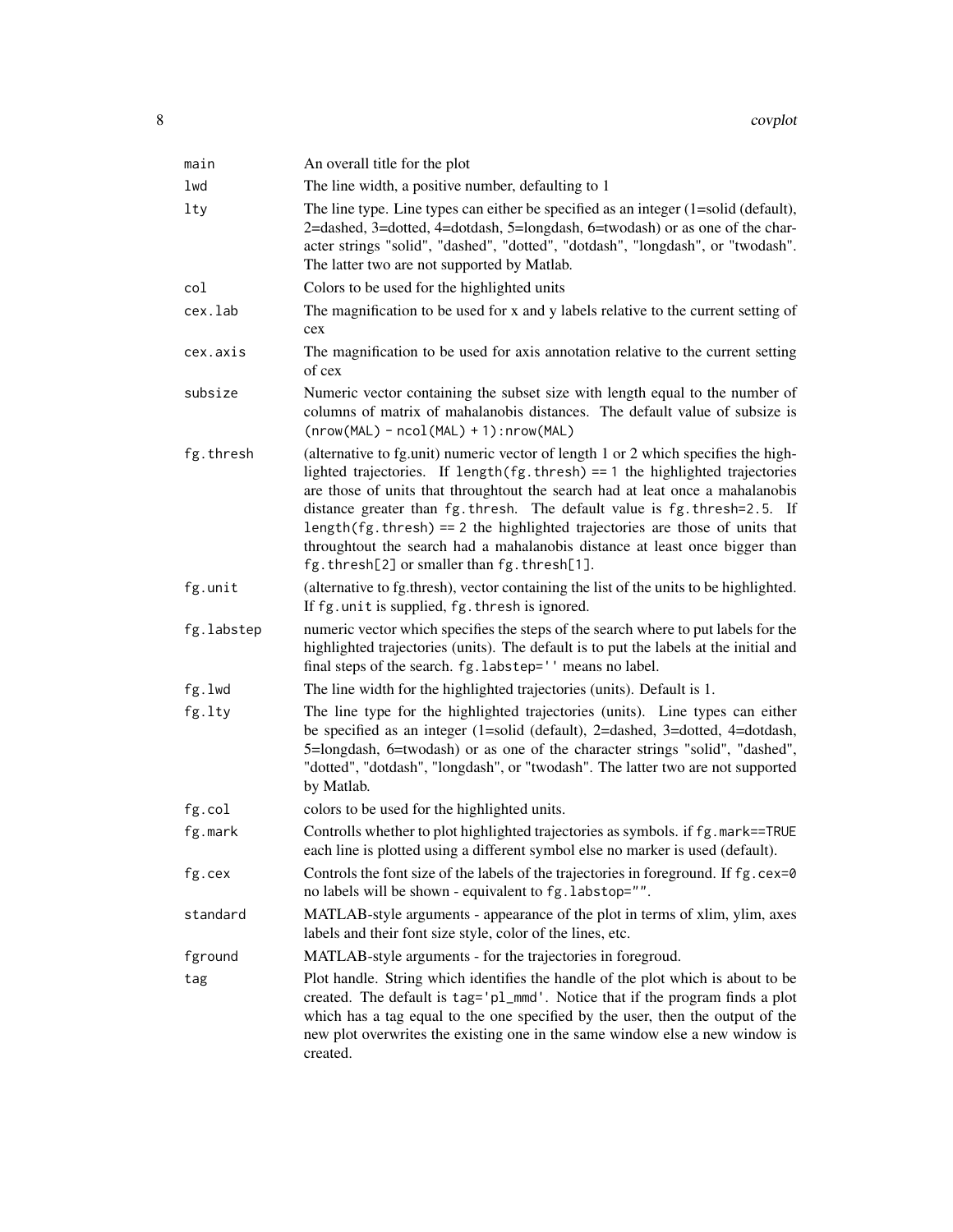#### <span id="page-8-0"></span>diabetes **9**

| datatooltip | If data tooltip is not empty the user can use the mouse in order to have infor-<br>mation about the unit selected, the step in which the unit enters the search and<br>the associated label. If datatooltip is a list, it is possible to control the aspect of |
|-------------|----------------------------------------------------------------------------------------------------------------------------------------------------------------------------------------------------------------------------------------------------------------|
|             | the data cursor (see MATLAB function datacursormode () for more details or<br>see the examples below). The default options are DisplayStyle="Window" and<br>SnapToDataVertex="on".                                                                             |
| trace       | Whether to print intermediate results. Default is trace=FALSE.                                                                                                                                                                                                 |
| $\cdots$    | potential further arguments passed to lower level functions.                                                                                                                                                                                                   |

#### Value

none

# Author(s)

FSDA team, <valentin.todorov@chello.at>

#### Examples

```
## Not run:
X \leftarrow \text{iris}[, 1:4]out <- fsmult(X, monitoring=TRUE)
## Produce monitoring covariances plot with all the default options
covplot(out)
## End(Not run)
```
diabetes *Diabetes data*

# Description

The diabetes dataset, introduced by Reaven and Miller (1979), consists of 145 observations (patients). For each patient three measurements are reported: plasma glucose response to oral glucose, plasma insulin response to oral glucose, degree of insulin resistance.

#### Usage

```
data("diabetes")
```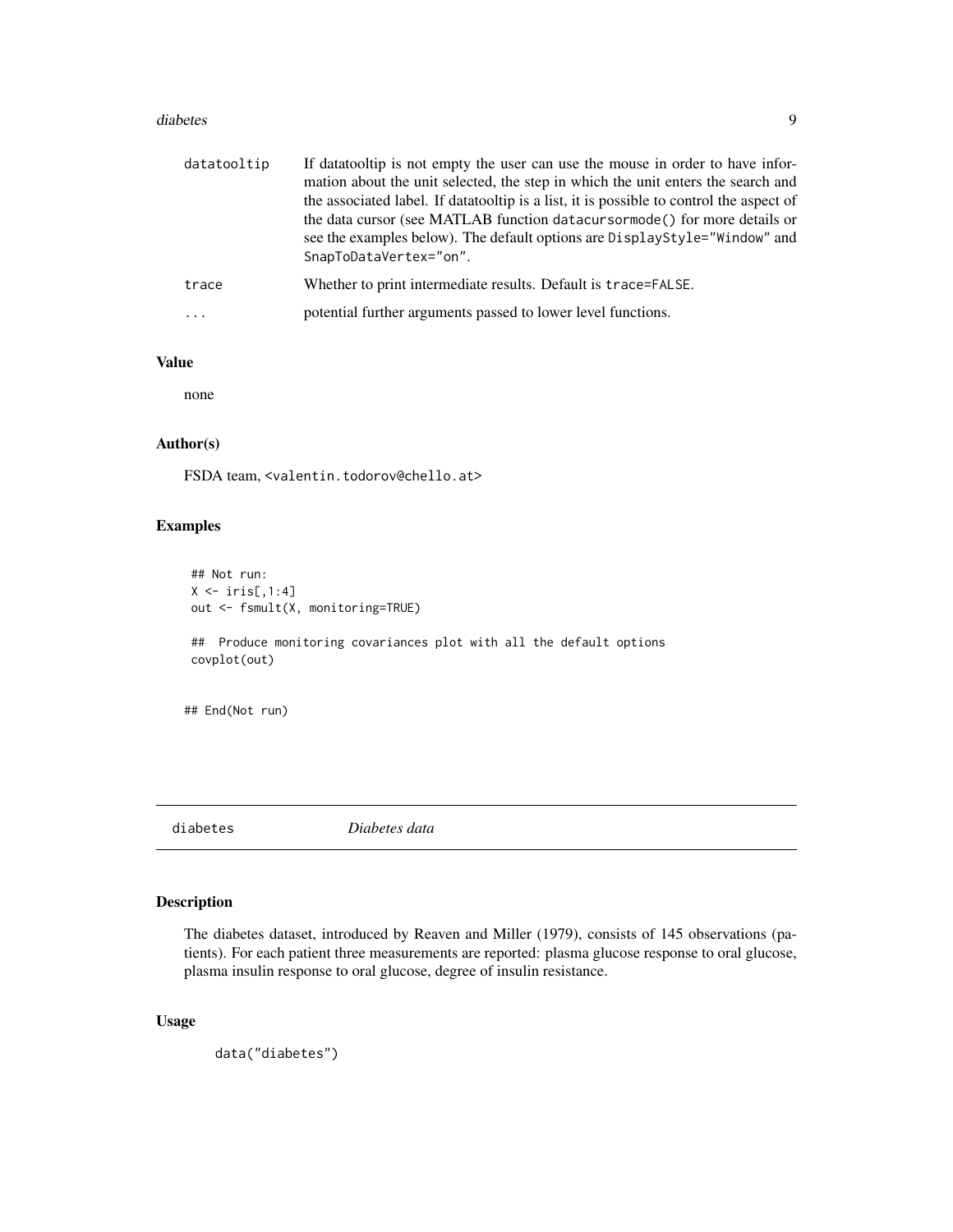# <span id="page-9-0"></span>Format

A data frame with the following variables:

glucose Area under plasma glucose curve after a three hour oral glucose tolerance test (OGTT).

insulin Area under plasma insulin curve after a three hour oral glucose tolerance test (OGTT).

sspg Steady state plasma glucose.

class The type of diabete: Normal, Overt, and Chemical.

## Source

Reaven, G. M. and Miller, R. G. (1979). An attempt to define the nature of chemical diabetes using a multidimensional analysis. *Diabetologia* 16:17-24.

#### Examples

```
library(rrcov)
data(diabetes)
head(diabetes)
plot(CovMcd(diabetes[, 1:3]), which="pairs", col=diabetes$class)
```

| emilia2001 | Demographic data from the 341 miniciplaities in Emilia Romagna (an |
|------------|--------------------------------------------------------------------|
|            | <i>Italian region</i> ).                                           |

#### Description

A data set containing 28 demographic variables for 341 municipalities in Emilia Romagna (an Italian region).

#### Usage

```
data(emilia2001)
```
#### Format

A data frame with 341 rows and 28 variables The variables are as follows:

- less10: population aged less than 10
- more 75: population aged more than 75
- single single-member families
- divorced": divorsed
- widows: widows and widowers
- graduates: population aged more than 25 who are graduates
- no\_education: of those aged over 6 having no education
- employed: activity rate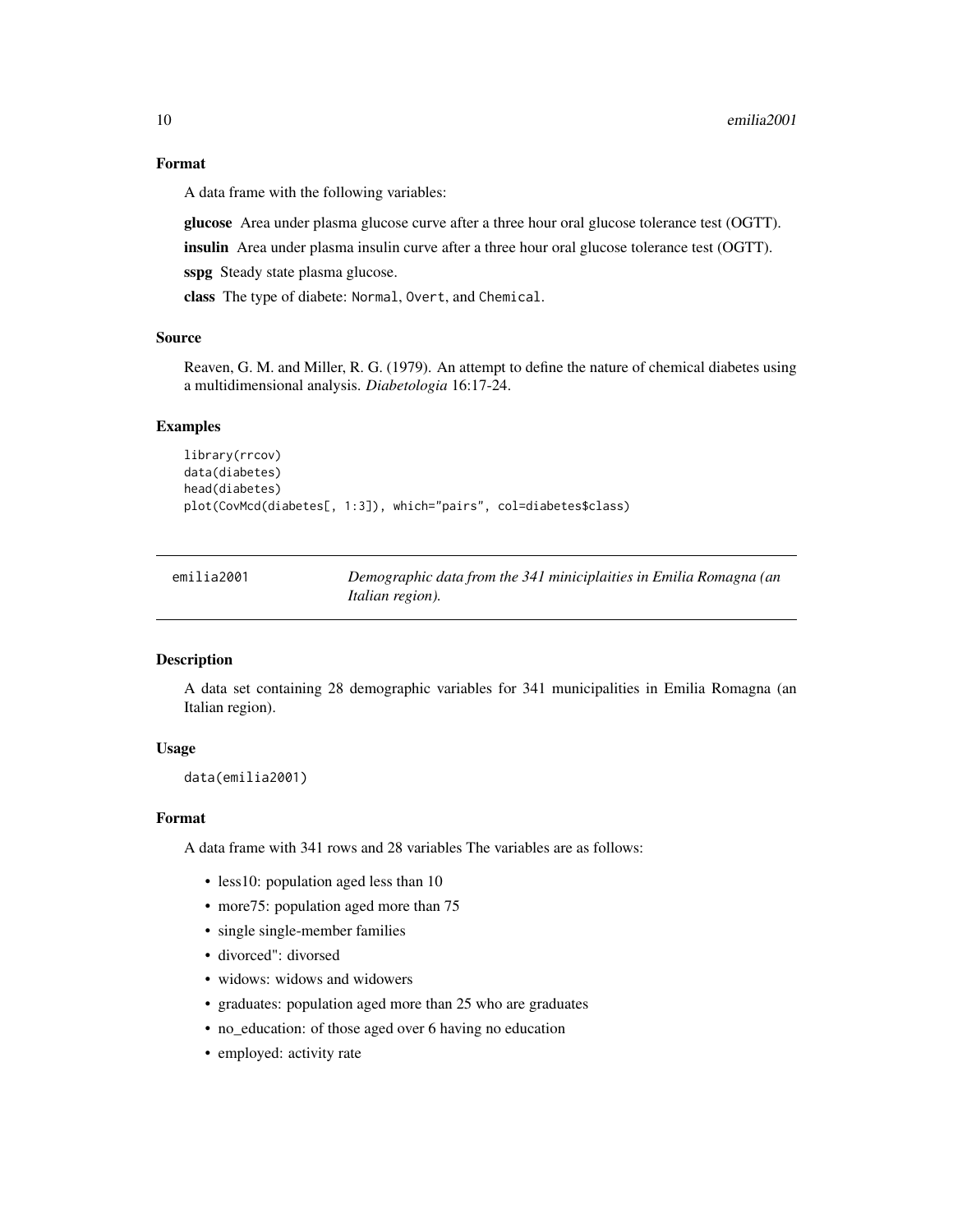#### <span id="page-10-0"></span>fishery 11

- unemployed: unemployment rate
- increase\_popul: standardised natural increase in population
- migration: standardised change in population due to migration
- birth\_92\_94: average birth rate over 1992-94
- fecundity: three-year average birth rate amongst women of child-bearing age
- houses: occupied houses built since 1982
- houses\_2WCs: occupied houses with 2 or more WCs
- houses\_heating: occupied houses with fixed heating system
- TV: TV licence holders
- cars: number of cars for 100 inhabitants
- luxury\_cars: luxury cars
- hotels: working in hotels and restaurants
- banking: working in banking and finance
- income: average declared income amongst those filing income tax returns
- income tax returns: inhabitants filing income tax returns
- factories: residents employed in factories and public services
- factories\_more10: employees employed in factories withy more tha 10 employees
- factories\_more50: employees employed in factories withy more tha 50 employees
- artisanal: artisanal enterprises
- entrepreneurs: enterpreneous and skilled self-employed among those of working age

@references Atkinson, A. C., Riani, M., and Cerioli, A. (2004). *Exploring Multivariate Data with the Forward Search*. Springer-Verlag, New York.

fishery *Fishery data.*

# **Description**

The fishery data consist of 677 transactions of a fishery product in Europe. For each transaction the Value in 1000 euro and the quantity in Tons are reported.

#### Usage

```
data(fishery)
```
# Format

A data frame with 677 rows and 2 variables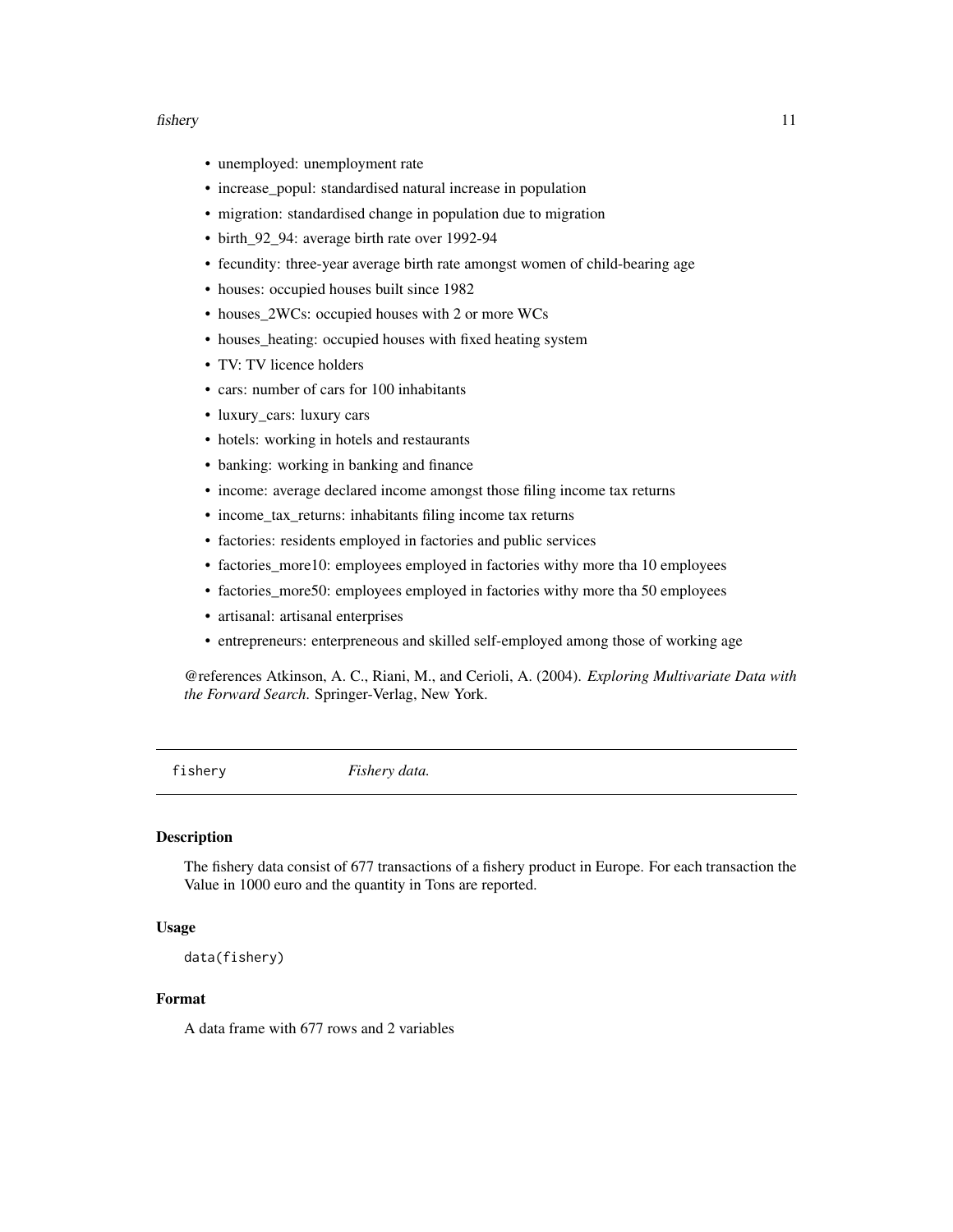<span id="page-11-0"></span>flea *Flea*

# Description

Flea-beetle measurements

#### Usage

data(flea)

# Format

A data frame with 74 rows and 7 variables: six explanatory and one response variable - species. The variables are as follows:

- tars1: width of the first joint of the first tarsus in microns (the sum of measurements for both tarsi)
- tars2: the same for the second joint
- head: the maximal width of the head between the external edges of the eyes in 0.01 mm
- ade1: the maximal width of the aedeagus in the fore-part in microns
- ade2: the front angle of the aedeagus ( 1 unit = 7.5 degrees)
- ade3: the aedeagus width from the side in microns
- species, which species is being examined Concinna, Heptapotamica, Heikertingeri

#### References

A. A. Lubischew (1962), On the Use of Discriminant Functions in Taxonomy, *Biometrics*, 184 pp.455–477.

#### Examples

data(flea) head(flea)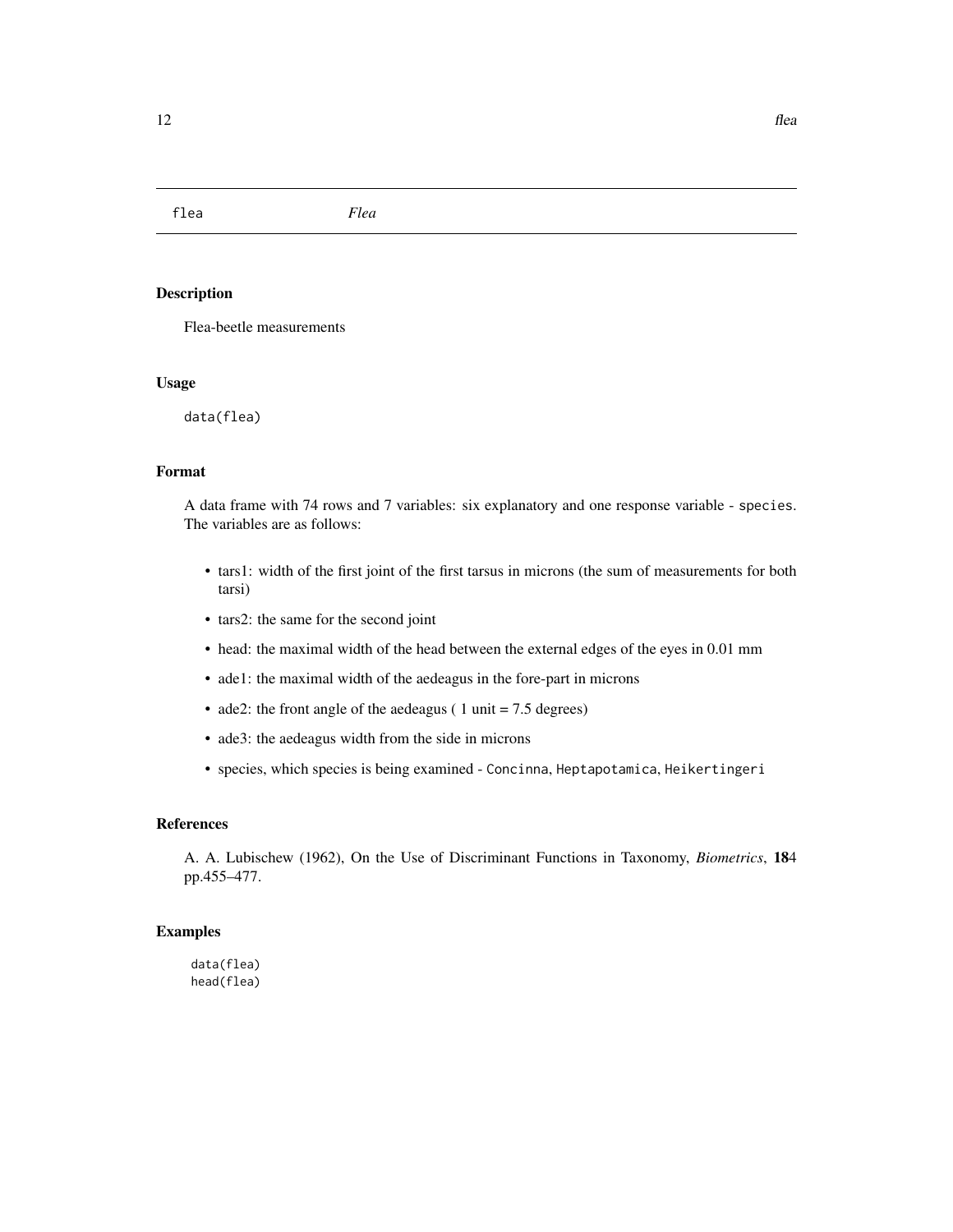<span id="page-12-1"></span><span id="page-12-0"></span>

An object of class [fsdalms.object](#page-12-1) holds information about the result of a call to [fsreg](#page-29-1).

# Value

The object itself is basically a [list](#page-0-0) with the following components:

| rew       | If rew=TRUE all subsequent output refers to reweighted else no reweighting is<br>done.                                                                                                                                                                                         |
|-----------|--------------------------------------------------------------------------------------------------------------------------------------------------------------------------------------------------------------------------------------------------------------------------------|
| beta      | p-by-1 vector containing the estimated regression parameters.                                                                                                                                                                                                                  |
| bs        | p x 1 vector containing the units forming subset associated with bLMS (bLTS).                                                                                                                                                                                                  |
| residuals | residuals.                                                                                                                                                                                                                                                                     |
| scale     | scale estimate of the residuals.                                                                                                                                                                                                                                               |
| weights   | Vector like y containing weights. The elements of this vector are 0 or 1. These<br>weights identify the h observations which are used to compute the final LTS<br>(LMS) estimate. sum(weights)=h if there is not a perfect fit otherwise sum(weights)<br>can be greater than h |
| h         | The number of observations that have determined the LTS (LMS) estimator, i.e.<br>the value of h.                                                                                                                                                                               |
| outliers  | vector containing the list of the units declared as outliers using confidence level<br>specified in input scalar conflev.                                                                                                                                                      |
| conflev   | confidence level which is used to declare outliers. Remark: conflev will be<br>used to draw the horizontal lines (confidence bands) in the plots. Default value<br>is $0.975$                                                                                                  |
| singsub   | Number of subsets wintout full rank. Notice that if this number is greater than<br>$0.1*$ (number of subsamples) a warning is produced                                                                                                                                         |
| X         | the data matrix X                                                                                                                                                                                                                                                              |
| У         | the response vector y                                                                                                                                                                                                                                                          |

The object has class "fsdalms".

# Examples

```
## Not run:
   data(hbk, package="robustbase")
    (out <- fsreg(Y~., data=hbk, method="LMS"))
   class(out)
   summary(out)
```
## End(Not run)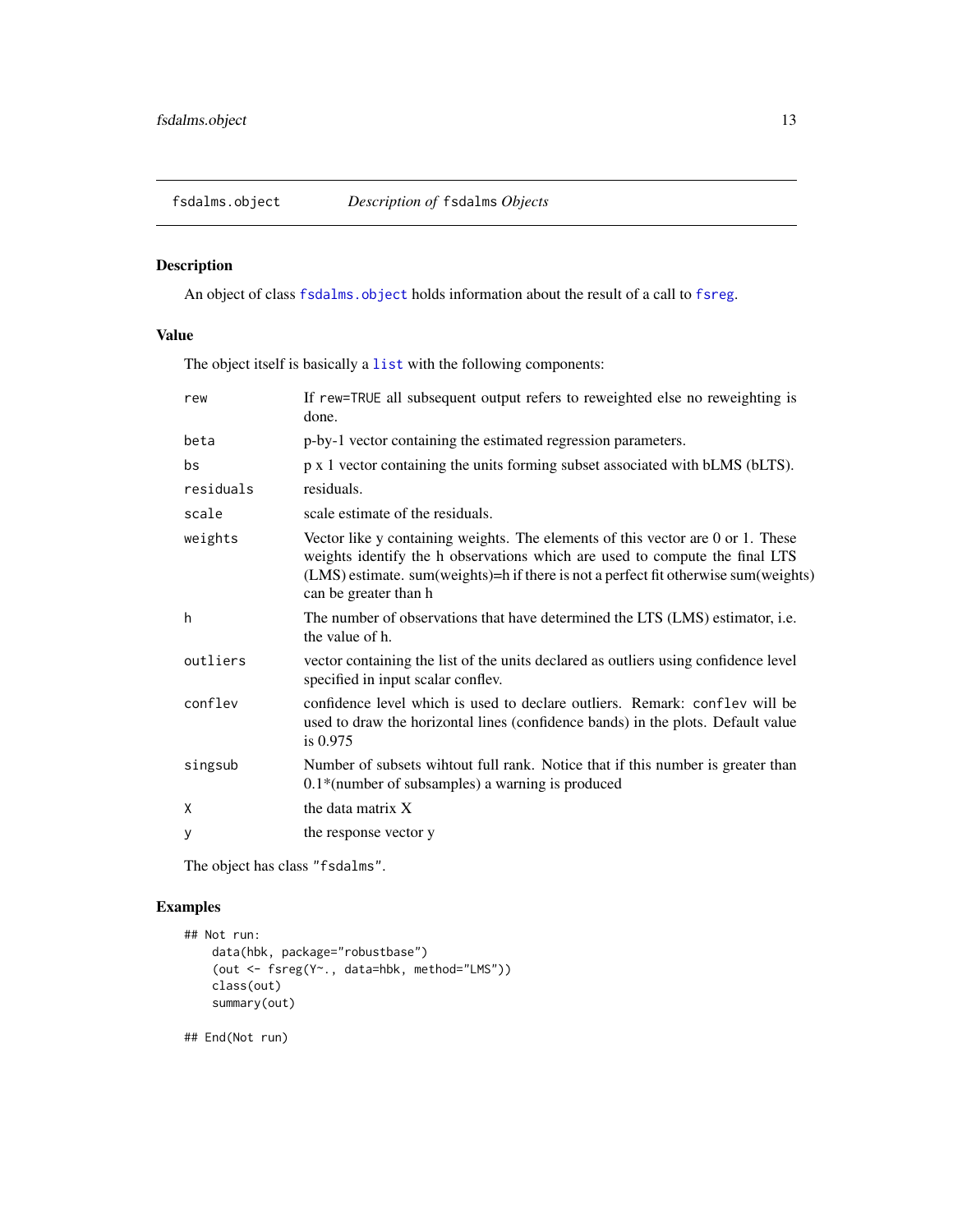<span id="page-13-1"></span><span id="page-13-0"></span>

An object of class [fsdalts.object](#page-13-1) holds information about the result of a call to [fsreg](#page-29-1).

# Value

The object itself is basically a [list](#page-0-0) with the following components:

| rew       | If rew=TRUE all subsequent output refers to reweighted else no reweighting is<br>done.                                                                                                                                                                                             |
|-----------|------------------------------------------------------------------------------------------------------------------------------------------------------------------------------------------------------------------------------------------------------------------------------------|
| beta      | p-by-1 vector containing the estimated regression parameters.                                                                                                                                                                                                                      |
| bs        | p x 1 vector containing the units forming subset associated with bLMS (bLTS).                                                                                                                                                                                                      |
| residuals | residuals.                                                                                                                                                                                                                                                                         |
| scale     | scale estimate of the residuals.                                                                                                                                                                                                                                                   |
| weights   | Vector like y containing weights. The elements of this vector are 0 or 1. These<br>weights identify the h observations which are used to compute the final LTS<br>(LMS) estimate. sum (weights) = h if there is not a perfect fit otherwise sum (weights)<br>can be greater than h |
| h         | The number of observations that have determined the LTS (LMS) estimator, i.e.<br>the value of h.                                                                                                                                                                                   |
| outliers  | vector containing the list of the units declared as outliers using confidence level<br>specified in input scalar conflev.                                                                                                                                                          |
| conflev   | confidence level which is used to declare outliers. Remark: conflev will be<br>used to draw the horizontal lines (confidence bands) in the plots. Default value<br>is $0.975$                                                                                                      |
| singsub   | Number of subsets wihtout full rank. Notice that if this number is greater than<br>$0.1*$ (number of subsamples) a warning is produced                                                                                                                                             |
| X         | the data matrix X                                                                                                                                                                                                                                                                  |
| y         | the response vector y                                                                                                                                                                                                                                                              |

The object has class "fsdalts".

# Examples

```
## Not run:
   data(hbk, package="robustbase")
    (out <- fsreg(Y~., data=hbk, method="LTS"))
   class(out)
   summary(out)
```
## End(Not run)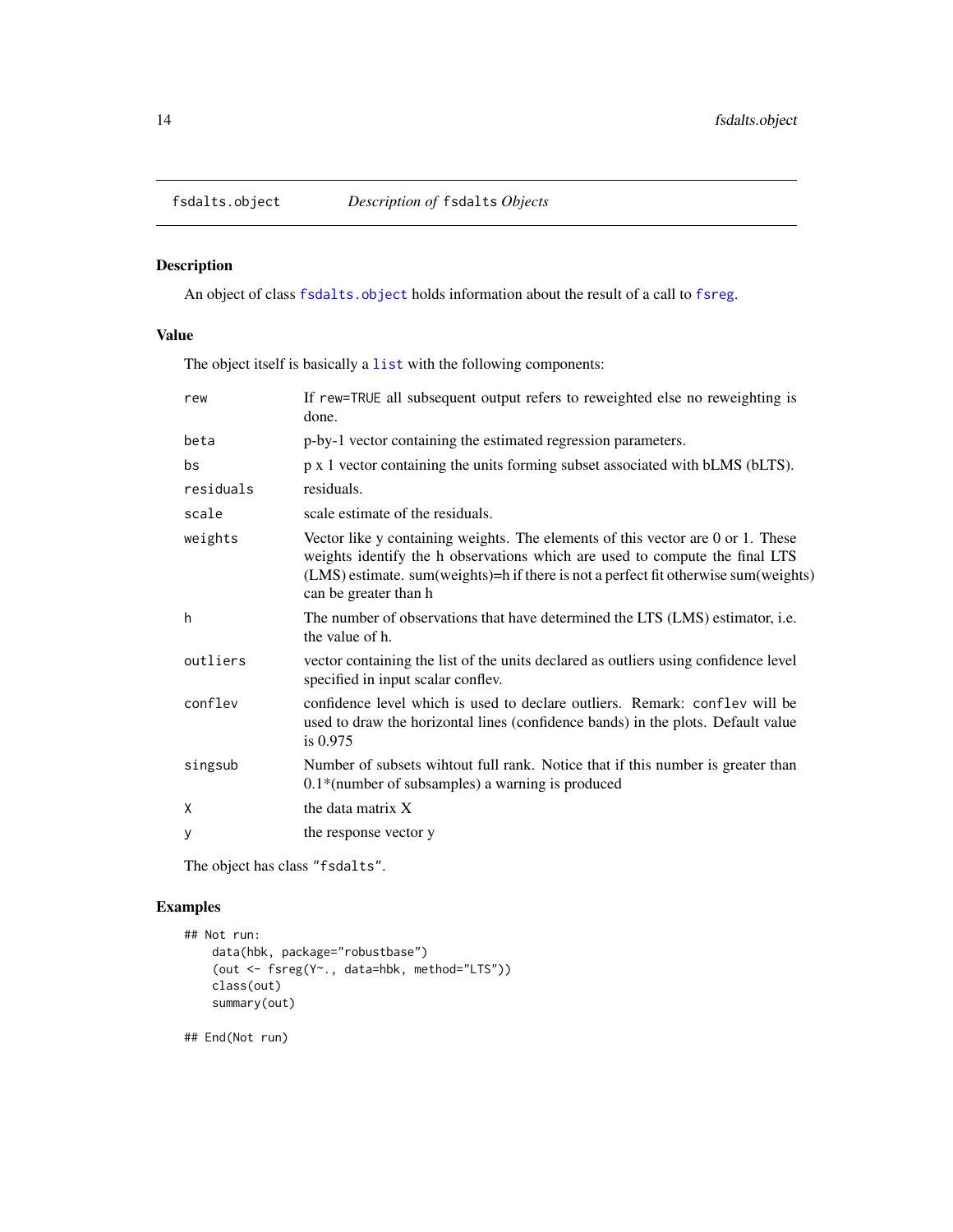<span id="page-14-1"></span><span id="page-14-0"></span>An object of class [fsmeda.object](#page-14-1) holds information about the result of a call to [fsmult](#page-19-1) when called with parameter monitoring=TRUE.

# Value

The object itself is basically a [list](#page-0-0) with the following components:

| <b>MAL</b>         | n x (n-init+1) matrix containing the monitoring of Each row represents the dis-<br>tance Mahalanobis distance for the corresponding unit.                                                                                                                                                                                                                                                                        |
|--------------------|------------------------------------------------------------------------------------------------------------------------------------------------------------------------------------------------------------------------------------------------------------------------------------------------------------------------------------------------------------------------------------------------------------------|
| <b>BB</b>          | $n \times (n\text{-init+1})$ matrix containing the information about the units belonging to the<br>subset at each step of the forward search. The first column contains the indexes<br>of the units forming subset in the initial step and each further column - the<br>indexes of the units forming the corresponding step. The last column contains<br>the units forming subset in the final step (all units). |
| md                 | n-by-1 vector containing the estimates of the robust Mahalanobis distances (in<br>squared units). This vector contains the distances of each observation from the<br>location of the data, relative to the scatter matrix cov.                                                                                                                                                                                   |
| mmd                | $(n\text{-init})$ x 3 matrix. which contains the monitoring of minimum MD or $(m+1)$ th<br>ordered MD at each step of the forward search.                                                                                                                                                                                                                                                                        |
|                    | • 1st column = fwd search index (from init to n-1)                                                                                                                                                                                                                                                                                                                                                               |
|                    | $\bullet$ 2nd column = minimum MD                                                                                                                                                                                                                                                                                                                                                                                |
|                    | • 3rd column = $(m+1)$ th-ordered MD                                                                                                                                                                                                                                                                                                                                                                             |
| msr                | $(n\text{-init+1})$ x 3 matrix which contains the monitoring of maximum MD or m-th<br>ordered MD at each step of the forward search.                                                                                                                                                                                                                                                                             |
|                    | • 1st column = fwd search index (from init to n)                                                                                                                                                                                                                                                                                                                                                                 |
|                    | • 2nd column = maximum $MD$                                                                                                                                                                                                                                                                                                                                                                                      |
|                    | $\bullet$ 3rd column = mth-ordered MD                                                                                                                                                                                                                                                                                                                                                                            |
| gap                | $(n\text{-init+1})$ x 3 matrix which contains the monitoring of the gap (difference be-<br>tween minMD outside subset and max inside).                                                                                                                                                                                                                                                                           |
|                    | • 1st column = fwd search index (from init to n)                                                                                                                                                                                                                                                                                                                                                                 |
|                    | • 2nd column = $min MD - max MD$                                                                                                                                                                                                                                                                                                                                                                                 |
|                    | • 3rd column = $(m+1)$ th-ordered MD - mth ordered distance                                                                                                                                                                                                                                                                                                                                                      |
| Loc                | $(n\text{-init+1})$ x (p+1) matrix which contains the monitoring of the estimated means<br>at each step of the fwd search.                                                                                                                                                                                                                                                                                       |
| S <sub>2</sub> cov | $(n\text{-init+1})$ x $(p*(p+1)/2+1)$ matrix which contains the monitoring of the of the<br>elements of the covariance matrix in each step of the forward search.                                                                                                                                                                                                                                                |
|                    | • 1st column = fwd search index (from init to n)                                                                                                                                                                                                                                                                                                                                                                 |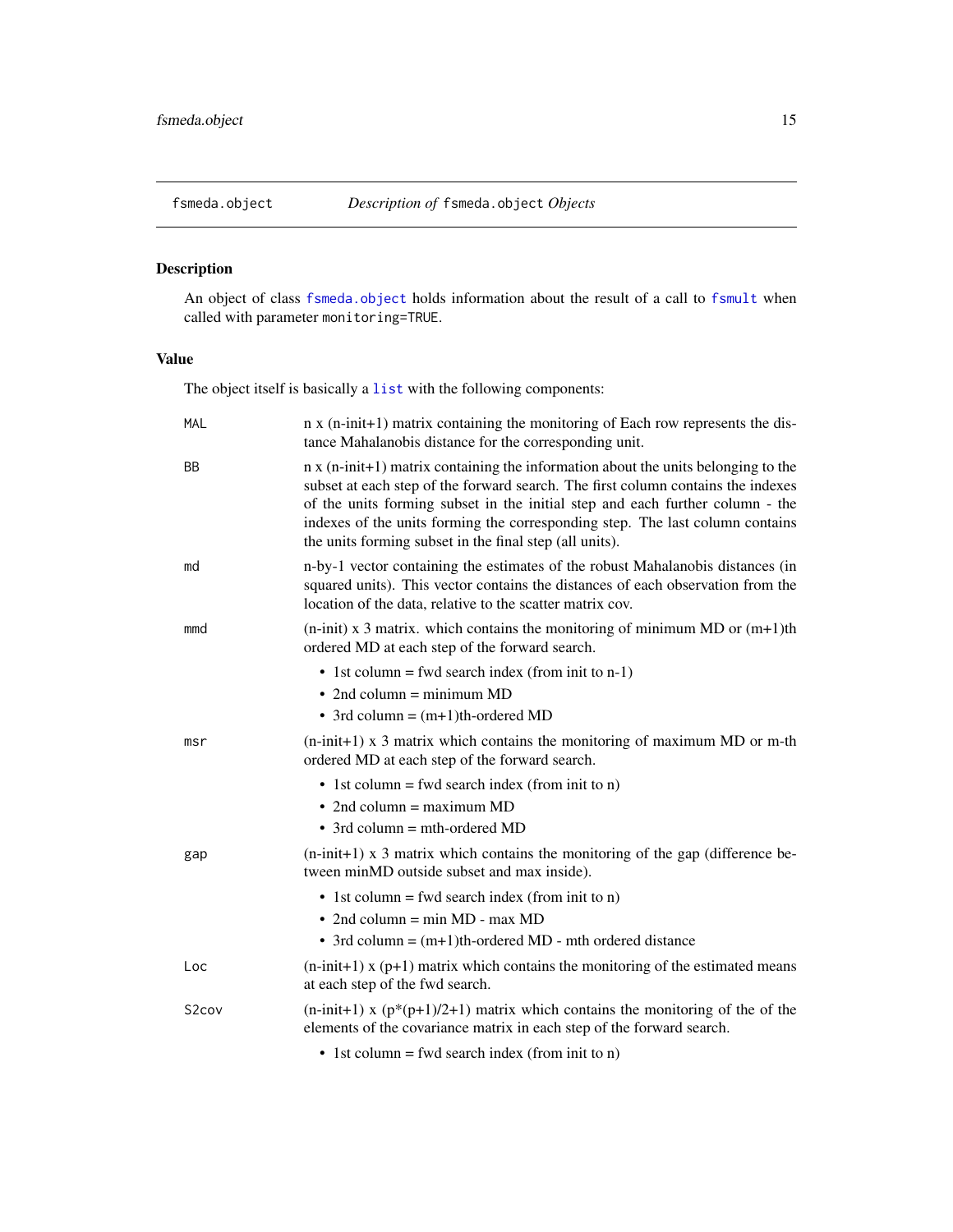<span id="page-15-0"></span>

|      | • 2nd column = monitoring of $S[1,1]$                                                                                                                                                                                                                                                                                                                                                                                |
|------|----------------------------------------------------------------------------------------------------------------------------------------------------------------------------------------------------------------------------------------------------------------------------------------------------------------------------------------------------------------------------------------------------------------------|
|      | • 3rd column = monitoring of $S[1,2]$                                                                                                                                                                                                                                                                                                                                                                                |
|      | $\bullet$                                                                                                                                                                                                                                                                                                                                                                                                            |
|      | • last column = monitoring of $S[p,p]$                                                                                                                                                                                                                                                                                                                                                                               |
| detS | $(n\text{-init+1})$ x 2 matrix which contains the monitoring of the determinant of the<br>covariance matrix in each step of the forward search.                                                                                                                                                                                                                                                                      |
| Un   | $(n\text{-init)}$ -by-11 matrix which contains the unit(s) included in the subset at each<br>step of the fwd search. REMARK: in every step the new subset is compared<br>with the old subset. Un contains the unit(s) present in the new subset but not<br>in the old one. Un[1,2] for example contains the unit included in step init+1.<br>Un[end, 2] contains the units included in the final step of the search. |
| χ    | the data matrix X                                                                                                                                                                                                                                                                                                                                                                                                    |

The object has class "fsmeda".

# Examples

```
## Not run:
   data(hbk, package="robustbase")
    (out <- fsmult(hbk[,1:3], monitoring=TRUE))
   class(out)
    summary(out)
```
## End(Not run)

<span id="page-15-1"></span>fsmmmdrs *Performs random start monitoring of minimum Mahalanobis distance*

#### Description

The trajectories originate from many different random initial subsets and provide information on the presence of groups in the data. Groups are investigated by monitoring the minimum Mahalanobis distance outside the forward search subset.

#### Usage

```
fsmmmdrs(
  x,
 plot = FALSE,
  init,
 bsbsteps,
  nsiml = 200,
  nocheck = FALSE,
  numpool,
  cleanpool = FALSE,
  msg = FALSE,
  trace = FALSE,
  ...
\mathcal{E}
```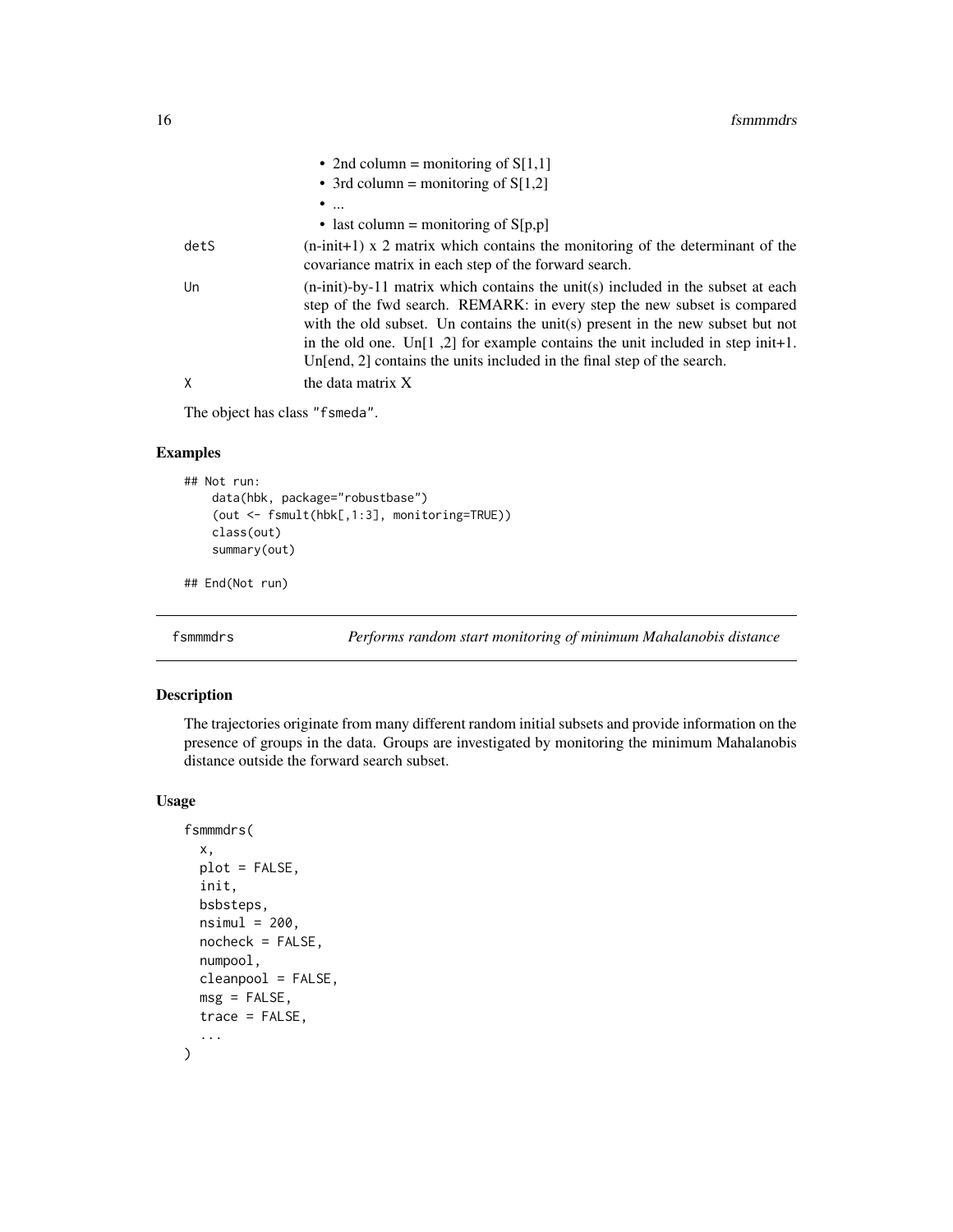# fsmmmdrs 17

# Arguments

| х        | An n x p data matrix (n observations and p variables). Rows of x represent<br>observations, and columns represent variables.                                                                                                                                                                                                                                                                                                                                                                                                                   |
|----------|------------------------------------------------------------------------------------------------------------------------------------------------------------------------------------------------------------------------------------------------------------------------------------------------------------------------------------------------------------------------------------------------------------------------------------------------------------------------------------------------------------------------------------------------|
|          | Missing values (NA's) and infinite values (Inf's) are allowed, since observations<br>(rows) with missing or infinite values will automatically be excluded from the<br>computations.                                                                                                                                                                                                                                                                                                                                                           |
| plot     | Plots the random starts minimum Mahalanobis distance with 1 If plot=FALSE<br>$(default)$ or plot=0 no plot is produced. The scale $(ylim)$ for the y axis is defined<br>as follows:                                                                                                                                                                                                                                                                                                                                                            |
|          | • ylim[2] is the maximum between the values of mmd in steps $[n*0.2 n]$ and<br>the final value of the 99 per cent envelope multiplied by 1.1.                                                                                                                                                                                                                                                                                                                                                                                                  |
|          | • ylim[1] is the minimum between the values of mmd in steps $[n*0.2 n]$ and<br>the 1 per cent envelope multiplied by 0.9.                                                                                                                                                                                                                                                                                                                                                                                                                      |
|          | Remark: the plot which is produced is very simple. In order to control a series of<br>options in this plot (including the y scale) and in order to connect it dynamically<br>to the other forward plots it is necessary to use function mmdrsplot.                                                                                                                                                                                                                                                                                             |
| init     | Point where to start monitoring required diagnostics. If init is not specified it<br>will be set equal to $(p+1)$ .                                                                                                                                                                                                                                                                                                                                                                                                                            |
| bsbsteps | A vector which specifies for which steps of the forward search it is necessary to<br>save the units forming subset for each random start. if bsbsteps $= 0$ for each<br>random start we store the units forming subset in all steps. The default is store<br>the units forming subset in all steps if $n \le 500$ else to store the units forming<br>subset at step init and steps which are multiple of 100. For example, if $n = 753$<br>and $init = 6$ , units forming subset are stored for $m=init$ , 100, 200, 300, 400,<br>500 and 600. |
|          | REMARK: The vector bsbsteps must contain numbers from init to n. if min(bsbsteps)<br>< init a warning message will be issued.                                                                                                                                                                                                                                                                                                                                                                                                                  |
| nsimul   | Number of random starts. Default value is nsimul=200.                                                                                                                                                                                                                                                                                                                                                                                                                                                                                          |
| nocheck  | It controls whether to perform checks on matrix Y. If nocheck=TRUE, no check<br>is performed.                                                                                                                                                                                                                                                                                                                                                                                                                                                  |
| numpool  | If numpool > 1, the routine automatically checks if the Parallel Computing Tool-<br>box is installed and distributes the random starts over numpool parallel pro-<br>cesses. If numpool $\leq$ 1, the random starts are run sequentially. By default,<br>numpool is set equal to the number of physical cores available in the CPU (this<br>choice may be inconvenient if other applications are running concurrently). The<br>same happens if the numpool value chosen by the user exceeds the available<br>number of cores.                  |
|          | REMARK: up to R2013b, there was a limitation on the maximum number of<br>cores that could be addressed by the parallel processing toolbox (8 and, more<br>recently, 12). From R2014a, it is possible to run a local cluster of more than 12<br>workers.                                                                                                                                                                                                                                                                                        |
|          | REMARK: Unless you adjust the cluster profile, the default maximum number<br>of workers is the same as the number of computational (physical) cores on the<br>machine.                                                                                                                                                                                                                                                                                                                                                                         |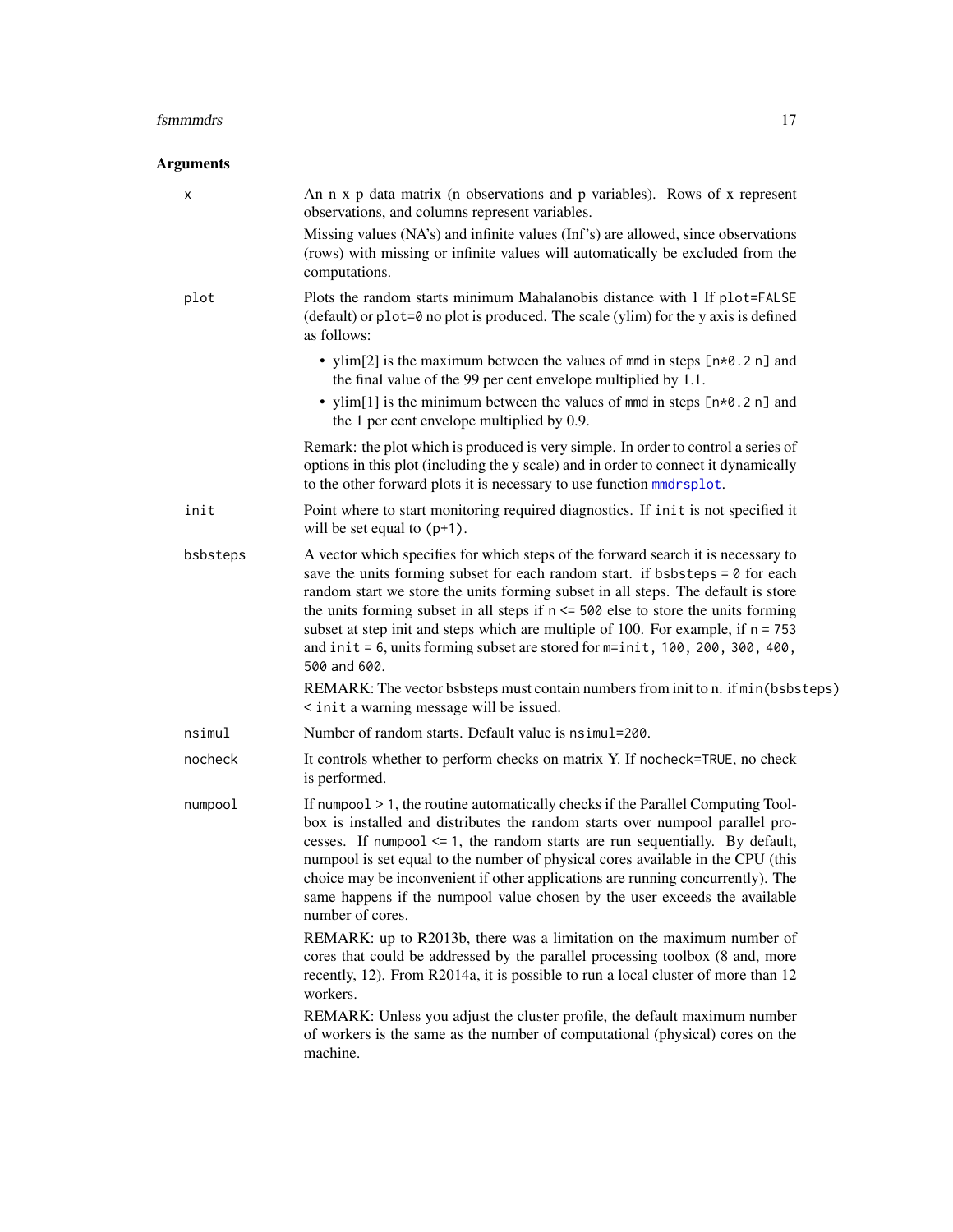|           | REMARK: In modern computers the number of logical cores is larger than the<br>number of physical cores. By default, MATLAB is not using all logical cores<br>because, normally, hyper-threading is enabled and some cores are reserved to<br>this feature.                                                                                                                                                                                                                                              |
|-----------|---------------------------------------------------------------------------------------------------------------------------------------------------------------------------------------------------------------------------------------------------------------------------------------------------------------------------------------------------------------------------------------------------------------------------------------------------------------------------------------------------------|
|           | REMARK: It is because of Remarks 3 that we have chosen as default value<br>for numpool the number of physical cores rather than the number of logical<br>ones. The user can increase the number of parallel pool workers allocated to the<br>multiple start monitoring by:                                                                                                                                                                                                                              |
|           | • setting the NumWorkers option in the local cluster profile settings to the<br>number of logical cores (Remark 2). To do so go on the menu Home Parallel Manage<br>Cluster Profile and set the desired "Number of workers to start on your local<br>machine".                                                                                                                                                                                                                                          |
|           | • setting numpool to the desired number of workers                                                                                                                                                                                                                                                                                                                                                                                                                                                      |
|           | Therefore, *if a parallel pool is not already open*, UserOption numpool (if set)<br>overwrites the number of workers set in the local/current profile. Similarly,<br>the number of workers in the local/current profile overwrites default value of<br>numpool obtained as feature('numCores') (i.e. the number of physical cores).                                                                                                                                                                     |
| cleanpool | Set cleanpool cleanpool=TRUE if the parallel pool has to be cleaned after the<br>execution of the random starts. Otherwise (default) cleanpool=FALSE. Clearly<br>this option has an effect just if previous option numpool $> 1$ .                                                                                                                                                                                                                                                                      |
| msg       | Level of output to sidplay. It controls whether to display or not messages about<br>random start progress. More precisely, if previous option numpool $> 1$ , then a<br>progress bar is displayed, on the other hand a message will be displayed on the<br>screen when 10                                                                                                                                                                                                                               |
|           | REMARK: in order to create the progress bar when $nparpool > 1$ the program<br>writes on a temporary .txt file in the folder where the user is working. Therefore<br>it is necessary to work in a folder where the user has write permission. If this<br>is not the case and the user (say) is working without write permission in folder<br>C:/Program Files/MATLAB the following message will appear on the screen:<br>Error using ProgressBar (line 57) Do you have write permissions for C:/Program |
|           | Files/MATLAB?"                                                                                                                                                                                                                                                                                                                                                                                                                                                                                          |
| trace     | Whether to print intermediate results. Default is trace=FALSE.                                                                                                                                                                                                                                                                                                                                                                                                                                          |
| .         | potential further arguments passed to lower level functions.                                                                                                                                                                                                                                                                                                                                                                                                                                            |

# Value

Returns an object of class [fsmmmdrs.object](#page-18-1).

# Author(s)

FSDA team, <valentin.todorov@chello.at>

#### References

Atkinson, A.C., Riani, M., and Cerioli, A. (2006), Random Start Forward Searches with Envelopes for Detecting Clusters in Multivariate Data, in: Zani S., Cerioli A., Riani M., Vichi M., Eds., *Data Analysis, Classification and the Forward Search*, pp. 163-172, Springer Verlag.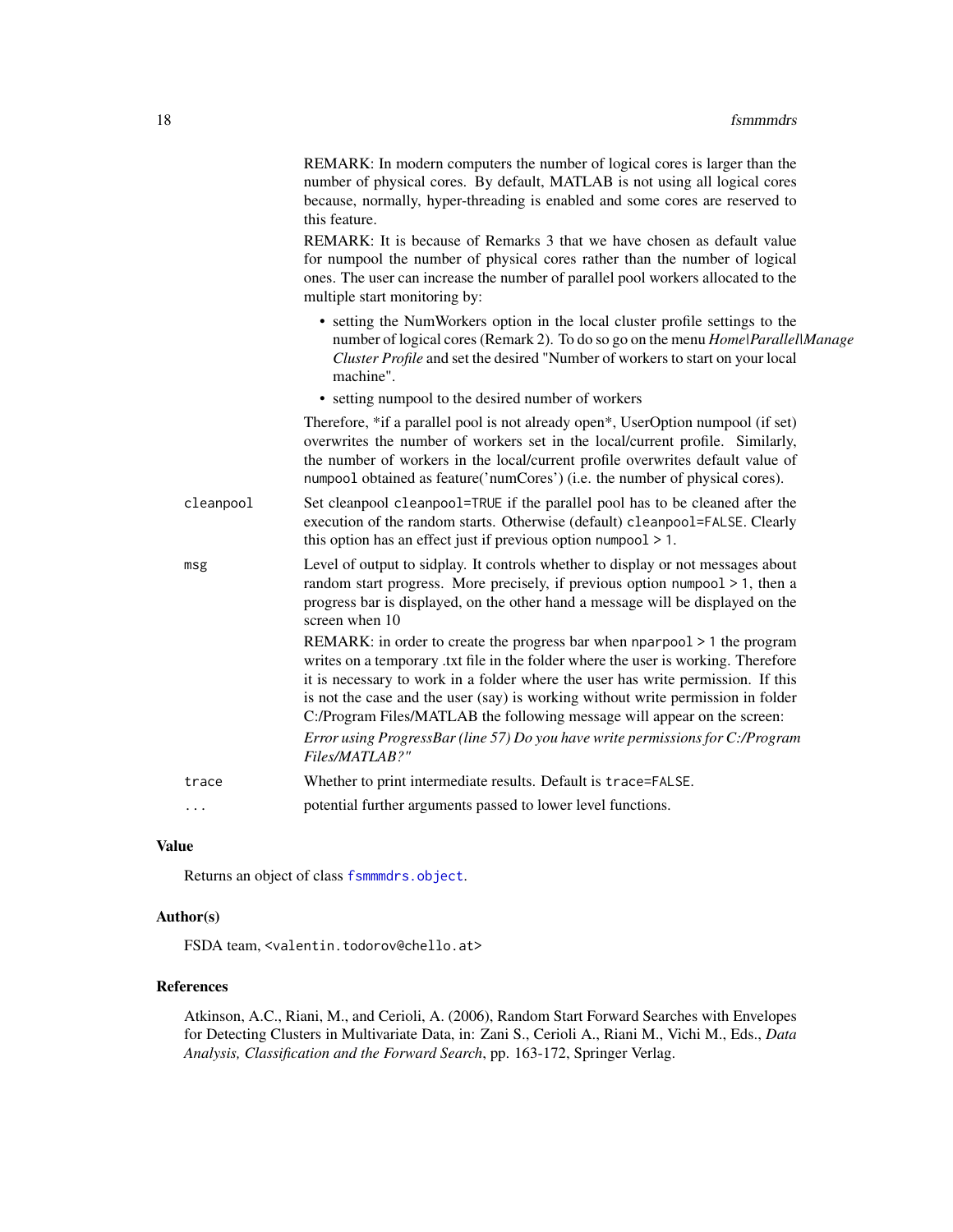# <span id="page-18-0"></span>fsmmmdrs.object 19

Atkinson, A.C. and Riani, M., (2007), Exploratory Tools for Clustering Multivariate Data, *Computational Statistics and Data Analysis*, Vol. 52, pp. 272-285, doi:10.1016/j.csda.2006.12.034

Riani, M., Cerioli, A., Atkinson, A.C., Perrotta, D. and Torti, F. (2008), Fitting Mixtures of Regression Lines with the Forward Search, in: *Mining Massive Data Sets for Security*, F. Fogelman-Soulie et al. Eds., pp. 271-286, IOS Press.

#### Examples

```
## Not run:
data(hbk, package="robustbase")
out <- fsmmmdrs(hbk[,1:3])
class(out)
summary(out)
```
## End(Not run)

<span id="page-18-1"></span>fsmmmdrs.object *Description of* fsmmmdrs.object *Objects*

#### Description

An object of class [fsmmmdrs.object](#page-18-1) holds information about the result of a call to [fsmmmdrs](#page-15-1).

## Value

The object itself is basically a [list](#page-0-0) with the following components:

| mmdrs       | Minimum Mahalanobis distance, (n-init) by (nsimul+1) matrix which contains<br>the monitoring of minimum Mahalanobis distance at each step of the forward<br>search.                                                            |
|-------------|--------------------------------------------------------------------------------------------------------------------------------------------------------------------------------------------------------------------------------|
|             | • 1st column = fwd search index (from init to n-1)<br>• 2nd column = minimum Mahalanobis distance for random start 1<br>$\bullet$ 3rd column                                                                                   |
|             | • nsimul+1 columnminimum Mahalanobis distance for random start nsimul                                                                                                                                                          |
| <b>BBrs</b> | Units belonging to the subset at the steps specified by input option bsbsteps. If<br>bsbsteps=0 BBrs has size n-by-(n-init+1)-by-nsimul. In this case BBrs[,,j]<br>with $j=1, 2, \ldots$ , nsimul has the following structure: |
|             | • 1st row = has number 1 in correspondence of the steps in which unit 1 is<br>included inside subset and a missing value for the other steps<br>$\bullet$                                                                      |
|             | $\bullet$ (n-1)-th row= has number n-1 in correspondence of the steps in which unit<br>n-1 is included inside subset and a missing value for the other steps                                                                   |
|             | • n-th row = has the number n in correspondence of the steps in which unit n<br>is included inside subset and a missing value for the other steps                                                                              |
|             |                                                                                                                                                                                                                                |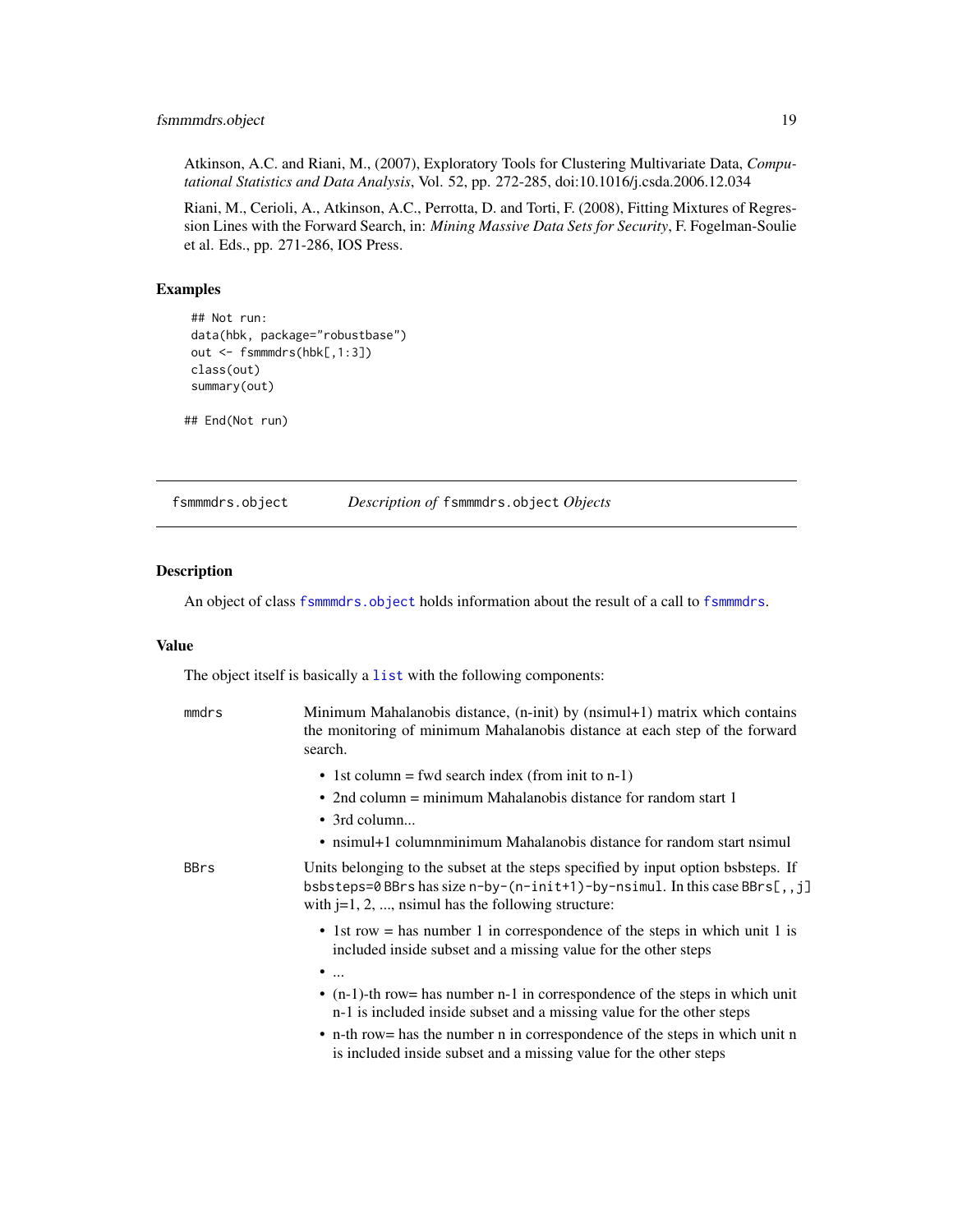<span id="page-19-0"></span>20 fsmult

If, on the other hand, bsbsteps is a vector which specifies the steps of the search in which it is necessary to store subset, BBrs has size n-by-length(bsbsteps)-by-nsimul. In other words,  $BBrs[,$ , j] with j=1, 2, ..., nsimul has the same structure as before, but now contains just length(bsbsteps) columns.

X the data matrix X

The object has class "fsmmmdrs".

# Examples

```
## Not run:
    data(hbk, package="robustbase")
   out <- fsmmmdrs(hbk[,1:3])
    class(out)
    summary(out)
```
## End(Not run)

<span id="page-19-1"></span>

| fsmult | Gives an automatic outlier detection procedure in multivariate analy- |
|--------|-----------------------------------------------------------------------|
|        |                                                                       |

#### Description

Gives an automatic outlier detection procedure in multivariate analysis and performs forward search in multivariate analysis with exploratory data

# Usage

```
fsmult(
  x,
 bsb,
 monitoring = FALSE,
 crit = c("md", "biv", "uni"),rf = 0.95,init,
  plot = FALSE,
 bonflev,
 msg = TRUE,nocheck = FALSE,
  scaled = FALSE,
  trace = FALSE,
  ...
)
```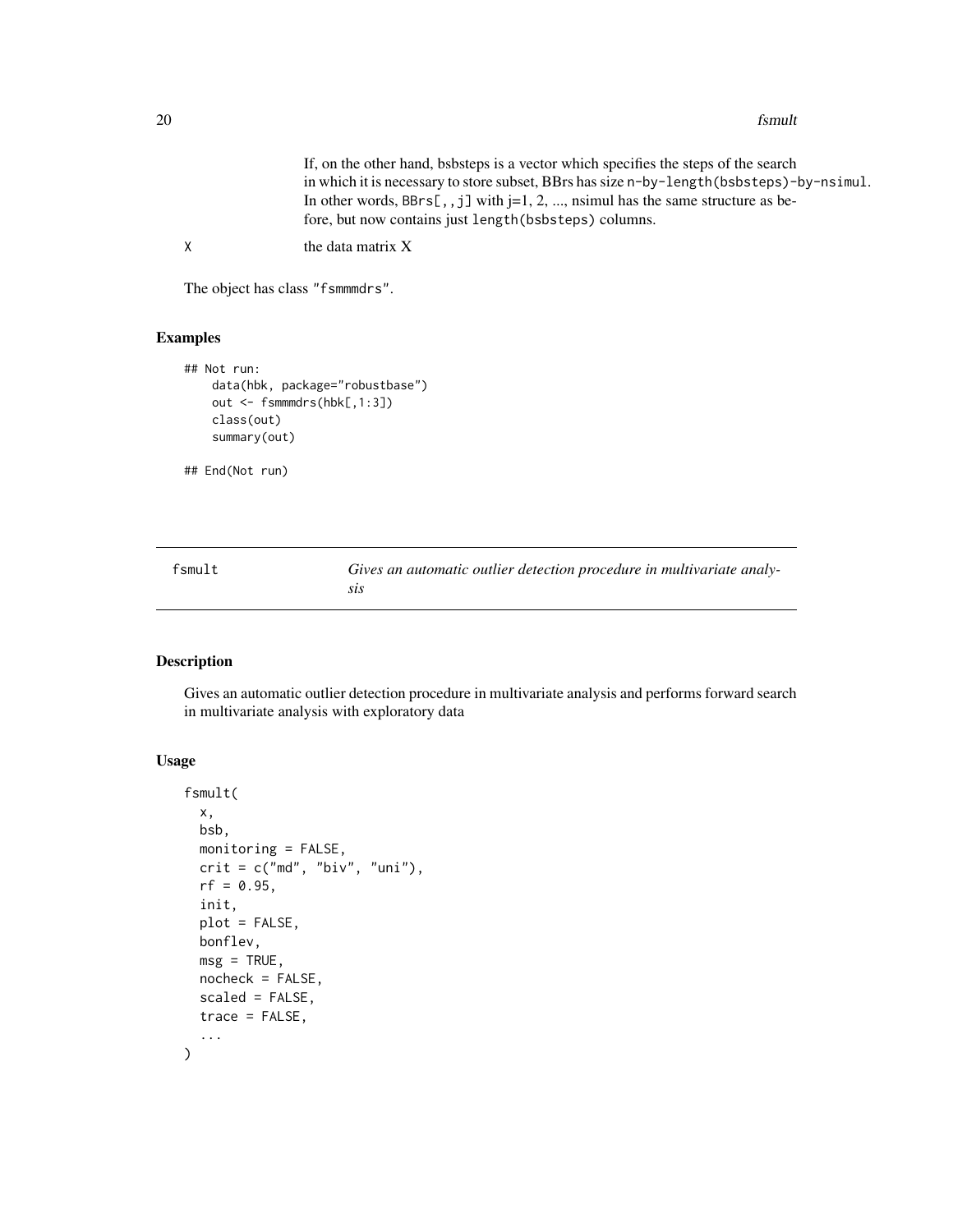#### fsmult that the contract of the contract of the contract of the contract of the contract of the contract of the contract of the contract of the contract of the contract of the contract of the contract of the contract of th

# Arguments

| х          | An n x p data matrix (n observations and p variables). Rows of x represent<br>observations, and columns represent variables.                                                                                                                                                                                                                                                                                                                                     |
|------------|------------------------------------------------------------------------------------------------------------------------------------------------------------------------------------------------------------------------------------------------------------------------------------------------------------------------------------------------------------------------------------------------------------------------------------------------------------------|
|            | Missing values (NA's) and infinite values (Inf's) are allowed, since observations<br>(rows) with missing or infinite values will automatically be excluded from the<br>computations.                                                                                                                                                                                                                                                                             |
| bsb        | List of units forming the initial subset or size of the initial subset. If monitoring=FALSE<br>the default is to start the search with p+1 units, containing those observations<br>which are not outlying on any scatterplot, found as the intersection of all points<br>lying within a robust contour containing a specified portion of the data (Riani<br>and Zani 1997) and inside the univariate boxplot.                                                    |
|            | Remark: if bsb is a vector, the option crit is ignored.                                                                                                                                                                                                                                                                                                                                                                                                          |
| monitoring | Wheather to perform monitoring of Mahalanobis distances and other specific<br>quantities                                                                                                                                                                                                                                                                                                                                                                         |
| crit       | If specified, the criterion to be used to initialize the search.                                                                                                                                                                                                                                                                                                                                                                                                 |
|            | • If crit="md" the units which form initial subset are those which have<br>the smallest m0 pseudo Mahalanobis distances computed using procedure<br>unibiv() (bivariate robust ellipses).                                                                                                                                                                                                                                                                        |
|            | • If crit="biv" sorting is done first in terms of times units fell outside robust<br>bivariate ellipses and then in terms of pseudoMD. In other words, the units<br>forming initial subset are chosen first among the set of those which never<br>fell outside robust bivariate ellipses then among those which fell only once<br>outside bivariate ellipses  up to reach m0.<br>• If crit="uni" sorting is done first in terms of times units fell outside uni- |
|            | variate boxplots and then in terms of pseudoMD. In other words, the units<br>forming initial subset are chosen first among the set of those which never<br>fell outside univariate boxplots then among those which fell only once out-<br>side univariate boxplots up to reach m0.                                                                                                                                                                               |
|            | Remark: as the user can see the starting point of the search is not going to affect<br>at all the results of the analysis. The user can explore this point with his own<br>datasets.                                                                                                                                                                                                                                                                             |
|            | Remark: if crit="biv" the user can also supply in scalar rf (see below) the<br>confidence level of the bivariate ellipses.                                                                                                                                                                                                                                                                                                                                       |
| rf         | Confidence level for bivariate ellipses. The default is 0.95. This option is useful<br>only if crit='biv'.                                                                                                                                                                                                                                                                                                                                                       |
| init       | Point where to start monitoring required diagnostics. Note that if a vector m0 is<br>supplied, $init \geq length(m\emptyset)$ . If init is not specified it will be set equal to<br>$floor(n*0.6)$ .                                                                                                                                                                                                                                                             |
| plot       | Plots the minimum Mahalanobis distance. If plot=FALSE (default) or plot=0<br>no plot is produced. If plot=TRUE the plot of minimum MD with envelopes<br>based on n observations and the scatterplot matrix with the outliers highlighted<br>is produced. If plot=2 the additional plots of envelope resuperimposition are<br>produced. If plot is a list it may contain the following fields:                                                                    |
|            | • ylim vector with two elements controlling minimum and maximum on the<br>y axis. Default value is " (automatic scale)                                                                                                                                                                                                                                                                                                                                           |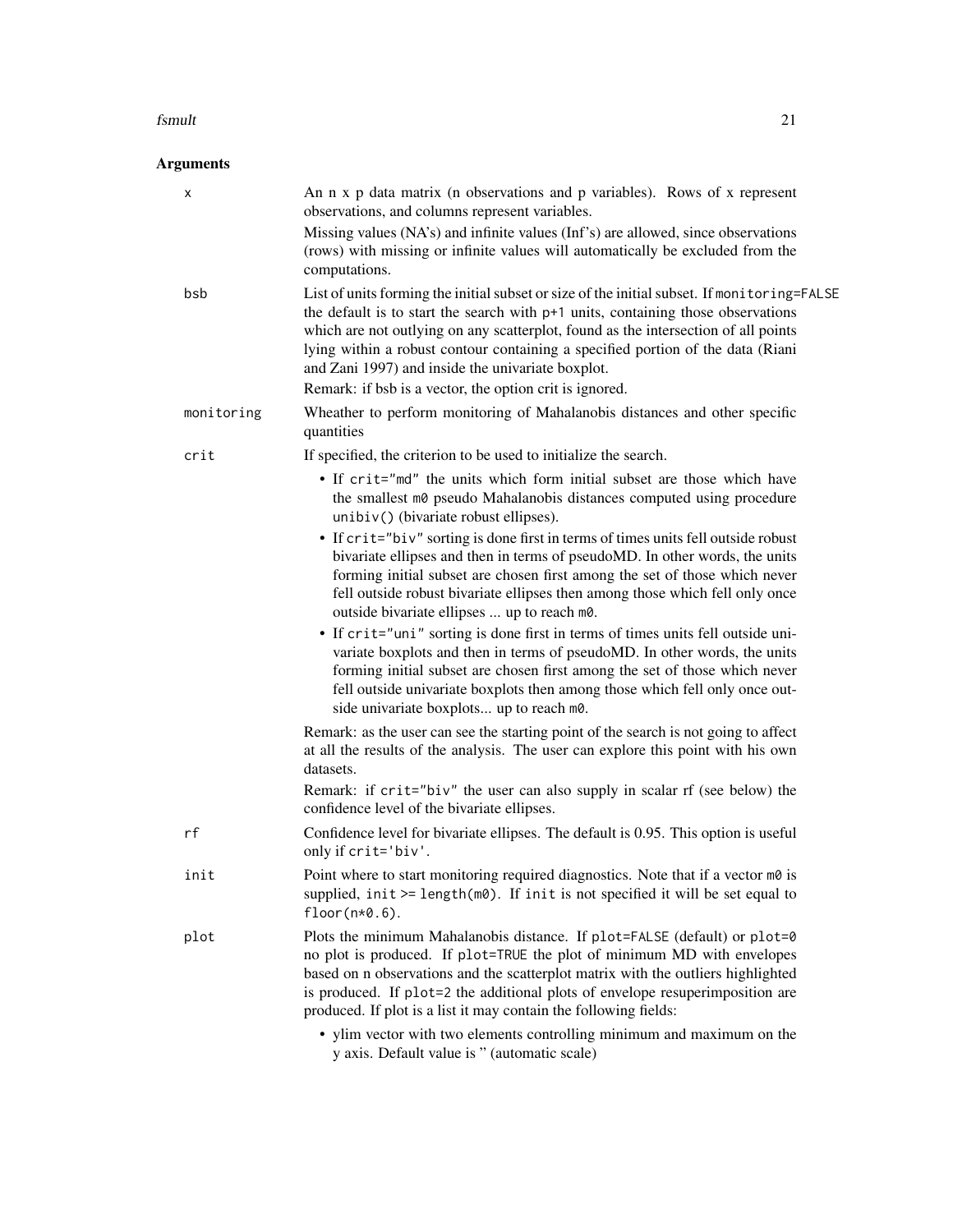|         | • xlim vector with two elements controlling minimum and maximum on the<br>x axis. Default value is " (automatic scale)                                                                                                                                                                                                                                                                             |
|---------|----------------------------------------------------------------------------------------------------------------------------------------------------------------------------------------------------------------------------------------------------------------------------------------------------------------------------------------------------------------------------------------------------|
|         | • resuper vector which specifies for which steps it is necessary to show the<br>plots of resuperimposed envelopes if resuper is not supplied a plot of each<br>step in which the envelope is resuperimposed is shown. Example: if resuper<br>$= c(85 87)$ plots of resuperimposedenvelopes are shown at steps $m=85$ and<br>$m = 87$                                                               |
|         | • neoord If neoord=1 plots are shown in normal coordinates else (default)<br>plots are shown in traditional mmd coordinates                                                                                                                                                                                                                                                                        |
|         | • labeladd If labeladd=1, the outliers in the spm are labelled with the unit<br>row index. The default value is labeladd="", i.e. no label is added                                                                                                                                                                                                                                                |
|         | • nameY character vector containing the labels of the variables. As default<br>value, the labels which are added are Y1,  Yp.                                                                                                                                                                                                                                                                      |
|         | • lwd controls line width of the curve which contains the monitoring of min-<br>imum Mahalanobis distance. Default is 1wd=2.                                                                                                                                                                                                                                                                       |
|         | • Iwdeny Controls linewidth of the envelopes. Default is 1wdeny=2.                                                                                                                                                                                                                                                                                                                                 |
| bonflev | Option that might be used to identify extreme outliers when the distribution<br>of the data is strongly non normal. In these circumstances, the general signal<br>detection rule based on consecutive exceedances cannot be used. In this case<br>bonflev can be:                                                                                                                                  |
|         | 1. a scalar smaller than 1, which specifies the confidence level for a signal and<br>a stopping rule based on the comparison of the minimum deletion resid-<br>ual with a Bonferroni bound. For example if bonflev=0.99 the procedure<br>stops when the trajectory exceeds for the first time the 99 per cent bonfer-<br>roni bound.                                                               |
|         | 2. a scalar value greater than 1. In this case the procedure stops when the<br>residual trajectory exceeds for the first time this value.                                                                                                                                                                                                                                                          |
|         | Default value is empty, which means to rely on general rules based on consecu-<br>tive exceedances.                                                                                                                                                                                                                                                                                                |
| msg     | It controls whether to display or not messages on the screen. If msg=TRUE (de-<br>fault) messages about the progression of the search are displayed on the screen<br>otherwise only error messages will be displayed.                                                                                                                                                                              |
| nocheck | It controls whether to perform checks on matrix Y. If nocheck=TRUE, no check<br>is performed.                                                                                                                                                                                                                                                                                                      |
| scaled  | Controls whether to monitor scaled Mahalanobis distances (only if monitoring=TRUE).<br>If scaled=TRUE Mahalanobis distances monitored during the search are scaled<br>using ratio of determinant. If scaled=2 Mahalanobis distances monitored dur-<br>ing the search are scaled using asymptotic consistency factor. The default is<br>scaled=FALSE, that is Mahalanobis distances are not scaled. |
| trace   | Whether to print intermediate results. Default is trace=FALSE.                                                                                                                                                                                                                                                                                                                                     |
| .       | potential further arguments passed to lower level functions.                                                                                                                                                                                                                                                                                                                                       |

# Value

Depending on the input parameter monitoring, one of the following objects will be returned: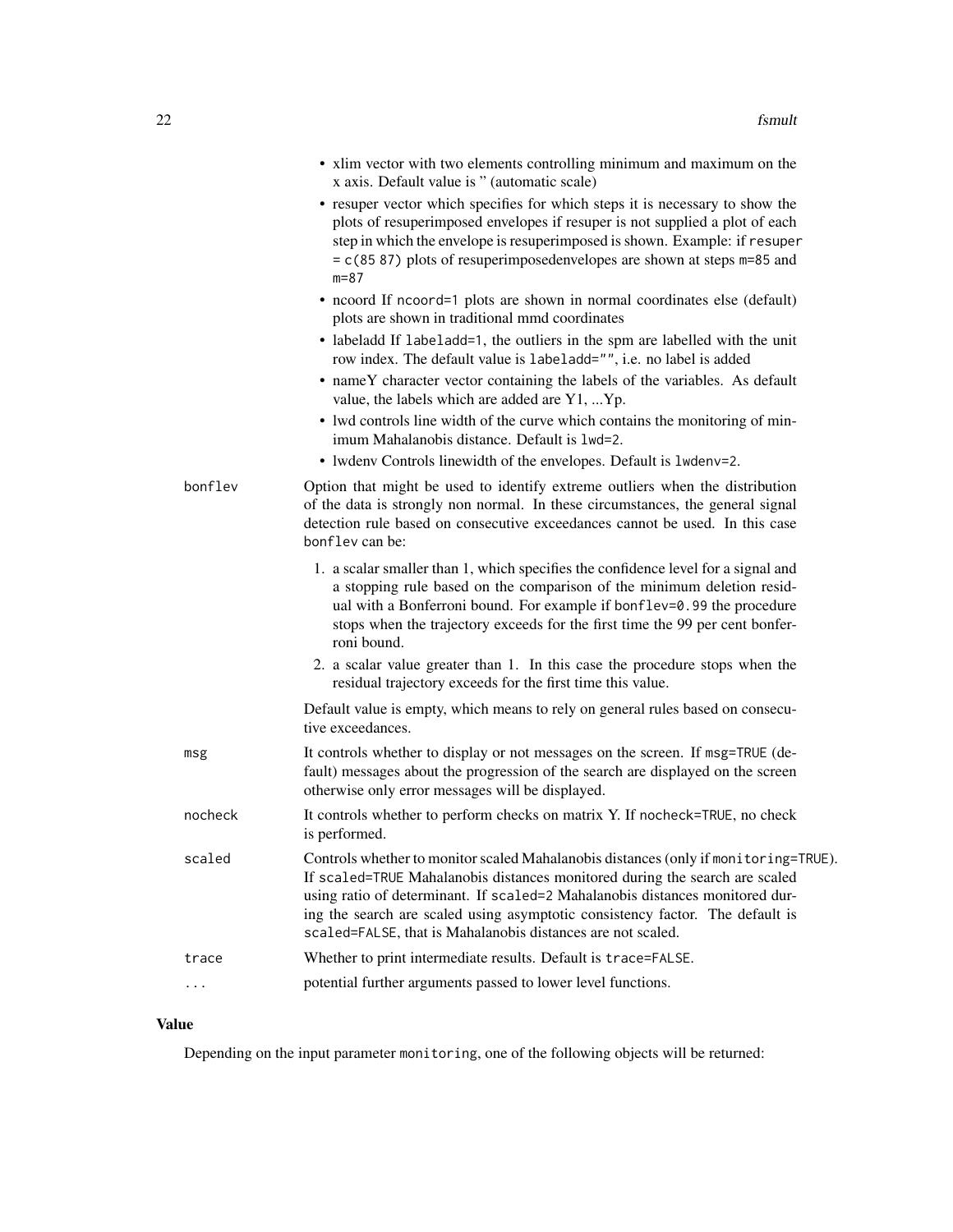#### fsmult that the contract of the contract of the contract of the contract of the contract of the contract of the contract of the contract of the contract of the contract of the contract of the contract of the contract of th

- 1. [fsmult.object](#page-23-1)
- 2. [fsmeda.object](#page-14-1)

#### Author(s)

FSDA team, <valentin.todorov@chello.at>

#### References

Riani, M., Atkinson A.C., Cerioli A. (2009). Finding an unknown number of multivariate outliers. Journal of the Royal Statistical Society Series B, Vol. 71, pp. 201-221.

Cerioli A., Farcomeni A., Riani M., (2014). Strong consistency and robustness of the Forward Search estimator of multivariate location and scatter, Journal of Multivariate Analysis, Vol. 126, pp. 167-183, http://dx.doi.org/10.1016/j.jmva.2013.12.010.

Atkinson Riani and Cerioli (2004), *Exploring multivariate data with the forward search* Springer Verlag, New York.

#### Examples

```
## Not run:
data(hbk, package="robustbase")
(out <- fsmult(hbk[,1:3]))
class(out)
summary(out)
## Generate contaminated data (200,3)
n <- 200
p \le -3set.seed(123456)
X <- matrix(rnorm(n*p), nrow=n)
Xcont <- X
Xcont[1:5, ] < -Xcont[1:5, ] + 3out1 <- fsmult(Xcont, trace=TRUE) # no plots (plot defaults to FALSE)
names(out1)
(out1 <- fsmult(Xcont, trace=TRUE, plot=TRUE)) # identical to plot=1
## plot=1 - minimum MD with envelopes based on n observations
## and the scatterplot matrix with the outliers highlighted
(out1 <- fsmult(Xcont, trace=TRUE, plot=1))
## plot=2 - additional plots of envelope resuperimposition
(out1 <- fsmult(Xcont, trace=TRUE, plot=2))
## plots is a list: plots showing envelope superimposition in normal coordinates.
(out1 <- fsmult(Xcont, trace=TRUE, plot=list(ncoord=1)))
## Choosing an initial subset formed by the three observations with
## the smallest Mahalanobis Distance.
```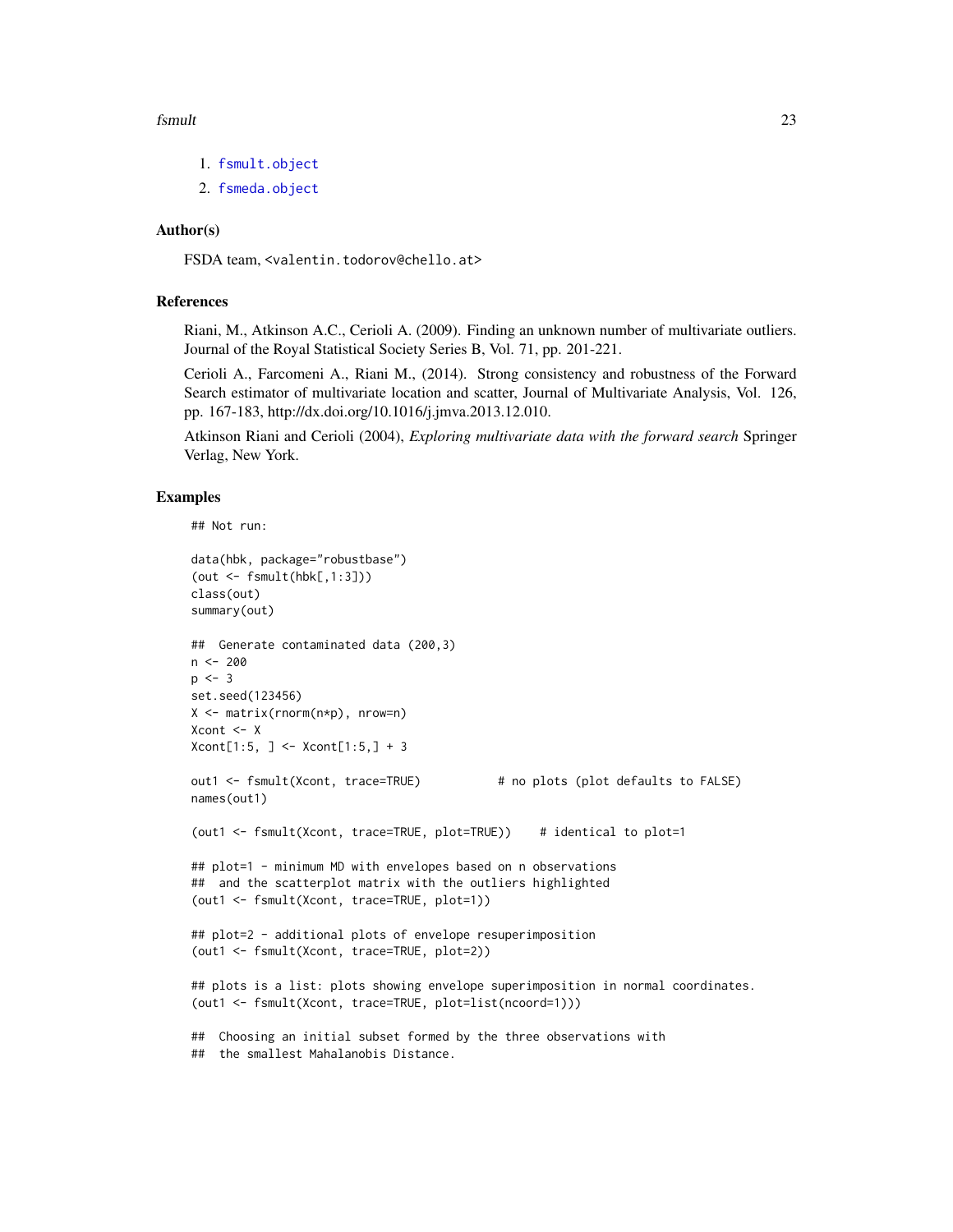```
(out1 <- fsmult(Xcont, m0=5, crit="md", trace=TRUE))
## fsmult() with monitoring
 (out2 <- fsmult(Xcont, monitoring=TRUE, trace=TRUE))
names(out2)
## Monitor the exceedances from m=200 without showing plots.
n < - 1000p \le -10Y <- matrix(rnorm(10000), ncol=10)
 (out <- fsmult(Y, init=200))
 ## Forgery Swiss banknotes examples.
data(swissbanknotes)
## Monitor the exceedances of Minimum Mahalanobis Distance
 (out1 <- fsmult(swissbanknotes[101:200,], plot=1))
 ## Control minimum and maximum on the x axis
 (out1 <- fsmult(swissbanknotes[101:200,], plot=list(xlim=c(60,90))))
## Monitor the exceedances of Minimum Mahalanobis Distance using
## normal coordinates for mmd.
 (out1 <- fsmult(swissbanknotes[101:200,], plot=list(ncoord=1)))
## End(Not run)
```
<span id="page-23-1"></span>fsmult.object *Description of* fsmult.object *Objects*

# Description

An object of class [fsmult.object](#page-23-1) holds information about the result of a call to [fsmult](#page-19-1).

# Value

The object itself is basically a [list](#page-0-0) with the following components:

| outliers | kx1 vector containing the list of the k units declared as outliers or NULL if the<br>sample is homogeneous.                                                                                                                    |
|----------|--------------------------------------------------------------------------------------------------------------------------------------------------------------------------------------------------------------------------------|
| loc      | p-by-1 vector containing location of the data.                                                                                                                                                                                 |
| COV      | p-by-p robust estimate of covariance matrix.                                                                                                                                                                                   |
| md       | n-by-1 vector containing the estimates of the robust Mahalanobis distances (in<br>squared units). This vector contains the distances of each observation from the<br>location of the data, relative to the scatter matrix cov. |
| mmd      | (n-init)-by-2 matrix. 1st col is the forward search index; 2nd col is the value of<br>minimum Mahalanobis Distance in each step of the fwd search.                                                                             |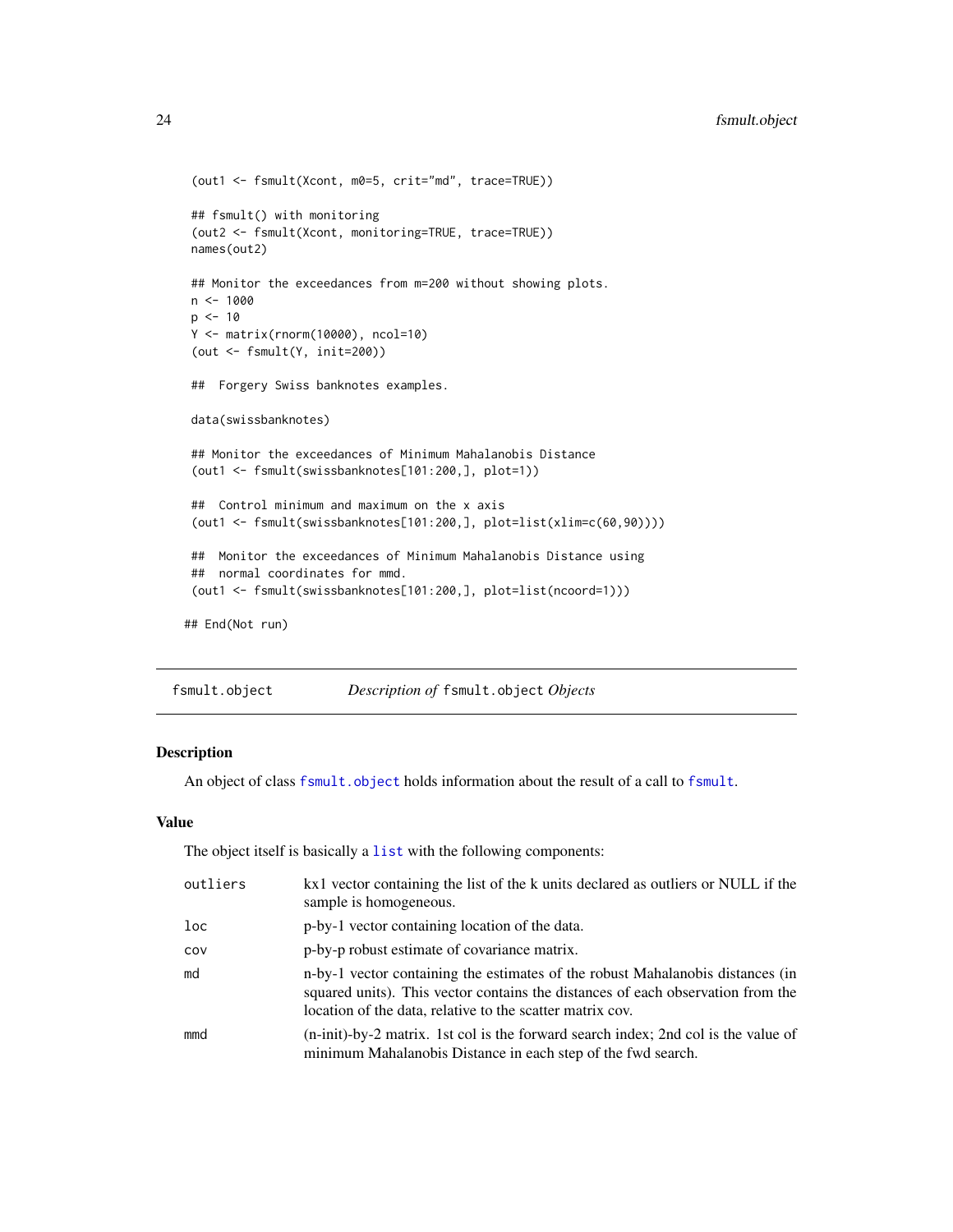#### <span id="page-24-0"></span>fsr.object 25

| Un     | $(n\text{-init})$ -by-11 matrix which contains the unit(s) included in the subset at each<br>step of the fwd search. REMARK: in every step the new subset is compared<br>with the old subset. Un contains the unit(s) present in the new subset but not<br>in the old one. Un[1,2] for example contains the unit included in step init+1.<br>Un[end, 2] contains the units included in the final step of the search. |
|--------|----------------------------------------------------------------------------------------------------------------------------------------------------------------------------------------------------------------------------------------------------------------------------------------------------------------------------------------------------------------------------------------------------------------------|
| nout   | 2 x 5 matrix containing the number of times mdr went out of particular quantiles.<br>First row contains quantiles 1 99 99.9 99.99 99.999. Second row contains the<br>frequency distribution. It is NULL if bonflev threshold is used.                                                                                                                                                                                |
| constr | This output is produced only if the search found at a certain step is a non singular<br>matrix X. In this case the search run in a constrained mode, that is including the<br>units which produced a singular matrix in the last n-construities. out construition<br>vector which contains the list of units which produced a singular X matrix.                                                                     |
| X      | the data matrix X                                                                                                                                                                                                                                                                                                                                                                                                    |

The object has class "fsmult".

# Examples

```
## Not run:
   data(hbk, package="robustbase")
    (out <- fsmult(hbk[,1:3]))
   class(out)
   summary(out)
```
## End(Not run)

<span id="page-24-1"></span>fsr.object *Description of* fsr *Objects*

# Description

An object of class [fsr.object](#page-24-1) holds information about the result of a call to [fsreg](#page-29-1).

# Value

The object itself is basically a [list](#page-0-0) with the following components:

| beta         | p-by-1 vector containing the estimated regression parameters (in step n-k).                                                             |
|--------------|-----------------------------------------------------------------------------------------------------------------------------------------|
| scale        | scalar containing the estimate of the scale (sigma).                                                                                    |
| residuals    | residuals.                                                                                                                              |
| fittedvalues | fitted values.                                                                                                                          |
| outliers     | kx1 vector containing the list of the k units declared as outliers or NULL if the<br>sample is homogeneous.                             |
| mdr          | $(n\text{-init})$ x 2 matrix 1st col = fwd search index, 2nd col = value of minimum<br>deletion residual in each step of the fwd search |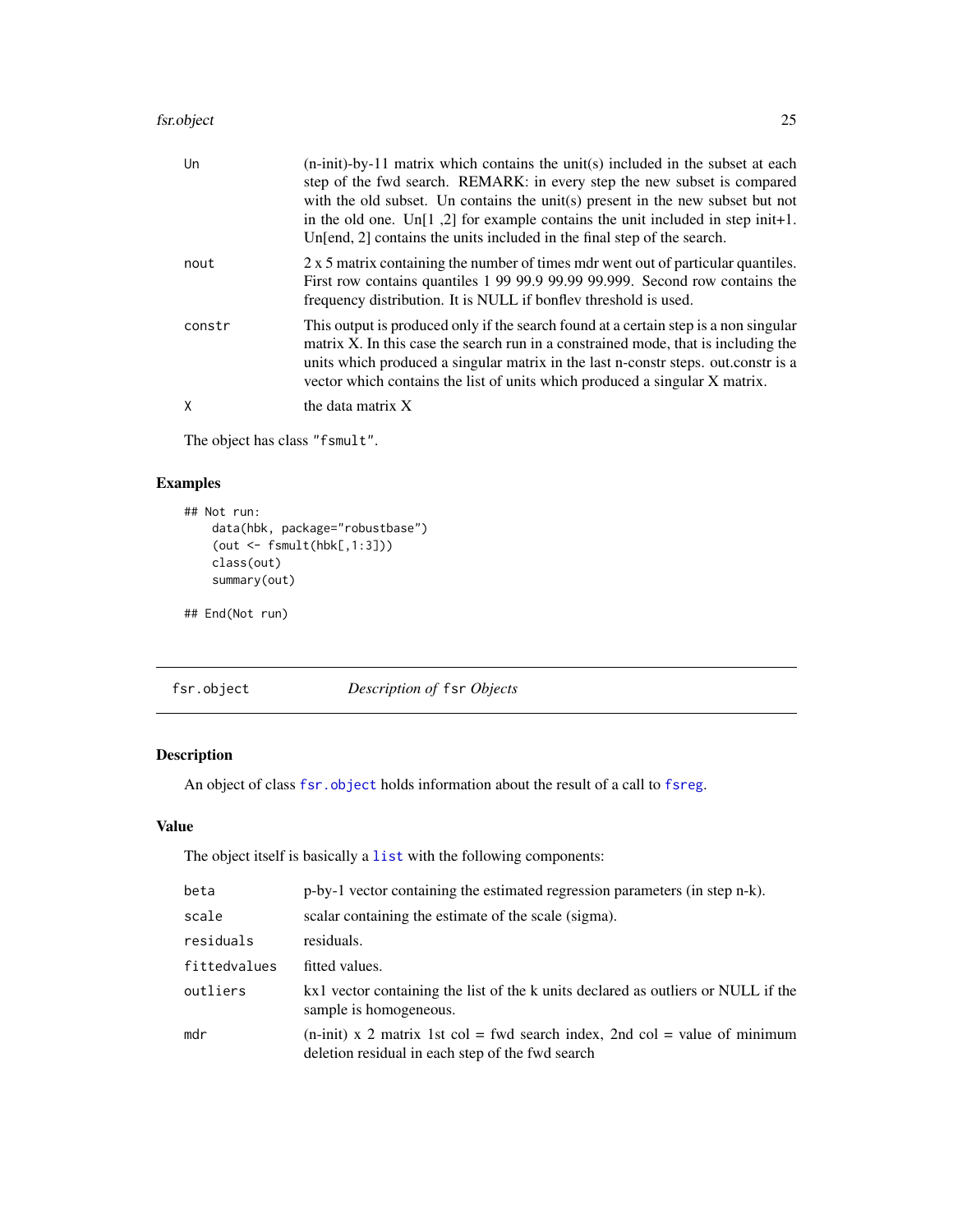<span id="page-25-0"></span>

| Un     | $(n\text{-init})$ x 11 matrix which contains the unit(s) included in the subset at each step<br>of the fwd search. REMARK: in every step the new subset is compared with the<br>old subset. Un contains the unit(s) present in the new subset but not in the old<br>one. Un(1,2) for example contains the unit included in step in it +1. Un(end,2)<br>contains the units included in the final step of the search. |
|--------|---------------------------------------------------------------------------------------------------------------------------------------------------------------------------------------------------------------------------------------------------------------------------------------------------------------------------------------------------------------------------------------------------------------------|
| nout   | 2 x 5 matrix containing the number of times mdr went out of particular quantiles.<br>First row contains quantiles 1 99 99.9 99.99 99.999. Second row contains the<br>frequency distribution.                                                                                                                                                                                                                        |
| constr | This output is produced only if the search found at a certain step is a non singular<br>matrix X. In this case the search run in a constrained mode, that is including the<br>units which produced a singular matrix in the last n-constr steps. out.constr is a<br>vector which contains the list of units which produced a singular X matrix.                                                                     |
| X      | the data matrix X                                                                                                                                                                                                                                                                                                                                                                                                   |
| У      | the response vector y                                                                                                                                                                                                                                                                                                                                                                                               |

The object has class "fsr".

# Examples

```
## Not run:
   data(hbk, package="robustbase")
    (out <- fsreg(Y~., data=hbk, method="FS"))
   class(out)
   summary(out)
## End(Not run)
```
<span id="page-25-1"></span>fsreda.object *Description of* fsreda *Objects*

# Description

An object of class [fsreda.object](#page-25-1) holds information about the result of a call to [fsreg](#page-29-1).

# Value

The object itself is basically a [list](#page-0-0) with the following components:

| <b>RES</b> | $n \times (n\text{-init+1})$ matrix containing the monitoring of scaled residuals: the first row<br>is the residual for the first unit, , n-th row is the residual for the n-th unit.                                                                                                        |
|------------|----------------------------------------------------------------------------------------------------------------------------------------------------------------------------------------------------------------------------------------------------------------------------------------------|
| LEV        | $(n+1)$ x $(n\text{-init}+1)$ matrix containing the monitoring of leverage: the first row is<br>the leverage for the first unit, , n-th row is the leverage for the n-th unit.                                                                                                               |
| <b>BB</b>  | n x (n-init+1) matrix containing the information about the units belonging to the<br>subset at each step of the forward search: first col contains indexes of the units<br>forming subset in the initial step; ; last column contains units forming subset<br>in the final step (all units). |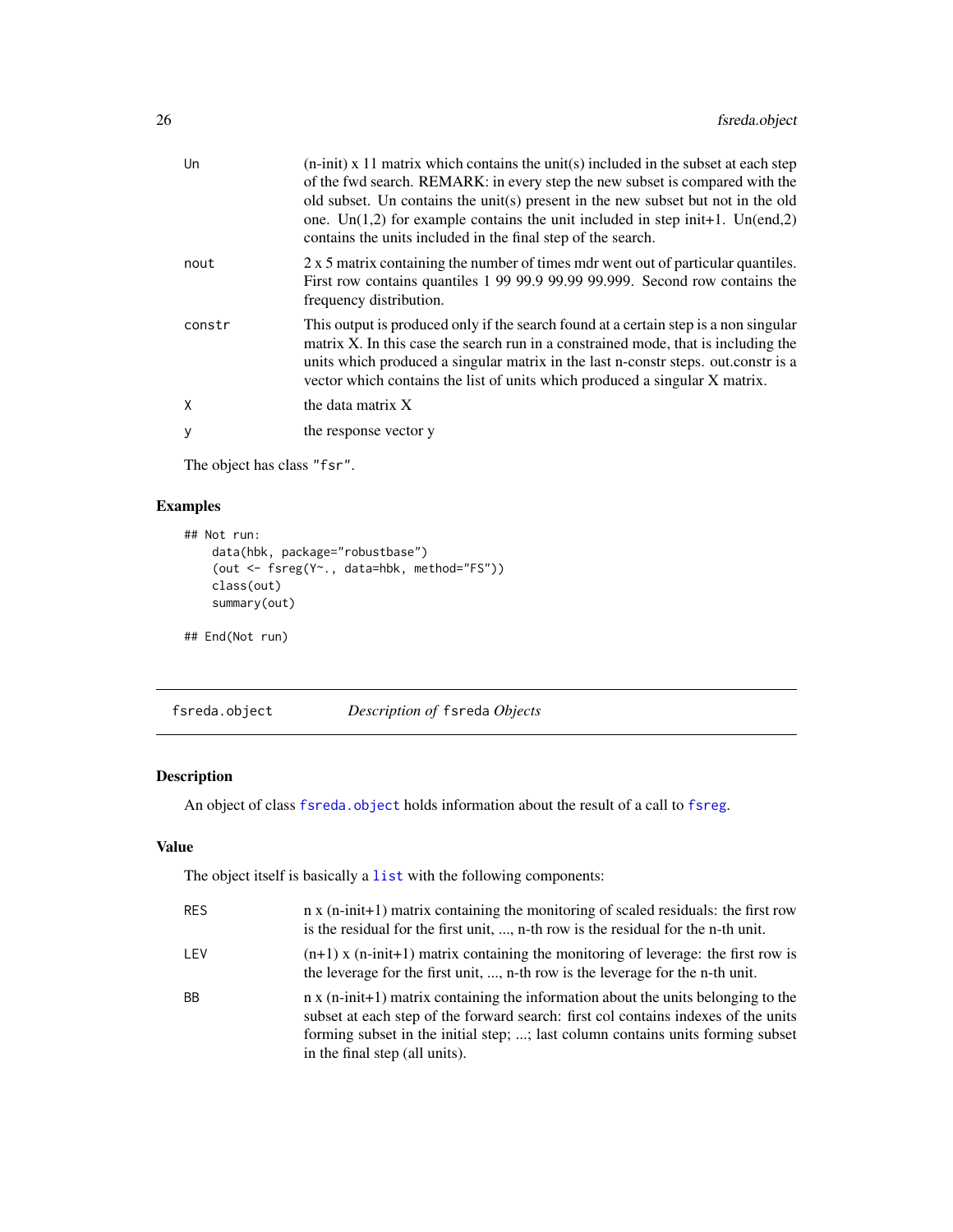| mdr            | n-init x 3 matrix which contains the monitoring of minimum deletion residual<br>or $(m+1)$ -ordered residual at each step of the forward search: first col is the fwd<br>search index (from init to n-1); 2nd col = minimum deletion residual; 3rd col =<br>$(m+1)$ -ordered residual.           |
|----------------|--------------------------------------------------------------------------------------------------------------------------------------------------------------------------------------------------------------------------------------------------------------------------------------------------|
|                | Remark: these quantities are stored with sign, that is the min deletion residual<br>is stored with negative sign if it corresponds to a negative residual.                                                                                                                                       |
| msr            | $n$ -init+1 x 3 matrix which contains the monitoring of maximum studentized<br>residual or m-th ordered residual: first col is the fwd search index (from init<br>to n); 2nd col = maximum studentized residual; 3rd col = $(m)$ -ordered studen-<br>tized residual.                             |
| nor            | $(n\text{-init+1})$ x 4 matrix containing the monitoring of normality test in each step<br>of the forward search: first col = fwd search index (from init to n); 2nd col =<br>Asymmetry test; $3rd$ col = Kurtosis test; $4th$ col = Normality test.                                             |
| Bols           | $(n\text{-init+1})$ x (p+1) matrix containing the monitoring of estimated beta coeffi-<br>cients in each step of the forward search.                                                                                                                                                             |
| S <sub>2</sub> | $(n\text{-init+1})$ x 4 matrix containing the monitoring of S2 or R2 in each step of the<br>forward search:                                                                                                                                                                                      |
|                | 1. 1st col = fwd search index (from init to n);                                                                                                                                                                                                                                                  |
|                | 2. 2nd col = monitoring of $S2$ ;                                                                                                                                                                                                                                                                |
|                | 3. 3rd col = monitoring of R2;                                                                                                                                                                                                                                                                   |
|                | 4. 4th col = monitoring of rescaled $S2$ .                                                                                                                                                                                                                                                       |
|                | In this case the estimated of s2 at step m is divided by the consistency factor (to<br>make the estimate asymptotically unbiased).                                                                                                                                                               |
| COO            | $(n\text{-init+1})$ x 3 matrix containing the monitoring of Cook or modified Cook dis-<br>tance in each step of the forward search:                                                                                                                                                              |
|                | 1. 1st col = fwd search index (from init to n);                                                                                                                                                                                                                                                  |
|                | 2. 2nd col = monitoring of Cook distance;                                                                                                                                                                                                                                                        |
|                | 3. 3rd col = monitoring of modified Cook distance.                                                                                                                                                                                                                                               |
| Tols           | $(n\text{-init+1})$ x (p+1) matrix containing the monitoring of estimated t-statistics (as<br>specified in option input 'tstat') in each step of the forward search                                                                                                                              |
| Un             | $(n\text{-init})$ x 11 matrix which contains the unit(s) included in the subset at each step<br>of the fwd search.                                                                                                                                                                               |
|                | REMARK: in every step the new subset is compared with the old subset. Un<br>contains the unit(s) present in the new subset but not in the old one $Un(1,2)$ for<br>example contains the unit included in step init+1 $Un(end,2)$ contains the units<br>included in the final step of the search. |
| betaINT        | Confidence intervals for the elements of $\beta$ . betaINT is a (n-init+1)-by-2*length(confint)-<br>by-p 3D array. Each third dimension refers to an element of beta:                                                                                                                            |
|                | 1. betaINT[,,1] is associated with first element of beta;<br>$2. \ldots;$<br>3. betaINT[,,p] is associated with last element of beta.                                                                                                                                                            |
|                | The first two columns contain the lower and upper confidence limits associated                                                                                                                                                                                                                   |
|                | with conflev $(1)$ . Columns three and four contain the lower and upper confi-<br>dence limits associated with conflev $(2)$ ; ; The last two columns contain the                                                                                                                                |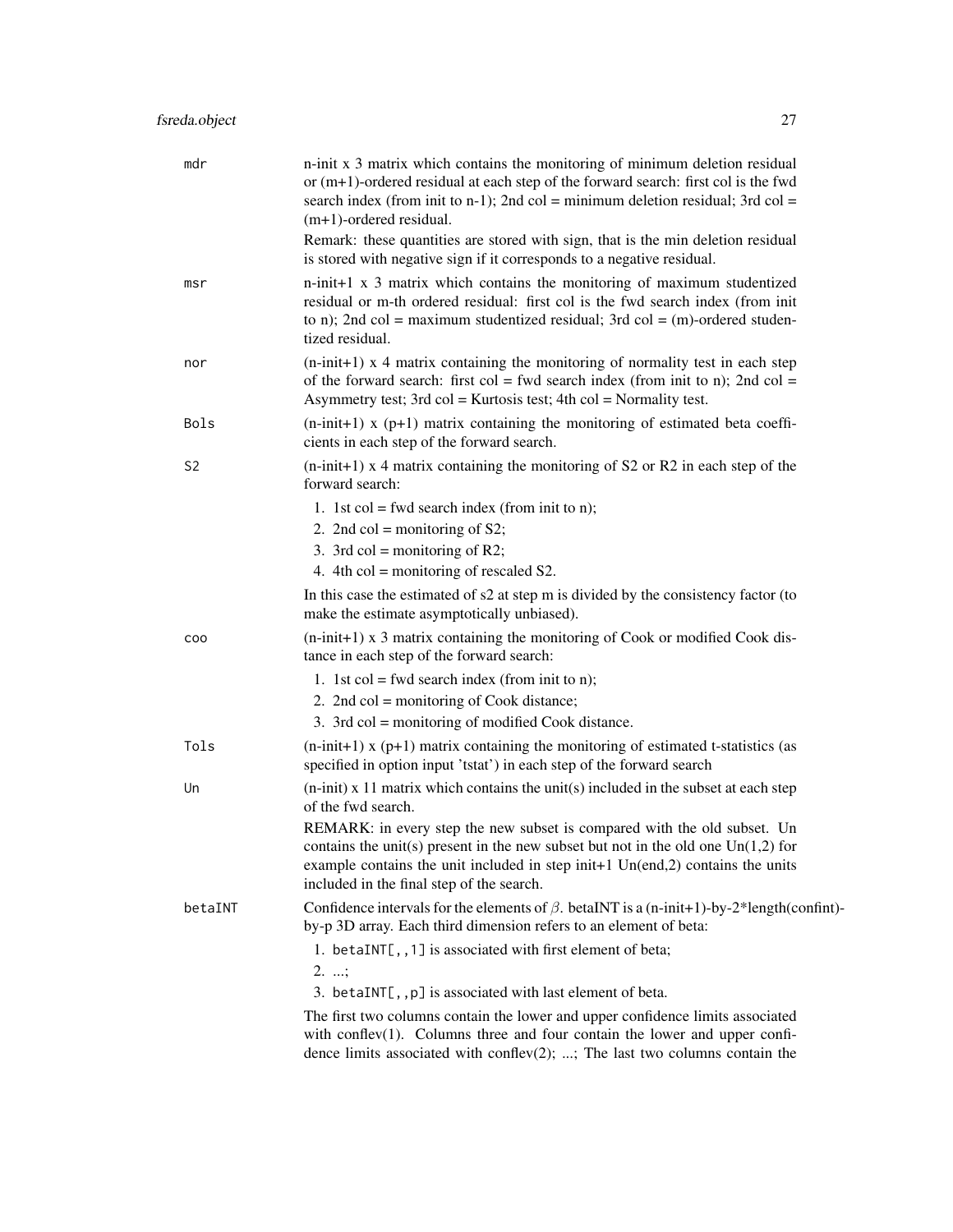<span id="page-27-0"></span>

|           | lower and upper confidence limits associated with conflev(end). For example<br>betaINT[,3:4,5] contain the lower and upper confidence limits for the fifth<br>element of beta using confidence level specified in the second element of input<br>option conflev. |
|-----------|------------------------------------------------------------------------------------------------------------------------------------------------------------------------------------------------------------------------------------------------------------------|
| sigma2INT | confidence interval for s2.                                                                                                                                                                                                                                      |
|           | 1. 1st col = fwd search index;                                                                                                                                                                                                                                   |
|           | 2. 2nd col = lower confidence limit based on conflev(1);                                                                                                                                                                                                         |
|           | 3. 3rd col = upper confidence limit based on conflev(1);                                                                                                                                                                                                         |
|           | 4. 4th col = lower confidence limit based on conflev(2);                                                                                                                                                                                                         |
|           | 5. 5th col = upper confidence limit based on conflev(2);                                                                                                                                                                                                         |
|           | $6. \ldots$                                                                                                                                                                                                                                                      |
|           | 7. penultimate $col = lower confidence$ limit based on conflev(end);                                                                                                                                                                                             |
|           | 8. last $col = upper confidence$ limit based on conflev(end).                                                                                                                                                                                                    |
| X         | the data matrix X                                                                                                                                                                                                                                                |
| у         | the response vector y                                                                                                                                                                                                                                            |
|           |                                                                                                                                                                                                                                                                  |

The object has class "fsreda".

# Examples

```
## Not run:
  data(hbk, package="robustbase")
   (out <- fsreg(Y~., data=hbk, method="FS", monitoring=TRUE))
  class(out)
   summary(out)
```
## End(Not run)

FSReda\_control *Creates an* FSReda\_control *object*

# Description

Creates an object of class FSReda\_control to be used with the fsreg() function, containing various control parameters.

# Usage

```
FSReda_control(intercept = TRUE, init, nocheck = FALSE,
    tstat = c("trad", "scal"), conflev = <math>c(0.95, 0.99)</math>)
```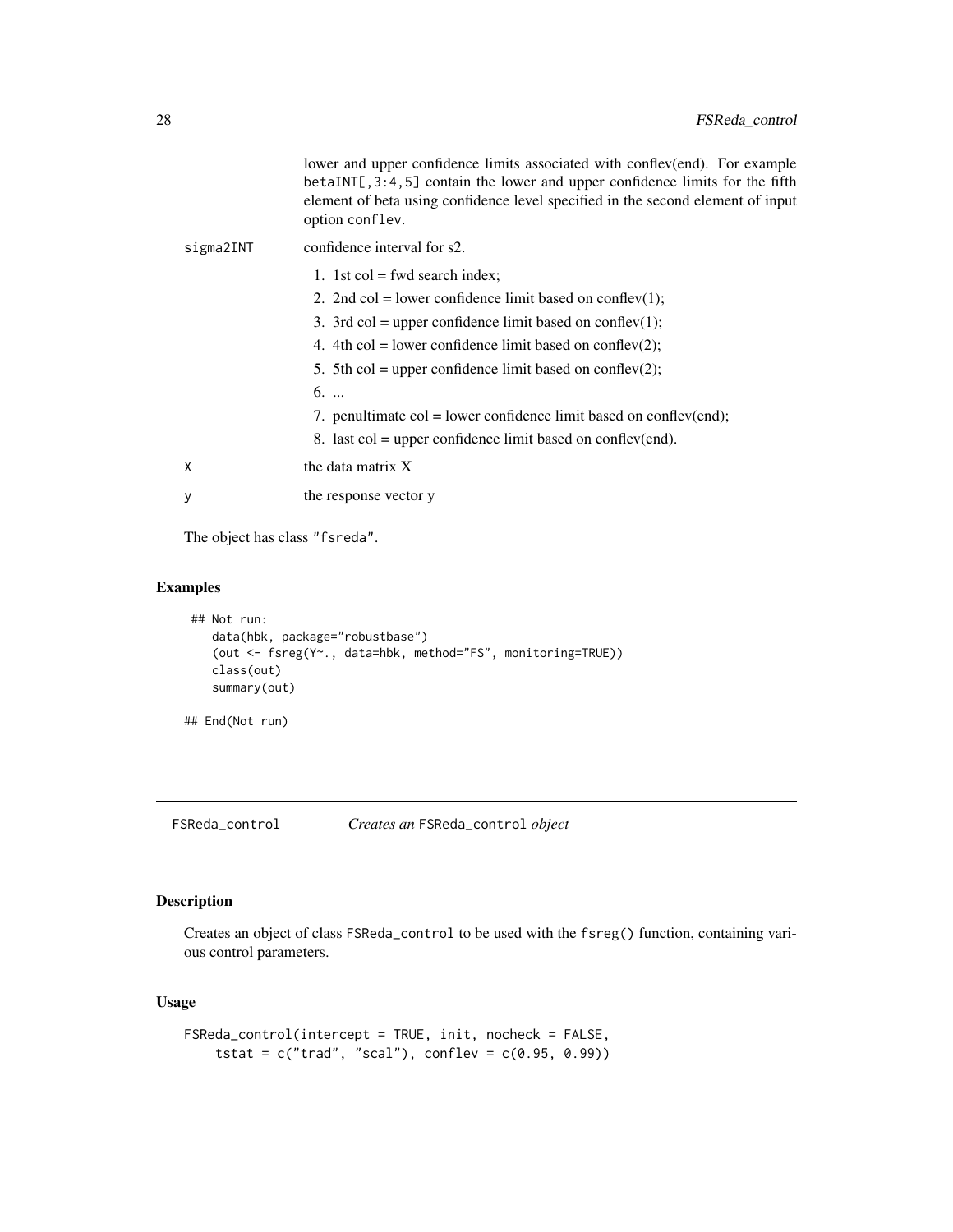# FSReda\_control 29

# Arguments

| intercept | Indicator for constant term. Scalar. If intercept=TRUE, a model with constant<br>term will be fitted (default), else, no constant term will be included.                                                                                                                                                                                                                                                                                                                                |
|-----------|-----------------------------------------------------------------------------------------------------------------------------------------------------------------------------------------------------------------------------------------------------------------------------------------------------------------------------------------------------------------------------------------------------------------------------------------------------------------------------------------|
| init      | Search initialization, scalar. It specifies the initial subset size to start monitoring<br>exceedances of minimum deletion residual, if init is not specified it set equal to:<br>$p+1$ , if the sample size is smaller than 40 or min( $3*p+1$ , floor( $0.5*(n+p+1)$ ),<br>otherwise. For example, if init=100, the procedure starts monitoring from step<br>$m=100$ .                                                                                                                |
| nocheck   | Check input arguments, scalar. If nocheck=TRUE no check is performed on ma-<br>trix y and matrix X. Notice that y and X are left unchanged. In other words the ad-<br>ditional column of ones for the intercept is not added. As default nocheck=FALSE.                                                                                                                                                                                                                                 |
| tstat     | The kind of t-statistics which have to be monitored. tstat="trad" implies<br>monitoring of traditional t statistics (out \$Tols). In this case the estimate of s2<br>at step m is based on s2m (notice that $s2m \ll 2$ when m/n is small) tstat="scal"<br>(default) implies monitoring of rescaled t statistics. In this case the estimate of<br>s2 at step m is based on s2m/vartruncnorm $(m/n)$ where vartruncnorm $(m/n)$ is<br>the variance of the truncated normal distribution. |
| conflev   | Confidence level which is used to declare units as outliers. Usually conflev=0.95,<br>0.975, 0.99 (individual alpha) or conflev=1-0.05/n, 1-0.025/n, 1-0.01/n (simul-<br>taneous alpha). Default value is 0.975.                                                                                                                                                                                                                                                                        |

### Details

Creates an object of class FSReda\_control to be used with the fsreg() function, containing various control parameters.

## Value

An object of class "FSReda\_control" which is basically a [list](#page-0-0) with components the input arguments of the function mapped accordingly to the corresponding Matlab function.

# Author(s)

FSDA team

# See Also

See Also as [FSR\\_control](#page-40-1), [MMreg\\_control](#page-77-1) and [LXS\\_control](#page-50-1)

# Examples

```
## Not run:
data(hbk, package="robustbase")
(out <- fsreg(Y~., data=hbk, method="FS", monitoring=TRUE,
   control=FSReda_control(tstat="scal")))
```
## End(Not run)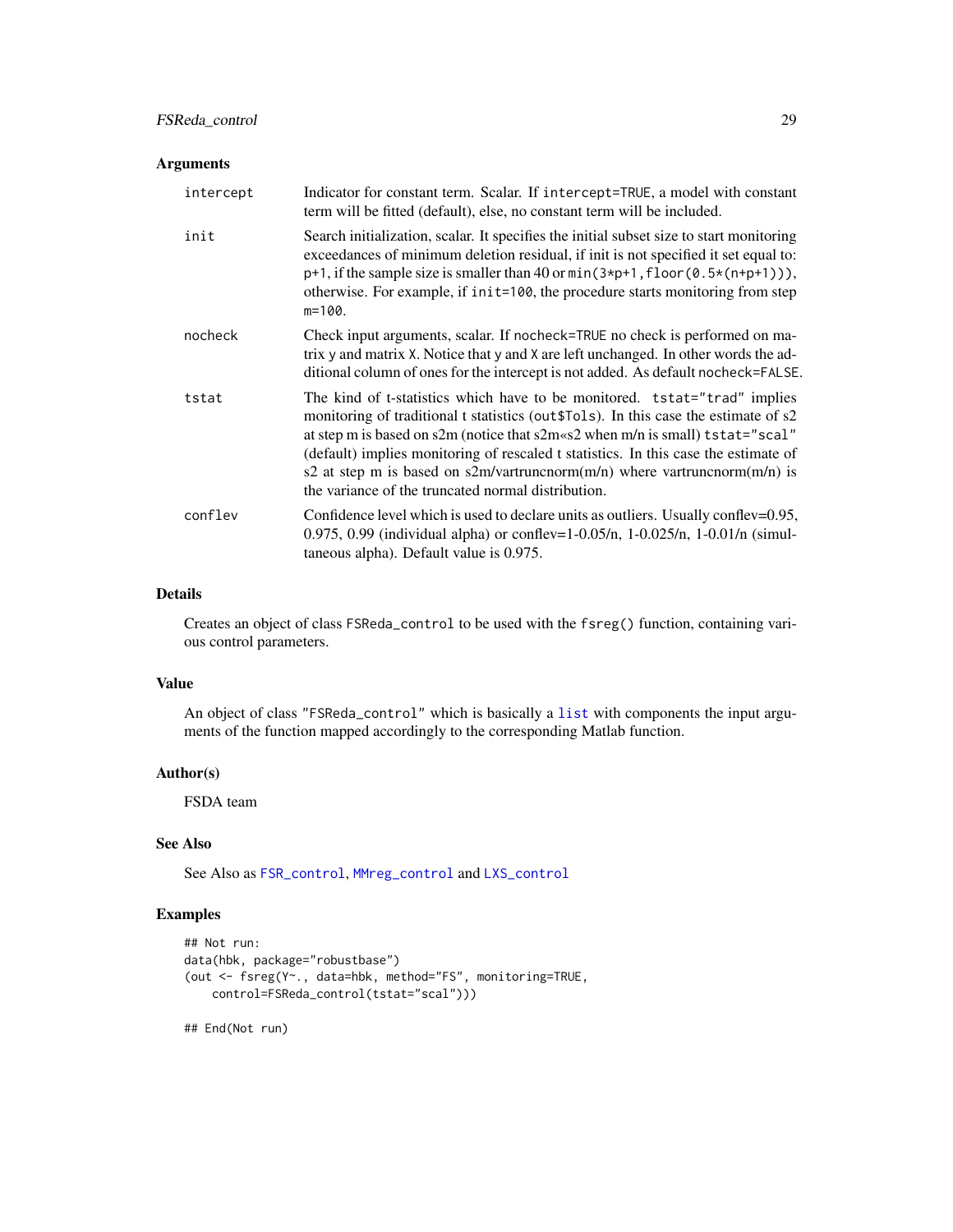<span id="page-29-1"></span><span id="page-29-0"></span>

An automatic outlier detection procedure in linear regression

# Usage

```
fsreg(x, ...)
## S3 method for class 'formula'
fsreg(formula, data, subset, weights, na.action,
      model = TRUE, x.ret = FALSE, y.ret = FALSE,
      contrast = NULL, offset, ...)## Default S3 method:
f sreg(x, y, bsb, intercept = TRUE,family = c("homo", "hetero", "bayes"),
method = c("FS", "S", "MM", "LTS", "LMS"),monitoring = FALSE, control, trace = FALSE,
        ...)
```
#### Arguments

| formula             | a formula of the form $y \sim x1 + x2 + $                                                                                                                                                                                                                                                        |  |
|---------------------|--------------------------------------------------------------------------------------------------------------------------------------------------------------------------------------------------------------------------------------------------------------------------------------------------|--|
| data                | data frame from which variables specified in formula are to be taken.                                                                                                                                                                                                                            |  |
| subset              | an optional vector specifying a subset of observations to be used in the fitting<br>process.                                                                                                                                                                                                     |  |
| weights             | an optional vector of weights to be used in the fitting process. <b>NOT USED</b><br>YET.                                                                                                                                                                                                         |  |
| na.action           | a function which indicates what should happen when the data contain NAs. The<br>default is set by the na. action setting of options, and is na. fail if that is<br>unset. The "factory-fresh" default is na. omit. Another possible value is NULL,<br>no action. Value na exclude can be useful. |  |
| model, x.ret, y.ret |                                                                                                                                                                                                                                                                                                  |  |
|                     | logicals indicating if the model frame, the model matrix and the response are<br>to be returned, respectively.                                                                                                                                                                                   |  |
| contrasts           | an optional list. See the contrasts. arg of model. matrix. default.                                                                                                                                                                                                                              |  |
| offset              | this can be used to specify an <i>a priori</i> known component to be included in the<br>linear predictor during fitting. An offset term can be included in the formula<br>instead or as well, and if both are specified their sum is used.                                                       |  |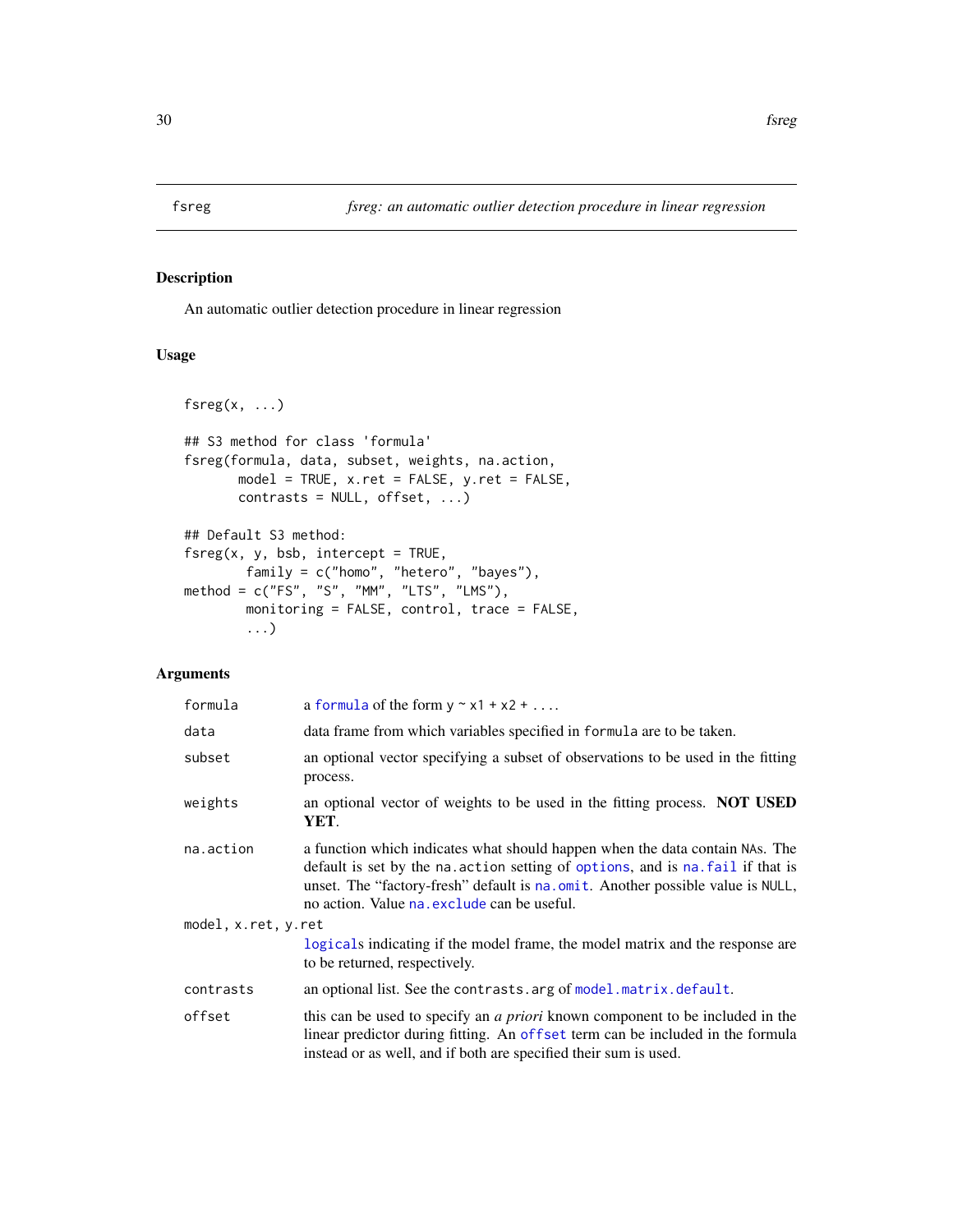#### fsreg 31

| family     | family of robust regression models, can be 'homo' for homoscedastic (same<br>variance) regression model, 'hetero' for heteroskedastic regression model or<br>'bayes' Bayesian linear regression. The default is family='homo' for homoscedas-<br>tic regression model.                                                                                                                                                                                                                                                                                                                                                                      |
|------------|---------------------------------------------------------------------------------------------------------------------------------------------------------------------------------------------------------------------------------------------------------------------------------------------------------------------------------------------------------------------------------------------------------------------------------------------------------------------------------------------------------------------------------------------------------------------------------------------------------------------------------------------|
| method     | robust regression estimation model, can be 'FS' for Forward search, 'S' for S re-<br>gression, 'MM' for MM regression, 'LMS' or 'LTS'. The default is method='FS'<br>for forward search estimation.                                                                                                                                                                                                                                                                                                                                                                                                                                         |
| monitoring | wheather to perform monitoring for several quantities in each step of the forward<br>search or for series of values of the breakdown point in case of S estimates<br>or for series of values of the efficiency in case of MM estimates. Deafault is<br>monitoring=FALSE.                                                                                                                                                                                                                                                                                                                                                                    |
| у          | Response variable. Vector. Response variable, specified as a vector of length n,<br>where n is the number of observations. Each entry in y is the response for the<br>corresponding row of X. Missing values (NA's) and infinite values (Inf's) are<br>allowed, since observations (rows) with missing or infinite values will automat-<br>ically be excluded from the computations.                                                                                                                                                                                                                                                        |
| X          | Predictor variables. Matrix. Matrix of explanatory variables (also called 'regres-<br>sors') of dimension $n \times (p-1)$ where p denotes the number of explanatory vari-<br>ables including the intercept. Rows of X represent observations, and columns<br>represent variables. By default, there is a constant term in the model, unless you<br>explicitly remove it using input option intercept=FALSE, so do not include a<br>column of 1s in X. Missing values (NA's) and infinite values (Inf's) are allowed,<br>since observations (rows) with missing or infinite values will automatically be<br>excluded from the computations. |
| bsb        | Initial subset - vector of indices. If bsb=0 (default) then the procedure starts with<br>p units randomly chosen. If bsb is not 0 the search will start with m0=length (bsb).                                                                                                                                                                                                                                                                                                                                                                                                                                                               |
| intercept  | Indicator for constant term. Scalar. If intercept=TRUE, a model with constant<br>term will be fitted (default), else, no constant term will be included.                                                                                                                                                                                                                                                                                                                                                                                                                                                                                    |
| control    | A control object (S3) containing estimation options. If the control object is<br>supplied, the parameters from it will be used. If parameters are passed also in<br>the invocation statement, they will override the corresponding elements of the<br>control object.                                                                                                                                                                                                                                                                                                                                                                       |
| trace      | Whether to print intermediate results. Default is trace=FALSE.                                                                                                                                                                                                                                                                                                                                                                                                                                                                                                                                                                              |
| $\cdots$   | potential further arguments passed to lower level functions.                                                                                                                                                                                                                                                                                                                                                                                                                                                                                                                                                                                |

# Value

Depending on the input parameters family and method, one of the following objects will be returned:

- 1. [fsr.object](#page-24-1)
- 2. [sreg.object](#page-100-1)
- 3. [mmreg.object](#page-73-1)
- 4. [fsdalms.object](#page-12-1)
- 5. [fsdalts.object](#page-13-1)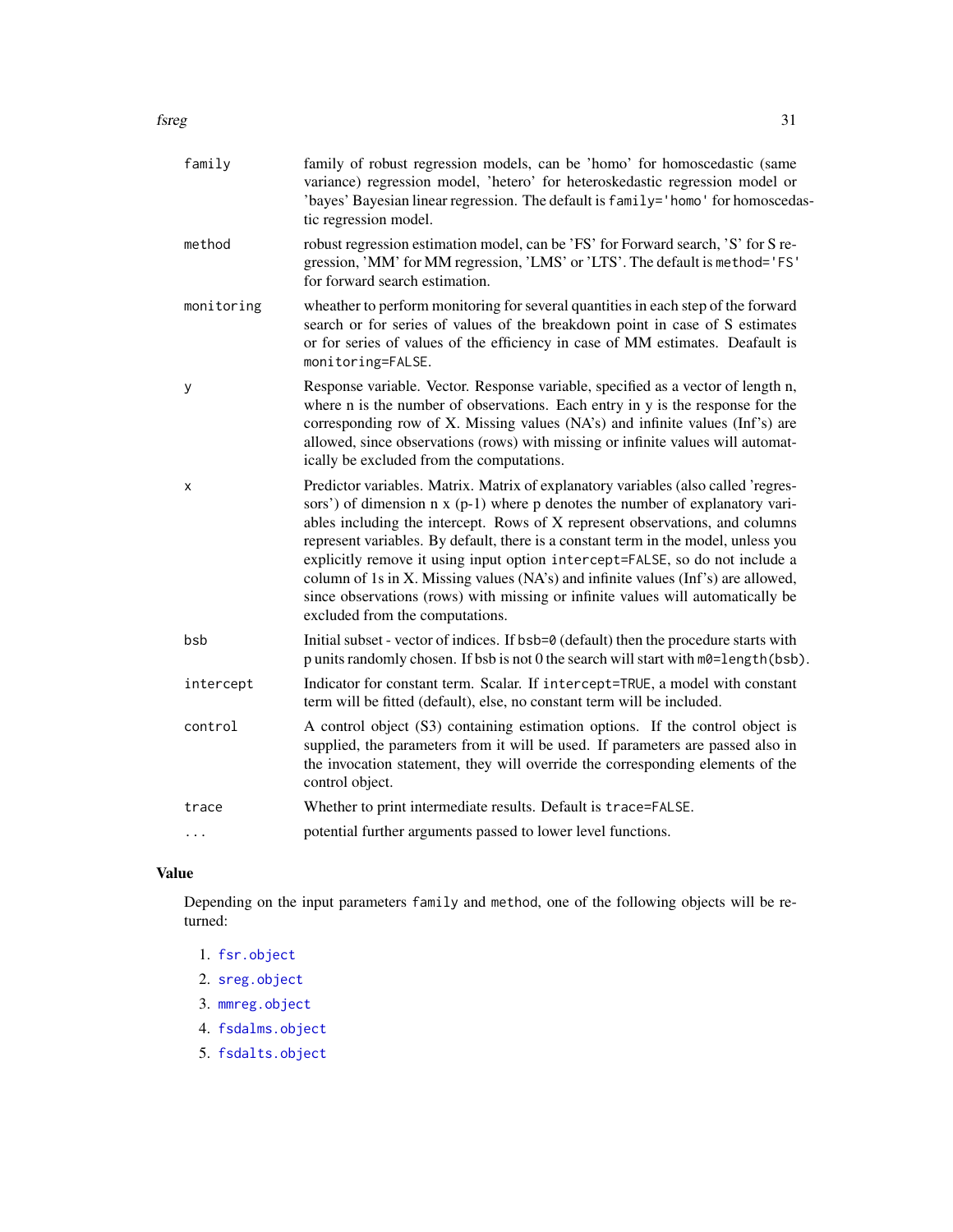- 6. [fsreda.object](#page-25-1)
- 7. [sregeda.object](#page-101-1)
- 8. [mmregeda.object](#page-74-1)

# Author(s)

FSDA team

# References

Riani, M., Atkinson A.C., Cerioli A. (2009). Finding an unknown number of multivariate outliers. Journal of the Royal Statistical Society Series B, Vol. 71, pp. 201-221.

# Examples

```
## Not run:
library(robustbase)
n < -200p \le -3X <- matrix(data=rnorm(n*p), nrow=n, ncol=p)
y <- matrix(data=rnorm(n*1), nrow=n, ncol=1)
(out = f sreg(X, y))## Now we use the formula interface:
(out1 = fsreg(y~X, control=FSR_control(plot=FALSE)))
## Or use the variables in a data frame
(out2 = fsreg(Y~., data=hbk, control=FSR_control(plot=FALSE)))
## let us compare to the LTS solution
library(robustbase)
(out3 = ltsReg(Y<sup>o</sup>, data = hbk))## Now compute the model without intercept
(out4 = fsreg(Y~.-1, data=hbk, control=FSR_control(plot=FALSE)))
## And compare again with the LTS solution
(out5 = ItsReg(Y<sup>~</sup> - 1, data = hbk))## using default (optional arguments)
(out6 = fsreg(Y~.-1, data=hbk, control=FSR_control(plot=FALSE, nsamp=1500, h=50)))
```
## End(Not run)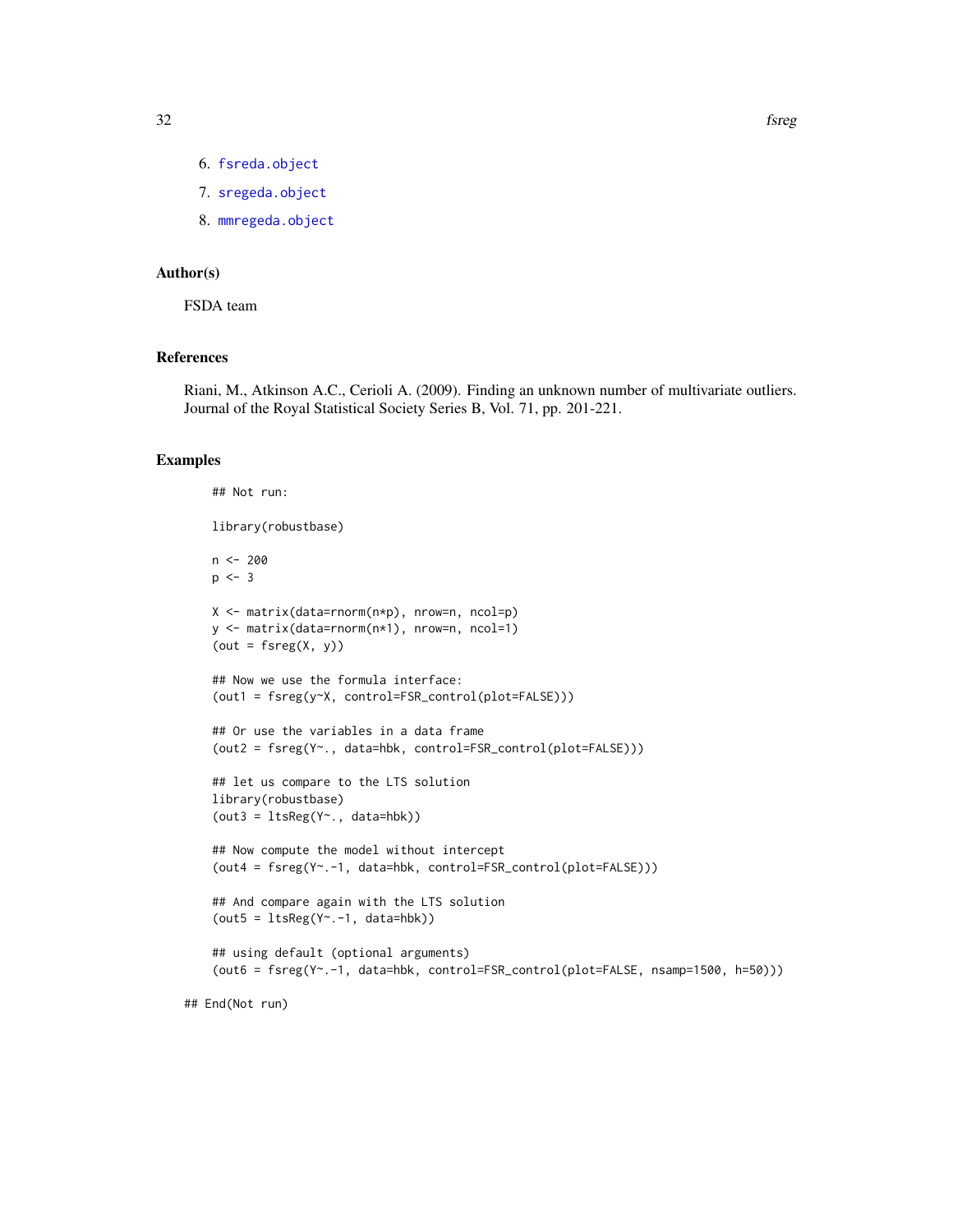<span id="page-32-0"></span>The transformations for negative and positive responses were determined by Yeo and Johnson (2000) by imposing the smoothness condition that the second derivative of zYJ ( $\lambda$ ) with respect to y be smooth at  $y = 0$ . However some authors, for example Weisberg (2005), query the physical interpretability of this constraint which is oftern violated in data analysis. Accordingly, Atkinson et al. (2019) and (2020) extend the Yeo-Johnson transformation to allow two values of the transformations parameter:  $\lambda_N$  for negative observations and  $\lambda_P$  for non-negative ones.

FSRfan monitors:

- 1. the t test associated with the constructed variable computed assuming the same transformation parameter for positive and negative observations fixed. In short we call this test, "global score test for positive observations".
- 2. the t test associated with the constructed variable computed assuming a different transformation for positive observations keeping the value of the transformation parameter for negative observations fixed. In short we call this test, "test for positive observations".
- 3. the t test associated with the constructed variable computed assuming a different transformation for negative observations keeping the value of the transformation parameter for positive observations fixed. In short we call this test, "test for negative observations".
- 4. the F test for the joint presence of the two constructed variables described in points 2) and 3).
- 5. the F likelihood ratio test based on the MLE of  $\lambda_P$  and  $\lambda_N$ . In this case the residual sum of squares of the null model bsaed on a single trasnformation parameter  $\lambda$  is compared with the residual sum of squares of the model based on data transformed data using MLE of  $\lambda_P$  and  $\lambda_N$ .

#### Usage

```
fsrfan(x, ...)
```

```
## S3 method for class 'formula'
fsrfan(
  formula,
  data,
  subset,
 weights,
 na.action,
 model = TRUE,
 x.ret = FALSE,v.ret = FALSE,
  contrasts = NULL,
  offset,
  ...
```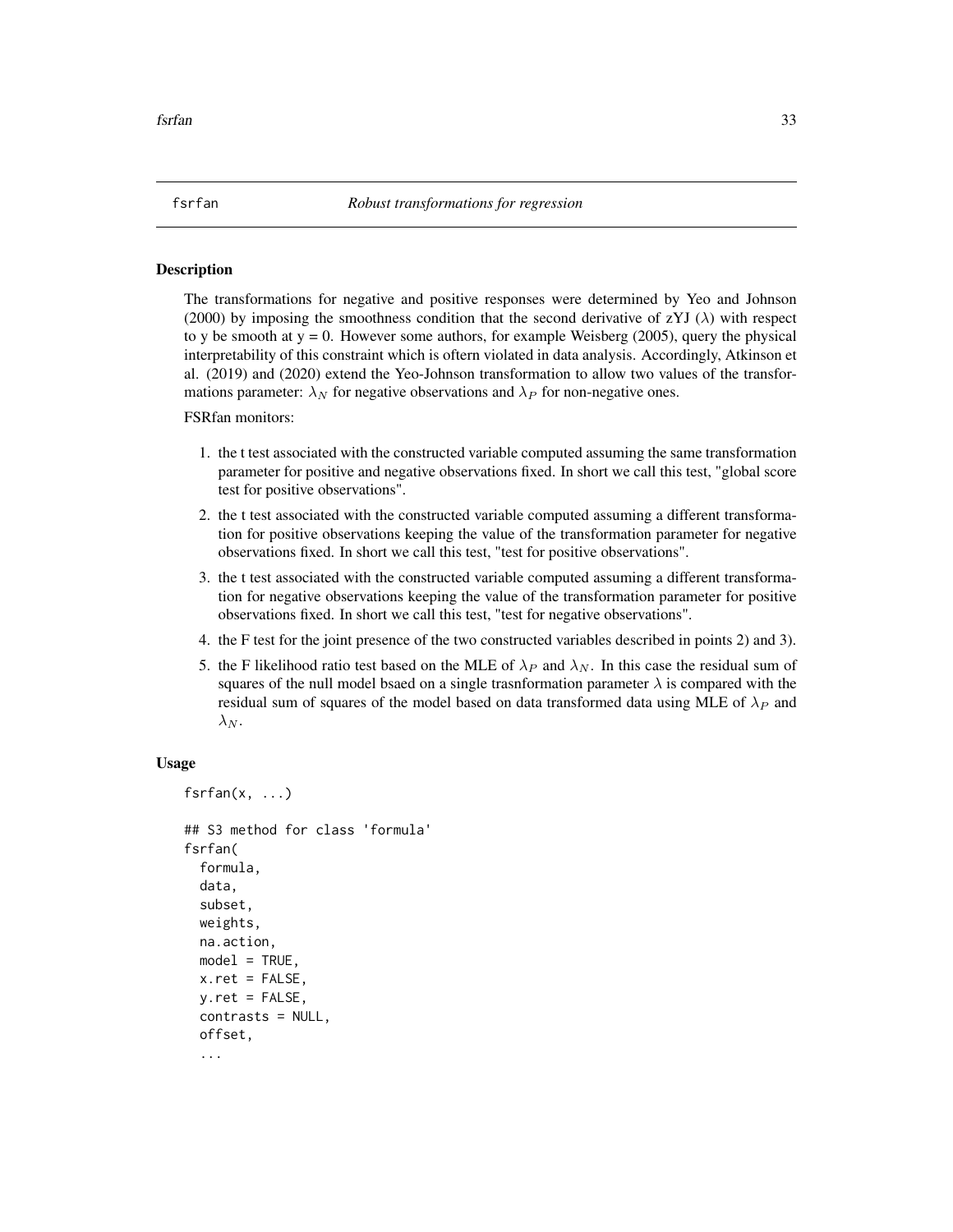34 fsrfan

```
\mathcal{L}## Default S3 method:
fsrfan(
 x,
 y,
  intercept = TRUE,
 plot = FALSE,
  family = c("BoxCox", "YJ", "YJpn", "YJall"),
  1a = c(-1, -0.5, 0, 0.5, 1),lms,
  alpha = 0.75,
 h,
  init,
 msg = FALSE,
  nocheck = FALSE,
 nsamp = 1000,
 conflex = 0.99,
 xlab,
 ylab,
 main,
 xlim,
 ylim,
  1wd = 2,
  lwd . env = 1,trace = FALSE,
  ...
\mathcal{E}## S3 method for class 'fsrfan'
plot(
 x,
 conflev = 0.99,
 xlim,
 ylim,
 xlab = "Subset of size m",
 ylab = "Score test statistic",
 main = "Fan plot",
  col,
  lty,
  1wd = 2.5,
 lwd . env = 1,...
\mathcal{L}
```
#### Arguments

x An n x p data matrix (n observations and p variables). Rows of x represent observations, and columns represent variables.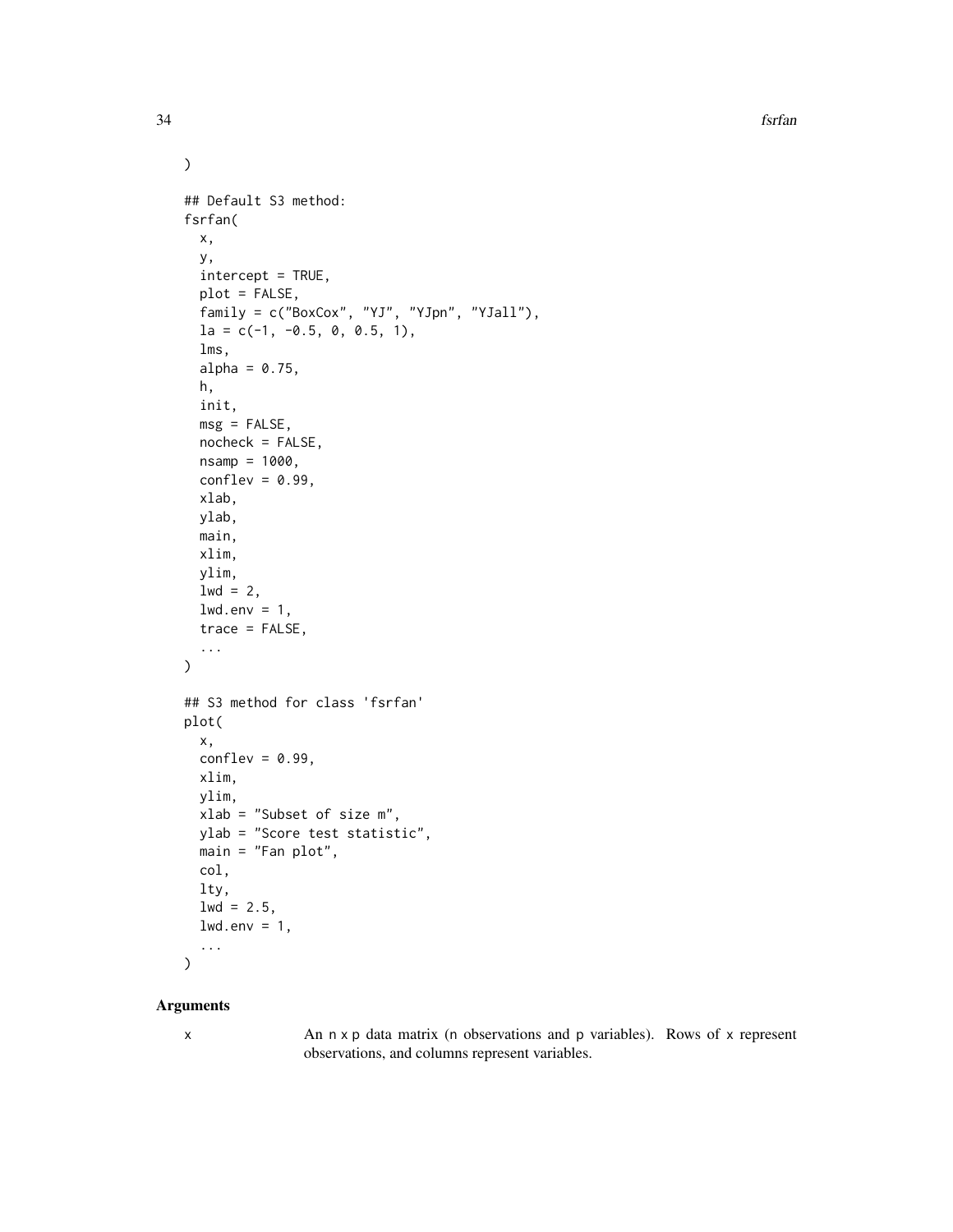|           | Missing values (NA's) and infinite values (Inf's) are allowed, since observations<br>(rows) with missing or infinite values will automatically be excluded from the<br>computations.                                                                                                                                                                                                                                                                                                                                                                                                                                                                                                                                                                                                                                                                                                                                                                                                                                        |
|-----------|-----------------------------------------------------------------------------------------------------------------------------------------------------------------------------------------------------------------------------------------------------------------------------------------------------------------------------------------------------------------------------------------------------------------------------------------------------------------------------------------------------------------------------------------------------------------------------------------------------------------------------------------------------------------------------------------------------------------------------------------------------------------------------------------------------------------------------------------------------------------------------------------------------------------------------------------------------------------------------------------------------------------------------|
| $\cdots$  | potential further arguments passed to lower level functions.                                                                                                                                                                                                                                                                                                                                                                                                                                                                                                                                                                                                                                                                                                                                                                                                                                                                                                                                                                |
| formula   | a formula of the form $y \sim x1 + x2 + $                                                                                                                                                                                                                                                                                                                                                                                                                                                                                                                                                                                                                                                                                                                                                                                                                                                                                                                                                                                   |
| data      | data frame from which variables specified in formula are to be taken.                                                                                                                                                                                                                                                                                                                                                                                                                                                                                                                                                                                                                                                                                                                                                                                                                                                                                                                                                       |
| subset    | an optional vector specifying a subset of observations to be used in the fitting<br>process.                                                                                                                                                                                                                                                                                                                                                                                                                                                                                                                                                                                                                                                                                                                                                                                                                                                                                                                                |
| weights   | an optional vector of weights to be used<br><b>NOT USED YET.</b>                                                                                                                                                                                                                                                                                                                                                                                                                                                                                                                                                                                                                                                                                                                                                                                                                                                                                                                                                            |
| na.action | a function which indicates what should happen when the data contain NAs. The<br>default is set by the na. action setting of options, and is na. fail if that is<br>unset. The "factory-fresh" default is na.omit. Another possible value is NULL,<br>no action. Value na. exclude can be useful.                                                                                                                                                                                                                                                                                                                                                                                                                                                                                                                                                                                                                                                                                                                            |
| model     | logical indicating if the model frame, is to be returned.                                                                                                                                                                                                                                                                                                                                                                                                                                                                                                                                                                                                                                                                                                                                                                                                                                                                                                                                                                   |
| x.ret     | logical indicating if the the model matrix is to be returned.                                                                                                                                                                                                                                                                                                                                                                                                                                                                                                                                                                                                                                                                                                                                                                                                                                                                                                                                                               |
| y.ret     | logical indicating if the response is to be returned.                                                                                                                                                                                                                                                                                                                                                                                                                                                                                                                                                                                                                                                                                                                                                                                                                                                                                                                                                                       |
| contrasts | an optional list. See the contrasts. arg of model. matrix. default.                                                                                                                                                                                                                                                                                                                                                                                                                                                                                                                                                                                                                                                                                                                                                                                                                                                                                                                                                         |
| offset    | this can be used to specify an <i>a priori</i> known component to be included in the<br>linear predictor during fitting. An offset term can be included in the                                                                                                                                                                                                                                                                                                                                                                                                                                                                                                                                                                                                                                                                                                                                                                                                                                                              |
| У         | Response variable. A vector with n elements that contains the response variable.                                                                                                                                                                                                                                                                                                                                                                                                                                                                                                                                                                                                                                                                                                                                                                                                                                                                                                                                            |
| intercept | wheather to use constant term (default is intercept=TRUE                                                                                                                                                                                                                                                                                                                                                                                                                                                                                                                                                                                                                                                                                                                                                                                                                                                                                                                                                                    |
| plot      | If plot=FALSE (default) no plot is produced. If plot=TRUE a fan plot is shown.                                                                                                                                                                                                                                                                                                                                                                                                                                                                                                                                                                                                                                                                                                                                                                                                                                                                                                                                              |
| family    | string which identifies the family of transformations which must be used. Pos-<br>sible values are c('BoxCox', 'YJ', 'YJpn', 'YJall'). Default is 'BoxCox'.<br>The Box-Cox family of power transformations equals $(y^{\lambda} - 1)/\lambda$ for $\lambda$ not<br>equal to zero, and $log(y)$ if $\lambda = 0$ . The Yeo-Johnson (YJ) transformation is<br>the Box-Cox transformation of $y + 1$ for nonnegative values, and of $ y  + 1$<br>with parameter $2 - \lambda$ for y negative. Remember that BoxCox can be used only<br>if input y is positive. Yeo-Johnson family of transformations does not have this<br>limitation. If family='YJpn' Yeo-Johnson family is applied but in this case it is<br>also possible to monitor (in the output arguments Scorep and Scoren) the score<br>test for positive and negative observations respectively. If family='YJall', it<br>is also possible to monitor the joint F test for the presence of the two constructed<br>variables for positive and negative observations. |
| la        | values of the transformation parameter for which it is necessary to compute the<br>score test. Default value of lambda is $1a=c(-1, -0.5, 0, 0.5, 1)$ , i.e., the five<br>most common values of lambda.                                                                                                                                                                                                                                                                                                                                                                                                                                                                                                                                                                                                                                                                                                                                                                                                                     |
| lms       | how to find the initial subset to initialize the search. If lms=1 (default) Least<br>Median of Squares (LMS) is computed, else Least Trimmed Squares (LTS) is<br>computed. If, $lms$ is matrix of size $p - 1 +$ intercept X length(la) it contains<br>in column $j=1, \ldots$ , lenght (la) the list of units forming the initial subset for<br>the search associated with $l_a(j)$ . In this case the input option nsamp is ignored.                                                                                                                                                                                                                                                                                                                                                                                                                                                                                                                                                                                      |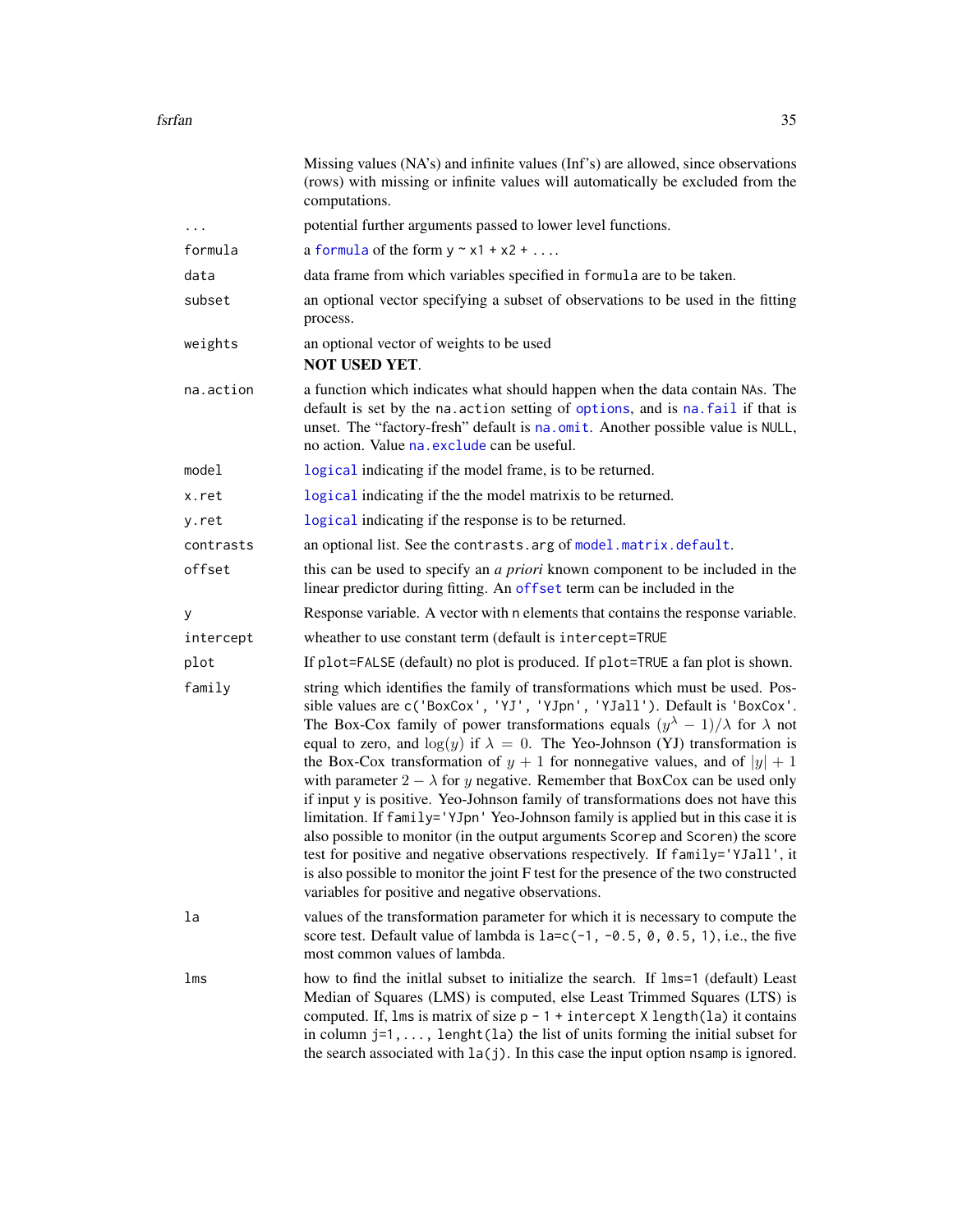| alpha   | the percentage (roughly) of squared residuals whose sum will be minimized, by<br>default alpha=0.5. In general, alpha must between 0.5 and 1.                                                                                                                                                                                                                                                                                                               |
|---------|-------------------------------------------------------------------------------------------------------------------------------------------------------------------------------------------------------------------------------------------------------------------------------------------------------------------------------------------------------------------------------------------------------------------------------------------------------------|
| h       | The number of observations that have determined the least trimmed squares esti-<br>mator, scalar. h is an integer greater or equal than p but smaller then n. Generally<br>$h = [0.5*(n+p+1)]$ (default value).                                                                                                                                                                                                                                             |
| init    | Search initialization. It specifies the initial subset size to start monitoring the<br>value of the score test. If init is not specified it will be set equal to: $p+1$ , if<br>the sample size is smaller than 40 or $min(3 \times p + 1,$ floor(0.5 $\star$ (n+p+1))),<br>otherwise.                                                                                                                                                                      |
| msg     | Controls whether to display or not messages on the screen. If msg==TRUE mes-<br>sages are displayed on the screen. If msg=2, detailed messages are displayed, for<br>example the information at iteration level.                                                                                                                                                                                                                                            |
| nocheck | Whether to check input arguments. If nocheck=TRUE no check is performed on<br>matrix y and matrix X. Notice that y and X are left unchanged. In other words<br>the additional column of ones for the intercept is not added. The default is<br>nocheck=FALSE.                                                                                                                                                                                               |
| nsamp   | number of subsamples which will be extracted to find the robust estimator. If<br>nsamp=0 all subsets will be extracted. They will be n choose p.                                                                                                                                                                                                                                                                                                            |
|         | Remark: if the number of all possible subset is <1000 the default is to extract<br>all subsets otherwise just 1000. If nsamp is a matrix of size $r$ -by-p, it contains<br>in the rows the subsets which sill have to be extracted. For example, if p=3 and<br>$n$ samp= $c(2, 4, 9; 23, 45, 49; 90, 34, 1)$ the first subset is made up of units<br>$c(2, 4, 9)$ , the second subset of units $c(23, 45, 49)$ and the third subset of<br>units c(90 34 1). |
| conflev | Confidence level for the bands (default is 0.99, that is, we plot two horizontal<br>lines corresponding to values -2.58 and 2.58).                                                                                                                                                                                                                                                                                                                          |
| xlab    | A label for the X-axis, default is 'Subset size m'                                                                                                                                                                                                                                                                                                                                                                                                          |
| ylab    | A label for the Y-axis, default is 'Score test statistic'                                                                                                                                                                                                                                                                                                                                                                                                   |
| main    | A label for the title, default is 'Fan plot'                                                                                                                                                                                                                                                                                                                                                                                                                |
| xlim    | Minimum and maximum for the X-axis                                                                                                                                                                                                                                                                                                                                                                                                                          |
| ylim    | Minimum and maximum for the Y-axis                                                                                                                                                                                                                                                                                                                                                                                                                          |
| lwd     | The line width of the curves which contain the score test, a positive number,<br>default is 1wd=2                                                                                                                                                                                                                                                                                                                                                           |
| lwd.env | The line width of the lines associated with the envelopes, a positive number,<br>default is $1wd$ env=1                                                                                                                                                                                                                                                                                                                                                     |
| trace   | Whether to print intermediate results. Default is trace=FALSE.                                                                                                                                                                                                                                                                                                                                                                                              |
| col     | a vector specifying the colors for the lines, each one corresponding to a la value.<br>if length(col) < length(la), the colors will be recycled.                                                                                                                                                                                                                                                                                                            |
| lty     | a vector specifying the line types for the lines, each one corresponding to a la<br>value. if length(col) < length(la), the colors will be recycled.                                                                                                                                                                                                                                                                                                        |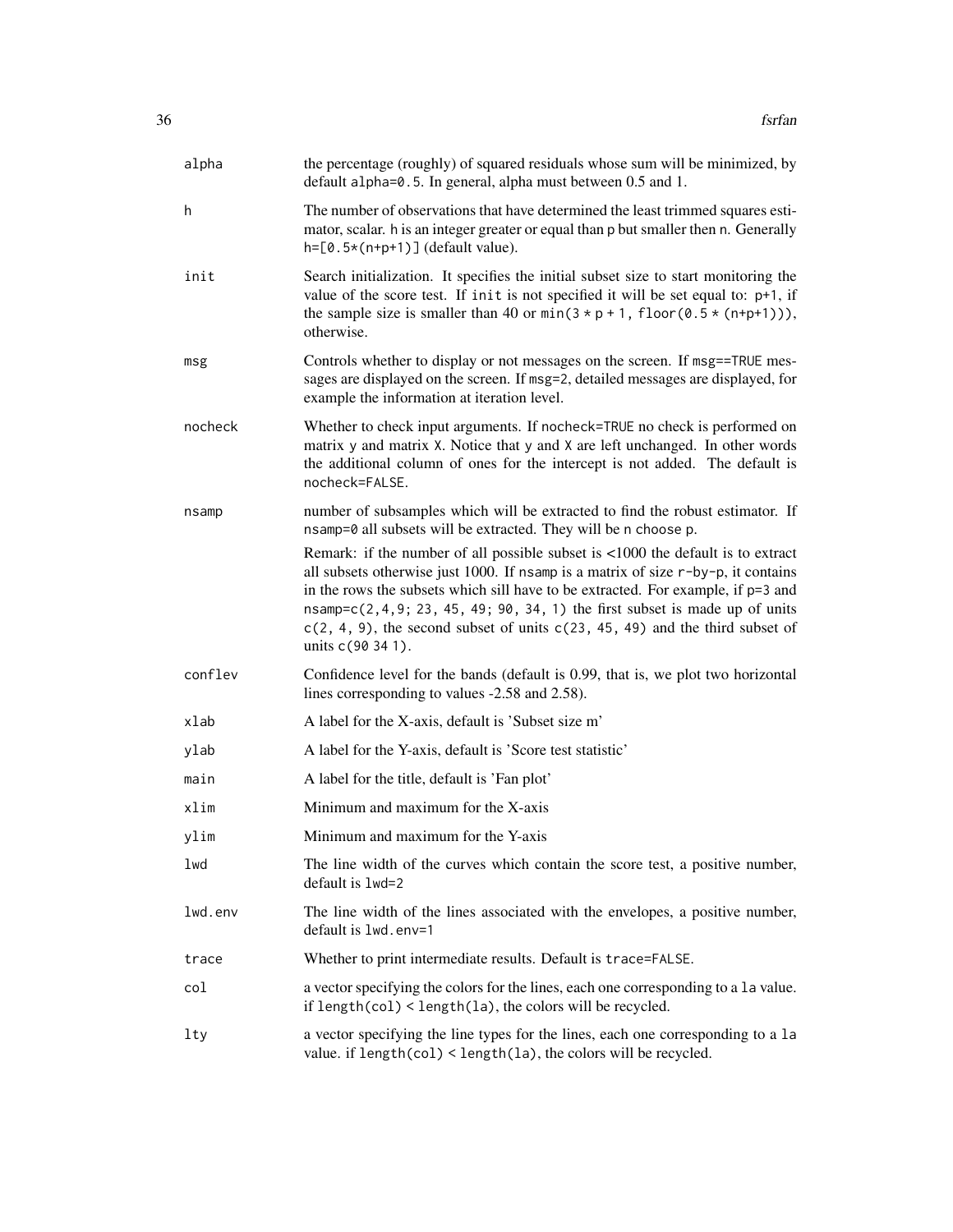fsrfan 37

## Value

An S3 object of class [fsrfan.object](#page-39-0) will be returned which is basically a list containing the following elements:

- 1. la: vector containing the values of lambda for which fan plot is constructed
- 2. bs: matrix of size  $p \times \text{length}(1a)$  containing the units forming the initial subset for each value of lambda
- 3. Score: a matrix containing the values of the score test for each value of the transformation parameter:
	- 1st col = fwd search index;
	- 2nd col = value of the score test in each step of the fwd search for  $\text{la}[1]$
	- ...
- 4. Scorep: matrix containing the values of the score test for positive observations for each value of the transformation parameter.

Note: this output is present only if input option family='YJpn' or family='YJall'.

5. Scoren: matrix containing the values of the score test for negative observations for each value of the transformation parameter.

Note: this output is present only if input option 'family' is 'YJpn' or 'YJall'.

6. Scoreb: matrix containing the values of the score test for the joint presence of both constructed variables (associated with positive and negative observations) for each value of the transformation parameter. In this case the reference distribution is the F with 2 and subset\_size - p degrees of freedom.

Note: this output is present only if input option family='YJall'.

7. Un: a three-dimensional array containing length(la) matrices of size retnUn=(n-init) X  $r$ etpUn=11. Each matrix contains the unit(s) included in the subset at each step in the search associated with the corresponding element of la.

REMARK: at each step the new subset is compared with the old subset. Un contains the unit(s) present in the new subset but not in the old one.

### Author(s)

FSDA team, <valentin.todorov@chello.at>

## References

Atkinson, A.C. and Riani, M. (2000), *Robust Diagnostic Regression Analysis* Springer Verlag, New York.

Atkinson, A.C. and Riani, M. (2002), Tests in the fan plot for robust, diagnostic transformations in regression, *Chemometrics and Intelligent Laboratory Systems*, 60, pp. 87–100.

Atkinson, A.C. Riani, M. and Corbellini A. (2019), The analysis of transformations for profit-andloss data, *Journal of the Royal Statistical Society, Series C, "Applied Statistics"*, 69, pp. 251–275. [doi:10.1111/rssc.12389](https://doi.org/10.1111/rssc.12389)

Atkinson, A.C. Riani, M. and Corbellini A. (2021), The Box-Cox Transformation: Review and Extensions, *Statistical Science*, 36(2), pp. 239–255. [doi:10.1214/20STS778.](https://doi.org/10.1214/20-STS778)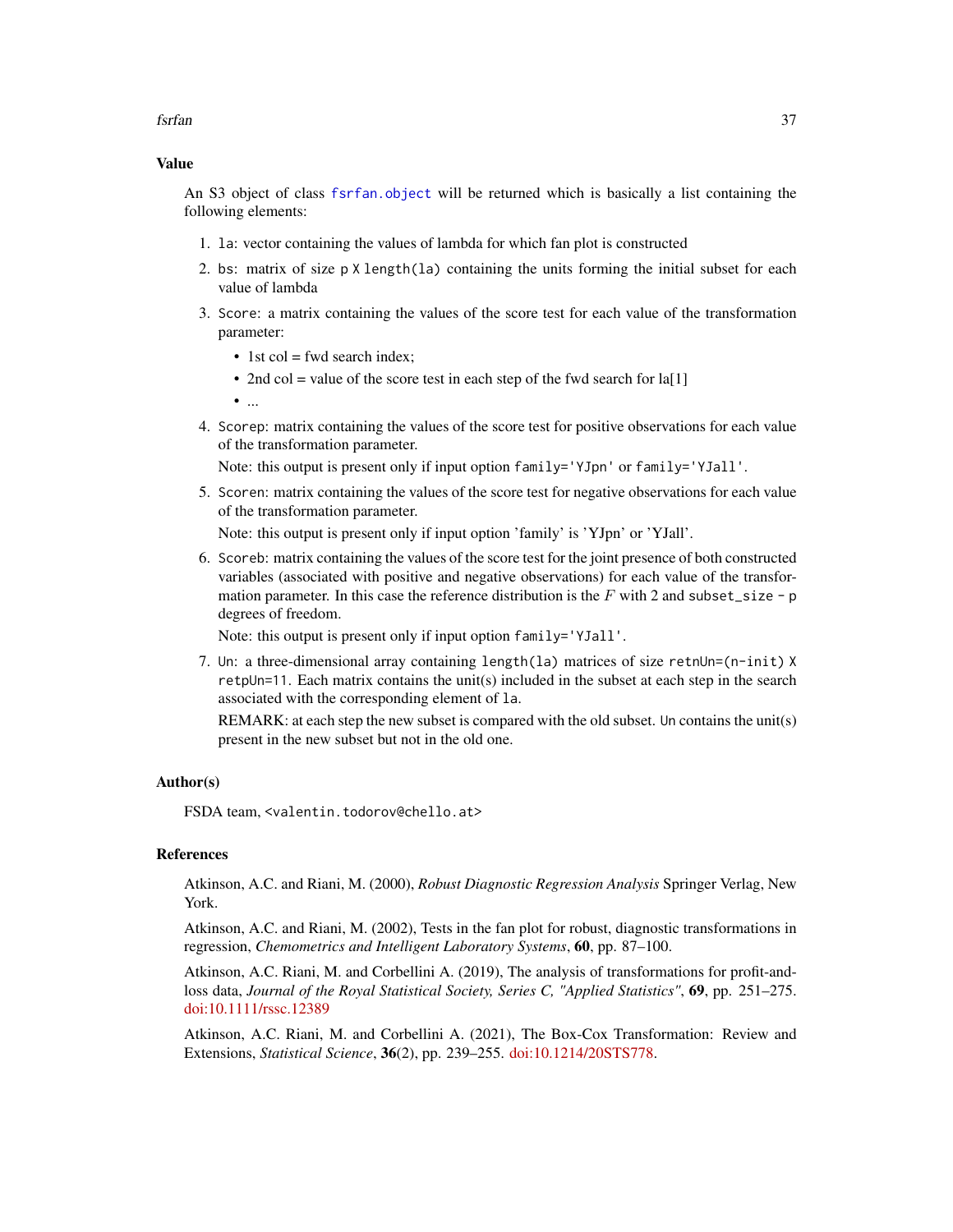## Examples

```
## Not run:
  data(wool)
  XX < - wool
  y <- XX[, ncol(XX)]
  X \leftarrow XX[, 1:(ncol(XX)-1), drop=FALSEout <- fsrfan(X, y) # call 'fsrfan' with all default parameters
  out <- fsrfan(cycles~., data=wool) # use the formula interface
  set.seed(10)
  out <- fsrfan(cycles~., data=wool, plot=TRUE) # call 'fsrfan' and produce the plot
  plot(out) \qquad # use the plot method on the fsrfan object
  plot(out, conflev=c(0.9, 0.95, 0.99) # change the confidence leel in the plot method
##======================
##
## fsrfan() with all default options.
## Store values of the score test statistic for the five most common
## values of $\lambda$. Produce also a fan plot and display it on the screen.
## Common part to all examples: load 'wool' data set.
data(wool)
head(wool)
dim(wool)
## The function fsrfan() stores the score test statistic.
## In this case we use the five most common values of lambda are considered
out <- fsrfan(cycles~., data=wool)
plot(out)
## fanplot(out) # Not yet implemented in fsdaR
## The fan plot shows the log transformation is diffused throughout the data
## and does not depend on the presence of particular observations.
##======================
##
## Example specifying 'lambda'.
## Produce a fan plot for each value of 'lambda' in the vector 'la'.
## Extract in matrix 'Un' the units which entered the search in each step
    data(wool)
    out <- fsrfan(cycles~., data=wool, la=c(-1, -0.5, 0, 0.5), plot=TRUE)
    plot(out)
    out$Un[,2,]
##======================
```
<sup>##</sup> Example specifying the confidence level and the initial starting point for monitoring.

<sup>##</sup> Construct the fan plot specifying the confidence level and the initial starting point ## for monitoring. data(wool)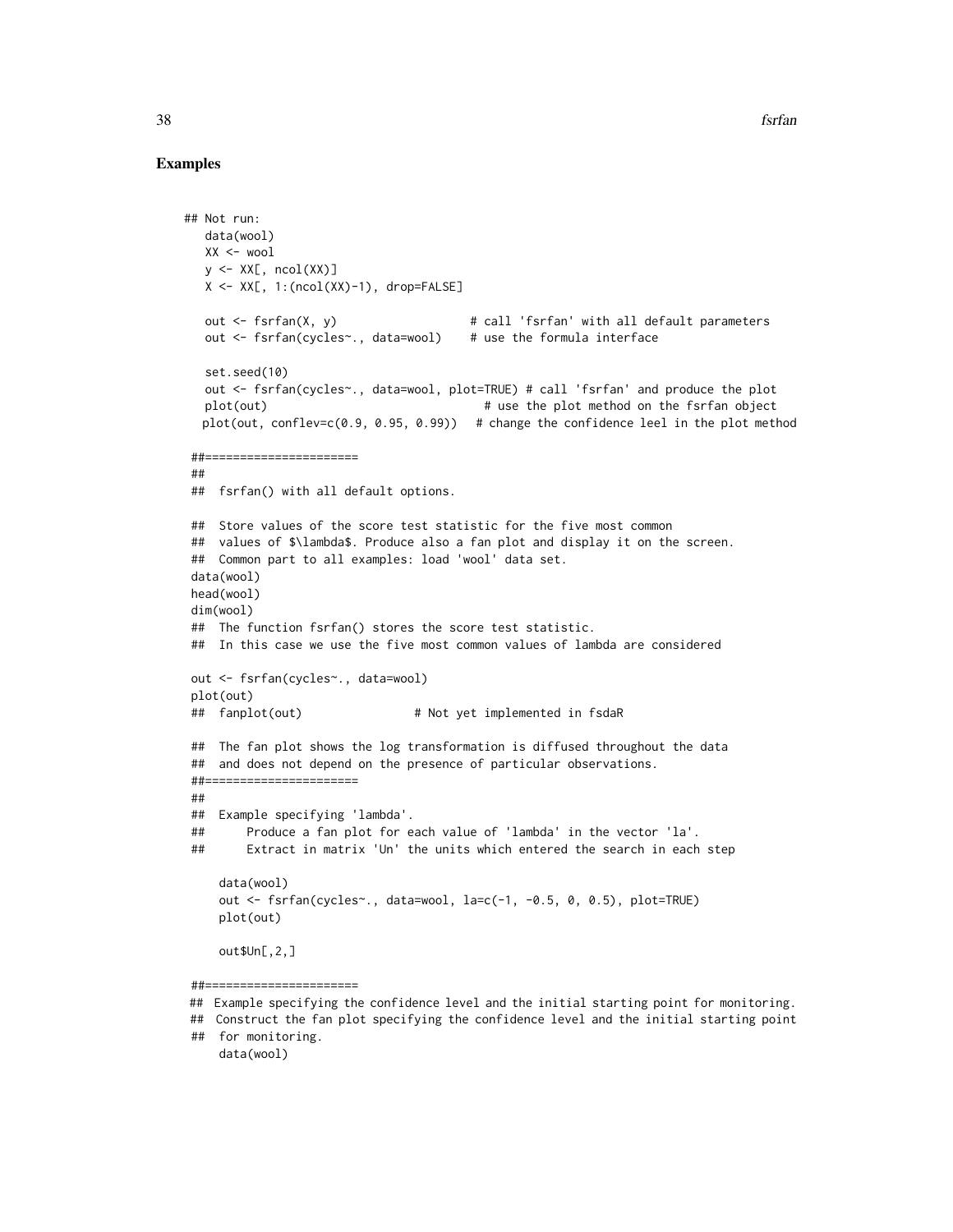fsrfan 39

```
out <- fsrfan(cycles~., data=wool, init=ncol(wool)+1, nsamp=0, conflev=0.95, plots=TRUE)
    plot(out, conflev=0.95)
##=====================
## Example with starting point based on LTS.
## Extract all subsamples, construct a fan plot specifying the confidence level
## and the initial starting point for monitoring based on p+2 observations,
## strong line width for lines associated with the confidence bands.
    data(wool)
    out <- fsrfan(cycles~., data=wool, init=ncol(wool)+1, nsamp=0, lms=0,
        lwd.env=3, plot=TRUE)
    plot(out, lwd.env=3)
##=====================
## Fan plot using the loyalty cards data.
## In this example, 'la' is the vector contanining the most common values
## of the transformation parameter.
## Store the score test statistics for the specified values of lambda
## and automatically produce the fan plot
    data(loyalty)
    head(loyalty)
    dim(loyalty)
## la is a vector contanining the most common values of the transformation parameter
    out <- fsrfan(amount_spent~., data=loyalty, la=c(0, 1/3, 0.4, 0.5),
          init=ncol(loyalty)+1, plot=TRUE, lwd=3)
    plot(out, lwd=3)
## The fan plot shows that even if the third root is the best value of the transformation
## parameter at the end of the search, in earlier steps it lies very close to the upper
## rejection region. The best value of the transformation parameter seems to be the one
## associated with la=0.4, which is always the confidence bands but at the end of search,
## due to the presence of particular observations it goes below the lower rejection line.
##=====================
## Compare BoxCox with Yeo and Johnson transformation.
## Store values of the score test statistic for the five most common
## values of lambda. Produce also a fan plot and display it on the screen.
## Common part to all examples: load wool dataset.
    data(wool)
    ## Store the score test statistic using Box Cox transformation.
    outBC <- fsrfan(cycles~., data=wool, nsamp=0)
    ## Store the score test statistic using Yeo and Johnson transformation.
    outYJ <- fsrfan(cycles~., data=wool, family="YJ", nsamp=0)
    ## Not yet fully implemented
    ## fanplot(outBC, main="Box Cox")
    ## fanplot(outYJ,main="Yeo and Johnson")
    plot(outBC, main="Box Cox")
```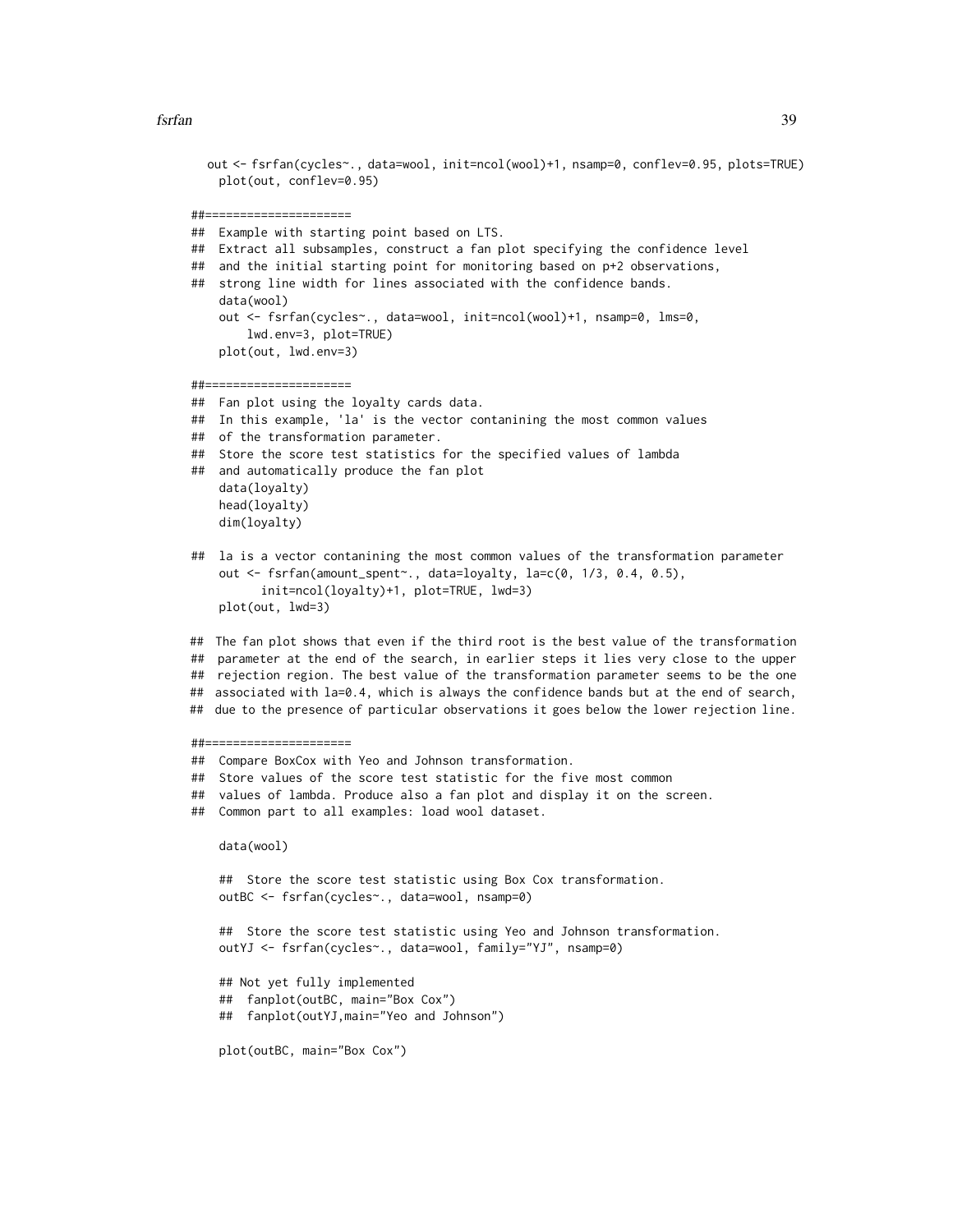```
plot(outYJ, main="Yeo and Johnson")
     cat("\nMaximum difference in absolute value: ",
        max(max(abs(outYJ$Score - outBC$Score), na.rm=TRUE)), "\n")
##======================
  ## Call 'fsrfan' with Yeo-Johnson (YJ) transformation
  out <- fsrfan(cycles~., data=wool, family="YJ")
  plot(out)
## End(Not run)
```
<span id="page-39-0"></span>fsrfan.object *Objects returned by the function* [fsrfan](#page-32-0)

### **Description**

An object of class [fsrfan](#page-32-0), object holds information about the result of a call to fsrfan.

#### Value

The functions print() and summary() are used to obtain and print a summary of the results. An object of class fsrfan is a list containing at least the following components:

- 1. la vector containing the values of lambda for which fan plot is constructed
- 2. bs matrix of size  $p \times \text{length}(l a)$  containing the units forming the initial subset for each value of lambda
- 3. Score a matrix containing the values of the score test for each value of the transformation parameter:
	- 1st col = fwd search index;
	- 2nd col = value of the score test in each step of the fwd search for  $\text{la}[1]$

• ...

4. Scorep matrix containing the values of the score test for positive observations for each value of the transformation parameter.

Note: this output is present only if input option family='YJpn' or family='YJall'.

5. Scoren matrix containing the values of the score test for negative observations for each value of the transformation parameter.

Note: this output is present only if input option 'family' is 'YJpn' or 'YJall'.

6. Scoreb matrix containing the values of the score test for the joint presence of both constructed variables (associated with positive and negative observations) for each value of the transformation parameter. In this case the reference distribution is the  $F$  with 2 and subset\_size - p degrees of freedom.

Note: this output is present only if input option family='YJall'.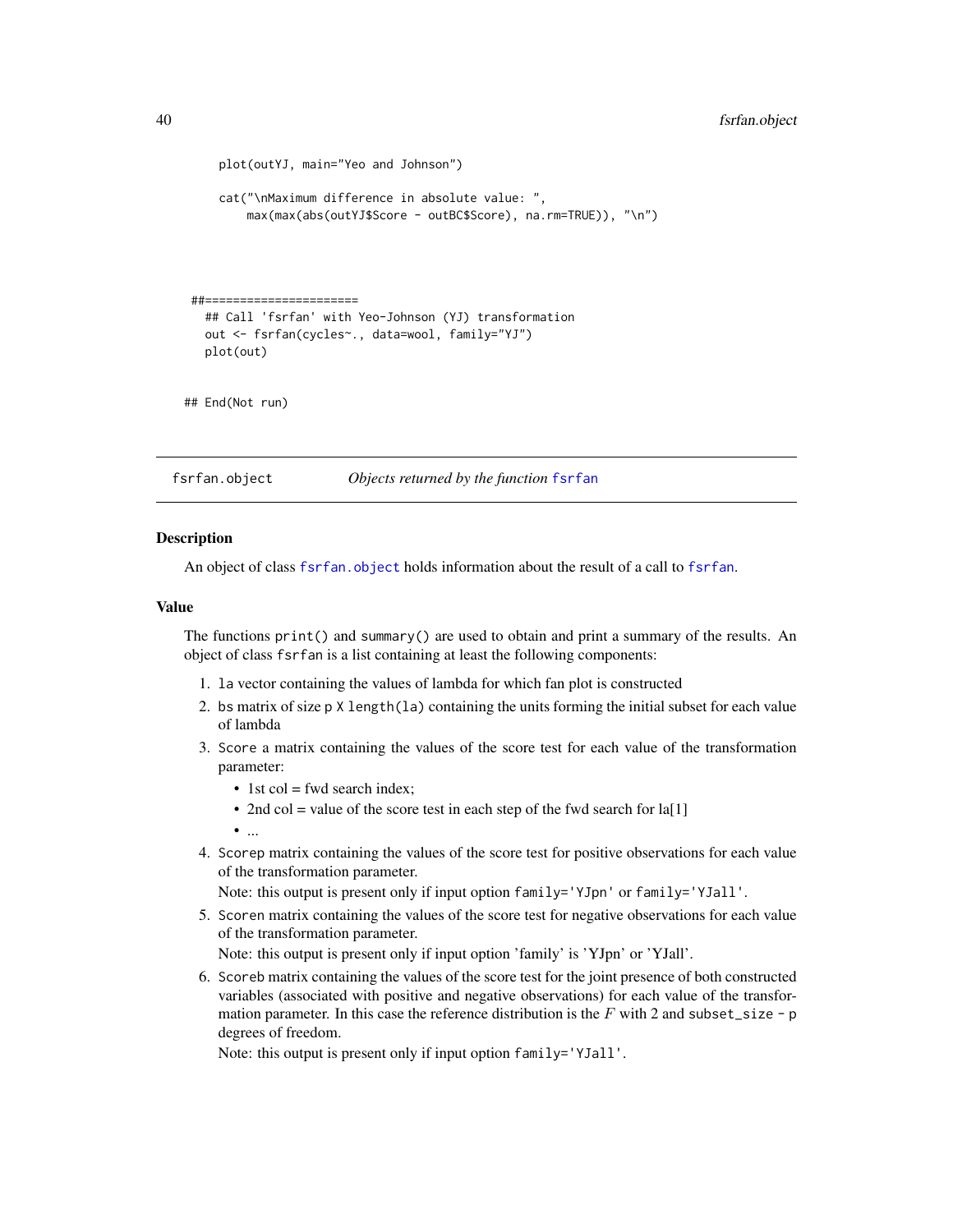7. Un a three-dimensional array containing length(la) matrices of size retnUn=(n-init) X retpUn=11. Each matrix contains the unit(s) included in the subset at each step in the search associated with the corresponding element of la.

REMARK: at each step the new subset is compared with the old subset. Un contains the unit(s) present in the new subset but not in the old one.

# Examples

```
## Not run:
   data(wool)
   XX <- wool
   y \leftarrow XX[, \text{ncol}(XX)]X <- XX[, 1:(ncol(XX)-1), drop=FALSE]
   out <- fsrfan(X, y)
   class(out)
   summary(out)
## End(Not run)
```
<span id="page-40-0"></span>

FSR\_control *Creates an* FSR\_control *object*

# Description

Creates an object of class FSR\_control to be used with the fsreg() function, containing various control parameters.

### Usage

```
FSR_control(intercept = TRUE, h, nsamp = 1000, lms = 1, init, nocheck = FALSE,
   bonflev = ", msg = TRUE, bsbmfullrank = TRUE,
   plot = FALSE, bivariate = FALSE, multivariate = FALSE,labeladd = FALSE, nameX, namey, ylim, xlim)
```
### Arguments

| intercept | Indicator for constant term. Scalar. If intercept=TRUE, a model with constant<br>term will be fitted (default), else, no constant term will be included.                                                                                                                                                                                                                                                                                 |
|-----------|------------------------------------------------------------------------------------------------------------------------------------------------------------------------------------------------------------------------------------------------------------------------------------------------------------------------------------------------------------------------------------------------------------------------------------------|
| h         | The number of observations that have determined the least trimmed squares esti-<br>mator, scalar. h is an integer greater or equal than p but smaller then n. Generally<br>if the purpose is outlier detection $h = [0.5 \times (n+p+1)]$ (default value). h can be<br>smaller than this threshold if the purpose is to find subgroups of homogeneous<br>observations. In this function the LTS/LMS estimator is used just to initialize |

the search.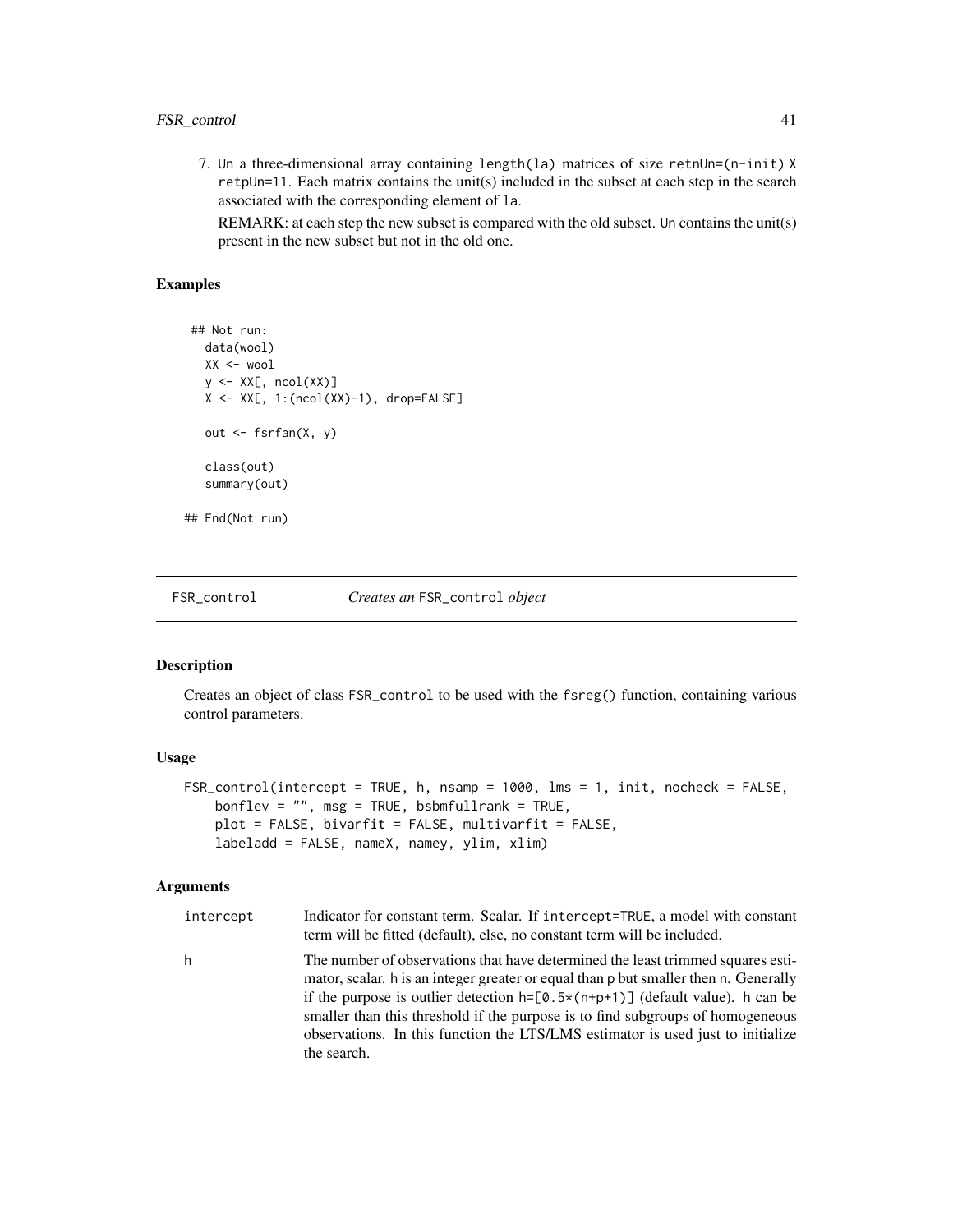| nsamp        | Number of subsamples which will be extracted to find the robust estimator,<br>scalar. If nsamp=0 all subsets will be extracted. They will be (n choose p).<br>If the number of all possible subset is <1000 the default is to extract all subsets<br>otherwise just 1000.                                                                                                                                                                                                                                                                                                                                                                                                                                                                                                                                                  |
|--------------|----------------------------------------------------------------------------------------------------------------------------------------------------------------------------------------------------------------------------------------------------------------------------------------------------------------------------------------------------------------------------------------------------------------------------------------------------------------------------------------------------------------------------------------------------------------------------------------------------------------------------------------------------------------------------------------------------------------------------------------------------------------------------------------------------------------------------|
| lms          | Criterion to use to find the initial subset to initialize the search (LMS, LTS with<br>concentration steps, LTS without concentration steps or subset supplied directly<br>by the user). The default value is 1 (Least Median of Squares is computed to<br>initialize the search). On the other hand, if the user wants to initialze the search<br>with LTS with all the default options for concentration steps then lms=2. If the<br>user wants to use LTS without concentration steps, lms can be a scalar different<br>from 1 or 2. If lms is a list it is possible to control a series of options for<br>concentration steps (for more details see option lms inside LXS_control). If,<br>on the other hand, the user wants to initialize the search with a prespecified set<br>of units there are two possibilities: |
|              | 1. Ims can be a vector with length greater than 1 which contains the list of<br>units forming the initial subset. For example, if the user wants to initialize<br>the search with units 4, 6 and 10 then $lms=c(4, 6, 10)$ ;                                                                                                                                                                                                                                                                                                                                                                                                                                                                                                                                                                                               |
|              | 2. Ims is a struct which contains a field named bsb which contains the list of<br>units to initialize the search. For example, in the case of simple regression<br>through the origin with just one explanatory variable, if the user wants to<br>initialize the search with unit 3 then lms=list(bsb=3).                                                                                                                                                                                                                                                                                                                                                                                                                                                                                                                  |
| init         | Search initialization, scalar. It specifies the initial subset size to start monitoring<br>exceedances of minimum deletion residual, if init is not specified it set equal to:<br>$p+1$ , if the sample size is smaller than 40 or min( $3*p+1$ , floor( $0.5*(n+p+1)$ )),<br>otherwise. For example, if init=100, the procedure starts monitoring from step<br>$m=100$ .                                                                                                                                                                                                                                                                                                                                                                                                                                                  |
| nocheck      | Check input arguments, scalar. If nocheck=TRUE no check is performed on ma-<br>trix y and matrix X. Notice that y and X are left unchanged. In other words the ad-<br>ditional column of ones for the intercept is not added. As default nocheck=FALSE.                                                                                                                                                                                                                                                                                                                                                                                                                                                                                                                                                                    |
| bonflev      | Option to be used if the distribution of the data is strongly non normal and, thus,<br>the general signal detection rule based on consecutive exceedances cannot be<br>used. In this case bonfley can be:                                                                                                                                                                                                                                                                                                                                                                                                                                                                                                                                                                                                                  |
|              | 1. a scalar smaller than 1 which specifies the confidence level for a signal<br>and a stopping rule based on the comparison of the minimum MD with a<br>Bonferroni bound. For example if bonflev=0.99 the procedure stops when<br>the trajectory exceeds for the first time the 99% bonferroni bound.<br>2. A scalar value greater than 1. In this case the procedure stops when the<br>residual trajectory exceeds for the first time this value.                                                                                                                                                                                                                                                                                                                                                                         |
|              | Default value is ", which means to rely on general rules based on consecutive<br>exceedances.                                                                                                                                                                                                                                                                                                                                                                                                                                                                                                                                                                                                                                                                                                                              |
| msg          | Controls whether to display or not messages on the screen If msg==1 (default)<br>messages are displayed on the screen about step in which signal took place else<br>no message is displayed on the screen.                                                                                                                                                                                                                                                                                                                                                                                                                                                                                                                                                                                                                 |
| bsbmfullrank | How to behave in case subset at step m (say bsbm) produces a singular X. In<br>other words, this options controls what to do when rank (X[bsbm, ]) is smaller<br>then number of explanatory variables. If bsbmfullrank=1 (default) these units                                                                                                                                                                                                                                                                                                                                                                                                                                                                                                                                                                             |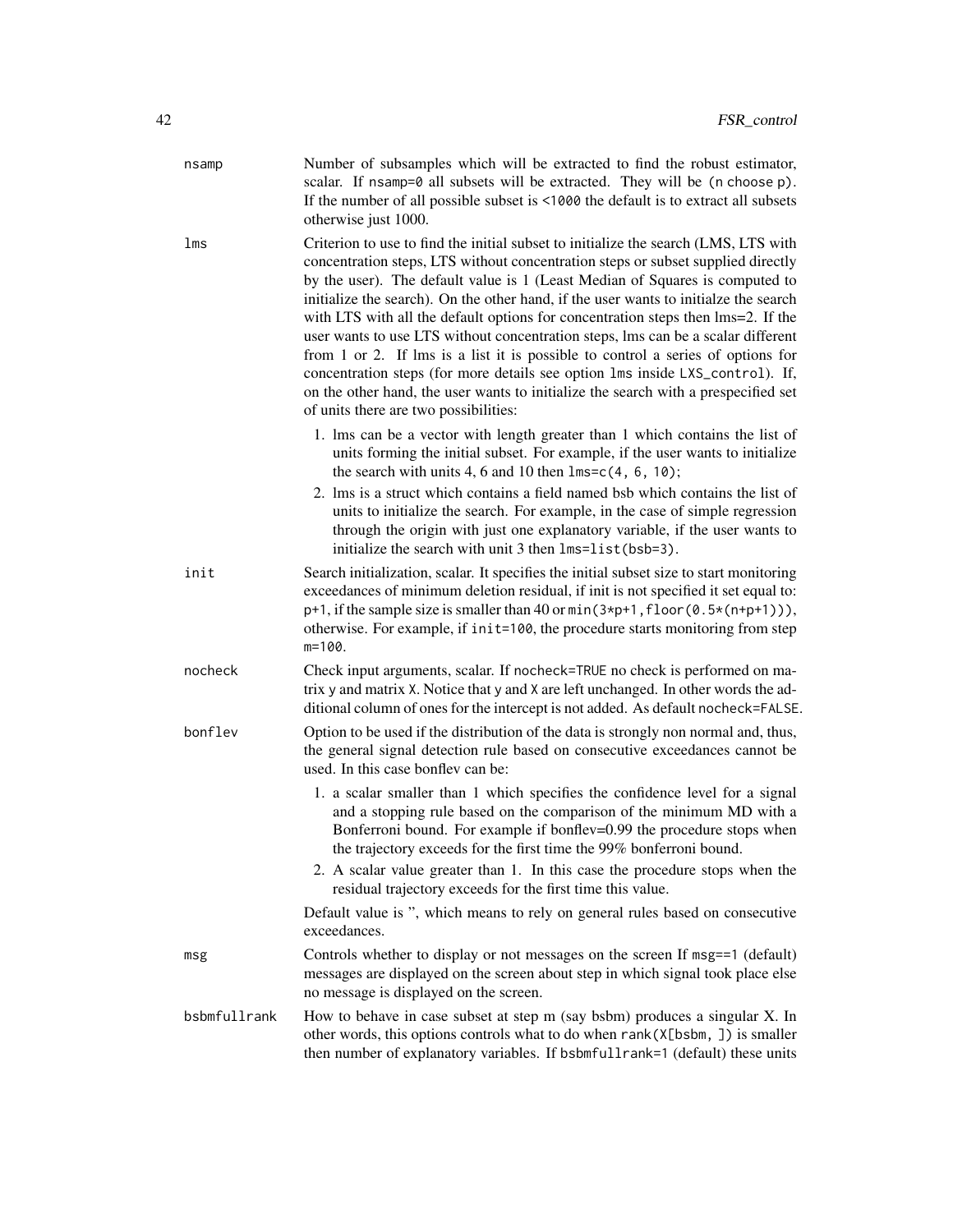(whose number is say mnofullrank) are constrained to enter the search in the final n-mnofullrank steps else the search continues using as estimate of beta at step m the estimate of beta found in the previous step.

- plot Plot on the screen. Scalar. If plot=TRUE the plot of minimum deletion residual with envelopes based on n observations and the scatterplot matrix with the outliers highlighted is produced. If plot=2 the user can also monitor the intermediate plots based on envelope superimposition. If plot=FALSE (default) no plot is produced.
- bivarfit Wheather to superimpose bivariate least square lines on the plot (if plot=TRUE. This option adds one or more least squares lines, based on SIMPLE REGRES-SION of y on Xi, to the plots of y|Xi. The default is bivarfit=FALSE: no line is fitted. If bivarfit=1, a single OLS line is fitted to all points of each bivariate plot in the scatter matrix y|X. If bivarfit=2, two OLS lines are fitted: one to all points and another to the group of the genuine observations. The group of the potential outliers is not fitted. If bivarfit=0 one OLS line is fitted to each group. This is useful for the purpose of fitting mixtures of regression lines. If bivarfit='i1' or bivarfit='i2', etc. an OLS line is fitted to a specific group, the one with index 'i' equal to 1, 2, 3 etc. Again, useful in case of mixtures.
- multivarfit Wheather to superimpose multivariate least square lines. This option adds one or more least square lines, based on MULTIVARIATE REGRESSION of y on X, to the plots of y|Xi. The default is multivarfit=FALSE: no line is fitted. If bivarfit=1, a single OLS line is fitted to all points of each bivariate plot in the scatter matrix y|X. The line added to the scatter plot y|Xi is avconst +  $Ci*Xi$ , where Ci is the coefficient of Xi in the multivariate regression and avconst is the effect of all the other explanatory variables different from Xi evaluated at their centroid (that is overline(y)'C)). If multivarfit=2, same action as with multivarfit=1 but this time we also add the line based on the group of unselected observations (i.e. the normal units).
- labeladd Add outlier labels in plot. If labeladd=TRUE, we label the outliers with the unit row index in matrices X and y. The default value is labeladd=FALSE, i.e. no label is added.
- nameX Add variable labels in plot. A vector of strings of length p containing the labels of the variables of the regression dataset. If it is empty (default) the sequence X1, ..., Xp will be created automatically
- namey Add response label. A string containing the label of the response
- ylim Control y scale in plot. Vector with two elements controlling minimum and maximum on the y axis. Default is to use automatic scale.
- xlim Control x scale in plot. Vector with two elements controlling minimum and maximum on the x axis. Default is to use automatic scale.

## Details

Creates an object of class FSR\_control to be used with the fsreg() function, containing various control parameters.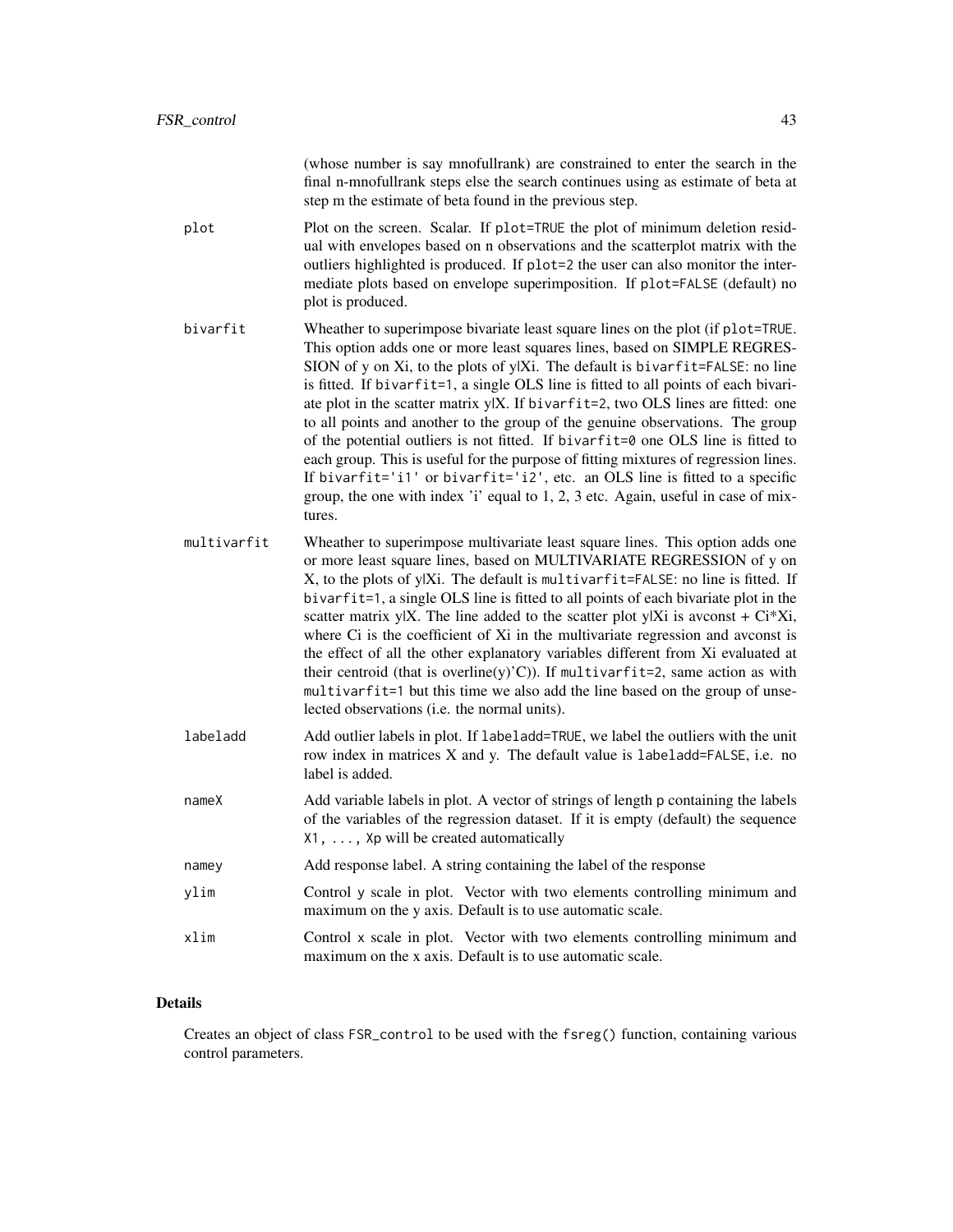## Value

An object of class "FSR\_control" which is basically a [list](#page-0-0) with components the input arguments of the function mapped accordingly to the corresponding Matlab function.

## Author(s)

FSDA team

## See Also

See Also [Sreg\\_control](#page-104-0), [MMreg\\_control](#page-77-0), [LXS\\_control](#page-50-0), [FSReda\\_control](#page-27-0), [Sregeda\\_control](#page-102-0) and [MMregeda\\_control](#page-75-0).

### Examples

```
## Not run:
data(hbk, package="robustbase")
(out <- fsreg(Y~., data=hbk, method="FS", control=FSR_control(h=56, nsamp=500, lms=2)))
summary(out)
```
## End(Not run)

geyser2 *Old Faithful Geyser Data.*

### Description

A bivariate data set obtained from the Old Faithful Geyser, containing the eruption length and the length of the previous eruption for 271 eruptions of this geyser in minutes.

## Usage

data(geyser2)

#### Format

A data frame with 271 rows and 2 variables The variables are as follows:

- Eruption length: The eruption length in minutes.
- Previous eruption length: The length of the previous eruption in minutes.

# References

Garcia-Escudero, L.A., Gordaliza, A. (1999). Robustness properties of k-means and trimmed kmeans, *Journal of the American Statistical Assoc.*, Vol.94, No.447, 956-969.

Haerdle, W. (1991). *Smoothing Techniques with Implementation in S*, New York: Springer.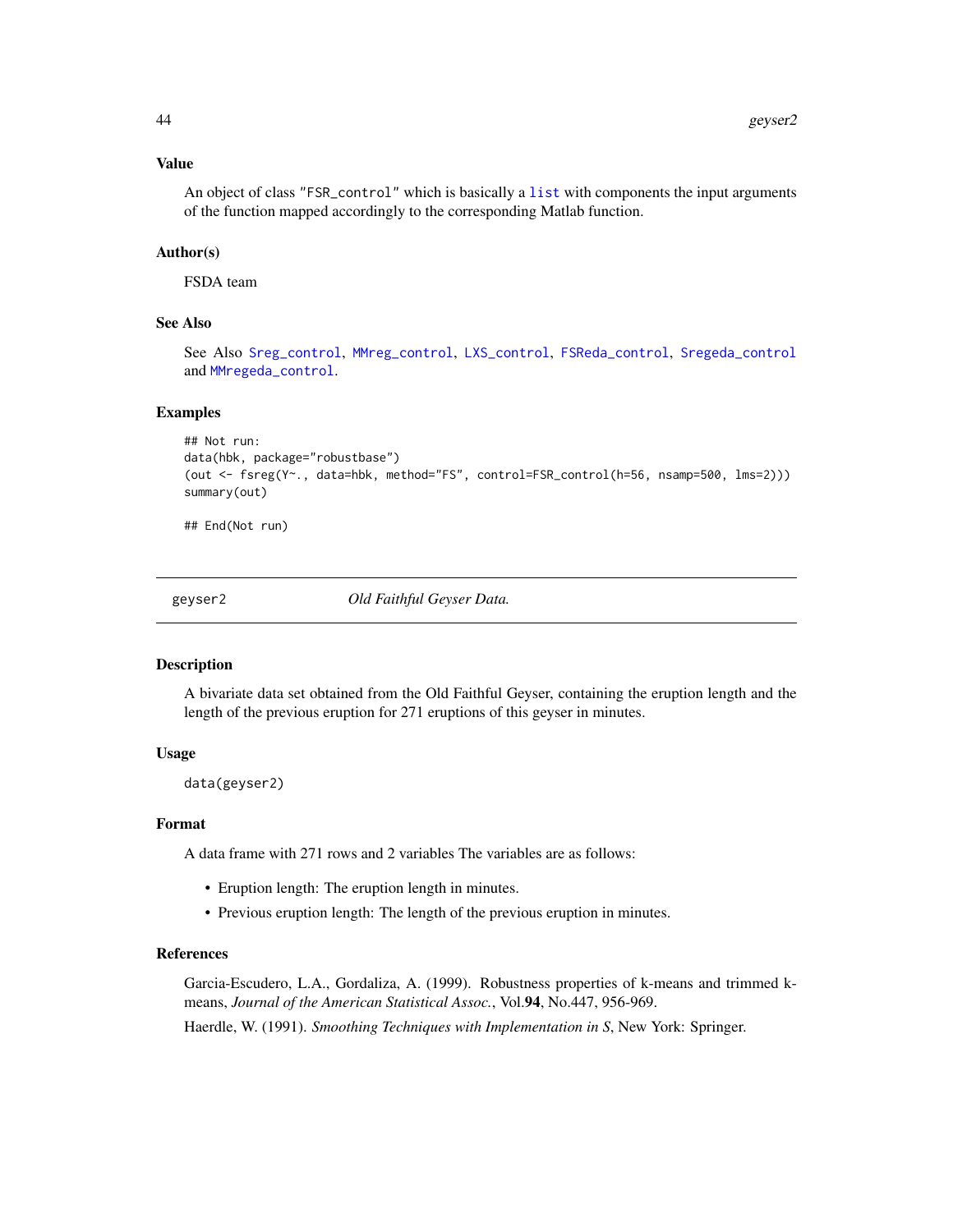### **Description**

These data, simulated by Hawkins, consist of 128 observations and eight explanatory variables (X1, ..., X8) and one dependent variable, y.

## Usage

data(hawkins)

### Format

A data frame with 128 rows and 9 variables

levfwdplot *Plots the trajectories of the monitored scaled (squared) residuals*

### Description

Plots the trajectories of the monitored scaled (squared) residuals

## Usage

```
levfwdplot(out,
    xlim, ylim, xlab, ylab, main, lwd, lty, col, cex.lab, cex.axis,
    xvalues,
    fg.thresh, fg.unit, fg.labstep, fg.lwd, fg.lty, fg.col, fg.mark, fg.cex,
    bg.thresh, bg.style,
  xground=c("lev", "res"), tag, datatooltip, label, nameX, namey, msg, databrush,
    standard, fground, bground, ...)
```
### **Arguments**

out An object containing monitoring of leverage, [fsreda.object](#page-25-0). The needed elements of out are

- 1. LEV: matrix containing the leverage monitored in each step of the forward search. Every row is associated with a unit. This matrix can be created using function fsreg() with method="FS", monitoring=TRUE.
- 2. Un: (for FSR only) matrix containing the order of entry in the subset of each unit (required only when datatooltip is true or databrush is not empty).
- 3. y: a vector containing the response (required only when option databrush is requested).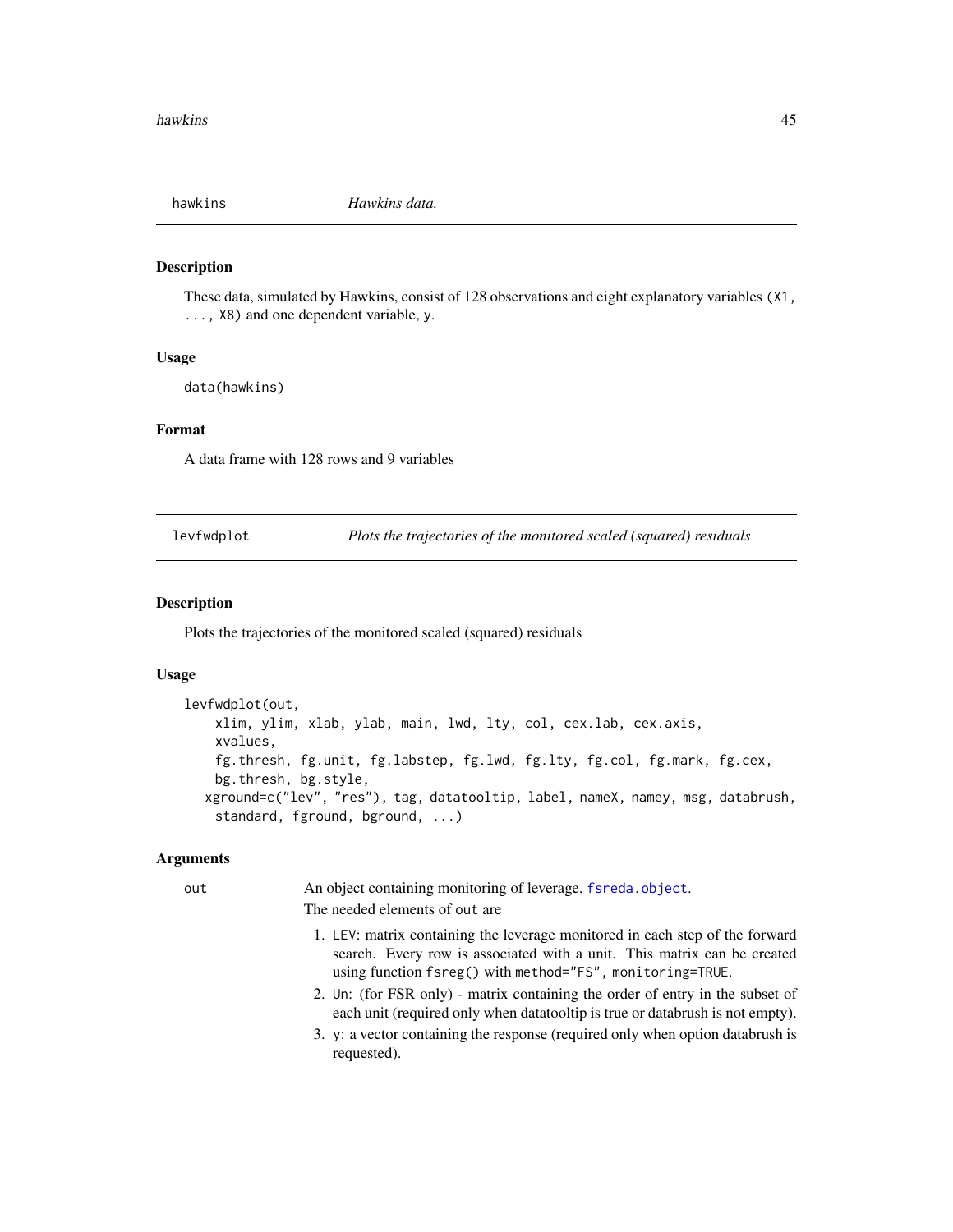|            | 4. X: a matrix containing the explanatory variables (required only when option<br>databrush is requested).                                                                                                                                                                                                                                                                                                                                                                                                                         |
|------------|------------------------------------------------------------------------------------------------------------------------------------------------------------------------------------------------------------------------------------------------------------------------------------------------------------------------------------------------------------------------------------------------------------------------------------------------------------------------------------------------------------------------------------|
|            | 5. Bols: $(n\text{-init+1})$ x $(p+1)$ matrix containing the estimated beta coefficients<br>monitored in each step of the robust procedure (required only when option<br>databrush is requested and suboption multivarfit is requested).                                                                                                                                                                                                                                                                                           |
| ylim       | Control y scale in plot. Vector with two elements controlling minimum and<br>maximum on the y axis. Default is to use automatic scale.                                                                                                                                                                                                                                                                                                                                                                                             |
| xlim       | Control x scale in plot. Vector with two elements controlling minimum and<br>maximum on the x axis. Default is to use automatic scale.                                                                                                                                                                                                                                                                                                                                                                                             |
| xlab       | a title for the x axis                                                                                                                                                                                                                                                                                                                                                                                                                                                                                                             |
| ylab       | a title for the y axis                                                                                                                                                                                                                                                                                                                                                                                                                                                                                                             |
| main       | an overall title for the plot                                                                                                                                                                                                                                                                                                                                                                                                                                                                                                      |
| lwd        | The line width, a positive number, defaulting to 1                                                                                                                                                                                                                                                                                                                                                                                                                                                                                 |
| lty        | The line type. Line types can either be specified as an integer $(1=solid (default))$ ,<br>2=dashed, 3=dotted, 4=dotdash, 5=longdash, 6=twodash) or as one of the char-<br>acter strings "solid", "dashed", "dotted", "dotdash", "longdash", or "twodash".<br>The latter two are not supported by Matlab.                                                                                                                                                                                                                          |
| col        | colors to be used for the highlighted units                                                                                                                                                                                                                                                                                                                                                                                                                                                                                        |
| cex.lab    | The magnification to be used for x and y labels relative to the current setting of<br>cex                                                                                                                                                                                                                                                                                                                                                                                                                                          |
| cex.axis   | The magnification to be used for axis annotation relative to the current setting<br>of cex                                                                                                                                                                                                                                                                                                                                                                                                                                         |
| xvalues    | values for the x axis. Numeric vector of ncol (RES) controlling the x axis coordi-<br>nates. The default value of xvalues is $(nrow(RES) - ncol(RES) + 1)$ : nrow $(RES)$                                                                                                                                                                                                                                                                                                                                                          |
| fg.thresh  | (alternative to fg.unit) numeric vector of length 1 or 2 which specifies the high-<br>lighted trajectories. If length $(fthresh) == 1$ the highlighted trajectories are<br>those of units that throughtout the search had at leat once a residual greater (in<br>absolute value) than thresh. The default value is fg. thresh=2.5. If length (fthresh)<br>== 2 the highlighted trajectories are those of units that throughtout the search had<br>a residual at leat once bigger than fg. thresh[2] or smaller than fg. thresh[1]. |
| fg.unit    | (alternative to fg.thresh), vector containing the list of the units to be highlighted.<br>If fg. unit is supplied, fg. thresh is ignored.                                                                                                                                                                                                                                                                                                                                                                                          |
| fg.labstep | numeric vector which specifies the steps of the search where to put labels for the<br>highlighted trajectories (units). The default is to put the labels at the initial and<br>final steps of the search. flabstep='' means no label.                                                                                                                                                                                                                                                                                              |
| fg.lwd     | The line width for the highlighted trajectories (units). Default is 1.                                                                                                                                                                                                                                                                                                                                                                                                                                                             |
| fg.lty     | The line type for the highlighted trajectories (units). Line types can either<br>be specified as an integer (1=solid (default), 2=dashed, 3=dotted, 4=dotdash,<br>5=longdash, 6=twodash) or as one of the character strings "solid", "dashed",<br>"dotted", "dotdash", "longdash", or "twodash". The latter two are not supported<br>by Matlab.                                                                                                                                                                                    |
| fg.col     | colors to be used for the highlighted units.                                                                                                                                                                                                                                                                                                                                                                                                                                                                                       |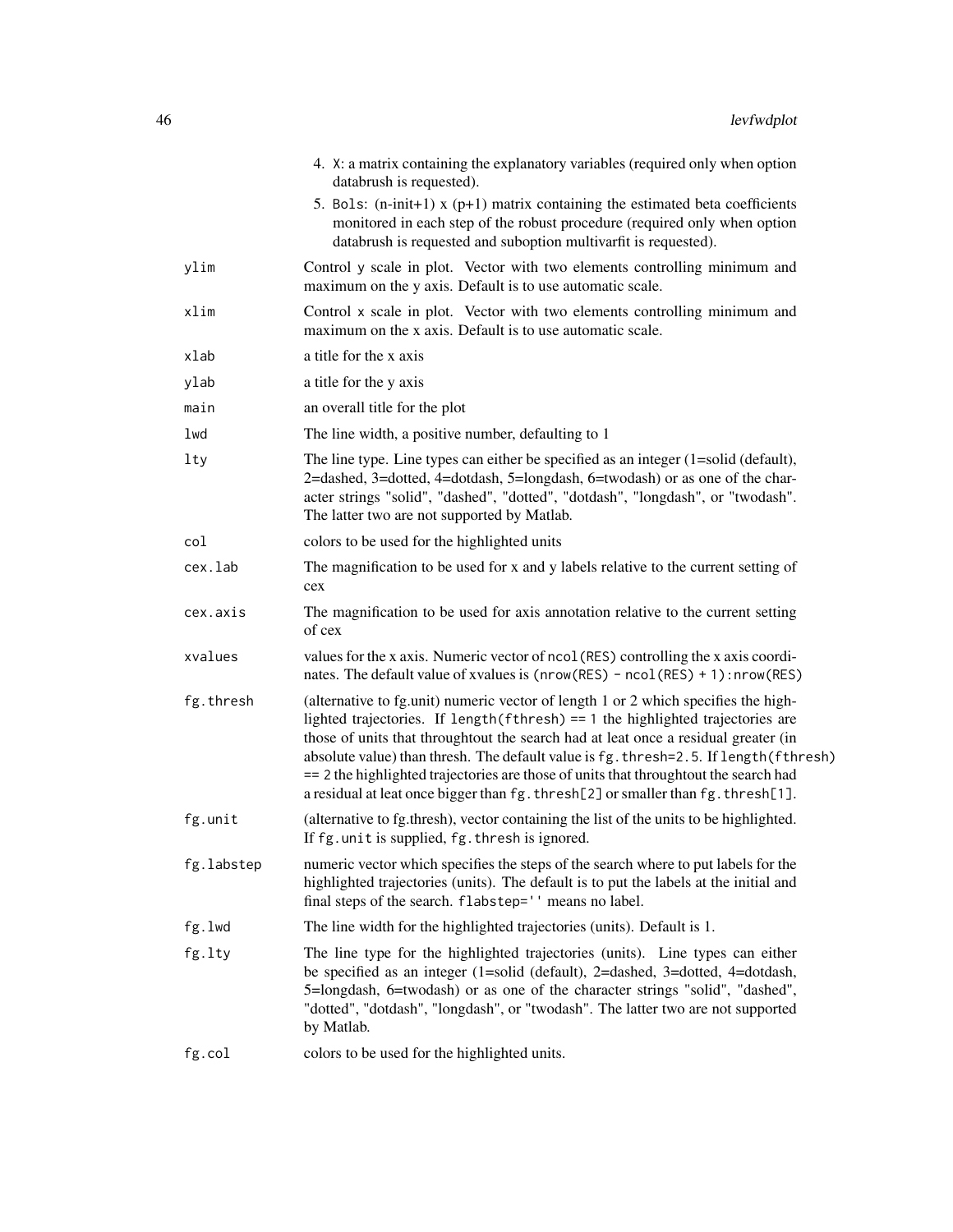| fg.mark     | Controlls whether to plot highlighted trajectories as symbols. if fg.mark==TRUE<br>each line is plotted using a different symbol else no marker is used (default).                                                                                                                                                                                                                                                                                                                                                                                                                                                                                                                                                                                                             |
|-------------|--------------------------------------------------------------------------------------------------------------------------------------------------------------------------------------------------------------------------------------------------------------------------------------------------------------------------------------------------------------------------------------------------------------------------------------------------------------------------------------------------------------------------------------------------------------------------------------------------------------------------------------------------------------------------------------------------------------------------------------------------------------------------------|
| fg.cex      | controls the font size of the labels of the trajectories in foreground.                                                                                                                                                                                                                                                                                                                                                                                                                                                                                                                                                                                                                                                                                                        |
| bg.thresh   | numeric vector of length 1 or 2 which specifies how to define the unimmpor-<br>tant trajectories. Unimmportant trajectories will be plotted using a colormap,<br>in greysh or will be hidden. If length $(thresh) == 1$ the irrelevant units are<br>those which always had a residual smaller (in absolute value) than thresh. If<br>length(bthresh) == 2 the irrelevant units are those which always had a resid-<br>ual greater than bthresh(1) and smaller than bthresh(2). The default is: bg. thresh=2.5<br>if $n > 100$ and bg. thresh=-Inf if $n \le 100$ i.e. to treat all trajectories as impor-<br>tant if $n \le 100$ and, if $n > 100$ , to reduce emphasis only to trajectories having in<br>all steps of the search a value of scaled residual smaller than 2.5. |
| bg.style    | specifies how to plot the unimportant trajectories as defined in option bthresh.                                                                                                                                                                                                                                                                                                                                                                                                                                                                                                                                                                                                                                                                                               |
|             | 1. bg.style="faint": unimportant trajectories are plotted using a colormap.<br>2. bg.style="hide": unimportant trajectories are hidden.<br>3. bg.style="greyish": unimportant trajectories are displayed in a faint<br>grey.                                                                                                                                                                                                                                                                                                                                                                                                                                                                                                                                                   |
|             | When $n>100$ the default option is bg.style='faint'. When $n \le 100$ and<br>bg. thresh == -Inf option bstyle is ignored. Remark: bground=" is equivalent<br>to -Inf that is all trajectories are considered relevant.                                                                                                                                                                                                                                                                                                                                                                                                                                                                                                                                                         |
| tag         | Plot handle. String which identifies the handle of the plot which is about to be<br>created. The default is to use tag 'pl_resfwd'. Notice that if the program finds a<br>plot which has a tag equal to the one specified by the user, then the output of the<br>new plot overwrites the existing one in the same window else a new window is<br>created.                                                                                                                                                                                                                                                                                                                                                                                                                      |
| xground     | trajectories to highlight in connection with resfwdplot. If xground="lev" (de-<br>fault), the levfwdplot trajectories are put in foreground or in background de-<br>pending on the leverage values. If xground="res", the levfwdplot trajectories<br>are put in foreground or in background depending on the residual values. See<br>options bg. thresh and fg. thresh.                                                                                                                                                                                                                                                                                                                                                                                                        |
| datatooltip | Interactive clicking. It is inactive if this parameter is missing or empty. The<br>default is datatooltip=TRUE, i.e. the user can select with the mouse an indi-<br>vidual residual trajectory in order to have information about the corresponding<br>unit. The information displayed depends on the estimator in use.<br>For example for class fsreda.object the information concerns the label and<br>the step of the search in which the unit enters the subset. If datatooltip is a list it<br>may contain the following fields:                                                                                                                                                                                                                                          |
|             | 1. DisplayStyle determines how the data cursor displays. Possible values are<br>'datatip' and 'window' (default). 'datatip' displays data cursor infor-<br>mation in a small yellow text box attached to a black square marker at a data<br>point you interactively select. 'window' displays data cursor information<br>for the data point you interactively select in a floating window within the<br>figure.<br>2. SnapToDataVertex: specifies whether the data cursor snaps to the nearest                                                                                                                                                                                                                                                                                 |
|             | data value or is located at the actual pointer position. Possible values are<br>SnapToDataVertex='on' (default) and SnapToDataVertex='off'.                                                                                                                                                                                                                                                                                                                                                                                                                                                                                                                                                                                                                                    |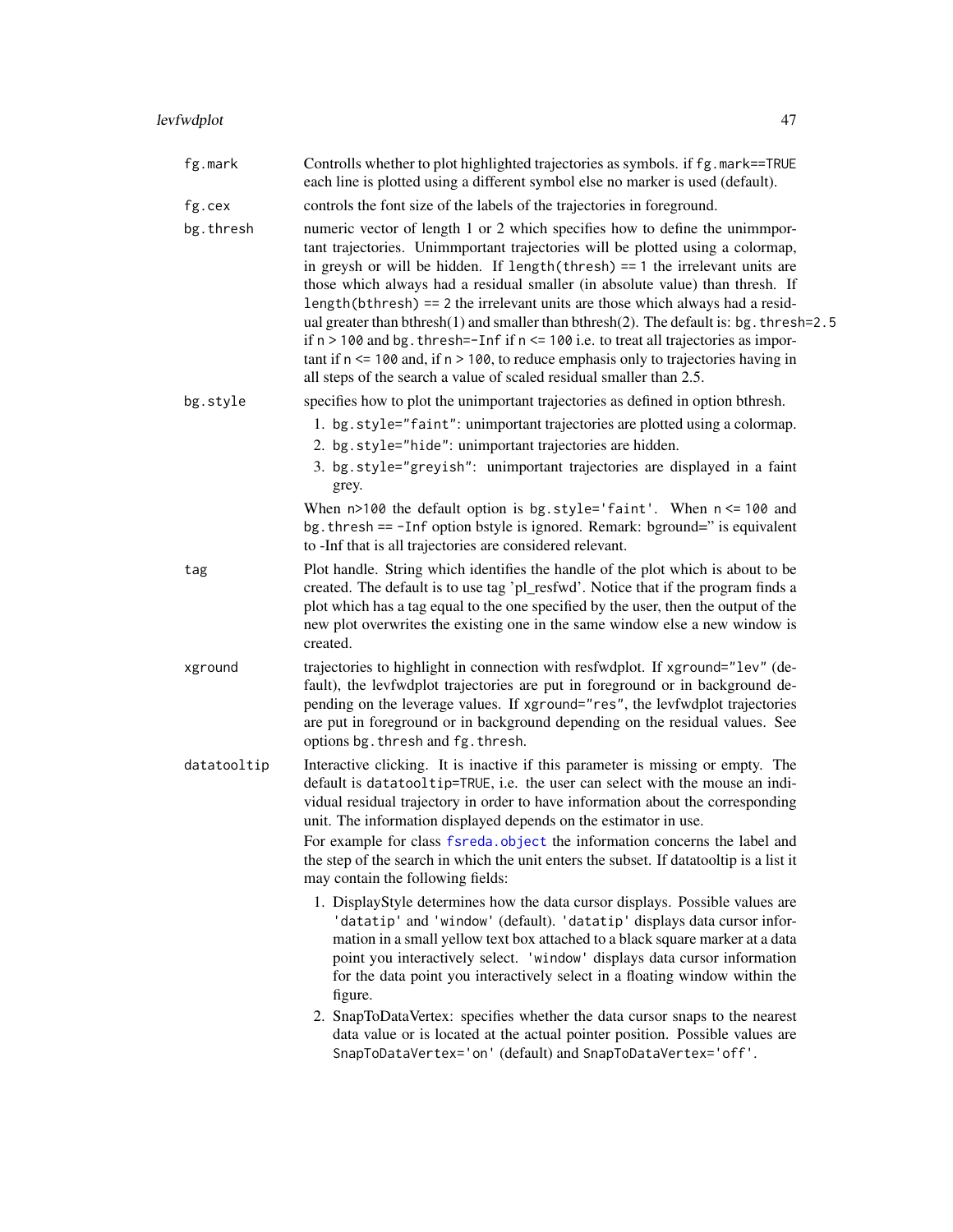| 3. LineColor: controls the color of the trajectory selected with the mouse. It |
|--------------------------------------------------------------------------------|
| can be an RGB triplet of values between 0 and 1, or character vector indi-     |
| cating a color name. Note that a RGB vector can be conveniently chosen         |
| with our MATLAB class FSColor, see documentation.                              |

- 4. SubsetLinesColor: enables to control the color of the trajectories of the units that are in the subset at a given step of the search (if levfwdplot() is applied to an object of class [fsreda.object](#page-25-0)) or have a weight greater than 0.9 (if levfwdplot() is applied to an object of class [sregeda.object](#page-101-0) or [mmregeda.object](#page-74-0)). This can be done (repeatedly) with a left mouse click in proximity of the step of interest. A right mouse click will terminate the selection by marking with a up-arrow the step corresponding to the highlighted lines. The highlighted lines by default are in red, but a different color can be specified as RGB triplet or character of color name. Note that a RGB vector can be conveniently chosen with our MATLAB class FSColor, see documentation. By default SubsetLinesColor="", i.e. the modality is not active. Any initialization for SubsetLinesColor which cannot be interpreted as RGB vector will be converted to blue, i.e. SubsetLinesColor will be forced to be [001]. If SubsetLinesColor is not empty the previous option LineColor is ignored.
- label Character vector containing the labels of the units (optional argument used when datatooltip=TRUE. If this field is not present labels row1, ..., rown will be automatically created and included in the pop up datatooltip window).
- nameX Add variable labels in plot. A vector of strings of length p containing the labels of the variables of the regression dataset. If it is empty (default) the sequence X1, ..., Xp will be created automatically
- namey Add response label. A string containing the label of the response
- msg Controls whether to display or not messages on the screen If msg==1 (default) messages are displayed on the screen about step in which signal took place else no message is displayed on the screen.
- databrush interactive mouse brushing. If databrush is missing or empty (default), no brushing is done. The activation of this option (databrush is a scalar or a list) enables the user to select a set of trajectories in the current plot and to see them highlighted in the y|X plot, i.e. a matrix of scatter plots of y against each column of X, grouped according to the selection(s) done by brushing. If the plot y|X does not exist it is automatically created. In addition, brushed units are automatically highlighted in the minimum deletion residual plot if it is already open. The extension to the following plots will be available in future versions of the toolbox:
	- 1. monitoring leverage plot;
	- 2. maximum studentized residual;
	- 3.  $s^2$  and R<sup>^2</sup>;
	- 4. Cook distance and modified Cook distance;
	- 5. deletion t statistics.

Note that the window style of the other figures is set equal to that which contains the monitoring residual plot. In other words, if the monitoring residual plot is docked all the other figures will be docked too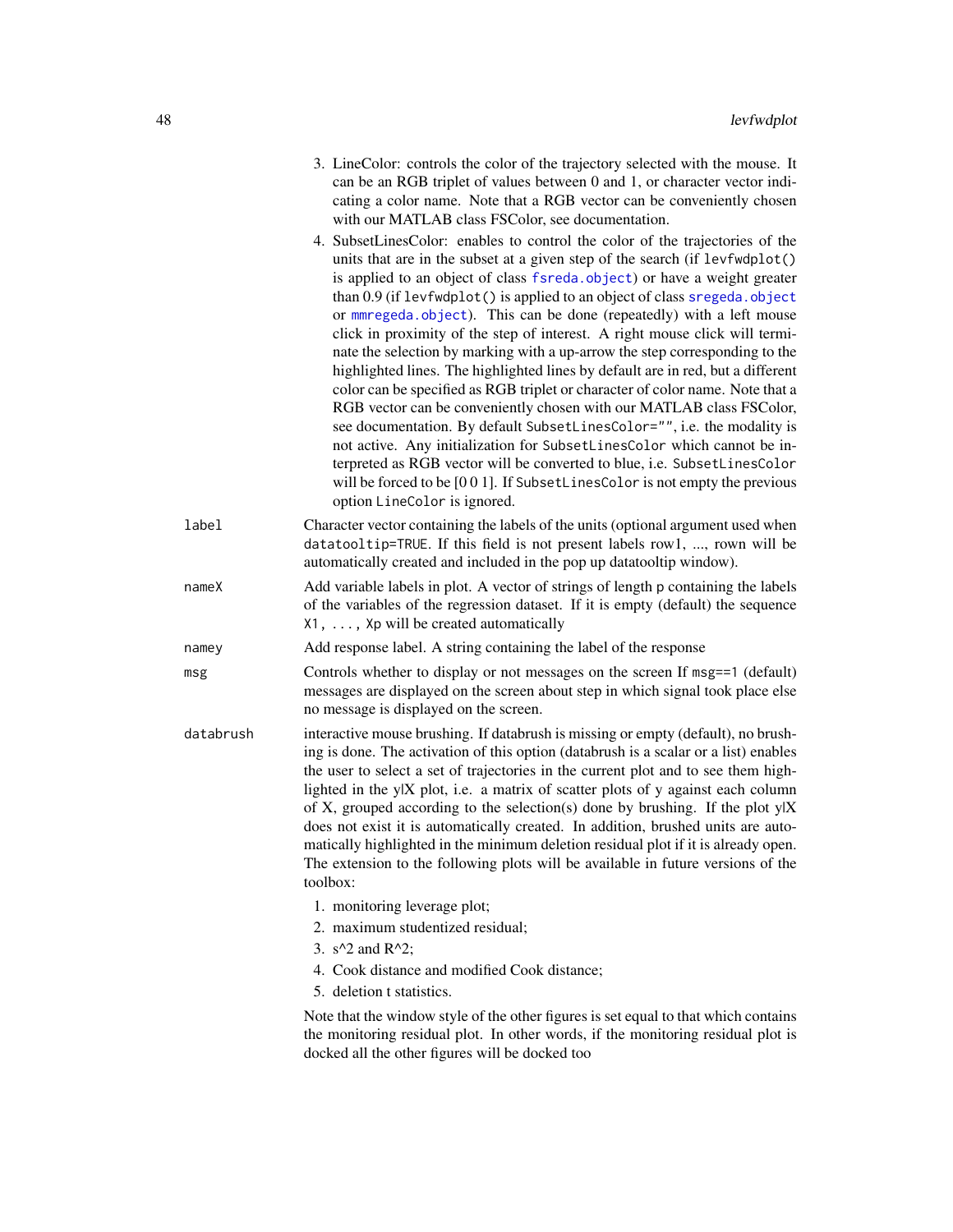If databrush=TRUE the default selection tool is a rectangular brush and it is possible to brush only once (that is persist=").

If databrush=list(...), it is possible to use all optional arguments of function selectdataFS() and the following optional argument:

- 1. persist. Persist is an empty value or a character containing 'on' or 'off'. The default value is persist="", that is brushing is allowed only once. If persist="on" or persis="off" brushing can be done as many time as the user requires. If persist='on' then the unit(s) currently brushed are added to those previously brushed. It is possible, every time a new brushing is done, to use a different color for the brushed units. If persist='off' every time a new brush is performed units previously brushed are removed.
- 2. bivarfit. This option adds one or more least square lines based on SIMPLE REGRESSION to the plots of y|X, depending on the selected groups.
- 3. bivarfitWheather to superimpose bivariate least square lines on the plot (if plot=TRUE. This option adds one or more least squares lines, based on SIMPLE REGRESSION of y on Xi, to the plots of y|Xi. The default is bivarfit=FALSE: no line is fitted. If bivarfit=1, a single OLS line is fitted to all points of each bivariate plot in the scatter matrix  $y|X$ . If bivarfit=2, two OLS lines are fitted: one to all points and another to the group of the genuine observations. The group of the potential outliers is not fitted. If bivarfit=0 one OLS line is fitted to each group. This is useful for the purpose of fitting mixtures of regression lines. If bivarfit='i1' or bivarfit='i2', etc. an OLS line is fitted to a specific group, the one with index 'i' equal to 1, 2, 3 etc. Again, useful in case of mixtures.
- 4. multivarfitWheather to superimpose multivariate least square lines. This option adds one or more least square lines, based on MULTIVARIATE RE-GRESSION of y on X, to the plots of y|Xi. The default is multivarfit=FALSE: no line is fitted. If bivarfit=1, a single OLS line is fitted to all points of each bivariate plot in the scatter matrix y|X. The line added to the scatter plot y|Xi is avconst  $+ Ci^*Xi$ , where Ci is the coefficient of Xi in the multivariate regression and avconst is the effect of all the other explanatory variables different from Xi evaluated at their centroid (that is overline(y)'C)). If multivarfit=2, same action as with multivarfit=1 but this time we also add the line based on the group of unselected observations (i.e. the normal units).
- 5. labeladdAdd outlier labels in plot. If labeladd=TRUE, we label the outliers with the unit row index in matrices X and y. The default value is labeladd=FALSE, i.e. no label is added.
- standard (MATLAB-style arguments) appearance of the plot in terms of xlim, ylim, axes labels and their font size style, color of the lines, etc.

### fground MATLAB-style arguments for the fground trajectories in foregroud.

- bground MATLAB-style arguments for the fground trajectories in backgroud.
- ... potential further arguments passed to lower level functions.

## Details

No details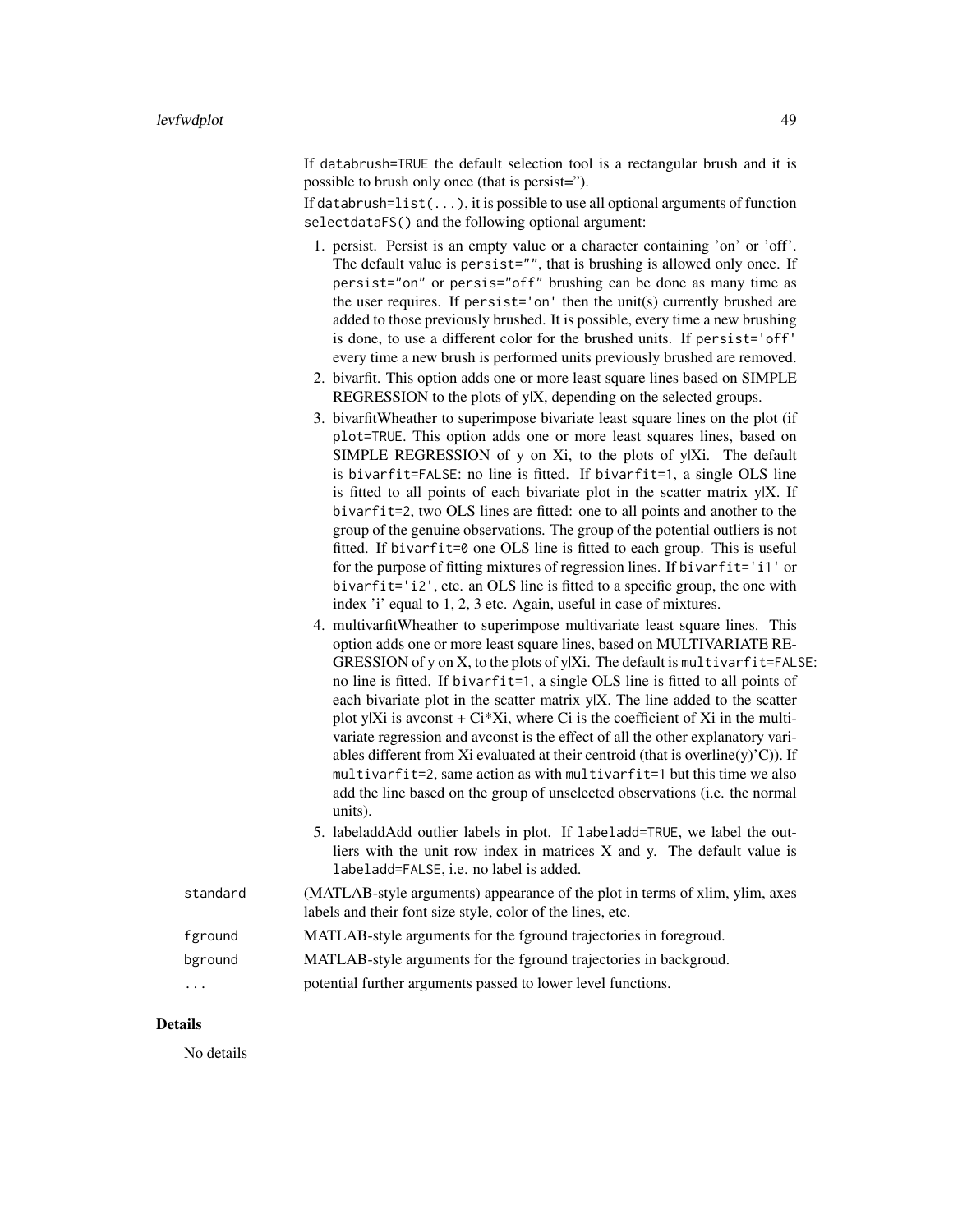50 loyalty

## Value

No value returned

# Author(s)

FSDA team

### Examples

```
## Not run:
n < - 100y \le - rnorm(n)
X <- matrix(rnorm(n*4), nrow=n)
out <- fsreg(y~X, method="LTS")
out <- fsreg(y~X, method="FS", bsb=out$bs, monitoring=TRUE)
levfwdplot(out)
## End(Not run)
```
loyalty *Loyalty data*

#### Description

The loyalty data consist of 509 observations on the behaviour of customers with loyalty cards from a supermarket chain in Northern Italy. The response y is the amount in euros spent at the shop over six months and the explanatory variables are: X1, the number of visits to the supermarket in the six month period; X2, the age of the customer; X3, the number of members of the customers' family. To find out more about this data set please see Atkinson and Riani (2006), JCGS

### Usage

data("loyalty")

### Format

A data frame with 509 observations on the following 4 variables.

visits the number of visits to the supermarket in the six month period

age the age of the customer

family the number of members of the customers' family

amount\_spent the amount in euros spent at the shop over six months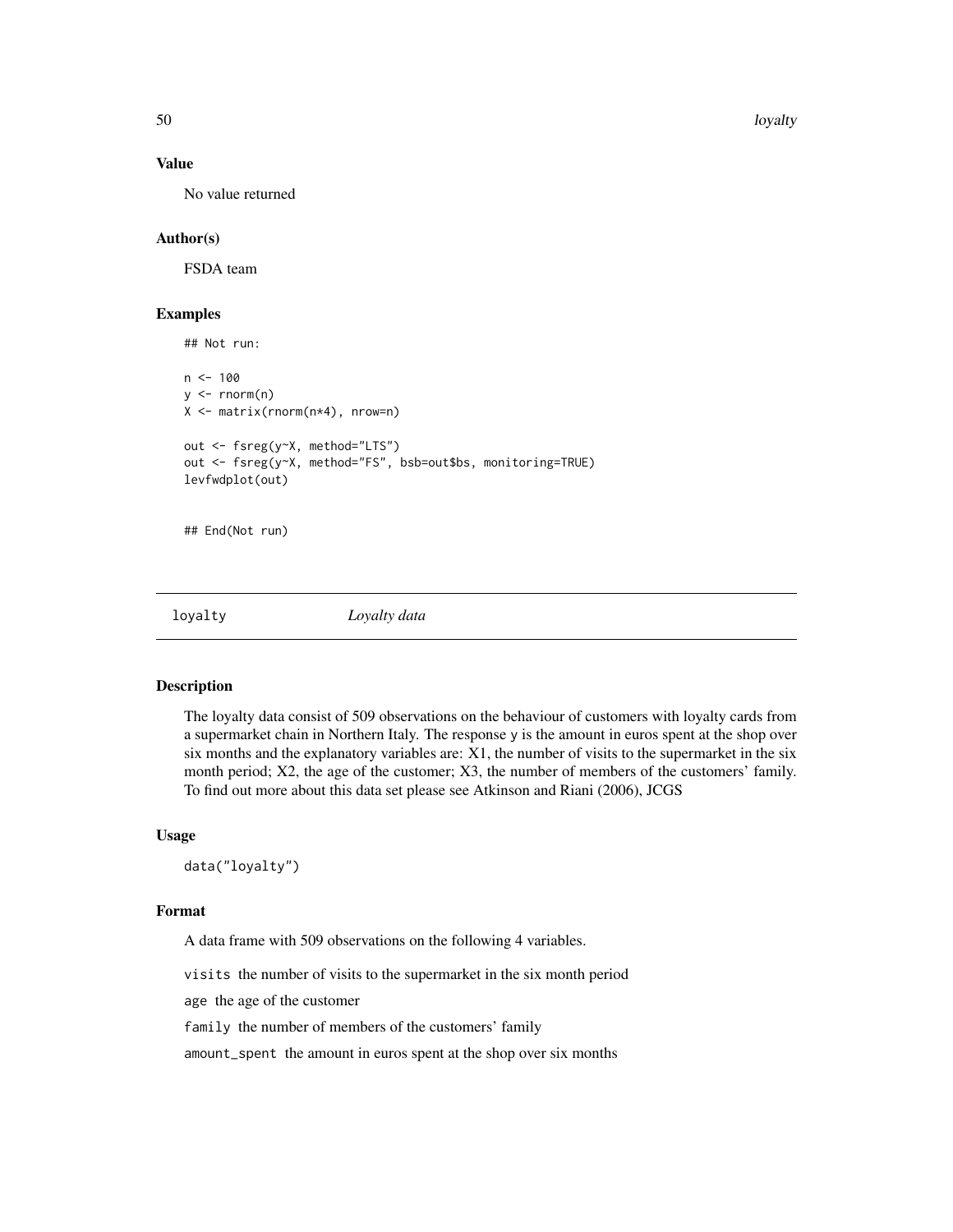# LXS\_control 51

## Details

To find out more about this data set please see Atkinson and Riani (2006), JCGS

### Source

The data are themselves a random sample from a larger database. The sample of 509 observations is available at <http://www.riani.it/trimmed/>.

### References

Atkinson, A. and Riani, M (2006) Distribution Theory and Simulations for Tests of Outliers in Regression, *Journal of Computational and Graphical Statistics*, 15 2, pp 460–476.

## Examples

data(loyalty)

<span id="page-50-0"></span>LXS\_control *Creates an* LSX\_control *object*

## Description

Creates an object of class LXS\_control to be used with the fsreg() function, containing various control parameters.

### Usage

LXS\_control(intercept = TRUE, lms, h, bdp, nsamp, rew = FALSE, conflev = 0, msg = TRUE, nocheck = FALSE, nomes = FALSE, plot = FALSE)

| intercept | Indicator for constant term. Scalar. If intercept=TRUE, a model with constant<br>term will be fitted (default), else, no constant term will be included.                                                                                                                                                                                                                                                                                                                                                                                                                                                                                                                                                                                                                                                                   |
|-----------|----------------------------------------------------------------------------------------------------------------------------------------------------------------------------------------------------------------------------------------------------------------------------------------------------------------------------------------------------------------------------------------------------------------------------------------------------------------------------------------------------------------------------------------------------------------------------------------------------------------------------------------------------------------------------------------------------------------------------------------------------------------------------------------------------------------------------|
| lms       | Criterion to use to find the initial subset to initialize the search (LMS, LTS with<br>concentration steps, LTS without concentration steps or subset supplied directly<br>by the user). The default value is 1 (Least Median of Squares is computed to<br>initialize the search). On the other hand, if the user wants to initialze the search<br>with LTS with all the default options for concentration steps then lms=2. If the<br>user wants to use LTS without concentration steps, lms can be a scalar different<br>from 1 or 2. If lms is a list it is possible to control a series of options for<br>concentration steps (for more details see option lms inside LXS_control). If,<br>on the other hand, the user wants to initialize the search with a prespecified set<br>of units there are two possibilities: |
|           | 1. Ims can be a vector with length greater than 1 which contains the list of<br>units forming the initial subset. For example, if the user wants to initialize                                                                                                                                                                                                                                                                                                                                                                                                                                                                                                                                                                                                                                                             |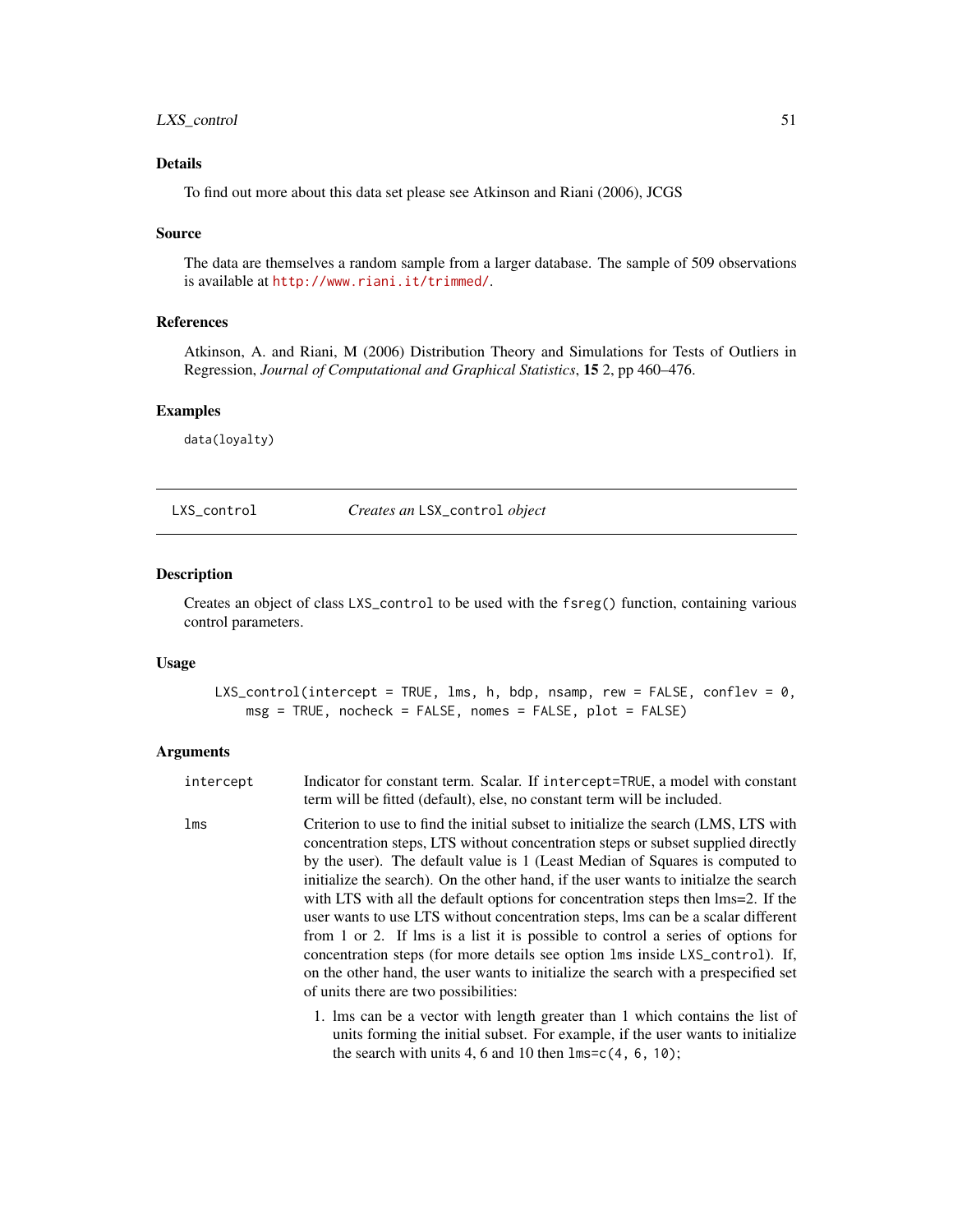|         | 2. Ims is a struct which contains a field named bsb which contains the list of<br>units to initialize the search. For example, in the case of simple regression<br>through the origin with just one explanatory variable, if the user wants to<br>initialize the search with unit 3 then lms=list(bsb=3).                                                                                                                                               |
|---------|---------------------------------------------------------------------------------------------------------------------------------------------------------------------------------------------------------------------------------------------------------------------------------------------------------------------------------------------------------------------------------------------------------------------------------------------------------|
| h       | The number of observations that have determined the least trimmed squares esti-<br>mator, scalar. h is an integer greater or equal than p but smaller then n. Generally<br>if the purpose is outlier detection $h = [0.5 \times (n+p+1)]$ (default value). h can be<br>smaller than this threshold if the purpose is to find subgroups of homogeneous<br>observations. In this function the LTS/LMS estimator is used just to initialize<br>the search. |
| bdp     | Breakdown point. It measures the fraction of outliers the algorithm should resist.<br>In this case any value greater than 0 but smaller or equal than 0.5 will do fine.<br>If on the other hand the purpose is subgroups detection then bdp can be greater<br>than 0.5. In any case however $n*(1-bdp)$ must be greater than p. If this condition<br>is not fulfilled an error will be given. Please specify h or bdp not both.                         |
| nsamp   | Number of subsamples which will be extracted to find the robust estimator,<br>scalar. If nsamp=0 all subsets will be extracted. They will be (n choose p).<br>If the number of all possible subset is <1000 the default is to extract all subsets<br>otherwise just 1000.                                                                                                                                                                               |
| rew     | LXS reweighted - if rew=1 the reweighted version of LTS (LMS) is used and<br>the output quantities refer to the reweighted version else no reweighting is per-<br>formed (default).                                                                                                                                                                                                                                                                     |
| conflev | Confidence level which is used to declare units as outliers, usually conflev=0.95,<br>0.975, 0.99 (individual alpha) or 1-0.05/n, 1-0.025/n, 1-0.01/n (simultaneous<br>alpha). Default value is 0.975.                                                                                                                                                                                                                                                  |
| msg     | Controls whether to display or not messages on the screen If msg==1 (default)<br>messages are displayed on the screen about step in which signal took place else<br>no message is displayed on the screen.                                                                                                                                                                                                                                              |
| nocheck | Check input arguments, scalar. If nocheck=TRUE no check is performed on ma-<br>trix y and matrix X. Notice that y and X are left unchanged. In other words the ad-<br>ditional column of ones for the intercept is not added. As default nocheck=FALSE.                                                                                                                                                                                                 |
| nomes   | It controls whether to display or not on the screen messages about estimated<br>time to compute LMS (LTS). If nomes is equal to 1 no message about estimated<br>time to compute LMS (LTS) is displayed, else if nomes is equal to $0$ (default), a<br>message about estimated time is displayed.                                                                                                                                                        |
| plot    | Plot on the screen. Scalar. If plots=TRUE the plot of minimum deletion resid-<br>ual with envelopes based on n observations and the scatterplot matrix with the<br>outliers highlighted is produced. If plots=2 the user can also monitor the inter-<br>mediate plots based on envelope superimposition. If plots=FALSE (default) no<br>plot is produced.                                                                                               |

# Details

Creates an object of class FSR\_control to be used with the fsreg() function, containing various control parameters.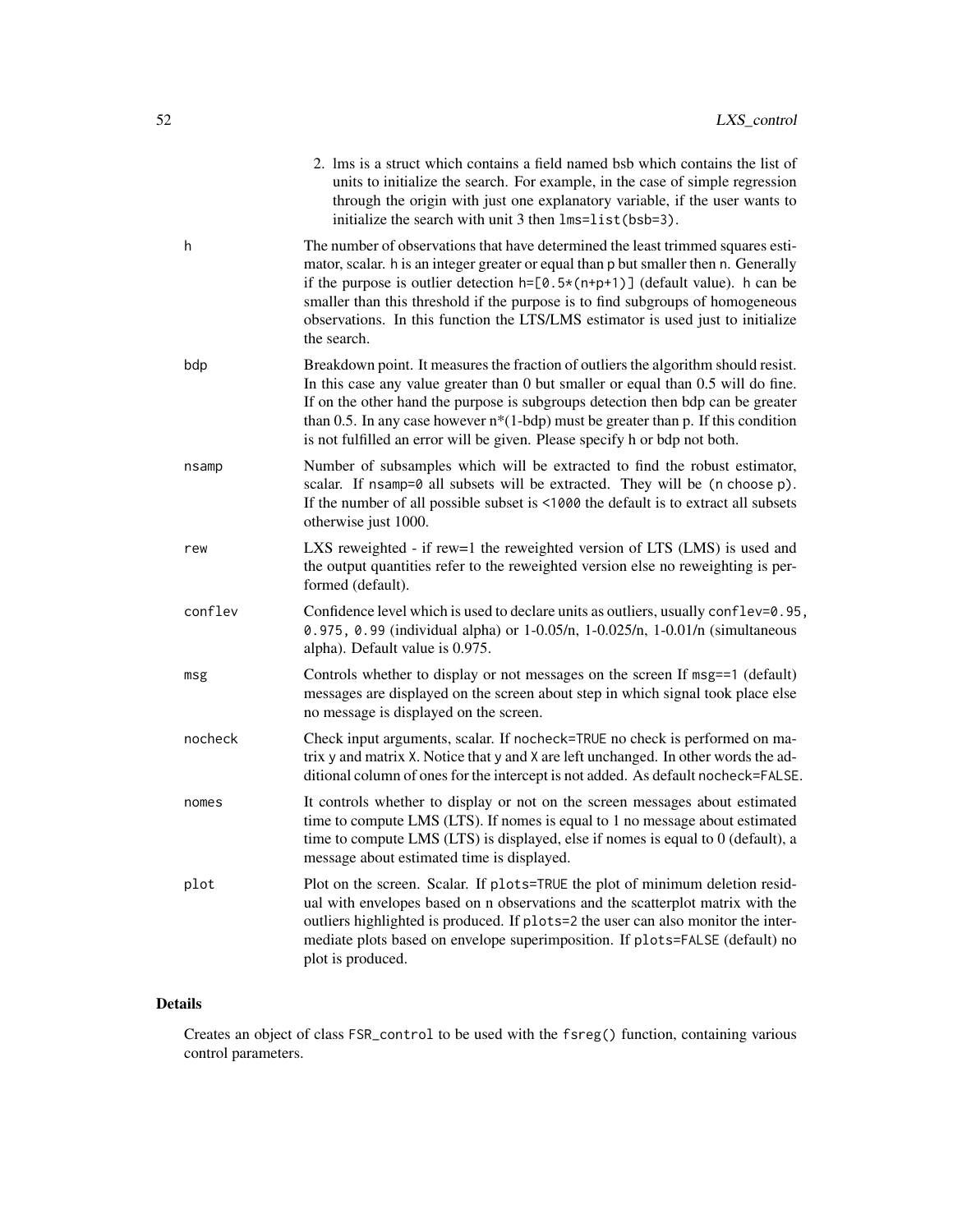### M5data 53

## Value

An object of class "LXS\_control" which is basically a [list](#page-0-0) with components the input arguments of the function mapped accordingly to the corresponding Matlab function.

## Author(s)

FSDA team

## See Also

See Also as [Sreg\\_control](#page-104-0), [MMreg\\_control](#page-77-0) and [FSR\\_control](#page-40-0)

### Examples

```
## Not run:
data(hbk, package="robustbase")
(out <- fsreg(Y~., data=hbk, method="LMS", control=LXS_control(h=56, nsamp=500, lms=2)))
```
## End(Not run)

M5data *Mixture M5 Data.*

#### **Description**

A bivariate data set obtained from three normal bivariate distributions with different scales and proportions 1:2:2. One of the components is strongly overlapping with another one. A 10 noise is added uniformly distributed in a rectangle containing the three normal components and not strongly overlapping with the three mixture components. A precise description of the M5 data set can be found in Garcia-Escudero et al. (2008).

### Usage

data(M5data)

### Format

A data frame with 2000 rows and 3 variables The first two columns are the two variables. The last column is the true classification vector where symbol "0" stands for the contaminating data points.

# Source

Garcia-Escudero, L.A., Gordaliza, A., Matran, C. and Mayo-Iscar, A. (2008). A General Trimming Approach to Robust Cluster Analysis, *Annals of Statistics*, Vol.36, 1324-1345. [doi:10.1214/07-](https://doi.org/10.1214/07-AOS515) [AOS515.](https://doi.org/10.1214/07-AOS515)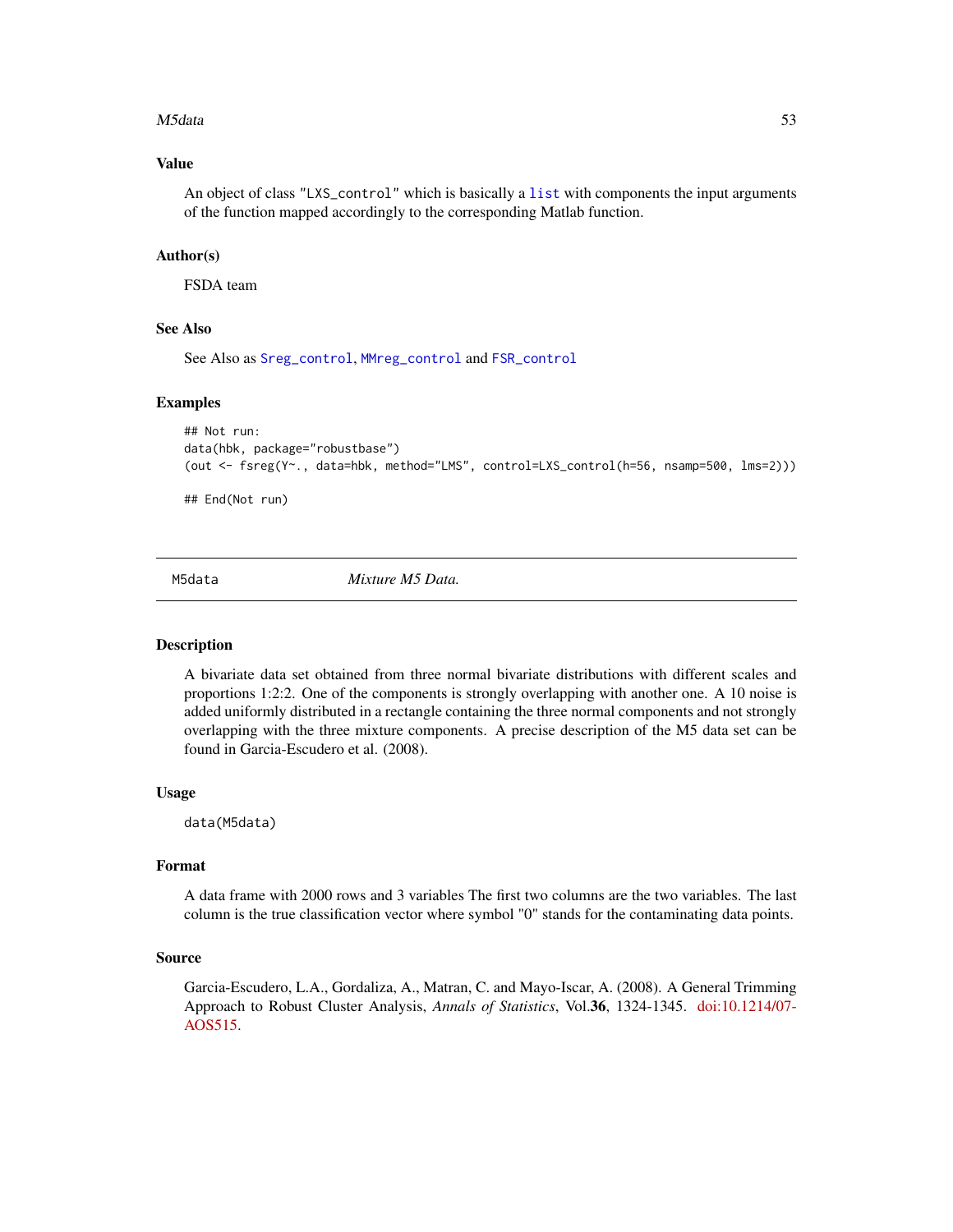# Description

Plots the trajectories of scaled Mahalanobis distances along the forward search

## Usage

malfwdplot( out, xlim, ylim, xlab, ylab, main, lwd, lty, col, cex.lab, cex.axis, subsize, fg.thresh, fg.unit, fg.labstep, fg.lwd, fg.lty, fg.col, fg.mark, fg.cex, bg.thresh, bg.style, standard, fground, bground, tag, datatooltip, label, nameX, databrush, conflev, trace = FALSE, ...  $\mathcal{L}$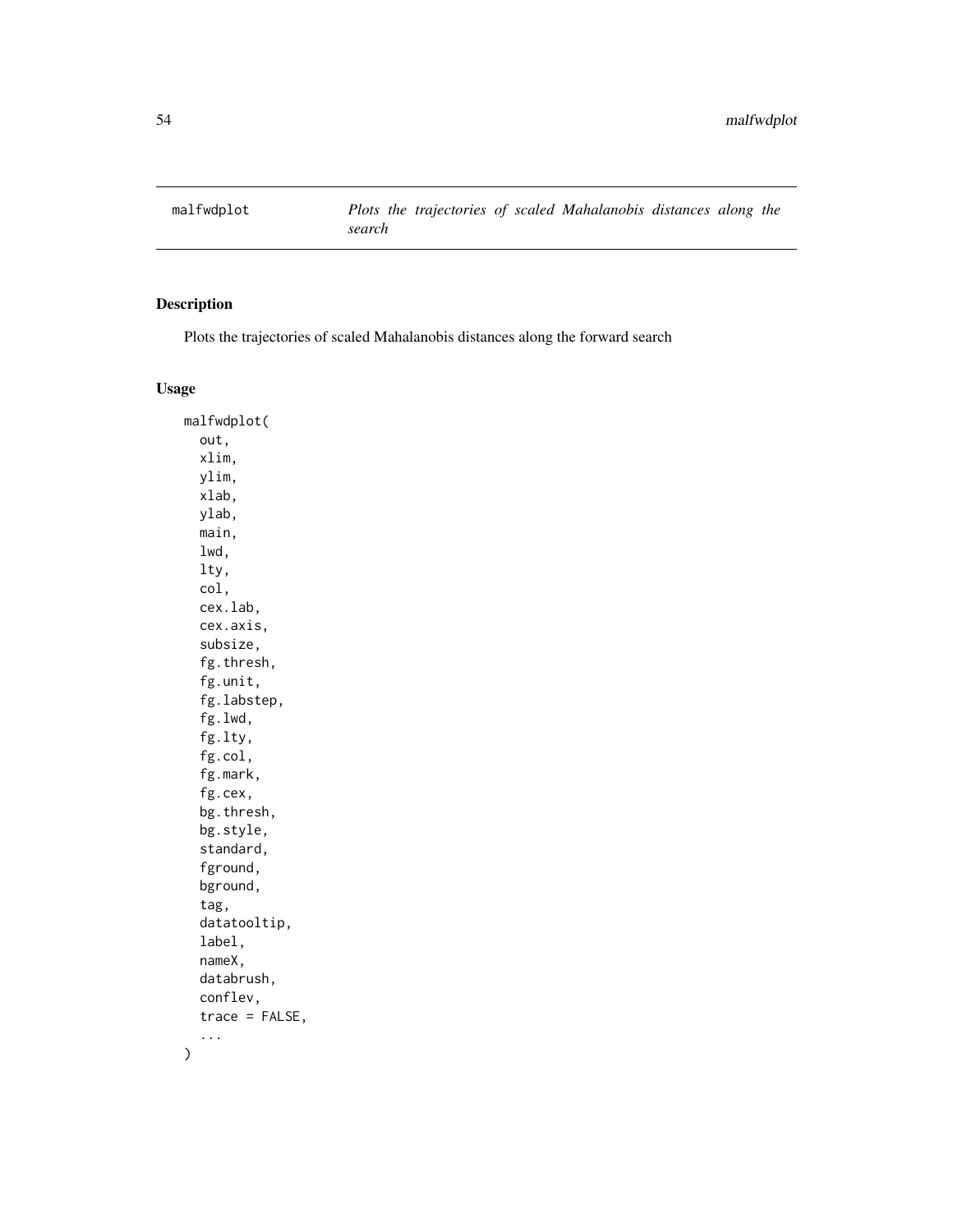# malfwdplot 55

| out        | An object of S3 class fsmeda. object returned by fsmult with monitoring=TRUE<br>- a list containing the monitoring of minimum Mahalanobis distance.                                                                                                                                                                                                                                                                                                                                                                                                |
|------------|----------------------------------------------------------------------------------------------------------------------------------------------------------------------------------------------------------------------------------------------------------------------------------------------------------------------------------------------------------------------------------------------------------------------------------------------------------------------------------------------------------------------------------------------------|
|            | The needed elements of out are                                                                                                                                                                                                                                                                                                                                                                                                                                                                                                                     |
|            | 1. MAL: matrix containing the squared Mahalanobis distances monitored in<br>each step of the forward search. Every row is associated with a unit (row of<br>data matrix X).                                                                                                                                                                                                                                                                                                                                                                        |
|            | 2. Un: matrix containing the order of entry of each unit (necessary if data-<br>tooltip or databrush is selected).<br>3. X: The data matrix.                                                                                                                                                                                                                                                                                                                                                                                                       |
| xlim       | Controls the x scale in the plot. x1im is a vector with two elements controlling<br>minimum and maximum on the x-axis. Default is to use automatic scale.                                                                                                                                                                                                                                                                                                                                                                                          |
| ylim       | Controls the y scale in the plot. ylim is a vector with two elements controlling<br>minimum and maximum on the y-axis. Default is to use automatic scale.                                                                                                                                                                                                                                                                                                                                                                                          |
| xlab       | A title for the x axis                                                                                                                                                                                                                                                                                                                                                                                                                                                                                                                             |
| ylab       | A title for the y axis, deafult is "Squared Mahalanobis distances".                                                                                                                                                                                                                                                                                                                                                                                                                                                                                |
| main       | An overall title for the plot                                                                                                                                                                                                                                                                                                                                                                                                                                                                                                                      |
| lwd        | The line width, a positive number, defaulting to 1                                                                                                                                                                                                                                                                                                                                                                                                                                                                                                 |
| lty        | The line type. Line types can either be specified as an integer $(1=solid (default))$ ,<br>2=dashed, 3=dotted, 4=dotdash, 5=longdash, 6=twodash) or as one of the char-<br>acter strings "solid", "dashed", "dotted", "dotdash", "longdash", or "twodash".<br>The latter two are not supported by Matlab.                                                                                                                                                                                                                                          |
| col        | Colors to be used for the highlighted units                                                                                                                                                                                                                                                                                                                                                                                                                                                                                                        |
| cex.lab    | The magnification to be used for x and y labels relative to the current setting of<br>cex                                                                                                                                                                                                                                                                                                                                                                                                                                                          |
| cex.axis   | The magnification to be used for axis annotation relative to the current setting<br>of cex                                                                                                                                                                                                                                                                                                                                                                                                                                                         |
| subsize    | Numeric vector containing the subset size with length equal to the number of<br>columns of matrix of mahalanobis distances. The default value of subsize is<br>$(nrow(MAL) - ncol(MAL) + 1): nrow(MAL)$                                                                                                                                                                                                                                                                                                                                            |
| fg.thresh  | (alternative to fg.unit) numeric vector of length 1 or 2 which specifies the high-<br>lighted trajectories. If length( $fg$ .thresh) == 1 the highlighted trajectories<br>are those of units that throughtout the search had at leat once a mahalanobis<br>distance greater than fg.thresh. The default value is fg.thresh=2.5. If<br>length( $fg.$ thresh) == 2 the highlighted trajectories are those of units that<br>throughtout the search had a mahalanobis distance at least once bigger than<br>fg.thresh[2] or smaller than fg.thresh[1]. |
| fg.unit    | (alternative to fg.thresh), vector containing the list of the units to be highlighted.<br>If fg. unit is supplied, fg. thresh is ignored.                                                                                                                                                                                                                                                                                                                                                                                                          |
| fg.labstep | numeric vector which specifies the steps of the search where to put labels for the<br>highlighted trajectories (units). The default is to put the labels at the initial and<br>final steps of the search. fg.labstep='' means no label.                                                                                                                                                                                                                                                                                                            |
| fg.lwd     | The line width for the highlighted trajectories (units). Default is 1.                                                                                                                                                                                                                                                                                                                                                                                                                                                                             |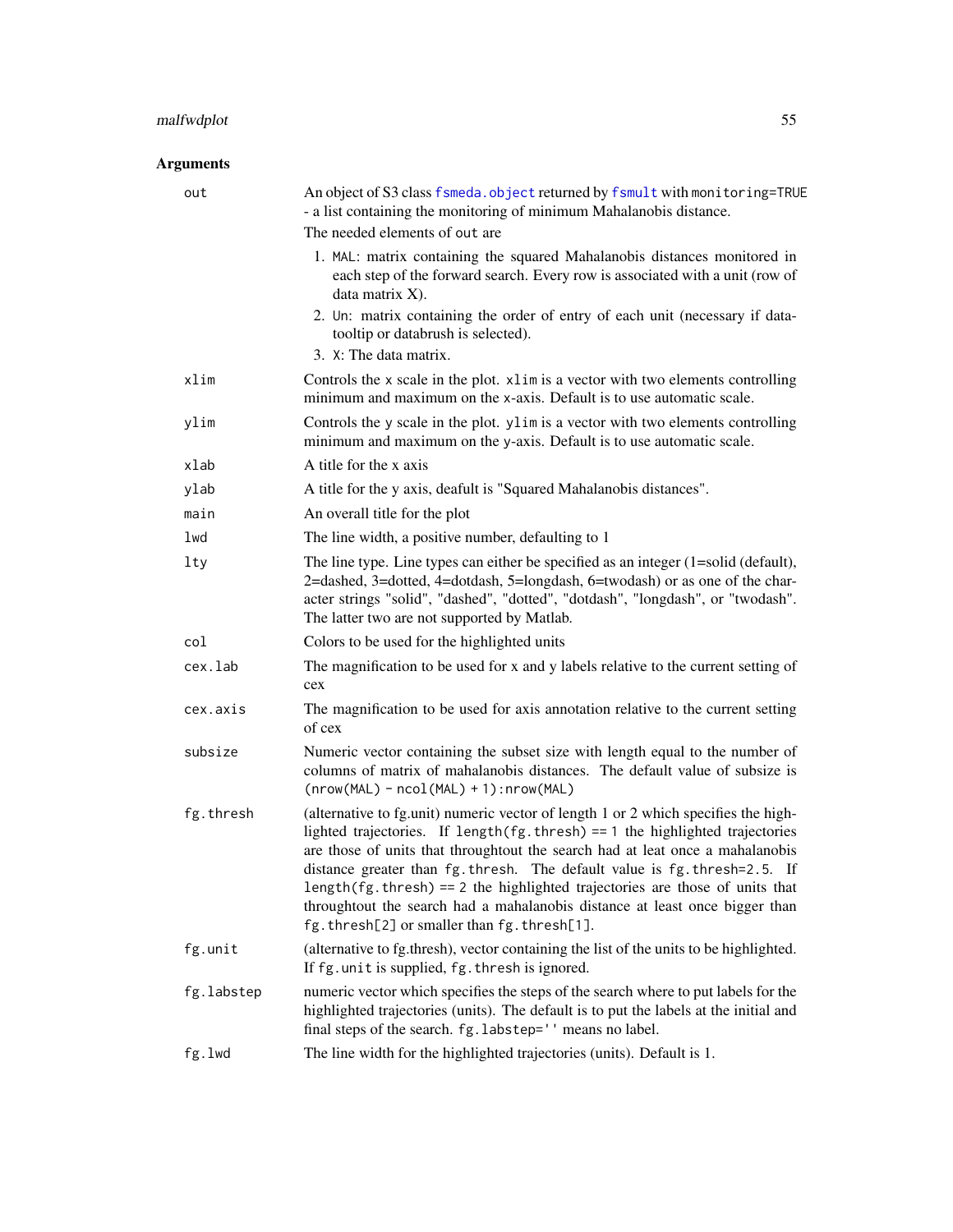| fg.lty      | The line type for the highlighted trajectories (units). Line types can either<br>be specified as an integer (1=solid (default), 2=dashed, 3=dotted, 4=dotdash,<br>5=longdash, 6=twodash) or as one of the character strings "solid", "dashed",<br>"dotted", "dotdash", "longdash", or "twodash". The latter two are not supported<br>by Matlab.                                                                                                                                                                                                                                                                                                                                                                                                                                                                  |
|-------------|------------------------------------------------------------------------------------------------------------------------------------------------------------------------------------------------------------------------------------------------------------------------------------------------------------------------------------------------------------------------------------------------------------------------------------------------------------------------------------------------------------------------------------------------------------------------------------------------------------------------------------------------------------------------------------------------------------------------------------------------------------------------------------------------------------------|
| fg.col      | colors to be used for the highlighted units.                                                                                                                                                                                                                                                                                                                                                                                                                                                                                                                                                                                                                                                                                                                                                                     |
| fg.mark     | Controlls whether to plot highlighted trajectories as symbols. if fg. mark==TRUE<br>each line is plotted using a different symbol else no marker is used (default).                                                                                                                                                                                                                                                                                                                                                                                                                                                                                                                                                                                                                                              |
| fg.cex      | Controls the font size of the labels of the trajectories in foreground. If fg. cex=0<br>no labels will be shown - equivalent to fg. labstop="".                                                                                                                                                                                                                                                                                                                                                                                                                                                                                                                                                                                                                                                                  |
| bg.thresh   | Numeric vector of length 1 or 2 which specifies how to define the <i>unimmpor</i> -<br>tant trajectories. Unimmportant trajectories will be plotted using a colormap,<br>in greysh or will be hidden. If $length(bg.$ thresh) == 1 the irrelevant units<br>are those which always had a mahalanobis distance smaller than bg. thresh. If<br>length(bg.thresh) == 2 the irrelevant units are those which always had a ma-<br>halanobis distance greater than bg. thresh[1] and smaller than bg. thresh[2].<br>The default is bg. thresh=2.5 if $n > 100$ and bg. thresh=-Inf if $n \le 100$ i.e.<br>to treat all trajectories as important if $n \le 100$ and, if $n > 100$ , to reduce empha-<br>sis only to trajectories having in all steps of the search a value of mahalanobis<br>distance smaller than 2.5. |
| bg.style    | Specifies how to plot the unimportant trajectories as defined in option bg.thresh.                                                                                                                                                                                                                                                                                                                                                                                                                                                                                                                                                                                                                                                                                                                               |
|             | 1. bg.style="faint": unimportant trajectories are plotted using a colormap.                                                                                                                                                                                                                                                                                                                                                                                                                                                                                                                                                                                                                                                                                                                                      |
|             | 2. bg.style="hide": unimportant trajectories are hidden.                                                                                                                                                                                                                                                                                                                                                                                                                                                                                                                                                                                                                                                                                                                                                         |
|             | 3. bg. style="greyish": unimportant trajectories are displayed in a faint<br>grey.                                                                                                                                                                                                                                                                                                                                                                                                                                                                                                                                                                                                                                                                                                                               |
|             | When $n > 100$ the default option is bg.style='faint'. When $n \le 100$ and<br>bg. thresh == -Inf option bg.style is ignored. Remark: bground=" is equiva-<br>lent to -Inf that is all trajectories are considered relevant.                                                                                                                                                                                                                                                                                                                                                                                                                                                                                                                                                                                     |
| standard    | MATLAB-style arguments - appearance of the plot in terms of xlim, ylim, axes<br>labels and their font size style, color of the lines, etc.                                                                                                                                                                                                                                                                                                                                                                                                                                                                                                                                                                                                                                                                       |
| fground     | MATLAB-style arguments - for the trajectories in foregroud.                                                                                                                                                                                                                                                                                                                                                                                                                                                                                                                                                                                                                                                                                                                                                      |
| bground     | MATLAB-style arguments - for the trajectories in backgroud.                                                                                                                                                                                                                                                                                                                                                                                                                                                                                                                                                                                                                                                                                                                                                      |
| tag         | Plot handle. String which identifies the handle of the plot which is about to be<br>created. The default is to use tag 'pl_resfwd'. Notice that if the program finds a<br>plot which has a tag equal to the one specified by the user, then the output of the<br>new plot overwrites the existing one in the same window else a new window is<br>created.                                                                                                                                                                                                                                                                                                                                                                                                                                                        |
| datatooltip | Interactive clicking. It is inactive if this parameter is set to FALSE. The default<br>is datatooltip=TRUE, the user can select with the mouse an individual maha-<br>lanobis distance trajectory in order to have information about the corresponding<br>unit, the associated label and the step of the search in which the unit enters the<br>subset. If datatooltip is a list it may contain the following fields:<br>1. DisplayStyle determines how the data cursor displays. Possible values are<br>'datatip' and 'window' (default). 'datatip' displays data cursor infor-                                                                                                                                                                                                                                 |
|             | mation in a small yellow text box attached to a black square marker at a data                                                                                                                                                                                                                                                                                                                                                                                                                                                                                                                                                                                                                                                                                                                                    |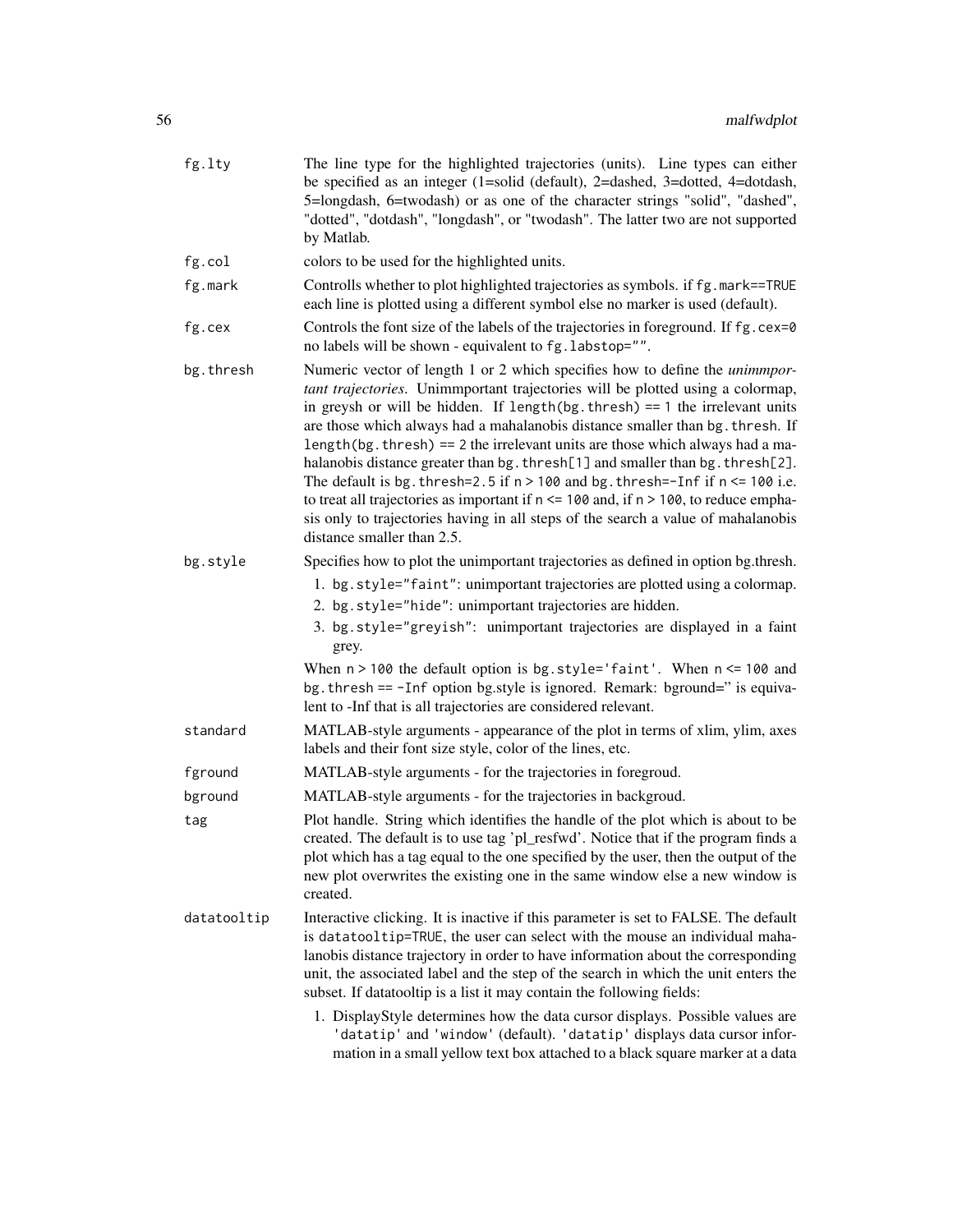point you interactively select. 'window' displays data cursor information for the data point you interactively select in a floating window within the figure. 2. SnapToDataVertex: specifies whether the data cursor snaps to the nearest data value or is located at the actual pointer position. Possible values are SnapToDataVertex='on' (default) and SnapToDataVertex='off'. 3. LineColor: controls the color of the trajectory selected with the mouse. It can be an RGB triplet of values between 0 and 1, or character vector indicating a color name. Note that a RGB vector can be conveniently chosen with our MATLAB class FSColor, see documentation. 4. SubsetLinesColor: enables to control the color of the trajectories of the

- units that are in the subset at a given step of the search (if resfwdplot() is applied to an object of class [fsreda.object](#page-25-0)) or have a weight greater than 0.9 (if resfwdplot() is applied to an object of class [sregeda.object](#page-101-0) or [mmregeda.object](#page-74-0)). This can be done (repeatedly) with a left mouse click in proximity of the step of interest. A right mouse click will terminate the selection by marking with a up-arrow the step corresponding to the highlighted lines. The highlighted lines by default are in red, but a different color can be specified as RGB triplet or character of color name. Note that a RGB vector can be conveniently chosen with our MATLAB class FSColor, see documentation. By default SubsetLinesColor="", i.e. the modality is not active. Any initialization for SubsetLinesColor which cannot be interpreted as RGB vector will be converted to blue, i.e. SubsetLinesColor will be forced to be [0 0 1]. If SubsetLinesColor is not empty the previous option LineColor is ignored.
- label Character vector containing the labels of the units (optional argument used when datatooltip=TRUE. If this field is not present labels row1, ..., rown will be automatically created and included in the pop up datatooltip window).

nameX Add variable labels in plot. A vector of strings of length p containing the labels of the variables in the dataset. If it is empty (default) the sequence  $X1, \ldots, Xp$ will be created automatically

databrush Interactive mouse brushing. If databrush is missing or empty (default), no brushing is done. The activation of this option (databrush is TRUE or a list) enables the user to select a set of trajectories in the current plot and to see them highlighted in the scatterplot matrix. If the scatterplot matrix does not exist it is automatically created. In addition, brushed units can be highlighted in the monitoring mahalanobis distance plot. Note that the window style of the other figures is set equal to that which contains the monitoring mahalanobis distance plot. In other words, if the monitoring mahalanobis distance plot is docked all the other figures will be docked too.

> If databrush=TRUE the default selection tool is a rectangular brush and it is possible to brush only once (that is persist=").

> If databrush=list( $\ldots$ ), it is possible to use all optional arguments of the MATLAB function selectdataFS() and the following optional arguments:

• persist. Persist is an empty value or a character containing 'on' or 'off'. The default value is persist="", that is brushing is allowed only once. If persist="on" or persis="off" brushing can be done as many time as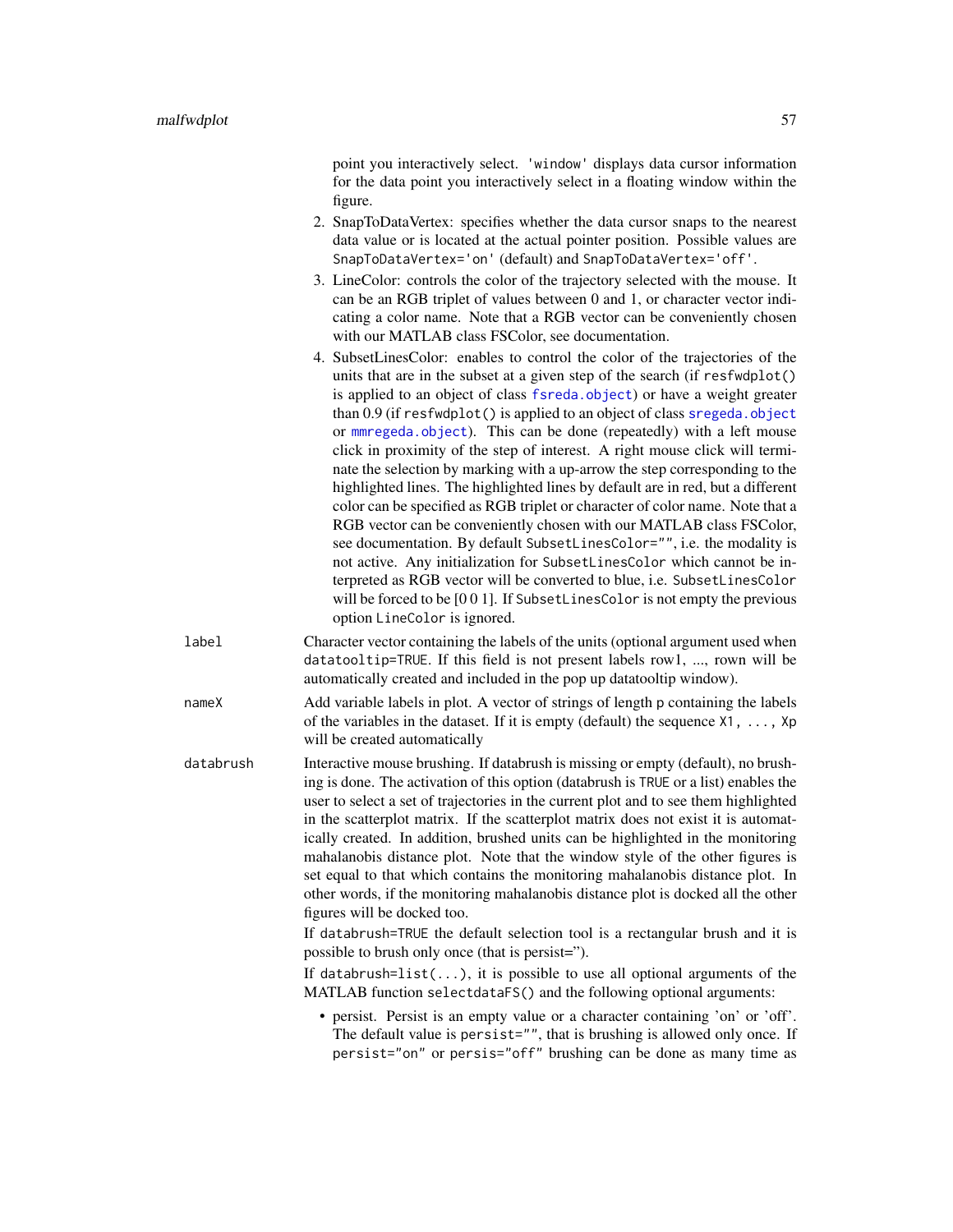|          | the user requires. If persist='on' then the unit(s) currently brushed are<br>added to those previously brushed. It is possible, every time a new brushing<br>is done, to use a different color for the brushed units. If persist='off'<br>every time a new brush is performed units previously brushed are removed.<br>• label: add labels of brushed units in the monitoring plot. |
|----------|-------------------------------------------------------------------------------------------------------------------------------------------------------------------------------------------------------------------------------------------------------------------------------------------------------------------------------------------------------------------------------------|
|          | • labeladd: add labels of brushed units in the scatterplot matrix. If this<br>option is '1', we label the units of the last selected group with the unit row<br>index in the matrix X. The default value is labeladd=", i.e. no label is added.                                                                                                                                     |
| conflev  | confidence interval for the horizontal bands. It can be a vector of different con-<br>fidence level values, e.g. $c(0.95, 0.99, 0.999)$ . The confidence interval is based<br>on the \$chi^2\$ distribution.                                                                                                                                                                        |
| trace    | Whether to print intermediate results. Default is trace=FALSE.                                                                                                                                                                                                                                                                                                                      |
| $\cdots$ | potential further arguments passed to lower level functions.                                                                                                                                                                                                                                                                                                                        |

## Value

none

# Author(s)

FSDA team, <valentin.todorov@chello.at>

## References

Atkinson A.C., Riani M. and Cerioli A. (2004), Exploring Multivariate Data with the Forward Search, Springer Verlag, New York.

# Examples

```
## Not run:
## Produce monitoring MD plot with all the default options.
## Generate input structure for malfwdplot
n < -100p \le -4Y <- matrix(rnorm(n*p), ncol=p)
Y[1:10,] <- Y[1:10,] + 4
out <- fsmult(Y, monitoring=TRUE, init=30)
## Produce monitoring MD plot with all the default options
malfwdplot(out)
```
## End(Not run)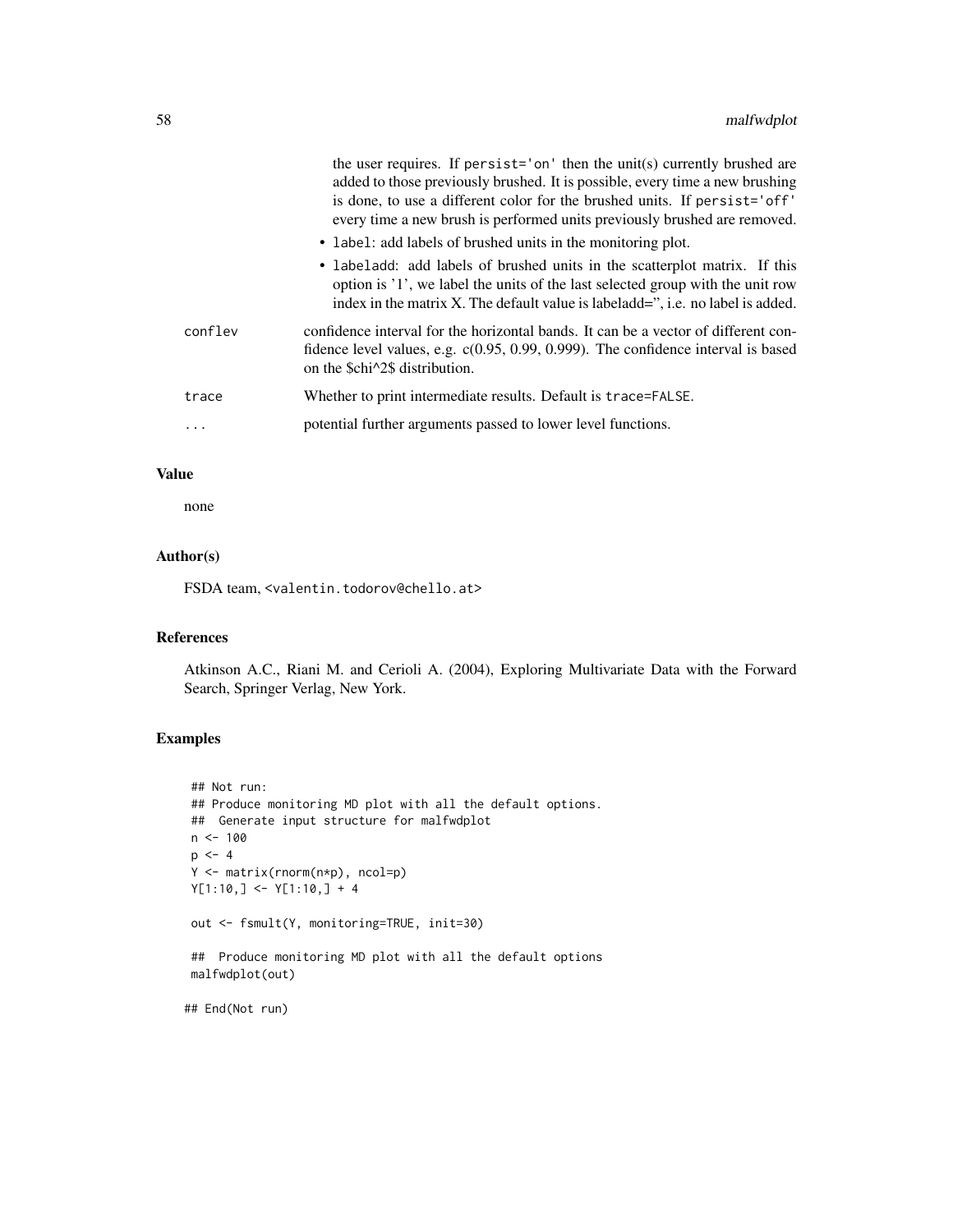# Description

Plots the trajectory of minimum Mahalanobis distance (mmd)

# Usage

```
malindexplot(
 out,
 p,
 xlab,
 ylab,
 main,
 nameX,
 conflev,
 numlab,
  tag,
  trace = FALSE,
  ...
)
```

| out     | a numeric vector or an object of S3 class (one of fsmult.object, smult.object<br>or mmmult.object) returned by one of the functions fsmult or smult or mmmult<br>- a list containing the monitoring of minimum Mahalanobis distance                                                                                                                            |
|---------|----------------------------------------------------------------------------------------------------------------------------------------------------------------------------------------------------------------------------------------------------------------------------------------------------------------------------------------------------------------|
| p       | If out is a vector, p is the number of variables of the original data matrix which<br>have been used to compute md.                                                                                                                                                                                                                                            |
| xlab    | A title for the x axis                                                                                                                                                                                                                                                                                                                                         |
| ylab    | A title for the y axis                                                                                                                                                                                                                                                                                                                                         |
| main    | An overall title for the plot                                                                                                                                                                                                                                                                                                                                  |
| nameX   | Add variable labels in the plot. A vector of strings of length p containing the<br>labels of the variables of the original data matrix X. If it is empty (default) the<br>sequence $X1, \ldots, Xp$ will be created automatically                                                                                                                              |
| conflev | confidence interval for the horizontal bands. It can be a vector of different con-<br>fidence level values, e.g. $c(0.95, 0.99, 0.999)$ . The confidence interval is based<br>on the chi <sup><math>\lambda</math></sup> 2 distribution.                                                                                                                       |
| numlab  | Number of points to be labeled in the plot. If numlab is a single number, e.g.<br>numlab]k, the units with the k largest md are labelled in the plots. If numlab<br>is a vector, the units indexed by the vector are labelled in the plot. Default is<br>numlab=5, i.e. the 5 units units with the largest md are labelled. Use numlab=""<br>for no labelling. |
| tag     | Tag of the figure which will host the malindexplot. The default tag is tag="pl_malindex".                                                                                                                                                                                                                                                                      |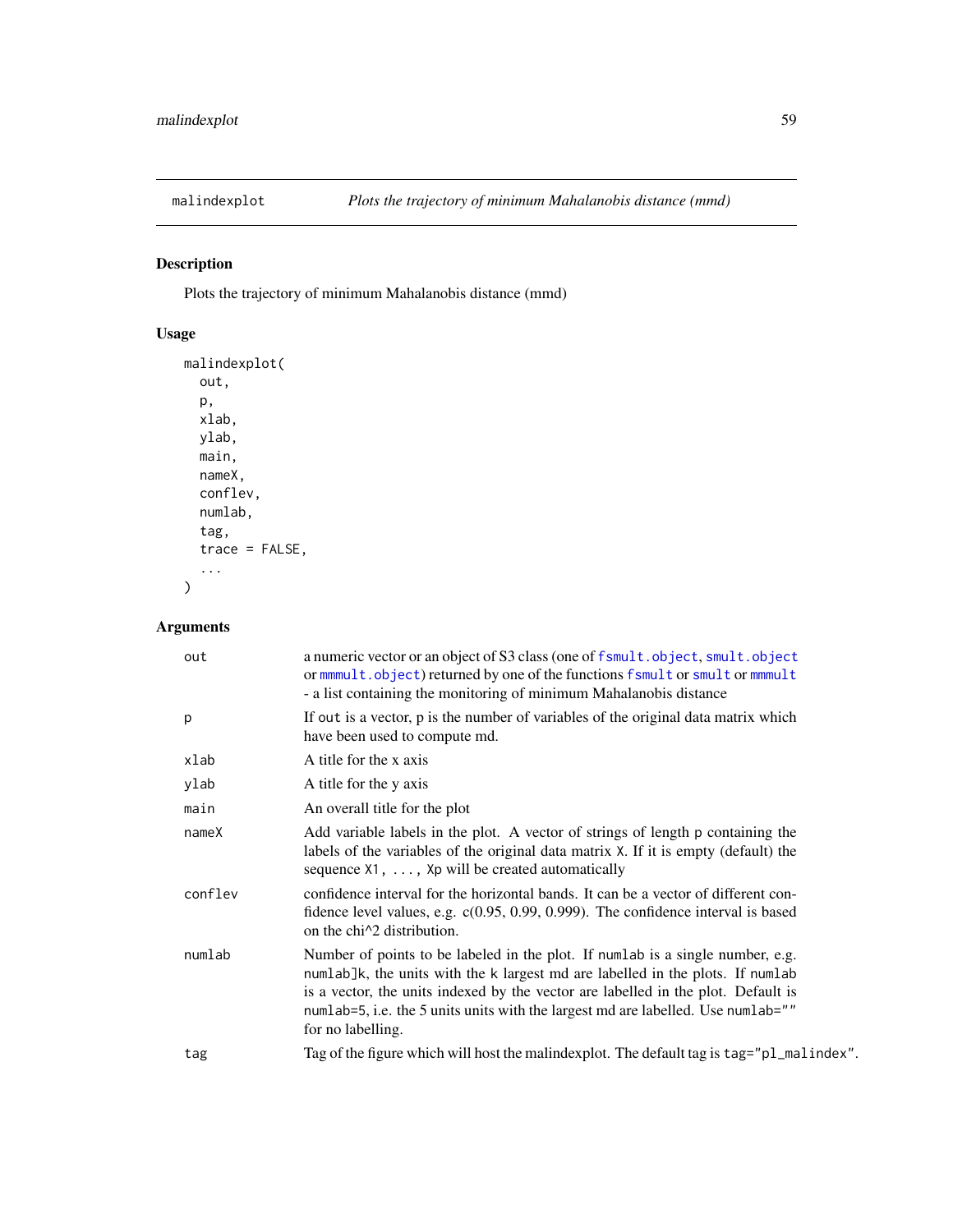60 mdrplot

| trace    | Whether to print intermediate results. Default is trace=FALSE. |
|----------|----------------------------------------------------------------|
| $\cdots$ | potential further arguments passed to lower level functions.   |

# Value

none

# Author(s)

FSDA team, <valentin.todorov@chello.at>

## References

Atkinson and Riani (2000), Robust Diagnostic Regression Analysis, Springer Verlag, New York.

### Examples

## Not run: ## Mahalanobis distance plot of 100 random numbers. ## Numbers are from from the chisq with 5 degrees of freedom malindexplot(rchisq(100, 5), 5) ## End(Not run)

mdrplot *Plots the trajectory of minimum deletion residual (mdr)*

## Description

Plots the trajectory of minimum deletion residual (mdr).

## Usage

```
mdrplot(out, quant = c(0.01, 0.5, 0.99), sign = TRUE,
    mplus1 = FALSE, envm,
    xlim, ylim, xlab, ylab, main,
    lwdenv, lwd, cex.lab, cex.axis,
    tag, datatooltip, label, nameX, namey, databrush,
    ...)
```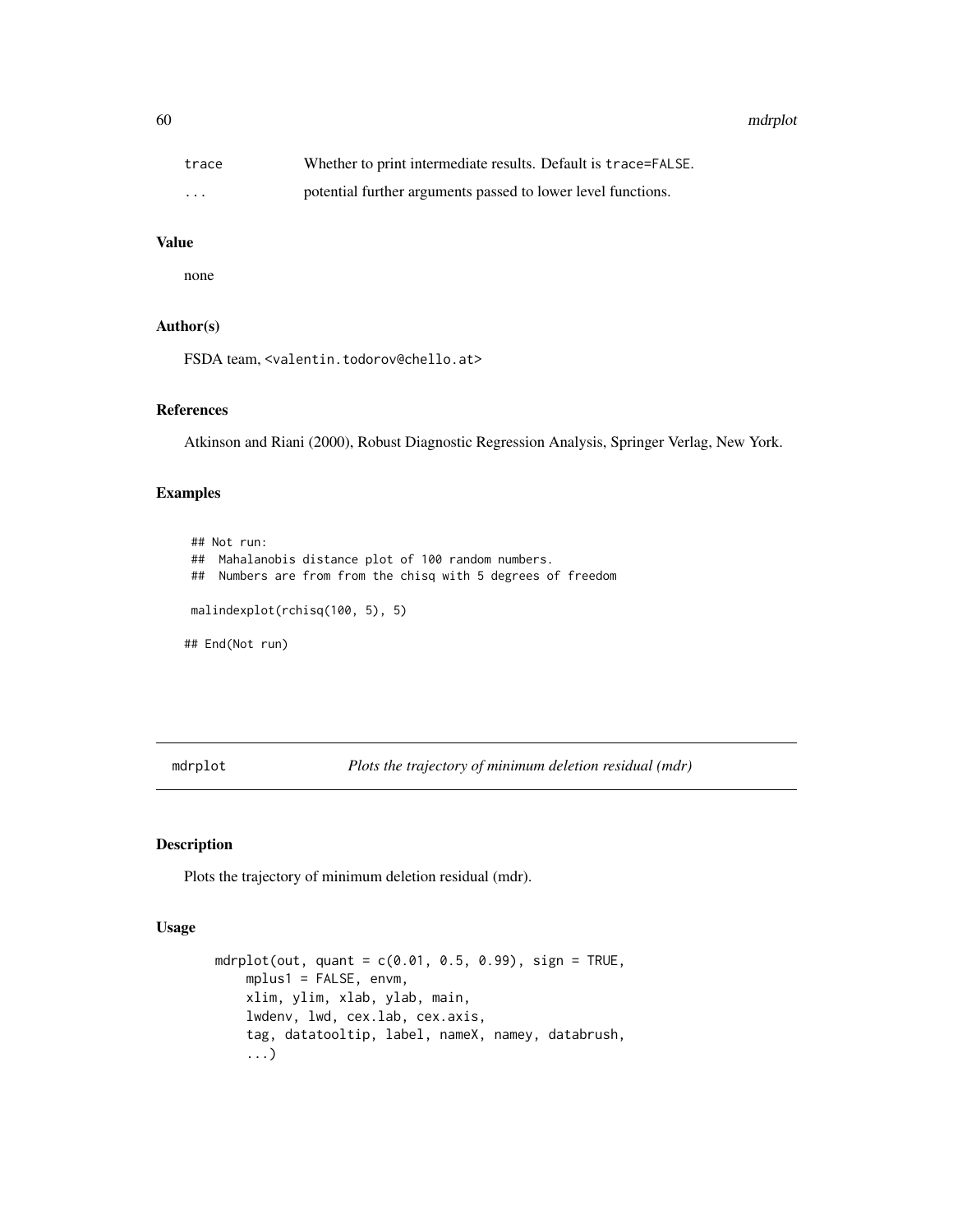### mdrplot 61

| out      | An object returned by FSReda() (see FSReda_control).                                                                                                                                                                                                                                             |
|----------|--------------------------------------------------------------------------------------------------------------------------------------------------------------------------------------------------------------------------------------------------------------------------------------------------|
|          | The needed elements of out are                                                                                                                                                                                                                                                                   |
|          | 1. mdr: Minimum deletion residual. A matrix containing the monitoring of<br>minimum deletion residual in each step of the forward search. The first<br>column of mdr must contain the fwd search index.                                                                                          |
|          | 2. Un: (for FSR only) - matrix containing the order of entry in the subset of<br>each unit (required only when datatooltip is true or databrush is not empty).                                                                                                                                   |
|          | 3. y: a vector containing the response (required only when option databrush is<br>requested).                                                                                                                                                                                                    |
|          | 4. X: a matrix containing the explanatory variables (required only when option<br>databrush is requested).                                                                                                                                                                                       |
|          | 5. Bols: $(n\text{-init+1})$ x $(p+1)$ matrix containing the estimated beta coefficients<br>monitored in each step of the robust procedure (required only when option<br>databrush is requested and suboption multivarfit is requested).                                                         |
| quant    | Quantiles for which envelopes have to be computed. The default is to produce<br>1%, 50% and 99% envelopes. In other words the default is quant=c(0.01,<br>$0.5, 0.99$ ).                                                                                                                         |
| sign     | Wheather to use MDR with sign: if sign=TRUE (default) we distinguish steps<br>for which minimum deletion residual was associated with positive or negative<br>value of the residual. Steps associated with positive values of mdr are plotted in<br>black, while other steps are plotted in red. |
| mplus1   | Wheather to plot the $(m+1)$ -th order statistic. Specifies if it is necessary to plot<br>the curve associated with $(m+1)$ -th order statistic.                                                                                                                                                 |
| envm     | Sample size for drawing enevlopes. Specifies the size of the sample which is<br>used to superimpose the envelope. The default is to add an envelope based on<br>all the observations (size n envelope).                                                                                          |
| ylim     | Control y scale in plot. Vector with two elements controlling minimum and<br>maximum on the y axis. Default is to use automatic scale.                                                                                                                                                           |
| xlim     | Control x scale in plot. Vector with two elements controlling minimum and<br>maximum on the x axis. Default is to use automatic scale.                                                                                                                                                           |
| xlab     | a title for the x axis                                                                                                                                                                                                                                                                           |
| ylab     | a title for the y axis                                                                                                                                                                                                                                                                           |
| main     | an overall title for the plot                                                                                                                                                                                                                                                                    |
| lwdenv   | Controls the width of the lines associated with the envelopes, default is 1vdenv=1.                                                                                                                                                                                                              |
| lwd      | Controls the linewidth of the curve which contains the monitoring of minimum<br>deletion residual.                                                                                                                                                                                               |
| cex.lab  | The magnification to be used for x and y labels relative to the current setting of<br>cex                                                                                                                                                                                                        |
| cex.axis | The magnification to be used for axis annotation relative to the current setting<br>of cex                                                                                                                                                                                                       |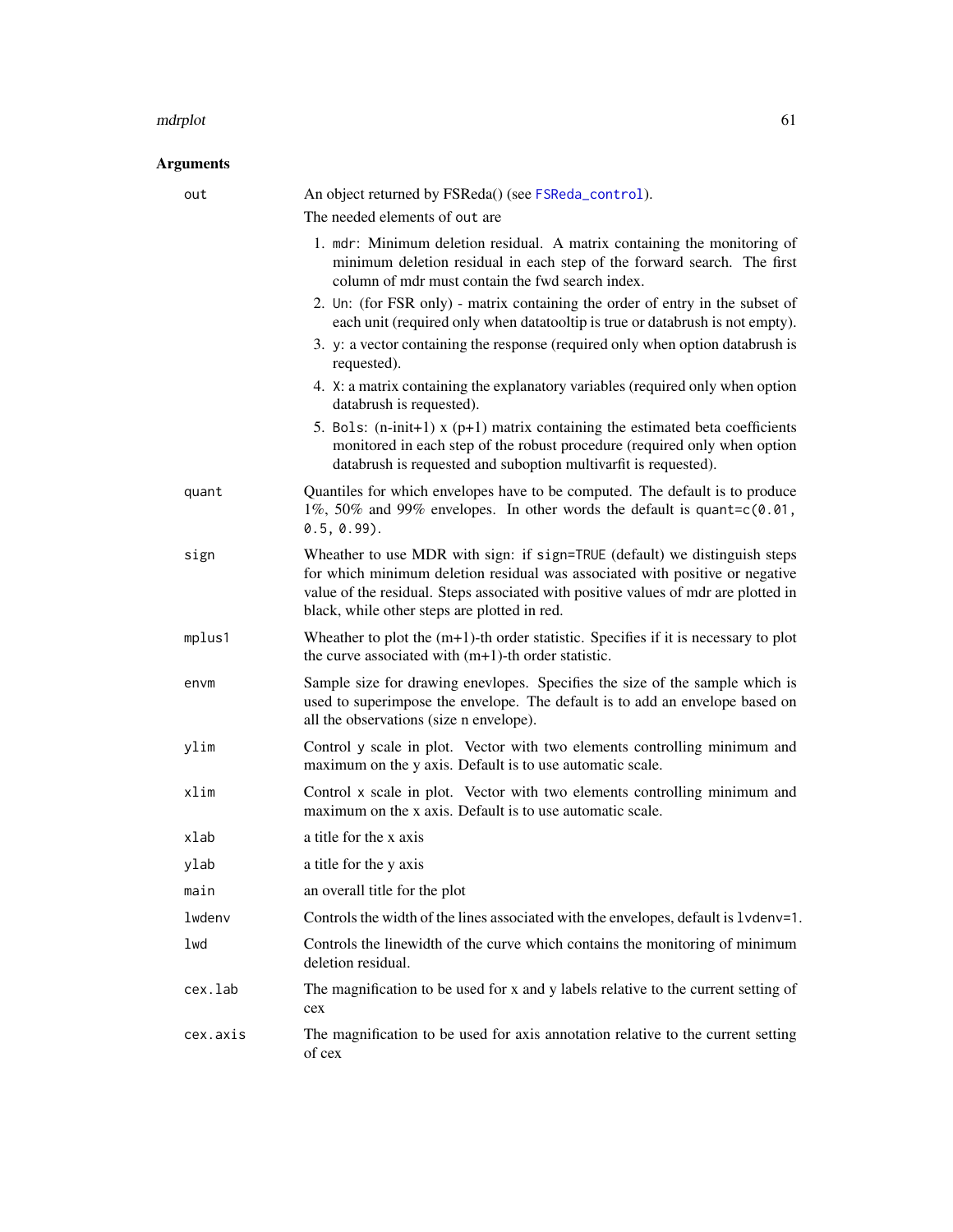| tag         | Plot handle. String which identifies the handle of the plot which is about to be<br>created. The default is to use tag 'pl_mdr'. Notice that if the program finds a<br>plot which has a tag equal to the one specified by the user, then the output of the<br>new plot overwrites the existing one in the same window else a new window is<br>created.                                                                                                                                                                                                                                                                                                                                                           |
|-------------|------------------------------------------------------------------------------------------------------------------------------------------------------------------------------------------------------------------------------------------------------------------------------------------------------------------------------------------------------------------------------------------------------------------------------------------------------------------------------------------------------------------------------------------------------------------------------------------------------------------------------------------------------------------------------------------------------------------|
| datatooltip | If datatooltip is not empty the user can use the mouse in order to have infor-<br>mation about the unit selected, the step in which the unit enters the search and<br>the associated label. If datatooltip is a list, it is possible to control the aspect of<br>the data cursor (see MATLAB function datacursormode () for more details or<br>see the examples below). The default options are DisplayStyle="Window" and<br>SnapToDataVertex="on".                                                                                                                                                                                                                                                              |
| label       | Character vector containing the labels of the units (optional argument used when<br>datatooltip=TRUE. If this field is not present labels row1, , rown will be<br>automatically created and included in the pop up datatooltip window).                                                                                                                                                                                                                                                                                                                                                                                                                                                                          |
| nameX       | Add variable labels in plot. A vector of strings of length p containing the labels<br>of the variables of the regression dataset. If it is empty (default) the sequence<br>X1, , Xp will be created automatically                                                                                                                                                                                                                                                                                                                                                                                                                                                                                                |
| namey       | Add response label. A string containing the label of the response                                                                                                                                                                                                                                                                                                                                                                                                                                                                                                                                                                                                                                                |
| databrush   | interactive mouse brushing. If databrush is missing or empty (default), no brush-<br>ing is done. The activation of this option (databrush is a scalar or a list) enables<br>the user to select a set of trajectories in the current plot and to see them high-<br>lighted in the ylX plot, i.e. a matrix of scatter plots of y against each column<br>of X, grouped according to the selection(s) done by brushing. If the plot $y X$<br>does not exist it is automatically created. In addition, brushed units are auto-<br>matically highlighted in the minimum deletion residual plot if it is already open.<br>The extension to the following plots will be available in future versions of the<br>toolbox: |
|             | 1. monitoring leverage plot;                                                                                                                                                                                                                                                                                                                                                                                                                                                                                                                                                                                                                                                                                     |
|             | 2. maximum studentized residual;                                                                                                                                                                                                                                                                                                                                                                                                                                                                                                                                                                                                                                                                                 |
|             | 3. $s^2$ and R <sup><math>2</math></sup> ;                                                                                                                                                                                                                                                                                                                                                                                                                                                                                                                                                                                                                                                                       |
|             | 4. Cook distance and modified Cook distance;<br>5. deletion t statistics.                                                                                                                                                                                                                                                                                                                                                                                                                                                                                                                                                                                                                                        |
|             | Note that the window style of the other figures is set equal to that which contains<br>the monitoring residual plot. In other words, if the monitoring residual plot is<br>docked all the other figures will be docked too                                                                                                                                                                                                                                                                                                                                                                                                                                                                                       |
|             | If databrush=TRUE the default selection tool is a rectangular brush and it is<br>possible to brush only once (that is persist=").                                                                                                                                                                                                                                                                                                                                                                                                                                                                                                                                                                                |
|             | If databrush= $list()$ , it is possible to use all optional arguments of function<br>selectdataFS() and the following optional argument:                                                                                                                                                                                                                                                                                                                                                                                                                                                                                                                                                                         |
|             | 1. persist. Persist is an empty value or a character containing 'on' or 'off'.<br>The default value is persist="", that is brushing is allowed only once. If<br>persist="on" or persis="off" brushing can be done as many time as<br>the user requires. If persist='on' then the unit(s) currently brushed are<br>added to those previously brushed. It is possible, every time a new brushing<br>is done, to use a different color for the brushed units. If persist='off'<br>every time a new brush is performed units previously brushed are removed.                                                                                                                                                         |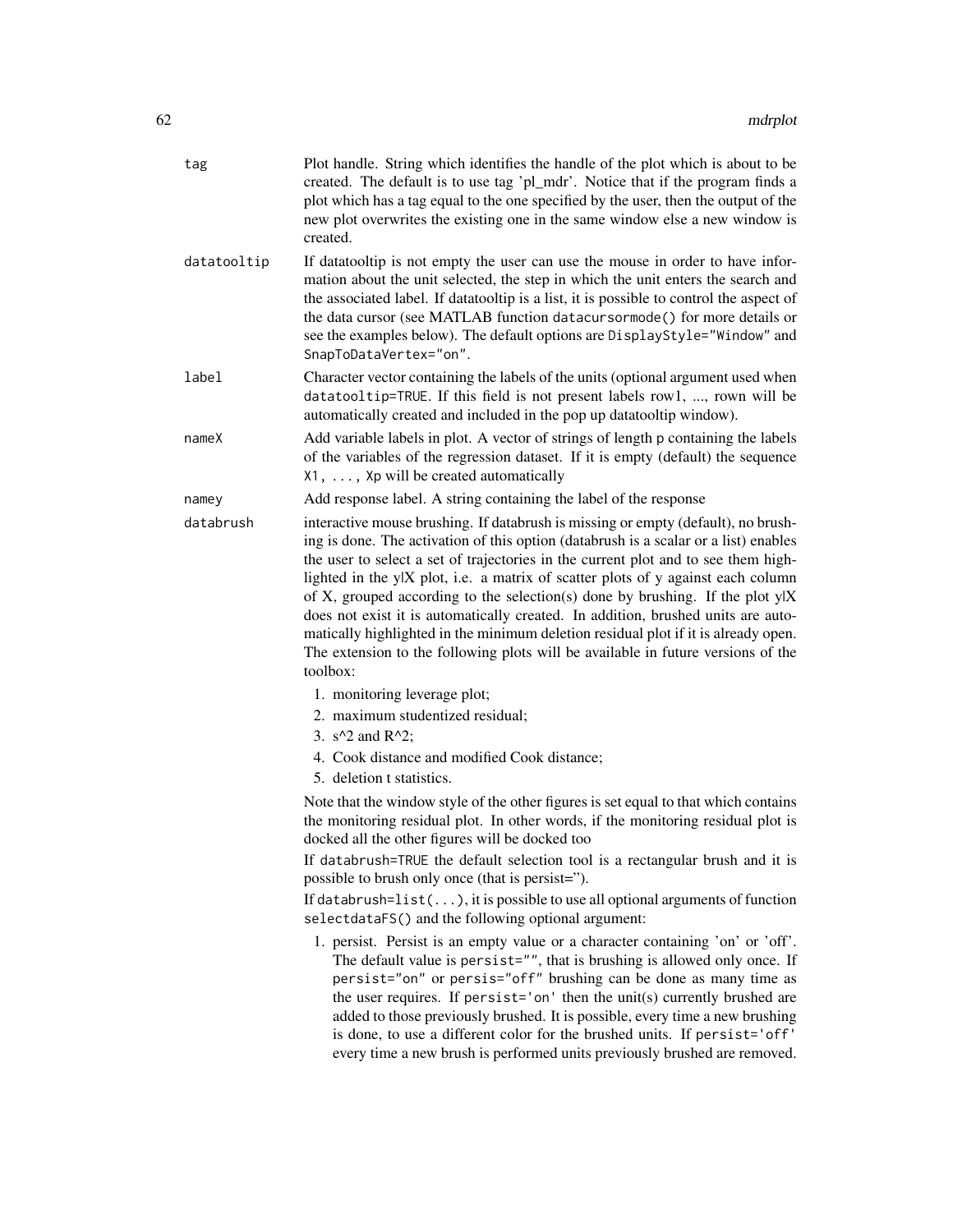mdrplot 63

- 2. bivarfitWheather to superimpose bivariate least square lines on the plot (if plot=TRUE. This option adds one or more least squares lines, based on SIMPLE REGRESSION of y on  $Xi$ , to the plots of y|Xi. The default is bivarfit=FALSE: no line is fitted. If bivarfit=1, a single OLS line is fitted to all points of each bivariate plot in the scatter matrix y|X. If bivarfit=2, two OLS lines are fitted: one to all points and another to the group of the genuine observations. The group of the potential outliers is not fitted. If bivarfit=0 one OLS line is fitted to each group. This is useful for the purpose of fitting mixtures of regression lines. If bivarfit='i1' or bivarfit='i2', etc. an OLS line is fitted to a specific group, the one with index 'i' equal to 1, 2, 3 etc. Again, useful in case of mixtures.
- 3. multivarfitWheather to superimpose multivariate least square lines. This option adds one or more least square lines, based on MULTIVARIATE RE-GRESSION of y on X, to the plots of y|Xi. The default is multivarfit=FALSE: no line is fitted. If bivarfit=1, a single OLS line is fitted to all points of each bivariate plot in the scatter matrix y|X. The line added to the scatter plot y|Xi is avconst  $+ Ci^*Xi$ , where Ci is the coefficient of Xi in the multivariate regression and avconst is the effect of all the other explanatory variables different from Xi evaluated at their centroid (that is overline(y)'C)). If multivarfit=2, same action as with multivarfit=1 but this time we also add the line based on the group of unselected observations (i.e. the normal units).
- 4. labeladdAdd outlier labels in plot. If labeladd=TRUE, we label the outliers with the unit row index in matrices X and y. The default value is labeladd=FALSE, i.e. no label is added.

## ... potential further arguments passed to lower level functions.

## Details

No details

### Value

No value returned

#### Author(s)

FSDA team

### Examples

```
## Not run:
n <- 100
y \le - rnorm(n)X <- matrix(rnorm(n*4), nrow=n)
out <- fsreg(y~X, method="LTS")
out <- fsreg(y~X, method="FS", bsb=out$bs, monitoring=TRUE)
```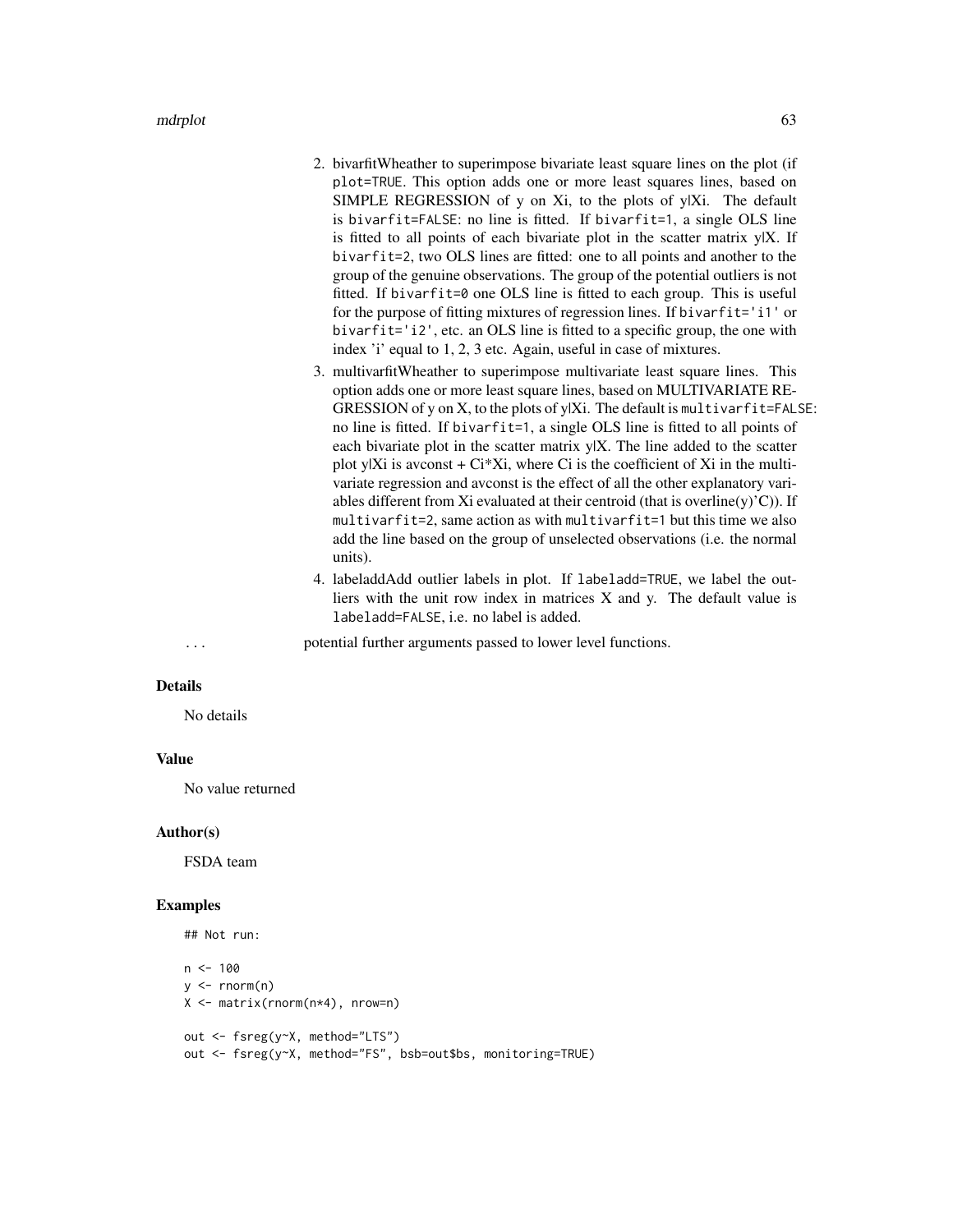```
mdrplot(out)
```

```
## End(Not run)
```
mmdplot *Plots the trajectory of minimum Mahalanobis distance (mmd)*

# Description

Plots the trajectory of minimum Mahalanobis distance (mmd)

# Usage

```
mmdplot(
  out,
  quant = c(0.01, 0.5, 0.99),
 mplus1 = FALSE,
  envm,
  lwd,
  lwdenv,
  xlim,
 ylim,
  tag,
  datatooltip,
  label,
  xlab,
 ylab,
 main,
 nameX,
 cex.lab,
  cex.axis,
  databrush,
  trace = FALSE,
  ...
)
```

| out    | An object of S3 class fsmeda. object returned by fsmult with monitoring=TRUE<br>- a list containing the monitoring of minimum Mahalanobis distance                                                      |
|--------|---------------------------------------------------------------------------------------------------------------------------------------------------------------------------------------------------------|
| quant  | Quantiles for which envelopes have to be computed. The default is to produce<br>1%, 50% and 99% envelopes. In other words the default is quant= $c(0.01)$ ,<br>$0.5.0.99$ .                             |
| mplus1 | Wheather to plot the $(m+1)$ -th order statistic.                                                                                                                                                       |
| envm   | Sample size for drawing enevlopes. Specifies the size of the sample which is<br>used to superimpose the envelope. The default is to add an envelope based on<br>all the observations (size n envelope). |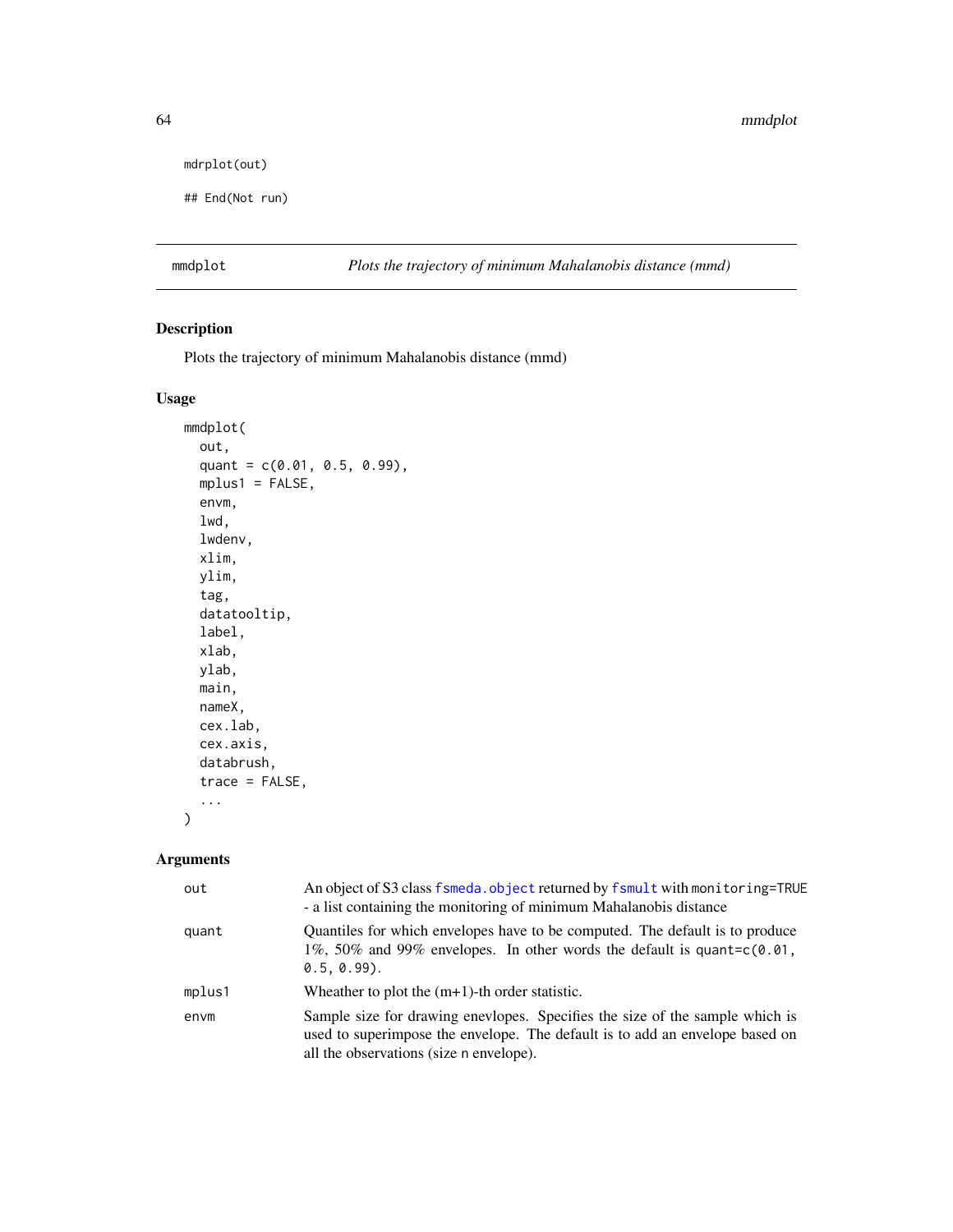| lwd         | Controls the line width of the curve which contains the monitoring of minimum<br>deletion residual.                                                                                                                                                                                                                                                                                                                                                                                                                                                                                                                                                                                                                                                                                                                                                                                                                                                                                                                                                       |
|-------------|-----------------------------------------------------------------------------------------------------------------------------------------------------------------------------------------------------------------------------------------------------------------------------------------------------------------------------------------------------------------------------------------------------------------------------------------------------------------------------------------------------------------------------------------------------------------------------------------------------------------------------------------------------------------------------------------------------------------------------------------------------------------------------------------------------------------------------------------------------------------------------------------------------------------------------------------------------------------------------------------------------------------------------------------------------------|
| lwdenv      | Controls the width of the lines associated with the envelopes. Default is 1wdenv=1                                                                                                                                                                                                                                                                                                                                                                                                                                                                                                                                                                                                                                                                                                                                                                                                                                                                                                                                                                        |
| xlim        | Control the x scale in plot. Vector with two elements controlling minimum and<br>maximum on the x axis. Default is to use automatic scale.                                                                                                                                                                                                                                                                                                                                                                                                                                                                                                                                                                                                                                                                                                                                                                                                                                                                                                                |
| ylim        | Control the y scale in plot. Vector with two elements controlling minimum and<br>maximum on the y axis. Default is to use automatic scale.                                                                                                                                                                                                                                                                                                                                                                                                                                                                                                                                                                                                                                                                                                                                                                                                                                                                                                                |
| tag         | Plot handle. String which identifies the handle of the plot which is about to be<br>created. The default is tag='pl_mmd'. Notice that if the program finds a plot<br>which has a tag equal to the one specified by the user, then the output of the<br>new plot overwrites the existing one in the same window else a new window is<br>created.                                                                                                                                                                                                                                                                                                                                                                                                                                                                                                                                                                                                                                                                                                           |
| datatooltip | If datatooltip is not empty the user can use the mouse in order to have infor-<br>mation about the unit selected, the step in which the unit enters the search and<br>the associated label. If datatooltip is a list, it is possible to control the aspect of<br>the data cursor (see MATLAB function datacursormode() for more details or<br>see the examples below). The default options are DisplayStyle="Window" and<br>SnapToDataVertex="on".                                                                                                                                                                                                                                                                                                                                                                                                                                                                                                                                                                                                        |
| label       | Row labels. Character vector containing the labels of the units (optional ar-<br>gument used when datatooltip=TRUE. If this field is not present labels row1,<br>, rown will be automatically created and included in the pop up datatooltip<br>window).                                                                                                                                                                                                                                                                                                                                                                                                                                                                                                                                                                                                                                                                                                                                                                                                  |
| xlab        | A title for the x axis                                                                                                                                                                                                                                                                                                                                                                                                                                                                                                                                                                                                                                                                                                                                                                                                                                                                                                                                                                                                                                    |
| ylab        | A title for the y axis                                                                                                                                                                                                                                                                                                                                                                                                                                                                                                                                                                                                                                                                                                                                                                                                                                                                                                                                                                                                                                    |
| main        | An overall title for the plot                                                                                                                                                                                                                                                                                                                                                                                                                                                                                                                                                                                                                                                                                                                                                                                                                                                                                                                                                                                                                             |
| nameX       | Add variable labels in the plot. A vector of strings of length p containing the<br>labels of the variables of the original data matrix X. If it is empty (default) the<br>sequence X1, , Xp will be created automatically                                                                                                                                                                                                                                                                                                                                                                                                                                                                                                                                                                                                                                                                                                                                                                                                                                 |
| cex.lab     | The magnification to be used for x and y labels relative to the current setting of<br>cex                                                                                                                                                                                                                                                                                                                                                                                                                                                                                                                                                                                                                                                                                                                                                                                                                                                                                                                                                                 |
| cex.axis    | The magnification to be used for axis annotation relative to the current setting<br>of cex                                                                                                                                                                                                                                                                                                                                                                                                                                                                                                                                                                                                                                                                                                                                                                                                                                                                                                                                                                |
| databrush   | Interactive mouse brushing. If databrush is missing or empty (default), no brush-<br>ing is done. The activation of this option (databrush is TRUE or a list) enables<br>the user to select a set of trajectories in the current plot and to see them high-<br>lighted in the scatterplot matrix. If the scatterplot matrix does not exist it is<br>automatically created. In addition, brushed units can be highlighted in the mon-<br>itoring MD plot. Note that the window style of the other figures is set equal to<br>that which contains the monitoring residual plot. In other words, if the monitor-<br>ing residual plot is docked all the other figures will be docked too.<br>If databrush=TRUE the default selection tool is a rectangular brush and it is<br>possible to brush only once (that is persist=").<br>Note that the window style of the other figures is set equal to that which contains<br>the monitoring residual plot. In other words, if the monitoring residual plot is<br>docked all the other figures will be docked too |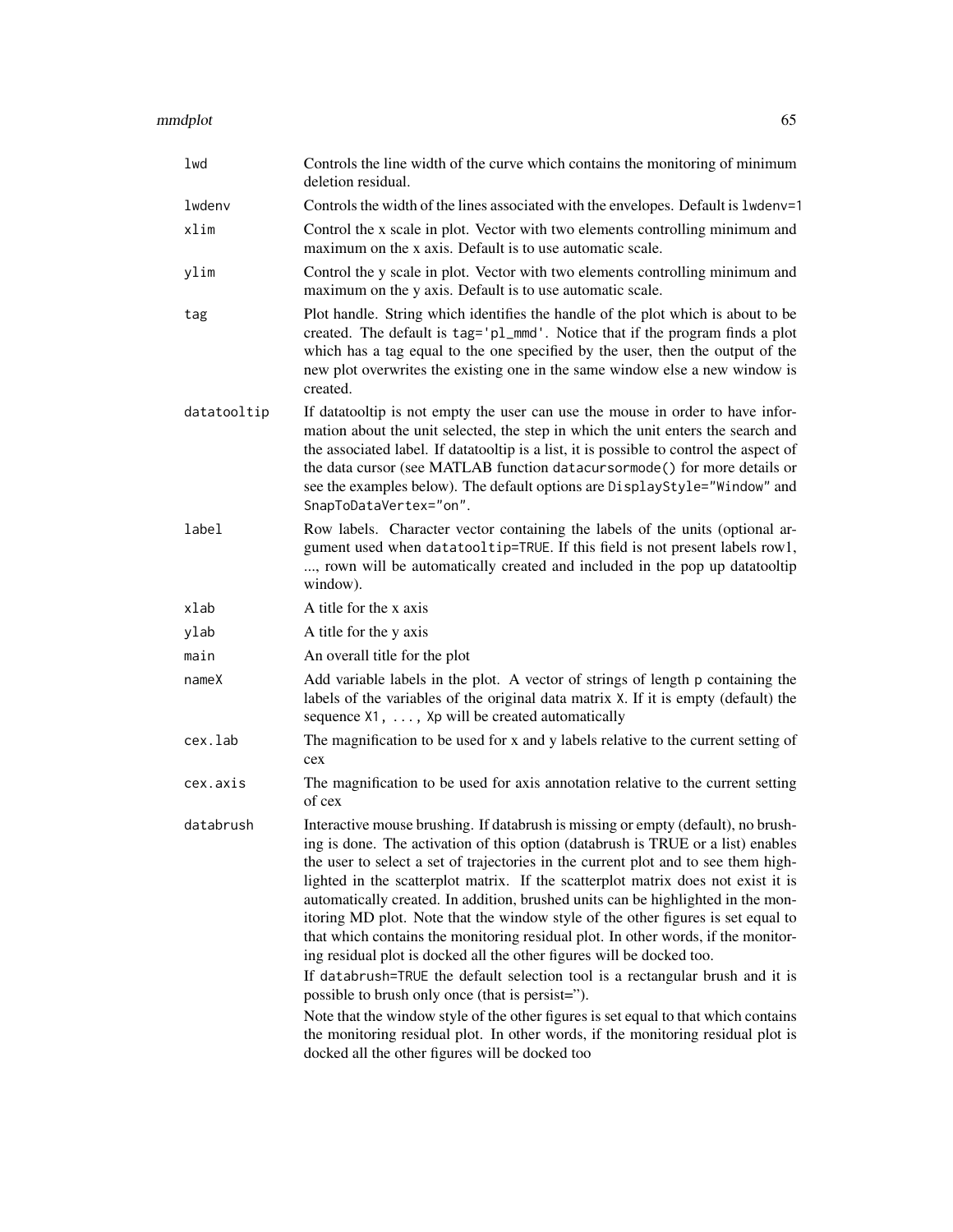|       | If databrush=TRUE the default selection tool is a rectangular brush and it is<br>possible to brush only once (that is persist=").                                                                                                                                                                                                                                                                                                                                                                                                                                      |
|-------|------------------------------------------------------------------------------------------------------------------------------------------------------------------------------------------------------------------------------------------------------------------------------------------------------------------------------------------------------------------------------------------------------------------------------------------------------------------------------------------------------------------------------------------------------------------------|
|       | If databrush= $list()$ , it is possible to use all optional arguments of the<br>MATLAB function selectdataFS() and the following optional arguments:                                                                                                                                                                                                                                                                                                                                                                                                                   |
|       | • persist: This option can be an empty value or a character containing<br>'on' or 'off'. The default value is persist="", that is brushing is al-<br>lowed only once. If persist="on" or persis="off" brushing can be done<br>as many time as the user requires. If persist='on' then the unit(s) cur-<br>rently brushed are added to those previously brushed. It is possible, every<br>time a new brushing is done, to use a different color for the brushed units.<br>If persist='off' every time a new brush is performed units previously<br>brushed are removed. |
|       | • labeladd: add labels of brushed units in the scatterplot matrix. If this<br>option is '1', we label the units of the last selected group with the unit row<br>index in the matrix X. The default value is labeladd=", i.e. no label is added.                                                                                                                                                                                                                                                                                                                        |
| trace | Whether to print intermediate results. Default is trace=FALSE.                                                                                                                                                                                                                                                                                                                                                                                                                                                                                                         |
| .     | potential further arguments passed to lower level functions.                                                                                                                                                                                                                                                                                                                                                                                                                                                                                                           |

# Value

none

# Author(s)

FSDA team, <valentin.todorov@chello.at>

# References

Atkinson and Riani (2000), Robust Diagnostic Regression Analysis, Springer Verlag, New York.

# Examples

```
## Not run:
data(hbk, package="robustbase")
(out <- fsmult(hbk[,1:3], monitoring=TRUE))
mmdplot(out)
```
## End(Not run)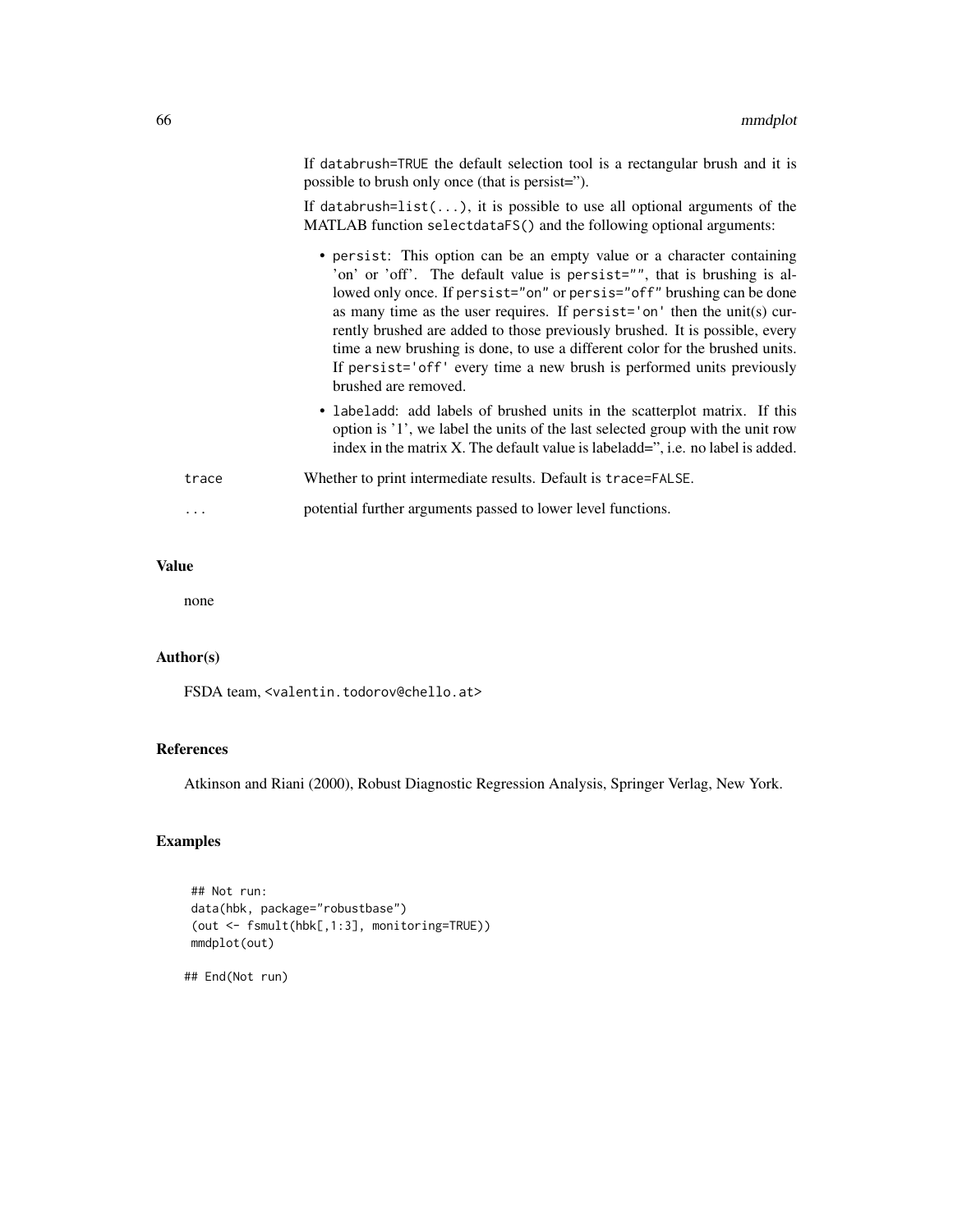# Description

Plots the trajectories of minimum Mahalanobis distances from different starting points

### Usage

```
mmdrsplot(
  out,
  quant = c(0.01, 0.5, 0.99),
  envm,
  lwd,
  lwdenv,
  xlim,
 ylim,
  tag,
  datatooltip,
  label,
  xlab,
 ylab,
  envlab = TRUE,main,
 nameX,
  cex.lab,
  cex.axis,
  databrush,
  scaled = FALSE,
  trace = FALSE,
  ...
)
```
### Arguments

out An object of S3 class [fsmmmdrs.object](#page-18-0) returned by [fsmmmdrs](#page-15-0) - a list containing the following elements:

- mmdrs = a matrix of size (n-ninit)-by-(nsimul+1) containing the monitoring of minimum Mahalanobis distance in each step of the forward search for each of the nsimul random starts. The first column of mmdrs must contain the forward search index. This matrix can be created using function [fsmmmdrs](#page-15-0).
- BBrs = 3D array of size n-by-n-(init)-by-nsimul containing units forming subset for rach random start. This field is necessary if datatooltip is true or databrush is not empty.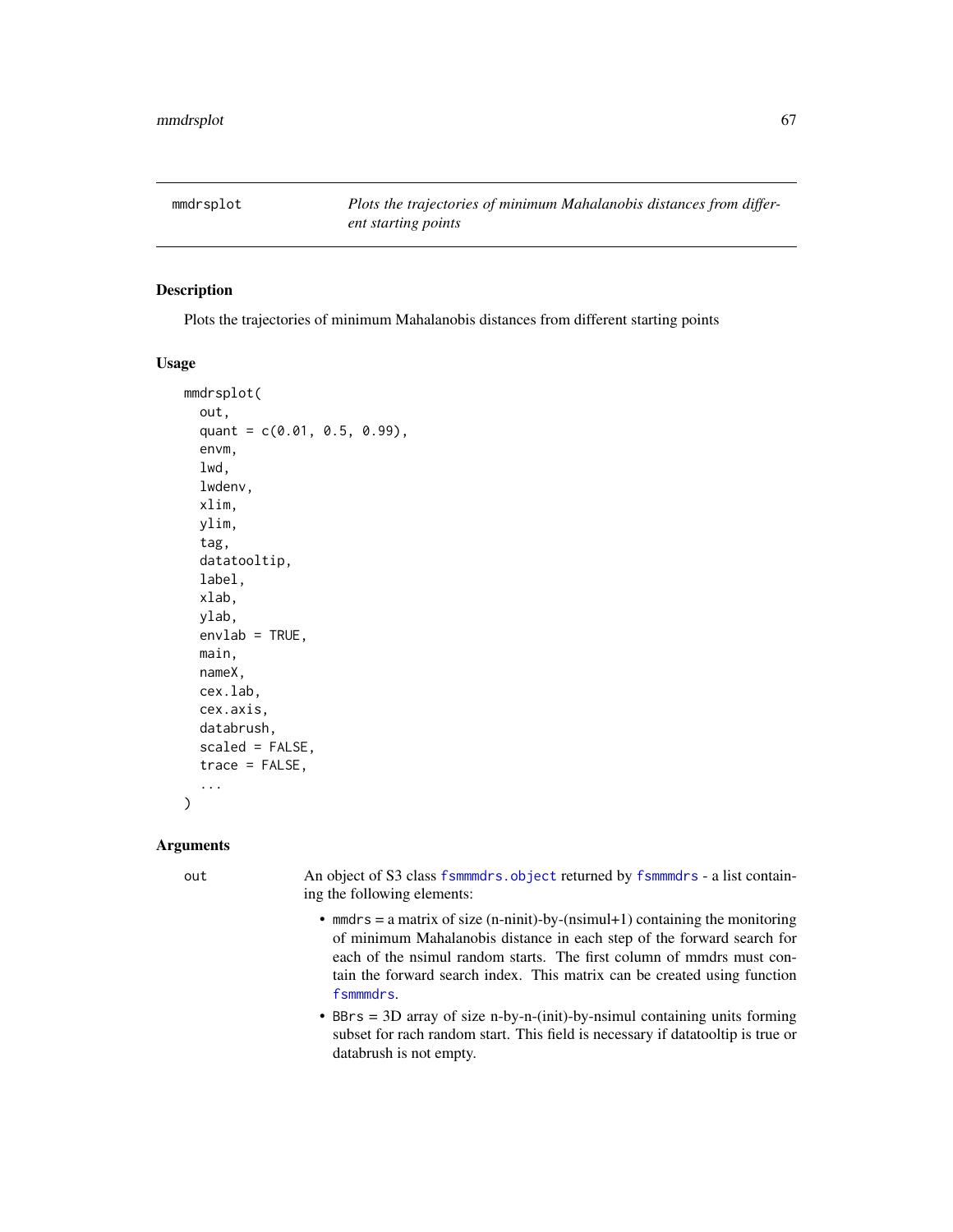|             | $\bullet$ X = n-by-v matrix containing the original data matrix. This field is necessary<br>if datatooltip is true or databrush is not empty.                                                                                                                                                                                                                                                                                                       |
|-------------|-----------------------------------------------------------------------------------------------------------------------------------------------------------------------------------------------------------------------------------------------------------------------------------------------------------------------------------------------------------------------------------------------------------------------------------------------------|
| quant       | Quantiles for which envelopes have to be computed. The default is to produce<br>1%, 50% and 99% envelopes. In other words the default is quant= $c(0.01, 1.00)$<br>$0.5, 0.99$ ).                                                                                                                                                                                                                                                                   |
| envm        | Sample size for drawing enevlopes. Specifies the size of the sample which is<br>used to superimpose the envelope. The default is to add an envelope based on<br>all the observations (size n envelope).                                                                                                                                                                                                                                             |
| lwd         | Controls the linewidth of the curve which contains the monitoring of minimum<br>deletion residual.                                                                                                                                                                                                                                                                                                                                                  |
| lwdenv      | line width: a scalar which controls the width of the lines associated with the<br>envelopes. Default is 1wdenv=1                                                                                                                                                                                                                                                                                                                                    |
| xlim        | Control the x scale in plot. Vector with two elements controlling minimum and<br>maximum on the x axis. Default is to use automatic scale.                                                                                                                                                                                                                                                                                                          |
| ylim        | Control the y scale in plot. Vector with two elements controlling minimum and<br>maximum on the y axis. Default is to use automatic scale.                                                                                                                                                                                                                                                                                                          |
| tag         | Plot handle. String which identifies the handle of the plot which is about to be<br>created. The default is tag='pl_mmdrs'. Notice that if the program finds a plot<br>which has a tag equal to the one specified by the user, then the output of the<br>new plot overwrites the existing one in the same window else a new window is<br>created.                                                                                                   |
| datatooltip | If datatooltip is not empty the user can use the mouse in order to have infor-<br>mation about the unit selected, the step in which the unit enters the search and<br>the associated label. If datatooltip is a list, it is possible to control the aspect of<br>the data cursor (see MATLAB function datacursormode () for more details or<br>see the examples below). The default options are DisplayStyle="Window" and<br>SnapToDataVertex="on". |
| label       | Row labels. Character vector containing the labels of the units (optional ar-<br>gument used when datatooltip=TRUE. If this field is not present labels row1,<br>, rown will be automatically created and included in the pop up datatooltip<br>window).                                                                                                                                                                                            |
| xlab        | A title for the x axis                                                                                                                                                                                                                                                                                                                                                                                                                              |
| ylab        | A title for the y axis                                                                                                                                                                                                                                                                                                                                                                                                                              |
| envlab      | wheather to label the envelopes. If envlab is true (default) labels of the confi-<br>dence envelopes which are used are added on the y axis.                                                                                                                                                                                                                                                                                                        |
| main        | An overall title for the plot                                                                                                                                                                                                                                                                                                                                                                                                                       |
| nameX       | Add variable labels in the plot. A vector of strings of length p containing the<br>labels of the variables of the original data matrix X. If it is empty (default) the<br>sequence X1, , Xp will be created automatically                                                                                                                                                                                                                           |
| cex.lab     | The magnification to be used for x and y labels relative to the current setting of<br>cex                                                                                                                                                                                                                                                                                                                                                           |
| cex.axis    | The magnification to be used for axis annotation relative to the current setting<br>of cex                                                                                                                                                                                                                                                                                                                                                          |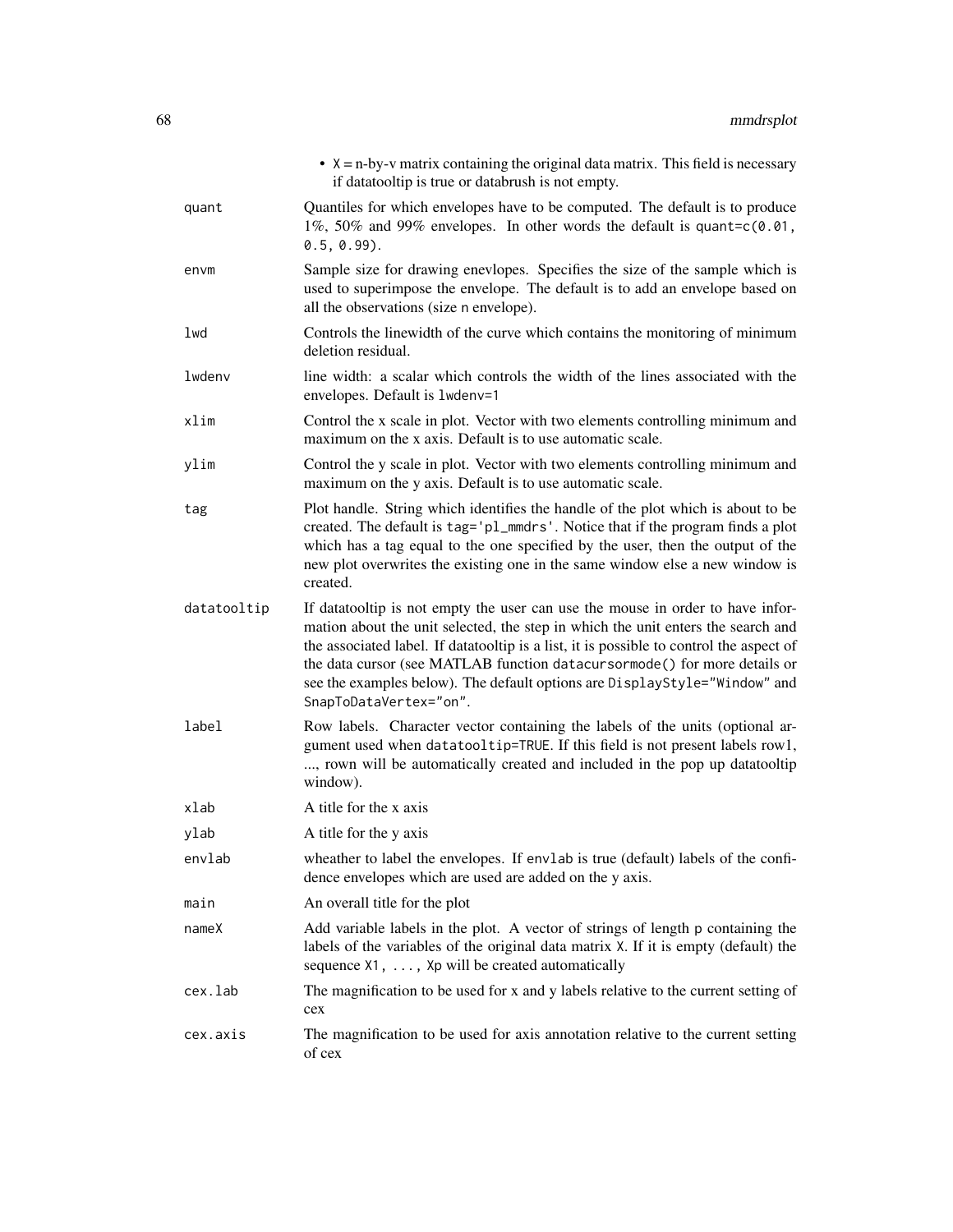| databrush | Interactive mouse brushing. If databrush is missing or empty (default), no brush-<br>ing is done. The activation of this option (databrush is TRUE or a list) enables<br>the user to select a set of trajectories in the current plot and to see them high-<br>lighted in the scatterplot matrix. If the scatterplot matrix does not exist it is<br>automatically created. In addition, brushed units can be highlighted in the mon-<br>itoring MD plot. Note that the window style of the other figures is set equal to<br>that which contains the monitoring residual plot. In other words, if the monitor-<br>ing residual plot is docked all the other figures will be docked too.<br>If databrush=TRUE the default selection tool is a rectangular brush and it is<br>possible to brush only once (that is persist=").<br>Note that the window style of the other figures is set equal to that which contains<br>the monitoring residual plot. In other words, if the monitoring residual plot is<br>docked all the other figures will be docked too |
|-----------|-----------------------------------------------------------------------------------------------------------------------------------------------------------------------------------------------------------------------------------------------------------------------------------------------------------------------------------------------------------------------------------------------------------------------------------------------------------------------------------------------------------------------------------------------------------------------------------------------------------------------------------------------------------------------------------------------------------------------------------------------------------------------------------------------------------------------------------------------------------------------------------------------------------------------------------------------------------------------------------------------------------------------------------------------------------|
|           | If databrush=TRUE the default selection tool is a rectangular brush and it is<br>possible to brush only once (that is persist=").                                                                                                                                                                                                                                                                                                                                                                                                                                                                                                                                                                                                                                                                                                                                                                                                                                                                                                                         |
|           | If databrush= $list()$ , it is possible to use all optional arguments of the<br>MATLAB function selectdataFS() and the following optional arguments:                                                                                                                                                                                                                                                                                                                                                                                                                                                                                                                                                                                                                                                                                                                                                                                                                                                                                                      |
|           | 1. persist. Persist is an empty value or a character containing 'on' or 'off'.<br>The default value is persist="", that is brushing is allowed only once. If<br>persist="on" or persis="off" brushing can be done as many time as<br>the user requires. If persist='on' then the unit(s) currently brushed are<br>added to those previously brushed. It is possible, every time a new brushing<br>is done, to use a different color for the brushed units. If persist='off'<br>every time a new brush is performed units previously brushed are removed.                                                                                                                                                                                                                                                                                                                                                                                                                                                                                                  |
| scaled    | Wheather to use scaled or unscaled envelopes. If scaled=TRUE the envelopes<br>are produced for scaled Mahalanobis distances (no consistency factor is applied)<br>else the traditional consistency factor is applied. Default is scaled=FALSE                                                                                                                                                                                                                                                                                                                                                                                                                                                                                                                                                                                                                                                                                                                                                                                                             |
| trace     | Whether to print intermediate results. Default is trace=FALSE.                                                                                                                                                                                                                                                                                                                                                                                                                                                                                                                                                                                                                                                                                                                                                                                                                                                                                                                                                                                            |
| .         | potential further arguments passed to lower level functions.                                                                                                                                                                                                                                                                                                                                                                                                                                                                                                                                                                                                                                                                                                                                                                                                                                                                                                                                                                                              |

# Value

none

# Author(s)

FSDA team, <valentin.todorov@chello.at>

# References

Atkinson, A.C., Riani, M. and Cerioli, A. (2004), '*Exploring multivariate data with the forward search*, Springer Verlag, New York.

# Examples

```
## Not run:
data(hbk, package="robustbase")
out <- fsmmmdrs(hbk[,1:3])
```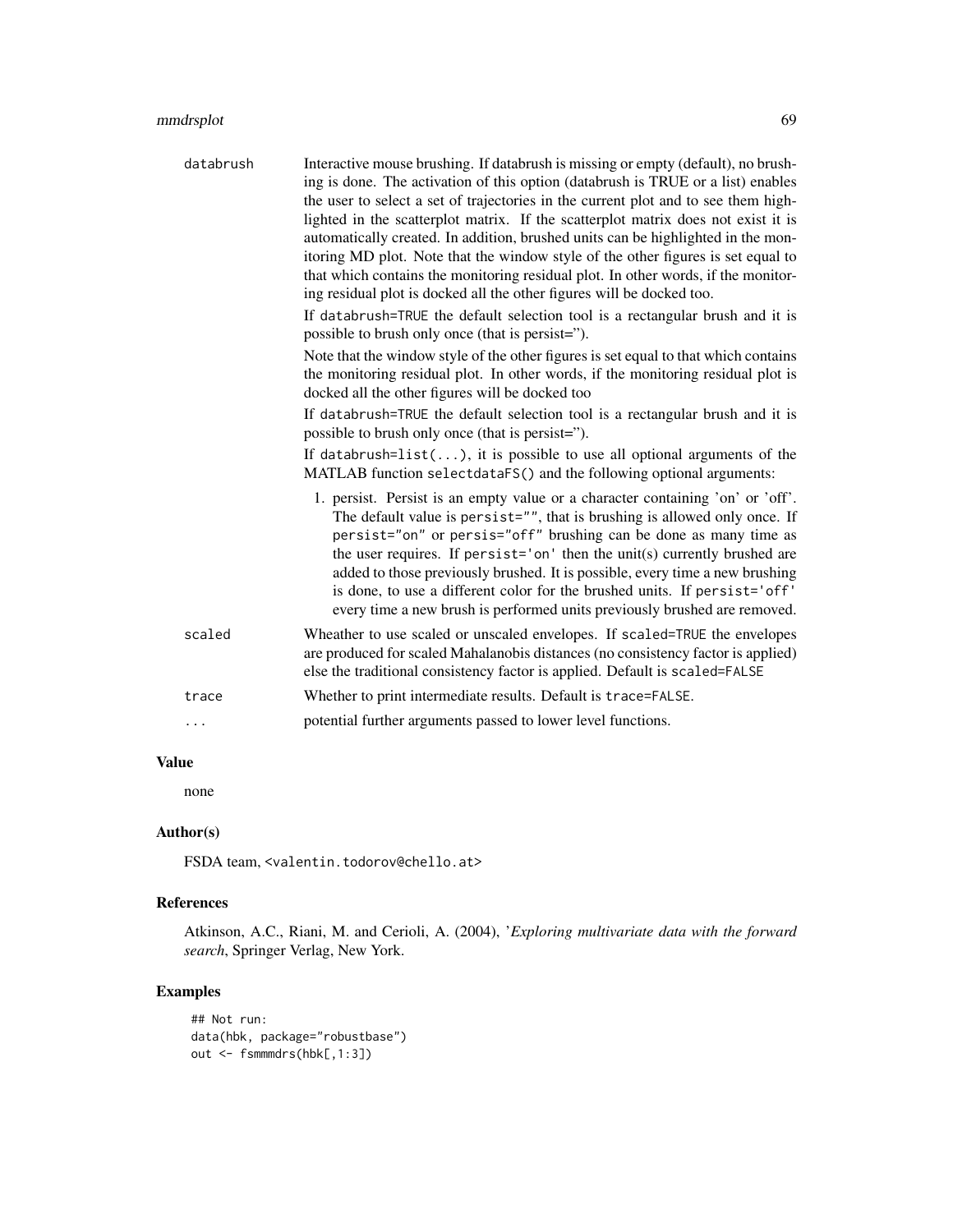70 mmmult

```
mmdrsplot(out)
```

```
## End(Not run)
```
<span id="page-69-0"></span>mmmult *Computes MM estimators in multivariate analysis with auxiliary Sscale*

# Description

Computes MM estimators in multivariate analysis with auxiliary S-scale

# Usage

```
mmmult(
 x,
 monitoring = FALSE,
 plot = FALSE,
 eff,
 conflev = 0.975,
 nocheck = FALSE,
  trace = FALSE,
  ...
)
```

| X          | An n x p data matrix (n observations and p variables). Rows of x represent<br>observations, and columns represent variables.                                                                                                                                                                                                                                                                                                                        |
|------------|-----------------------------------------------------------------------------------------------------------------------------------------------------------------------------------------------------------------------------------------------------------------------------------------------------------------------------------------------------------------------------------------------------------------------------------------------------|
|            | Missing values (NA's) and infinite values (Inf's) are allowed, since observations<br>(rows) with missing or infinite values will automatically be excluded from the<br>computations.                                                                                                                                                                                                                                                                |
| monitoring | Wheather to perform monitoring of Mahalanobis distances and other specific<br>quantities                                                                                                                                                                                                                                                                                                                                                            |
| plot       | Plots the Mahalanobis distances against index number. If plot=FALSE (default)<br>or plot=0 no plot is produced. The confidence level used to draw the confidence<br>bands for the MD is given by the input option conflev. If conflev is not specified<br>a nominal 0.975 confidence interval will be used. If plot=2 a scatter plot matrix<br>with the outliers highlighted is produced. If plot is a list it may contain the<br>following fields: |
|            | • labeladd If labeladd=1, the outliers in the spm are labelled with the unit<br>row index. The default value is labeladd="", i.e. no label is added<br>• name Y character vector containing the labels of the variables. As default<br>value, the labels which are added are Y1, Yp.                                                                                                                                                                |
| eff        | Defining the nominal efficiency (i.e. a number between 0.5 and 0.99). The<br>default value is $eff=0.95$ .                                                                                                                                                                                                                                                                                                                                          |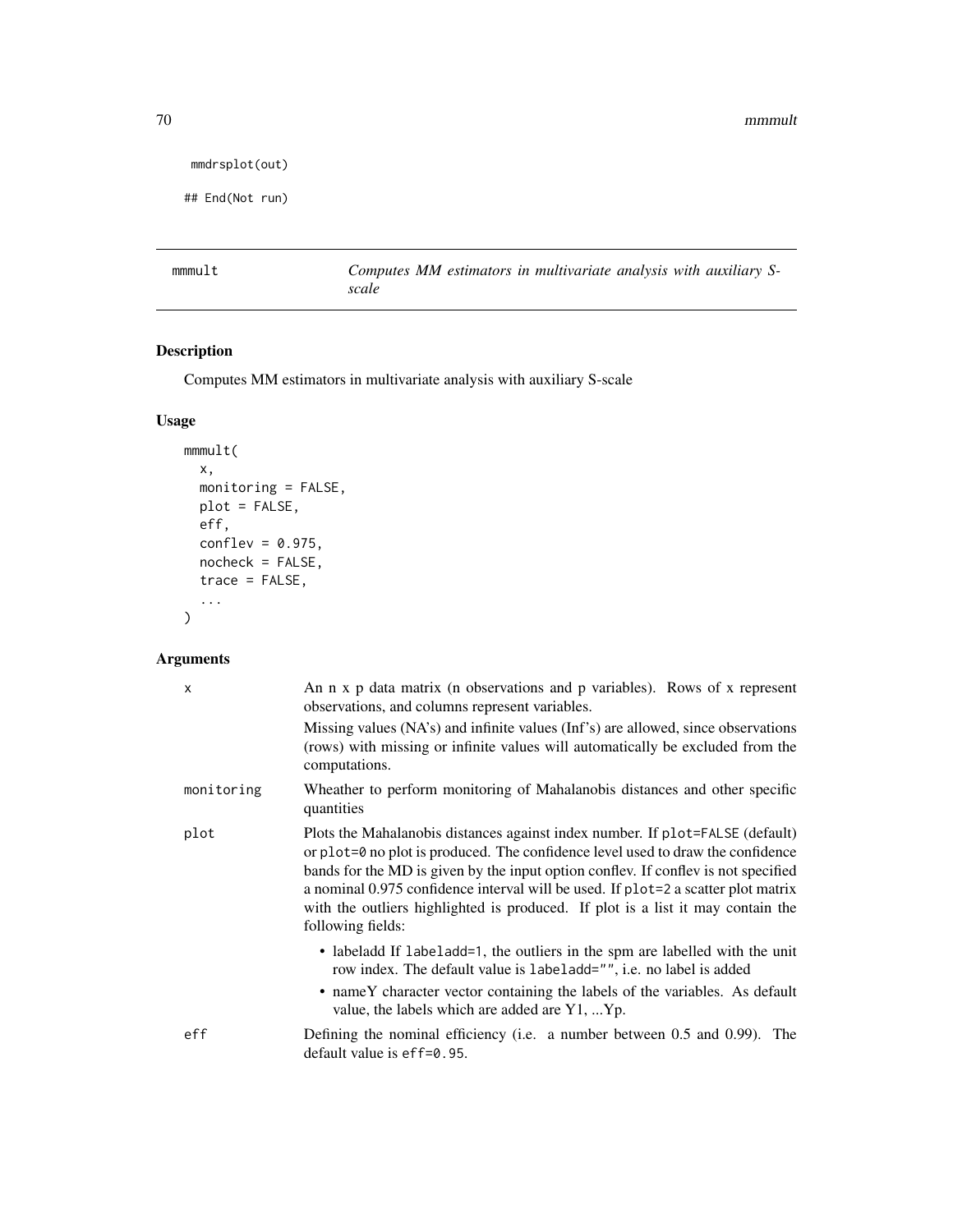### $mmmult$   $71$

| conflev   | Confidence level which is used to declare units as outliers (scalar). Usually<br>conflev=0.95, conflev=0.975 or conflev=0.99 (individual alpha) conflev=1-0.05/n,<br>conflev=1-0.025/n or conflev=1-0.01/n (simultaneous alpha). Default value<br>is convley= $0.975$ . |
|-----------|-------------------------------------------------------------------------------------------------------------------------------------------------------------------------------------------------------------------------------------------------------------------------|
| nocheck   | It controls whether to perform checks on matrix Y. If nocheck=TRUE, no check<br>is performed.                                                                                                                                                                           |
| trace     | Whether to print intermediate results. Default is trace=FALSE.                                                                                                                                                                                                          |
| $\ddotsc$ | potential further arguments passed to lower level functions.                                                                                                                                                                                                            |

# Details

This function follows the lines of MATLAB/R code developed during the years by many authors. For more details see http://www.econ.kuleuven.be/public/NDBAE06/programs/ and the R package [CovMMest](#page-0-0) The core of these routines, e.g. the resampling approach, however, has been completely redesigned, with considerable increase of the computational performance.

### Value

Depending on the input parameter monitoring, one of the following objects will be returned:

- 1. [mmmult.object](#page-71-0)
- 2. [mmmulteda.object](#page-72-0)

## Author(s)

FSDA team, <valentin.todorov@chello.at>

# References

Maronna, R.A., Martin D. and Yohai V.J. (2006), Robust Statistics, Theory and Methods, Wiley, New York.

# Examples

```
## Not run:
data(hbk, package="robustbase")
(out < - mmmult(hbk[, 1:3])class(out)
summary(out)
## Generate contaminated data (200,3)
n <- 200
p \le -3set.seed(123456)
X <- matrix(rnorm(n*p), nrow=n)
Xcont <- X
Xcont[1:5, ] <- Xcont[1:5,] + 3
out1 <- mmmult(Xcont, trace=TRUE) # no plots (plot defaults to FALSE)
```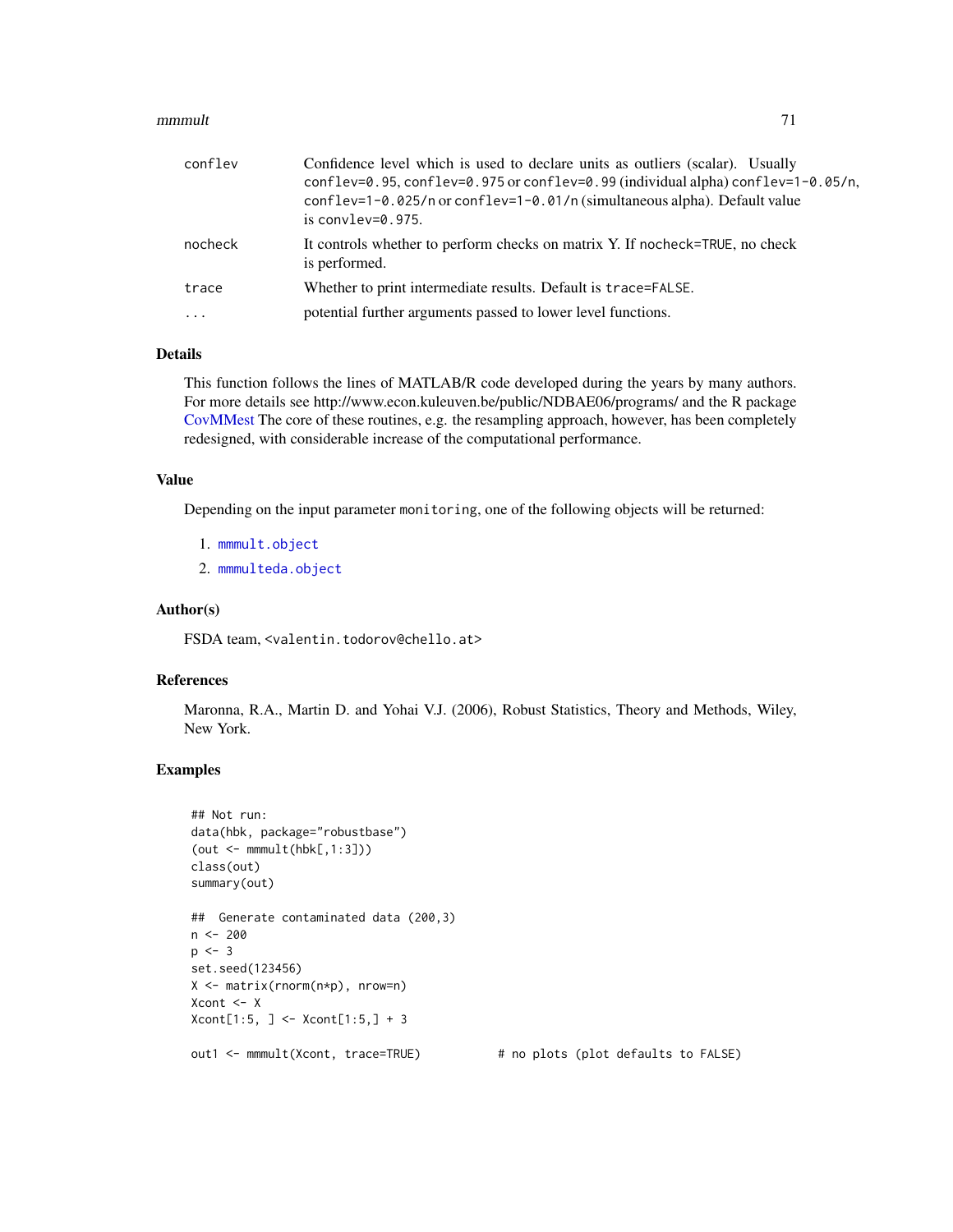```
names(out1)
## plot=TRUE - generates: (1) a plot of Mahalanobis distances against
## index number. The confidence level used to draw the confidence bands for
## the MD is given by the input option conflev. If conflev is
      not specified a nominal 0.975 confidence interval will be used and
## (2) a scatter plot matrix with the outliers highlighted.
(out1 <- mmmult(Xcont, trace=TRUE, plot=TRUE))
## plots is a list: the spm shows the labels of the outliers.
(out1 <- mmmult(Xcont, trace=TRUE, plot=list(labeladd="1")))
## plots is a list: the spm uses the variable names provided by 'nameY'.
(out1 <- mmmult(Xcont, trace=TRUE, plot=list(nameY=c("A", "B", "C"))))
## mmmult() with monitoring
(out2 <- mmmult(Xcont, monitoring=TRUE, trace=TRUE))
names(out2)
## Forgery Swiss banknotes examples.
data(swissbanknotes)
(out1 <- mmmult(swissbanknotes[101:200,], plot=TRUE))
(out1 <- mmmult(swissbanknotes[101:200,], plot=list(labeladd="1")))
## End(Not run)
```
<span id="page-71-0"></span>mmmult.object *Description of* mmmult.object *Objects*

### Description

An object of class [mmmult.object](#page-71-0) holds information about the result of a call to [mmmult](#page-69-0).

### Value

The object itself is basically a [list](#page-0-0) with the following components:

| loc      | p-by-1 vector containing MM estimate of location.                                                                           |
|----------|-----------------------------------------------------------------------------------------------------------------------------|
| shape    | p-by-p matrix with MM estimate of the shape matrix.                                                                         |
| cov      | matrix with MM estimate of the covariance matrix. Remark: covariance =<br>auxscale $2 *$ shape.                             |
| weights  | A vector containing the estimates of the weights.                                                                           |
| outliers | A vector containing the list of the units declared as outliers using confidence<br>level specified in input scalar conflev. |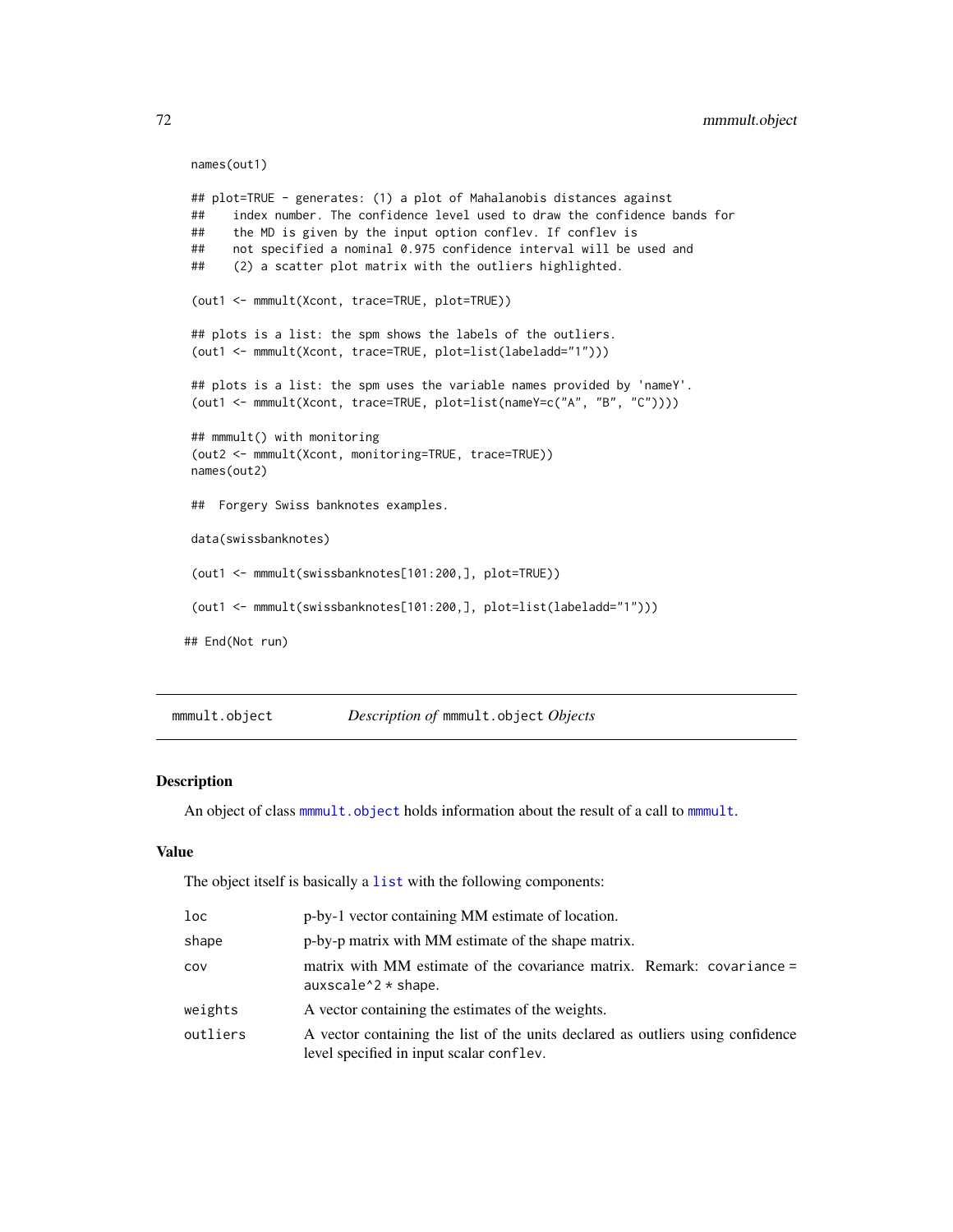| Sloc     | A vector with S estimate of location.                                                             |
|----------|---------------------------------------------------------------------------------------------------|
| Sshape   | A matrix with S estimate of the shape matrix.                                                     |
| Scov     | A matrix with S estimate of the covariance matrix.                                                |
| auxscale | S estimate of the scale.                                                                          |
| md       | n-by-1 vector containing the estimates of the robust Mahalanobis distances (in<br>squared units). |
| conflev  | Confidence level that was used to declare outliers.                                               |
| χ        | the data matrix X                                                                                 |

The object has class "mmmult".

## Examples

```
## Not run:
data(hbk, package="robustbase")
(out < - mmmult(hbk[, 1:3])class(out)
summary(out)
```

```
## End(Not run)
```
<span id="page-72-0"></span>mmmulteda.object *Description of* mmmulteda.object *Objects*

# Description

An object of class [mmmulteda.object](#page-72-0) holds information about the result of a call to [mmmult](#page-69-0) with monitoring=TRUE.

### Value

| Loc       | length(eff)-by-p matrix containing MM estimate of location for each value of<br>eff.                                                                                                    |
|-----------|-----------------------------------------------------------------------------------------------------------------------------------------------------------------------------------------|
| Shape     | p-by-p-by-length(eff) 3D array containing robust estimate of the shape for each<br>value of eff. Remark: det/shapel=1.                                                                  |
| Scale     | length(eff) vector containing robust estimate of the scale for each value of eff.                                                                                                       |
| Cov       | p-by-p-by-length(eff) 3D array containing robust estimate of covariance matrix<br>for each value of eff. Note that $scale(i)^2 * shape[, i] = robust estimate$<br>of covariance matrix. |
| <b>Bs</b> | $(p+1)$ -by-length(eff) matrix containing the units forming best subset for each<br>value of eff.                                                                                       |
| MAL       | n-by-length (eff) matrix containing the estimates of the robust Mahalanobis dis-<br>tances (in squared units) for each value of eff.                                                    |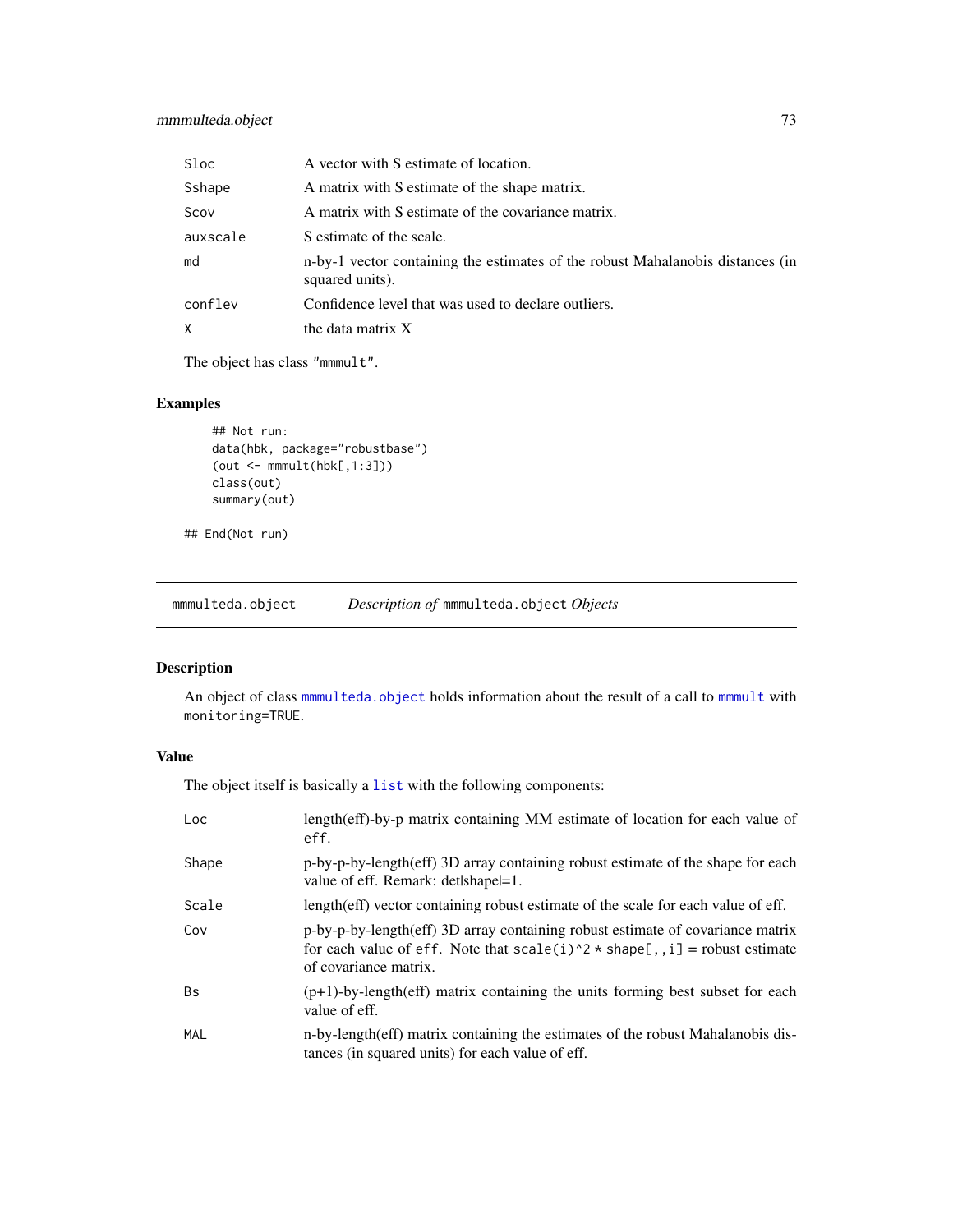| Outliers | n-by-length(eff) matrix containing flags for the outliers. Boolean matrix con-<br>taining the list of the units declared as outliers for each value of eff using confi-<br>dence level specified in input scalar conflev |
|----------|--------------------------------------------------------------------------------------------------------------------------------------------------------------------------------------------------------------------------|
| Weights  | n x length (eff) matrix containing the weights for each value of eff.                                                                                                                                                    |
| conflev  | Confidence level that was used to declare outliers.                                                                                                                                                                      |
| singsub  | Number of subsets without full rank. Notice that singsub $> 0.1$ * (number of<br>subsamples) produces a warning.                                                                                                         |
| eff      | vector which contains the values of eff which have been used.                                                                                                                                                            |
| X.       | the data matrix X.                                                                                                                                                                                                       |

The object has class "mmmulteda".

## Examples

```
## Not run:
   data(hbk, package="robustbase")
    (out <- mmmult(hbk[,1:3], monitoring=TRUE))
   class(out)
   summary(out)
```
## End(Not run)

<span id="page-73-0"></span>

| mmreg.object | Description of mmreg Objects |  |
|--------------|------------------------------|--|
|              |                              |  |

## Description

An object of class [mmreg.object](#page-73-0) holds information about the result of a call to [fsreg](#page-29-0) with method="MM".

### Value

| beta         | p-by-1 vector containing the MM estimate of regression coefficients.                                                                                                    |
|--------------|-------------------------------------------------------------------------------------------------------------------------------------------------------------------------|
| auxscale     | scalar, S estimate of the scale (or supplied external estimate of scale, if option<br>Initial Est is not empty).                                                        |
| residuals    | residuals.                                                                                                                                                              |
| fittedvalues | fitted values.                                                                                                                                                          |
| weights      | n x 1 vector. Weights assigned to each observation.                                                                                                                     |
| Sbeta        | p x 1 vector containing S estimate of regression coefficients (or supplied initial<br>external estimate of regression coefficients, if option Initial Est is not empty) |
| Ssingsub     | Number of subsets without full rank in the S preliminary part. Notice that<br>out.singsub $> 0.1$ *(number of subsamples) produces a warning.                           |
| outliers     | kx1 vector containing the list of the k units declared as outliers or NULL if the<br>sample is homogeneous.                                                             |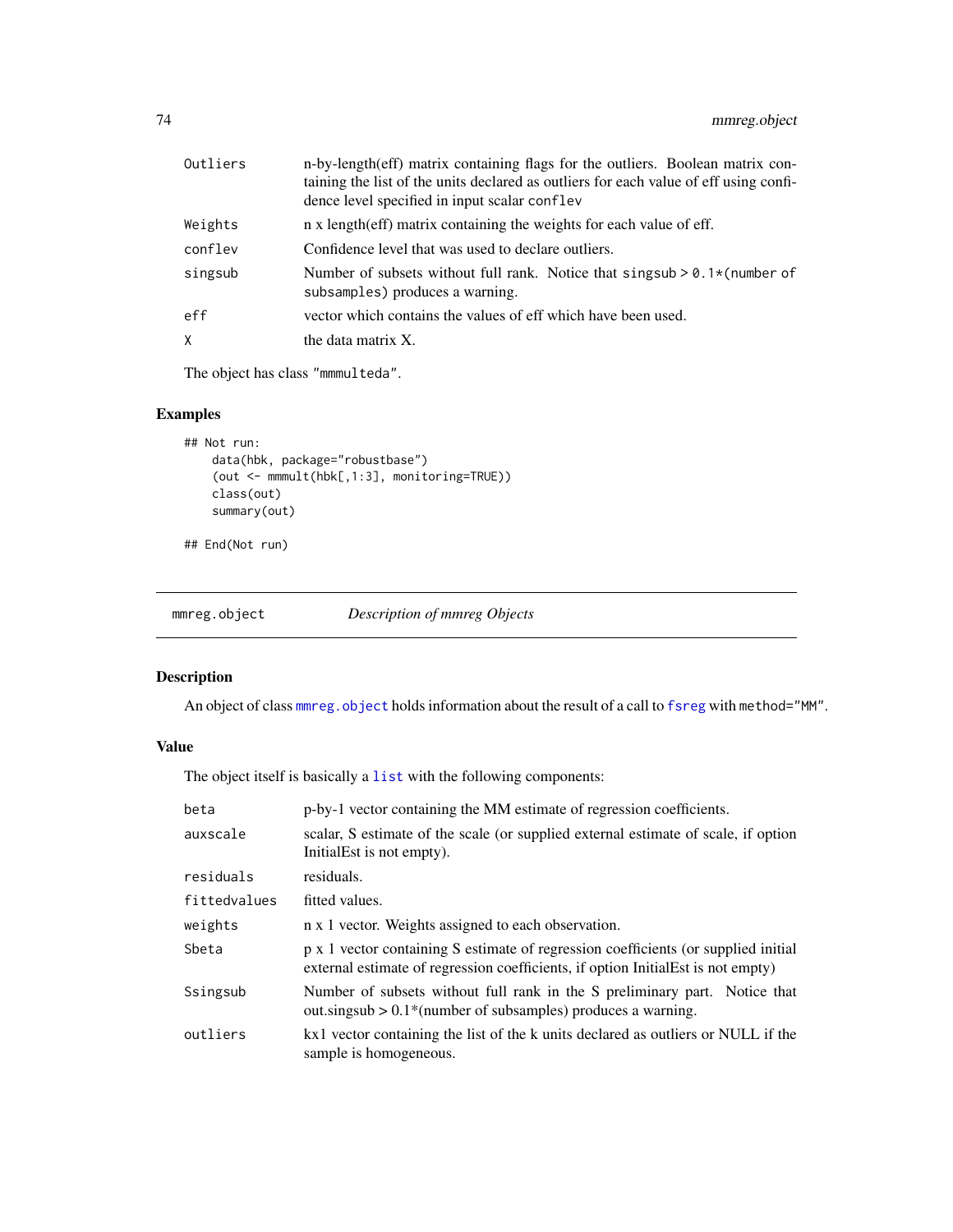| conflev      | Confidence level which is used to declare units as outliers. Usually conflev= $0.95$ ,<br>0.975, 0.99 (individual alpha) or conflev=1-0.05/n, 1-0.025/n, 1-0.01/n<br>(simultaneous alpha). Default value is 0.975                                                                                                                                                    |
|--------------|----------------------------------------------------------------------------------------------------------------------------------------------------------------------------------------------------------------------------------------------------------------------------------------------------------------------------------------------------------------------|
| rhofunc      | Specifies the rho function which has been used to weight the residuals. If a<br>different rho function is specified for S and MM loop then insted of rhofunc we<br>will have rhofuncS and rhofuncMM.                                                                                                                                                                 |
| rhofuncparam | Vector which contains the additional parameters for the specified rho function<br>which has been used. For hyperbolic rho function the value of $k = \sup CVC$ .<br>For Hampel rho function the parameters a, b and c. If a different rho func-<br>tion is specified for S and MM loop then insted of rhofuncparam we will have<br>rhofuncparamS and rhofuncparamMM. |
| X            | the data matrix X                                                                                                                                                                                                                                                                                                                                                    |
| y            | the response vector y                                                                                                                                                                                                                                                                                                                                                |

The object has class "mmreg".

## Examples

```
## Not run:
   data(hbk, package="robustbase")
   (out <- fsreg(Y~., data=hbk, method="MM"))
   class(out)
   summary(out)
## End(Not run)
```
<span id="page-74-0"></span>mmregeda.object *Description of* mmregeda *Objects*

# Description

An object of class [mmregeda.object](#page-74-0) holds information about the result of a call to [fsreg](#page-29-0) when method="MM" and monitoring=TRUE.

### Value

| auxscale   | scalar, S estimate of the scale (or supplied external estimate of scale, if option<br>Initial Est is not empty). |
|------------|------------------------------------------------------------------------------------------------------------------|
| Beta       | p x length (eff) matrix containing MM estimate of regression coefficients for<br>each value of eff.              |
| <b>RES</b> | n x length (eff) matrix containing the monitoring of scaled residuals for each<br>value of eff.                  |
| Weights    | n x length (eff) matrix containing the estimates of the weights for each value of<br>eff                         |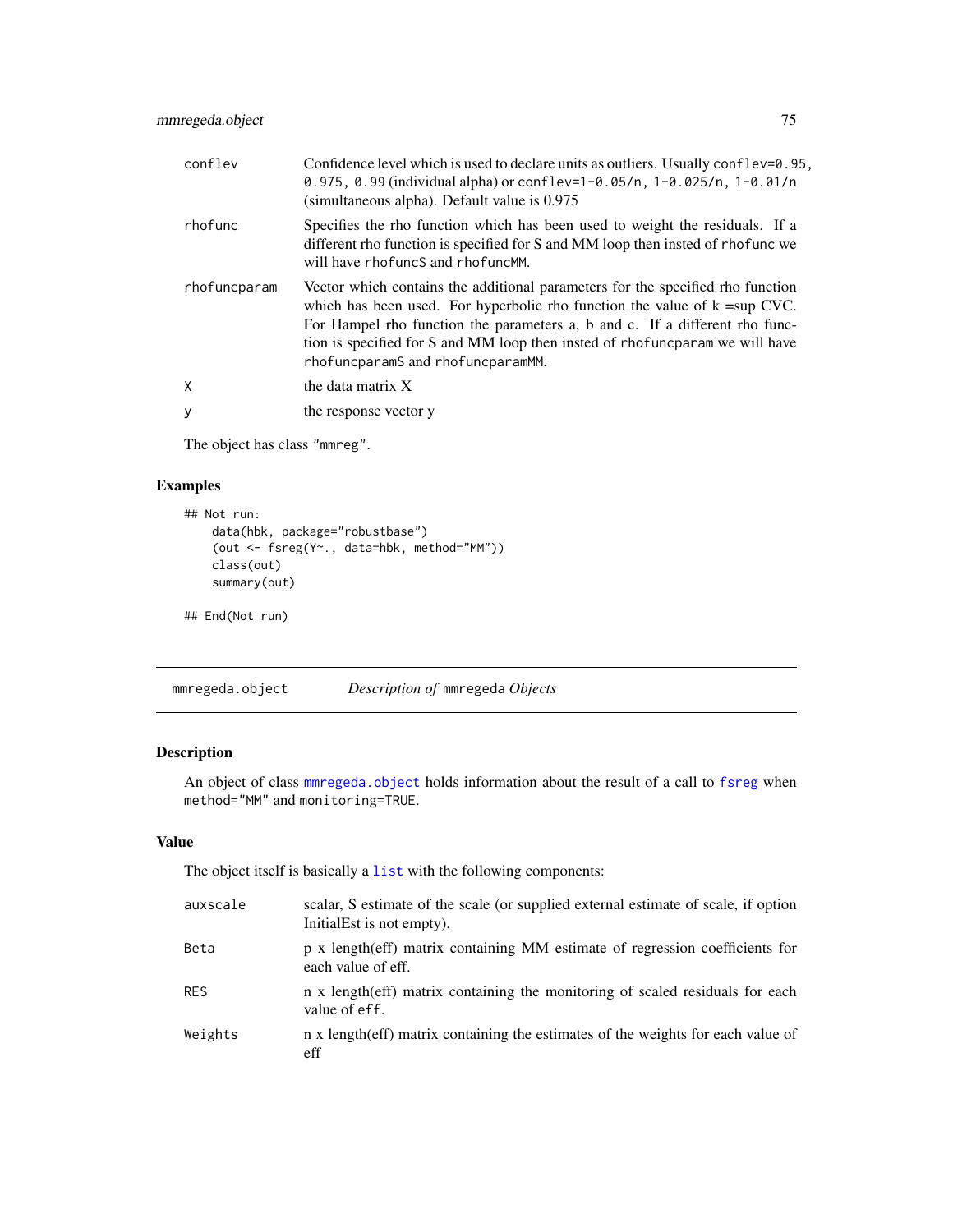| Outliers     | Boolean matrix containing the list of the units declared as outliers for each value<br>of eff using confidence level specified in input scalar conflev.                                                                 |
|--------------|-------------------------------------------------------------------------------------------------------------------------------------------------------------------------------------------------------------------------|
| conflev      | Confidence level which is used to declare units as outliers. Remark: conflev will<br>be used to draw the horizontal line (confidence band) in the plot.                                                                 |
| Ssingsub     | Number of subsets wihrout full rank. Notice that Notice that singsub $> 0.1$ <sup>*</sup> (num-<br>ber of subsamples) produces a warning                                                                                |
| rhofunc      | string identifying the rho function which has been used.                                                                                                                                                                |
| rhofuncparam | vector which contains the additional parameters for the specified rho function<br>which have been used. For hyperbolic rho function the value of $k = \sup CVC$ .<br>For Hampel rho function the parameters a, b and c. |
| eff          | vector containing the value of eff which have been used.                                                                                                                                                                |
| X            | the data matrix X                                                                                                                                                                                                       |
| y            | the response vector y                                                                                                                                                                                                   |

The object has class "mmregeda".

### Examples

```
## Not run:
   data(hbk, package="robustbase")
    (out <- fsreg(Y~., data=hbk, method="MM", monitoring=TRUE))
   class(out)
   summary(out)
## End(Not run)
```
<span id="page-75-0"></span>MMregeda\_control *Creates an* MMregeda\_control *object*

## Description

Creates an object of class MMregeda\_control to be used with the fsreg() function, containing various control parameters.

## Usage

```
MMregeda_control(intercept = TRUE, InitialEst, Soptions, eff, effshape,
refsteps = 3, tol = 1e-07, conflev, nocheck = FALSE, plot = FALSE)
```

| intercept  | Indicator for constant term. Scalar. If intercept=TRUE, a model with constant<br>term will be fitted (default), else, no constant term will be included.                                                                                                                                                               |
|------------|------------------------------------------------------------------------------------------------------------------------------------------------------------------------------------------------------------------------------------------------------------------------------------------------------------------------|
| InitialEst | Starting values of the MM-estimator, a list with the fiollowing elements: loc,<br>a \$p x 1\$ vector, location vector estimate and scale, a scaler, estimate of the<br>scale. If empty (default) the program will use S estimators. In this last case it is<br>possible to specify the options given in function Sreg. |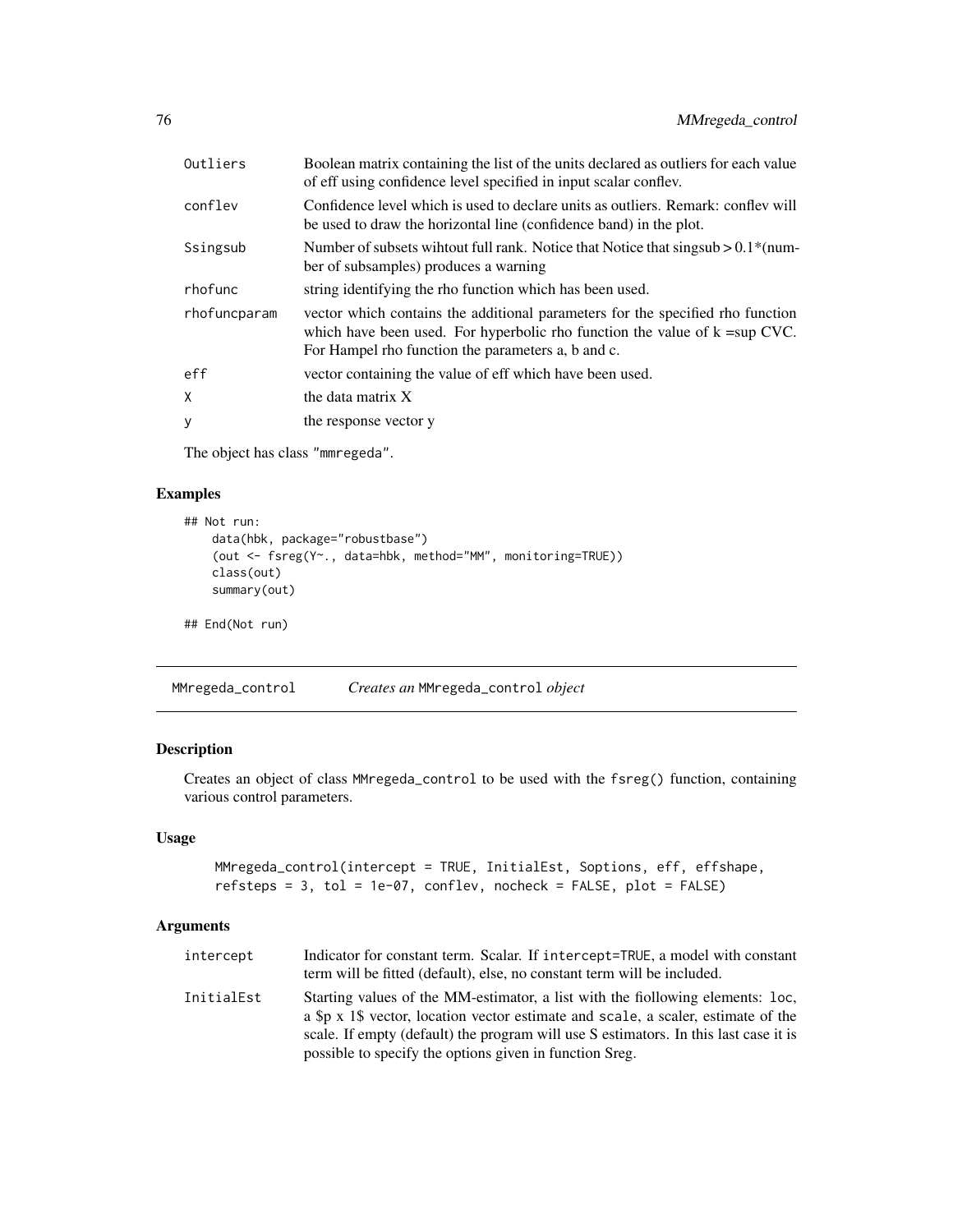| Soptions | Options to pass to Sreg, an Sreg_control object.                                                                                                                                                                                                                                                                                                          |
|----------|-----------------------------------------------------------------------------------------------------------------------------------------------------------------------------------------------------------------------------------------------------------------------------------------------------------------------------------------------------------|
|          | The options are: Srhofunc, Snsamp, Srefsteps, Sreftol, Srefstepsbestr, Sreftolbe-<br>str, Sminsctol, Sbestr. See function Sreg_control for more details on these<br>options.                                                                                                                                                                              |
|          | It is necessary to add to the S options the letter S at the beginning. For exam-<br>ple, if you want to use the optimal rho function the supplied option is 'Srho-<br>func','optimal'. For example, if you want to use 3000 subsets, the supplied<br>option is 'Snsamp', 3000                                                                             |
| eff      | Vector defining nominal efficiency (i.e. a series of numbers between 0.5 and<br>0.99). The default value is the sequence $seq(0.5, 0.99, 0.01)$                                                                                                                                                                                                           |
| effshape | Location or scale efficiency. If effshape=1 efficiency refers to shape efficiency<br>else (default) efficiency refers to location efficiency.                                                                                                                                                                                                             |
| refsteps | Number of refining iterations in each subsample (default is refsteps=3). refsteps<br>$= 0$ means "raw-subsampling" without iterations.                                                                                                                                                                                                                    |
| tol      | Scalar controlling tolerance in the MM loop. The default value is tol=1e-6.                                                                                                                                                                                                                                                                               |
| conflev  | Confidence level which is used to declare units as outliers. Usually conflev=0.95,<br>0.975, 0.99 (individual alpha) or conflev=1-0.05/n, 1-0.025/n, 1-0.01/n (simul-<br>taneous alpha). Default value is 0.975                                                                                                                                           |
| nocheck  | Check input arguments, scalar. If nocheck=TRUE no check is performed on ma-<br>trix y and matrix X. Notice that y and X are left unchanged. In other words the ad-<br>ditional column of ones for the intercept is not added. As default nocheck=FALSE.                                                                                                   |
| plot     | Plot on the screen. Scalar. If plots=TRUE the plot of minimum deletion resid-<br>ual with envelopes based on n observations and the scatterplot matrix with the<br>outliers highlighted is produced. If plots=2 the user can also monitor the inter-<br>mediate plots based on envelope superimposition. If plots=FALSE (default) no<br>plot is produced. |

Creates an object of class MMregeda\_control to be used with the fsreg() function, containing various control parameters.

### Value

An object of class "MMregeda\_control" which is basically a [list](#page-0-0) with components the input arguments of the function mapped accordingly to the corresponding Matlab function.

# Author(s)

FSDA team

# See Also

See Also as [FSR\\_control](#page-40-0), [Sreg\\_control](#page-104-0), [MMreg\\_control](#page-77-0) and [LXS\\_control](#page-50-0)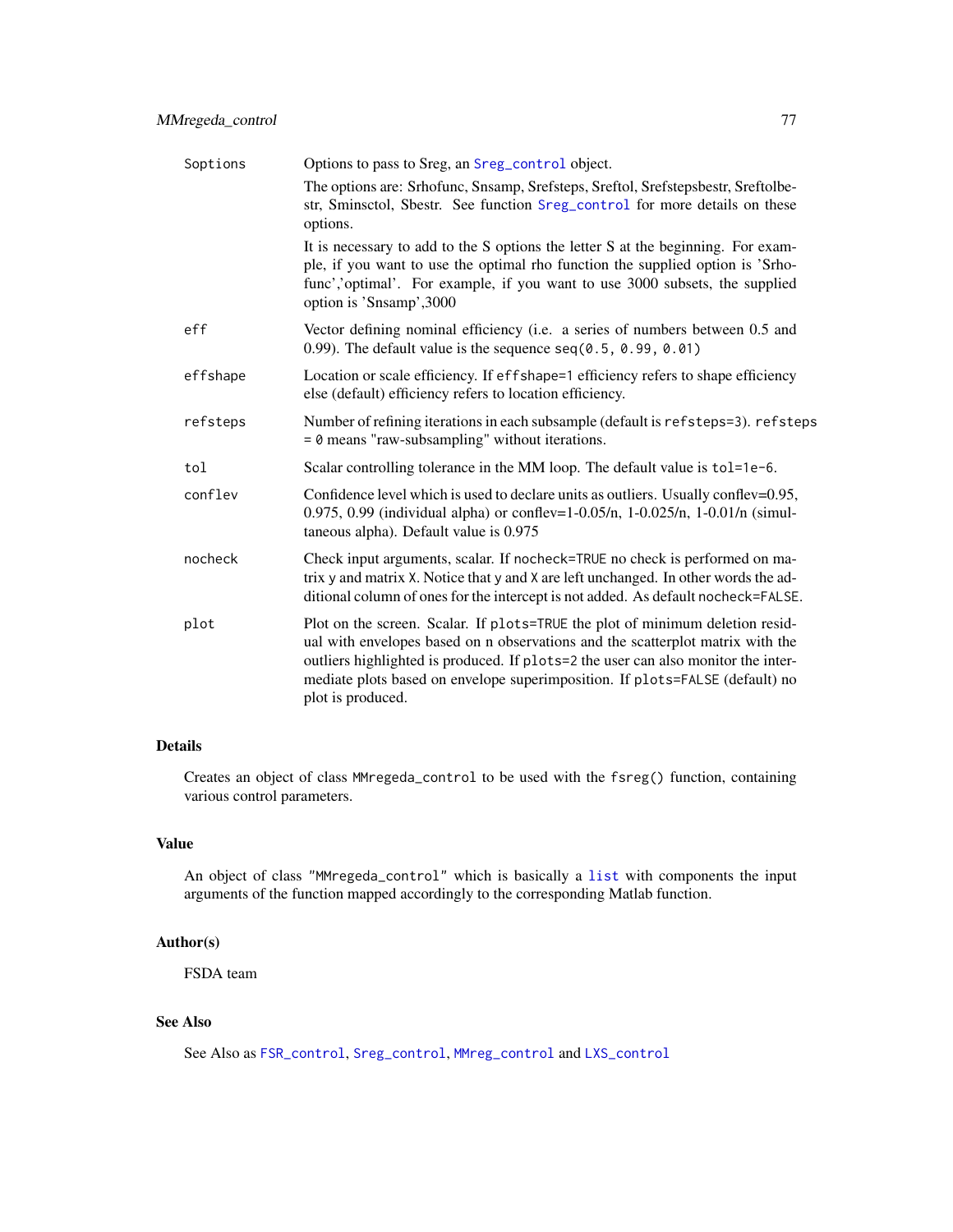## Examples

```
## Not run:
data(hbk, package="robustbase")
(out <- fsreg(Y~., data=hbk, method="MM", monitoring=TRUE,
   control=MMregeda_control(eff=seq(0.75, 0.99, 0.01))))
## End(Not run)
```
<span id="page-77-0"></span>MMreg\_control *Creates an* MMreg\_control *object*

## Description

Creates an object of class MMreg\_control to be used with the fsreg() function, containing various control parameters for calling the MATLAB function MMreg().

### Usage

```
MMreg_control(intercept = TRUE, InitialEst, Soptions, eff, effshape,
    rhofunc = c("bisquare", "optimal", "hyperbolic", "hampel"), rhofuncparam,
   refsteps = 3, tol = 1e-07, conflev,msg = TRUE, nocheck = FALSE, plot = FALSE)
```

| intercept  | Indicator for constant term. Scalar. If intercept=TRUE, a model with constant<br>term will be fitted (default), else, no constant term will be included.                                                                                                                                                               |
|------------|------------------------------------------------------------------------------------------------------------------------------------------------------------------------------------------------------------------------------------------------------------------------------------------------------------------------|
| InitialEst | Starting values of the MM-estimator, a list with the fiollowing elements: loc,<br>a \$p x 1\$ vector, location vector estimate and scale, a scaler, estimate of the<br>scale. If empty (default) the program will use S estimators. In this last case it is<br>possible to specify the options given in function Sreg. |
| Soptions   | Options to pass to Sreg, an Sreg_control object.                                                                                                                                                                                                                                                                       |
|            | The options are: Srhofunc, Snsamp, Srefsteps, Sreftol, Srefstepsbestr, Sreftolbe-<br>str, Sminsctol, Sbestr. See function Sreg_control for more details on these<br>options.                                                                                                                                           |
|            | It is necessary to add to the S options the letter S at the beginning. For exam-<br>ple, if you want to use the optimal rho function the supplied option is 'Srho-<br>func','optimal'. For example, if you want to use 3000 subsets, the supplied<br>option is 'Snsamp', 3000                                          |
| eff        | Scalar defining nominal efficiency (i.e. a number between 0.5 and 0.99). The<br>default value is 0.95.                                                                                                                                                                                                                 |
| effshape   | Location or scale efficiency. If effshape=1 efficiency refers to shape efficiency<br>else (default) efficiency refers to location efficiency.                                                                                                                                                                          |
| rhofunc    | Specifies the rho function which must be used to weight the residuals. Possible<br>values are 'bisquare' 'optimal' 'hyperbolic' 'hampel'.                                                                                                                                                                              |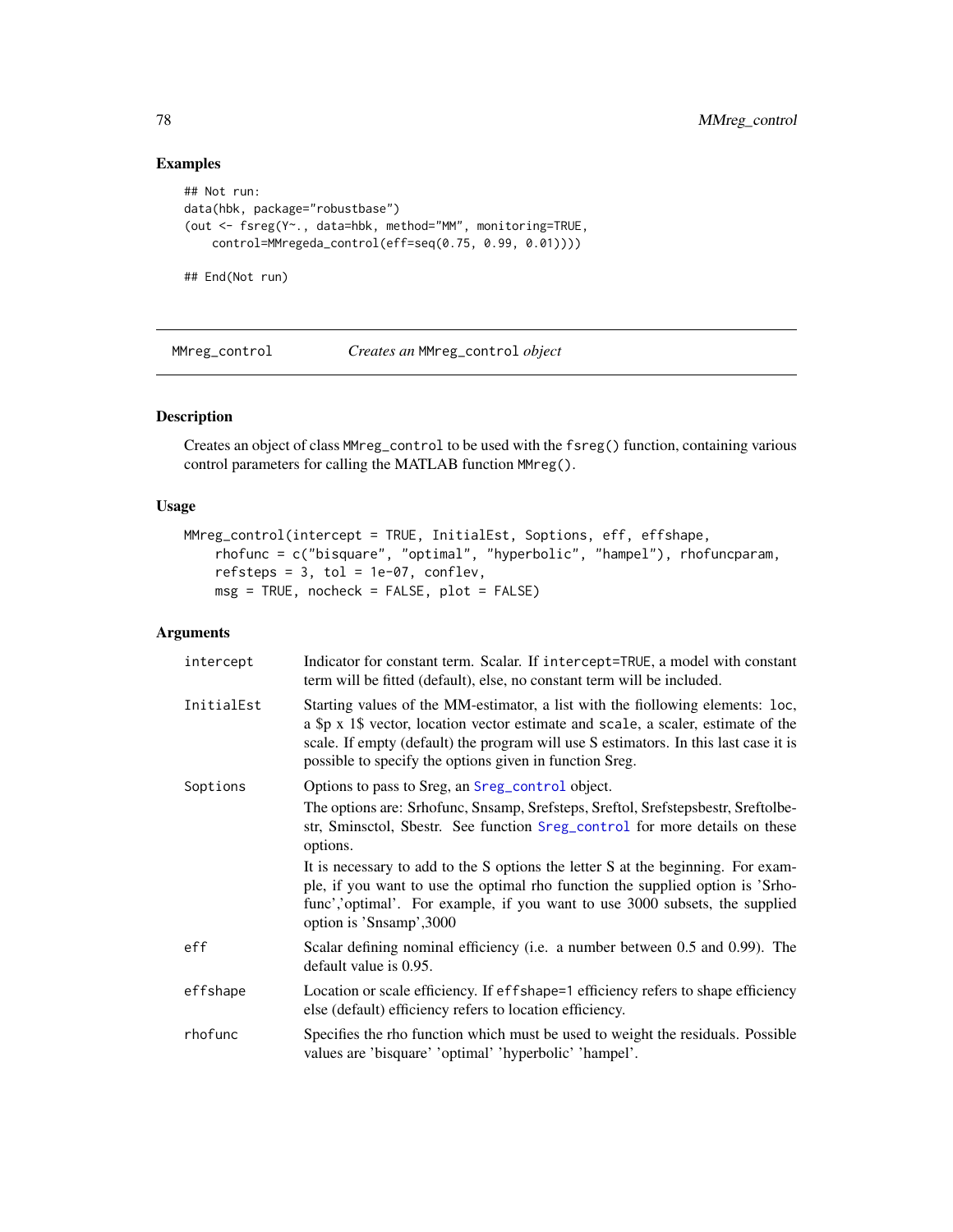|              | 1. 'bisquare' uses Tukey's rho and psi functions. See TBrho and TBpsi.<br>2. 'optimal' uses optimal rho and psi functions. See OPTrho and OPTpsi.                                                                                                                                                                                                         |
|--------------|-----------------------------------------------------------------------------------------------------------------------------------------------------------------------------------------------------------------------------------------------------------------------------------------------------------------------------------------------------------|
|              | 3. 'hyperbolic' uses hyperbolic rho and psi functions. See HYPrho and HYPpsi.                                                                                                                                                                                                                                                                             |
|              | 4. 'hampel' uses Hampel rho and psi functions. See HArho and HApsi.                                                                                                                                                                                                                                                                                       |
|              | The default is 'bisquare'.                                                                                                                                                                                                                                                                                                                                |
| rhofuncparam | Additional parameters for the specified rho function. For hyperbolic rho func-<br>tion it is possible to set up the value of $k = \sup CVC$ (the default value of k is<br>$4.5$ ).                                                                                                                                                                        |
|              | For Hampel rho function it is possible to define parameters a, b and c (the default<br>values are $a=2$ , $b=4$ , $c=8$ )                                                                                                                                                                                                                                 |
| refsteps     | Number of refining iterations in each subsample (default is refsteps=3). refsteps<br>$= 0$ means "raw-subsampling" without iterations.                                                                                                                                                                                                                    |
| tol          | Scalar controlling tolerance in the MM loop. The default value is tol=1e-6                                                                                                                                                                                                                                                                                |
| conflev      | Confidence level which is used to declare units as outliers. Usually conflev=0.95,<br>0.975, 0.99 (individual alpha) or conflev=1-0.05/n, 1-0.025/n, 1-0.01/n (simul-<br>taneous alpha). Default value is 0.975                                                                                                                                           |
| msg          | Controls whether to display or not messages on the screen If msg==1 (default)<br>messages are displayed on the screen about step in which signal took place else<br>no message is displayed on the screen.                                                                                                                                                |
| nocheck      | Check input arguments, scalar. If nocheck=TRUE no check is performed on ma-<br>trix y and matrix X. Notice that y and X are left unchanged. In other words the ad-<br>ditional column of ones for the intercept is not added. As default nocheck=FALSE.                                                                                                   |
| plot         | Plot on the screen. Scalar. If plots=TRUE the plot of minimum deletion resid-<br>ual with envelopes based on n observations and the scatterplot matrix with the<br>outliers highlighted is produced. If plots=2 the user can also monitor the inter-<br>mediate plots based on envelope superimposition. If plots=FALSE (default) no<br>plot is produced. |

Creates an object of class MMreg\_control to be used with the fsreg() function, containing various control parameters.

# Value

An object of class "MMreg\_control" which is basically a [list](#page-0-0) with components the input arguments of the function mapped accordingly to the corresponding Matlab function.

## Author(s)

FSDA team

# See Also

See Also as [FSR\\_control](#page-40-0), [MMreg\\_control](#page-77-0) and [LXS\\_control](#page-50-0)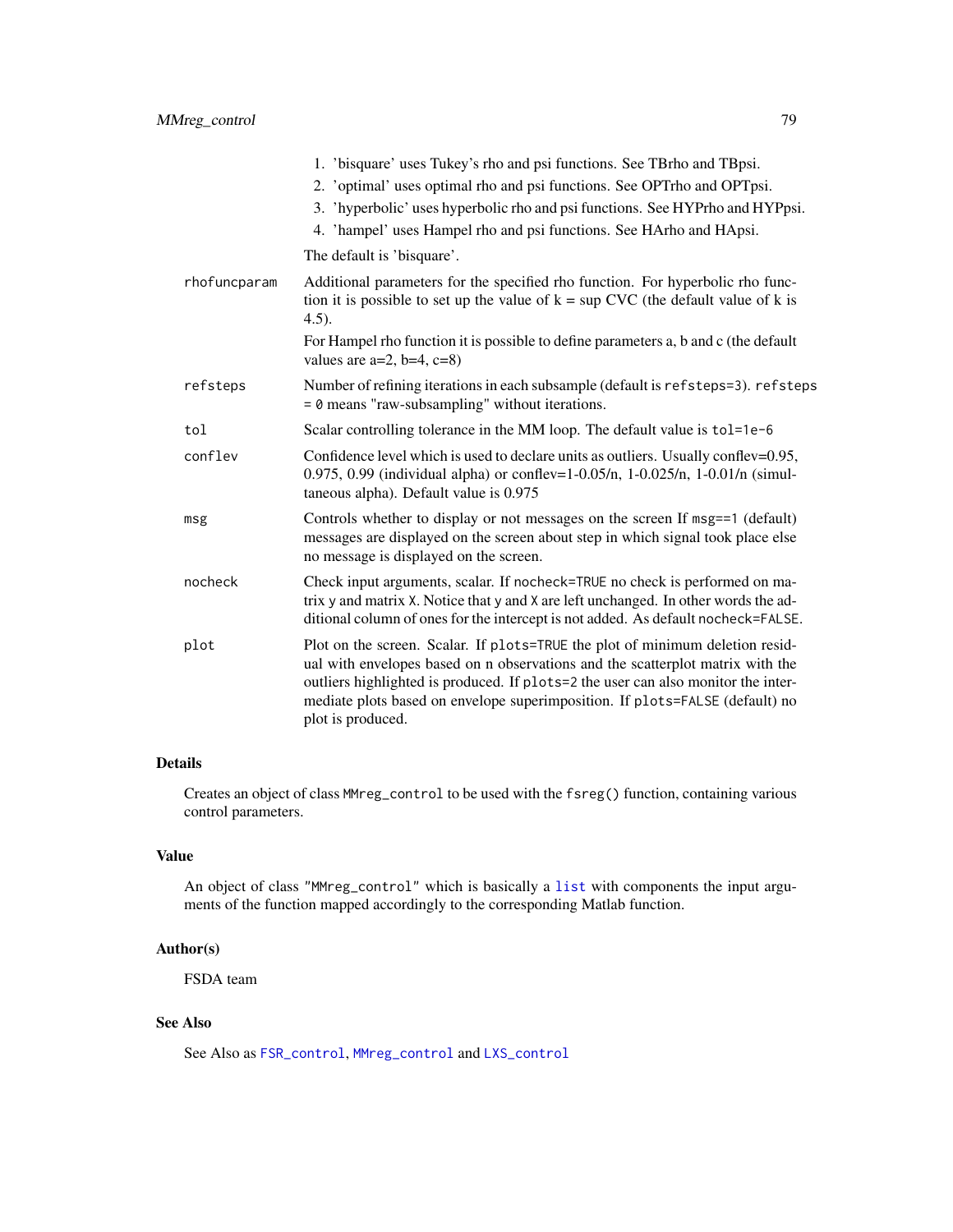80 poison

### Examples

```
## Not run:
data(hbk, package="robustbase")
(out <- fsreg(Y~., data=hbk, method="MM", control=MMreg_control(eff=0.99, rhofunc="optimal")))
## End(Not run)
```
mussels *Mussels data.*

#### Description

These data, introduced by Cook and Weisberg (1994), consist of 82 observations on horse mussels from New Zeland. The variables are shell length, width, height, mass and muscle mass

#### Usage

data(mussels)

#### Format

A data frame with 82 rows and 5 variables

poison *Poison*

## Description

The poison data (by Box and Cox, 1964) are about the time to death of animals in a 3 x 4 factorial experiment with four observations at each factor combination. There are no outliers or influential observations that cannot be reconciled with the greater part of the data by a suitable transformation.

#### Usage

```
data(poison)
```
# Format

A data frame with 48 rows and 7 variables: six explanatory and one response variable.

#### Source

G. E. P. Box and D. R. Cox (1964). An Analysis of Transformations, *Journal of the Royal Statistical Society. Series B*, 262 pp. 211–252.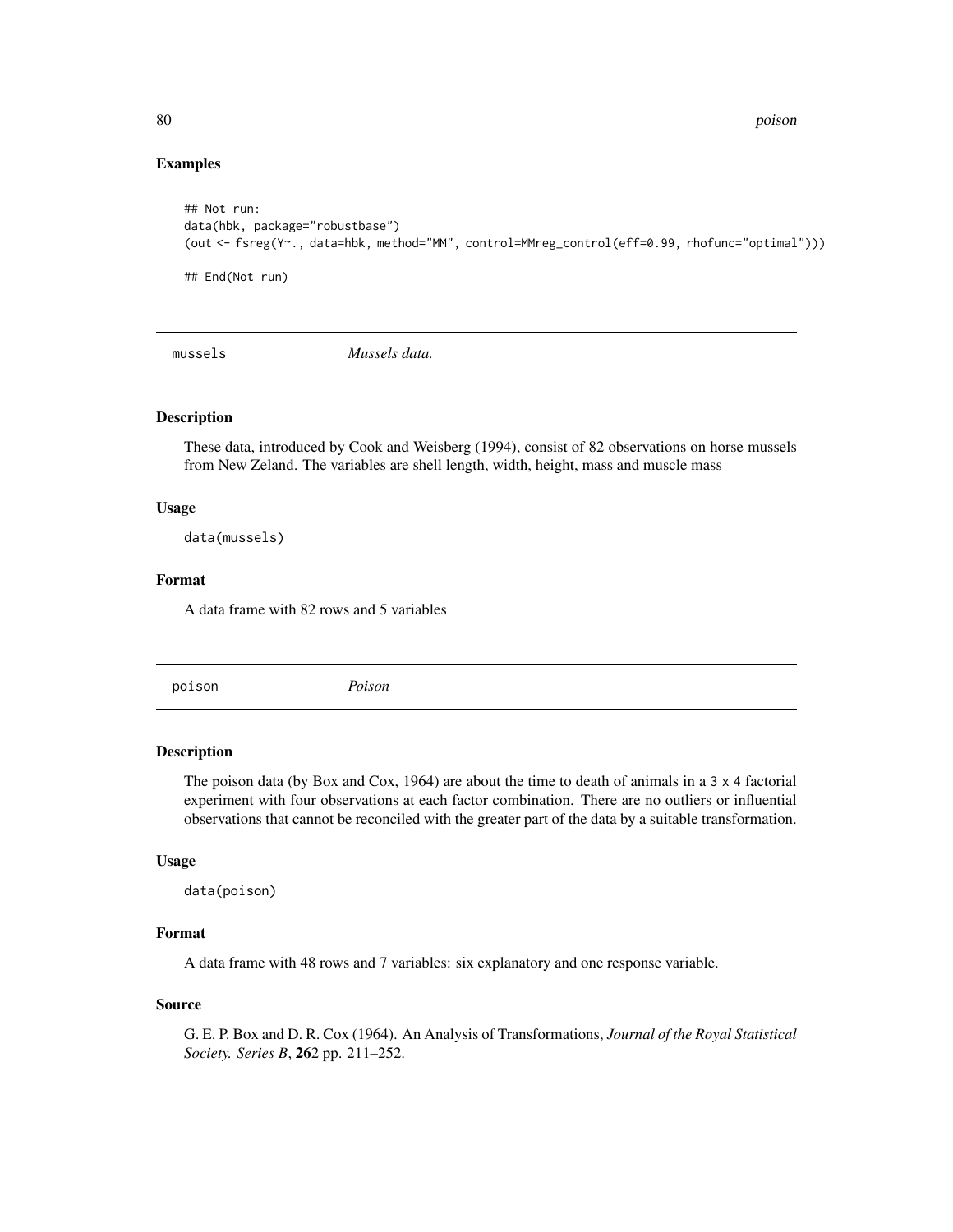# regspmplot 81

### Examples

data(poison) head(poison)

regspmplot *Interactive scatterplot matrix for regression*

### Description

Produces an interactive scatterplot of the responce y against each variable of the predictor matrix X.

### Usage

regspmplot( y, X, group, plot, namey, nameX, col, cex, pch, labeladd, legend, xlim, ylim, tag, datatooltip, databrush, subsize, selstep, selunit, trace = FALSE, ...

#### Arguments

 $\mathcal{E}$ 

y responce variable or an object containing the responce, the predictors and possibly other variable resulting from monitoring of regression.

> If y is a vector, a data matrix X must be present as an argument If y is a list containing just y and X, the call is equivallent to regspmplot(y, X). Otherwise y must be an an object of S3 class [fsreda.object](#page-25-0) returned by [fsreg](#page-29-0) with monitoring=TRUE - a list containing the monitoring along a search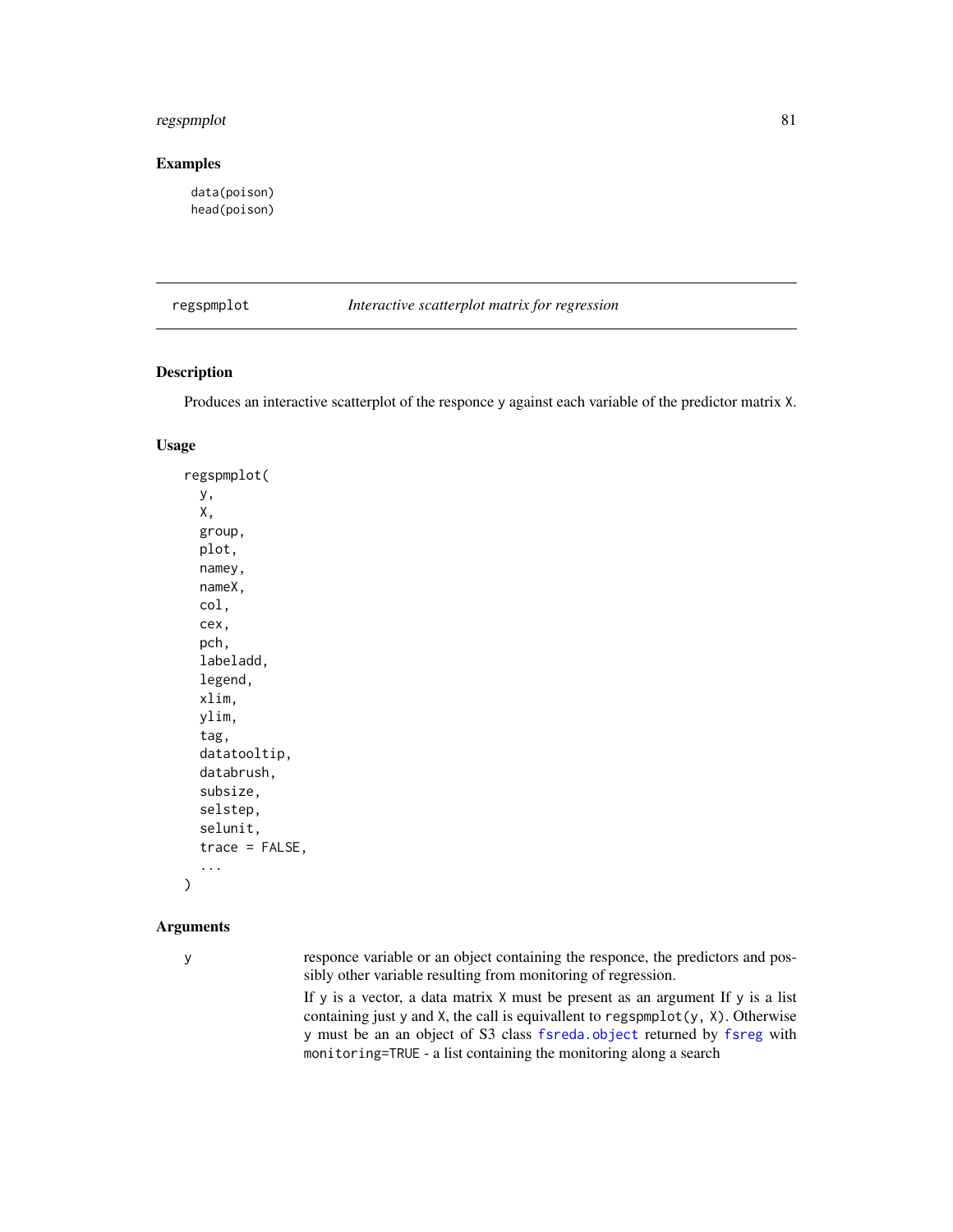| Χ        | Predictor variables. Data matrix of explanatory variables (also called 'regres-<br>sors') of dimension n by p if the argument y is a vector. The rows of X represent<br>observations, and the columns represent variables.                                                                                                                                                                                                                                                                                                                                                                  |
|----------|---------------------------------------------------------------------------------------------------------------------------------------------------------------------------------------------------------------------------------------------------------------------------------------------------------------------------------------------------------------------------------------------------------------------------------------------------------------------------------------------------------------------------------------------------------------------------------------------|
| group    | grouping variable. Vector with n elements. Specifies a grouping variable defined<br>as a categorical variable (factor), numeric, or array of strings, or string matrix,<br>and it must have the same number of rows as X. This grouping variable deter-<br>mines the marker and color assigned to each point. Remark: if group is used<br>to distinguish a set of outliers from a set of good units, the id number for the<br>outliers should be the larger (see optional field labeladd of parameter plo for<br>details).                                                                  |
| plot     | This option controls the names which are displayed in the margins of the scat-<br>terplot matrix as well as the labels of the legend. If plot=FALSE, then namey,<br>nameX and labeladd are both set to the empty string (default), and no label and<br>no name is added to the plot. If plot=TRUE the names y, and X1,, Xp are added<br>to the margins of the the scatter plot matrix else nothing is shown. If plot is a<br>list, it is possible to control not only the names but also, point labels, colors and<br>symbols. More precisely list plot may contain the following elements: |
|          | 1. labeladd - see parameter labeladd                                                                                                                                                                                                                                                                                                                                                                                                                                                                                                                                                        |
|          | 2. namey - a character string containing the response variable name. See pa-<br>rameter namey.                                                                                                                                                                                                                                                                                                                                                                                                                                                                                              |
|          | 3. nameX - a vector of character strings containing the labels of the explanatory<br>variables. As default value, the labels which are added are Y1, , Yp.<br>See parameter nameX.                                                                                                                                                                                                                                                                                                                                                                                                          |
|          | 4. clr - see parameter col                                                                                                                                                                                                                                                                                                                                                                                                                                                                                                                                                                  |
|          | 5. sym - see parameter pch                                                                                                                                                                                                                                                                                                                                                                                                                                                                                                                                                                  |
|          | 6. siz - see parameter cex                                                                                                                                                                                                                                                                                                                                                                                                                                                                                                                                                                  |
|          | 7. doleg - see parameter legend                                                                                                                                                                                                                                                                                                                                                                                                                                                                                                                                                             |
|          | 8. xlimx - see parameter xlim                                                                                                                                                                                                                                                                                                                                                                                                                                                                                                                                                               |
|          | 9. ylimy - see parameter ylim                                                                                                                                                                                                                                                                                                                                                                                                                                                                                                                                                               |
| namey    | a character string with the name of the responce variable                                                                                                                                                                                                                                                                                                                                                                                                                                                                                                                                   |
| nameX    | a vector of character strings with the names of the explanatory variables                                                                                                                                                                                                                                                                                                                                                                                                                                                                                                                   |
| col      | color specification for the data point. Can be different for each group. By de-<br>fault, the order of the colors is <i>blue</i> , red, <i>black</i> , <i>magenta</i> , <i>green</i> , <i>cyan</i> and <i>yelow</i> .                                                                                                                                                                                                                                                                                                                                                                       |
| cex      | the size of the symbols used for plotting. By default cex=1 the symbol size<br>depends on the number of plots and the size of the figure window. Values larger<br>than 1 will increase the size and values smaller than 1 will decrease the size.                                                                                                                                                                                                                                                                                                                                           |
| pch      | specification of the symbols to use. For example, if there are three groups, and<br>$pch = c(1, 3, 4)$ , the first group will be plotted with a circle, the second with a<br>plus, and the third with a 'x' (see ?pch or ?points for a list of symbols. NOTE:<br>not all symbols available in R can be mapped to the symbols in MATLAB.                                                                                                                                                                                                                                                     |
| labeladd | logical, controls wheather the elements belonging to the last group in the scat-<br>terplot matrix are labelled with their unit row index or their rowname. The row-<br>name is taken from the parameter label or if it is missing, from the sequence<br>1:n. The default value is labeladd=FALSE, i.e. no label is added.                                                                                                                                                                                                                                                                  |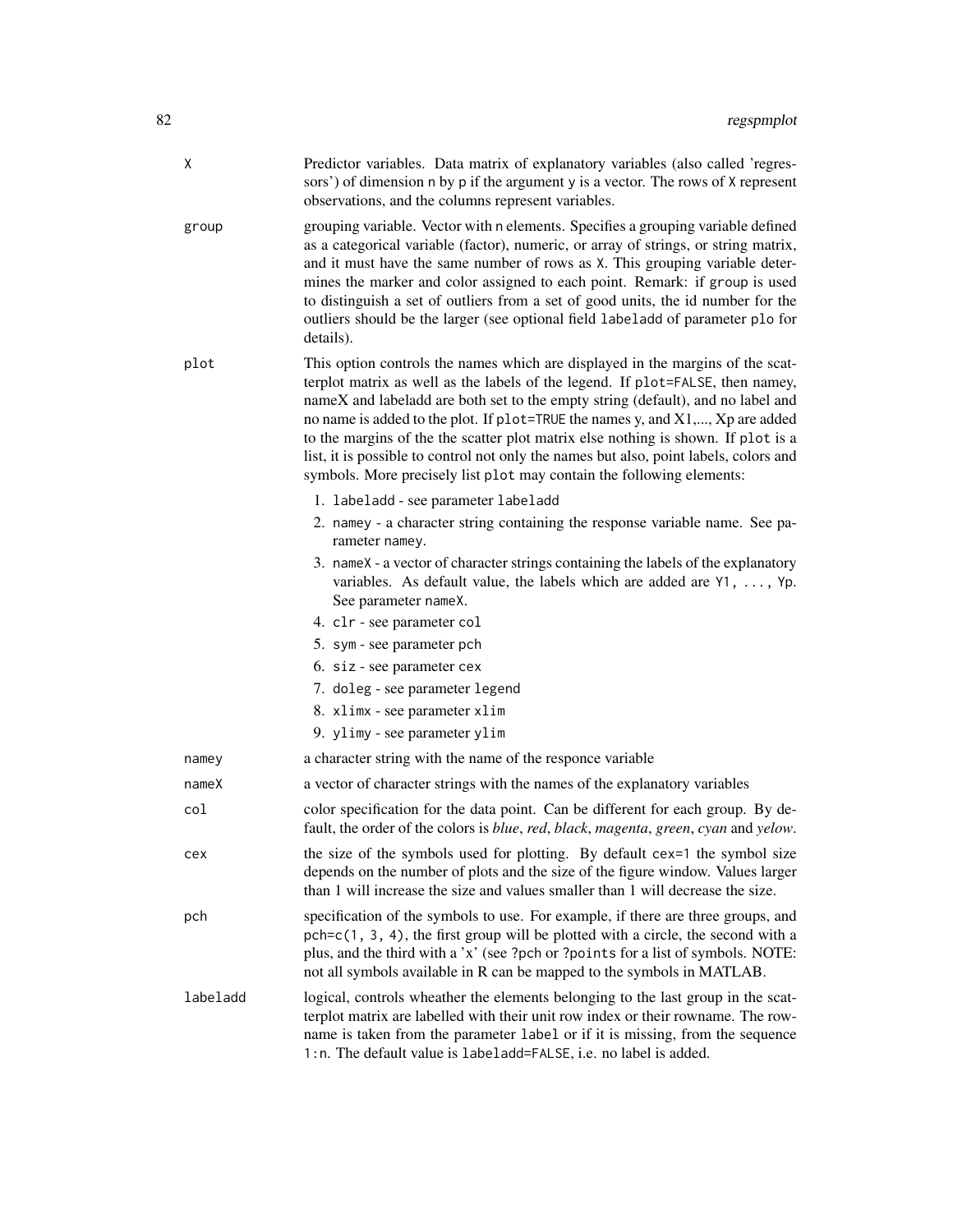| legend      | logical, controls where a legend is shown or not.                                                                                                                                                                                                                                                                                                                                                                                                                                                                                                                                                                                                                                                                                                                                                                                                                                                                                                                                                                                                                                                                                                                                                                                                                                                                                                                                                                                                                                                                                                                                                                                                                                                                                                                                                                                                                                                                                                                                                                                                                                                                                                                                   |
|-------------|-------------------------------------------------------------------------------------------------------------------------------------------------------------------------------------------------------------------------------------------------------------------------------------------------------------------------------------------------------------------------------------------------------------------------------------------------------------------------------------------------------------------------------------------------------------------------------------------------------------------------------------------------------------------------------------------------------------------------------------------------------------------------------------------------------------------------------------------------------------------------------------------------------------------------------------------------------------------------------------------------------------------------------------------------------------------------------------------------------------------------------------------------------------------------------------------------------------------------------------------------------------------------------------------------------------------------------------------------------------------------------------------------------------------------------------------------------------------------------------------------------------------------------------------------------------------------------------------------------------------------------------------------------------------------------------------------------------------------------------------------------------------------------------------------------------------------------------------------------------------------------------------------------------------------------------------------------------------------------------------------------------------------------------------------------------------------------------------------------------------------------------------------------------------------------------|
| xlim        | x limits. A vector with two elements controlling minimum and maximum on the<br>x axis. By defaul automatic scale is used.                                                                                                                                                                                                                                                                                                                                                                                                                                                                                                                                                                                                                                                                                                                                                                                                                                                                                                                                                                                                                                                                                                                                                                                                                                                                                                                                                                                                                                                                                                                                                                                                                                                                                                                                                                                                                                                                                                                                                                                                                                                           |
| ylim        | y limits. A vector with two elements controlling minimum and maximum on the<br>y axis. By defaul automatic scale is used.                                                                                                                                                                                                                                                                                                                                                                                                                                                                                                                                                                                                                                                                                                                                                                                                                                                                                                                                                                                                                                                                                                                                                                                                                                                                                                                                                                                                                                                                                                                                                                                                                                                                                                                                                                                                                                                                                                                                                                                                                                                           |
| tag         | Plot handle. String which identifies the handle of the plot which is about to be<br>created. The default is tag='pl_mmd'. Notice that if the program finds a plot<br>which has a tag equal to the one specified by the user, then the output of the<br>new plot overwrites the existing one in the same window else a new window is<br>created.                                                                                                                                                                                                                                                                                                                                                                                                                                                                                                                                                                                                                                                                                                                                                                                                                                                                                                                                                                                                                                                                                                                                                                                                                                                                                                                                                                                                                                                                                                                                                                                                                                                                                                                                                                                                                                     |
| datatooltip | If datatooltip is not empty the user can use the mouse in order to have infor-<br>mation about the unit selected, the step in which the unit enters the search and<br>the associated label. If datatooltip is a list, it is possible to control the aspect of<br>the data cursor (see MATLAB function datacursormode() for more details or<br>see the examples below). The default options are DisplayStyle="Window" and<br>SnapToDataVertex="on".                                                                                                                                                                                                                                                                                                                                                                                                                                                                                                                                                                                                                                                                                                                                                                                                                                                                                                                                                                                                                                                                                                                                                                                                                                                                                                                                                                                                                                                                                                                                                                                                                                                                                                                                  |
| databrush   | Interactive mouse brushing. If databrush is missing or empty (default), no brush-<br>ing is done. The activation of this option (databrush is TRUE or a list) enables<br>the user to select a set of trajectories in the current plot and to see them high-<br>lighted in the scatterplot matrix. If the scatterplot matrix does not exist it is<br>automatically created. In addition, brushed units can be highlighted in the mon-<br>itoring MD plot. Note that the window style of the other figures is set equal to<br>that which contains the monitoring residual plot. In other words, if the monitor-<br>ing residual plot is docked all the other figures will be docked too.<br>If databrush=TRUE the default selection tool is a rectangular brush and it is<br>possible to brush only once (that is persist=").<br>Note that the window style of the other figures is set equal to that which contains<br>the monitoring residual plot. In other words, if the monitoring residual plot is<br>docked all the other figures will be docked too<br>If databrush=TRUE the default selection tool is a rectangular brush and it is<br>possible to brush only once (that is persist=").<br>If databrush= $list()$ , it is possible to use all optional arguments of the<br>MATLAB function selectdataFS() and the following optional arguments:<br>· persist: This option can be an empty value or a character containing<br>'on' or 'off'. The default value is persist="", that is brushing is al-<br>lowed only once. If persist="on" or persis="off" brushing can be done<br>as many time as the user requires. If persist='on' then the unit(s) cur-<br>rently brushed are added to those previously brushed. It is possible, every<br>time a new brushing is done, to use a different color for the brushed units.<br>If persist='off' every time a new brush is performed units previously<br>brushed are removed.<br>• labeladd: add labels of brushed units in the scatterplot matrix. If this<br>option is '1', we label the units of the last selected group with the unit row<br>index in the matrix X. The default value is labeladd=", i.e. no label is added. |
| subsize     | x axis control, a numeric vector containing the subset size with length equal to<br>the number of columns of matrix residuals. If it is not specified it will be set<br>equal to ( $nrow(residuals)$ - $ncol(residuals) + 1$ ) : $nrow(residuals)$ .                                                                                                                                                                                                                                                                                                                                                                                                                                                                                                                                                                                                                                                                                                                                                                                                                                                                                                                                                                                                                                                                                                                                                                                                                                                                                                                                                                                                                                                                                                                                                                                                                                                                                                                                                                                                                                                                                                                                |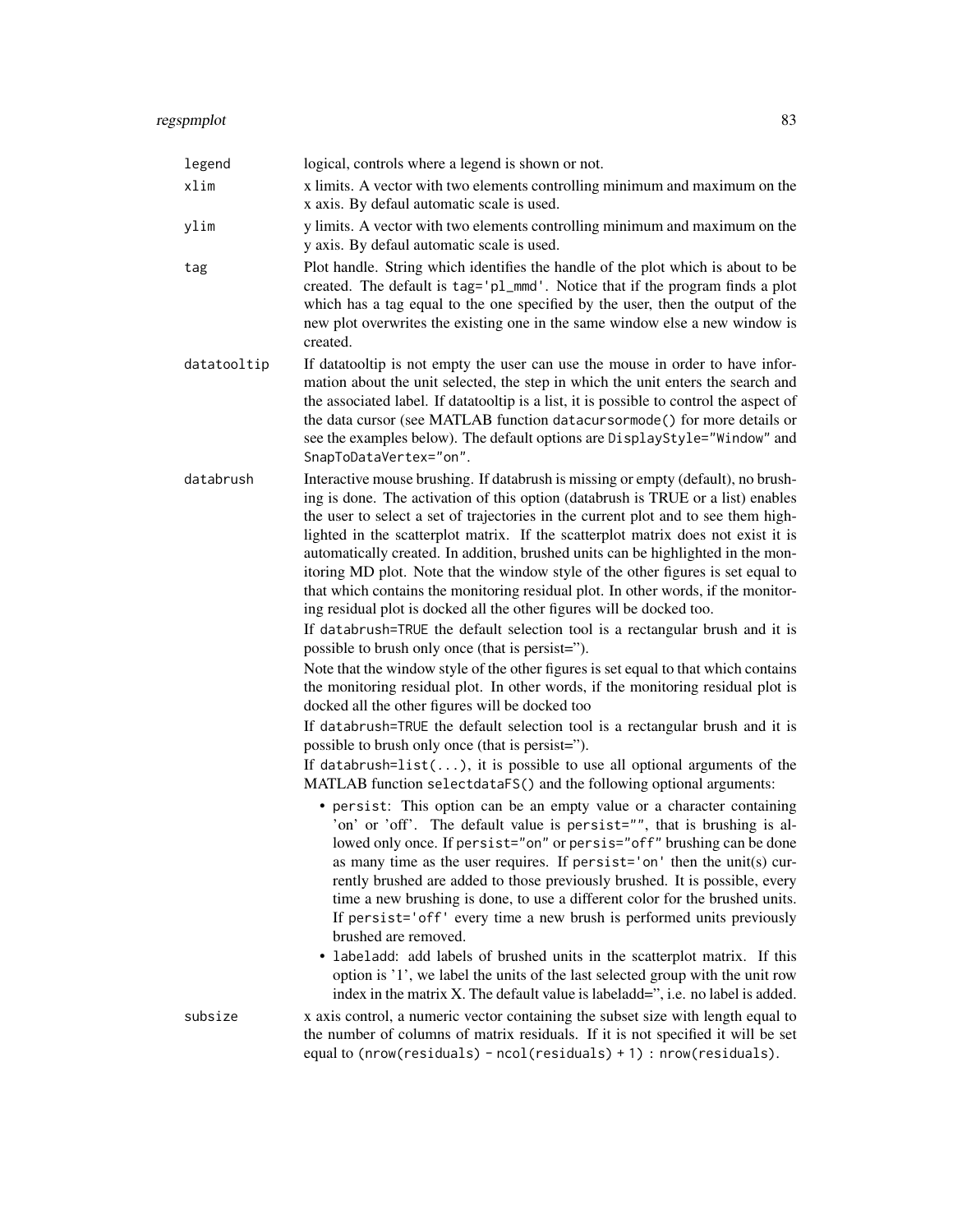| selstep | Text shown in selected steps, a numeric vector which specifies for which steps<br>of the forward search textlabels are added in the monitoring residual plot after a<br>brushing action in the yXplot. The default is to write the labels at the initial and<br>final step. The default is selstep= $c(m\theta, n)$ where $m\theta$ and n are respectively the<br>first and final step of the search.                                                                                                                                                                                                                                                                                                                                                                                                                                                                                                                                                                                                 |
|---------|-------------------------------------------------------------------------------------------------------------------------------------------------------------------------------------------------------------------------------------------------------------------------------------------------------------------------------------------------------------------------------------------------------------------------------------------------------------------------------------------------------------------------------------------------------------------------------------------------------------------------------------------------------------------------------------------------------------------------------------------------------------------------------------------------------------------------------------------------------------------------------------------------------------------------------------------------------------------------------------------------------|
| selunit | Unit labelling. A vector of strings, a string, or a numeric vector for labelling<br>units. If out is an object the threshold is associated with the trajectories of the<br>residuals monitored along the search else it refers to the values of the response<br>variable. If it is a vector of strings, only the lines associated with the units that in<br>at least one step of the search had a residual smaller than selunit[1] or greater<br>than sellunit[2] will have a textbox. If it is a string it specifies the threshold<br>above which labels have to be put. For example selunit='2.6' means that the<br>text labels are written only for the units which have in at least one step of the<br>search a value of the scaled residual greater than 2.6 in absolute value. If it is a<br>numeric vector it contains the list of the units for which it is necessary to put the<br>text labels. The default value of selunit is string '2.5' if y is an object else it is<br>an empty value. |
| trace   | Whether to print intermediate results. Default is trace=FALSE.                                                                                                                                                                                                                                                                                                                                                                                                                                                                                                                                                                                                                                                                                                                                                                                                                                                                                                                                        |
|         | potential further arguments passed to lower level functions.                                                                                                                                                                                                                                                                                                                                                                                                                                                                                                                                                                                                                                                                                                                                                                                                                                                                                                                                          |
|         |                                                                                                                                                                                                                                                                                                                                                                                                                                                                                                                                                                                                                                                                                                                                                                                                                                                                                                                                                                                                       |

### Value

none

#### Author(s)

FSDA team, <valentin.todorov@chello.at>

### See Also

[spmplot](#page-97-0), [mdrplot](#page-59-0), [resfwdplot](#page-84-0)

# Examples

```
## Not run:
## Example of the use of function regspmplot with all the default options
## regsmplot() with first argument vector y and no option.
## In the first example as input there are two matrices: y and X respectively
## A simple plot is created
n < - 100p \le -3X <- matrix(data=rnorm(n*p), nrow=n, ncol=p)
y <- matrix(data=rnorm(n*1), nrow=n, ncol=1)
regspmplot(y, X)
## Example of the use of function regspmplot with first argument
## vector y and third argument group.
## Different groups are shown in the yXplot
```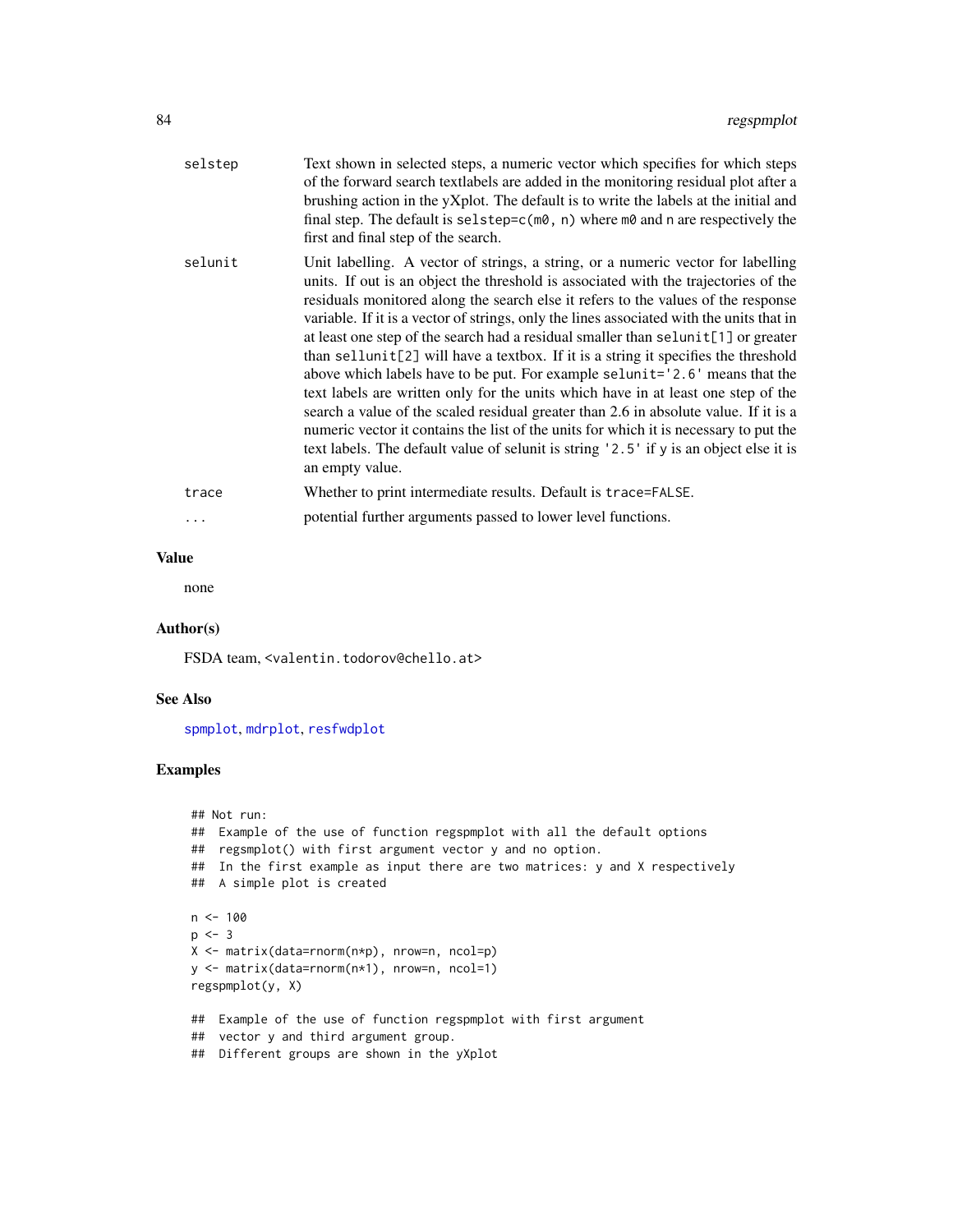#### resfwdplot 85

```
group \leq rep(0, n)
group[1:(n/2)] <- rep(1, n/2)
regspmplot(y, X, group)
## Example of the use of function regspmplot with first argument
## vector y, third argument group and fourth argument plot
## (Ex1) plot=TRUE
regspmplot(y, X, group, plot=TRUE)
## (Ex1) Set the scale for the x axes, the y axis and control symbol type
regspmplot(y, X, group, xlim=c(-1,2), ylim=c(0,2), pch=c(10,11), trace=TRUE)
## When the first input argument is an object.
## In the following example the input is an object which also contains
## information about the forward search.
    (out <- fsreg(y~X, method="LMS", control=LXS_control(nsamp=1000)))
    (out <- fsreg(y~X, bsb=out$bs, monitoring=TRUE))
    regspmplot(out, plot=0)
```
## End(Not run)

<span id="page-84-0"></span>

resfwdplot *Plots the trajectories of the monitored scaled (squared) residuals*

#### Description

Plots the trajectories of the monitored scaled (squared) residuals

#### Usage

```
resfwdplot(out,
   xlim, ylim, xlab, ylab, main, lwd, lty, col, cex.lab, cex.axis,
   xvalues,
   fg.thresh, fg.unit, fg.labstep, fg.lwd, fg.lty, fg.col, fg.mark, fg.cex,
   bg.thresh, bg.style,
   tag, datatooltip, label, nameX, namey, msg, databrush,
   standard, fground, bground, ...)
```
## Arguments

out An object returned by one of the monitoring functions (see [FSReda\\_control](#page-27-0), [Sregeda\\_control](#page-102-0) and [MMregeda\\_control](#page-75-0)). The object is one of [fsreda.object](#page-25-0), [sregeda.object](#page-101-0) or [mmregeda.object](#page-74-0).

The needed elements of out are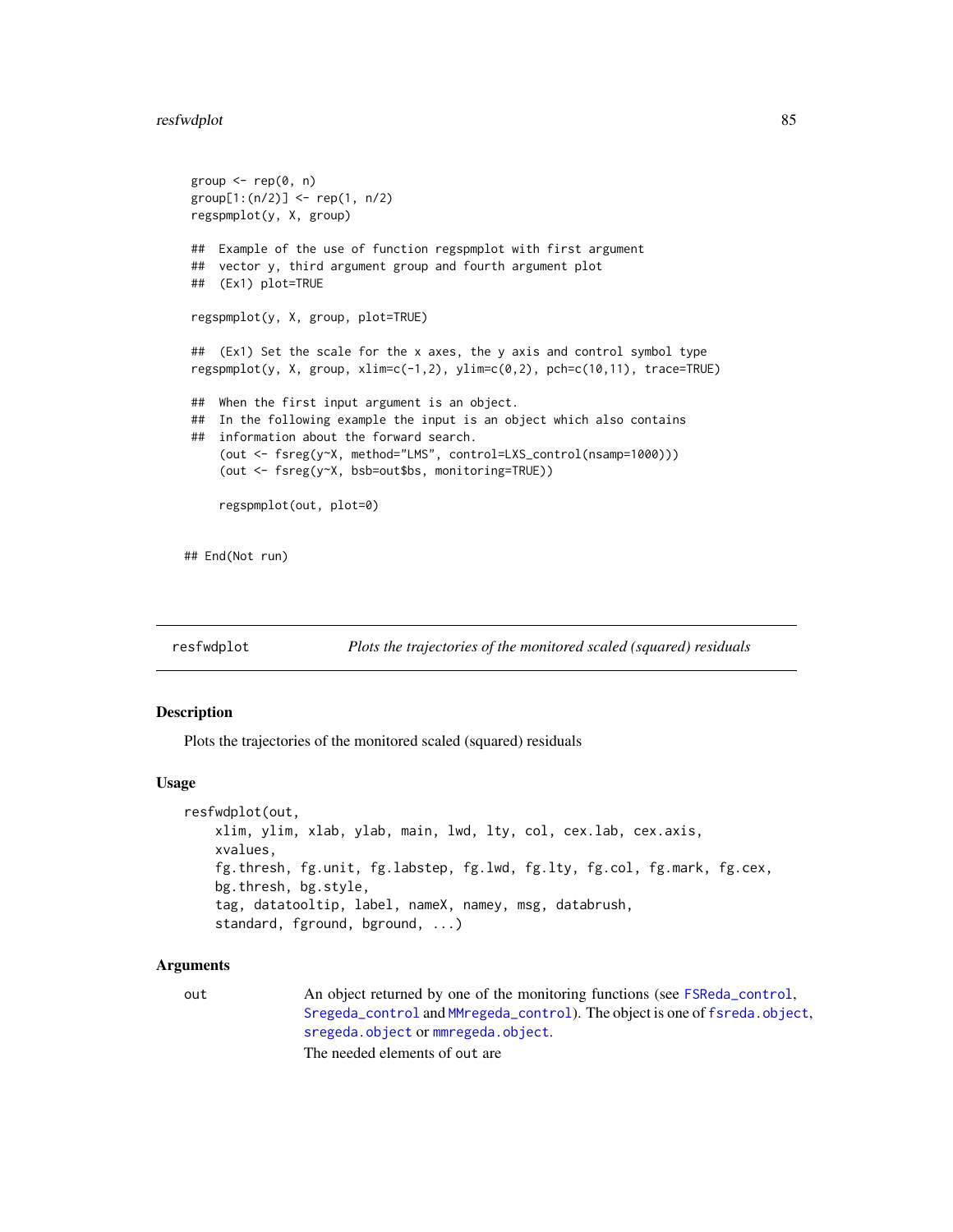|           | 1. RES: matrix containing the residuals monitored in each step of the forward<br>search or any other robust procedure. Every row is associated with a resid-<br>ual (unit). This matrix can be created using function FSReda, Sregeda,<br>MMregeda.                                                                                                                                                                                                                                                                                |
|-----------|------------------------------------------------------------------------------------------------------------------------------------------------------------------------------------------------------------------------------------------------------------------------------------------------------------------------------------------------------------------------------------------------------------------------------------------------------------------------------------------------------------------------------------|
|           | 2. Un: (for FSR only) - matrix containing the order of entry in the subset of<br>each unit (required only when datatooltip is true or databrush is not empty).                                                                                                                                                                                                                                                                                                                                                                     |
|           | 3. bdp: (for Sreg only) - vector containing a sequence of breakdown point<br>values to monitor on.                                                                                                                                                                                                                                                                                                                                                                                                                                 |
|           | 4. eff: (for MMreg only) - vector containing a sequence of efficiency values<br>to monitor on.                                                                                                                                                                                                                                                                                                                                                                                                                                     |
|           | 5. y: a vector containing the response (required only when option databrush is<br>requested).                                                                                                                                                                                                                                                                                                                                                                                                                                      |
|           | 6. X: a matrix containing the explanatory variables (required only when option<br>databrush is requested).                                                                                                                                                                                                                                                                                                                                                                                                                         |
|           | 7. Bols: $(n\text{-init+1})$ x $(p+1)$ matrix containing the estimated beta coefficients<br>monitored in each step of the robust procedure (required only when option<br>databrush is requested and suboption multivarfit is requested).                                                                                                                                                                                                                                                                                           |
| ylim      | Control y scale in plot. Vector with two elements controlling minimum and<br>maximum on the y axis. Default is to use automatic scale.                                                                                                                                                                                                                                                                                                                                                                                             |
| xlim      | Control x scale in plot. Vector with two elements controlling minimum and<br>maximum on the x axis. Default is to use automatic scale.                                                                                                                                                                                                                                                                                                                                                                                             |
| xlab      | a title for the x axis                                                                                                                                                                                                                                                                                                                                                                                                                                                                                                             |
| ylab      | a title for the y axis                                                                                                                                                                                                                                                                                                                                                                                                                                                                                                             |
| main      | an overall title for the plot                                                                                                                                                                                                                                                                                                                                                                                                                                                                                                      |
| lwd       | The line width, a positive number, defaulting to 1                                                                                                                                                                                                                                                                                                                                                                                                                                                                                 |
| lty       | The line type. Line types can either be specified as an integer $(1=solid (default))$ ,<br>2=dashed, 3=dotted, 4=dotdash, 5=longdash, 6=twodash) or as one of the char-<br>acter strings "solid", "dashed", "dotted", "dotdash", "longdash", or "twodash".<br>The latter two are not supported by Matlab.                                                                                                                                                                                                                          |
| col       | colors to be used for the highlighted units                                                                                                                                                                                                                                                                                                                                                                                                                                                                                        |
| cex.lab   | The magnification to be used for x and y labels relative to the current setting of<br>cex                                                                                                                                                                                                                                                                                                                                                                                                                                          |
| cex.axis  | The magnification to be used for axis annotation relative to the current setting<br>of cex                                                                                                                                                                                                                                                                                                                                                                                                                                         |
| xvalues   | values for the x axis. Numeric vector of ncol (RES) controlling the x axis coordi-<br>nates. The default value of xvalues is (nrow(RES) - ncol(RES) + 1): nrow(RES)                                                                                                                                                                                                                                                                                                                                                                |
| fg.thresh | (alternative to fg.unit) numeric vector of length 1 or 2 which specifies the high-<br>lighted trajectories. If length $(fthresh) == 1$ the highlighted trajectories are<br>those of units that throughtout the search had at leat once a residual greater (in<br>absolute value) than thresh. The default value is fg. thresh=2.5. If length (fthresh)<br>== 2 the highlighted trajectories are those of units that throughtout the search had<br>a residual at leat once bigger than fg. thresh[2] or smaller than fg. thresh[1]. |
| fg.unit   | (alternative to fg.thresh), vector containing the list of the units to be highlighted.<br>If fg. unit is supplied, fg. thresh is ignored.                                                                                                                                                                                                                                                                                                                                                                                          |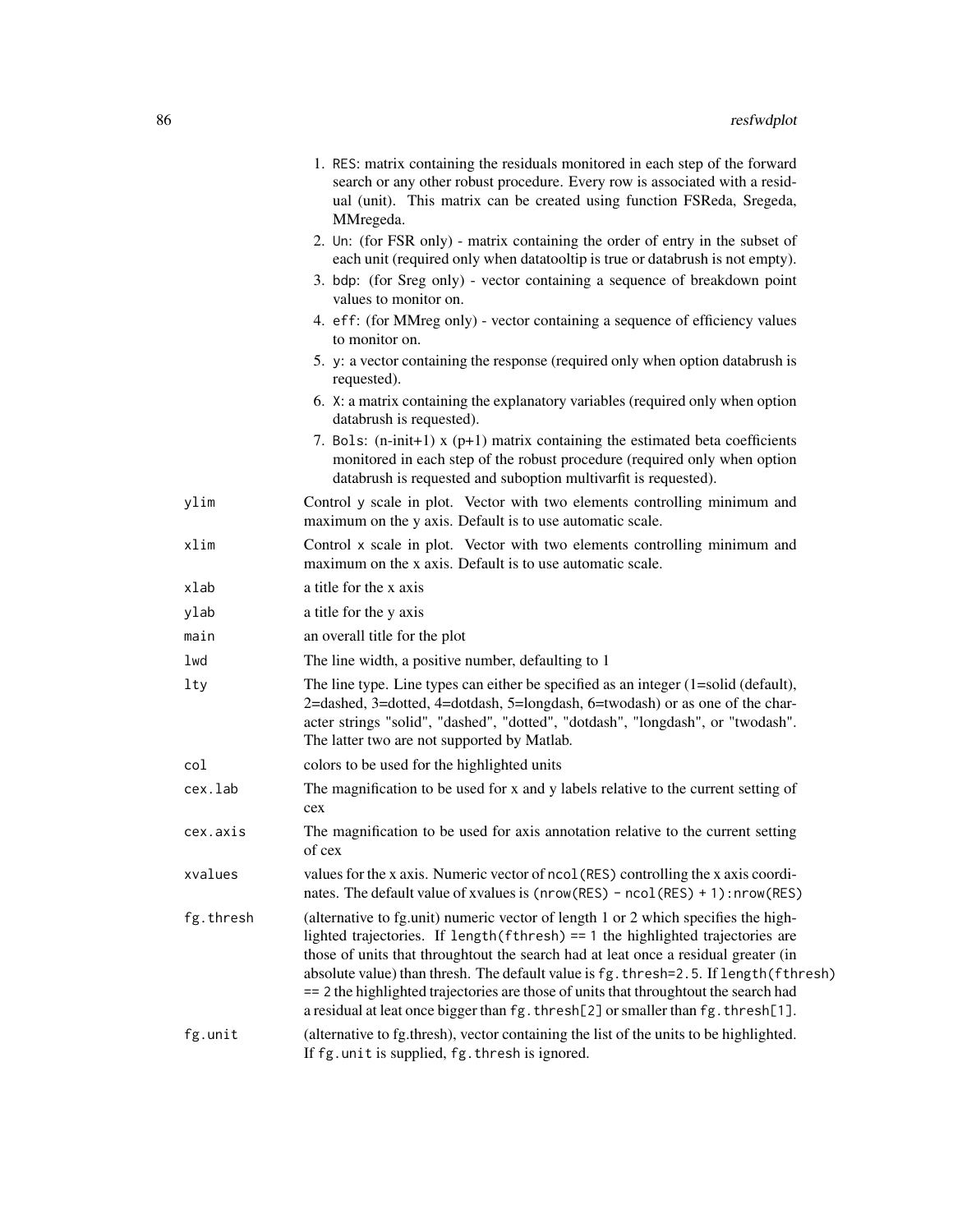| fg.labstep  | numeric vector which specifies the steps of the search where to put labels for the<br>highlighted trajectories (units). The default is to put the labels at the initial and<br>final steps of the search. fg.labstep='' means no label.                                                                                                                                                                                                                                                                                                                                                                                                                                                                                                                                           |
|-------------|-----------------------------------------------------------------------------------------------------------------------------------------------------------------------------------------------------------------------------------------------------------------------------------------------------------------------------------------------------------------------------------------------------------------------------------------------------------------------------------------------------------------------------------------------------------------------------------------------------------------------------------------------------------------------------------------------------------------------------------------------------------------------------------|
| fg.lwd      | The line width for the highlighted trajectories (units). Default is 1.                                                                                                                                                                                                                                                                                                                                                                                                                                                                                                                                                                                                                                                                                                            |
| fg.lty      | The line type for the highlighted trajectories (units). Line types can either<br>be specified as an integer (1=solid (default), 2=dashed, 3=dotted, 4=dotdash,<br>5=longdash, 6=twodash) or as one of the character strings "solid", "dashed",<br>"dotted", "dotdash", "longdash", or "twodash". The latter two are not supported<br>by Matlab.                                                                                                                                                                                                                                                                                                                                                                                                                                   |
| fg.col      | colors to be used for the highlighted units.                                                                                                                                                                                                                                                                                                                                                                                                                                                                                                                                                                                                                                                                                                                                      |
| fg.mark     | Controlls whether to plot highlighted trajectories as symbols. if fg. mark==TRUE<br>each line is plotted using a different symbol else no marker is used (default).                                                                                                                                                                                                                                                                                                                                                                                                                                                                                                                                                                                                               |
| fg.cex      | controls the font size of the labels of the trajectories in foreground.                                                                                                                                                                                                                                                                                                                                                                                                                                                                                                                                                                                                                                                                                                           |
| bg.thresh   | numeric vector of length 1 or 2 which specifies how to define the unimmpor-<br>tant trajectories. Unimmportant trajectories will be plotted using a colormap,<br>in greysh or will be hidden. If length $(thresh) = 1$ the irrelevant units are<br>those which always had a residual smaller (in absolute value) than thresh. If<br>length (bthresh) = $=$ 2 the irrelevant units are those which always had a resid-<br>ual greater than bthresh(1) and smaller than bthresh(2). The default is: bg. thresh=2.5<br>if $n > 100$ and bg. thresh=-Inf if $n \le 100$ i.e. to treat all trajectories as impor-<br>tant if $n \le 100$ and, if $n > 100$ , to reduce emphasis only to trajectories having in<br>all steps of the search a value of scaled residual smaller than 2.5. |
| bg.style    | specifies how to plot the unimportant trajectories as defined in option bthresh.                                                                                                                                                                                                                                                                                                                                                                                                                                                                                                                                                                                                                                                                                                  |
|             | 1. bg.style="faint": unimportant trajectories are plotted using a colormap.<br>2. bg.style="hide": unimportant trajectories are hidden.<br>3. bg.style="greyish": unimportant trajectories are displayed in a faint<br>grey.                                                                                                                                                                                                                                                                                                                                                                                                                                                                                                                                                      |
|             | When $n>100$ the default option is bg.style='faint'. When $n \le 100$ and<br>bg. thresh == -Inf option bstyle is ignored. Remark: bground=" is equivalent<br>to -Inf that is all trajectories are considered relevant.                                                                                                                                                                                                                                                                                                                                                                                                                                                                                                                                                            |
| tag         | Plot handle. String which identifies the handle of the plot which is about to be<br>created. The default is to use tag 'pl_resfwd'. Notice that if the program finds a<br>plot which has a tag equal to the one specified by the user, then the output of the<br>new plot overwrites the existing one in the same window else a new window is<br>created.                                                                                                                                                                                                                                                                                                                                                                                                                         |
| datatooltip | Interactive clicking. It is inactive if this parameter is missing or empty. The<br>default is datatooltip=TRUE, i.e. the user can select with the mouse an indi-<br>vidual residual trajectory in order to have information about the corresponding<br>unit. The information displayed depends on the estimator in use.                                                                                                                                                                                                                                                                                                                                                                                                                                                           |
|             | For example for class fsreda.object the information concerns the label and<br>the step of the search in which the unit enters the subset. If datatooltip is a list it<br>may contain the following fields:                                                                                                                                                                                                                                                                                                                                                                                                                                                                                                                                                                        |
|             | 1. DisplayStyle determines how the data cursor displays. Possible values are<br>'datatip' and 'window' (default). 'datatip' displays data cursor infor-<br>mation in a small yellow text box attached to a black square marker at a data                                                                                                                                                                                                                                                                                                                                                                                                                                                                                                                                          |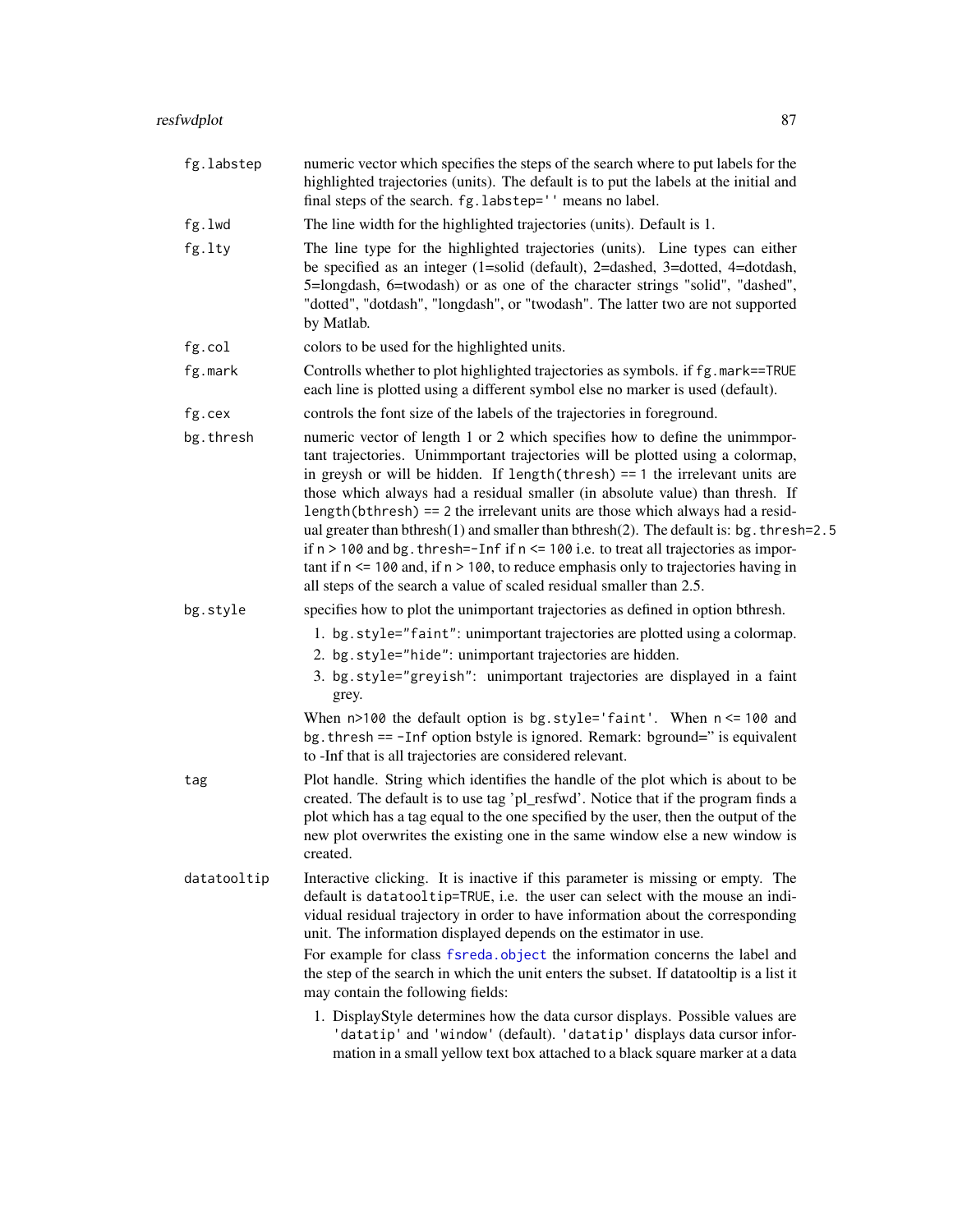point you interactively select. 'window' displays data cursor information for the data point you interactively select in a floating window within the figure.

- 2. SnapToDataVertex: specifies whether the data cursor snaps to the nearest data value or is located at the actual pointer position. Possible values are SnapToDataVertex='on' (default) and SnapToDataVertex='off'.
- 3. LineColor: controls the color of the trajectory selected with the mouse. It can be an RGB triplet of values between 0 and 1, or character vector indicating a color name. Note that a RGB vector can be conveniently chosen with our MATLAB class FSColor, see documentation.
- 4. SubsetLinesColor: enables to control the color of the trajectories of the units that are in the subset at a given step of the search (if resfwdplot() is applied to an object of class [fsreda.object](#page-25-0)) or have a weight greater than 0.9 (if resfwdplot() is applied to an object of class [sregeda.object](#page-101-0) or [mmregeda.object](#page-74-0)). This can be done (repeatedly) with a left mouse click in proximity of the step of interest. A right mouse click will terminate the selection by marking with a up-arrow the step corresponding to the highlighted lines. The highlighted lines by default are in red, but a different color can be specified as RGB triplet or character of color name. Note that a RGB vector can be conveniently chosen with our MATLAB class FSColor, see documentation. By default SubsetLinesColor="", i.e. the modality is not active. Any initialization for SubsetLinesColor which cannot be interpreted as RGB vector will be converted to blue, i.e. SubsetLinesColor will be forced to be [0 0 1]. If SubsetLinesColor is not empty the previous option LineColor is ignored.
- label Character vector containing the labels of the units (optional argument used when datatooltip=TRUE). If this field is not present labels row1, ..., rown will be automatically created and included in the pop up datatooltip window).
- nameX Add variable labels in plot. A vector of strings of length p containing the labels of the variables of the regression dataset. If it is empty (default) the sequence X1, ..., Xp will be created automatically
- namey Add response label. A string containing the label of the response
- msg Controls whether to display or not messages on the screen If msg==1 (default) messages are displayed on the screen about step in which signal took place else no message is displayed on the screen.
- databrush interactive mouse brushing. If databrush is missing or empty (default), no brushing is done. The activation of this option (databrush is a scalar or a list) enables the user to select a set of trajectories in the current plot and to see them highlighted in the y|X plot, i.e. a matrix of scatter plots of y against each column of X, grouped according to the selection(s) done by brushing. If the plot  $y|X$ does not exist it is automatically created. In addition, brushed units are automatically highlighted in the minimum deletion residual plot if it is already open. The extension to the following plots will be available in future versions of the toolbox:
	- 1. monitoring leverage plot;
	- 2. maximum studentized residual;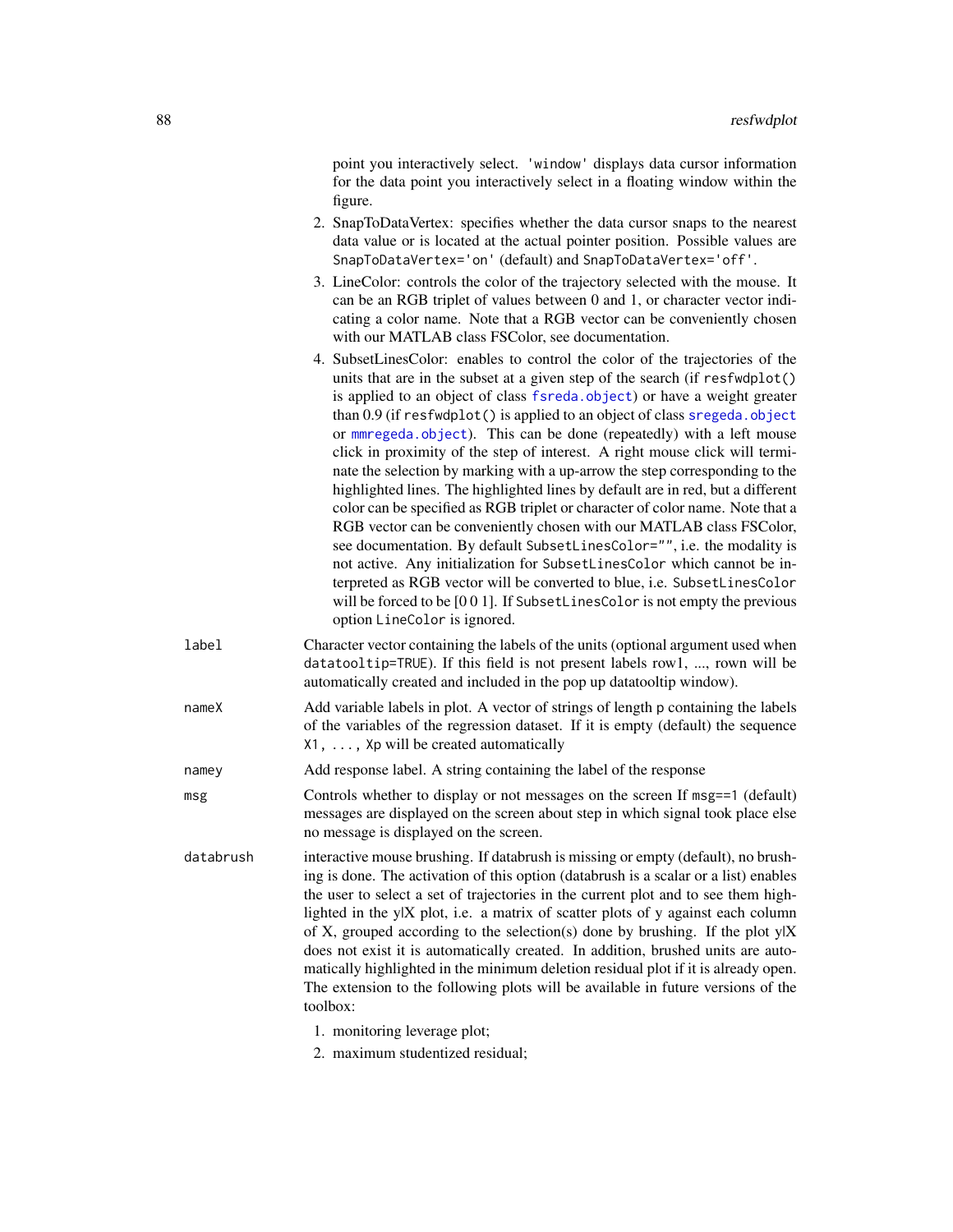- 3.  $s^2$  and R<sup>^2</sup>;
- 4. Cook distance and modified Cook distance;
- 5. deletion t statistics.

Note that the window style of the other figures is set equal to that which contains the monitoring residual plot. In other words, if the monitoring residual plot is docked all the other figures will be docked too

If databrush=TRUE the default selection tool is a rectangular brush and it is possible to brush only once (that is persist=").

If databrush= $list(...)$ , it is possible to use all optional arguments of function selectdataFS() and the following optional argument:

- 1. persist. Persist is an empty value or a character containing 'on' or 'off'. The default value is persist="", that is brushing is allowed only once. If persist="on" or persis="off" brushing can be done as many time as the user requires. If persist='on' then the unit(s) currently brushed are added to those previously brushed. It is possible, every time a new brushing is done, to use a different color for the brushed units. If persist='off' every time a new brush is performed units previously brushed are removed.
- 2. bivarfitWheather to superimpose bivariate least square lines on the plot (if plot=TRUE. This option adds one or more least squares lines, based on SIMPLE REGRESSION of y on Xi, to the plots of y|Xi. The default is bivarfit=FALSE: no line is fitted. If bivarfit=1, a single OLS line is fitted to all points of each bivariate plot in the scatter matrix  $y|X$ . If bivarfit=2, two OLS lines are fitted: one to all points and another to the group of the genuine observations. The group of the potential outliers is not fitted. If bivarfit=0 one OLS line is fitted to each group. This is useful for the purpose of fitting mixtures of regression lines. If bivarfit='i1' or bivarfit='i2', etc. an OLS line is fitted to a specific group, the one with index 'i' equal to 1, 2, 3 etc. Again, useful in case of mixtures.
- 3. multivarfitWheather to superimpose multivariate least square lines. This option adds one or more least square lines, based on MULTIVARIATE RE-GRESSION of y on X, to the plots of y|Xi. The default is multivarfit=FALSE: no line is fitted. If bivarfit=1, a single OLS line is fitted to all points of each bivariate plot in the scatter matrix y|X. The line added to the scatter plot y|Xi is avconst  $+ C<sup>i</sup> Xi$ , where Ci is the coefficient of Xi in the multivariate regression and avconst is the effect of all the other explanatory variables different from Xi evaluated at their centroid (that is overline(y)'C)). If multivarfit=2, same action as with multivarfit=1 but this time we also add the line based on the group of unselected observations (i.e. the normal units).
- 4. labeladdAdd outlier labels in plot. If labeladd=TRUE, we label the outliers with the unit row index in matrices X and y. The default value is labeladd=FALSE, i.e. no label is added.

standard (MATLAB-style arguments) appearance of the plot in terms of xlim, ylim, axes labels and their font size style, color of the lines, etc. fground MATLAB-style arguments for the fground trajectories in foregroud.

- bground MATLAB-style arguments for the fground trajectories in backgroud.
- ... potential further arguments passed to lower level functions.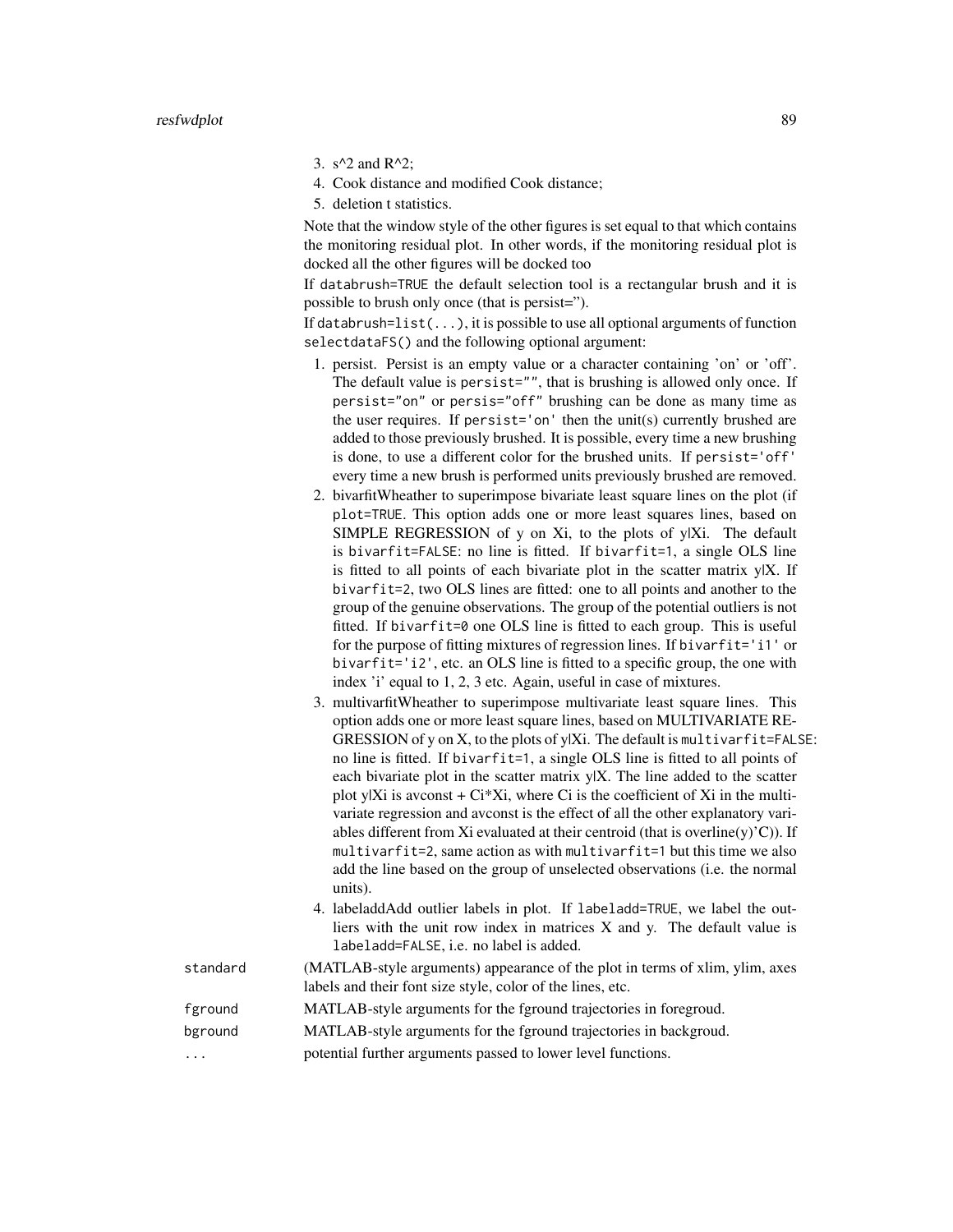No details

#### Value

No value returned

#### Author(s)

FSDA team

#### Examples

```
## Not run:
n < -100y \le - rnorm(n)X <- matrix(rnorm(n*4), nrow=n)
out <- fsreg(y~X, method="LTS")
out <- fsreg(y~X, method="FS", bsb=out$bs, monitoring=TRUE)
resfwdplot(out)
## End(Not run)
```
resindexplot *Plots the residuals from a regression analysis versus index number or any other variable*

### Description

The function resindexplot() plots the residuals from a regression analysis versus index number or any other variable. The residuals come from an output object of any of the regression fucntions or a simply a vector of values. In order to use the databrush option, the residuals must come from one of the fsdaR regression functions.

#### Usage

```
resindexplot(out, x, xlim, ylim, xlab, ylab, main, numlab, indlab, conflev, cex.axis,
    cex.lab, lwd, nameX, namey, tag, col, cex, databrush, ...)
```
#### Arguments

out A vector containing the residuals from a regression analysis or an object returned by one of the regression functions (see [FSR\\_control](#page-40-0), [LXS\\_control](#page-50-0), [Sreg\\_control](#page-104-0) and [MMreg\\_control](#page-77-0)). The object is one of [fsr.object](#page-24-0), [fsdalts.object](#page-13-0), [fsdalms.object](#page-12-0), [sreg.object](#page-100-0) or [mmreg.object](#page-73-0). The needed elements of out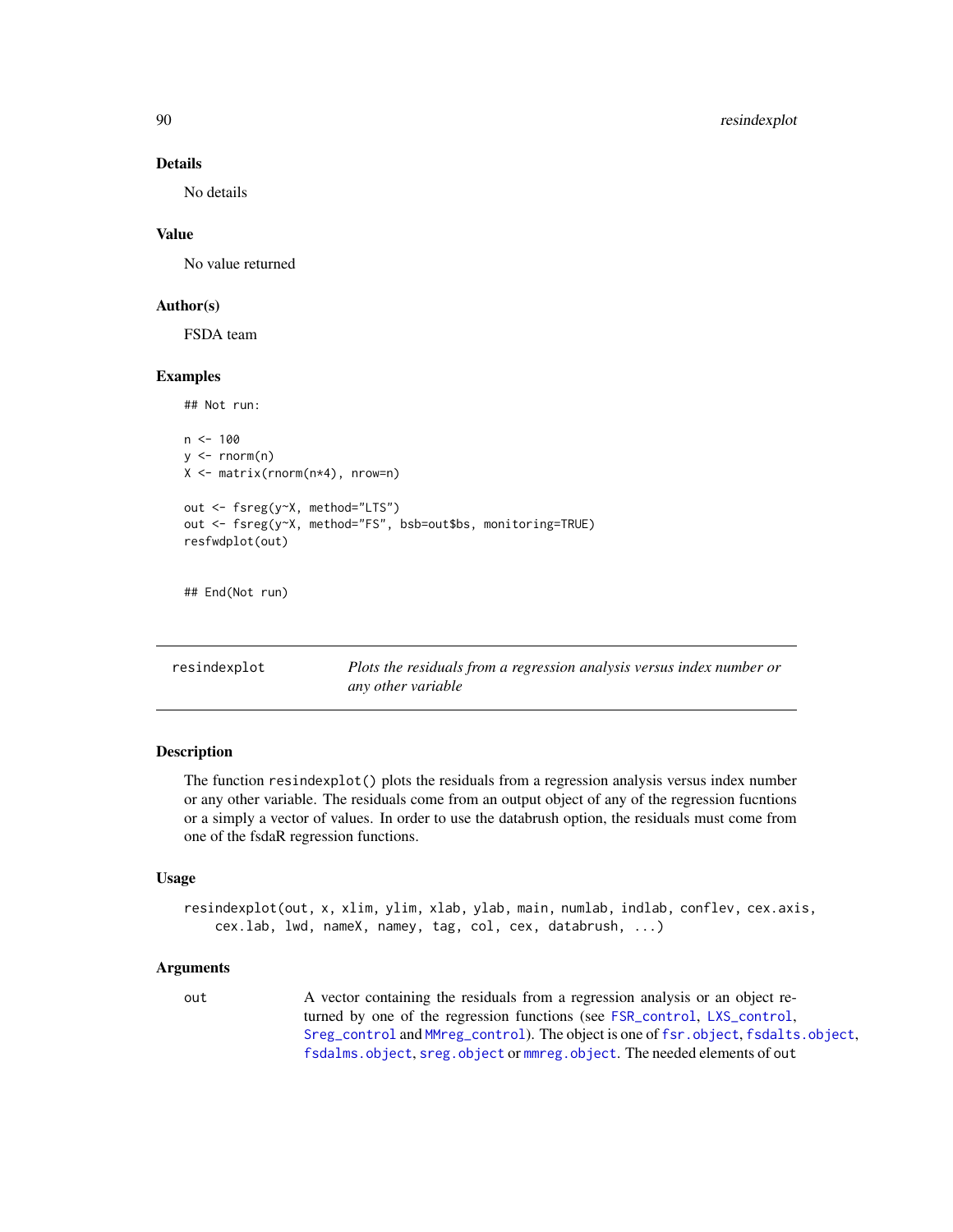|           | are at least residuals, but if the option databrush is used, also X amd y will<br>be needed.                                                                                                                                                                                                                                                                                                                                                                                                          |
|-----------|-------------------------------------------------------------------------------------------------------------------------------------------------------------------------------------------------------------------------------------------------------------------------------------------------------------------------------------------------------------------------------------------------------------------------------------------------------------------------------------------------------|
| x         | The vector to be plotted on the x-axis. As default the sequence 1:length(residuals)<br>will be used                                                                                                                                                                                                                                                                                                                                                                                                   |
| xlim      | Control x scale in plot. Vector with two elements controlling minimum and<br>maximum on the x axis. Default is to use automatic scale.                                                                                                                                                                                                                                                                                                                                                                |
| ylim      | Control y scale in plot. Vector with two elements controlling minimum and<br>maximum on the y axis. Default is to use automatic scale.                                                                                                                                                                                                                                                                                                                                                                |
| xlab      | a title for the x axis                                                                                                                                                                                                                                                                                                                                                                                                                                                                                |
| ylab      | a title for the y axis                                                                                                                                                                                                                                                                                                                                                                                                                                                                                |
| main      | an overall title for the plot                                                                                                                                                                                                                                                                                                                                                                                                                                                                         |
| numlab    | Number of points to be identified in plots (see also indlab). By default the<br>five points with largest values will be identified. If numlab is a single number<br>containing scalar k, the units with the k largest residuals are labelled in the plots.<br>If numlab is a vector, the units inside vector numlab are labelled in the plots.<br>The default value of numlab=5 and the units with the 5 largest residuals will be<br>labelled. If numlib=0 or numlib=NULL no labelling will be done. |
| indlab    | Which points to be identified in plots (see also numlab) - the units with indexes<br>in the vector indlab are labelled in the plots.                                                                                                                                                                                                                                                                                                                                                                  |
| conflev   | Confidence interval for the horizontal bands (a numeric vector). It can be a<br>vector of different confidence level values.<br>Remark: confidence interval is based on the chi <sup><math>\wedge</math>2</sup> distribution                                                                                                                                                                                                                                                                          |
| cex.axis  | The magnification to be used for axis annotation relative to the current setting<br>of cex                                                                                                                                                                                                                                                                                                                                                                                                            |
| cex.lab   | The magnification to be used for x and y labels relative to the current setting of<br>cex                                                                                                                                                                                                                                                                                                                                                                                                             |
| lwd       | The line width, a positive number, defaulting to 1                                                                                                                                                                                                                                                                                                                                                                                                                                                    |
| tag       | Figure tag (character). Tag of the figure which will host the resindexplot. The<br>default tag iscodepl_resindex.                                                                                                                                                                                                                                                                                                                                                                                     |
| col       | Fill color for markers that are closed shapes (circle, square, diamond, penta-<br>gram, hexagram, and the four triangles). Can be 'none' or 'auto' or color<br>name(string) or RGB triplet.                                                                                                                                                                                                                                                                                                           |
| cex       | Size of the point symbols. The magnification to be used relative to the current<br>setting of cex.                                                                                                                                                                                                                                                                                                                                                                                                    |
| nameX     | Add variable labels in plot. A vector of strings of length p containing the labels<br>of the variables of the regression dataset. If it is empty (default) the sequence<br>X1, , Xp will be created automatically                                                                                                                                                                                                                                                                                     |
| namey     | Add response label. A string containing the label of the response                                                                                                                                                                                                                                                                                                                                                                                                                                     |
| databrush | Interactive mouse brushing. If databrush is missing or empty (default) or databrush=FALSE,<br>no brushing is done. The activation of this option (databrush is a scalar or a list)<br>enables the user to select a set of trajectories in the current plot and to see them<br>highlighted in the ylX plot, i.e. a matrix of scatter plots of y against each col-<br>umn of X, grouped according to the selection(s) done by brushing. If the plot                                                     |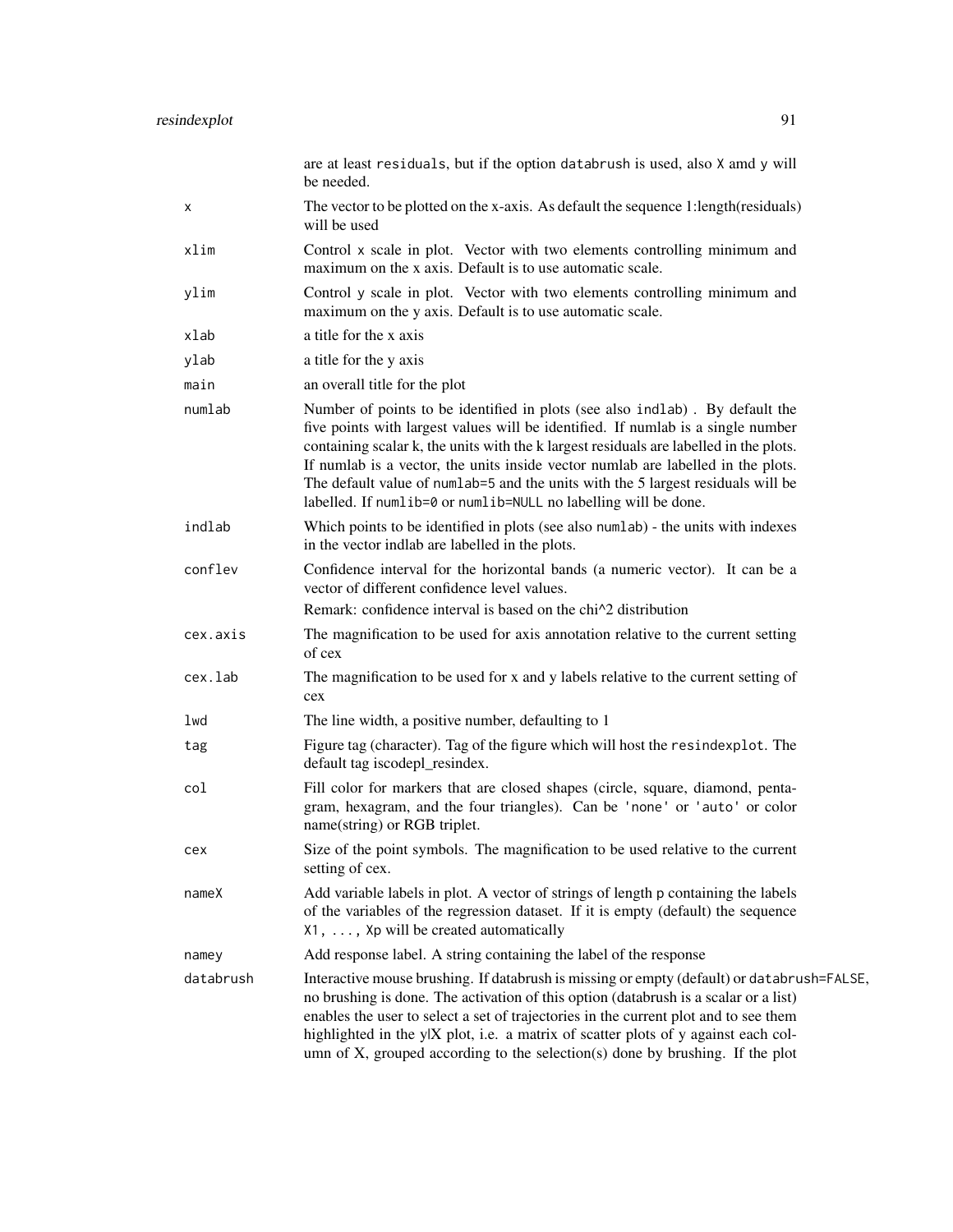y|X does not exist it is automatically created. In addition, brushed units are automatically highlighted in the minimum deletion residual plot if it is already open. The extension to the following plots will be available in future versions of the package:

- 1. monitoring leverage plot;
- 2. maximum studentized residual;
- 3.  $s^2$  and R<sup>^2</sup>;
- 4. Cook distance and modified Cook distance;
- 5. deletion t statistics.

Note that the window style of the other figures is set equal to that which contains the monitoring residual plot. In other words, if the monitoring residual plot is docked all the other figures will be docked too

If databrush=TRUE the default selection tool is a rectangular brush and it is possible to brush only once (that is persist=").

If databrush=list( $\dots$ ), it is possible to use all optional arguments of function selectdataFS() and the following optional argument:

- 1. persist: Persist is an empty value or a character containing 'on' or 'off'. The default value is persist="", that is brushing is allowed only once. If persist="on" or persis="off" brushing can be done as many time as the user requires. If persist='on' then the unit(s) currently brushed are added to those previously brushed. It is possible, every time a new brushing is done, to use a different color for the brushed units. If persist='off' every time a new brush is performed units previously brushed are removed.
- 2. bivarfit: This option adds one or more least square lines based on SIMPLE REGRESSION to the plots of y|X, depending on the selected groups. The default is bivarfit=FALSE: no line is fitted. If bivarfit=1, a single OLS line is fitted to all points of each bivariate plot in the scatter matrix y|X. If bivarfit=2, two OLS lines are fitted: one to all points and another to the group of the genuine observations. The group of the potential outliers is not fitted. If bivarfit=0 one OLS line is fitted to each group. This is useful for the purpose of fitting mixtures of regression lines. If bivarfit='i1' or bivarfit='i2', etc. an OLS line is fitted to a specific group, the one with index 'i' equal to 1, 2, 3 etc. Again, useful in case of mixtures.
- 3. multivarfit: Wheather to superimpose multivariate least square lines. This option adds one or more least square lines, based on MULTIVARIATE RE-GRESSION of y on X, to the plots of y|Xi. The default is multivarfit=FALSE: no line is fitted. If bivarfit=1, a single OLS line is fitted to all points of each bivariate plot in the scatter matrix y|X. The line added to the scatter plot y|Xi is avconst  $+ Ci^*Xi$ , where Ci is the coefficient of Xi in the multivariate regression and avconst is the effect of all the other explanatory variables different from Xi evaluated at their centroid (that is overline(y)'C)). If multivarfit=2, same action as with multivarfit=1 but this time we also add the line based on the group of unselected observations (i.e. the normal units).
- 4. labeladd: Add outlier labels in plot. If labeladd=TRUE, we label the outliers with the unit row index in matrices X and y. The default value is labeladd=FALSE, i.e. no label is added.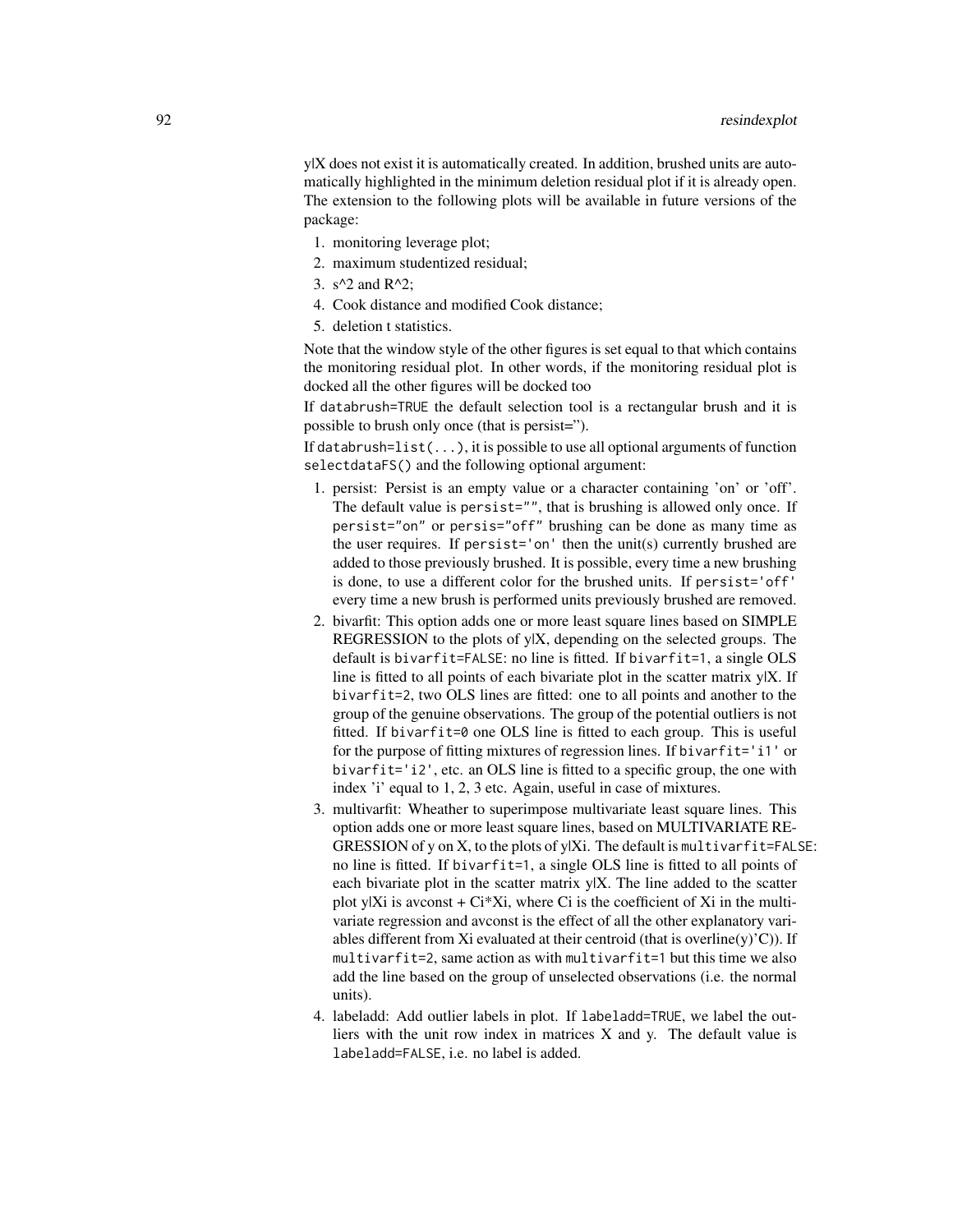#### smult 93

... potential further arguments passed to lower level functions.

## Details

No details

## Value

No value returned

### Author(s)

FSDA team

## Examples

```
## Not run:
out <- fsreg(stack.loss~., data=stackloss)
resindexplot(out, conflev=c(0.95,0.99), col="green")
```
## End(Not run)

<span id="page-92-0"></span>smult *Computes S estimators in multivariate analysis*

## Description

Computes S estimators in multivariate analysis

## Usage

```
smult(
  x,
  monitoring = FALSE,
  plot = FALSE,
  bdp,
  nsamp,
  conflev = 0.975,
  nocheck = FALSE,
  trace = FALSE,
  ...
\mathcal{E}
```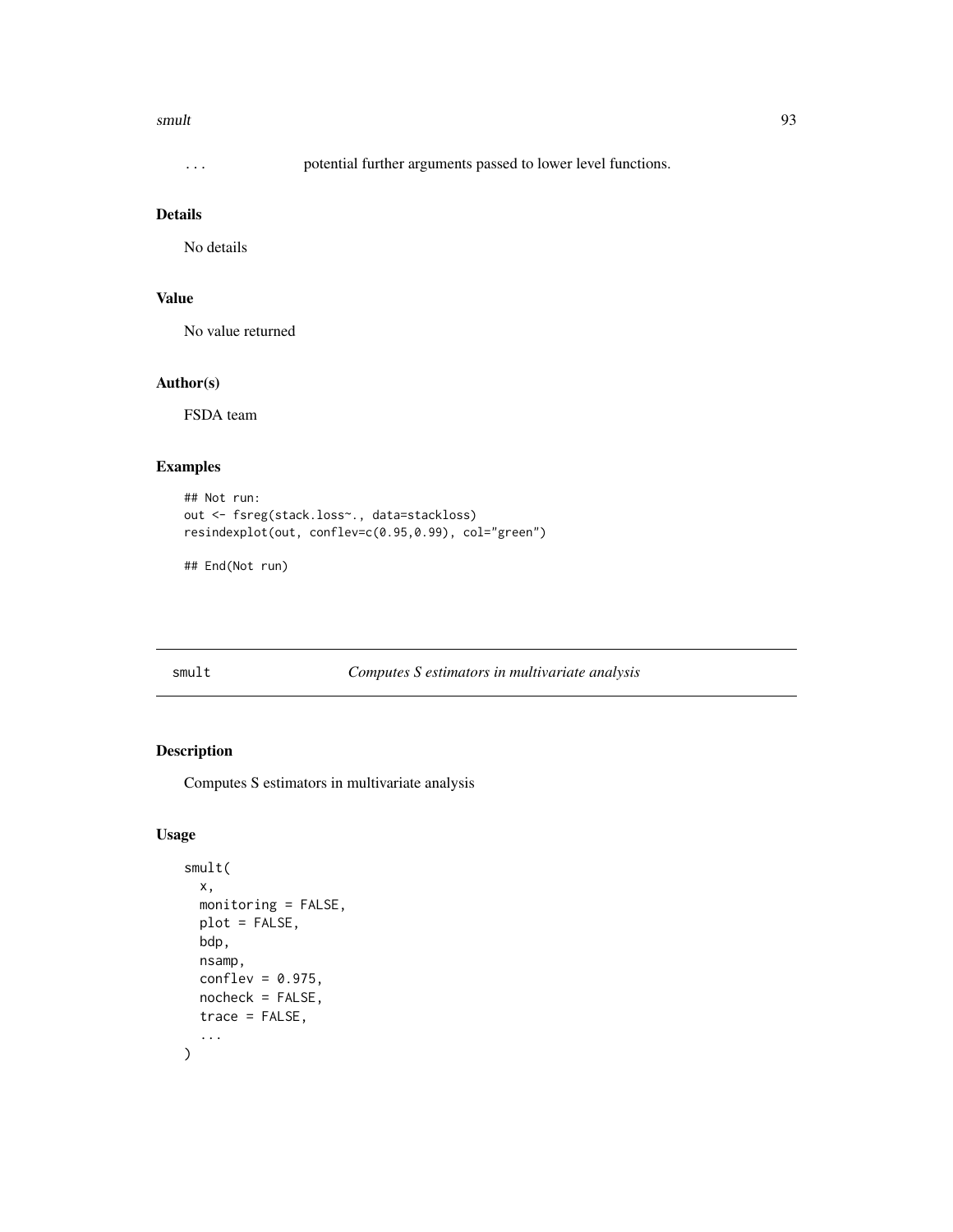## Arguments

| X          | An n x p data matrix (n observations and p variables). Rows of x represent<br>observations, and columns represent variables.                                                                                                                                                                                                                                                                                                                        |
|------------|-----------------------------------------------------------------------------------------------------------------------------------------------------------------------------------------------------------------------------------------------------------------------------------------------------------------------------------------------------------------------------------------------------------------------------------------------------|
|            | Missing values (NA's) and infinite values (Inf's) are allowed, since observations<br>(rows) with missing or infinite values will automatically be excluded from the<br>computations.                                                                                                                                                                                                                                                                |
| monitoring | Wheather to perform monitoring of Mahalanobis distances and other specific<br>quantities                                                                                                                                                                                                                                                                                                                                                            |
| plot       | Plots the Mahalanobis distances against index number. If plot=FALSE (default)<br>or plot=0 no plot is produced. The confidence level used to draw the confidence<br>bands for the MD is given by the input option conflev. If conflev is not specified<br>a nominal 0.975 confidence interval will be used. If plot=2 a scatter plot matrix<br>with the outliers highlighted is produced. If plot is a list it may contain the<br>following fields: |
|            | • labeladd If labeladd=1, the outliers in the spm are labelled with the unit<br>row index. The default value is labeladd="", i.e. no label is added<br>• nameY character vector containing the labels of the variables. As default<br>value, the labels which are added are Y1, Yp.                                                                                                                                                                 |
| bdp        | Measures the fraction of outliers the algorithm should resist. In this case any<br>value greater than 0 but smaller or equal than $0.5$ will do fine (default is bdp= $0.5$ ).<br>Note that given bdp nominal efficiency is automatically determined.                                                                                                                                                                                               |
| nsamp      | Number of subsamples which will be extracted to find the robust estimator. If<br>nsamp=0 all subsets will be extracted. They will be (n choose p). If the number<br>of all possible subset is <1000 the default is to extract all subsets otherwise just<br>1000.                                                                                                                                                                                   |
| conflev    | Confidence level which is used to declare units as outliers (scalar). Usually<br>conflev=0.95, conflev=0.975 or conflev=0.99 (individual alpha) conflev=1-0.05/n,<br>conflev=1-0.025/n or conflev=1-0.01/n (simultaneous alpha). Default value<br>is convlev= $0.975$ .                                                                                                                                                                             |
| nocheck    | It controls whether to perform checks on matrix Y. If nocheck=TRUE, no check<br>is performed.                                                                                                                                                                                                                                                                                                                                                       |
| trace      | Whether to print intermediate results. Default is trace=FALSE.                                                                                                                                                                                                                                                                                                                                                                                      |
| $\cdots$   | potential further arguments passed to lower level functions.                                                                                                                                                                                                                                                                                                                                                                                        |

### Details

This function follows the lines of MATLAB/R code developed during the years by many authors. For more details see http://www.econ.kuleuven.be/public/NDBAE06/programs/ and the R package [CovSest](#page-0-0) The core of these routines, e.g. the resampling approach, however, has been completely redesigned, with considerable increase of the computational performance.

### Value

Depending on the input parameter monitoring, one of the following objects will be returned:

- 1. [smult.object](#page-95-0)
- 2. [smulteda.object](#page-96-0)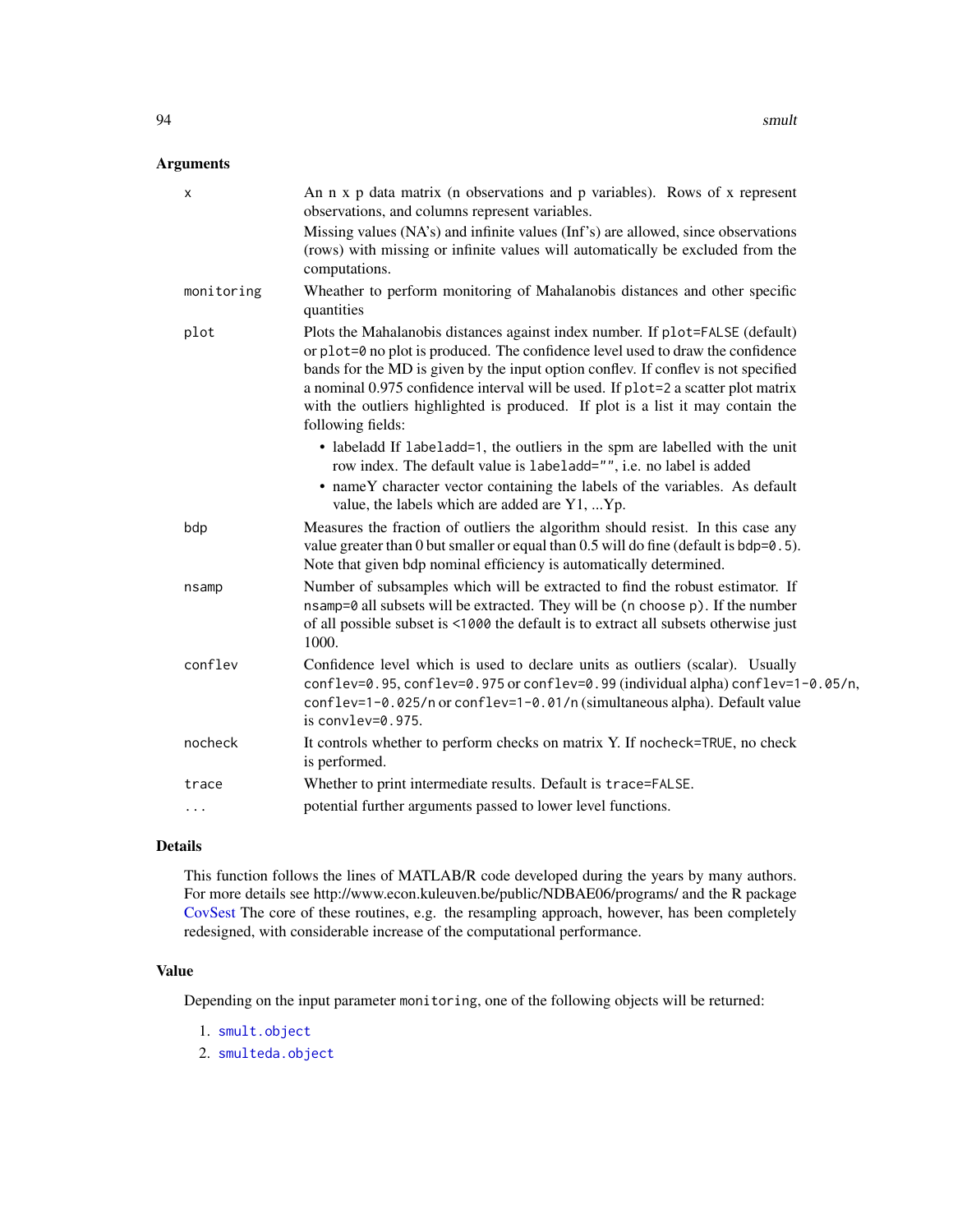#### smult 95

### Author(s)

FSDA team, <valentin.todorov@chello.at>

#### **References**

Maronna, R.A., Martin D. and Yohai V.J. (2006), Robust Statistics, Theory and Methods, Wiley, New York.

# Examples

```
## Not run:
data(hbk, package="robustbase")
(out < -smult(hbk[, 1:3]))class(out)
summary(out)
## Generate contaminated data (200,3)
n <- 200
p \le -3set.seed(123456)
X <- matrix(rnorm(n*p), nrow=n)
Xcont <- X
Xcont[1:5, ] <- Xcont[1:5,] + 3
out1 <- smult(Xcont, trace=TRUE) # no plots (plot defaults to FALSE)
names(out1)
## plot=TRUE - generates: (1) a plot of Mahalanobis distances against
## index number. The confidence level used to draw the confidence bands for
## the MD is given by the input option conflev. If conflev is
## not specified a nominal 0.975 confidence interval will be used and
## (2) a scatter plot matrix with the outliers highlighted.
(out1 <- smult(Xcont, trace=TRUE, plot=TRUE))
## plots is a list: the spm shows the labels of the outliers.
(out1 <- smult(Xcont, trace=TRUE, plot=list(labeladd="1")))
## plots is a list: the spm uses the variable names provided by 'nameY'.
(out1 <- smult(Xcont, trace=TRUE, plot=list(nameY=c("A", "B", "C"))))
## smult() with monitoring
(out2 <- smult(Xcont, monitoring=TRUE, trace=TRUE))
names(out2)
## Forgery Swiss banknotes examples.
data(swissbanknotes)
(out1 <- smult(swissbanknotes[101:200,], plot=TRUE))
```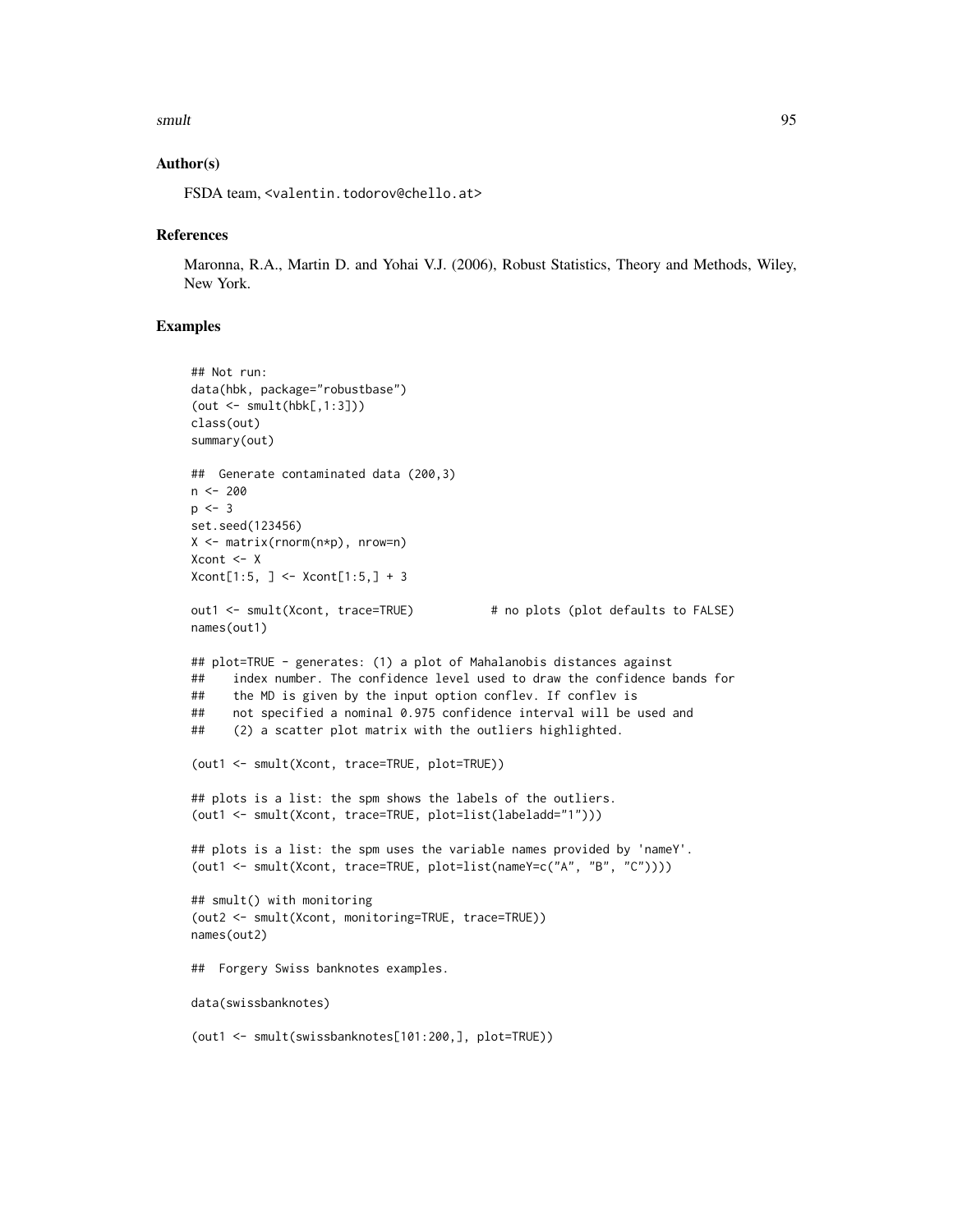96 smult.object

```
(out1 <- smult(swissbanknotes[101:200,], plot=list(labeladd="1")))
```
## End(Not run)

<span id="page-95-0"></span>smult.object *Description of* smult.object *Objects*

## Description

An object of class [smult.object](#page-95-0) holds information about the result of a call to [smult](#page-92-0).

## Value

The object itself is basically a [list](#page-0-0) with the following components:

| loc      | p-by-1 vector containing S estimate of location.                                                                                                                                                                               |
|----------|--------------------------------------------------------------------------------------------------------------------------------------------------------------------------------------------------------------------------------|
| shape    | p-by-p matrix containing robust estimate of the shape matrix. Remark: det/shape=1.                                                                                                                                             |
| scale    | robust estimate of the scale.                                                                                                                                                                                                  |
| COV      | scale <sup><math>\lambda</math></sup> $\star$ shape: robust estimate of covariance matrix.                                                                                                                                     |
| bs       | $a(p+1)$ vector containing the units forming best subset associated with S esti-<br>mate of location.                                                                                                                          |
| md       | n-by-1 vector containing the estimates of the robust Mahalanobis distances (in<br>squared units). This vector contains the distances of each observation from the<br>location of the data, relative to the scatter matrix cov. |
| outliers | A vector containing the list of the units declared as outliers using confidence<br>level specified in input scalar conflev.                                                                                                    |
| conflev  | Confidence level that was used to declare outliers.                                                                                                                                                                            |
| singsub  | Number of subsets without full rank. Notice that singsub $> 0.1$ * (number of<br>subsamples) produces a warning.                                                                                                               |
| weights  | n x 1 vector containing the estimates of the weights.                                                                                                                                                                          |
| X        | the data matrix X                                                                                                                                                                                                              |

The object has class "smult".

## Examples

```
## Not run:
data(hbk, package="robustbase")
(out <- smult(hbk[,1:3]))
class(out)
summary(out)
```
## End(Not run)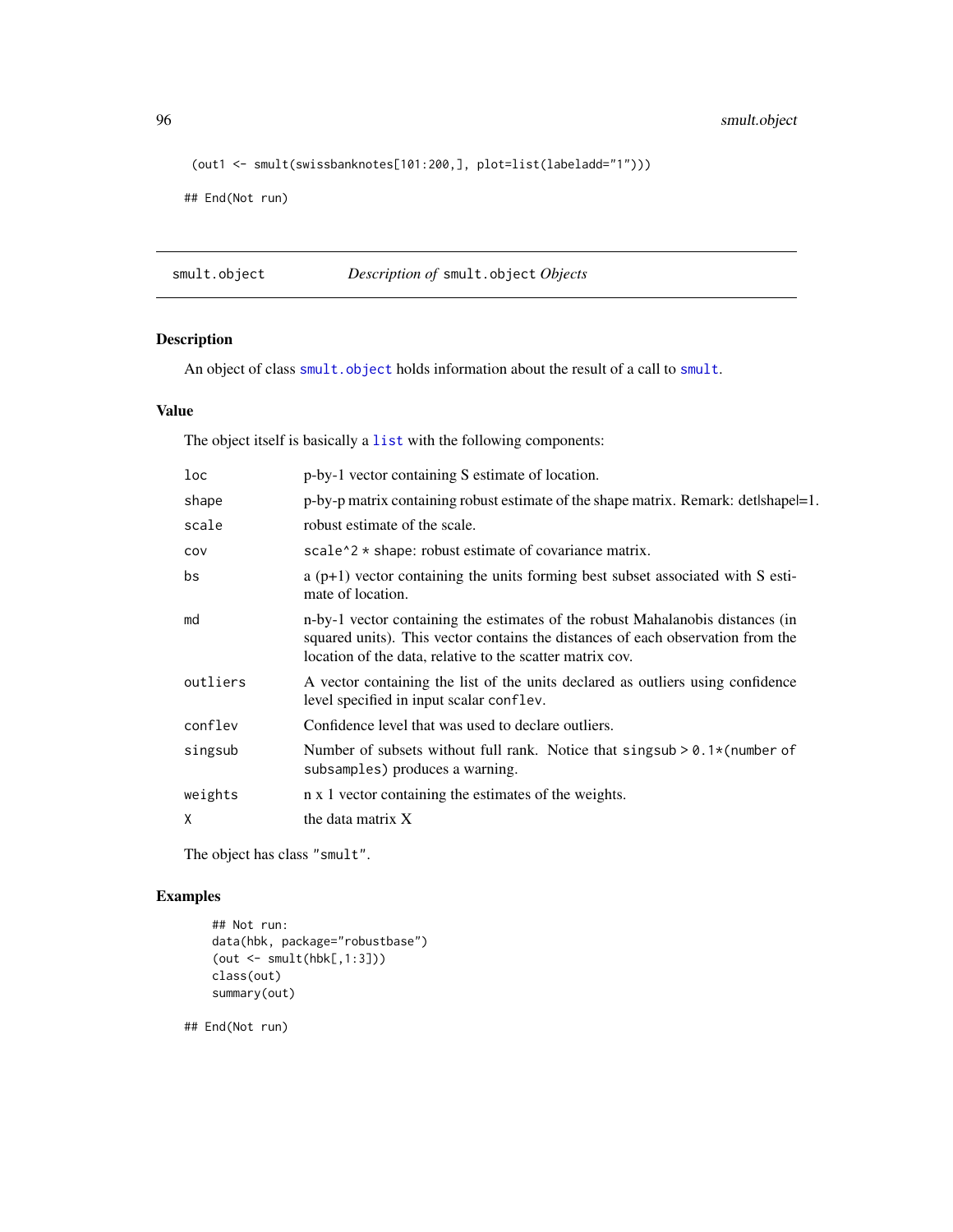<span id="page-96-0"></span>

# Description

An object of class [smulteda.object](#page-96-0) holds information about the result of a call to [smult](#page-92-0) with monitoring=TRUE.

#### Value

The object itself is basically a [list](#page-0-0) with the following components:

| Loc        | length(bdp)-by-p matrix containing S estimate of location for each value of bdp.                                                                                                                                         |
|------------|--------------------------------------------------------------------------------------------------------------------------------------------------------------------------------------------------------------------------|
| Shape      | p-by-p-by-length(bdp) 3D array containing robust estimate of the shape for each<br>value of bdp. Remark: detlshapel=1.                                                                                                   |
| Scale      | length(bdp) vector containing robust estimate of the scale for each value of bdp.                                                                                                                                        |
| Cov        | p-by-p-by-length(bdp) 3D array containing robust estimate of covariance matrix<br>for each value of bdp. Note that $scale(i)^2 * shape[, i] = robust estimate$<br>of covariance matrix.                                  |
| Bs         | $(p+1)$ -by-length(bdp) matrix containing the units forming best subset for each<br>value of bdp.                                                                                                                        |
| <b>MAL</b> | n-by-length (bdp) matrix containing the estimates of the robust Mahalanobis dis-<br>tances (in squared units) for each value of bdp.                                                                                     |
| Outliers   | n-by-length(bdp) matrix containing flags for the outliers. Boolean matrix con-<br>taining the list of the units declared as outliers for each value of bdp using con-<br>fidence level specified in input scalar conflev |
| Weights    | n x length(bdp) matrix containing the weights for each value of bdp.                                                                                                                                                     |
| conflev    | Confidence level that was used to declare outliers.                                                                                                                                                                      |
| singsub    | Number of subsets without full rank. Notice that singsub $> 0.1$ * (number of<br>subsamples) produces a warning.                                                                                                         |
| bdp        | vector which contains the values of bdp which have been used.                                                                                                                                                            |
| X          | the data matrix X.                                                                                                                                                                                                       |

The object has class "smulteda".

### Examples

```
## Not run:
   data(hbk, package="robustbase")
    (out <- smult(hbk[,1:3], monitoring=TRUE))
   class(out)
   summary(out)
```
## End(Not run)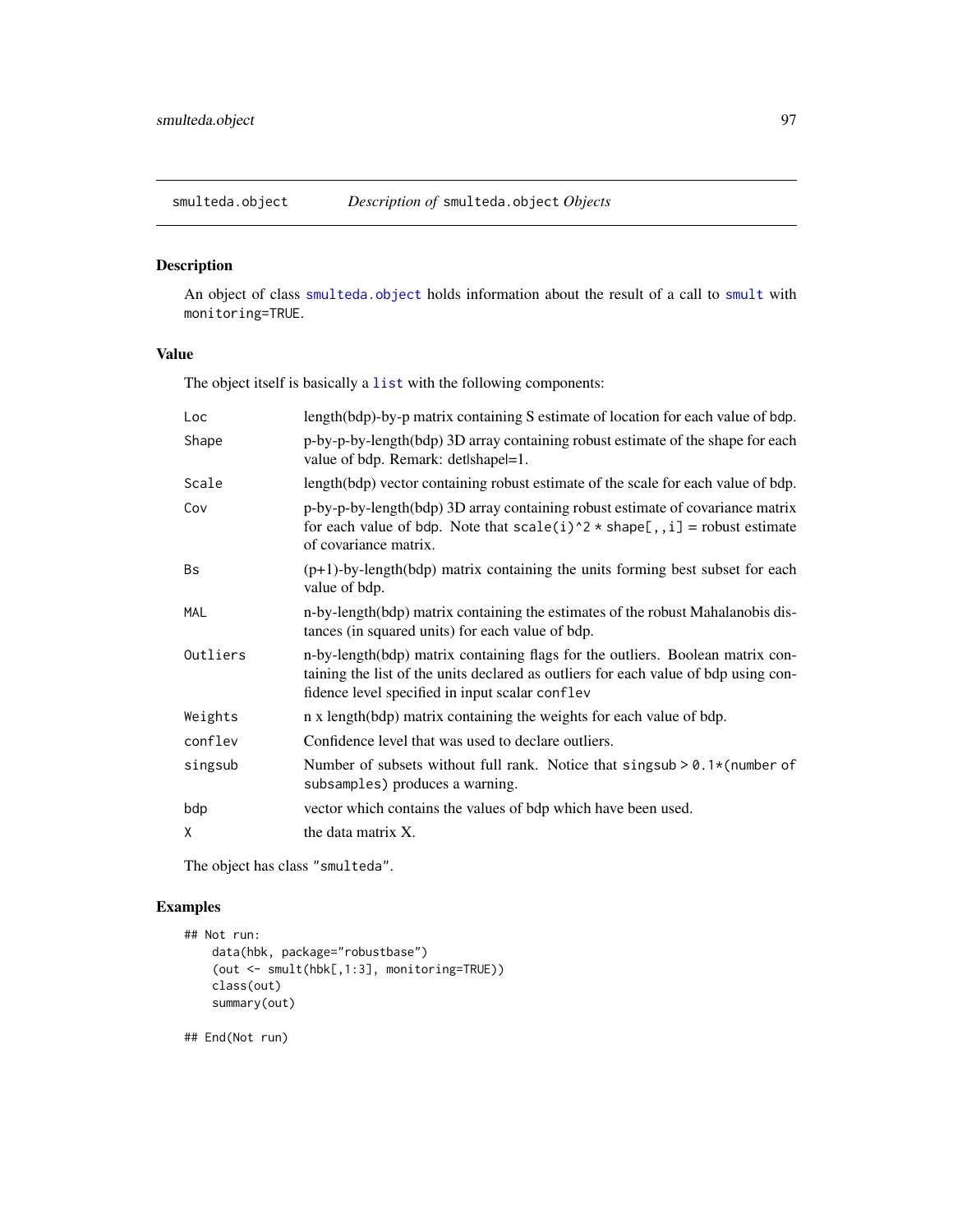<span id="page-97-0"></span>

## Description

Produces an interactive scatterplot matrix with boxplots or histograms on the main diagonal and possibly robust bivariate contours

# Usage

```
spmplot(
 X,
 group,
 plot,
 variables,
  col,
  cex,
 pch,
  labeladd,
  label,
  legend,
  dispopt = c("hist", "box"),
  tag,
  datatooltip,
  databrush,
  trace = FALSE,
  ...
)
```

| Χ     | data matrix (2D array) containing n observations on p variables or an object of<br>S3 class fsmeda.object returned by fsmult with monitoring=TRUE - a list<br>containing the monitoring of minimum Mahalanobis distance                                                                                                                                                                                                                                                                                                     |
|-------|-----------------------------------------------------------------------------------------------------------------------------------------------------------------------------------------------------------------------------------------------------------------------------------------------------------------------------------------------------------------------------------------------------------------------------------------------------------------------------------------------------------------------------|
| group | grouping variable. Vector with n elements. Specifies a grouping variable defined<br>as a categorical variable (factor), numeric, or array of strings, or string matrix,<br>and it must have the same number of rows as X. This grouping variable deter-<br>mines the marker and color assigned to each point. Remark: if group is used<br>to distinguish a set of outliers from a set of good units, the id number for the<br>outliers should be the larger (see optional field labeladd of parameter plot for<br>details). |
| plot  | controls the names which are displayed in the margins of the scatter-plot ma-<br>trix, the labels of the legend the colors and the symbols. If plot is <i>empty</i><br>$(plot = FALSE or plot = 0 or plot = c() or plot = NULL)$ empty strings are displayed<br>and no label and no name is added to the plot. If plot=TRUE or plot=1, the<br>names $Y_1, \ldots, Y_p$ are added to the margins of the the scatter plot matrix else                                                                                         |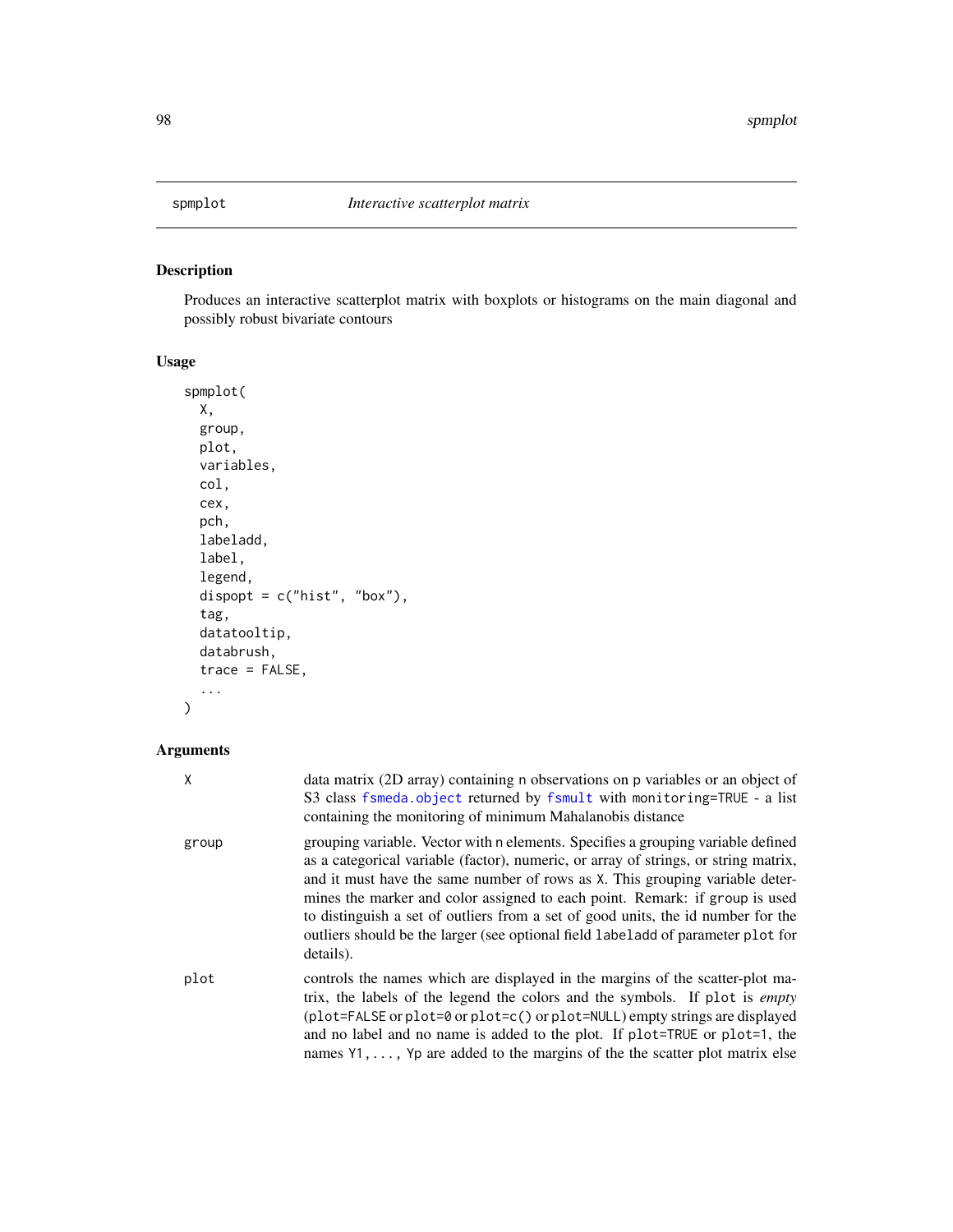|             | nothing is added. If plot is a list, it is possible to control not only the names but<br>also, point labels, colors and symbols. More precisely list plot may contain the<br>following elements:                                                                                                                                                                                                                                                   |
|-------------|----------------------------------------------------------------------------------------------------------------------------------------------------------------------------------------------------------------------------------------------------------------------------------------------------------------------------------------------------------------------------------------------------------------------------------------------------|
|             | 1. labeladd - see parameter labeladd                                                                                                                                                                                                                                                                                                                                                                                                               |
|             | 2. nameY - a character string containing the labels of the variables. As de-<br>fault value, the labels which are added are $Y1, \ldots, Yp$ . See parameter<br>variables.                                                                                                                                                                                                                                                                         |
|             | 3. clr - see parameter col                                                                                                                                                                                                                                                                                                                                                                                                                         |
|             | 4. sym - see parameter pch                                                                                                                                                                                                                                                                                                                                                                                                                         |
|             | 5. siz - see parameter cex                                                                                                                                                                                                                                                                                                                                                                                                                         |
|             | 6. doleg - see parameter legend                                                                                                                                                                                                                                                                                                                                                                                                                    |
|             | 7. label - see parameter label                                                                                                                                                                                                                                                                                                                                                                                                                     |
| variables   | a character string with the names of the variables                                                                                                                                                                                                                                                                                                                                                                                                 |
| col         | color specification for the data point. Can be different for each group. By de-<br>fault, the order of the colors is <i>blue</i> , <i>red</i> , <i>black</i> , <i>magenta</i> , <i>green</i> , <i>cyan</i> and <i>yelow</i> .                                                                                                                                                                                                                      |
| cex         | the size of the symbols used for plotting. By default cex=1 the symbol size<br>depends on the number of plots and the size of the figure window. Values larger<br>than 1 will increase the size and values smaller than 1 will decrease the size.                                                                                                                                                                                                  |
| pch         | specification of the symbols to use. For example, if there are three groups, and<br>$pch = c(1, 3, 4)$ , the first group will be plotted with a circle, the second with a<br>plus, and the third with a 'x' (see ?pch or ?points for a list of symbols. NOTE:<br>not all symbols available in R can be mapped to the symbols in MATLAB.                                                                                                            |
| labeladd    | logical, controls wheather the elements belonging to the last group in the scat-<br>terplot matrix are labelled with their unit row index or their rowname. The row-<br>name is taken from the parameter label or if it is missing, from the sequence<br>1: n. The default value is labeladd=FALSE, i.e. no label is added.                                                                                                                        |
| label       | a character vector of length n (the number of rows in the data matrix) containing<br>the labels of the units. If this field is empty the sequence 1:n will be used to<br>label the units.                                                                                                                                                                                                                                                          |
| legend      | logical, controls where a legend is shown or not.                                                                                                                                                                                                                                                                                                                                                                                                  |
| dispopt     | controls how to fill the diagonals in the plot (main diagonal of the scatter plot<br>matrix). Set dispopt='hist' (default) to plot histograms, or dispopt='box'<br>to plot boxplots. The style which is used for univariate boxplots is traditional, if<br>the number of groups is less or equal 5, else it is 'compact' (plot boxes using a<br>smaller box style designed for plots with many groups).                                            |
| tag         | Plot handle. String which identifies the handle of the plot which is about to be<br>created. The default is tag='pl_mmd'. Notice that if the program finds a plot<br>which has a tag equal to the one specified by the user, then the output of the<br>new plot overwrites the existing one in the same window else a new window is<br>created.                                                                                                    |
| datatooltip | If datatooltip is not empty the user can use the mouse in order to have infor-<br>mation about the unit selected, the step in which the unit enters the search and<br>the associated label. If datatooltip is a list, it is possible to control the aspect of<br>the data cursor (see MATLAB function datacursormode() for more details or<br>see the examples below). The default options are DisplayStyle="Window" and<br>SnapToDataVertex="on". |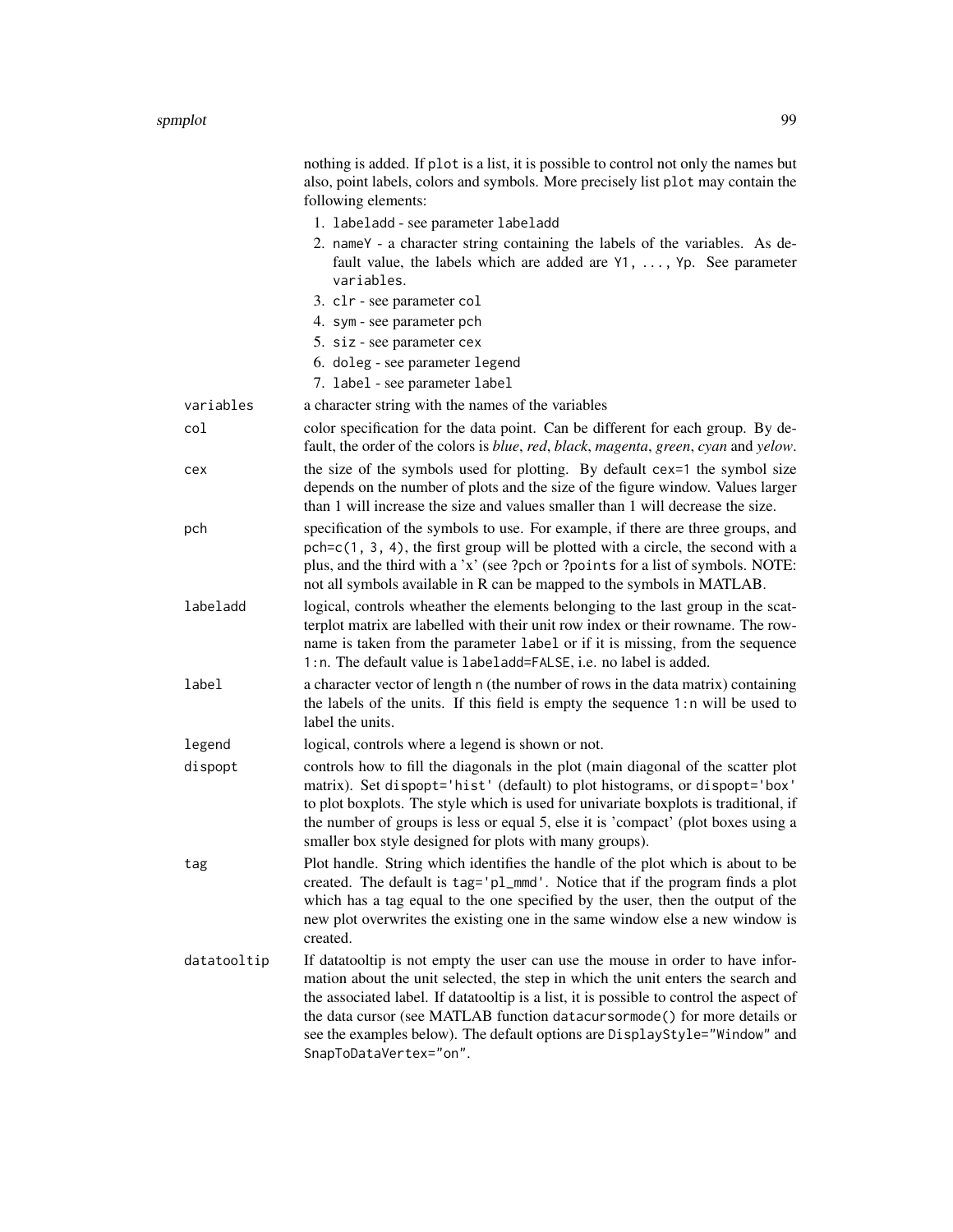| databrush | Interactive mouse brushing. If databrush is missing or empty (default), no brush-<br>ing is done. The activation of this option (databrush is TRUE or a list) enables<br>the user to select a set of trajectories in the current plot and to see them high-<br>lighted in the scatterplot matrix. If the scatterplot matrix does not exist it is<br>automatically created. In addition, brushed units can be highlighted in the mon-<br>itoring MD plot. Note that the window style of the other figures is set equal to<br>that which contains the monitoring residual plot. In other words, if the monitor-<br>ing residual plot is docked all the other figures will be docked too.<br>If databrush=TRUE the default selection tool is a rectangular brush and it is<br>possible to brush only once (that is persist=").<br>If databrush= $list()$ , it is possible to use all optional arguments of the<br>MATLAB function selectdataFS() and the following optional arguments: |
|-----------|-------------------------------------------------------------------------------------------------------------------------------------------------------------------------------------------------------------------------------------------------------------------------------------------------------------------------------------------------------------------------------------------------------------------------------------------------------------------------------------------------------------------------------------------------------------------------------------------------------------------------------------------------------------------------------------------------------------------------------------------------------------------------------------------------------------------------------------------------------------------------------------------------------------------------------------------------------------------------------------|
|           | • persist: This option can be an empty value or a character containing<br>'on' or 'off'. The default value is persist="", that is brushing is al-<br>lowed only once. If persist="on" or persis="off" brushing can be done<br>as many time as the user requires. If persist='on' then the unit(s) cur-<br>rently brushed are added to those previously brushed. It is possible, every<br>time a new brushing is done, to use a different color for the brushed units.<br>If persist='off' every time a new brush is performed units previously<br>brushed are removed.<br>• labeladd: add labels of brushed units in the scatterplot matrix. If this<br>option is '1', we label the units of the last selected group with the unit row<br>index in the matrix X. The default value is labeladd=", i.e. no label is added.                                                                                                                                                           |
| trace     | Whether to print intermediate results. Default is trace=FALSE.                                                                                                                                                                                                                                                                                                                                                                                                                                                                                                                                                                                                                                                                                                                                                                                                                                                                                                                      |
|           | potential further arguments passed to lower level functions.                                                                                                                                                                                                                                                                                                                                                                                                                                                                                                                                                                                                                                                                                                                                                                                                                                                                                                                        |
|           |                                                                                                                                                                                                                                                                                                                                                                                                                                                                                                                                                                                                                                                                                                                                                                                                                                                                                                                                                                                     |

# Value

none

# Author(s)

FSDA team, <valentin.todorov@chello.at>

# Examples

```
## Not run:
## Call of spmplot() without optional parameters.
## Iris data: scatter plot matrix with univariate boxplots on the main
## diagonal.
X \leftarrow \text{iris}[, 1:4]group \le iris[,5]
spmplot(X, group, variables=c('SL','SW','PL','PW'), dispopt="box")
## Example of spmplot() called by routine fsmult().
## Generate contaminated data.
```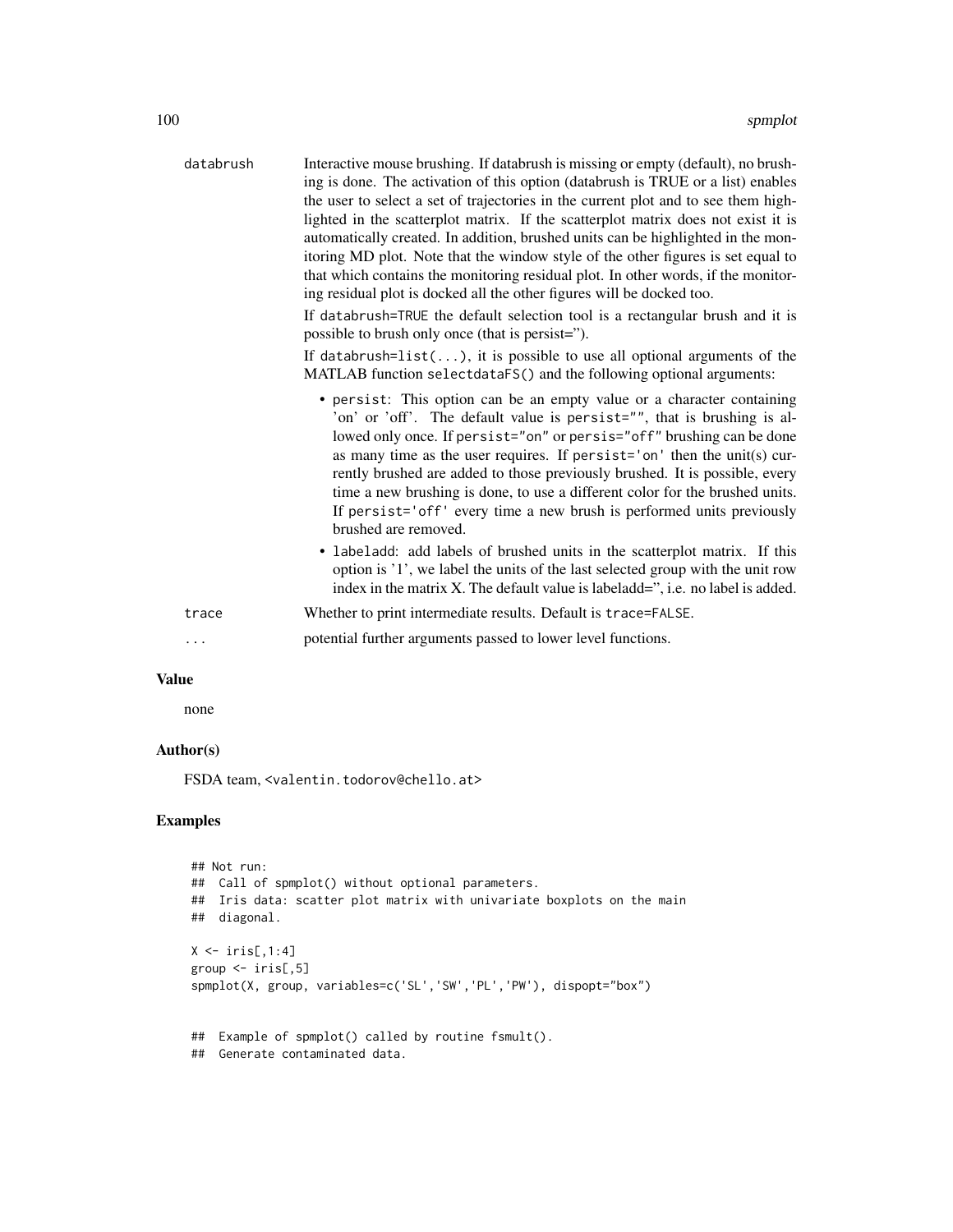## sreg.object 101

```
n \le 200; p \le 3X <- matrix(rnorm(n*p), ncol=3)
    Xcont <- X
    Xcont[1:5, ] \leq Xcont[1:5, ] + 3## spmplot is called automatically by all outlier detection methods, e.g. fsmult()
    out <- fsmult(Xcont, plot=TRUE);
## Now test the direct use of fsmult(). Set two groups, e.g. those obtained
## from fsmult().
    group = rep(0, n)group[out$outliers] <- 1
 ## option 'labeladd' is used to label the outliers
## By default, the legend identifies the groups with the identifiers
## given in vector 'group'.
## Set the colors for the two groups to blue and red.
     spmplot(Xcont, group, col=c("blue", "red"), labeladd=1, dispopt="box")
## End(Not run)
```
<span id="page-100-0"></span>sreg.object *Description of sreg Objects*

#### Description

An object of class [sreg.object](#page-100-0) holds information about the result of a call to [fsreg](#page-29-0).

## Value

The object itself is basically a [list](#page-0-0) with the following components:

| beta         | p-by-1 vector containing the estimated regression parameters (in step n-k).                                                                                                                                                |
|--------------|----------------------------------------------------------------------------------------------------------------------------------------------------------------------------------------------------------------------------|
| scale        | scalar containing the estimate of the scale (sigma).                                                                                                                                                                       |
| bs           | p x 1 vector containing the units forming best subset associated with S estimate<br>of regression coefficient.                                                                                                             |
| residuals    | residuals.                                                                                                                                                                                                                 |
| fittedvalues | fitted values.                                                                                                                                                                                                             |
| outliers     | kx1 vector containing the list of the k units declared as outliers or NULL if the<br>sample is homogeneous.                                                                                                                |
| conflev      | Confidence level which is used to declare units as outliers. Usually conflev= $0.95$ ,<br>0.975, 0.99 (individual alpha) or conflev= $1-0.05/n$ , $1-0.025/n$ , $1-0.01/n$<br>(simultaneous alpha). Default value is 0.975 |
| singsub      | Number of subsets without full rank. Notice that singsub $> 0.1$ * (number of<br>subsamples) produces a warning                                                                                                            |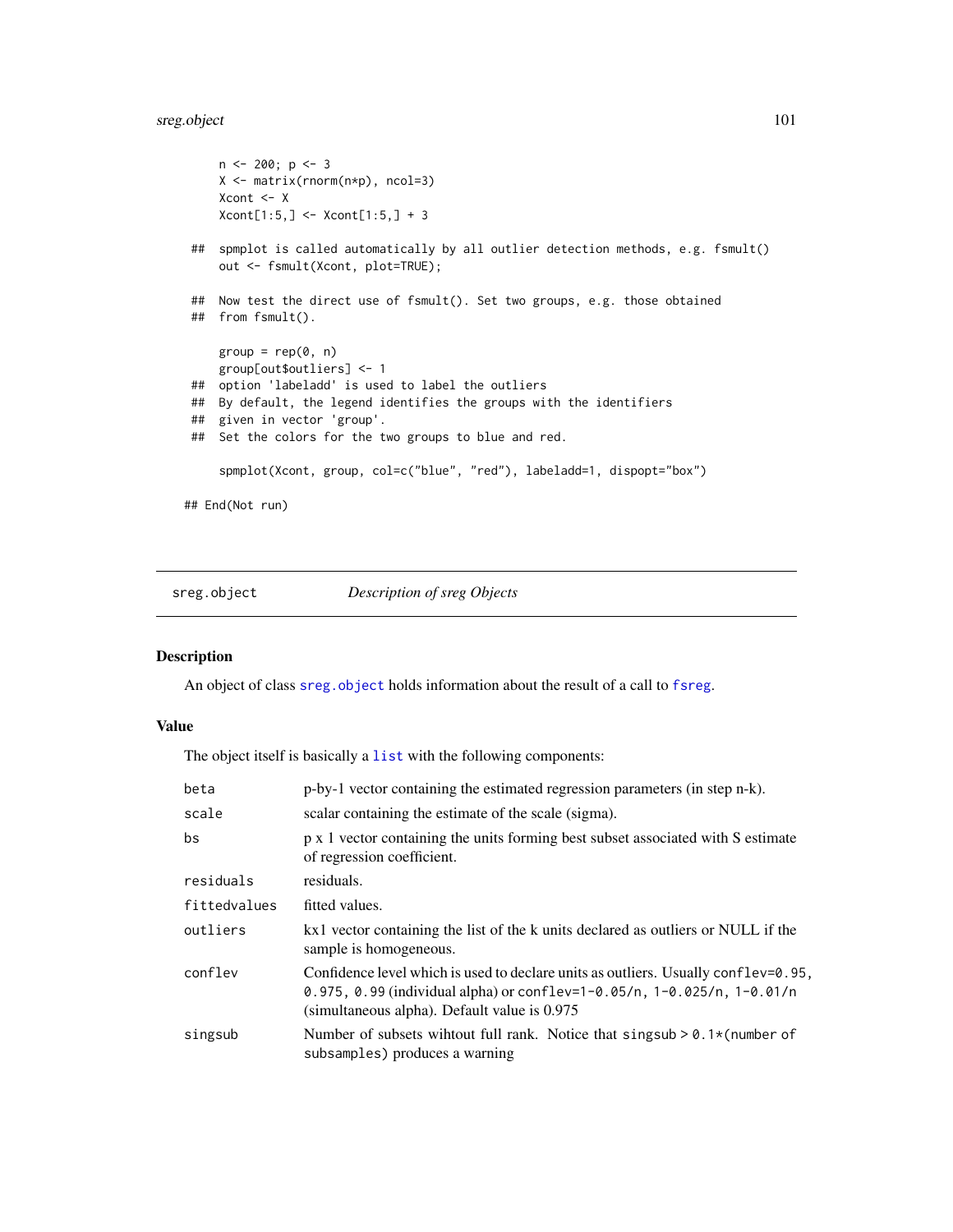| weights      | n x 1 vector containing the estimates of the weights                                                                                                                                                                   |
|--------------|------------------------------------------------------------------------------------------------------------------------------------------------------------------------------------------------------------------------|
| rhofunc      | Specifies the rho function which has been used to weight the residuals.                                                                                                                                                |
| rhofuncparam | Vector which contains the additional parameters for the specified rho function<br>which has been used. For hyperbolic rho function the value of $k = \sup CVC$ . For<br>Hampel rho function the parameters a, b and c. |
| X.           | the data matrix X                                                                                                                                                                                                      |
| y            | the response vector y                                                                                                                                                                                                  |
|              |                                                                                                                                                                                                                        |

The object has class "sreg".

## Examples

```
## Not run:
   data(hbk, package="robustbase")
    (out <- fsreg(Y~., data=hbk, method="S"))
   class(out)
   summary(out)
## End(Not run)
```
<span id="page-101-0"></span>sregeda.object *Description of* sregeda *Objects*

## Description

An object of class [sregeda.object](#page-101-0) holds information about the result of a call to [fsreg](#page-29-0) when method="S" and monitoring=TRUE.

### Value

| Beta       | matrix containing the S estimator of regression coefficients for each value of<br>bdp.                                                                  |
|------------|---------------------------------------------------------------------------------------------------------------------------------------------------------|
| Scale      | vector containing the estimate of the scale (sigma) for each value of bdp. This<br>is the value of the objective function.                              |
| <b>BS</b>  | p x 1 vector containing the units forming best subset associated with S estimate<br>of regression coefficient.                                          |
| <b>RES</b> | n x length(bdp) matrix containing the monitoring of scaled residuals for each<br>value of bdp.                                                          |
| Weights    | n x length(bdp) matrix containing the estimates of the weights for each value of<br>bdp                                                                 |
| Outliers   | Boolean matrix containing the list of the units declared as outliers for each value<br>of bdp using confidence level specified in input scalar conflev. |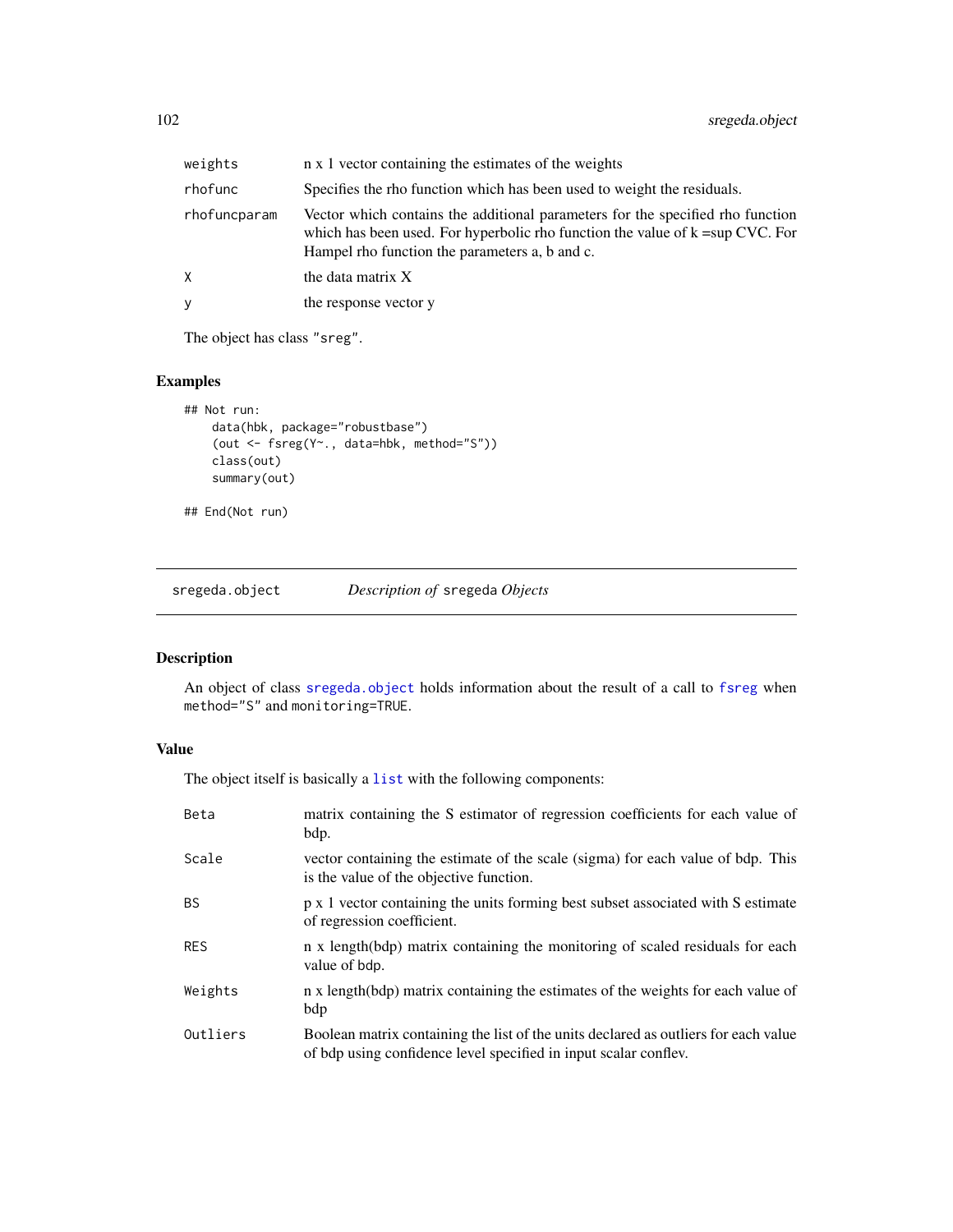## Sregeda\_control 103

| conflev      | Confidence level which is used to declare units as outliers. Remark: confley will<br>be used to draw the horizontal line (confidence band) in the plot.                                                                |
|--------------|------------------------------------------------------------------------------------------------------------------------------------------------------------------------------------------------------------------------|
| Singsub      | Number of subsets wihrout full rank. Notice that singsub[bdp[j]] $> 0.1$ <sup>*</sup> (number<br>of subsamples) produces a warning                                                                                     |
| rhofunc      | Specifies the rho function which has been used to weight the residuals.                                                                                                                                                |
| rhofuncparam | Vector which contains the additional parameters for the specified rho function<br>which has been used. For hyperbolic rho function the value of $k = \sup CVC$ . For<br>Hampel rho function the parameters a, b and c. |
| X            | the data matrix X                                                                                                                                                                                                      |
| y            | the response vector y                                                                                                                                                                                                  |

The object has class "sregeda".

## Examples

```
## Not run:
   data(hbk, package="robustbase")
    (out <- fsreg(Y~., data=hbk, method="S", monitoring=TRUE))
   class(out)
   summary(out)
```
## End(Not run)

<span id="page-102-0"></span>Sregeda\_control *Creates an* Sregeda\_control *object*

#### Description

Creates an object of class Sregeda\_control to be used with the fsreg() function, containing various control parameters.

## Usage

```
Sregeda_control(intercept = TRUE, bdp = seq(0.5, 0.01, -0.01),
    rhofunc = c("bisquare", "optimal", "hyperbolic", "hampel"), rhofuncparam,
  nsamp = 1000, refsteps = 3, reftol = 1e-06, refstepsbestr = 50, reftolbestr = 1e-08,
   minsctol = 1e-07, bestr = 5,
    conflev, msg = TRUE, nocheck = FALSE, plot = FALSE)
```

| intercept | Indicator for constant term. Scalar. If intercept=TRUE, a model with constant<br>term will be fitted (default), else, no constant term will be included.                |
|-----------|-------------------------------------------------------------------------------------------------------------------------------------------------------------------------|
| bdp       | Breakdown point. It measures the fraction of outliers the algorithm should resist.<br>In this case any value greater than 0 but smaller or equal than 0.5 will do fine. |
|           | The default value of bdp is a sequence from $0.5$ to $0.01$ with step $0.01$                                                                                            |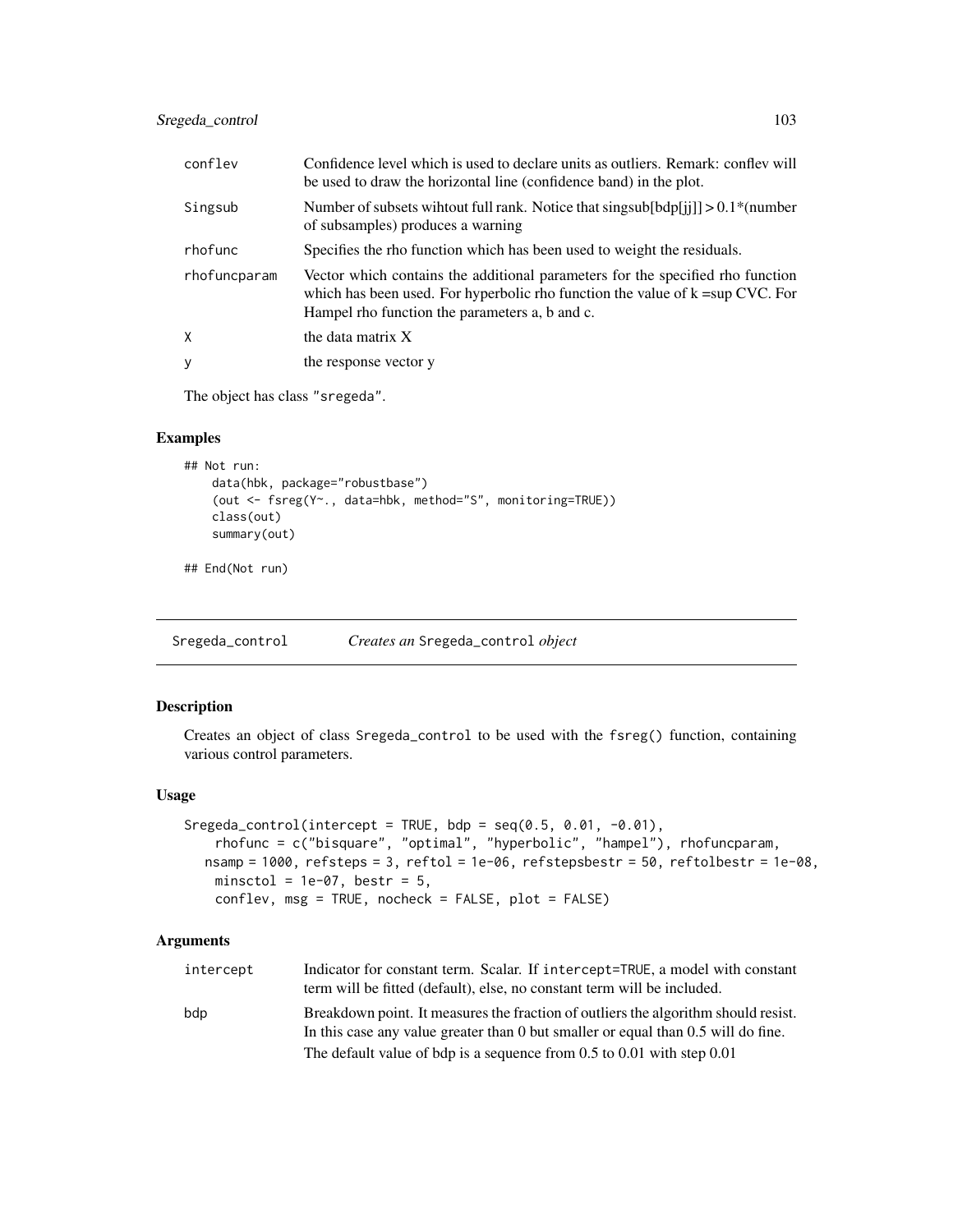| rhofunc       | Specifies the rho function which must be used to weight the residuals. Possible<br>values are 'bisquare' 'optimal' 'hyperbolic' 'hampel'.                                                                                                                                                                                                                 |
|---------------|-----------------------------------------------------------------------------------------------------------------------------------------------------------------------------------------------------------------------------------------------------------------------------------------------------------------------------------------------------------|
|               | 1. 'bisquare' uses Tukey's rho and psi functions. See TBrho and TBpsi.<br>2. 'optimal' uses optimal rho and psi functions. See OPTrho and OPTpsi.<br>3. 'hyperbolic' uses hyperbolic rho and psi functions. See HYPrho and HYPpsi.<br>4. 'hampel' uses Hampel rho and psi functions. See HArho and HApsi.                                                 |
|               | The default is 'bisquare'.                                                                                                                                                                                                                                                                                                                                |
| rhofuncparam  | Additional parameters for the specified rho function. For hyperbolic rho func-<br>tion it is possible to set up the value of $k = \sup CVC$ (the default value of k is<br>$(4.5)$ .                                                                                                                                                                       |
|               | For Hampel rho function it is possible to define parameters a, b and c (the default<br>values are $a=2$ , $b=4$ , $c=8$ )                                                                                                                                                                                                                                 |
| nsamp         | Number of subsamples which will be extracted to find the robust estimator,<br>scalar. If nsamp=0 all subsets will be extracted. They will be (n choose p).<br>If the number of all possible subset is <1000 the default is to extract all subsets<br>otherwise just 1000.                                                                                 |
| refsteps      | Number of refining iterations in each subsample (default is refsteps=3). refsteps<br>$= 0$ means "raw-subsampling" without iterations.                                                                                                                                                                                                                    |
| reftol        | Tolerance for the refining steps. The default value is 1e-6                                                                                                                                                                                                                                                                                               |
| refstepsbestr | Scalar defining number of refining iterations for each best subset (default $= 50$ ).                                                                                                                                                                                                                                                                     |
| reftolbestr   | Tolerance for the refining steps for each of the best subsets. The default value is<br>reftolbestr=1e-8.                                                                                                                                                                                                                                                  |
| minsctol      | Value of tolerance for the iterative procedure for finding the minimum value of<br>the scale for each subset and each of the best subsets (It is used by subroutine<br>minscale.m). The default value is minsctol=1e-7.                                                                                                                                   |
| bestr         | Defins the number of "best betas" to remember from the subsamples. These will<br>be later iterated until convergence (default is bestr=5).                                                                                                                                                                                                                |
| conflev       | Confidence level which is used to declare units as outliers. Usually conflev=0.95,<br>0.975, 0.99 (individual alpha) or conflev=1-0.05/n, 1-0.025/n, 1-0.01/n (simul-<br>taneous alpha). Default value is 0.975                                                                                                                                           |
| msg           | Controls whether to display or not messages on the screen If msg==1 (default)<br>messages are displayed on the screen about step in which signal took place else<br>no message is displayed on the screen.                                                                                                                                                |
| nocheck       | Check input arguments, scalar. If nocheck=TRUE no check is performed on ma-<br>trix y and matrix X. Notice that y and X are left unchanged. In other words the ad-<br>ditional column of ones for the intercept is not added. As default nocheck=FALSE.                                                                                                   |
| plot          | Plot on the screen. Scalar. If plots=TRUE the plot of minimum deletion resid-<br>ual with envelopes based on n observations and the scatterplot matrix with the<br>outliers highlighted is produced. If plots=2 the user can also monitor the inter-<br>mediate plots based on envelope superimposition. If plots=FALSE (default) no<br>plot is produced. |

Creates an object of class Sregeda\_control to be used with the fsreg() function, containing various control parameters.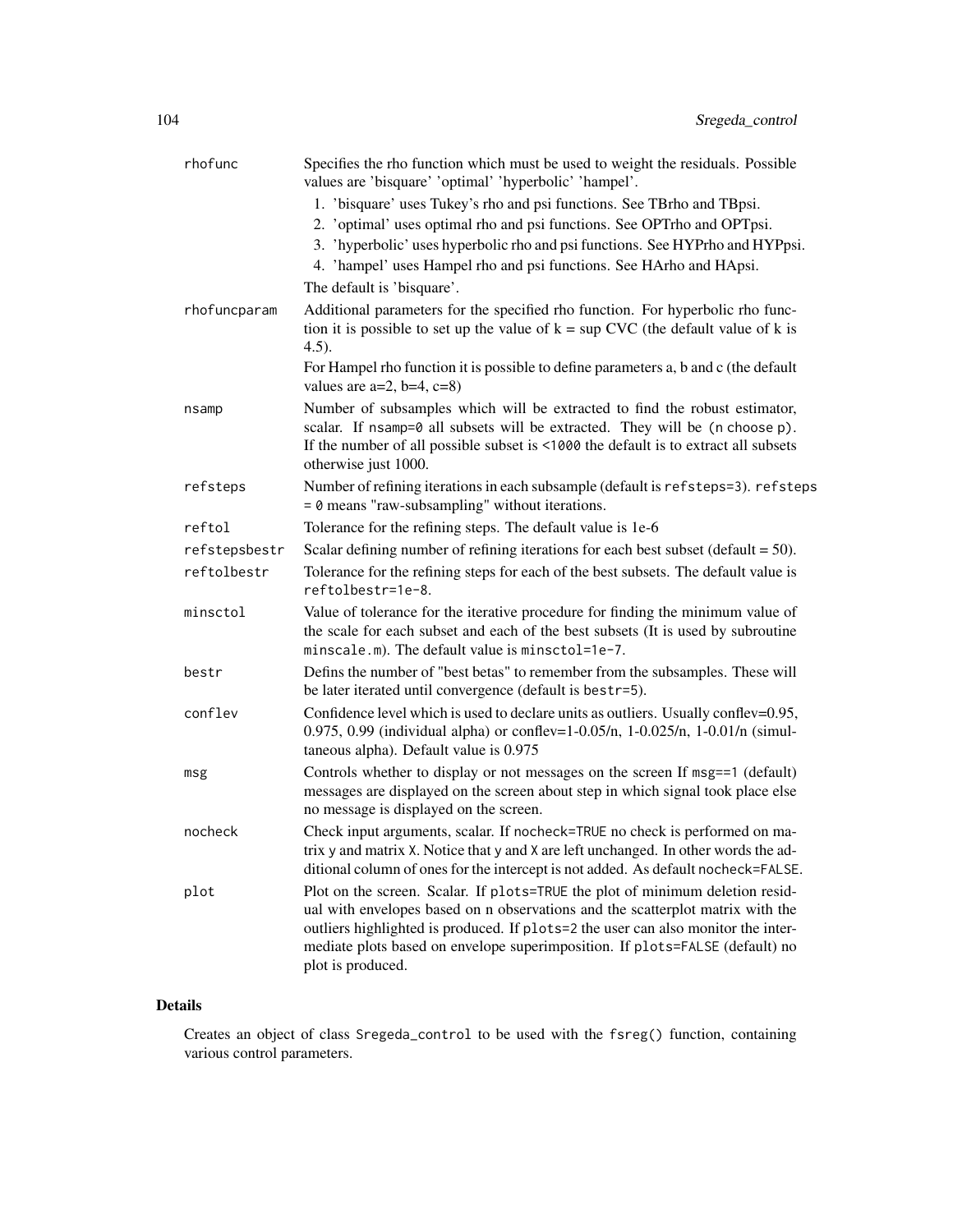## Sreg\_control 105

### Value

An object of class "Sregeda\_control" which is basically a [list](#page-0-0) with components the input arguments of the function mapped accordingly to the corresponding Matlab function.

### Author(s)

FSDA team

#### See Also

See Also as [FSR\\_control](#page-40-0), [MMreg\\_control](#page-77-0) and [LXS\\_control](#page-50-0)

#### Examples

```
## Not run:
data(hbk, package="robustbase")
(out <- fsreg(Y~., data=hbk, method="S", monitoring=TRUE,
   control=Sregeda_control(nsamp=500, rhofunc='hyperbolic')))
```
## End(Not run)

<span id="page-104-0"></span>

Sreg\_control *Creates an* Sreg\_control *object*

#### Description

Creates an object of class Sreg\_control to be used with the fsreg() function, containing various control parameters for calling the MATLAB function Sreg().

## Usage

```
Sreg\_control(intexcept = TRUE, bdp = 0.5,rhofunc = c("bisquare", "optimal", "hyperbolic", "hampel"), rhofuncparam,
  nsamp = 1000, refsteps = 3, reftol = 1e-06, refstepsbestr = 50, reftolbestr = 1e-08,
    minsctol = 1e-07, bestr = 5,
    conflev, msg = TRUE, nocheck = FALSE, plot = FALSE)
```

| intercept | Indicator for constant term. Scalar. If intercept=TRUE, a model with constant<br>term will be fitted (default), else, no constant term will be included.                |
|-----------|-------------------------------------------------------------------------------------------------------------------------------------------------------------------------|
| bdp       | Breakdown point. It measures the fraction of outliers the algorithm should resist.<br>In this case any value greater than 0 but smaller or equal than 0.5 will do fine. |
|           | Note that given bdp nominal efficiency is automatically determined.                                                                                                     |
| rhofunc   | Specifies the rho function which must be used to weight the residuals. Possible<br>values are 'bisquare' 'optimal' 'hyperbolic' 'hampel'.                               |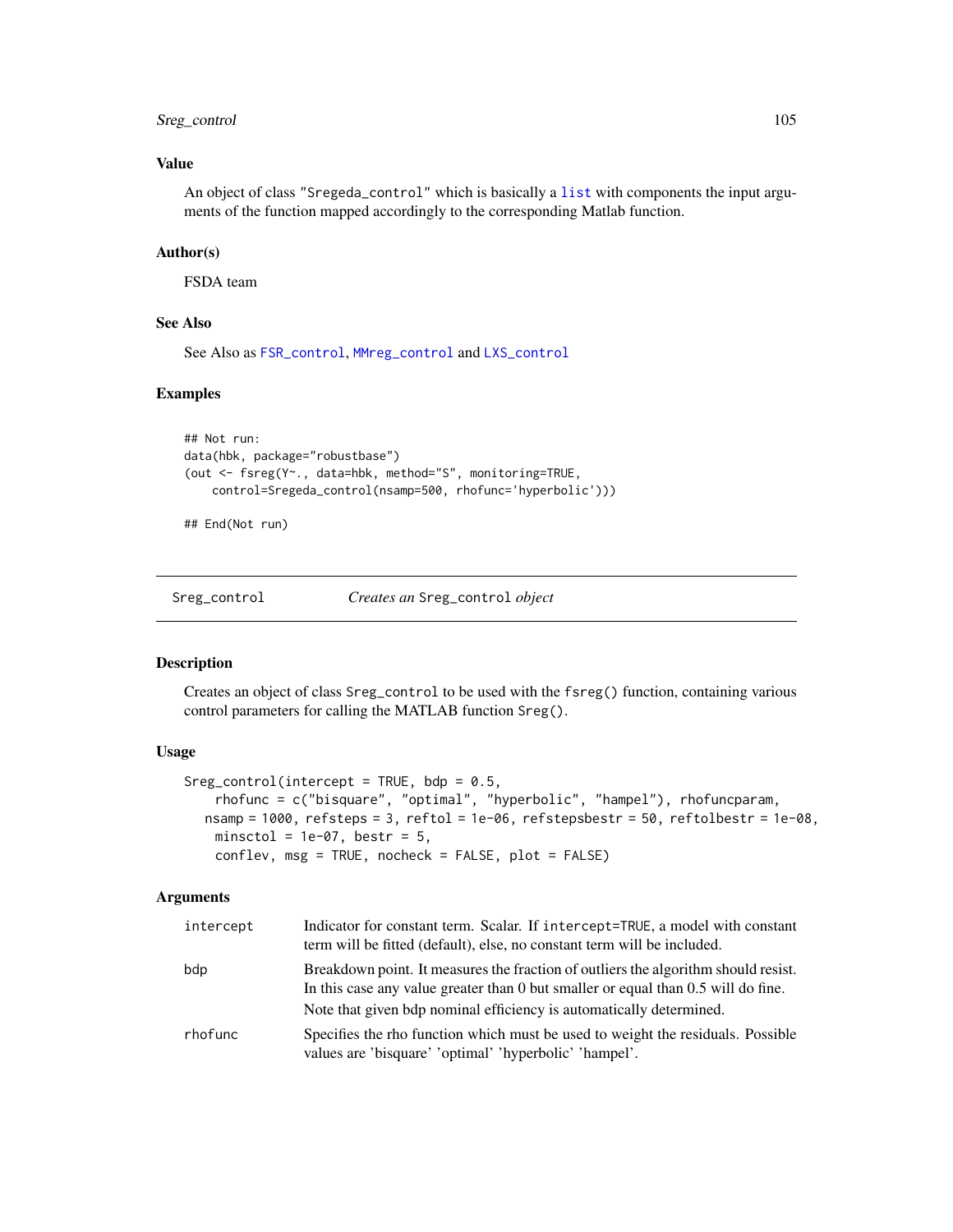|               | 1. 'bisquare' uses Tukey's rho and psi functions. See TBrho and TBpsi.<br>2. 'optimal' uses optimal rho and psi functions. See OPTrho and OPTpsi.<br>3. 'hyperbolic' uses hyperbolic rho and psi functions. See HYPrho and HYPpsi.<br>4. 'hampel' uses Hampel rho and psi functions. See HArho and HApsi.                                                 |
|---------------|-----------------------------------------------------------------------------------------------------------------------------------------------------------------------------------------------------------------------------------------------------------------------------------------------------------------------------------------------------------|
|               | The default is 'bisquare'.                                                                                                                                                                                                                                                                                                                                |
| rhofuncparam  | Additional parameters for the specified rho function. For hyperbolic rho func-<br>tion it is possible to set up the value of $k = \sup CVC$ (the default value of k is<br>$(4.5)$ .                                                                                                                                                                       |
|               | For Hampel rho function it is possible to define parameters a, b and c (the default<br>values are $a=2$ , $b=4$ , $c=8$ )                                                                                                                                                                                                                                 |
| nsamp         | Number of subsamples which will be extracted to find the robust estimator,<br>scalar. If nsamp=0 all subsets will be extracted. They will be (n choose p).<br>If the number of all possible subset is <1000 the default is to extract all subsets<br>otherwise just 1000.                                                                                 |
| refsteps      | Number of refining iterations in each subsample (default is refsteps=3). refsteps<br>$= 0$ means "raw-subsampling" without iterations.                                                                                                                                                                                                                    |
| reftol        | Tolerance for the refining steps. The default value is 1e-6                                                                                                                                                                                                                                                                                               |
| refstepsbestr | Scalar defining number of refining iterations for each best subset (default $= 50$ ).                                                                                                                                                                                                                                                                     |
| reftolbestr   | Tolerance for the refining steps for each of the best subsets. The default value is<br>reftolbestr=1e-8.                                                                                                                                                                                                                                                  |
| minsctol      | Value of tolerance for the iterative procedure for finding the minimum value of<br>the scale for each subset and each of the best subsets (It is used by subroutine<br>minscale.m). The default value is minsctol=1e-7.                                                                                                                                   |
| bestr         | Defins the number of "best betas" to remember from the subsamples. These will<br>be later iterated until convergence (default is bestr=5).                                                                                                                                                                                                                |
| conflev       | Confidence level which is used to declare units as outliers. Usually conflev=0.95,<br>0.975, 0.99 (individual alpha) or conflev=1-0.05/n, 1-0.025/n, 1-0.01/n (simul-<br>taneous alpha). Default value is 0.975                                                                                                                                           |
| msg           | Controls whether to display or not messages on the screen If msg==1 (default)<br>messages are displayed on the screen about step in which signal took place else<br>no message is displayed on the screen.                                                                                                                                                |
| nocheck       | Check input arguments, scalar. If nocheck=TRUE no check is performed on ma-<br>trix y and matrix X. Notice that y and X are left unchanged. In other words the ad-<br>ditional column of ones for the intercept is not added. As default nocheck=FALSE.                                                                                                   |
| plot          | Plot on the screen. Scalar. If plots=TRUE the plot of minimum deletion resid-<br>ual with envelopes based on n observations and the scatterplot matrix with the<br>outliers highlighted is produced. If plots=2 the user can also monitor the inter-<br>mediate plots based on envelope superimposition. If plots=FALSE (default) no<br>plot is produced. |

Creates an object of class Sreg\_control to be used with the fsreg() function, containing various control parameters.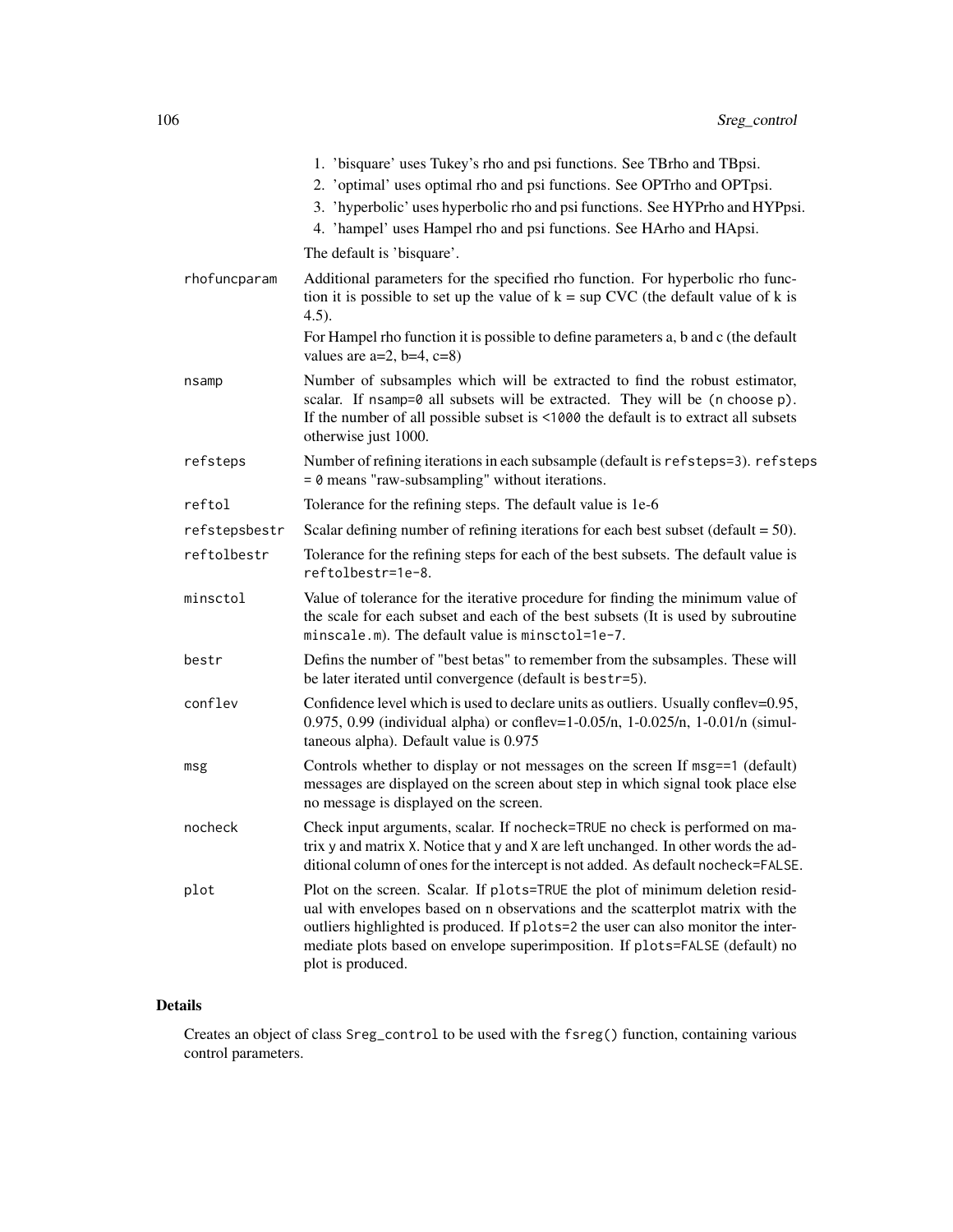### Value

An object of class "Sreg\_control" which is basically a [list](#page-0-0) with components the input arguments of the function mapped accordingly to the corresponding Matlab function.

### Author(s)

FSDA team

### See Also

See Also as [FSR\\_control](#page-40-0), [MMreg\\_control](#page-77-0) and [LXS\\_control](#page-50-0)

### Examples

```
## Not run:
   data(hbk, package="robustbase")
    (out <- fsreg(Y~., data=hbk, method="S", control=Sreg_control(bdp=0.25, nsamp=500)))
```

```
## End(Not run)
```
<span id="page-106-0"></span>summary.fsdalms *Summary Method for* fsdalms *objects*

## Description

[summary](#page-0-0) method for class "fsdalms".

### Usage

```
## S3 method for class 'fsdalms'
summary(object, correlation = FALSE, ...)
## S3 method for class 'summary.fsdalms'
print(x, digits = max(3, getOption("digits") - 3),signif.stars = getOption("show.signif.stars"), ...)
```

| object, x    | an object of class "fsdalms" (or "summary.fsdalms"); usually, a result of a<br>call to fsreg.    |
|--------------|--------------------------------------------------------------------------------------------------|
| correlation  | logical; if TRUE, the correlation matrix of the estimated parameters is returned<br>and printed. |
| digits       | the number of significant digits to use when printing.                                           |
| signif.stars | logical indicating if "significance stars" should be printer, see printCoefmat.                  |
| $\cdots$     | further arguments passed to or from other methods.                                               |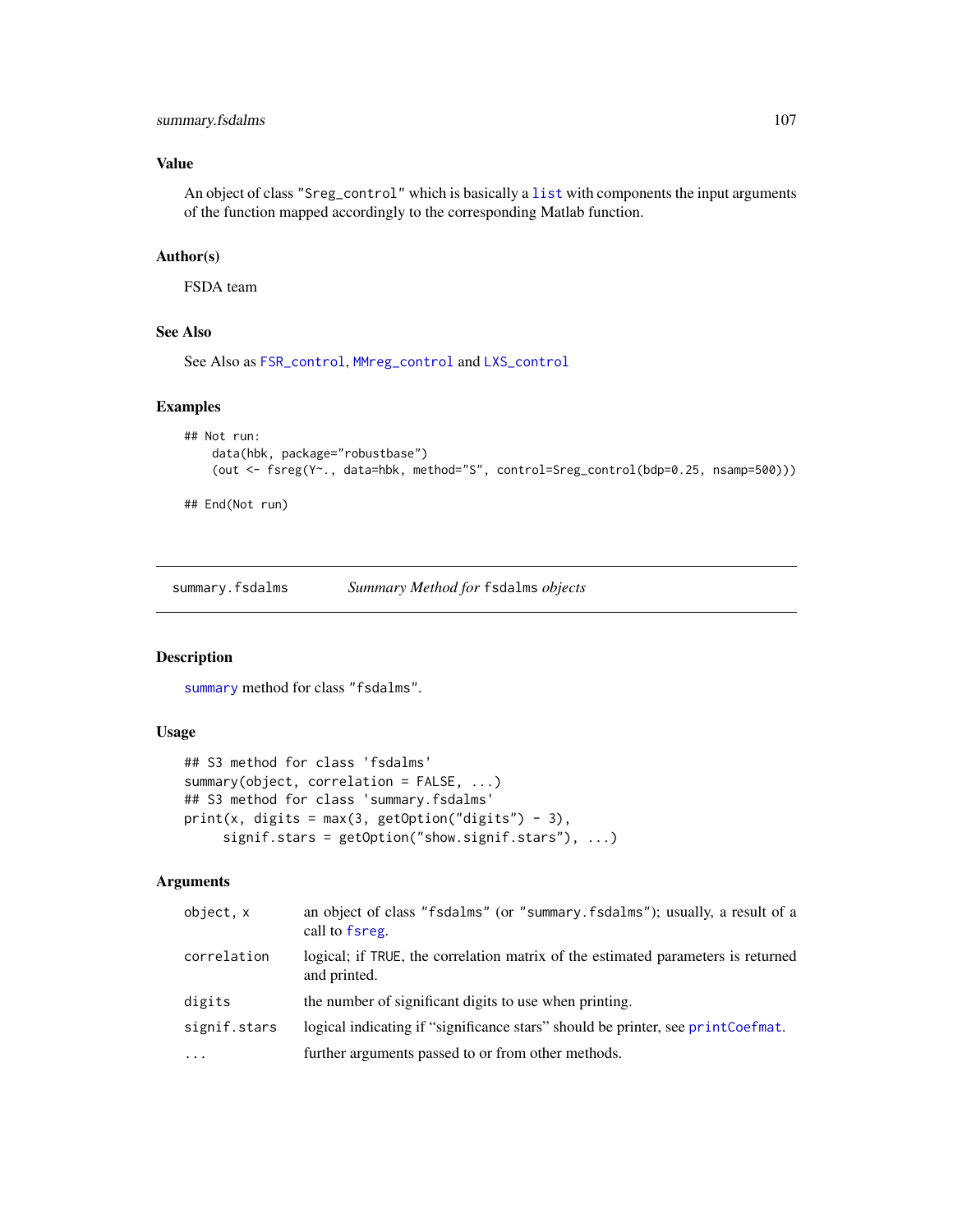summary.fsdalms(), the S3 method, simply returns an (S3) object of class ["summary.fsdalms"](#page-106-0) for which there's a [print](#page-0-0) method:

print.summary.fsdalms prints summary statistics for the forward search (FS) regression estimates. While the function [print.fsdalms](#page-29-1) prints only the robust estimates of the coefficients, print.summary.fsdalms will print also the regression table.

### Value

summary.fsdalms returns an summary.fsdalms object, whereas the print methods returns its first argument via [invisible](#page-0-0), as all print methods do.

## See Also

[fsreg](#page-29-0), [summary](#page-0-0)

#### Examples

## Not run:

```
data(Animals, package = "MASS")
brain <- Animals[c(1:24, 26:25, 27:28),]
lbrain <- log(brain)
(fs <- fsreg(brain~body, data=lbrain, method="LTS"))
summary(fs)
## compare to the result of ltsReg() from 'robustbase'
library(robustbase)
(lts <- ltsReg(brain~body, data=lbrain))
summary(lts)
```

```
## End(Not run)
```
summary.fsdalts *Summary Method for* fsdalts *objects*

#### Description

[summary](#page-0-0) method for class "fsdalts".

#### Usage

```
## S3 method for class 'fsdalts'
summary(object, correlation = FALSE, ...)
## S3 method for class 'summary.fsdalts'
print(x, digits = max(3, getOption("digits") - 3),signif.stars = getOption("show.signif.stars"), ...)
```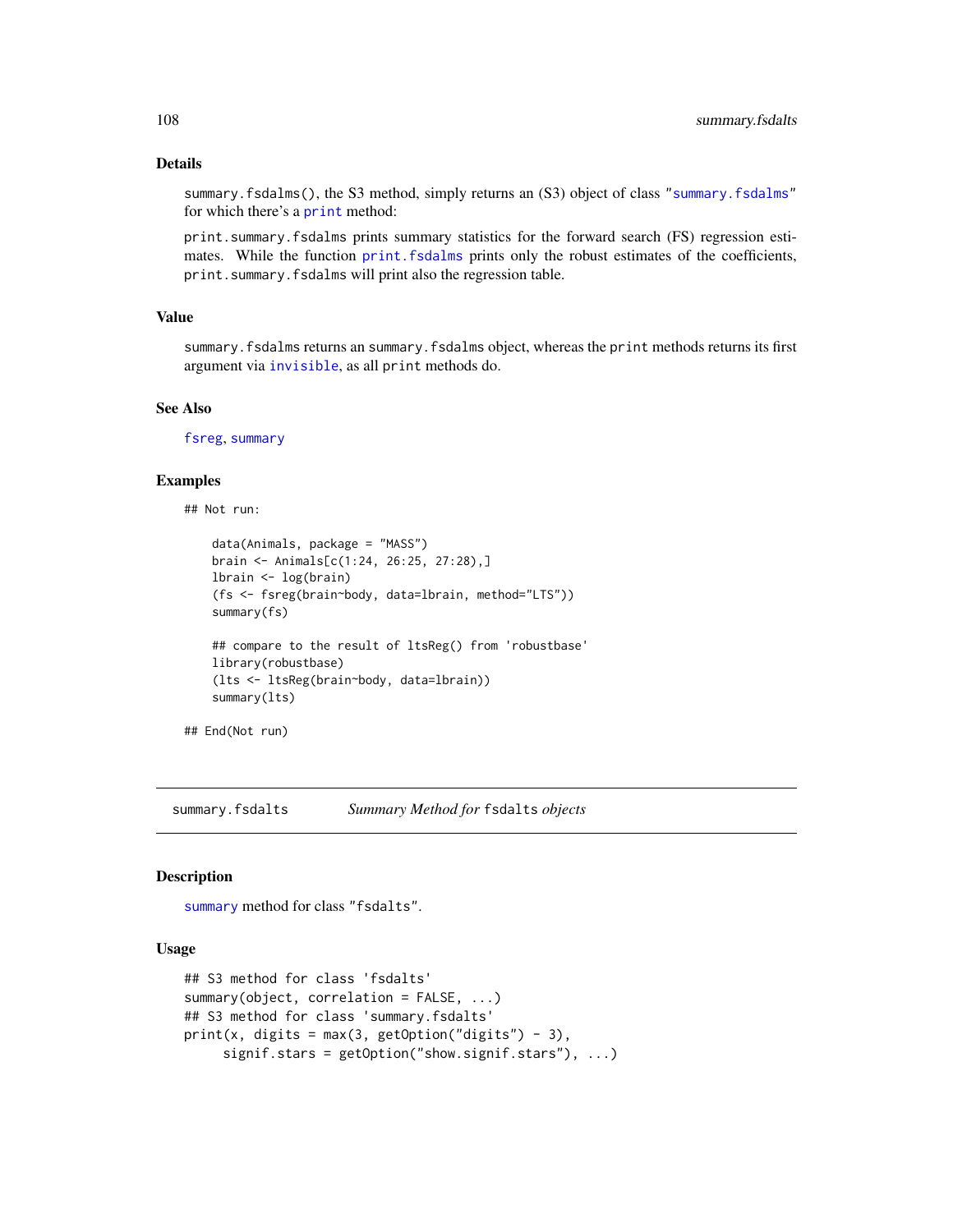## summary.fsdalts 109

#### Arguments

| object, x    | an object of class "fsdalts" (or "summary.fsdalts"); usually, a result of a<br>call to fsreg.    |
|--------------|--------------------------------------------------------------------------------------------------|
| correlation  | logical; if TRUE, the correlation matrix of the estimated parameters is returned<br>and printed. |
| digits       | the number of significant digits to use when printing.                                           |
| signif.stars | logical indicating if "significance stars" should be printer, see printCoefmat.                  |
| $\cdots$     | further arguments passed to or from other methods.                                               |

#### Details

summary.fsdalts(), the S3 method, simply returns an (S3) object of class ["summary.fsdalts"](#page-107-0) for which there's a [print](#page-0-0) method:

print.summary.fsdalts prints summary statistics for the forward search (FS) regression estimates. While the function print. fsdalts prints only the robust estimates of the coefficients, print.summary.fsdalts will print also the regression table.

## Value

summary.fsdalts returns an summary.fsdalts object, whereas the print methods returns its first argument via [invisible](#page-0-0), as all print methods do.

## See Also

[fsreg](#page-29-0), [summary](#page-0-0)

## Examples

```
## Not run:
```

```
data(Animals, package = "MASS")
brain <- Animals[c(1:24, 26:25, 27:28),]
lbrain <- log(brain)
(fs <- fsreg(brain~body, data=lbrain, method="LTS"))
summary(fs)
## compare to the result of ltsReg() from 'robustbase'
library(robustbase)
(lts <- ltsReg(brain~body, data=lbrain))
summary(lts)
```
## End(Not run)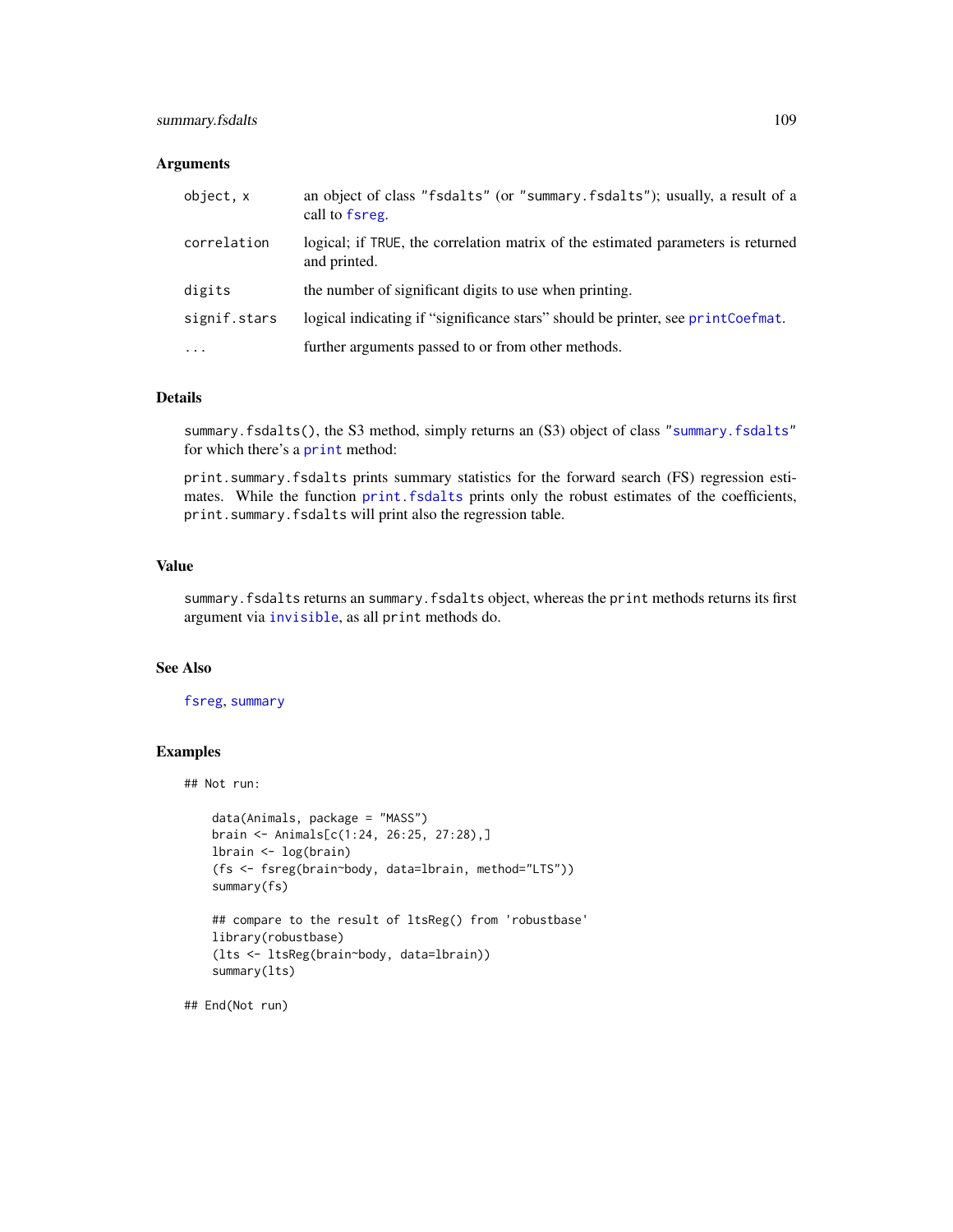<span id="page-109-0"></span>

## Description

[summary](#page-0-0) method for class "fsr".

#### Usage

```
## S3 method for class 'fsr'
summary(object, correlation = FALSE, ...)
## S3 method for class 'summary.fsr'
print(x, digits = max(3, getOption("digits") - 3),signif.stars = getOption("show.signif.stars"), ...)
```
## Arguments

| object, x    | an object of class "fsr" (or "summary.fsr"); usually, a result of a call to fsreg.               |
|--------------|--------------------------------------------------------------------------------------------------|
| correlation  | logical; if TRUE, the correlation matrix of the estimated parameters is returned<br>and printed. |
| digits       | the number of significant digits to use when printing.                                           |
| signif.stars | logical indicating if "significance stars" should be printer, see printCoefmat.                  |
| $\cdots$     | further arguments passed to or from other methods.                                               |

## Details

summary.fsr(), the S3 method, simply returns an (S3) object of class ["summary.fsr"](#page-109-0) for which there's a [print](#page-0-0) method:

print.summary.fsr prints summary statistics for the forward search (FS) regression estimates. While the function print. fsr prints only the robust estimates of the coefficients, print. summary. fsr will print also the regression table.

## Value

summary.fsr returns an summary.fsr object, whereas the print methods returns its first argument via [invisible](#page-0-0), as all print methods do.

## See Also

[fsreg](#page-29-0), [summary](#page-0-0)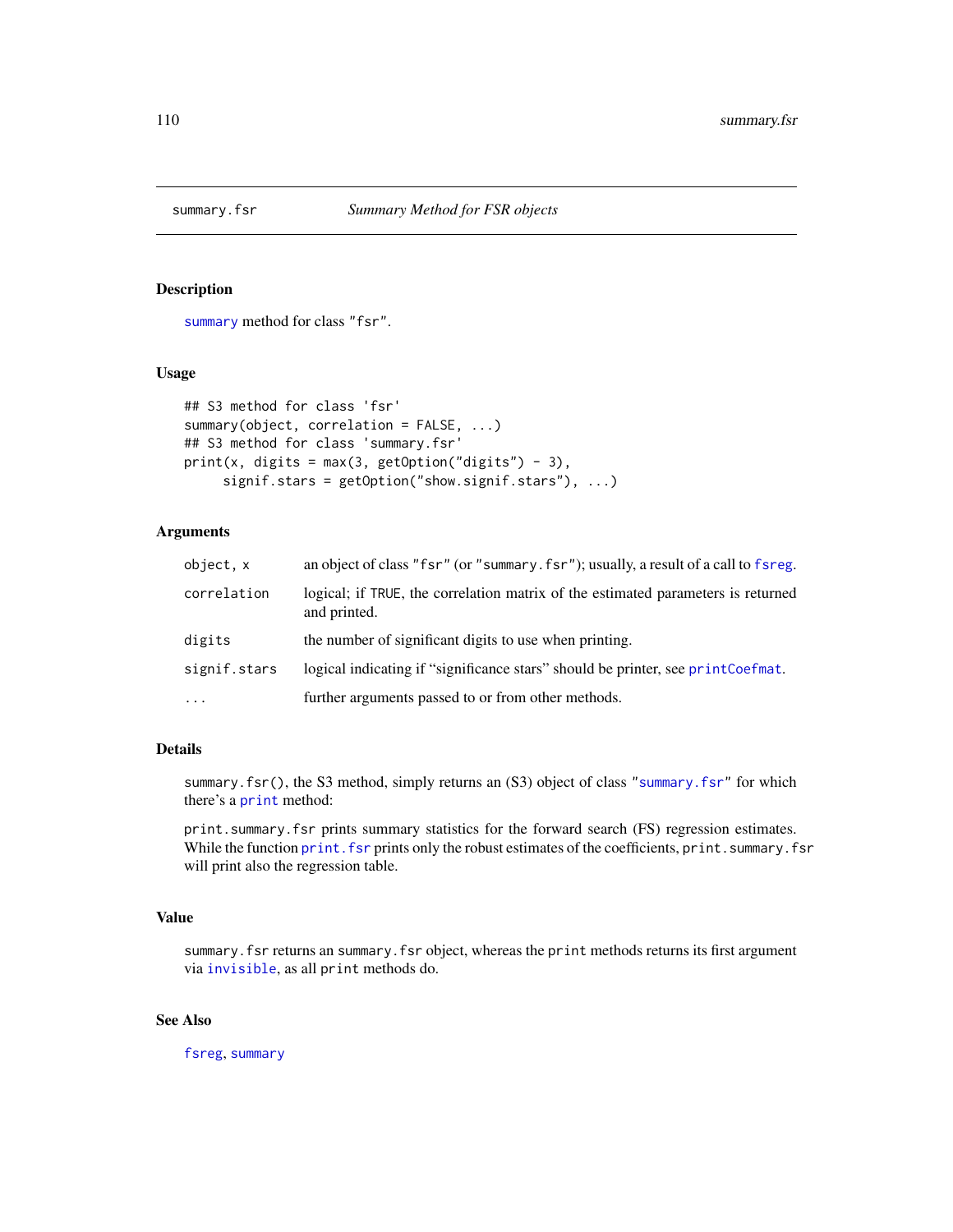## swissbanknotes 111

#### Examples

## Not run:

```
data(Animals, package = "MASS")
brain <- Animals[c(1:24, 26:25, 27:28),]
lbrain <- log(brain)
(fs <- fsreg(brain~body, data=lbrain, method="FS"))
summary(fs)
```
## End(Not run)

swissbanknotes *Swiss banknote data*

## Description

Six variables measured on 100 genuine and 100 counterfeit old (printed before the second world war) Swiss 1000-franc bank notes (Flury and Riedwyl, 1988).

## Usage

data(swissbanknotes)

## Format

A data frame with 200 observations on the following 7 variables.

length Length of bill, mm left Width of left edge, mm right Width of right edge, mm bottom Bottom margin width, mm top Top margin width, mm diagonal Length of image diagonal, mm class  $1 =$  genuine,  $2 =$  counterfeit

## Source

Flury, B. and Riedwyl, H. (1988). *Multivariate Statistics: A practical approach.* London: Chapman & Hall.

## References

Weisberg, S. (2005). *Applied Linear Regression*, 3rd edition. New York: Wiley, Problem 12.5.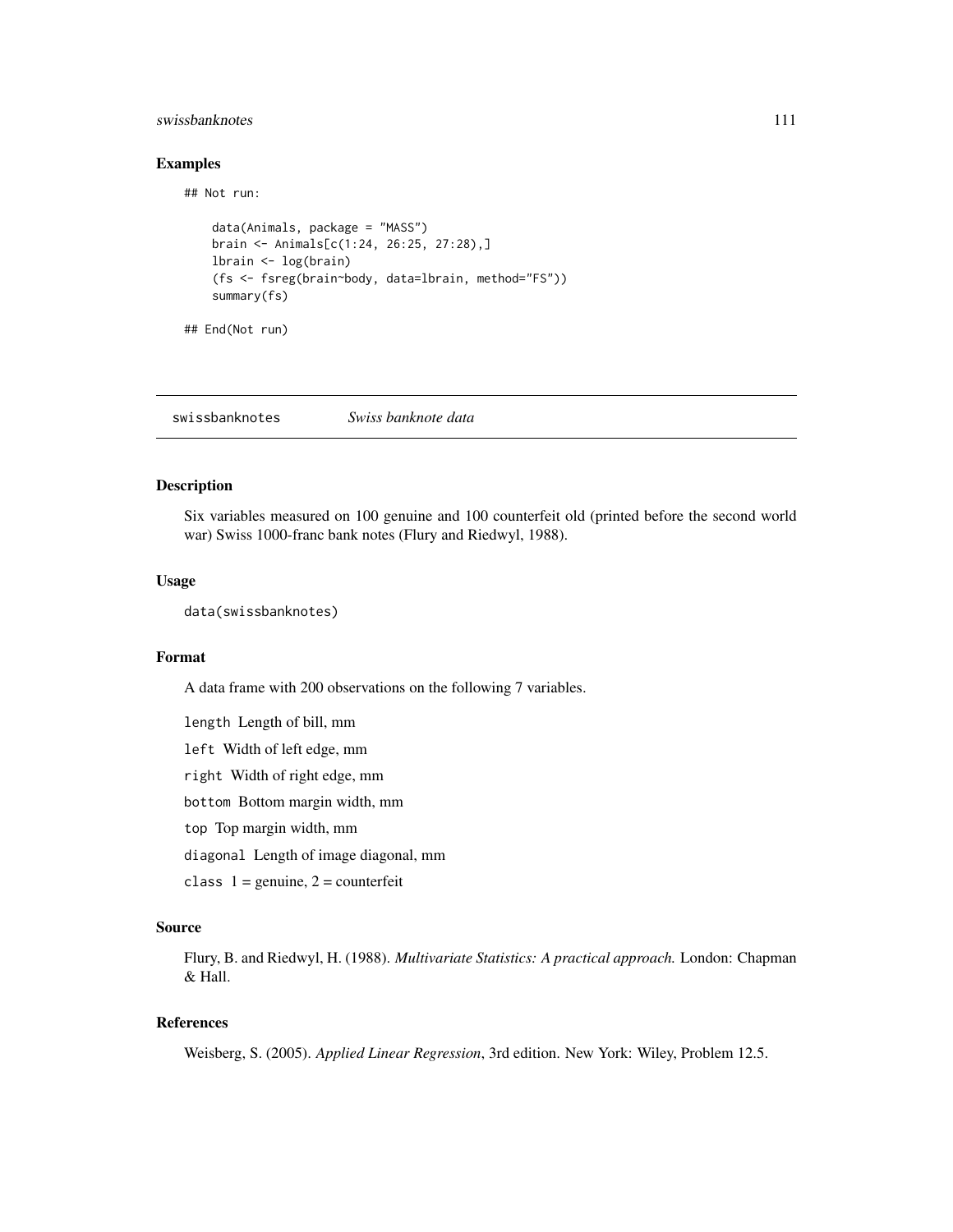## Examples

```
library(rrcov)
data(swissbanknotes)
head(swissbanknotes)
plot(CovMcd(swissbanknotes[, 1:6]), which="pairs", col=swissbanknotes$class)
```
swissheads *Swiss heads data*

## Description

Six dimensions in millimetres of the heads of 200 twenty year old Swiss soldiers (Flury and Riedwyl, 1988, p. 218 and also Flury, 1997, p. 6).

The data were collected to determine the variability in size and shape of heads of young men in order to help in the design of a new protection mask for the Swiss army.

#### Usage

data(swissheads)

#### Format

A data frame with 200 observations on the following 6 variables.

minimal\_frontal\_breadth Minimal frontal breadth, mm breadth\_angulus\_mandibulae Breadth of angulus mandibulae, mm true\_facial\_height True facial height, mm length\_glabella\_nasi Length from glabella to apex nasi, mm length\_tragion\_nasion Length from tragion to nasion, mm length\_tragion\_gnathion Length from tragion to gnathion, mm

#### Source

Flury, B. and Riedwyl, H. (1988). *Multivariate Statistics: A practical approach.* London: Chapman & Hall.

## References

Atkinson, A. C., Riani, M. and Cerioli, A. (2004) *Exploring multivariate data with the forward search*, New York: Springer-Verlag.

## Examples

```
library(rrcov)
data(swissheads)
head(swissheads)
plot(CovMcd(swissheads), which="pairs")
```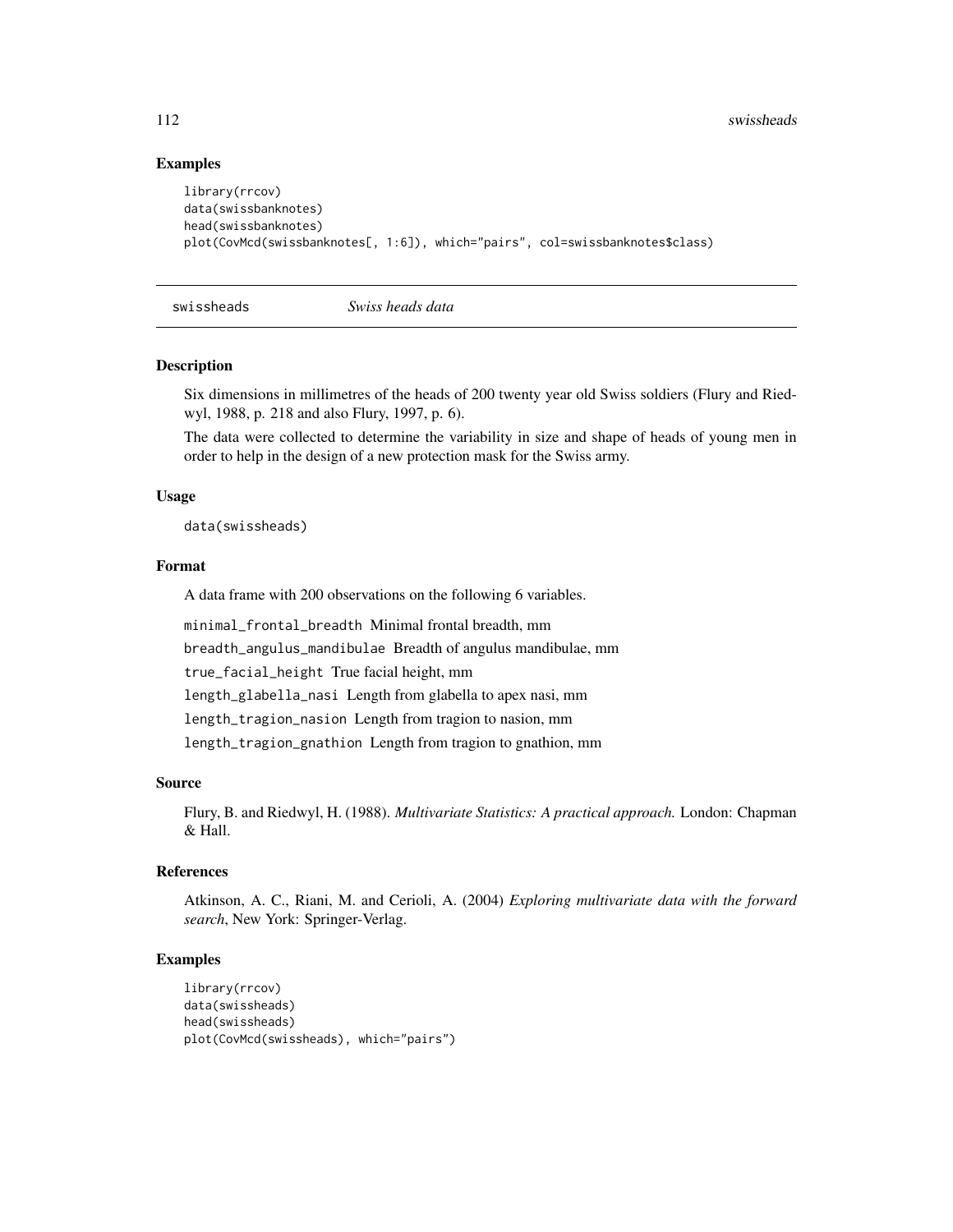<span id="page-112-0"></span>

## Description

An object of class [tclusteda.object](#page-112-0) holds information about the result of a call to [tclustfsda](#page-113-0) with the option monitoring=TRUE.

#### Value

The functions print() and summary() are used to obtain and print a summary of the results. An object of class tclusteda is a list containing at least the following components:

| call        | the matched call                                                                                                                                                                                                                                                                                                |
|-------------|-----------------------------------------------------------------------------------------------------------------------------------------------------------------------------------------------------------------------------------------------------------------------------------------------------------------|
| k           | number of groups                                                                                                                                                                                                                                                                                                |
| alpha       | trimming level                                                                                                                                                                                                                                                                                                  |
| restrfactor | restriction factor                                                                                                                                                                                                                                                                                              |
| IDX         | an n-by-length(alpha) vector containing assignment of each unit to each<br>of the k groups. Cluster names are integer numbers from 1 to k. 0 indicates<br>trimmed observations. The first column refers to alpha[1], the second column<br>refers to alpha[2], , the last column refers to alpha[length(alpha)]. |
| <b>MU</b>   | a 3 dimensional array of size k-by-p-by-length(alpha) containing the monitor-<br>ing of the centroid for each value of alpha. MU[,,1], refers to alpha[1] ,<br>MU(,, length(alpha)] refers to alpha[length(alpha)]. The first row in each<br>slice refers to group 1, second row refers to group 2, etc.        |
| SIGMA       | A list of length length (alpha) containing in element j, with $j=1, 2, \ldots$ ,<br>length(alpha), the 3D array of size p-by-p-by-k containing the k (constrained)<br>estimated covariance matrices associated with alpha[j].                                                                                   |
| Amon        | Amon stands for alpha monitoring. Matrix of size (length(alpha)-1)-by-4<br>which contains for two consecutive values of alpha the monitoring of three quan-<br>tities (change in classification, change in centroid location, change in covariance<br>location).                                                |
|             | $\bullet$ 1st col = value of alpha.<br>• 2nd col = ARI index.<br>• 3rd col = squared Euclidean distance between centroids.<br>• 4th col = squared Euclidean distance between covariance matrices.                                                                                                               |

## Examples

```
## Not run:
data(hbk, package="robustbase")
(out <- tclustfsda(hbk[, 1:3], k=2, monitoring=TRUE))
class(out)
```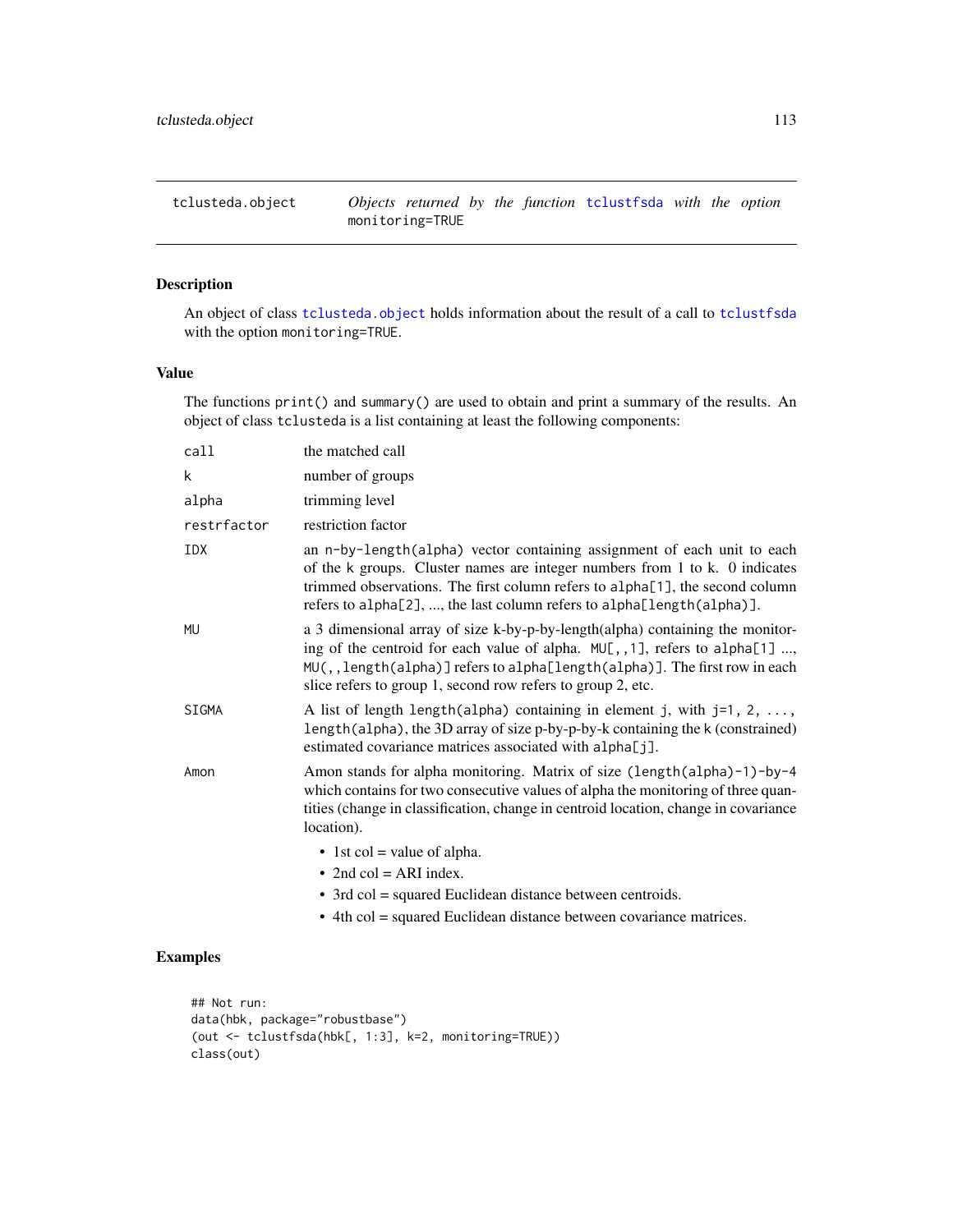```
summary(out)
```
## End(Not run)

<span id="page-113-0"></span>tclustfsda *Computes trimmed clustering with scatter restrictions*

#### Description

Partitions the points in the n-by-v data matrix Y into k clusters. This partition minimizes the trimmed sum, over all clusters, of the within-cluster sums of point-to-cluster-centroid distances. Rows of Y correspond to points, columns correspond to variables. Returns in the output object of class [tclustfsda.object](#page-121-0) an n-by-1 vector idx containing the cluster indices of each point. By default, tclustfsda() uses (squared), possibly constrained, Mahalanobis distances.

#### Usage

```
tclustfsda(
  x,
 k,
  alpha,
  restrfactor = 12,
 monitoring = FALSE,
 plot = FALSE,
  nsamp,
  refsteps = 15,
  reftol = 1e-13,
  equalweights = FALSE,
  mixt = 0,
 msg = FALSE,nocheck = FALSE,
  startv1 = 1,
  RandNumbForNini,
  restrtype = c("eigen", "deter"),
 UnitsSameGroup,
  numpool,
  cleanpool,
  trace = FALSE,...
)
```
#### Arguments

x An n x p data matrix (n observations and p variables). Rows of x represent observations, and columns represent variables.

> Missing values (NA's) and infinite values (Inf's) are allowed, since observations (rows) with missing or infinite values will automatically be excluded from the computations.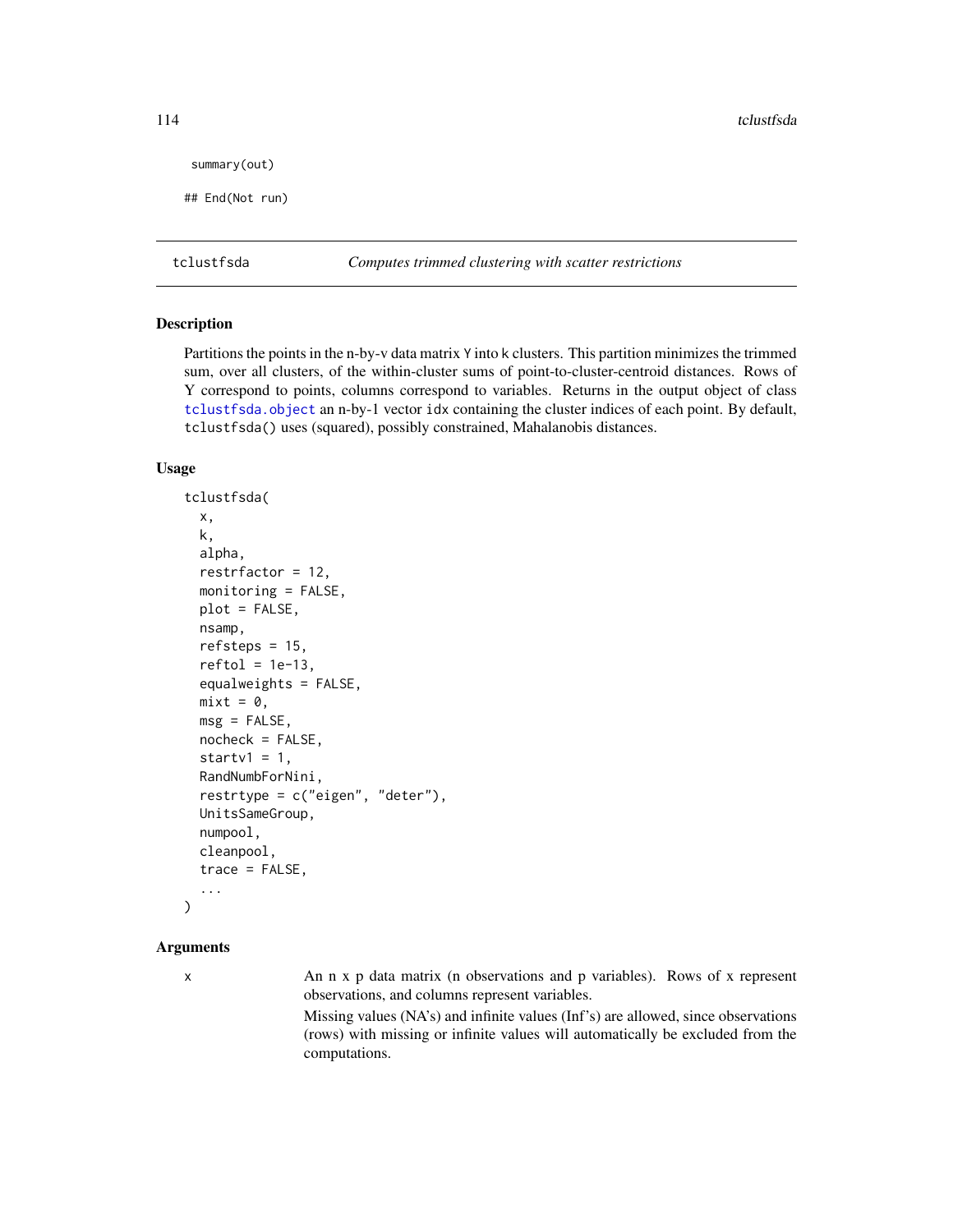#### tclustfsda 115

| k           | Number of groups.                                                                                                                                                                                                                                                                                                                                                                                                                                                                                                                                                                                                                 |
|-------------|-----------------------------------------------------------------------------------------------------------------------------------------------------------------------------------------------------------------------------------------------------------------------------------------------------------------------------------------------------------------------------------------------------------------------------------------------------------------------------------------------------------------------------------------------------------------------------------------------------------------------------------|
| alpha       | A scalar between 0 and 0.5 or an integer specifying the number of observa-<br>tions which have to be trimmed. If alpha=0, tclust reduces to traditional<br>model based or mixture clustering (mclust): see for example the Matlab function<br>gmdistribution.                                                                                                                                                                                                                                                                                                                                                                     |
|             | More in detail, if $0 <$ alpha < 1 clustering is based on h = floor ( $n \times (1 - \alpha)$ )<br>observations, else if alpha is an integer greater than 1 clustering is based on $h =$<br>n - floor(alpha). If monitoring=TRUE, alpha is a vector which specifies the<br>values of trimming levels which have to be considered - contains decresing ele-<br>ments which lie in the interval 0 and 0.5. For example if alpha= $c(0.1, 0.05,$<br>0), tclust() considers these 3 values of trimming level. The default for alpha<br>is vector alpha= $c(0.1, 0.05, 0)$ . The sequence is forced to be monotonically<br>decreasing. |
| restrfactor | Positive scalar which constrains the allowed differences among group scatters.<br>Larger values imply larger differences of group scatters. On the other hand a<br>value of 1 specifies the strongest restriction forcing all eigenvalues/determinants<br>to be equal and so the method looks for similarly scattered (respectively spher-<br>ical) clusters. The default is to apply restrfactor to eigenvalues. In order<br>to apply restrfactor to determinants it is necessary to use the optional input<br>argument restrtype.                                                                                               |
| monitoring  | If monitoring=TRUE TCLUST is performed for a series of values of the trim-<br>ming factor alpha given k (number of groups) and given c (restriction factor).                                                                                                                                                                                                                                                                                                                                                                                                                                                                      |
| plot        | If plot=FALSE (default) or plot=0 no plot is produced. If plot=TRUE and<br>monitoring=FALSE a plot with the classification is shown (using the spmplot<br>function). The plot can be:                                                                                                                                                                                                                                                                                                                                                                                                                                             |
|             | • for $p = 1$ , a histogram of the univariate data,                                                                                                                                                                                                                                                                                                                                                                                                                                                                                                                                                                               |
|             | • for $p = 2$ , a bivariate scatterplot,                                                                                                                                                                                                                                                                                                                                                                                                                                                                                                                                                                                          |
|             | • for $p > 2$ , a scatterplot matrix generated by the MATLAB function spmplot().                                                                                                                                                                                                                                                                                                                                                                                                                                                                                                                                                  |
|             | When $p \ge 2$ the following additional features are offered (for $p = 1$ the be-<br>haviour is forced to be as for plots=TRUE):                                                                                                                                                                                                                                                                                                                                                                                                                                                                                                  |
|             | • plot = 'contourf' adds in the background of the bivariate scatterplots a<br>filled contour plot. The colormap of the filled contour is based on grey<br>levels as default. This argument may also be inserted in a field named 'type'<br>of a list. In the latter case it is possible to specify the additional field 'cmap',<br>which changes the default colors of the color map used. The field 'cmap'<br>may be a three-column matrix of values in the range $[0,1]$ where each row<br>is an RGB triplet that defines one color. Check the colormap function for<br>additional informations.                                |
|             | plot = 'contour' adds in the background of the bivariate scatterplots a<br>٠<br>contour plot. The colormap of the contour is based on grey levels as default.<br>This argument may also be inserted in a field named type of a list. In the<br>latter case it is possible to specify the additional field cmap, which changes<br>the default colors of the color map used. The field cmap may be a three-<br>column matrix of values in the range $[0,1]$ where each row is an RGB triplet<br>that defines one color. Check the colormap() (MATLAB) function for<br>additional information.                                       |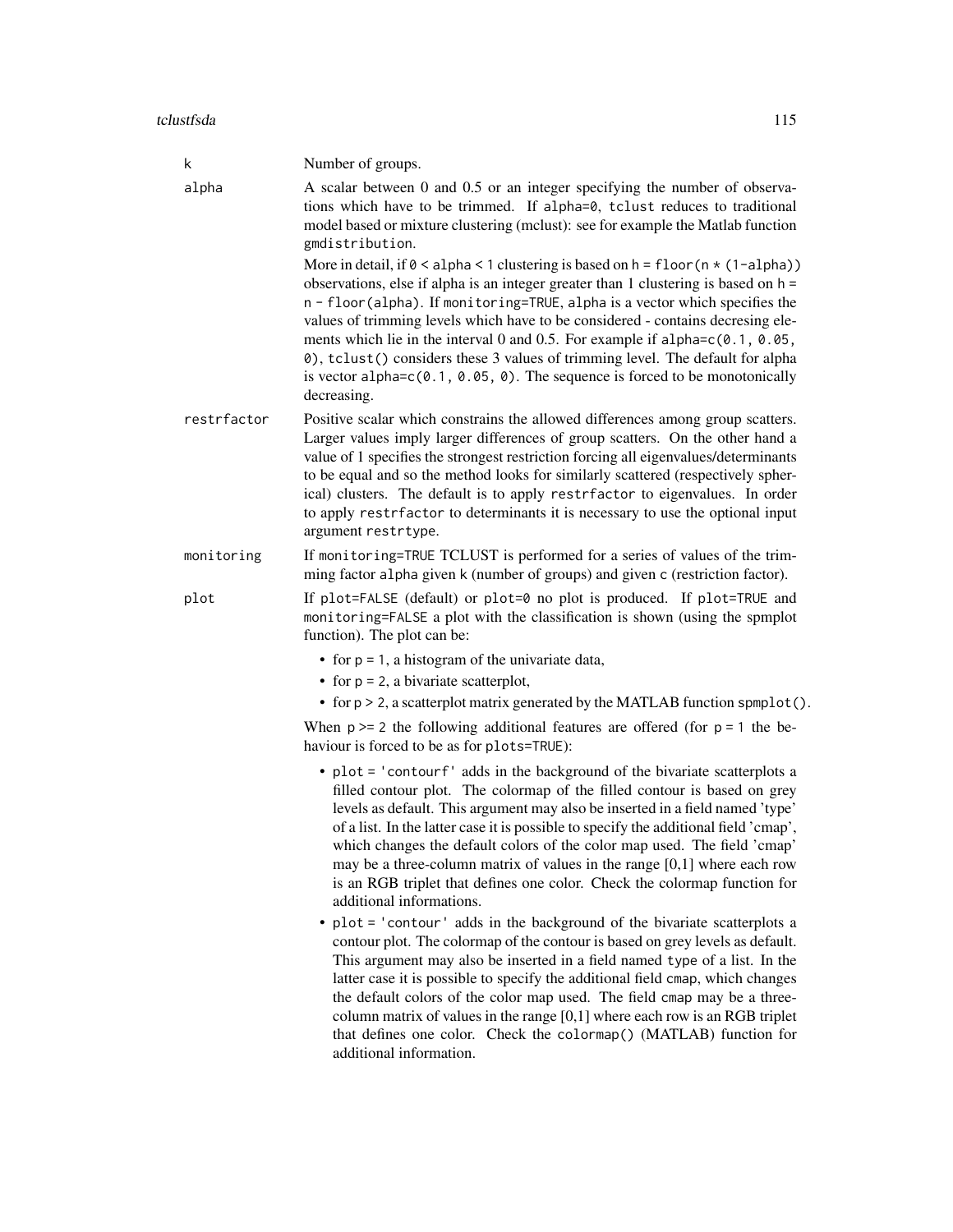- plot = 'ellipse' superimposes confidence ellipses to each group in the bivariate scatterplots. The size of the ellipse is  $\text{qchisq}(0.95, 2)$ , i.e. the confidence level used by default is 95 percent. This argument may also be inserted in a field named type of a list. In the latter case it is possible to specify the additional field conflev, which specifies the confidence level to use and it is a value between 0 and 1.
- plot = 'boxplotb' superimposes on the bivariate scatterplots the bivariate boxplots for each group, using the boxplotb function. This argument may also be inserted in a field named type of a list.

The parameter plot can be also a list and in this case its elements are:

- type specifies the type of plot as when plot option is a character. Therefore, plots\$type can be one of 'contourf', 'contour', 'ellipse' or 'boxplotb'.
- cmap used to set a colormap for the plot type (MATLAB style). For example, plot\$cmap = 'autumn'. See the MATLAB help of colormap for a list of colormap possiblilites.
- conflev this is the confidence level for the confidence ellipses. It must me a scalar between 0 and 1.

If plot=TRUE and monitoring=TRUE two plots are shown. The first plot (*monitor plot*) shows three panels with the monitoring between two consecutive values of alpha: (i) the change in classification using ARI index (top panel), (ii) the change in centroids using squared euclidean distances (central panel) and (iii) the change in covariance matrices using squared euclidean distance (bottom panel).

The second plot (*gscatter plot*) shows a series of subplots which monitor the classification for each value of alpha. In order to make sure that consistent labels are used for the groups, between two consecutive values of alpha, we assign label r to a group if this group shows the smallest distance with group r for the previous value of alpha. The type of plot which is used to monitor the stability of the classification depends on the data dimensionality p.

- for  $p = 1$ , a histogram of the univariate data (the MATLAB function histFS() is called),
- for p = 2, a bivariate scatterplot (the MATLAB function gscatter() is called),
- for  $p > 2$ , a scatterplot of the first two principal components (function gscatter() is called and we show on the axes titles the percentage of variance explained by the first two principal components).

Also in the case of monitoring=TRUE the parameter plot can be a list and its elements are:

• name: character vector which enables to specify which plot to display. name = "gscatter" produces a figure with a series of subplots which show the classification for each value of alpha. name = "monitor" shows a figure with three panels which monitor between two consecutive values of alpha the change in classification using ARI index (top panel), the change in centroids using squared euclidean distances (central panel), the change in covariance matrices using squared euclidean distance (bottom panel). If this field is not specified, by default name=c("gscatter", "monitor") and both figures will be shown.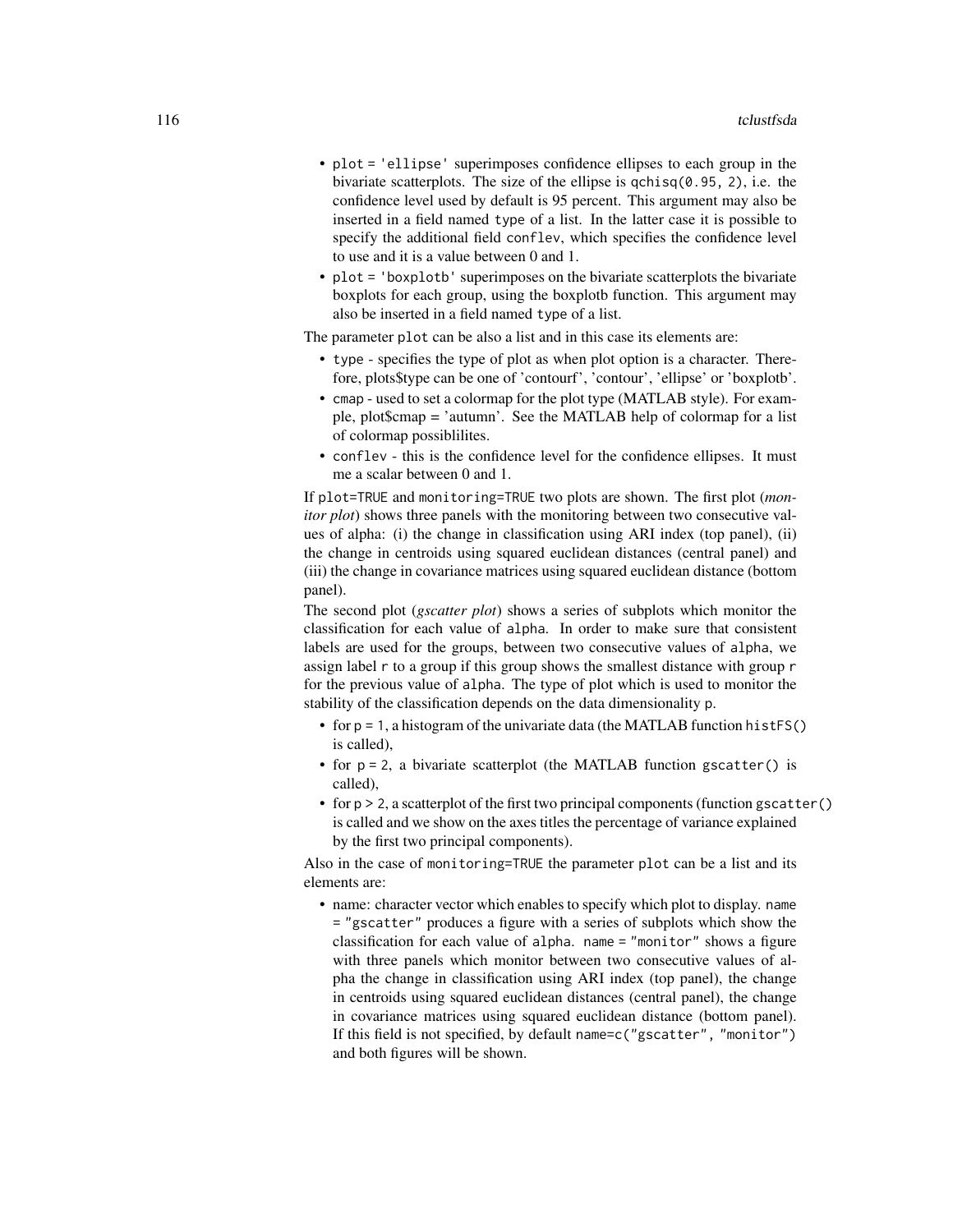• alphasel: a numeric vector which specifies for which values of alpha it is possible to see the classification. For example if alphasel =  $c(0.05$ , 0.02), the classification will be shown just for alpha=0.05 and alpha=0.02. If this field is not specified alphasel=alpha and therefore the classification is shown for each value of alpha. nsamp If a scalar, it contains the number of subsamples which will be extracted. If

 $nsamp = 0$  all subsets will be extracted. Remark - if the number of all possible subset is greater than 300 the default is to extract all subsets, otherwise just 300. If nsamp is a matrix it contains in the rows the indexes of the subsets which have to be extracted. nsamp in this case can be conveniently generated by function subsets(). nsamp can have k columns or  $k * (p + 1)$  columns. If nsamp has k columns the k initial centroids each iteration i are given by  $X[$ nsamp $[i, ]]$ , and the covariance matrices are equal to the identity.

If nsamp has  $k \times (p + 1)$  columns, the initial centroids and covariance matrices in iteration i are computed as follows:

- $X1 \leq X[nsamp[i],]$
- mean( $X1[1:p + 1, ]$ ) contains the initial centroid for group 1
- $cov(X1[1:p + 1,])$  contains the initial cov matrix for group 1
- mean(X1[(p + 2):( $2*p + 2$ ), ]) contains the initial centroid for group 2
- cov(X1[(p + 2):( $2*p + 2$ ), ]) contains the initial cov matrix for group 2
- ...
- mean(X1[(k-1)\*p+1):(k\*(p+1), ]) contains the initial centroids for group k
- cov(X1[(k-1)\*p+1):(k\*(p+1), ]) contains the initial cov matrix for group k.

REMARK: If nsamp is not a scalar, the option startv1 given below is ignored. More precisely, if nsamp has k columns startv1 =  $\theta$  else if nsamp has k\*(p+1) columns option startv1=1.

refsteps Number of refining iterations in each subsample. Default is refsteps=15. refsteps = 0 means "raw-subsampling" without iterations.

reftol Tolerance of the refining steps. The default value is 1e-14

- equalweights A logical specifying wheather cluster weights in the concentration and assignment steps shall be considered. If equalweights=TRUE we are (ideally) assuming equally sized groups, else if equalweights = false (default) we allow for different group weights. Please, check in the given references which functions are maximized in both cases.
- mixt Specifies whether mixture modelling or crisp assignment approach to model based clustering must be used. In the case of mixture modelling parameter mixt also controls which is the criterion to find the untrimmed units in each step of the maximization. If mixt  $>=1$  mixture modelling is assumed else crisp assignment. The default value is  $mixt=0$ , i.e. crisp assignment. Please see for details the provided references. The parameter mixt also controls the criterion to select the units to trim. If  $mixt = 2$  the h units are those which give the largest contribution to the likelihood, else if mixt=1 the criterion to select the h units is exactly the same as the one which is used in crisp assignment.
- msg Controls whether to display or not messages on the screen. If msg==TRUE messages are displayed on the screen. If msg=2, detailed messages are displayed, for example the information at iteration level.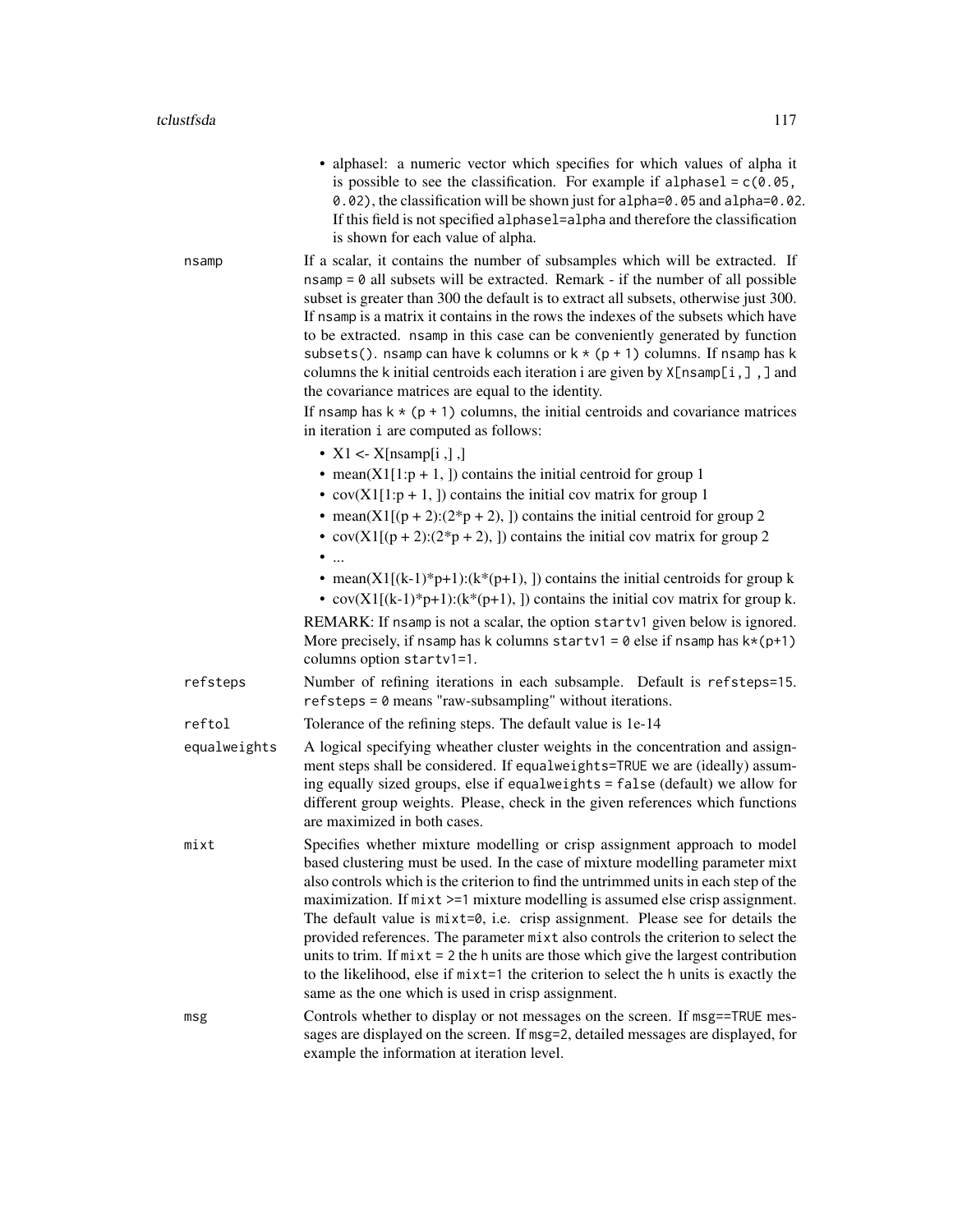| nocheck         | Check input arguments. If nocheck=TRUE no check is performed on matrix X.<br>The default nocheck=FALSE.                                                                                                                                                                                                                                                                                                                                                                                                                                                                                                                                                                        |
|-----------------|--------------------------------------------------------------------------------------------------------------------------------------------------------------------------------------------------------------------------------------------------------------------------------------------------------------------------------------------------------------------------------------------------------------------------------------------------------------------------------------------------------------------------------------------------------------------------------------------------------------------------------------------------------------------------------|
| startv1         | How to initialize centroids and covariance matrices. Scalar. If startv1=1 then<br>initial centroids and covariance matrices are based on (p+1) observations ran-<br>domly chosen, else each centroid is initialized taking a random row of input<br>data matrix and covariance matrices are initialized with identity matrices. The<br>default value isstartv1=1.                                                                                                                                                                                                                                                                                                              |
|                 | Remark 1: in order to start with a routine which is in the required parameter<br>space, eigenvalue restrictions are immediately applied.                                                                                                                                                                                                                                                                                                                                                                                                                                                                                                                                       |
|                 | Remark 2 - option startv1 is used just if nsamp is a scalar (see for more details<br>the help associated with nsamp).                                                                                                                                                                                                                                                                                                                                                                                                                                                                                                                                                          |
| RandNumbForNini |                                                                                                                                                                                                                                                                                                                                                                                                                                                                                                                                                                                                                                                                                |
|                 | pre-extracted random numbers to initialize proportions. Matrix of size k-by-<br>nrow(nsamp) containing the random numbers which are used to initialize the<br>proportions of the groups. This option is effective just if nsamp is a matrix<br>which contains pre-extracted subsamples. The purpose of this option is to enable<br>to user to replicate the results in case routine tclustreg*() is called using a<br>parfor instruction (as it happens for example in routine IC, where tclustreg()<br>is called through a parfor for different values of the restriction factor). The<br>default is that RandNumbForNini is empty - then uniform random numbers are<br>used. |
| restrtype       | Type of restriction to be applied on the cluster scatter matrices. Valid values are<br>'eigen' (default), or 'deter'. "eigen" implies restriction on the eigenvalues<br>while "deter" implies restriction on the determinants.                                                                                                                                                                                                                                                                                                                                                                                                                                                 |
| UnitsSameGroup  | List of the units which must (whenever possible) have a particular label. For<br>example UnitsSameGroup=c(20, 26), means that group which contains unit<br>20 is always labelled with number 1. Similarly, the group which contains unit<br>26 is always labelled with number 2, (unless it is found that unit 26 already<br>belongs to group 1). In general, group which contains unit UnitsSameGroup(r)<br>where $r=2$ ,  length(kk)-1 is labelled with number $r$ (unless it is found that<br>unit UnitsSameGroup(r) has already been assigned to groups 1, 2, , r-1.                                                                                                       |
| numpool         | The number of parallel sessions to open. If numpool is not defined, then it is set<br>equal to the number of physical cores in the computer.                                                                                                                                                                                                                                                                                                                                                                                                                                                                                                                                   |
| cleanpool       | Logical, indicating if the open pool must be closed or not. It is useful to leave it<br>open if there are subsequent parallel sessions to execute, so that to save the time<br>required to open a new pool.                                                                                                                                                                                                                                                                                                                                                                                                                                                                    |
| trace           | Whether to print intermediate results. Default is trace=FALSE.                                                                                                                                                                                                                                                                                                                                                                                                                                                                                                                                                                                                                 |
| .               | potential further arguments passed to lower level functions.                                                                                                                                                                                                                                                                                                                                                                                                                                                                                                                                                                                                                   |

## Details

This iterative algorithm initializes k clusters randomly and performs concentration steps in order to improve the current cluster assignment. The number of maximum concentration steps to be performed is given by input parameter refsteps. For approximately obtaining the global optimum, the system is initialized nsamp times and concentration steps are performed until convergence or refsteps is reached. When processing more complex data sets higher values of nsamp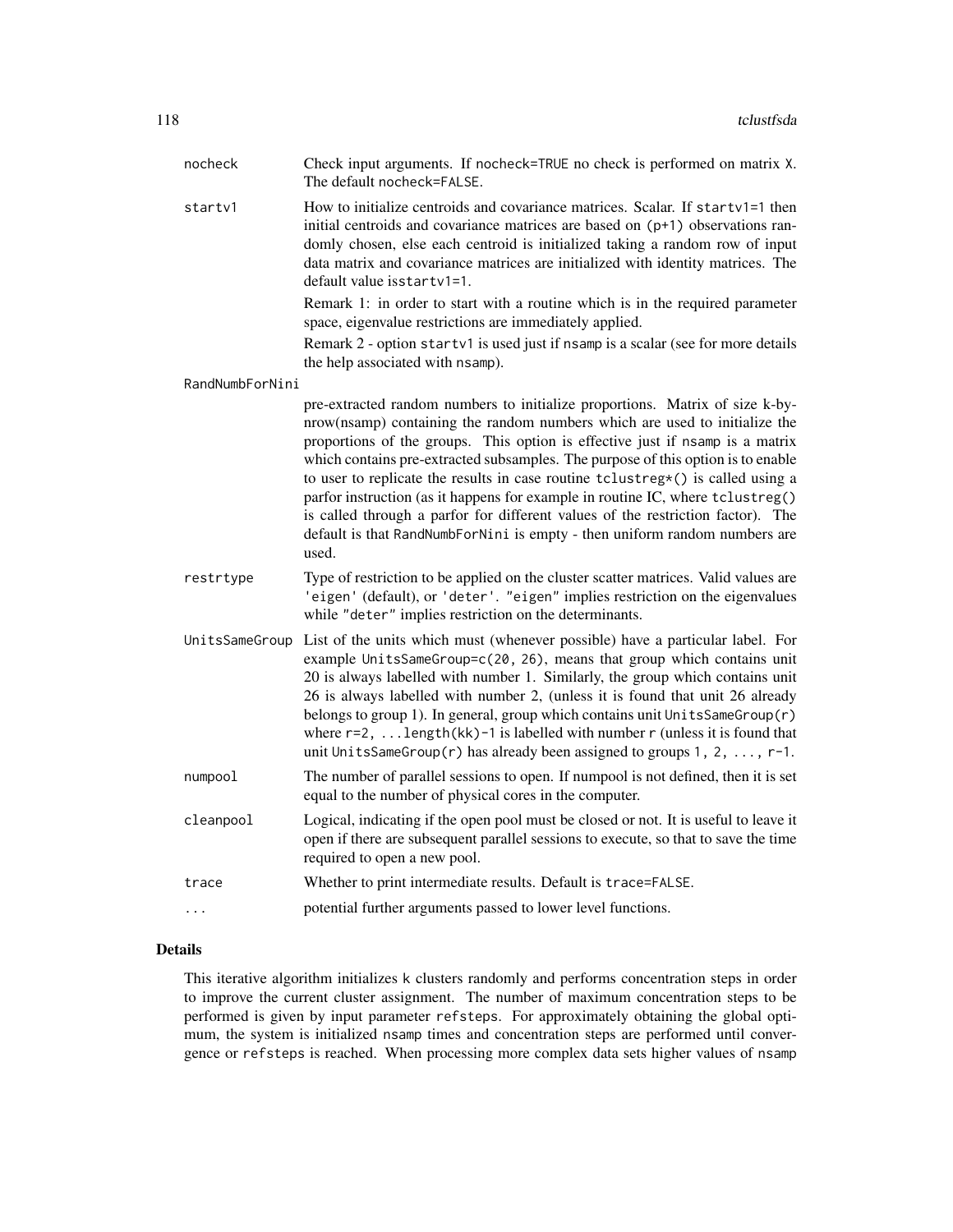#### tclustfsda 119

and refsteps have to be specified (obviously implying extra computation time). However, if more then 10 per cent of the iterations do not converge, a warning message is issued, indicating that nsamp has to be increased.

#### Value

Depending on the input parameter monitoring, one of the following objects will be returned:

- 1. [tclustfsda.object](#page-121-0)
- 2. [tclusteda.object](#page-112-0)

#### Author(s)

FSDA team, <valentin.todorov@chello.at>

## References

Garcia-Escudero, L.A., Gordaliza, A., Matran, C. and Mayo-Iscar, A. (2008). A General Trimming Approach to Robust Cluster Analysis. Annals of Statistics, Vol. 36, 1324-1345. [doi:10.1214/07-](https://doi.org/10.1214/07-AOS515) [AOS515.](https://doi.org/10.1214/07-AOS515)

## Examples

```
## Not run:
data(hbk, package="robustbase")
(out <- tclustfsda(hbk[, 1:3], k=2))
class(out)
summary(out)
## TCLUST of Gayser data with three groups (k=3), 10%% trimming (alpha=0.1)
## and restriction factor (c=10000)
data(geyser2)
(out <- tclustfsda(geyser2, k=3, alpha=0.1, restrfactor=10000))
## Use the plot options to produce more complex plots ----------
## Plot with all default options
out <- tclustfsda(geyser2, k=3, alpha=0.1, restrfactor=10000, plot=TRUE)
## Default confidence ellipses.
out <- tclustfsda(geyser2, k=3, alpha=0.1, restrfactor=10000, plot="ellipse")
## Confidence ellipses specified by the user: confidence ellipses set to 0.5
plots <- list(type="ellipse", conflev=0.5)
out <- tclustfsda(geyser2, k=3, alpha=0.1, restrfactor=10000, plot=plots)
## Confidence ellipses set to 0.9
plots <- list(type="ellipse", conflev=0.9)
out <- tclustfsda(geyser2, k=3, alpha=0.1, restrfactor=10000, plot=plots)
## Contour plots
```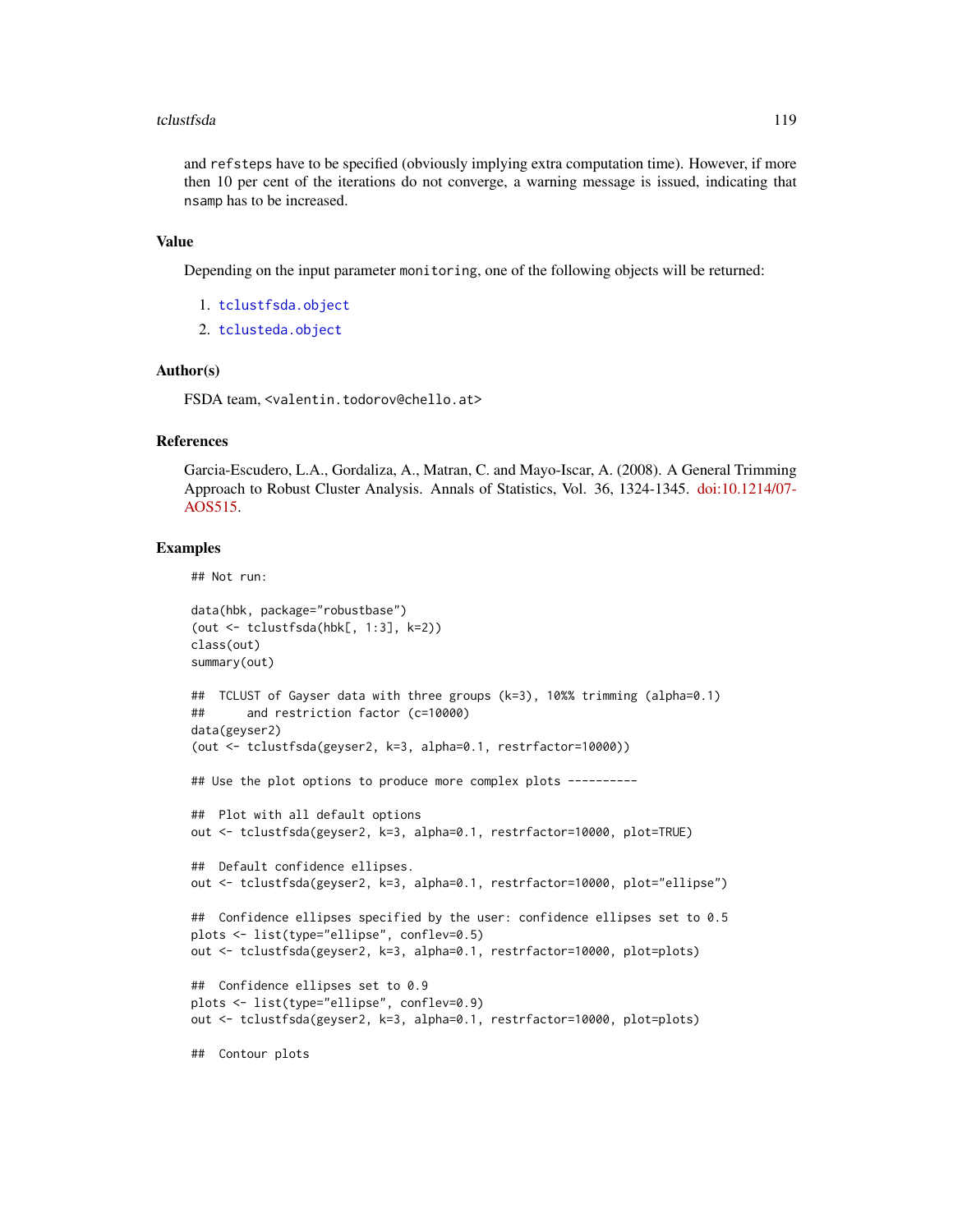```
out <- tclustfsda(geyser2, k=3, alpha=0.1, restrfactor=10000, plot="contour")
## Filled contour plots with additional options: contourf plot with a named colormap.
## Here we define four MATLAB-like colormaps, but the user can define anything else,
## presented by a matrix with three columns which are the RGB triplets.
summer <- as.matrix(data.frame(x1=seq(from=0, to=1, length=65),
                               x2=seq(from=0.5, to=1, length=65),
                               x3=rep(0.4, 65)))
spring <- as.matrix(data.frame(x1=rep(1, 65),
                               x2=seq(from=0, to=1, length=65),
                               x3=seq(from=1, to=0, length=65)))
winter <- as.matrix(data.frame(x1=rep(0, 65),
                               x2=seq(from=0, to=1, length=65),
                               x3=seq(from=1, to=0, length=65)))
autumn <- as.matrix(data.frame(x1=rep(1, 65),
                               x2=seq(from=0, to=1, length=65),
                               x3=rep(0, 65)))
out <- tclustfsda(geyser2, k=3, alpha=0.1, restrfactor=10000,
      plot=list(type="contourf", cmap=autumn))
out <- tclustfsda(geyser2, k=3, alpha=0.1, restrfactor=10000,
      plot=list(type="contourf", cmap=winter))
out <- tclustfsda(geyser2, k=3, alpha=0.1, restrfactor=10000,
      plot=list(type="contourf", cmap=spring))
out <- tclustfsda(geyser2, k=3, alpha=0.1, restrfactor=10000,
      plot=list(type="contourf", cmap=summer))
## We compare the output using three different values of restriction factor
## nsamp is the number of subsamples which will be extracted
data(geyser2)
out <- tclustfsda(geyser2, k=3, alpha=0.1, restrfactor=10000, nsamp=500, plot="ellipse")
out <- tclustfsda(geyser2, k=3, alpha=0.1, restrfactor=10, nsamp=500, refsteps=10, plot="ellipse")
out <- tclustfsda(geyser2, k=3, alpha=0.1, restrfactor=1, nsamp=500, refsteps=10, plot="ellipse")
## TCLUST applied to M5 data: A bivariate data set obtained from three normal
## bivariate distributions with different scales and proportions 1:2:2. One of the
## components is very overlapped with another one. A 10 per cent background noise is
## added uniformly distributed in a rectangle containing the three normal components
## and not very overlapped with the three mixture components. A precise description
## of the M5 data set can be found in Garcia-Escudero et al. (2008).
##
data(M5data)
plot(M5data[, 1:2])
## Scatter plot matrix
library(rrcov)
plot(CovClassic(M5data[,1:2]), which="pairs")
out <- tclustfsda(M5data[,1:2], k=3, alpha=0, restrfactor=1000, nsamp=100, plot=TRUE)
out <- tclustfsda(M5data[,1:2], k=3, alpha=0, restrfactor=10, nsamp=100, plot=TRUE)
```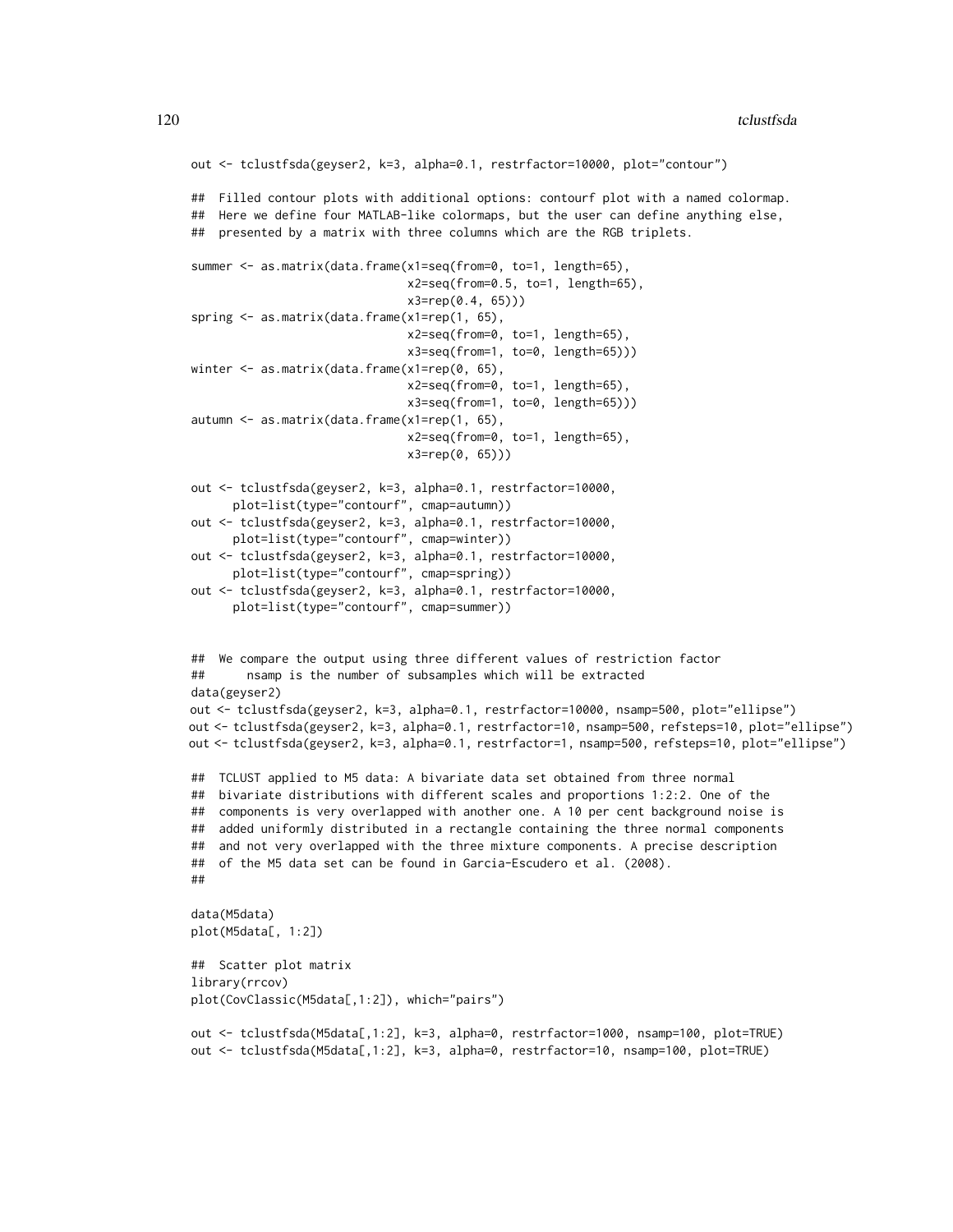#### tclustfsda 121

```
out <- tclustfsda(M5data[,1:2], k=3, alpha=0.1, restrfactor=1, nsamp=1000,
        plot=TRUE, equalweights=TRUE)
out <- tclustfsda(M5data[,1:2], k=3, alpha=0.1, restrfactor=1000, nsamp=100, plot=TRUE)
## TCLUST with simulated data: 5 groups and 5 variables
##
n1 < -100n2 <- 80
n3 < -50n4 < -80n5 <- 70
p \le -5Y1 \leftarrow matrix(rnorm(n1 * p) + 5, ncol=p)Y2 \le - matrix(rnorm(n2 * p) + 3, ncol=p)
Y3 \leq matrix(rnorm(n3 * p) - 2, ncol=p)
Y4 \leftarrow matrix(rnorm(n4 * p) + 2, ncol=p)Y5 \le matrix(rnorm(n5 * p), ncol=p)
group <- c(rep(1, n1), rep(2, n2), rep(3, n3), rep(4, n4), rep(5, n5))
Y < - Y1Y \leftarrow \text{rbind}(Y, Y2)Y \leftarrow \text{rbind}(Y, Y3)Y \leftarrow \text{rbind}(Y, Y4)Y \leftarrow \text{rbind}(Y, Y5)dim(Y)
table(group)
out <- tclustfsda(Y, k=5, alpha=0.05, restrfactor=1.3, refsteps=20, plot=TRUE)
## Automatic choice of best number of groups for Geyser data -----------------------
##
data(geyser2)
max< - 6CLACLA <- matrix(0, nrow=maxk, ncol=2)
CLACLE, 1] <- 1:maxk
MIXCLA <- MIXMIX <- CLACLA
for(j in 1:maxk) \{out <- tclustfsda(geyser2, k=j, alpha=0.1, restrfactor=5)
    CLACLA[j, 2] <- out$CLACLA
}
for(j in 1:maxk) {
    out <- tclustfsda(geyser2, k=j, alpha=0.1, restrfactor=5, mixt=2)
    MIXMIX[j ,2] <- out$MIXMIX
    MIXCLA[j, 2] <- out$MIXCLA
}
oldpar \leq par(mfrow=c(1,3))
plot(CLACLA[,1:2], type="l", xlim=c(1, maxk), xlab="Number of groups", ylab="CLACLA")
plot(MIXMIX[,1:2], type="l", xlim=c(1, maxk), xlab="Number of groups", ylab="MIXMIX")
plot(MIXCLA[,1:2], type="l", xlim=c(1, maxk), xlab="Number of groups", ylab="MIXCLA")
par(oldpar)
```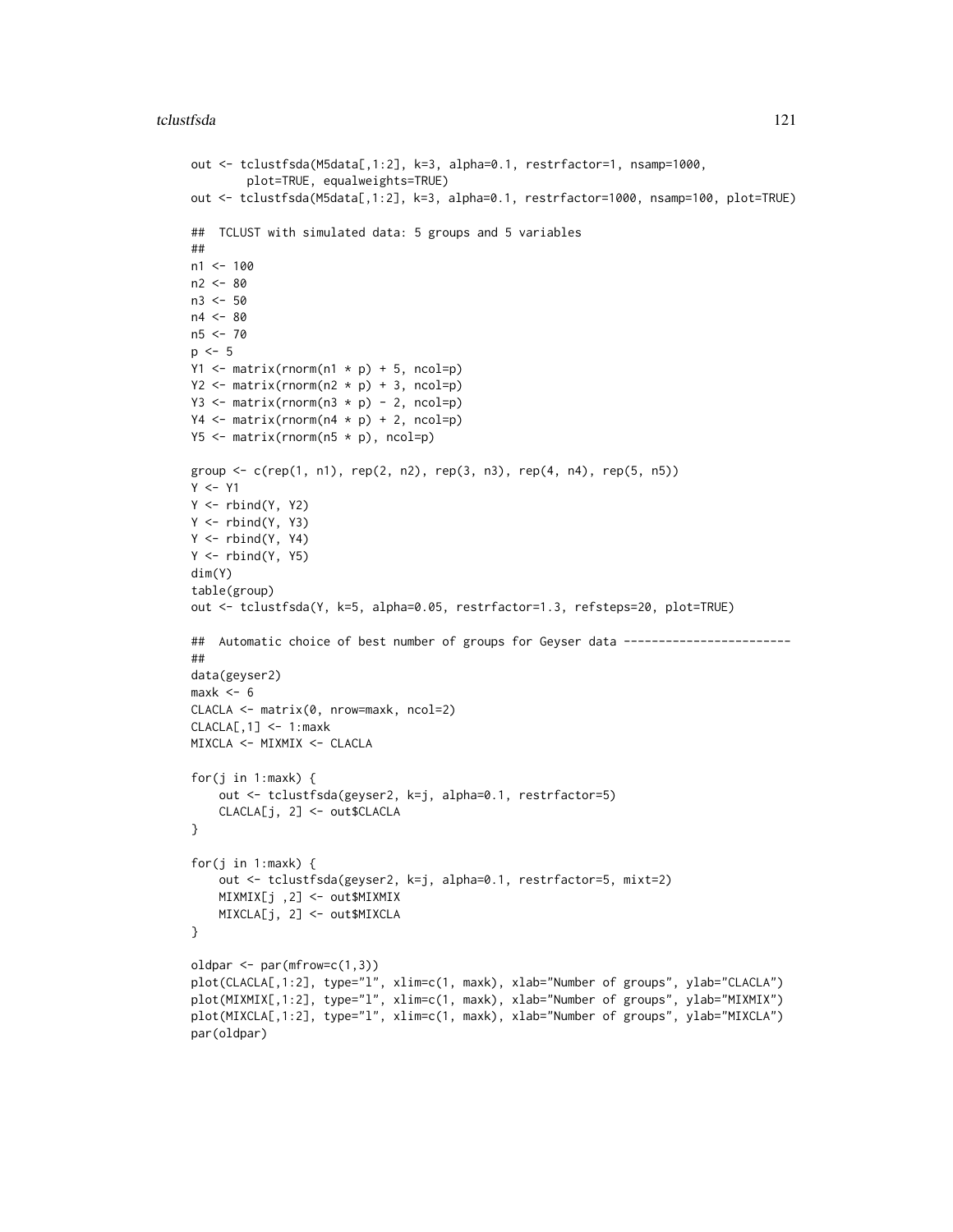```
## Monitoring examples ------------------------------------------
## Monitoring using Geyser data
## Monitoring using Geyser data (all default options)
## alpha and restriction factor are not specified therefore alpha=c(0.10, 0.05, 0)
## is used while the restriction factor is set to c=12
out <- tclustfsda(geyser2, k=3, monitoring=TRUE)
## Monitoring using Geyser data with alpha and c specified.
out <- tclustfsda(geyser2, k=3, restrfac=100, alpha=seq(0.10, 0, by=-0.01), monitoring=TRUE)
## Monitoring using Geyser data with plot argument specified as a list.
## The trimming levels to consider in this case are 31 values of alpha
##
out <- tclustfsda(geyser2, k=3, restrfac=100, alpha=seq(0.30, 0, by=-0.01), monitoring=TRUE,
        plot=list(alphasel=c(0.2, 0.10, 0.05, 0.01)), trace=TRUE)
## Monitoring using Geyser data with argument UnitsSameGroup
##
## Make sure that group containing unit 10 is in a group which is labelled "group 1"
## and group containing unit 12 is in group which is labelled "group 2"
##
## Mixture model is used (mixt=2)
##
out <- tclustfsda(geyser2, k=3, restrfac=100, alpha=seq(0.30, 0, by=-0.01), monitoring=TRUE,
        mixt=2, UnitsSameGroup=c(10, 12), trace=TRUE)
## Monitoring using M5 data
data(M5data)
## alphavec=vector which contains the trimming levels to consider
## in this case 31 values of alpha are considered
alphavec \leq seq(0.10, 0, by=-0.02)
out <- tclustfsda(M5data[, 1:2], 3, alpha=alphavec, restrfac=1000, monitoring=TRUE,
    nsamp=1000, plots=TRUE)
## End(Not run)
```
<span id="page-121-0"></span>tclustfsda.object *Objects returned by the function* [tclustfsda](#page-113-0)

#### Description

An object of class [tclustfsda.object](#page-121-0) holds information about the result of a call to [tclustfsda](#page-113-0).

#### Value

The functions print() and summary() are used to obtain and print a summary of the results. An object of class tclustfsda is a list containing at least the following components: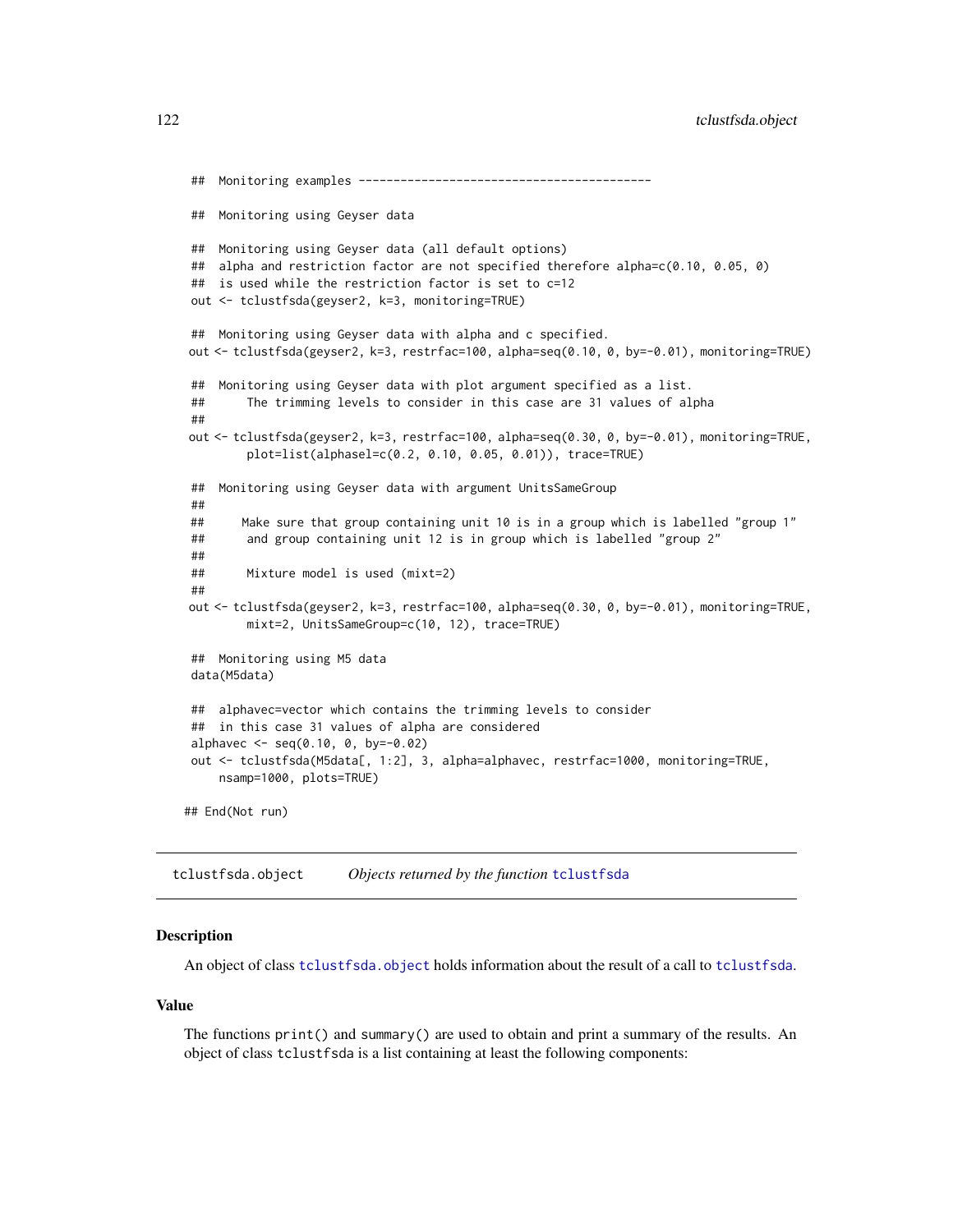| call          | the matched call                                                                                                                                                                                                                                                                                                                                                                                                                                                             |
|---------------|------------------------------------------------------------------------------------------------------------------------------------------------------------------------------------------------------------------------------------------------------------------------------------------------------------------------------------------------------------------------------------------------------------------------------------------------------------------------------|
| muopt         | a k-by-p matrix containing cluster centroid locations. Robust estimate of final<br>centroids of the groups                                                                                                                                                                                                                                                                                                                                                                   |
| sigmaopt      | a p-by-p-by-k array rray containing estimated constrained covariance for the k<br>groups                                                                                                                                                                                                                                                                                                                                                                                     |
| idx           | a vector of length n containing assignment of each unit to each of the k groups.<br>Cluster names are integer numbers from 1 to k. 0 indicates trimmed observa-<br>tions.                                                                                                                                                                                                                                                                                                    |
| size          | a matrix of size $(k+1)$ -by-3. The 1st col is sequence from 0 to k (cluster name);<br>the 2nd col is the number of observations in each cluster; the 3rd col is the<br>percentage of observations in each cluster.                                                                                                                                                                                                                                                          |
|               | Remark: 0 denotes unassigned units.                                                                                                                                                                                                                                                                                                                                                                                                                                          |
| postprob      | n-by-k matrix containing posterior probabilities. postprob[i, j] contains pos-<br>terior probabilitiy of unit i from component (cluster) j. For the trimmed units<br>posterior probabilities are 0.                                                                                                                                                                                                                                                                          |
| emp           | "Empirical" statistics computed on final classification. When convergence is<br>reached, emp=0. When convergence is not obtained, this field is a list which<br>contains the statistics of interest: idxemp (ordered from 0 to $k^*$ , $k^*$ being the<br>number of groups with at least one observation and 0 representing the possi-<br>ble group of outliers), muemp, sigmaemp and sizemp, which are the empirical<br>counterparts of idx, muopt, sigmaopt and \codesize. |
| MIXMIX        | BIC which uses parameters estimated using the mixture loglikelihood and the<br>maximized mixture likelihood as goodness of fit measure.                                                                                                                                                                                                                                                                                                                                      |
|               | Remark: this output is present just if $mixt > 0$ .                                                                                                                                                                                                                                                                                                                                                                                                                          |
| MIXCLA        | BIC which uses parameters estimated using the mixture loglikelihood and the<br>maximized mixture likelihood as goodness of fit measure.<br>Remark: this output is present just if $mixt > 0$ .                                                                                                                                                                                                                                                                               |
| <b>CLACLA</b> | BIC which uses the classification likelihood based on parameters estimated us-<br>ing the classification likelihood.                                                                                                                                                                                                                                                                                                                                                         |
|               | Remark: this output is present just if $mixt > 0$ .                                                                                                                                                                                                                                                                                                                                                                                                                          |
| notconver     | number of subsets without convergence                                                                                                                                                                                                                                                                                                                                                                                                                                        |
| bs            | a vector of length k containing the units forming initial subset associated with<br>muopt.                                                                                                                                                                                                                                                                                                                                                                                   |
| obj           | value of the objective function which is minimized (value of the best returned<br>solution).                                                                                                                                                                                                                                                                                                                                                                                 |
| equalweights  | if equalweights=TRUE means that in the clustering procedure we (ideally) as-<br>sumed equal cluster weights else (codeequalweitghts=FALSE means that we<br>allowed for different cluster sizes.                                                                                                                                                                                                                                                                              |
| h             | number of observations that have determined the centroids (number of untrimmed<br>units).                                                                                                                                                                                                                                                                                                                                                                                    |
| fullsol       | a vector of size nsamp which contains the value of the objective function at the<br>end of the iterative process for each extracted subsample.                                                                                                                                                                                                                                                                                                                               |
| X             | the original data matrix X.                                                                                                                                                                                                                                                                                                                                                                                                                                                  |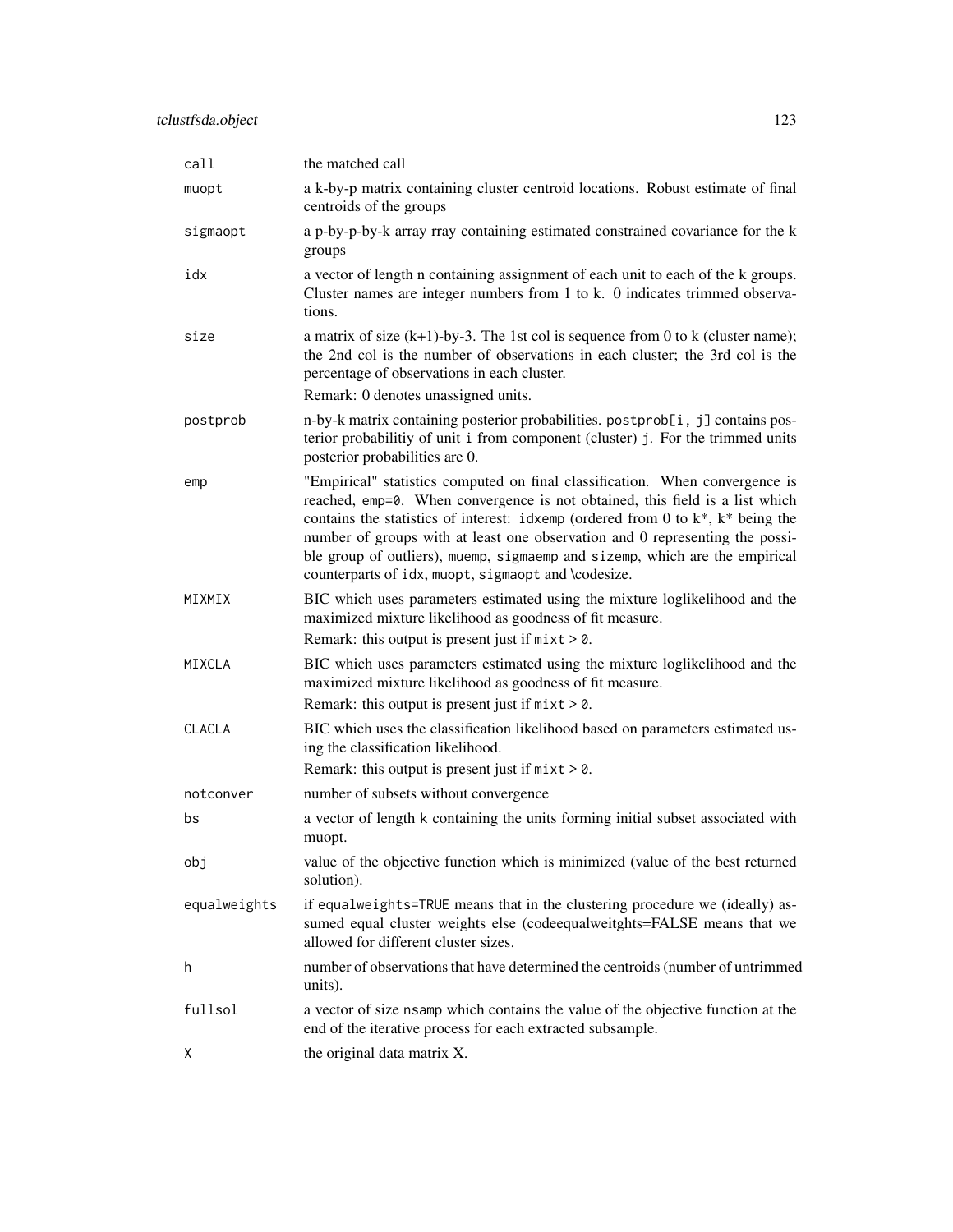124 tclustIC

## Examples

```
## Not run:
data(hbk, package="robustbase")
(out <- tclustfsda(hbk[, 1:3], k=2))
class(out)
summary(out)
```
## End(Not run)

<span id="page-123-0"></span>tclustIC *Performs cluster analysis by calling* [tclustfsda](#page-113-0) *for different number of groups* k *and restriction factors* c

## Description

Computes the values of BIC (MIXMIX), ICL (MIXCLA) or CLA (CLACLA), for different values of k (number of groups) and different values of c (restriction factor), for a prespecified level of trimming (the last two letters in the name stand for 'Information Criterion'). In order to minimize randomness, given k, the same subsets are used for each value of c.

## Usage

```
tclustIC(
 x,
 kk = 1:5,
 cc = c(1, 2, 4, 8, 16, 32, 64, 128),alpha = 0,
 whichIC = c("ALL", "MIXMIX", "MIXCLA", "CLACLA"),
 nsamp,
  refsteps = 15,
  reftol = 1e-14,equalweights = FALSE,
 msg = TRUE,nocheck = FALSE,plot = FALSE,
  startv1 = 1,
  restrtype = c("eigen", "deter"),
 UnitsSameGroup,
 numpool,
  cleanpool,
  trace = FALSE,
  ...
)
```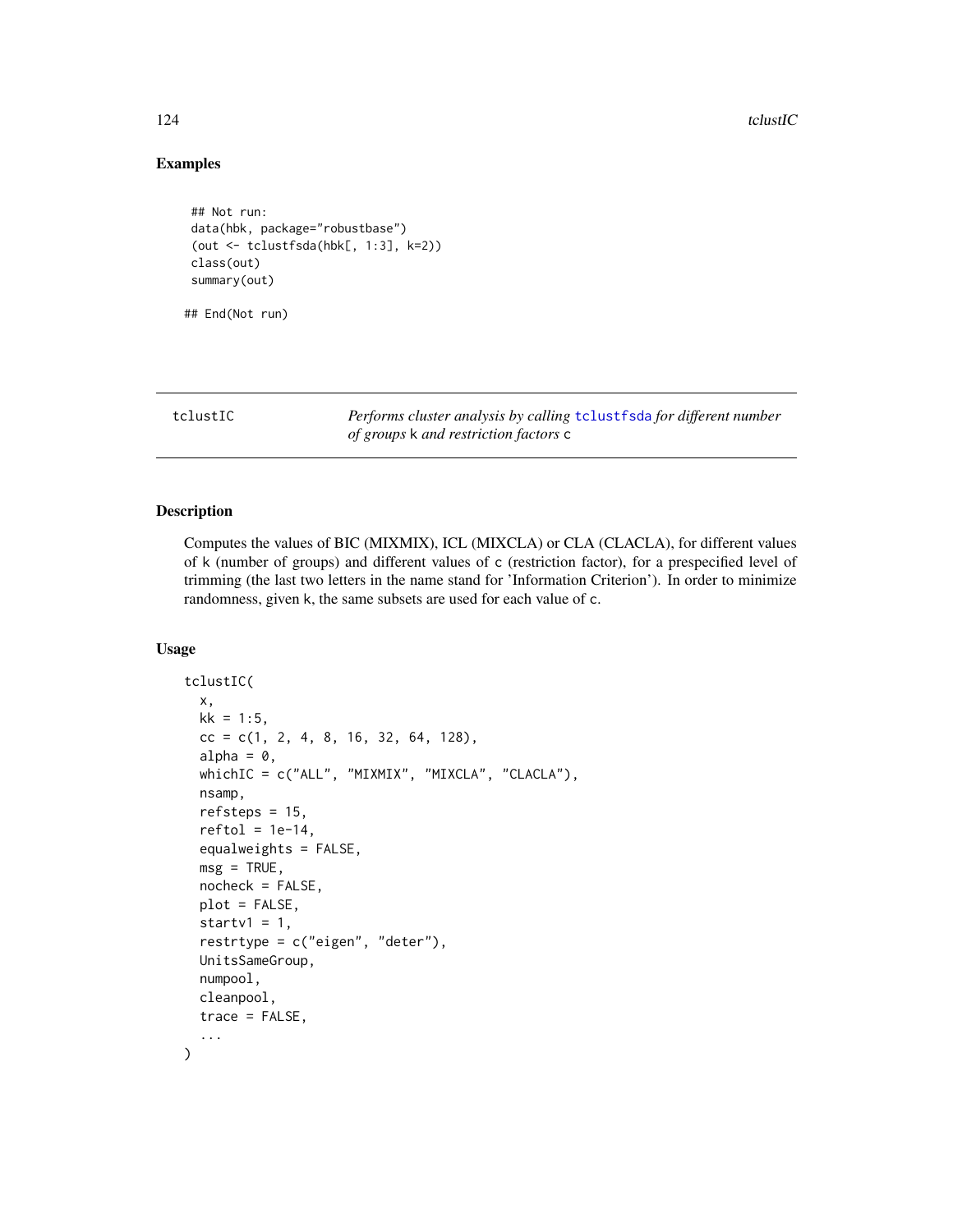#### tclustIC  $\qquad \qquad$  125

# Arguments

| X       | An n x p data matrix (n observations and p variables). Rows of x represent<br>observations, and columns represent variables.                                                                                                                                                                                                                                                                                                                                                                                                                                                                                                                                              |
|---------|---------------------------------------------------------------------------------------------------------------------------------------------------------------------------------------------------------------------------------------------------------------------------------------------------------------------------------------------------------------------------------------------------------------------------------------------------------------------------------------------------------------------------------------------------------------------------------------------------------------------------------------------------------------------------|
|         | Missing values (NA's) and infinite values (Inf's) are allowed, since observations<br>(rows) with missing or infinite values will automatically be excluded from the<br>computations.                                                                                                                                                                                                                                                                                                                                                                                                                                                                                      |
| kk      | an integer vector specifying the number of mixture components (clusters) for<br>which the BIC is to be calculated. By default kk=1:5.                                                                                                                                                                                                                                                                                                                                                                                                                                                                                                                                     |
| cс      | an vector specifying the values of the restriction factor which have to be consid-<br>ered. By default cc=c(1, 2, 4, 8, 16, 32, 64, 128).                                                                                                                                                                                                                                                                                                                                                                                                                                                                                                                                 |
| alpha   | Global trimming level. A scalar between $0$ and $0.5$ or an integer specifying the<br>number of observations which have to be trimmed. If alpha=0 all observations<br>are considered. By default alpha=0.                                                                                                                                                                                                                                                                                                                                                                                                                                                                 |
|         | More in detail, if $0 <$ alpha < 1 clustering is based on $h = fix(n * (1 - alpha))$<br>observations, else if alpha is an integer greater than 1 clustering is based on $h =$<br>n - floor(alpha).                                                                                                                                                                                                                                                                                                                                                                                                                                                                        |
| whichIC | A character value which specifies which information criteria must be computed<br>for each k (number of groups) and each value of the restriction factor c. Possible<br>values for which IC are:                                                                                                                                                                                                                                                                                                                                                                                                                                                                           |
|         | • "MIXMIX": a mixture model is fitted and for computing the information<br>criterion the mixture likelihood is used. This option corresponds to the<br>use of the Bayesian Information criterion (BIC). In output just the matrix<br>MIXMIX is given.                                                                                                                                                                                                                                                                                                                                                                                                                     |
|         | • "MIXCLA": a mixture model is fitted but to compute the information crite-<br>rion the classification likelihood is used. This option corresponds to the use<br>of the Integrated Complete Likelihood (ICL). In the output just the matrix<br>MIXCLA is given.                                                                                                                                                                                                                                                                                                                                                                                                           |
|         | • "CLACLA": everything is based on the classification likelihood. This in-<br>formation criterion will be called CLA. In the output just the matrix CLACLA<br>is given.                                                                                                                                                                                                                                                                                                                                                                                                                                                                                                   |
|         | • "ALL": both classification and mixture likelihood are used. In this case all<br>three information criteria CLA, ICL and BIC are computed. In the output<br>all three matrices MIXMIX, MIXCLA and CLACLA are given.                                                                                                                                                                                                                                                                                                                                                                                                                                                      |
| nsamp   | If a scalar, it contains the number of subsamples which will be extracted. If<br>$n \cdot$ nsamp = 0 all subsets will be extracted. Remark - if the number of all possible<br>subset is greater than 300 the default is to extract all subsets, otherwise just 300.<br>If nsamp is a matrix it contains in the rows the indexes of the subsets which have<br>to be extracted. nsamp in this case can be conveniently generated by function<br>subsets(). nsamp can have k columns or $k * (p + 1)$ columns. If nsamp has k<br>columns the k initial centroids each iteration i are given by $X[nsamp[i, ]]$ , ] and<br>the covariance matrices are equal to the identity. |
|         | If nsamp has $k \times (p + 1)$ columns, the initial centroids and covariance matrices<br>in iteration i are computed as follows:                                                                                                                                                                                                                                                                                                                                                                                                                                                                                                                                         |
|         | • $X1 \leq X[nsamp[i],],$                                                                                                                                                                                                                                                                                                                                                                                                                                                                                                                                                                                                                                                 |

• mean(X1[1:p + 1, ]) contains the initial centroid for group 1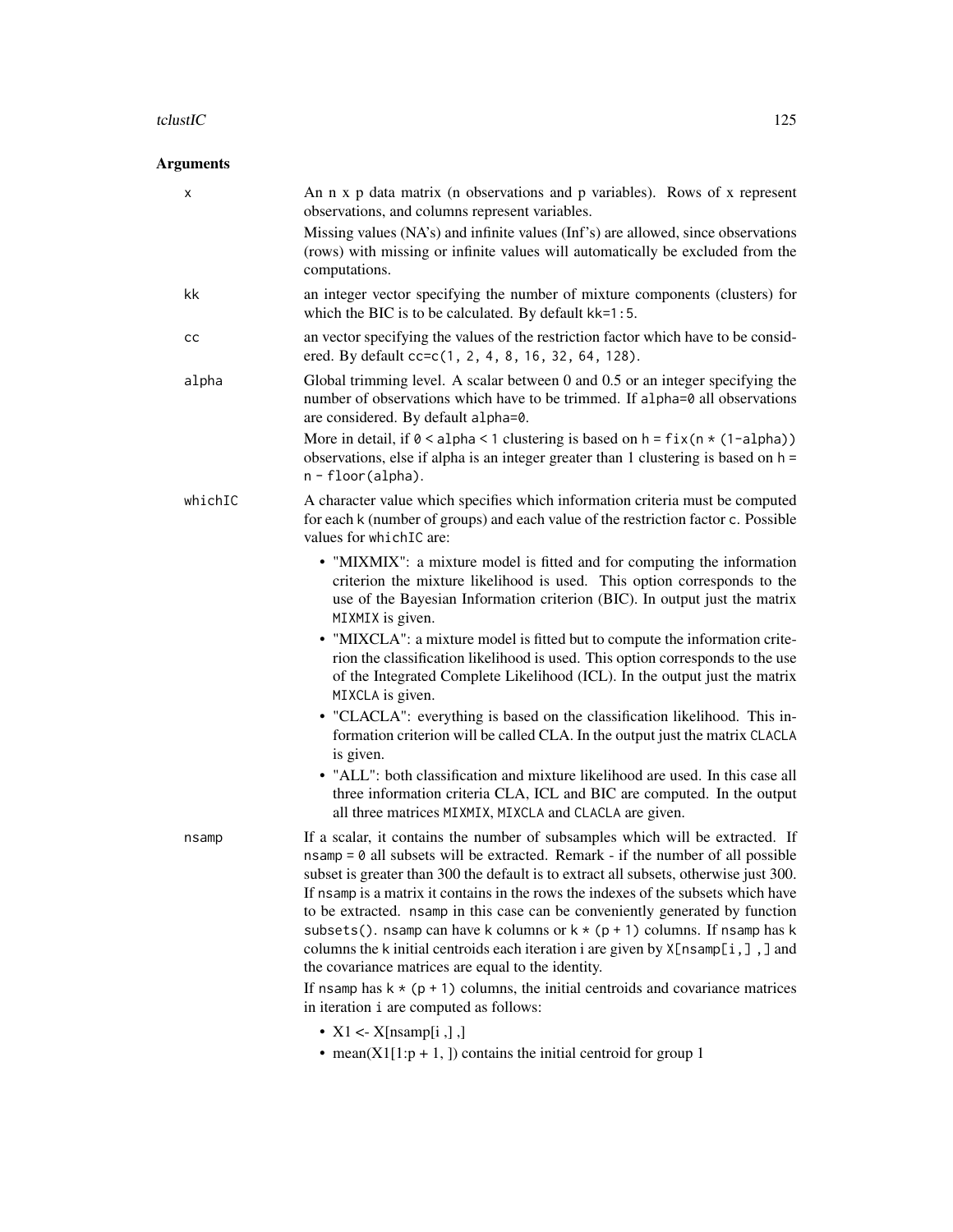|                | • $cov(X1[1:p + 1,])$ contains the initial cov matrix for group 1<br>• mean(X1[( $p + 2$ ):( $2 \ast p + 2$ ), ]) contains the initial centroid for group 2<br>• cov(X1[(p + 2):(2*p + 2), ]) contains the initial cov matrix for group 2<br>$\bullet$                                                                                                                                                                                                                                                                                                                 |
|----------------|------------------------------------------------------------------------------------------------------------------------------------------------------------------------------------------------------------------------------------------------------------------------------------------------------------------------------------------------------------------------------------------------------------------------------------------------------------------------------------------------------------------------------------------------------------------------|
|                | • mean(X1[(k-1)*p+1):(k*(p+1), ]) contains the initial centroids for group k<br>• $cov(X1[(k-1)*p+1):(k*(p+1),])$ contains the initial cov matrix for group k.                                                                                                                                                                                                                                                                                                                                                                                                         |
|                | REMARK: If nsamp is not a scalar, the option startv1 given below is ignored.<br>More precisely, if nsamp has k columns startv1 = $0$ else if nsamp has $k*(p+1)$<br>columns option startv1=1.                                                                                                                                                                                                                                                                                                                                                                          |
| refsteps       | Number of refining iterations in each subsample. Default is refsteps=15.<br>refsteps = 0 means "raw-subsampling" without iterations.                                                                                                                                                                                                                                                                                                                                                                                                                                   |
| reftol         | Tolerance of the refining steps. The default value is 1e-14                                                                                                                                                                                                                                                                                                                                                                                                                                                                                                            |
| equalweights   | A logical specifying wheather cluster weights in the concentration and assign-<br>ment steps shall be considered. If equalweights=TRUE we are (ideally) assum-<br>ing equally sized groups, else if equalweights = false (default) we allow for<br>different group weights. Please, check in the given references which functions<br>are maximized in both cases.                                                                                                                                                                                                      |
| msg            | Controls whether to display or not messages on the screen If msg==TRUE (de-<br>fault) messages are displayed on the screen. If msg=2, detailed messages are<br>displayed, for example the information at iteration level.                                                                                                                                                                                                                                                                                                                                              |
| nocheck        | Check input arguments. If nocheck=TRUE no check is performed on matrix X.<br>The default nocheck=FALSE.                                                                                                                                                                                                                                                                                                                                                                                                                                                                |
| plot           | If plot=TRUE, a plot of the BIC (MIXMIX), ICL (MIXCLA) curve and CLA-<br>CLA is shown on the screen. The plots which are shown depend on the input<br>option whichIC.                                                                                                                                                                                                                                                                                                                                                                                                  |
| startv1        | How to initialize centroids and covariance matrices. Scalar. If startv1=1 then<br>initial centroids and covariance matrices are based on (p+1) observations ran-<br>domly chosen, else each centroid is initialized taking a random row of input<br>data matrix and covariance matrices are initialized with identity matrices. The<br>default value isstartv1=1.                                                                                                                                                                                                      |
|                | Remark 1: in order to start with a routine which is in the required parameter<br>space, eigenvalue restrictions are immediately applied.                                                                                                                                                                                                                                                                                                                                                                                                                               |
|                | Remark 2 - option startv1 is used just if nsamp is a scalar (see for more details<br>the help associated with nsamp).                                                                                                                                                                                                                                                                                                                                                                                                                                                  |
| restrtype      | Type of restriction to be applied on the cluster scatter matrices. Valid values are<br>'eigen' (default), or 'deter'. "eigen" implies restriction on the eigenvalues<br>while "deter" implies restriction on the determinants.                                                                                                                                                                                                                                                                                                                                         |
| UnitsSameGroup | List of the units which must (whenever possible) have a particular label. For<br>example UnitsSameGroup=c(20, 26), means that group which contains unit<br>20 is always labelled with number 1. Similarly, the group which contains unit<br>26 is always labelled with number 2, (unless it is found that unit 26 already<br>belongs to group 1). In general, group which contains unit UnitsSameGroup(r)<br>where $r=2$ ,  length(kk)-1 is labelled with number r (unless it is found that<br>unit UnitsSameGroup(r) has already been assigned to groups 1, 2, , r-1. |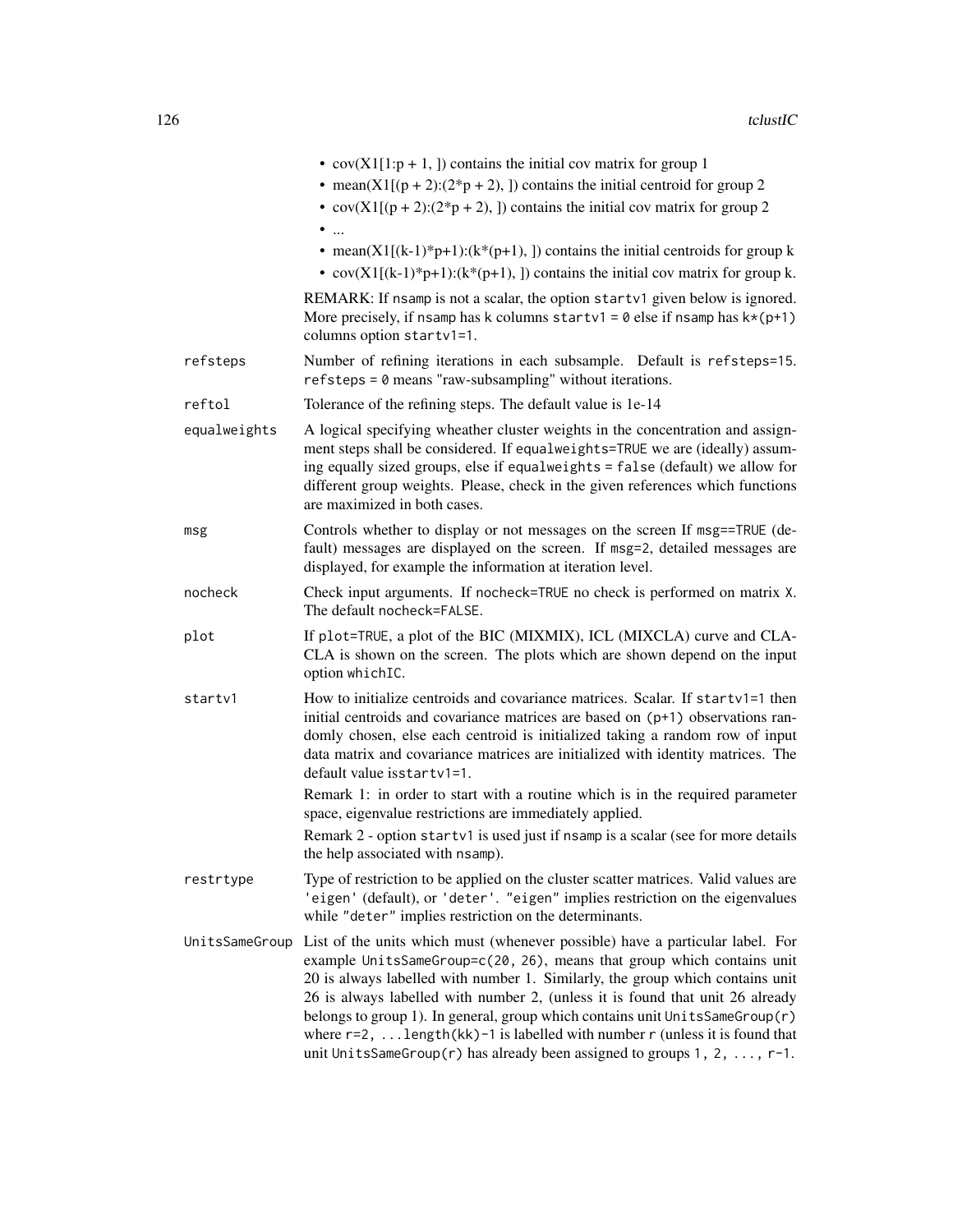#### tclustIC  $\qquad \qquad$  127

| cleanpool<br>required to open a new pool.<br>Whether to print intermediate results. Default is trace=FALSE.<br>trace<br>potential further arguments passed to lower level functions. | numpool | The number of parallel sessions to open. If numpool is not defined, then it is set<br>equal to the number of physical cores in the computer.                                |
|--------------------------------------------------------------------------------------------------------------------------------------------------------------------------------------|---------|-----------------------------------------------------------------------------------------------------------------------------------------------------------------------------|
|                                                                                                                                                                                      |         | Logical, indicating if the open pool must be closed or not. It is useful to leave it<br>open if there are subsequent parallel sessions to execute, so that to save the time |
|                                                                                                                                                                                      |         |                                                                                                                                                                             |
|                                                                                                                                                                                      |         |                                                                                                                                                                             |

## Value

An S3 object of class [tclustic.object](#page-127-0)

## Author(s)

FSDA team, <valentin.todorov@chello.at>

## References

Cerioli, A., Garcia-Escudero, L.A., Mayo-Iscar, A. and Riani M. (2017). Finding the Number of Groups in Model-Based Clustering via Constrained Likelihoods, emphJournal of Computational and Graphical Statistics, pp. 404-416, https://doi.org/10.1080/10618600.2017.1390469.

## See Also

[tclustfsda](#page-113-0), [tclustICplot](#page-128-0), [tclustICsol](#page-130-0), [carbikeplot](#page-2-0)

#### Examples

```
## Not run:
data(geyser2)
 (out <- tclustIC(geyser2, whichIC="MIXMIX", plot=FALSE, alpha=0.1))
summary(out)
## End(Not run)
## Not run:
data(flea)
Y <- as.matrix(flea[, 1:(ncol(flea)-1)]) # select only the numeric variables
rownames(Y) \leq 1:nrow(Y)
head(Y)
(out <- tclustIC(Y, whichIC="CLACLA", plot=FALSE, alpha=0.1, nsamp=100, numpool=1))
summary(out)
```
## End(Not run)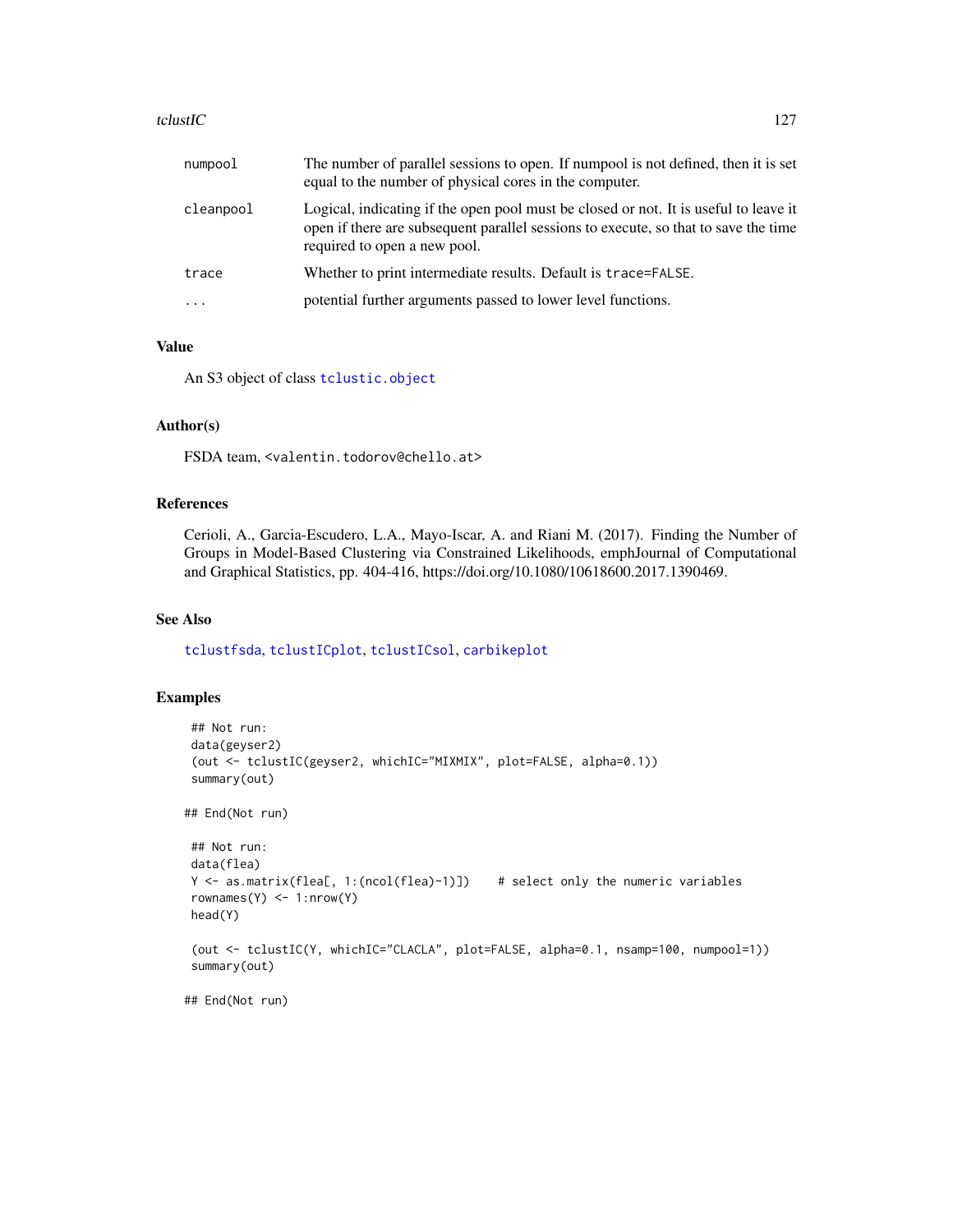<span id="page-127-0"></span>

## Description

An object of class [tclustic.object](#page-127-0) holds information about the result of a call to [tclustIC](#page-123-0).

## Value

The functions print() and summary() are used to obtain and print a summary of the results. An object of class tclustic is a list containing at least the following components:

| call          | the matched call                                                                                                                                                                                                |
|---------------|-----------------------------------------------------------------------------------------------------------------------------------------------------------------------------------------------------------------|
| kk            | a vector containing the values of k (number of components) which have been<br>considered. This vector is identical to the optional argument kk (default is<br>$kk = 1:5$ .                                      |
| cc            | a vector containing the values of c (values of the restriction factor) which have<br>been considered. This vector is identical to the optional argument cc (defalt is<br>$cc = c(1, 2, 4, 8, 16, 32, 64, 128).$ |
| alpha         | trimming level                                                                                                                                                                                                  |
| whichIC       | Information criteria used                                                                                                                                                                                       |
| <b>CLACLA</b> | a matrix of size length(kk)-times-length(cc) containinig the value of the<br>penalized classification likelihood. This output is present only if which IC="CLACLA"<br>or which $IC="ALL"$ .                     |
| <b>IDXCLA</b> | a matrix of lists of size length(kk)-times-length(cc) containinig the assign-<br>ment of each unit using the classification model. This output is present only if<br>whichIC="CLACLA" or whichIC="ALL".         |
| MIXMIX        | a matrix of size length(kk)-times-length(cc) containinig the value of the<br>penalized mixtrue likelihood. This output is present only if whichIC="MIXMIX"<br>or which IC="ALL".                                |
| IDXMIX        | a matrix of lists of size length(kk)-times-length(cc) containinig the assign-<br>ment of each unit using the classification model. This output is present only if<br>whichIC="MIXMIX" or whichIC="ALL".         |
| MIXCLA        | a matrix of size length(kk)-times-length(cc) containinig the value of the<br>ICL criterion. This output is present only if which IC="MIXCLA" or which IC="ALL".                                                 |

## Examples

## Not run: data(hbk, package="robustbase") (out <- tclustIC(hbk[, 1:3])) class(out) summary(out)

## End(Not run)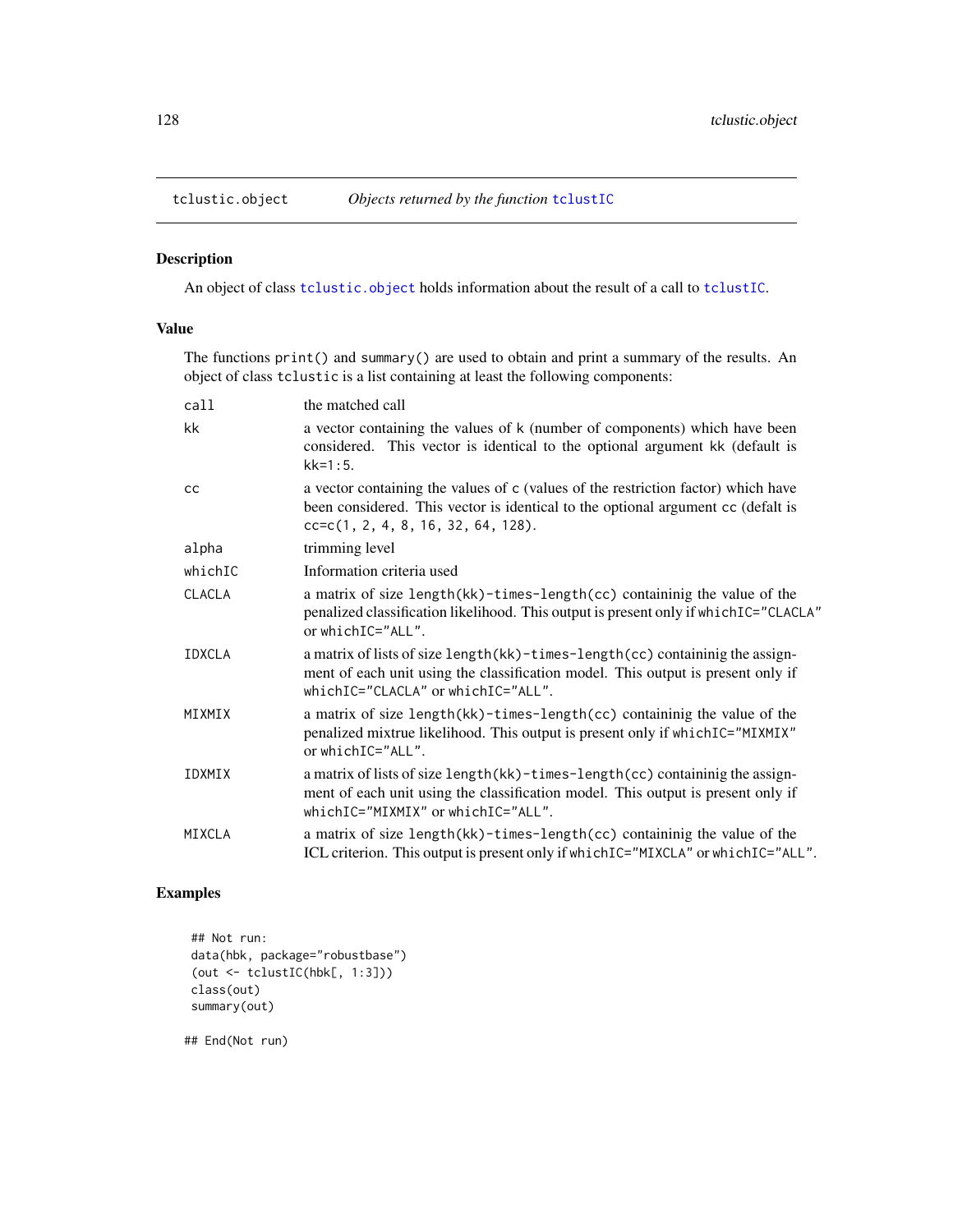<span id="page-128-0"></span>tclustICplot *Plots information criterion as a function of* c *and* k*, based on the solutions obtained by* [tclustIC](#page-123-0)

# Description

The function tclustICplot() takes as input an object of class [tclustic.object](#page-127-0), the output of function [tclustIC](#page-123-0) (that is a series of matrices which contain the values of the information criteria BIC/ICL/CLA for different values of k and c) and plots them as function of c or of k. The plot enables interaction in the sense that, if option databrush has been activated, it is possible to click on a point in the plot and to see the associated classification in the scatter plot matrix.

## Usage

```
tclustICplot(
  out,
  whichIC = c("ALL", "MIXMIX", "MIXCLA", "CLACLA"),
  tag,
  datatooltip,
  databrush,
  nameY,
  trace = FALSE,
  ...
\mathcal{L}
```
## Arguments

| out         | An S3 object of class to lustic object (output of to lust IC) containing the<br>values of the information criteria BIC (MIXMIX), ICL (MIXCLA) or CLA<br>(CLACLA), for different values of k (number of groups) and different values<br>of c (restriction factor), for a prespecified level of trimming.                                               |
|-------------|-------------------------------------------------------------------------------------------------------------------------------------------------------------------------------------------------------------------------------------------------------------------------------------------------------------------------------------------------------|
| whichIC     | Specifies the information criterion to use for the plot. See codetclust $IC()$ for the<br>possible values of which IC.                                                                                                                                                                                                                                |
| tag         | plot handle. String which identifies the handle of the plot which is about to be<br>created. The default is to use tag 'pl_IC'. Notice that if the program finds a plot<br>which has a tag equal to the one specified by the user, then the output of the<br>new plot overwrites the existing one in the same window else a new window is<br>created. |
| datatooltip | Interactive clicking. It is inactive if this parameter is set to FALSE. The default<br>is datatool tip=TRUE, the user can select with the mouse a solution in order to<br>have the following information:                                                                                                                                             |
|             | • 1) value of k which has been selected                                                                                                                                                                                                                                                                                                               |
|             | • 2) value of c which has been selected                                                                                                                                                                                                                                                                                                               |
|             | • 3) values of the information criterion                                                                                                                                                                                                                                                                                                              |
|             | • 4) frequency distribution of the associated classification.                                                                                                                                                                                                                                                                                         |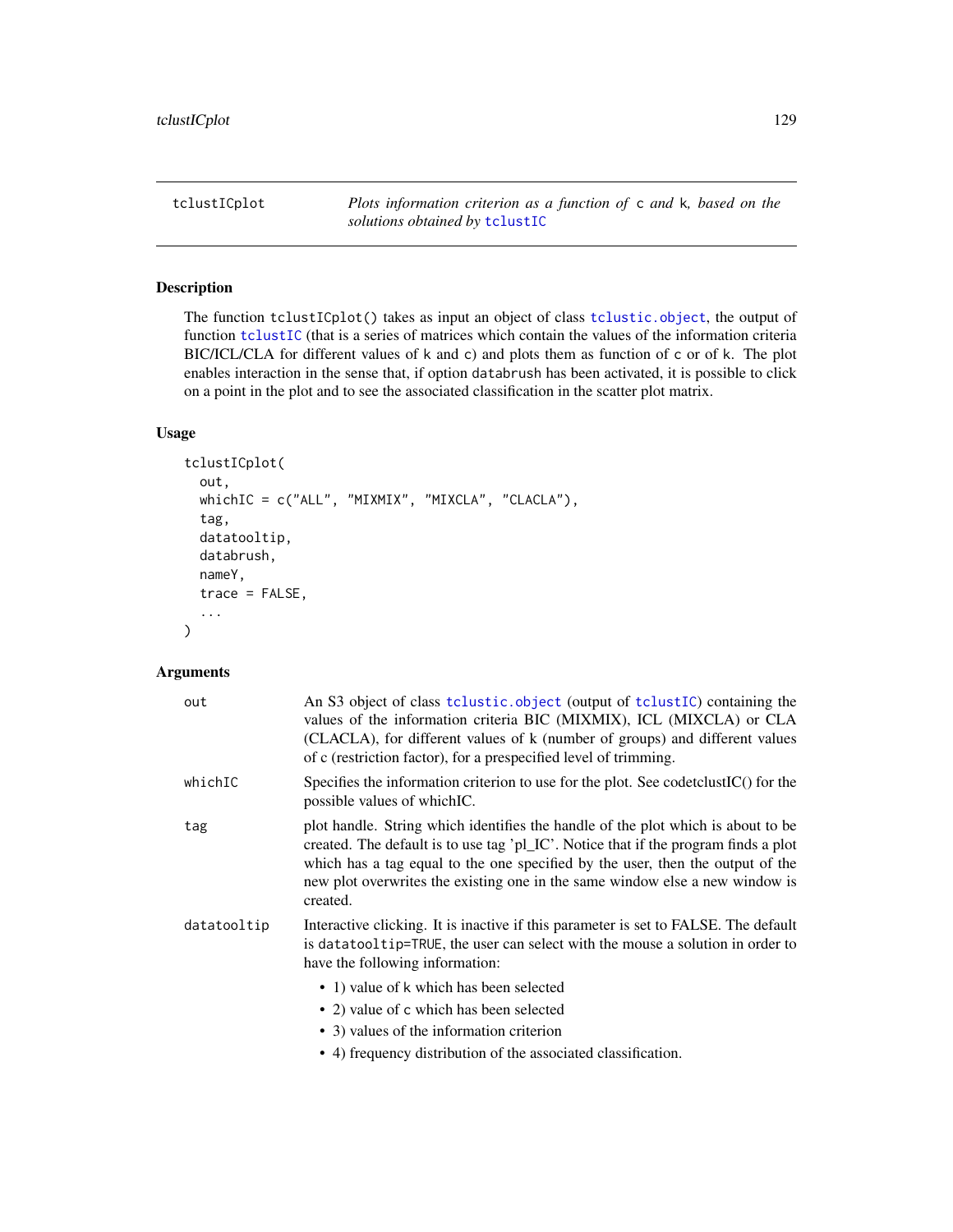If datatooltip is a list it may contain the following fields:

- 1. DisplayStyle determines how the data cursor displays. Possible values are 'datatip' and 'window' (default). 'datatip' displays data cursor information in a small yellow text box attached to a black square marker at a data point you interactively select. 'window' displays data cursor information for the data point you interactively select in a floating window within the figure.
- 2. SnapToDataVertex: specifies whether the data cursor snaps to the nearest data value or is located at the actual pointer position. Possible values are SnapToDataVertex='on' (default) and SnapToDataVertex='off'.
- databrush Interactive mouse brushing. If databrush is missing or empty (default), no brushing is done. The activation of this option (databrush is TRUE or a list) enables the user to select a set of values of IC in the current plot and to see thecorresponding classification highlighted in the scatterplot matrix. If the scatterplot matrix does not exist it is automatically created. Note that the window style of the other figures is set equal to that which contains the IC plot. In other words, if the IC plot is docked all the other figures will be docked too.

If databrush=TRUE the default selection tool is a rectangular brush and it is possible to brush only once (that is persist=").

If databrush= $list(...)$ , it is possible to use all optional arguments of the MATLAB function selectdataFS() and the following optional arguments:

- persist: Persist is an empty value or a character containing 'on' or 'off'. The default value is persist="", that is brushing is allowed only once. If persist="on" or persis="off" brushing can be done as many time as the user requires. If persist='on' then the unit(s) currently brushed are added to those previously brushed. It is possible, every time a new brushing is done, to use a different color for the brushed units. If persist='off' every time a new brush is performed units previously brushed are removed.
- label: add labels of brushed units in the monitoring plot.
- dispopt: controls how to fill the diagonals in the scatterplot matrix of the brushed solutions. Set dispopt="hist" (default) to plot histograms, or dispopt="box" to plot boxplots.
- nameY Add variable labels in plot. A vector of strings of length p containing the labels of the variables in the dataset. If it is empty (default) the sequence X1, ..., Xp will be created automatically trace Whether to print intermediate results. Default is trace=FALSE.
- ... potential further arguments passed to lower level functions.

#### Author(s)

FSDA team, <valentin.todorov@chello.at>

#### References

Cerioli, A., Garcia-Escudero, L.A., Mayo-Iscar, A. and Riani M. (2017). Finding the Number of Groups in Model-Based Clustering via Constrained Likelihoods, emphJournal of Computational and Graphical Statistics, pp. 404-416, https://doi.org/10.1080/10618600.2017.1390469.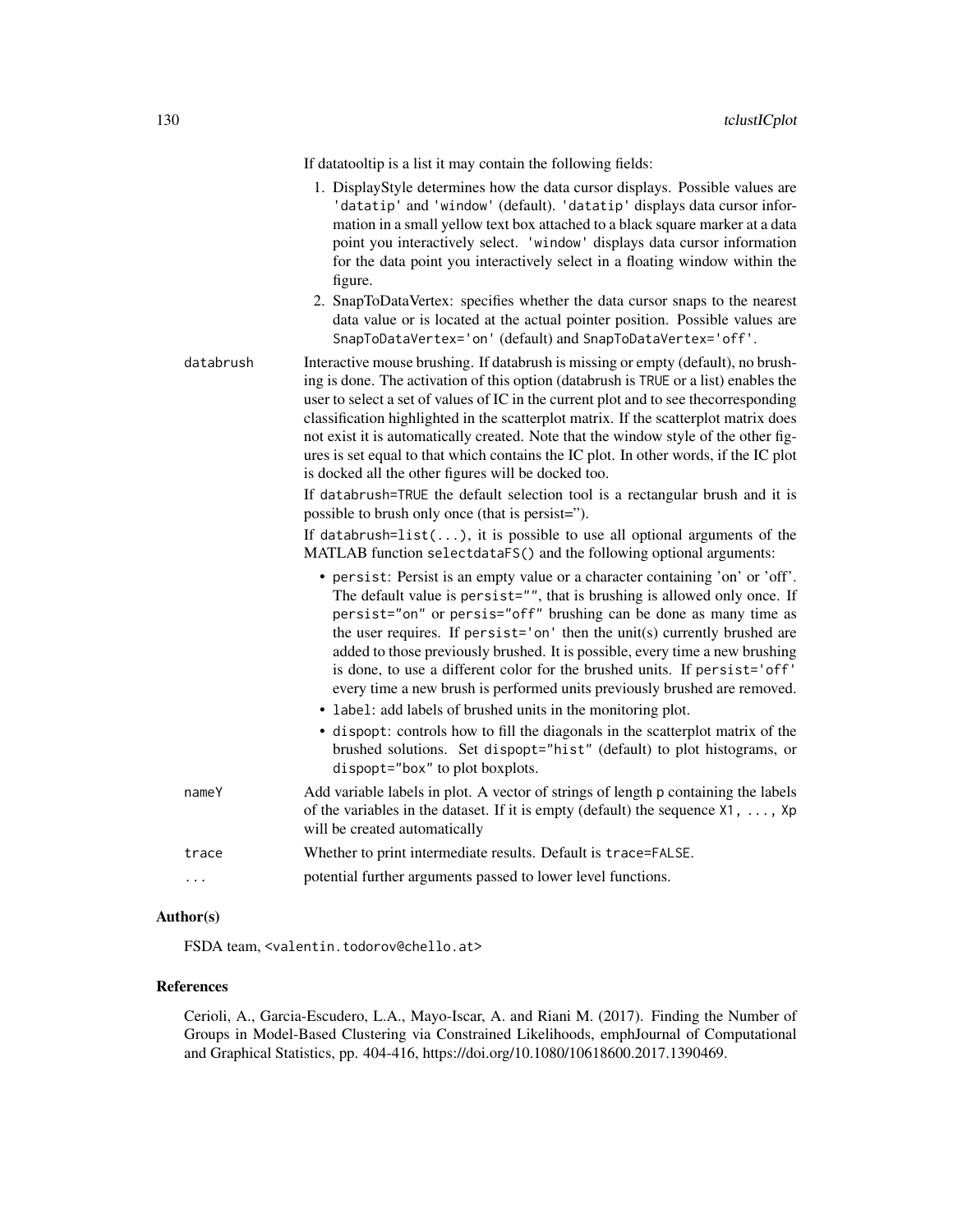#### tclustICsol 131

Hubert L. and Arabie P. (1985), Comparing Partitions, *Journal of Classification*, Vol. 2, pp. 193- 218.

## See Also

[tclustIC](#page-123-0), [tclustfsda](#page-113-0)

#### Examples

```
## Not run:
data(geyser2)
out <- tclustIC(geyser2, whichIC="MIXMIX", plot=FALSE, alpha=0.1)
tclustICplot(out)
## End(Not run)
```
<span id="page-130-0"></span>tclustICsol *Extracts a set of best relevant solutions obtained by* [tclustIC](#page-123-0)

## Description

The function tclustICsol() takes as input an object of class [tclustic.object](#page-127-0), the output of function [tclustIC](#page-123-0) (that is a series of matrices which contain the values of the information criteria BIC/ICL/CLA for different values of k and c) and extracts the first best solutions. Two solutions are considered equivalent if the value of the adjusted Rand index (or the adjusted Fowlkes and Mallows index) is above a certain threshold. For each tentative solution the program checks the adjacent values of c for which the solution is stable. A matrix with adjusted Rand indexes is given for the extracted solutions.

#### Usage

```
tclustICsol(
  out,
  NumberOfBestSolutions = 5,
  ThreshRandIndex = 0.7,
  whichIC = c("ALL", "CLACLA", "MIXMIX", "MIXCLA"),
  Rand = TRUE,
 msg = TRUE,plot = FALSE,
  trace = FALSE,...
)
```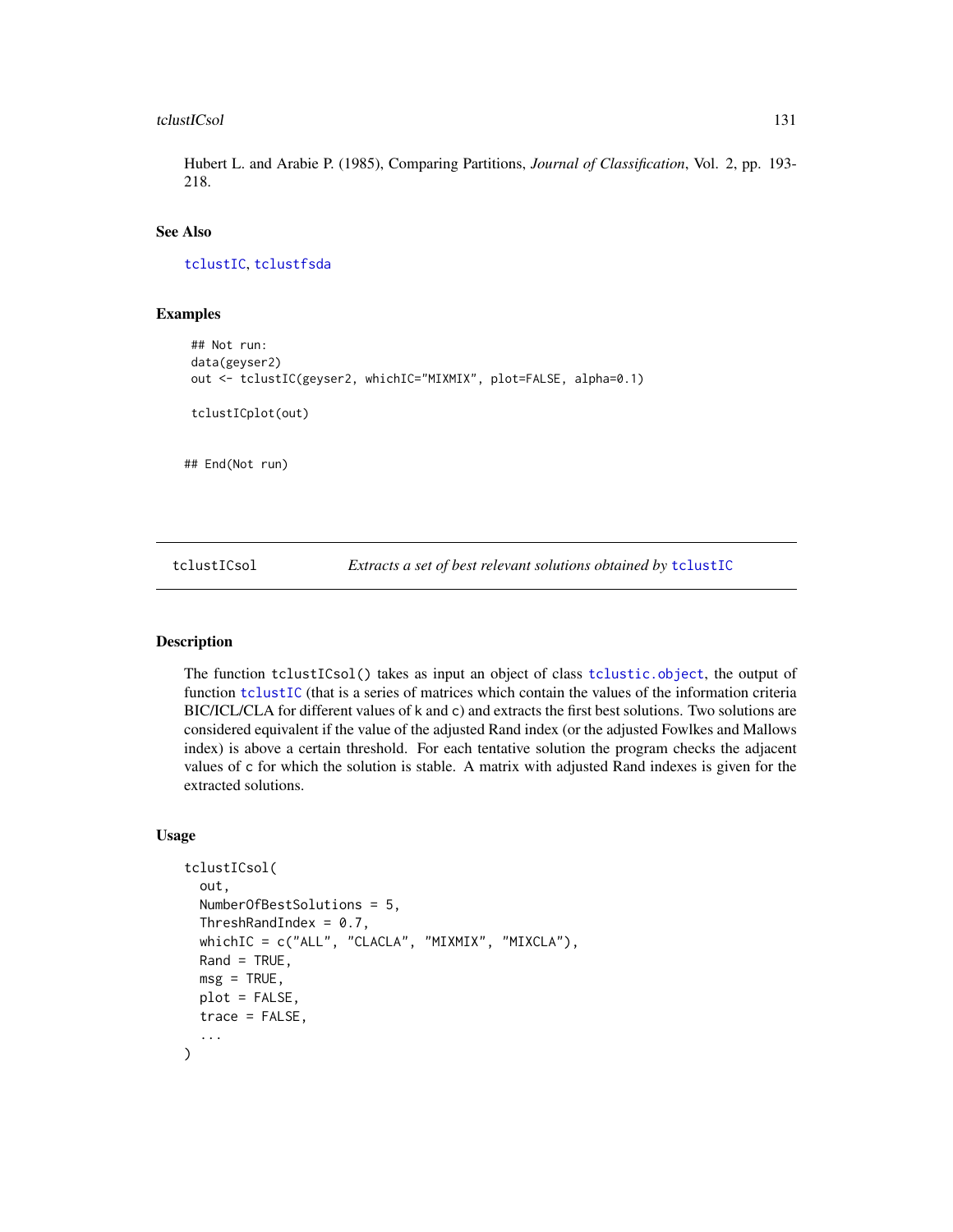## Arguments

| An S3 object of class tclustic.object (output of tclustIC) containing the<br>values of the information criteria BIC (MIXMIX), ICL (MIXCLA) or CLA<br>(CLACLA), for different values of k (number of groups) and different values  |
|-----------------------------------------------------------------------------------------------------------------------------------------------------------------------------------------------------------------------------------|
| of c (restriction factor), for a prespecified level of trimming.                                                                                                                                                                  |
| NumberOfBestSolutions                                                                                                                                                                                                             |
| Number of best solutions to extract from BIC/ICL matrix. The default value of<br>NumberOfBestSolutions is 5                                                                                                                       |
| ThreshRandIndex                                                                                                                                                                                                                   |
| Threshold to identify spurious solutions - the threshold of the adjusted Rand in-<br>dex to use to consider two solutions as equivalent. The default value of ThreshRandIn-<br>$dex$ is $0.7$                                     |
| Specifies the information criterion to use to extract best solutions. Possible val-<br>ues for which IC are:                                                                                                                      |
| • CLACLA $=$ in this case best solutions are referred to the classification likeli-<br>hood.                                                                                                                                      |
| • MIXMIX $=$ in this case in this case best solutions are referred to the mixture<br>likelihood (BIC).                                                                                                                            |
| $\bullet$ MIXCLA = in this case in this case best solutions are referred to ICL.                                                                                                                                                  |
| $\bullet$ ALL = in this case best solutions both three solutions using classification<br>and mixture likelihood are produced. In the output class out all the three<br>matrices MIXMIXbs, CLACLAbs and MIXCLAbs are given.        |
| The default value is which IC="ALL".                                                                                                                                                                                              |
| Index to use to compare partitions. If Rand=TRUE (default) the adjusted Rand<br>index is used, else the adjusted Fowlkes and Mallows index is used.                                                                               |
| It controls whether to display or not messages (from MATLAB) on the screen. If<br>msg=TRUE (default) messages about the progression of the search are displayed<br>on the screen otherwise only error messages will be displayed. |
| If plot=TRUE, the best solutions which have been found are shown on the screen.                                                                                                                                                   |
| Whether to print intermediate results. Default is trace=FALSE.                                                                                                                                                                    |
| potential further arguments passed to lower level functions.                                                                                                                                                                      |
|                                                                                                                                                                                                                                   |

## Value

An S3 object of class [tclusticsol.object](#page-132-0)

#### Author(s)

FSDA team, <valentin.todorov@chello.at>

## References

Cerioli, A., Garcia-Escudero, L.A., Mayo-Iscar, A. and Riani M. (2017). Finding the Number of Groups in Model-Based Clustering via Constrained Likelihoods, emphJournal of Computational and Graphical Statistics, pp. 404-416, https://doi.org/10.1080/10618600.2017.1390469.

Hubert L. and Arabie P. (1985), Comparing Partitions, *Journal of Classification*, Vol. 2, pp. 193- 218.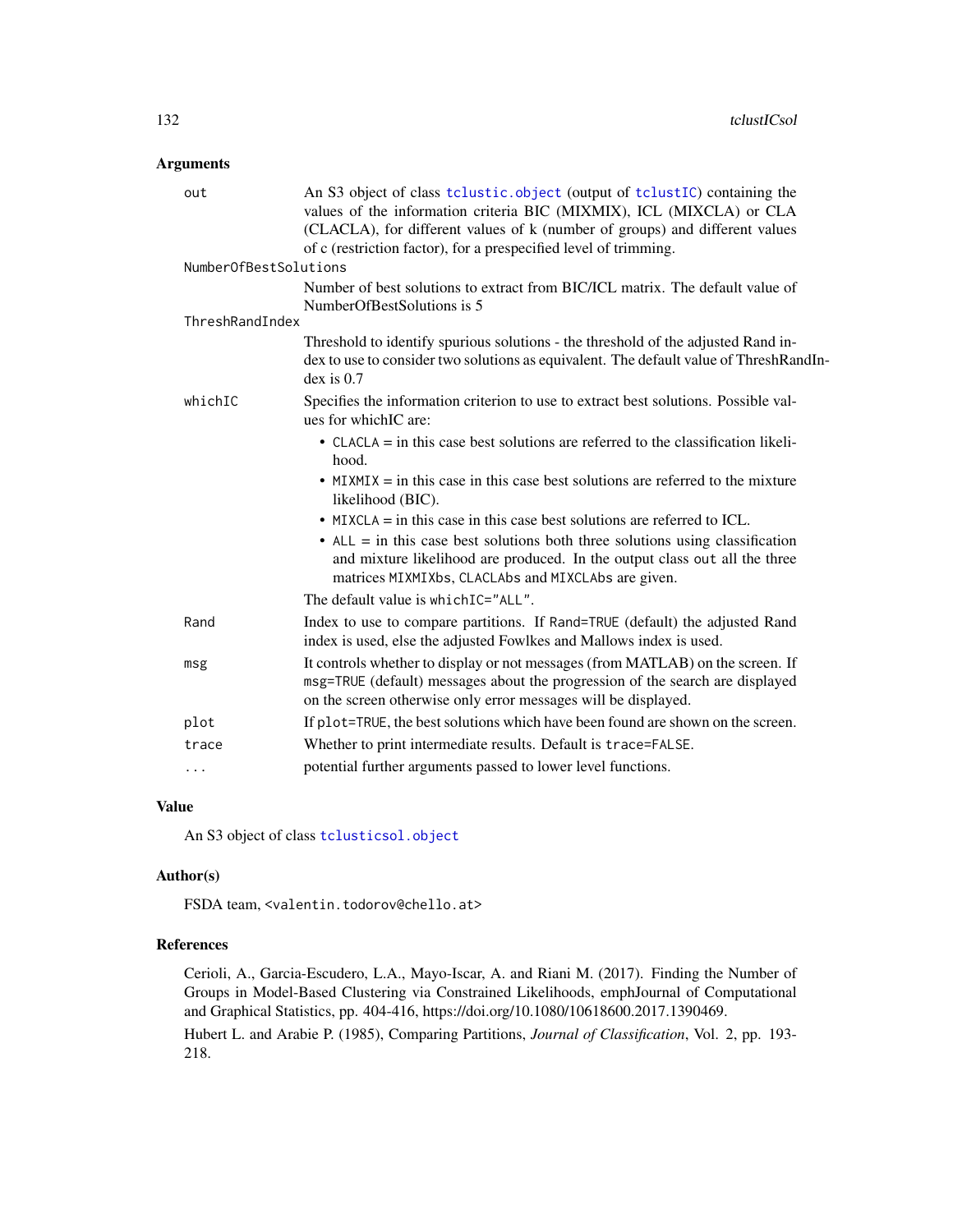## tclusticsol.object 133

## See Also

[tclustIC](#page-123-0), [tclustfsda](#page-113-0), [carbikeplot](#page-2-0)

## Examples

```
## Not run:
data(geyser2)
out <- tclustIC(geyser2, whichIC="MIXMIX", plot=FALSE, alpha=0.1)
## Plot first two best solutions using as Information criterion MIXMIX
print("Best solutions using MIXMIX")
outMIXMIX <- tclustICsol(out, whichIC="MIXMIX", plot=TRUE, NumberOfBestSolutions=2)
print(outMIXMIX$MIXMIXbs)
## End(Not run)
```
<span id="page-132-0"></span>tclusticsol.object *Objects returned by the function* [tclustICsol](#page-130-0)

## Description

An object of class [tclusticsol.object](#page-132-0) holds information about the result of a call to [tclustICsol](#page-130-0).

#### Value

The functions print() and summary() are used to obtain and print a summary of the results. An object of class tclusticsol is a list containing at least the following components:

| call     | the matched call                                                                                                                                                                                                                 |
|----------|----------------------------------------------------------------------------------------------------------------------------------------------------------------------------------------------------------------------------------|
| kk       | a vector containing the values of k (number of components) which have been<br>considered. This vector is identical to the optional argument kk (default is<br>$kk = 1:5.$                                                        |
| CC       | a vector containing the values of c (values of the restriction factor) which have<br>been considered. This vector is identical to the optional argument cc (defalt is<br>$cc = c(1, 2, 4, 8, 16, 32, 64, 128).$                  |
| alpha    | trimming level                                                                                                                                                                                                                   |
| whichIC  | Information criteria used                                                                                                                                                                                                        |
| MIXMIXbs | a matrix of lists of size Number Of Best Solutions-times-5 which contains the<br>details of the best solutions for MIXMIX (BIC). Each row refers to a solution.<br>The information which is stored in the columns is as follows. |
|          | • 1st col = value of k for which solution takes place                                                                                                                                                                            |
|          | • 2nd col = value of c for which solution takes place;                                                                                                                                                                           |
|          | • 3rd col = a vector of length d which contains the values of $\tilde{c}$ for which the<br>solution is uniformly better.                                                                                                         |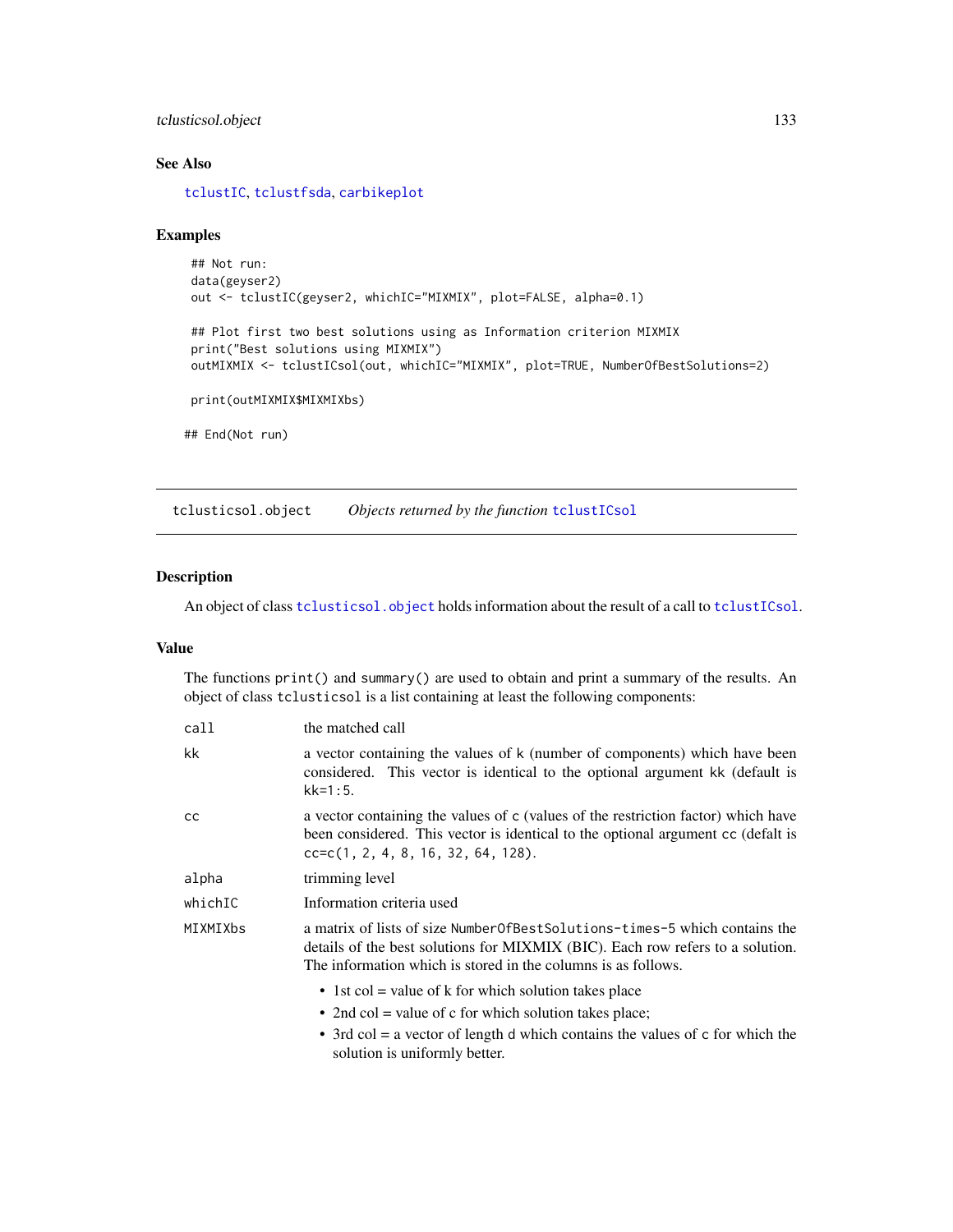|                 | • 4th col = a vector of length $d + r$ which contains the values of c for which<br>the solution is considered stable (i.e. for which the value of the adjusted<br>Rand index (or the adjusted Fowlkes and Mallows index) does not go below<br>the threshold defined in input option ThreshRandIndex).                                                                                                                                                            |
|-----------------|------------------------------------------------------------------------------------------------------------------------------------------------------------------------------------------------------------------------------------------------------------------------------------------------------------------------------------------------------------------------------------------------------------------------------------------------------------------|
|                 | • 5th col = string which contains 'true' or 'spurious'. The solution is labelled<br>spurious if the value of the adjusted Rand index with the previous solutions<br>is greater than ThreshRandIndex.                                                                                                                                                                                                                                                             |
|                 | Remark: the field MIXMIXbs is present only if which IC=ALL or which IC="MIXMIX".                                                                                                                                                                                                                                                                                                                                                                                 |
| MIXMIXbsari     | a matrix of adjusted Rand indexes (or Fowlkes and Mallows indexes) associated<br>with the best solutions for MIXMIX. A matrix of size Number Of Best Solutions-times-Number Of Best Solutions<br>whose i, j-th entry contains the adjusted Rand index between classification pro-<br>duced by solution i and solution $j$ , $i$ , $j=1, 2, \ldots$ , NumberOfBestSolutions.<br>Remark: the field MIXMIXbsari is present only if whichIC=ALL or whichIC="MIXMIX". |
| ARIMIX          | a matrix of adjusted Rand indexes between two consecutive value of c. Matrix of<br>size k-by-length(cc)-1. The first column contains the ARI indexes between<br>cc[2] and cc[1] given k. The second column contains the the ARI indexes<br>between cc[3] and cc[2] given k.                                                                                                                                                                                      |
|                 | Remark: the field ARIMIX is present only if whichIC=ALL or whichIC="MIXMIX"<br>or whichIC="MIXCLA".                                                                                                                                                                                                                                                                                                                                                              |
| <b>MIXCLAbs</b> | has the same structure as MIXMIXbs but referres to MIXCLA.                                                                                                                                                                                                                                                                                                                                                                                                       |
|                 | Remark: the field MIXCLAbs is present only if which IC=ALL or which IC="MIXCLA".                                                                                                                                                                                                                                                                                                                                                                                 |
| MIXCLAbsari     | has the same structure as MIXMIXbs ari but referres to MIXCLA.<br>Remark: the field MIXMIXbsari is present only if which IC=ALL or which IC="MIXCLA".                                                                                                                                                                                                                                                                                                            |
| CLACLAbs        | has the same structure as MIXMIXbs but referres to CLACLA.<br>Remark: the field CLACLAbs is present only if which IC=ALL or which IC="CLACLA".                                                                                                                                                                                                                                                                                                                   |
| CLACLAbsari     | has the same structure as MIXMIXbs ari but referres to CLACLA.<br>Remark: the field CLACLAbsari is present only if which IC=ALL or which IC="CLACLA".                                                                                                                                                                                                                                                                                                            |
| ARICLA          | a matrix of adjusted Rand indexes between two consecutive value of c. Matrix of<br>size k-by-length(cc)-1. The first column contains the ARI indexes between<br>cc[2] and cc[1] given k. The second column contains the the ARI indexes<br>between cc[3] and cc[2] given k.                                                                                                                                                                                      |
|                 | Remark: the field ARICLA is present only if which IC=ALL or which IC="CLACLA".                                                                                                                                                                                                                                                                                                                                                                                   |

## See Also

[tclustICsol](#page-130-0), [carbikeplot](#page-2-0)

# Examples

```
## Not run:
data(hbk, package="robustbase")
(out <- tclustIC(hbk[, 1:3]))
 ## Plot first two best solutions using as Information criterion MIXMIX
 print("Best solutions using MIXMIX")
```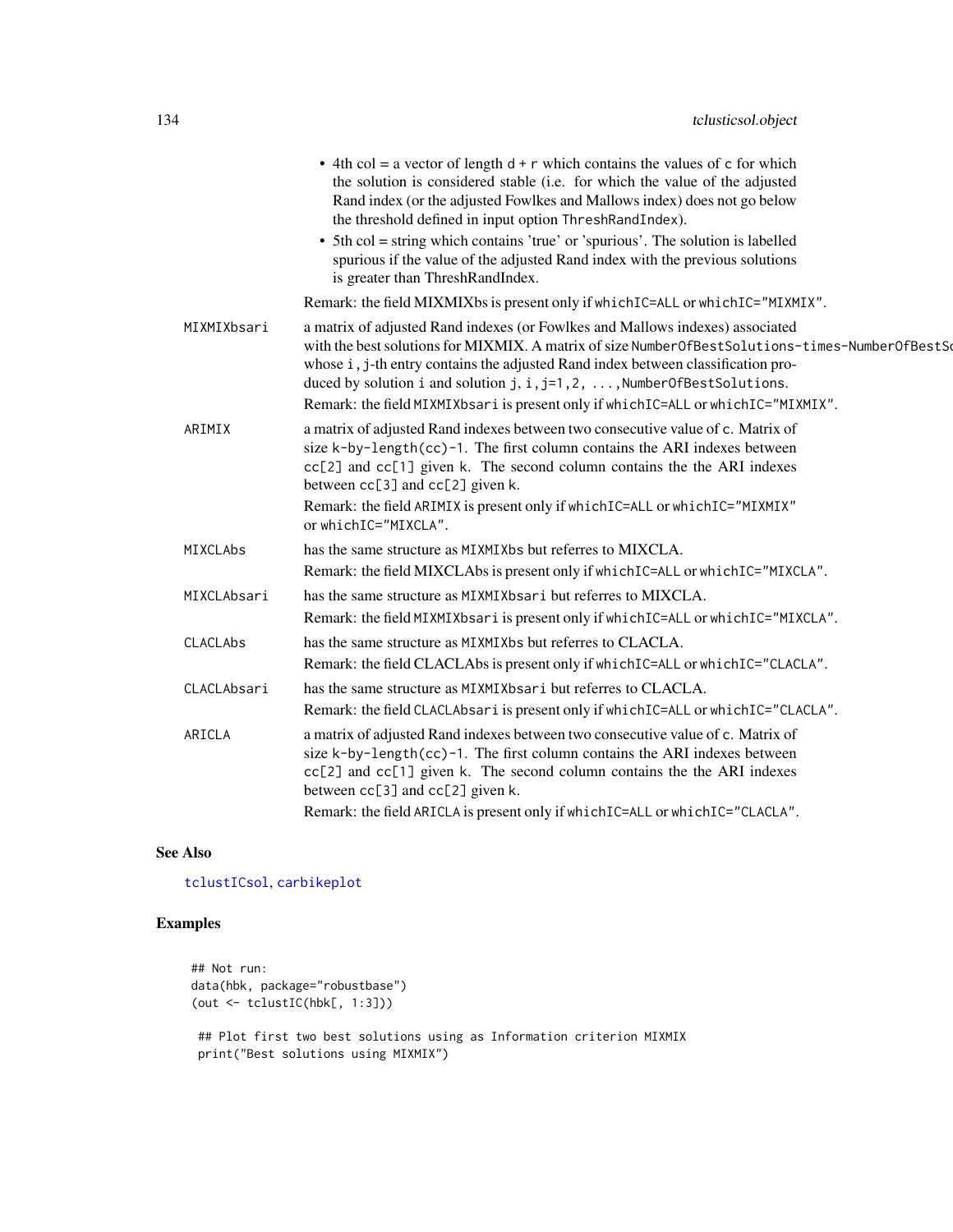#### tclustreg and the state of the state of the state of the state of the state of the state of the state of the state of the state of the state of the state of the state of the state of the state of the state of the state of

outMIXMIX <- tclustICsol(out, whichIC="MIXMIX", plot=TRUE, NumberOfBestSolutions=2) class(outMIXMIX) summary(outMIXMIX) print(outMIXMIX\$MIXMIXbs)

## End(Not run)

<span id="page-134-0"></span>tclustreg *Computes robust linear grouping analysis*

# Description

Performs robust linear grouping analysis.

## Usage

```
tclustreg(
 y,
 x,
 k,
  alphaLik,
 alphaX,
 restrfactor = 12,
  intercept = TRUE,
 plot = FALSE,
 nsamp,
 refsteps = 10,
  reftol = 1e-13,equalweights = FALSE,
 mixt = 0,
 wtrim = \theta,
 we,
 msg = TRUE,RandNumbForNini,
 trace = FALSE,
  ...
```
# Arguments

 $\mathcal{L}$ 

| y | Response variable. A vector with n elements that contains the response variable.                                                                                                     |
|---|--------------------------------------------------------------------------------------------------------------------------------------------------------------------------------------|
| X | An n x p data matrix (n observations and p variables). Rows of x represent<br>observations, and columns represent variables.                                                         |
|   | Missing values (NA's) and infinite values (Inf's) are allowed, since observations<br>(rows) with missing or infinite values will automatically be excluded from the<br>computations. |
| k | Number of groups.                                                                                                                                                                    |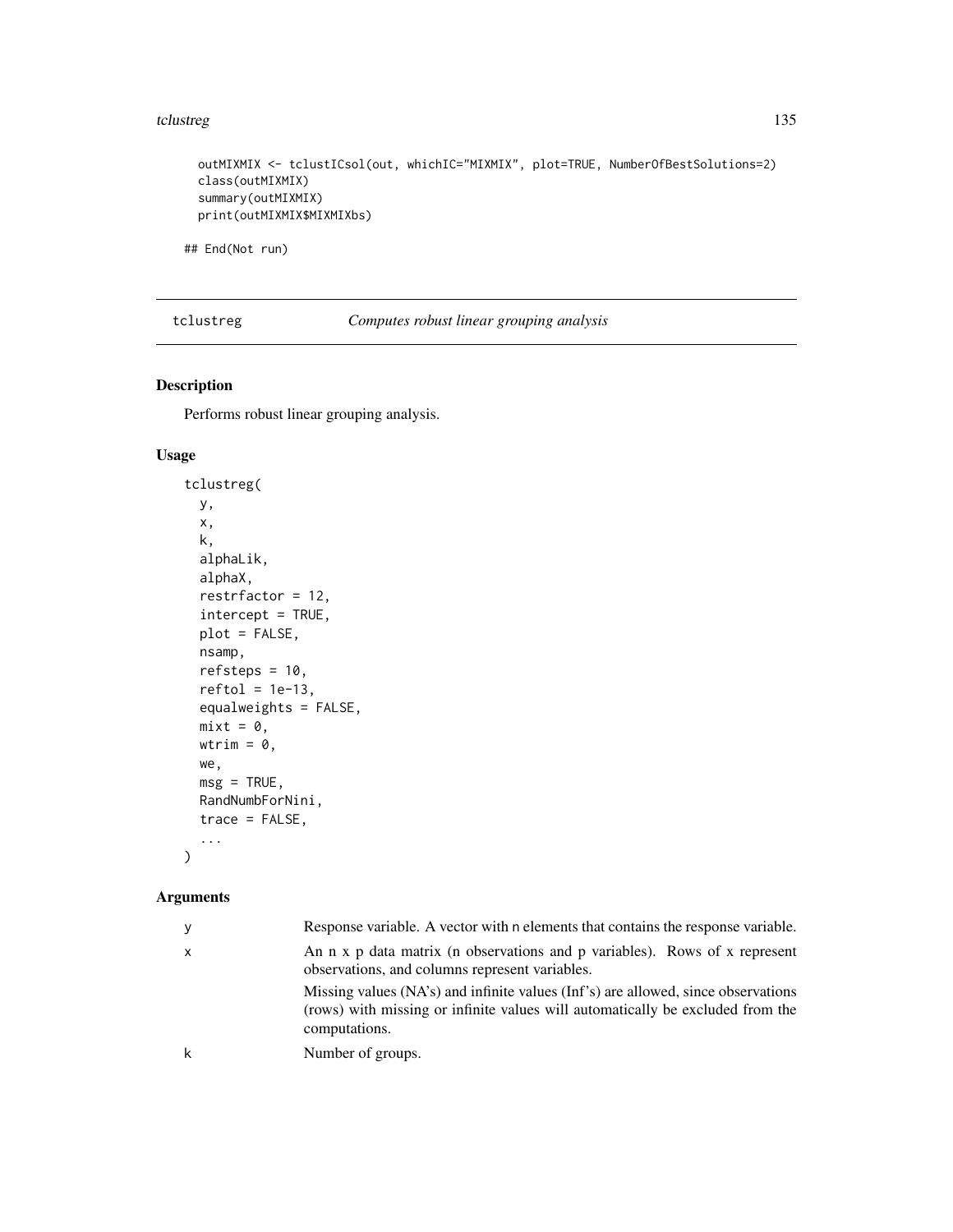| alphaLik     | Trimming level, a scalar between 0 and 0.5 or an integer specifying the number<br>of observations which have to be trimmed. If alphalik=0, there is no trimming.<br>More in detail, if $0 <$ alphaLik < 1 clustering is based on h = floor (n $*$ (1 -<br>alphaLik)) observations. If alphaLik is an integer greater than 1 clustering is<br>based on h = n - floor (alphaLik). More in detail, likelihood contributions are<br>sorted and the units associated with the smallest $n - h$ contributions are trimmed.                                                                                                                                                                                                                                    |
|--------------|---------------------------------------------------------------------------------------------------------------------------------------------------------------------------------------------------------------------------------------------------------------------------------------------------------------------------------------------------------------------------------------------------------------------------------------------------------------------------------------------------------------------------------------------------------------------------------------------------------------------------------------------------------------------------------------------------------------------------------------------------------|
| alphaX       | Second-level trimming or constrained weighted model for x.                                                                                                                                                                                                                                                                                                                                                                                                                                                                                                                                                                                                                                                                                              |
| restrfactor  | Restriction factor for regression residuals and covariance matrices of the ex-<br>planatory variables. Scalar or vector with two elements. If restrfactor is<br>a scalar it controls the differences among group scatters of the residuals. The<br>value 1 is the strongest restriction. If restrfactor is a vector with two el-<br>ements the first element controls the differences among group scatters of the<br>residuals and the second the differences among covariance matrices of the ex-<br>planatory variables. Note that restrfactor[2] is used just if alphaX=1, that is<br>if constrained weighted model for x is assumed.                                                                                                                |
| intercept    | wheather to use constant term (default is intercept=TRUE                                                                                                                                                                                                                                                                                                                                                                                                                                                                                                                                                                                                                                                                                                |
| plot         | If plot=FALSE (default) or plot=0 no plot is produced. If plot=TRUE a plot with<br>the final allocation is shown (using the spmplot function). If X is 2-dimensional,<br>the lines associated to the groups are shown too.                                                                                                                                                                                                                                                                                                                                                                                                                                                                                                                              |
| nsamp        | If a scalar, it contains the number of subsamples which will be extracted. If<br>$n \sinh \theta = 0$ all subsets will be extracted. Remark - if the number of all possible<br>subset is greater than 300 the default is to extract all subsets, otherwise just 300.<br>If nsamp is a matrix it contains in the rows the indexes of the subsets which have<br>to be extracted. nsamp in this case can be conveniently generated by function<br>subsets(). nsamp must have $k * p$ columns. The first p columns are used to<br>estimate the regression coefficient of group 1, , the last p columns are used to<br>estimate the regression coefficient of group k.                                                                                       |
| refsteps     | Number of refining iterations in each subsample. Default is refsteps=10.<br>refsteps = 0 means "raw-subsampling" without iterations.                                                                                                                                                                                                                                                                                                                                                                                                                                                                                                                                                                                                                    |
| reftol       | Tolerance of the refining steps. The default value is 1e-14                                                                                                                                                                                                                                                                                                                                                                                                                                                                                                                                                                                                                                                                                             |
| equalweights | A logical specifying wheather cluster weights in the concentration and assign-<br>ment steps shall be considered. If equalweights=TRUE we are (ideally) assum-<br>ing equally sized groups, else if equalweights = false (default) we allow for<br>different group weights. Please, check in the given references which functions<br>are maximized in both cases.                                                                                                                                                                                                                                                                                                                                                                                       |
| mixt         | Specifies whether mixture modelling or crisp assignment approach to model<br>based clustering must be used. In the case of mixture modelling parameter mixt<br>also controls which is the criterion to find the untrimmed units in each step of the<br>maximization. If $mixt>=1$ mixture modelling is assumed else crisp assignment.<br>The default value is $mixt=0$ , i.e. crisp assignment. Please see for details the<br>provided references. The parameter mixt also controls the criterion to select the<br>units to trim. If $mixt = 2$ the h units are those which give the largest contribution<br>to the likelihood, else if mixt=1 the criterion to select the h units is exactly the<br>same as the one which is used in crisp assignment. |
| wtrim        | How to apply the weights on the observations - a flag taking values in $c(0, 1, 2, 1)$                                                                                                                                                                                                                                                                                                                                                                                                                                                                                                                                                                                                                                                                  |
|              | $(3, 4)$ .                                                                                                                                                                                                                                                                                                                                                                                                                                                                                                                                                                                                                                                                                                                                              |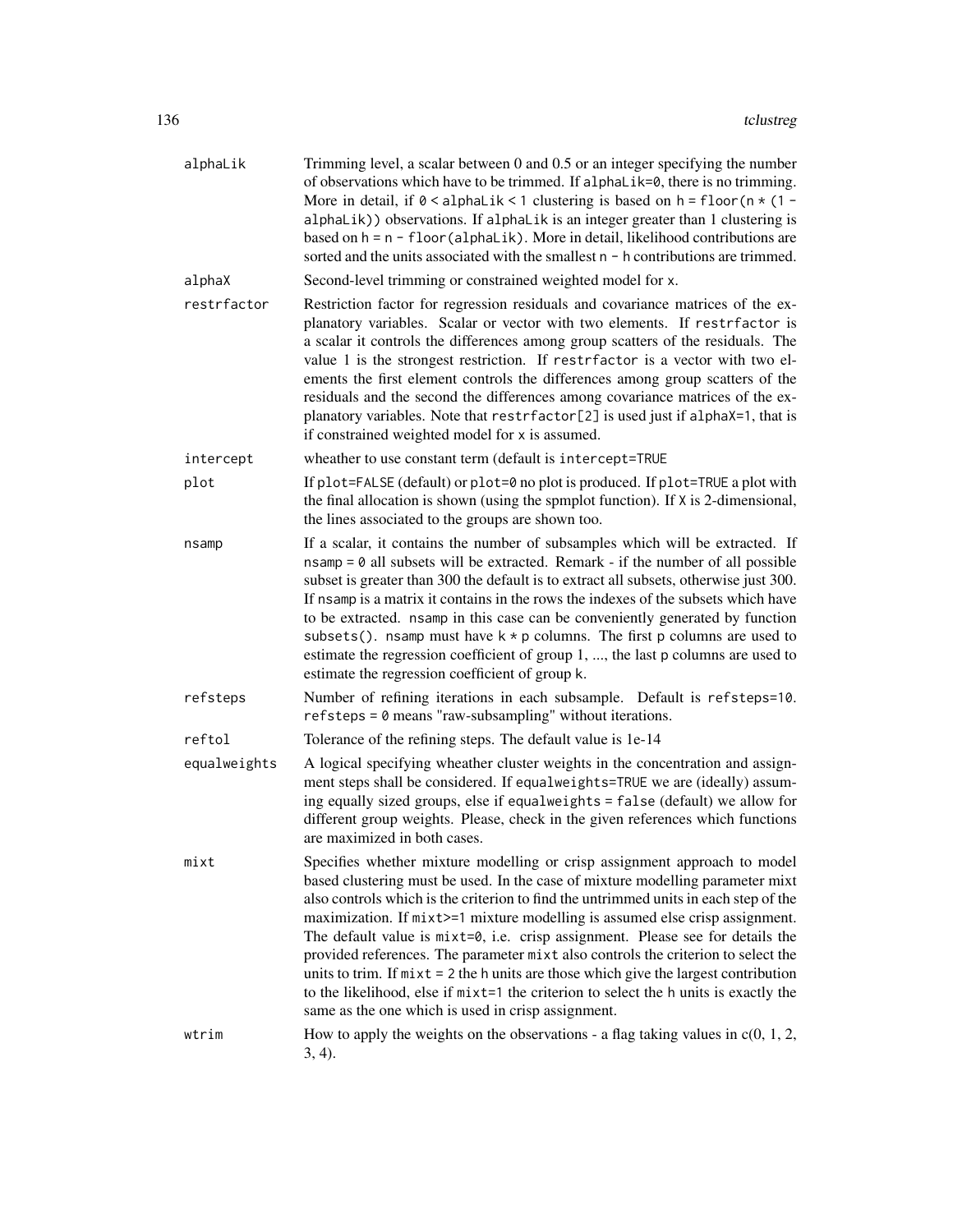- If wtrim==0 (no weights), the algorithm reduces to the standard tclustreg algorithm.
- If wtrim==1, trimming is done by weighting the observations using values specified in vector we. In this case, vector we must be supplied by the user.
- If wtrim==2, trimming is again done by weighting the observations using values specified in vector we. In this case, vector we is computed from the data as a function of the density estimate pdfe. Specifically, the weight of each observation is the probability of retaining the observation, computed as

$$
pretain_{ig} = 1 - pdfe_{ig}/max_{ig}(pdfe_{ig})
$$

- If wtrim==3, trimming is again done by weighting the observations using values specified in vector we. In this case, each element wei of vector we is a Bernoulli random variable with probability of success  $pdfe_{io}$ . In the clustering framework this is done under the constraint that no group is empty.
- If wtrim==4, trimming is done with the tandem approach of Cerioli and Perrotta (2014).
- we Weights. A vector of size n-by-1 containing application-specific weights Default is a vector of ones.
- msg Controls whether to display or not messages on the screen If msg==TRUE (default) messages are displayed on the screen. If msg=2, detailed messages are displayed, for example the information at iteration level.

RandNumbForNini

pre-extracted random numbers to initialize proportions. Matrix of size k-bynrow(nsamp) containing the random numbers which are used to initialize the proportions of the groups. This option is effective only if nsamp is a matrix which contains pre-extracted subsamples. The purpose of this option is to enable the user to replicate the results when the function tclustreg() is called using a parfor instruction (as it happens for example in routine IC, where tclustreg() is called through a parfor for different values of the restriction factor). The default is that RandNumbForNini is empty - then uniform random numbers are used.

- trace Whether to print intermediate results. Default is trace=FALSE.
- ... potential further arguments passed to lower level functions.

#### Value

An S3 object of class [tclustreg.object](#page-139-0)

## Author(s)

FSDA team, <valentin.todorov@chello.at>

#### References

Mayo-Iscar A. (2016). The joint role of trimming and constraints in robust estimation for mixtures of gaussian factor analyzers, Computational Statistics and Data Analysis", Vol. 99, pp. 131-147.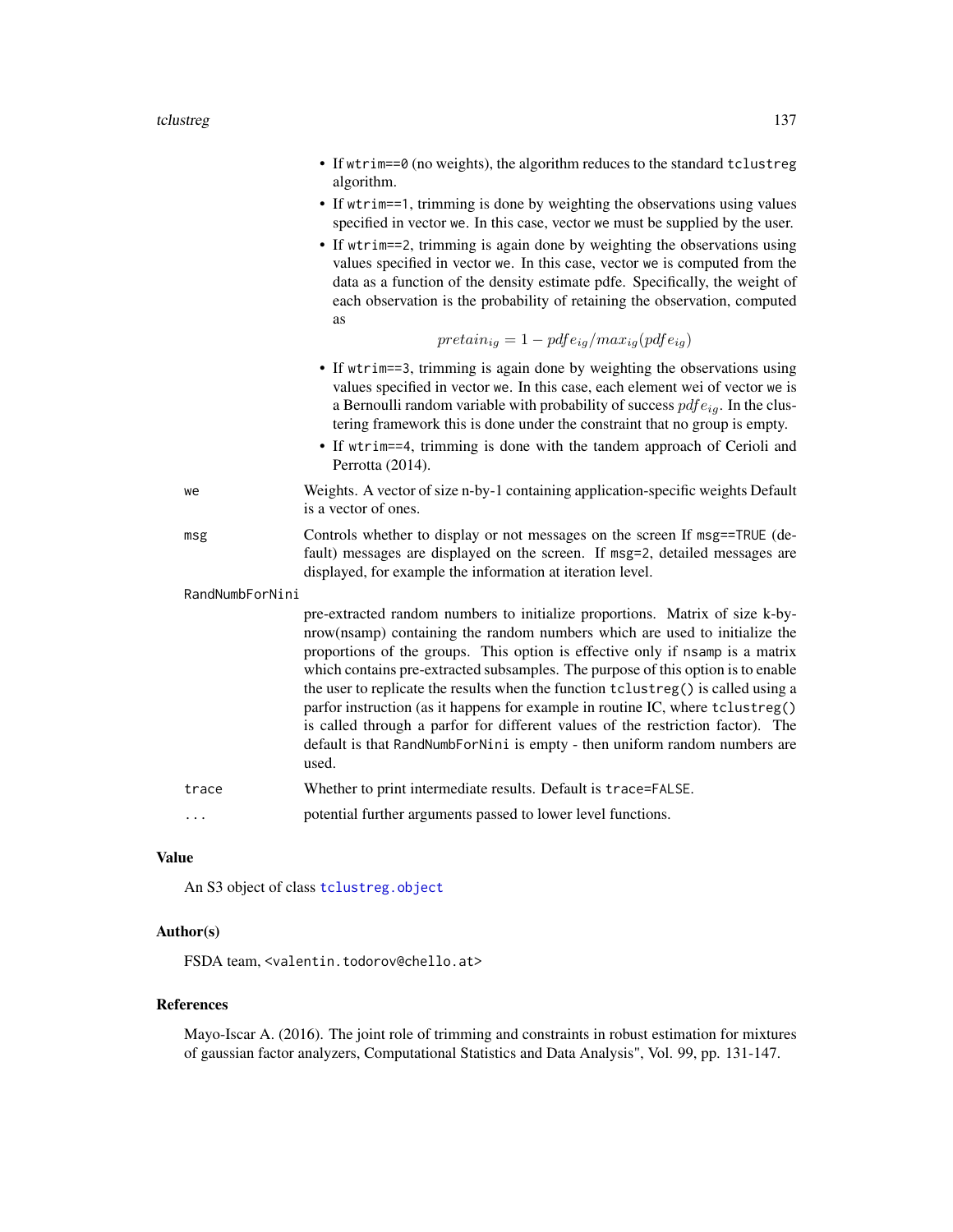Garcia-Escudero, L.A., Gordaliza, A., Greselin, F., Ingrassia, S. and Mayo-Iscar, A. (2017), Robust estimation of mixtures of regressions with random covariates, via trimming and constraints, Statistics and Computing, Vol. 27, pp. 377-402.

Garcia-Escudero, L.A., Gordaliza A., Mayo-Iscar A., and San Martin R. (2010). Robust clusterwise linear regression through trimming, Computational Statistics and Data Analysis, Vol. 54, pp.3057- 3069.

Cerioli, A. and Perrotta, D. (2014). Robust Clustering Around Regression Lines with High Density Regions. Advances in Data Analysis and Classification, Vol. 8, pp. 5-26.

Torti F., Perrotta D., Riani, M. and Cerioli A. (2019). Assessing Robust Methodologies for Clustering Linear Regression Data, Advances in Data Analysis and Classification, Vol. 13, pp 227-257.

#### Examples

```
## Not run:
## The X data have been introduced by Gordaliza, Garcia-Escudero & Mayo-Iscar (2013).
## The dataset presents two parallel components without contamination.
data(X)
y1 = X[, \text{ncol}(X)]X1 = X[, -ncol(X), drop=FALSE](out <- tclustreg(y1, X1, k=2, alphaLik=0.05, alphaX=0.01, restrfactor=5, plot=TRUE, trace=TRUE))
(out <- tclustreg(y1, X1, k=2, alphaLik=0.05, alphaX=0.01, restrfactor=2,
        mixt=2, plot=TRUE, trace=TRUE))
## Examples with fishery data
data(fishery)
X \leftarrow fishery
## some jittering is necessary because duplicated units are not treated:
## this needs to be addressed
X \leftarrow X + 10^{(0)} - 8 \right) * abs(maxrix(rnorm(nrow(X)*ncol(X)), ncol=2))y1 \leftarrow X[, \text{ncol}(X)]X1 \leftarrow X[, -ncol(X), drop=FALSE](out <- tclustreg(y1, X1, k=3, restrfact=50, alphaLik=0.04, alphaX=0.01, trace=TRUE))
## Example 2:
## Define some arbitrary weightssome arbitrary weights for the units
    we \leq sqrt(X1)/sum(sqrt(X1))
## tclustreg required parameters
    k \le -2; restrfact \le -50; alpha1 \le -0.04; alpha2 \le -0.01## Now tclust is run on each combination of mixt and wtrim options
    cat("\nmixt=0; wtrim=0",
        "\nStandard tclustreg, with classification likelihood and without thinning\n")
```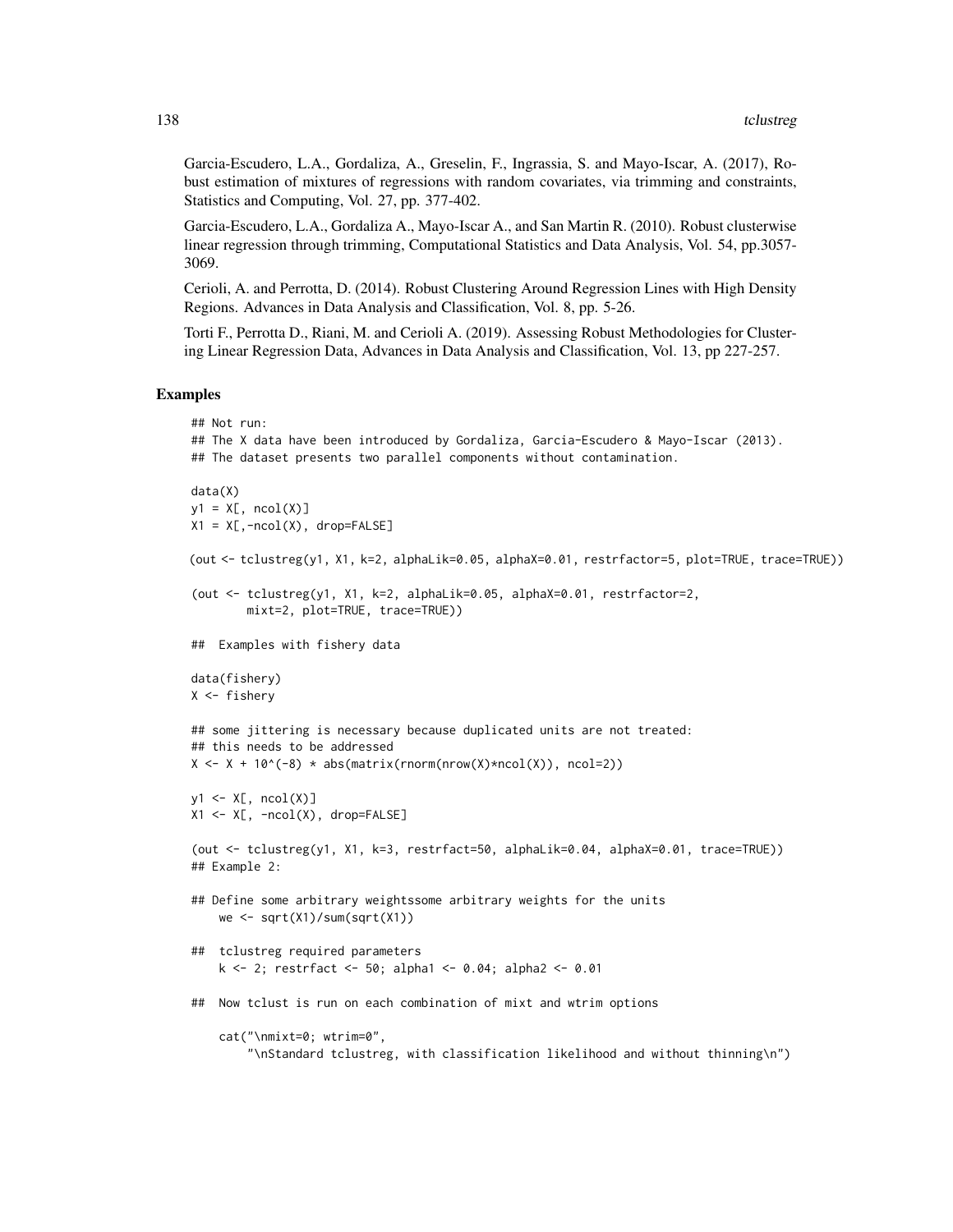#### tclustreg that the contract of the contract of the contract of the contract of the contract of the contract of the contract of the contract of the contract of the contract of the contract of the contract of the contract of

```
(out <- tclustreg(y1, X1, k=k, restrfact=restrfact, alphaLik=alpha1, alphaX=alpha2,
       mixt=0, wtrim=0, trace=TRUE))
cat("\nmixt=2; wtrim=0",
    "\nMixture likelihood, no thinning\n")
(out <- tclustreg(y1, X1, k=k, restrfact=restrfact, alphaLik=alpha1, alphaX=alpha2,
       mixt=2, wtrim=0, trace=TRUE))
cat("\nmixt=0; wtrim=1",
    "\nClassification likelihood, thinning based on user weights\n")
(out <- tclustreg(y1, X1, k=k, restrfact=restrfact, alphaLik=alpha1, alphaX=alpha2,
       mixt=0, we=we, wtrim=1, trace=TRUE))
cat("\nmixt=2; wtrim=1",
    "\nMixture likelihood, thinning based on user weights\n")
(out <- tclustreg(y1, X1, k=k, restrfact=restrfact, alphaLik=alpha1, alphaX=alpha2,
       mixt=2, we=we, wtrim=1, trace=TRUE))
cat("\nmixt=0; wtrim=2",
    "\nClassification likelihood, thinning based on retention probabilities\n")
(out <- tclustreg(y1, X1, k=k, restrfact=restrfact, alphaLik=alpha1, alphaX=alpha2,
       mixt=0, wtrim=2, trace=TRUE))
cat("\nmixt=2; wtrim=2",
    "\nMixture likelihood, thinning based on retention probabilities\n")
(out <- tclustreg(y1, X1, k=k, restrfact=restrfact, alphaLik=alpha1, alphaX=alpha2,
       mixt=2, wtrim=2, trace=TRUE))
cat("\nmixt=0; wtrim=3",
    "\nClassification likelihood, thinning based on bernoulli weights\n")
(out <- tclustreg(y1, X1, k=k, restrfact=restrfact, alphaLik=alpha1, alphaX=alpha2,
       mixt=0, wtrim=3, trace=TRUE))
cat("\nmixt=2; wtrim=3",
    "\nMixture likelihood, thinning based on bernoulli weights\n")
(out <- tclustreg(y1, X1, k=k, restrfact=restrfact, alphaLik=alpha1, alphaX=alpha2,
       mixt=2, wtrim=3, trace=TRUE))
cat("\nmixt=0; wtrim=4",
    "\nClassification likelihood, tandem thinning based on bernoulli weights\n")
(out <- tclustreg(y1, X1, k=k, restrfact=restrfact, alphaLik=alpha1, alphaX=alpha2,
       mixt=0, wtrim=4, trace=TRUE))
cat("\nmixt=2; wtrim=4",
    "\nMixture likelihood, tandem thinning based on bernoulli weights\n")
(out <- tclustreg(y1, X1, k=k, restrfact=restrfact, alphaLik=alpha1, alphaX=alpha2,
       mixt=2, wtrim=4, trace=TRUE))
```
## End(Not run)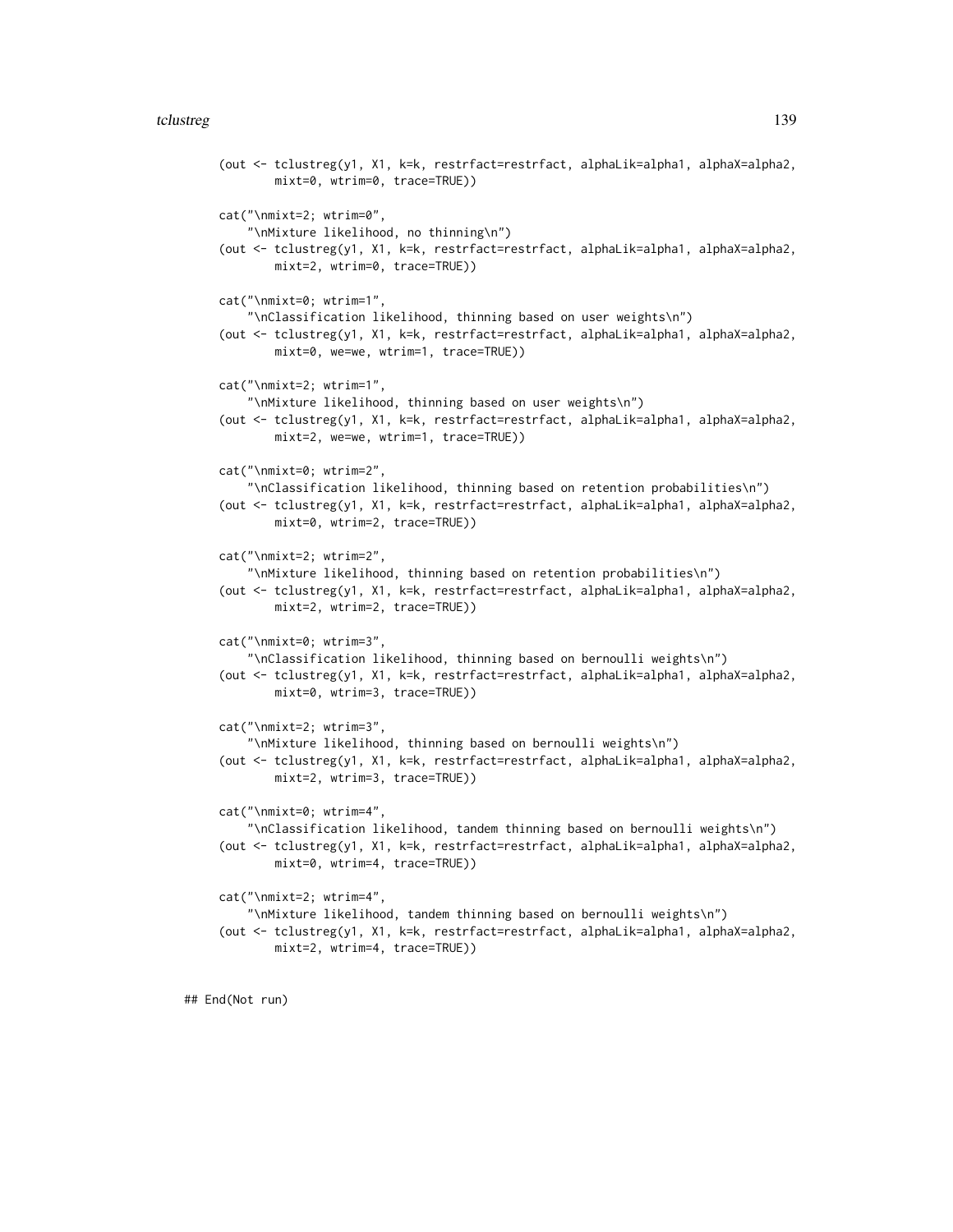<span id="page-139-0"></span>

#### Description

An object of class [tclustreg](#page-134-0). object holds information about the result of a call to tclustreg.

## Value

The functions print() and summary() are used to obtain and print a summary of the results. An object of class tclustreg is a list containing at least the following components:

call the matched call

#### See Also

[tclustreg](#page-134-0)

### Examples

## Not run:

## The X data have been introduced by Gordaliza, Garcia-Escudero & Mayo-Iscar (2013). ## The dataset presents two parallel components without contamination.

```
data(X)
y1 = X[, \text{ncol}(X)]X1 = X[, -ncol(X), drop=FALSE]out <- tclustreg(y1, X1, k=2, alphaLik=0.05, alphaX=0.01, restrfactor=5, trace=TRUE)
class(out)
str(out)
```
## End(Not run)

tclustregIC *Computes* tclustreg *for different number of groups* k *and restriction factors* c*.*

#### Description

(the last two letters stand for 'Information Criterion') computes the values of BIC (MIXMIX), ICL (MIXCLA) or CLA (CLACLA), for different values of k (number of groups) and different values of c (restriction factor for the variances of the residuals), for a prespecified level of trimming. In order to minimize randomness, given k, the same subsets are used for each value of c.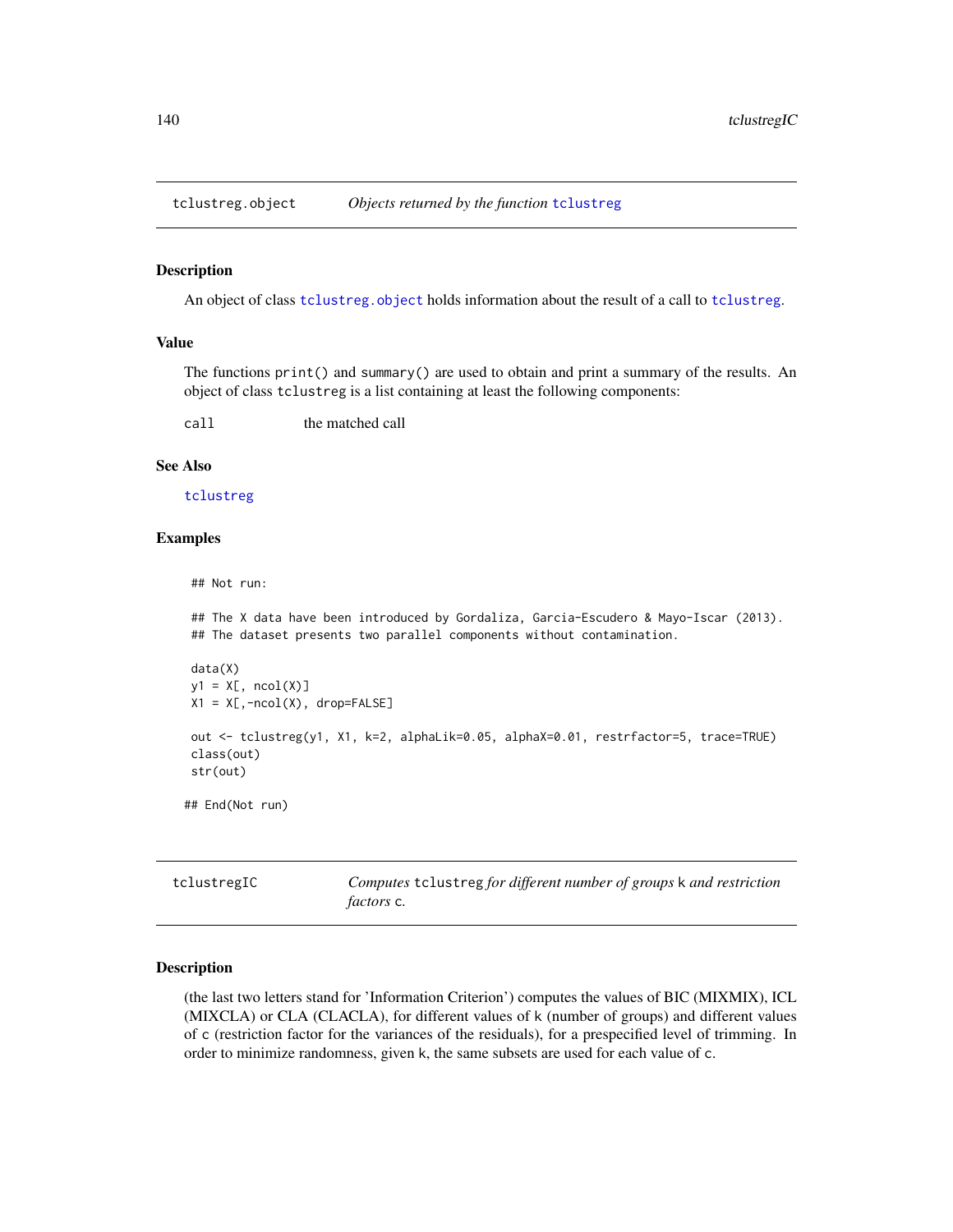# tclustregIC 141

# Usage

```
tclustregIC(
 y,
  x,
 alphaLik,
 alphaX,
  intercept = TRUE,
 plot = FALSE,
 nsamp,
 refsteps = 10,
  reftol = 1e-13,equalweights = FALSE,
 wtrim = \theta,
 we,
 msg = TRUE,RandNumbForNini,
 trace = FALSE,
  ...
\mathcal{L}
```
# Arguments

| y         | Response variable. A vector with n elements that contains the response variable.                                                                                                                                                                                                                                                                                                                                                                                                                                                                                                                                                                         |
|-----------|----------------------------------------------------------------------------------------------------------------------------------------------------------------------------------------------------------------------------------------------------------------------------------------------------------------------------------------------------------------------------------------------------------------------------------------------------------------------------------------------------------------------------------------------------------------------------------------------------------------------------------------------------------|
| X         | An n x p data matrix (n observations and p variables). Rows of x represent<br>observations, and columns represent variables.                                                                                                                                                                                                                                                                                                                                                                                                                                                                                                                             |
|           | Missing values (NA's) and infinite values (Inf's) are allowed, since observations<br>(rows) with missing or infinite values will automatically be excluded from the<br>computations.                                                                                                                                                                                                                                                                                                                                                                                                                                                                     |
| alphaLik  | Trimming level, a scalar between $0$ and $0.5$ or an integer specifying the number<br>of observations which have to be trimmed. If alphalik=0, there is no trimming.<br>More in detail, if $0 <$ alphaLik < 1 clustering is based on h = floor (n $*$ (1 -<br>alphaLik)) observations. If alphaLik is an integer greater than 1 clustering is<br>based on $h = n - \text{floor}(\text{alpha} \pm \text{i} k)$ . More in detail, likelihood contributions are<br>sorted and the units associated with the smallest $n - h$ contributions are trimmed.                                                                                                     |
| alphaX    | Second-level trimming or constrained weighted model for x.                                                                                                                                                                                                                                                                                                                                                                                                                                                                                                                                                                                               |
| intercept | wheather to use constant term (default is intercept=TRUE                                                                                                                                                                                                                                                                                                                                                                                                                                                                                                                                                                                                 |
| plot      | If plot=FALSE (default) or plot=0 no plot is produced. If plot=TRUE a plot with<br>the final allocation is shown (using the spmplot function). If X is 2-dimensional,<br>the lines associated to the groups are shown too.                                                                                                                                                                                                                                                                                                                                                                                                                               |
| nsamp     | If a scalar, it contains the number of subsamples which will be extracted. If<br>$nsamp = 0$ all subsets will be extracted. Remark - if the number of all possible<br>subset is greater than 300 the default is to extract all subsets, otherwise just 300.<br>If nsamp is a matrix it contains in the rows the indexes of the subsets which have<br>to be extracted. nsamp in this case can be conveniently generated by function<br>subsets(). nsamp must have $k * p$ columns. The first p columns are used to<br>estimate the regression coefficient of group 1, , the last p columns are used to<br>estimate the regression coefficient of group k. |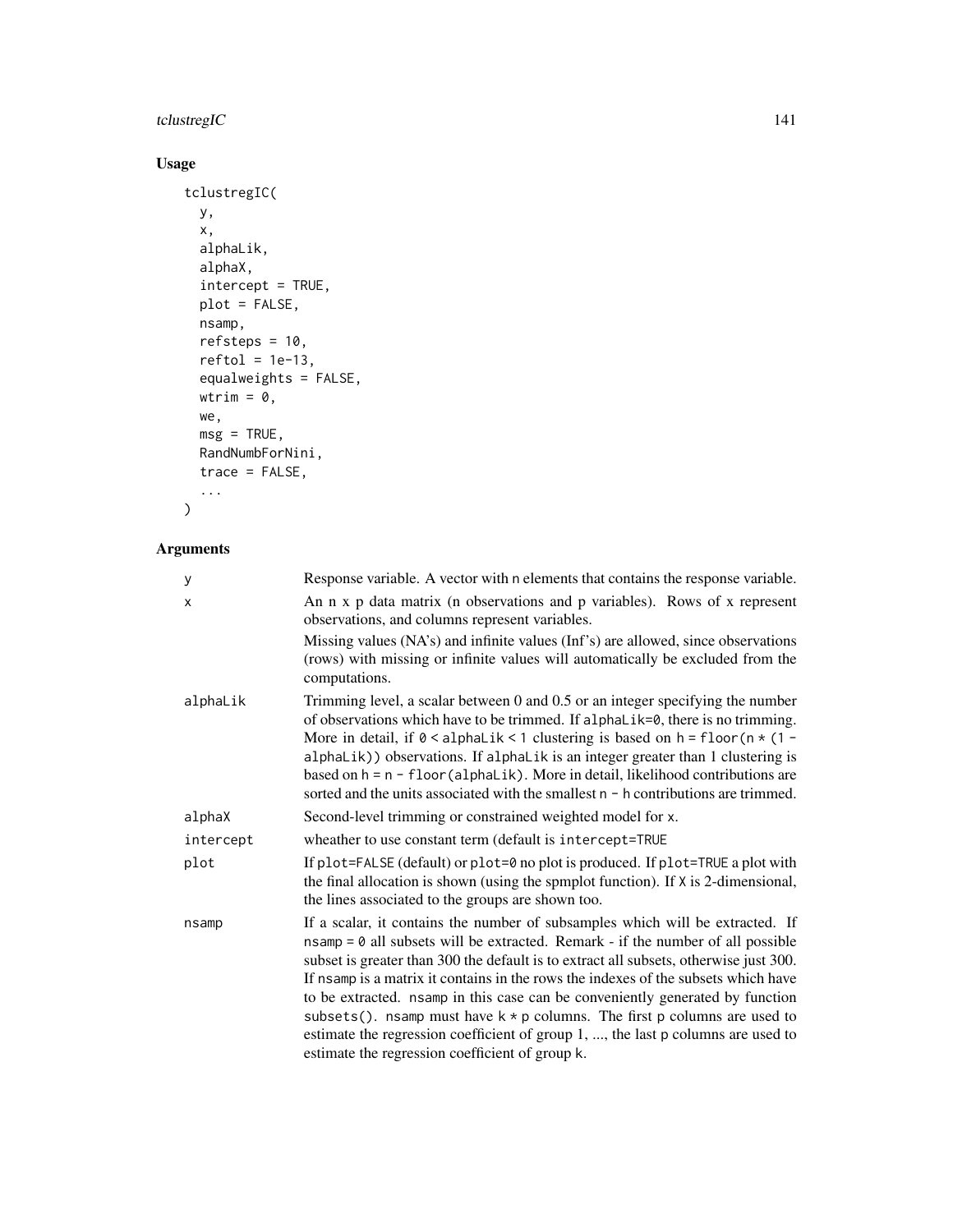| refsteps        | Number of refining iterations in each subsample. Default is refsteps=10.<br>$refsteps = 0$ means "raw-subsampling" without iterations.                                                                                                                                                                                                                                                                                                                                                                                                                                                                                                                                           |
|-----------------|----------------------------------------------------------------------------------------------------------------------------------------------------------------------------------------------------------------------------------------------------------------------------------------------------------------------------------------------------------------------------------------------------------------------------------------------------------------------------------------------------------------------------------------------------------------------------------------------------------------------------------------------------------------------------------|
| reftol          | Tolerance of the refining steps. The default value is 1e-14                                                                                                                                                                                                                                                                                                                                                                                                                                                                                                                                                                                                                      |
| equalweights    | A logical specifying wheather cluster weights in the concentration and assign-<br>ment steps shall be considered. If equalweights=TRUE we are (ideally) assum-<br>ing equally sized groups, else if equalweights = false (default) we allow for<br>different group weights. Please, check in the given references which functions<br>are maximized in both cases.                                                                                                                                                                                                                                                                                                                |
| wtrim           | How to apply the weights on the observations - a flag taking values in $c(0, 1, 2, 1)$<br>$3, 4$ ).                                                                                                                                                                                                                                                                                                                                                                                                                                                                                                                                                                              |
|                 | • If wtrim==0 (no weights), the algorithm reduces to the standard tclustreg<br>algorithm.                                                                                                                                                                                                                                                                                                                                                                                                                                                                                                                                                                                        |
|                 | • If wtrim==1, trimming is done by weighting the observations using values<br>specified in vector we. In this case, vector we must be supplied by the user.                                                                                                                                                                                                                                                                                                                                                                                                                                                                                                                      |
|                 | • If wtrim==2, trimming is again done by weighting the observations using<br>values specified in vector we. In this case, vector we is computed from the<br>data as a function of the density estimate pdfe. Specifically, the weight of<br>each observation is the probability of retaining the observation, computed<br>as                                                                                                                                                                                                                                                                                                                                                     |
|                 | $pretain_{iq} = 1 - pdfe_{iq}/max_{iq}(pdfe_{iq})$                                                                                                                                                                                                                                                                                                                                                                                                                                                                                                                                                                                                                               |
|                 | • If wtrim==3, trimming is again done by weighting the observations using<br>values specified in vector we. In this case, each element wei of vector we is<br>a Bernoulli random variable with probability of success $pdfe_{ig}$ . In the clus-<br>tering framework this is done under the constraint that no group is empty.<br>• If wtrim==4, trimming is done with the tandem approach of Cerioli and                                                                                                                                                                                                                                                                        |
|                 | Perrotta (2014).                                                                                                                                                                                                                                                                                                                                                                                                                                                                                                                                                                                                                                                                 |
| we              | Weights. A vector of size n-by-1 containing application-specific weights Default<br>is a vector of ones.                                                                                                                                                                                                                                                                                                                                                                                                                                                                                                                                                                         |
| msg             | Controls whether to display or not messages on the screen If msg==TRUE (de-<br>fault) messages are displayed on the screen. If msg=2, detailed messages are<br>displayed, for example the information at iteration level.                                                                                                                                                                                                                                                                                                                                                                                                                                                        |
| RandNumbForNini |                                                                                                                                                                                                                                                                                                                                                                                                                                                                                                                                                                                                                                                                                  |
|                 | pre-extracted random numbers to initialize proportions. Matrix of size k-by-<br>nrow(nsamp) containing the random numbers which are used to initialize the<br>proportions of the groups. This option is effective only if nsamp is a matrix<br>which contains pre-extracted subsamples. The purpose of this option is to enable<br>the user to replicate the results when the function tclustreg() is called using a<br>parfor instruction (as it happens for example in routine IC, where tclustreg()<br>is called through a parfor for different values of the restriction factor). The<br>default is that RandNumbForNini is empty - then uniform random numbers are<br>used. |
| trace           | Whether to print intermediate results. Default is trace=FALSE.                                                                                                                                                                                                                                                                                                                                                                                                                                                                                                                                                                                                                   |
|                 | potential further arguments passed to lower level functions.                                                                                                                                                                                                                                                                                                                                                                                                                                                                                                                                                                                                                     |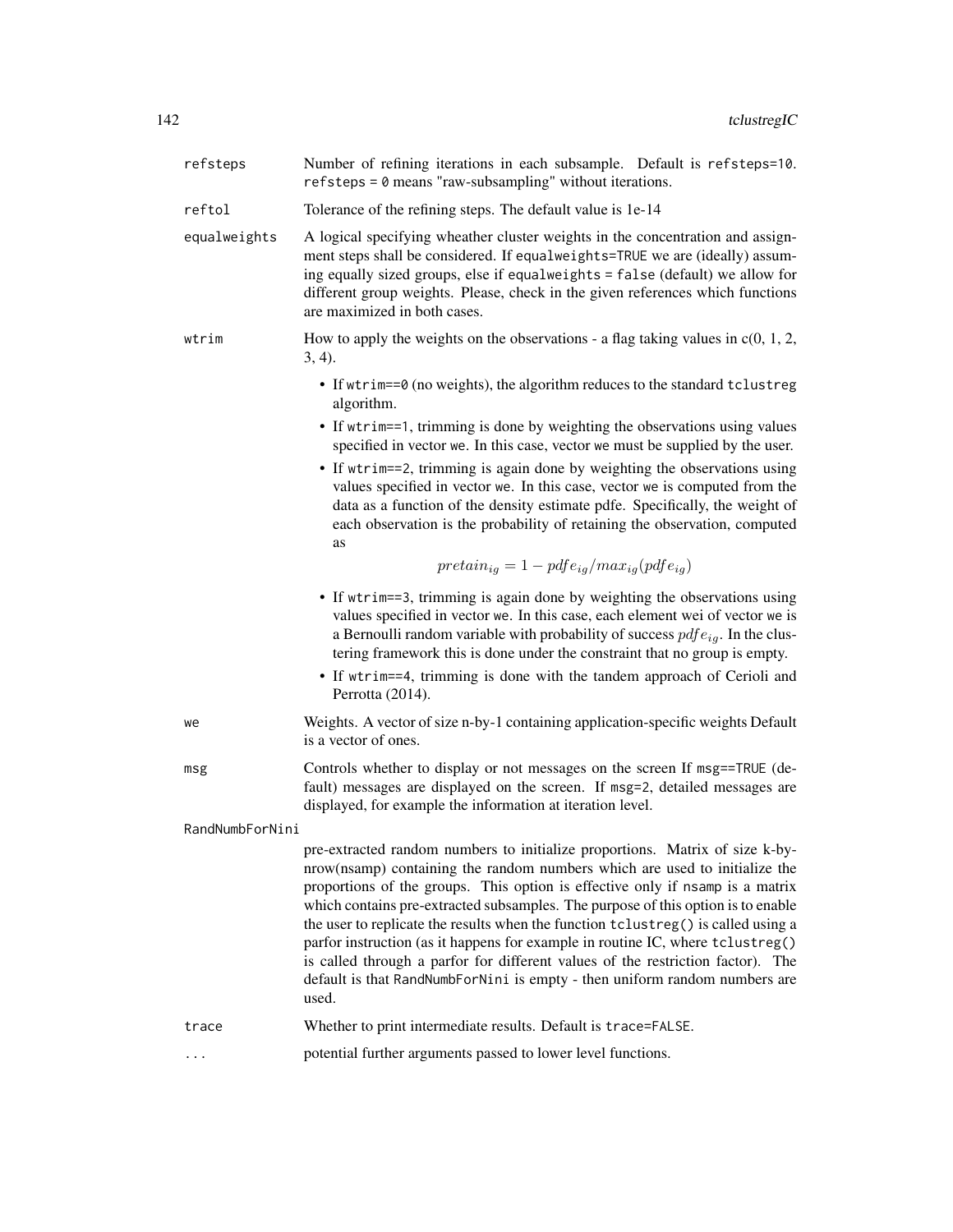#### wool and the set of the set of the set of the set of the set of the set of the set of the set of the set of the set of the set of the set of the set of the set of the set of the set of the set of the set of the set of the

## Value

An S3 object of class [tclustreg.object](#page-139-0)

## Author(s)

FSDA team, <valentin.todorov@chello.at>

#### References

Torti F., Perrotta D., Riani, M. and Cerioli A. (2019). Assessing Robust Methodologies for Clustering Linear Regression Data, Advances in Data Analysis and Classification, Vol. 13, pp 227-257.

wool *Wool data.*

## Description

The wool data give the number of cycles to failure of a worsted yarn under cycles of repeated loading. The variables are: length of test specimen; amplitude of loading cycle; load

## Usage

data(wool)

## Format

A data frame with 27 rows and 4 variables

X *Simulated data X.*

## Description

The X dataset has been simulated by Gordaliza, Garcia-Escudero and Mayo-Iscar during the Workshop ADVANCES IN ROBUST DATA ANALYSIS AND CLUSTERING held in Ispra on October 21st-25th 2013. It is a bivariate dataset of 200 observations. It presents two parallel components without contamination.

## Usage

data(X)

## Format

A data frame with 200 rows and 2 variables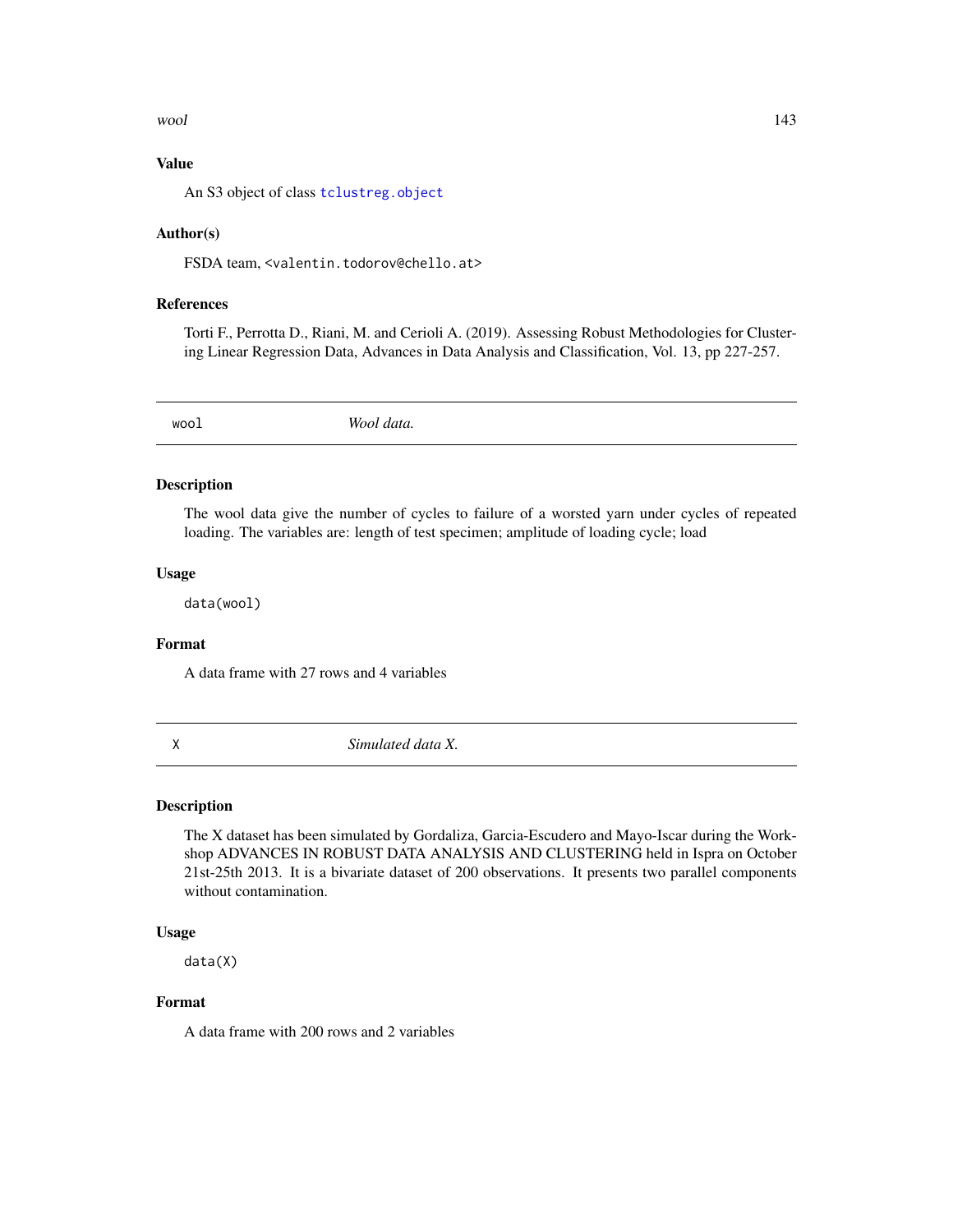z1 *z1*

## Description

Simulated data to test tclustIC() and tclustICsol(), carbike() functions

## Usage

data(z1)

## Format

A data frame with 150 rows and 2 variables. The variables are as follows:

- X1
- X2

## References

Maitra, R. and Melnykov, V. (2010), Simulating data to study performance of finite mixture modeling and clustering algorithms, *The Journal of Computational and Graphical Statistics*, Vol. 19, pp. 354-376.

# Examples

```
data(z1)
head(z1)
## Not run:
(out <- tclustIC(z1, plots=FALSE, whichIC="CLACLA"))
(outCLACLA <- tclustICsol(out, whichIC="CLACLA", plot=FALSE))
carbikeplot(outCLACLA)
```
## End(Not run)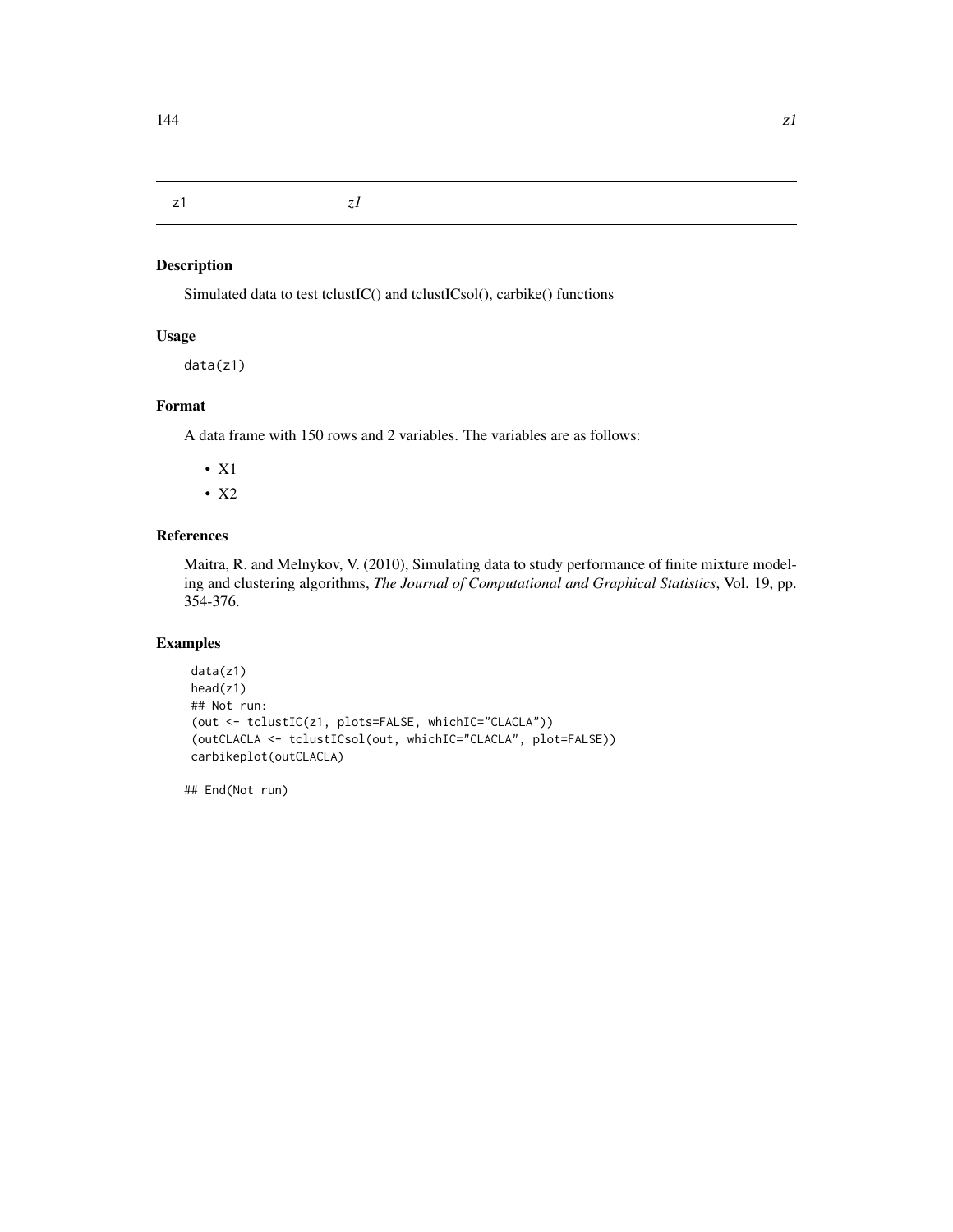## Index

∗ datasets diabetes, [9](#page-8-0) emilia2001, [10](#page-9-0) fishery, [11](#page-10-0) flea, [12](#page-11-0) geyser2, [44](#page-43-0) hawkins, [45](#page-44-0) loyalty, [50](#page-49-0) M5data, [53](#page-52-0) mussels, [80](#page-79-0) poison, [80](#page-79-0) swissbanknotes, [111](#page-110-0) swissheads, [112](#page-111-0) wool, [143](#page-142-0) X, [143](#page-142-0) z1, [144](#page-143-0) ∗ multivariate fsmeda.object, [15](#page-14-0) fsmmmdrs.object, [19](#page-18-0) fsmult.object, [24](#page-23-0) fsrfan.object, [40](#page-39-0) mmmult.object, [72](#page-71-0) mmmulteda.object, [73](#page-72-0) smult.object, [96](#page-95-0) smulteda.object, [97](#page-96-0) summary.fsdalms, [107](#page-106-0) summary.fsdalts, [108](#page-107-0) summary.fsr, [110](#page-109-0) tclusteda.object, [113](#page-112-0) tclustfsda.object, [122](#page-121-0) tclustic.object, [128](#page-127-0) tclusticsol.object, [133](#page-132-0) tclustreg.object, [140](#page-139-0) ∗ regression fsdalms.object, [13](#page-12-0) fsdalts.object, [14](#page-13-0) fsr.object, [25](#page-24-0) FSR\_control, [41](#page-40-0) fsreda.object, [26](#page-25-0)

FSReda\_control, [28](#page-27-0) fsreg, [30](#page-29-0) levfwdplot, [45](#page-44-0) LXS\_control, [51](#page-50-0) mdrplot, [60](#page-59-0) mmreg.object, [74](#page-73-0) MMreg\_control, [78](#page-77-0) mmregeda.object, [75](#page-74-0) MMregeda\_control, [76](#page-75-0) resfwdplot, [85](#page-84-0) resindexplot, [90](#page-89-0) sreg.object, [101](#page-100-0) Sreg\_control, [105](#page-104-0) sregeda.object, [102](#page-101-0) Sregeda\_control, [103](#page-102-0) ∗ robust fsdalms.object, [13](#page-12-0) fsdalts.object, [14](#page-13-0) fsmeda.object, [15](#page-14-0) fsmmmdrs.object, [19](#page-18-0) fsmult.object, [24](#page-23-0) fsr.object, [25](#page-24-0) FSR\_control, [41](#page-40-0) fsreda.object, [26](#page-25-0) FSReda\_control, [28](#page-27-0) fsreg, [30](#page-29-0) fsrfan.object, [40](#page-39-0) levfwdplot, [45](#page-44-0) LXS\_control, [51](#page-50-0) mdrplot, [60](#page-59-0) mmmult.object, [72](#page-71-0) mmmulteda.object, [73](#page-72-0) mmreg.object, [74](#page-73-0) MMreg\_control, [78](#page-77-0) mmregeda.object, [75](#page-74-0) MMregeda\_control, [76](#page-75-0) resfwdplot, [85](#page-84-0) resindexplot, [90](#page-89-0) smult.object, [96](#page-95-0)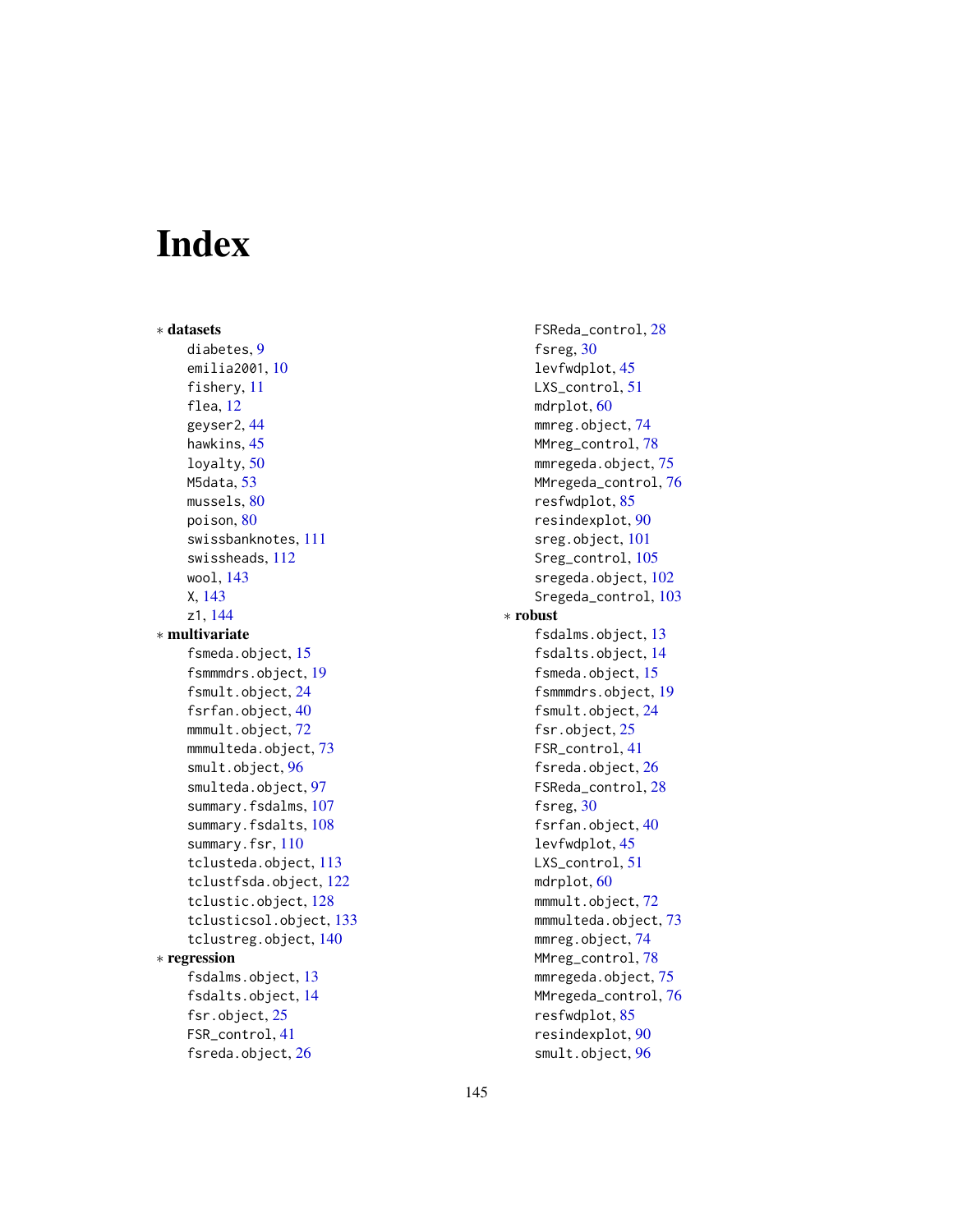```
smulteda.object, 97
    sreg.object, 101
    Sreg_control, 105
    sregeda.object, 102
    Sregeda_control, 103
    summary.fsdalms, 107
    summary.fsdalts, 108
    summary.fsr, 110
    tclusteda.object, 113
    tclustfsda.object, 122
    tclustic.object, 128
    tclusticsol.object, 133
    tclustreg.object, 140
carbikeplot, 3, 127, 133, 134
corfwdplot, 5
CovMMest, 71
covplot, 6
CovSest, 94
diabetes, 9
emilia2001, 10
fishery, 11
flea, 12
formula, 30, 35
fsdalms.object, 13, 13, 31, 90
fsdalts.object, 14, 14, 31, 90
fsmeda.object, 5, 7, 15, 15, 23, 55, 64, 98
fsmmmdrs, 16, 19, 67
fsmmmdrs.object, 18, 19, 19, 67
fsmult, 5, 7, 15, 20, 24, 55, 59, 64, 98
fsmult.object, 23, 24, 24, 59
fsr.object, 25, 25, 31, 90
FSR_control, 29, 41, 53, 77, 79, 90, 105, 107
fsreda.object, 5, 26, 26, 32, 45, 47, 48, 57,
         81, 85, 87, 88
FSReda_control, 28, 44, 61, 85
fsreg, 5, 13, 14, 25, 26, 30, 74, 75, 81, 101,
         102, 107–110
fsrfan, 33, 40
fsrfan.object, 37, 40, 40
geyser2, 44
hawkins, 45
```
invisible, *[108](#page-107-0)[–110](#page-109-0)*

```
levfwdplot, 45
list, 13–15, 19, 24–26, 29, 44, 53, 72–75, 77,
         79, 96, 97, 101, 102, 105, 107
logical, 30, 35
loyalty, 50
LXS_control, 29, 44, 51, 77, 79, 90, 105, 107
M5data, 53
malfwdplot, 54
malindexplot, 59
mdrplot, 60, 84
mmdplot, 64
mmdrsplot, 17, 67
mmmult, 5, 59, 70, 72, 73
mmmult.object, 59, 71, 72, 72
mmmulteda.object, 5, 71, 73, 73
mmreg.object, 31, 74, 74, 90
MMreg_control, 29, 44, 53, 77, 78, 79, 90,
         105, 107
mmregeda.object, 5, 32, 48, 57, 75, 75, 85, 88
MMregeda_control, 44, 76, 85
model.matrix.default, 30, 35
mussels, 80
na.exclude, 30, 35
na.fail, 30, 35
na.omit, 30, 35
offset, 30, 35
options, 30, 35
plot.fsrfan (fsrfan), 33
poison, 80
print, 108–110
print.fsdalms, 108
print.fsdalms (fsreg), 30
print.fsdalts, 109
print.fsdalts (fsreg), 30
print.fsr, 110
print.fsr (fsreg), 30
print.fsreda (fsreg), 30
print.mmreg (fsreg), 30
print.mmregeda (fsreg), 30
print.sreg (fsreg), 30
print.sregeda (fsreg), 30
print.summary.fsdalms
         (summary.fsdalms), 107
print.summary.fsdalts
         (summary.fsdalts), 108
```